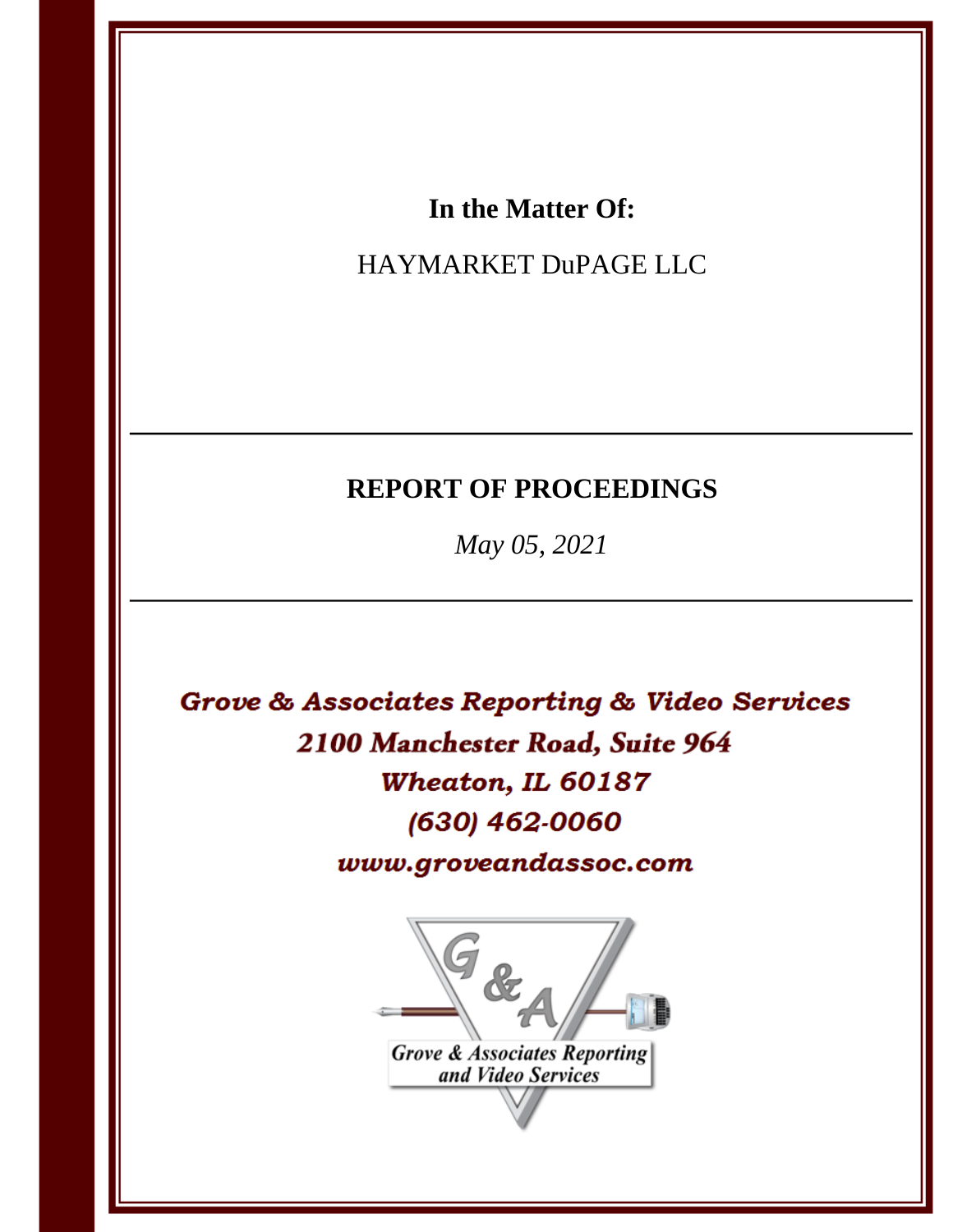STATE OF ILLINOIS )  $\big)$  SS. COUNTY OF DU PAGE )

## BEFORE THE VILLAGE OF ITASCA PLAN COMMISSION

In The Matter of:  $\qquad \qquad$  )  $\hspace{0.5cm}$   $\hspace{0.5cm}$   $\hspace{0.5cm}$   $\hspace{0.5cm}$   $\hspace{0.5cm}$   $\hspace{0.5cm}$   $\hspace{0.5cm}$   $\hspace{0.5cm}$   $\hspace{0.5cm}$   $\hspace{0.5cm}$   $\hspace{0.5cm}$   $\hspace{0.5cm}$   $\hspace{0.5cm}$   $\hspace{0.5cm}$   $\hspace{0.5cm}$   $\hspace{0.5cm}$   $\hspace{0.5cm}$   $\hspace{0.5cm}$   $\hspace{$ Haymarket DuPage LLC ) PC #19-014 860 West Irving Park Road  $\qquad$ Itasca, Illinois (1998)

REPORT OF PROCEEDINGS had and testimony

taken via remote videoconference at the public

hearing of the above-entitled cause, taken by

Kathleen M. Grove, CSR No. 84-002197, RPR, CRR, on

Wednesday, May 5, 2021, at 7:00 o'clock p.m.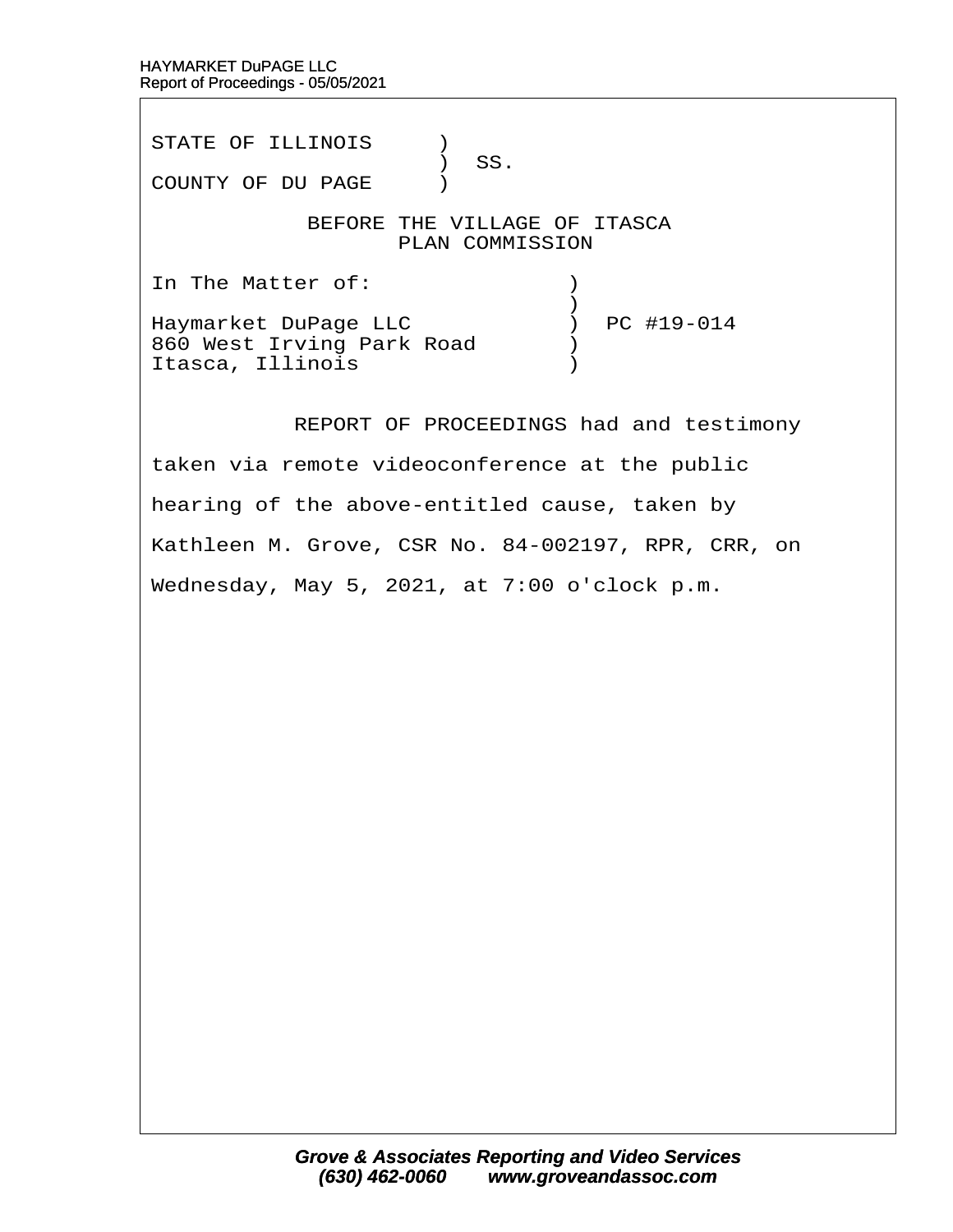| $\mathbf 1$    | PRESENT VIA REMOTE VIDEOCONFERENCE:                                                 |
|----------------|-------------------------------------------------------------------------------------|
| 2              | MR. BRENDAN DALY, Chairman;                                                         |
| 3              | MR. FRANK CARELLO, Commissioner;                                                    |
| 4              | MS. LORI DRUMMOND, Commissioner;                                                    |
| 5              | MR. JEFFREY HOLMES, Commissioner;                                                   |
| 6              | MR. ANTHONY RUSSO, Commissioner.                                                    |
| $\overline{7}$ |                                                                                     |
| 8              | ALSO PRESENT VIA VIDEOCONFERENCE:                                                   |
| 9              | MS. YORDANA WYSOCKI, Village Attorney;                                              |
| 10             | MR. MO KHAN, Village Planner;                                                       |
| 11             | MS. CHRISTINE WILLIAMS, Recording Secretary;                                        |
| 12             | DASPIN & AUMENT, LLP, by<br><b>MS. BRIDGET M. O'KEEFE</b>                           |
| 13             | 300 South Wacker Drive, Suite 2200                                                  |
| 14             | Chicago, Illinois 60606<br>$(312)$ 258-3795                                         |
| 15             | bokeefe@daspinaument.com and                                                        |
| 16             | BOND, DICKSON & CONWAY, by<br><b>MS. MARY E. DICKSON</b>                            |
| 17             | 400 South Knoll Street, Unit C<br>Wheaton, Illinois 60187                           |
| 18             | $(630) 681 - 1000$<br>marydickson@bond-dickson.com                                  |
| 19             | Appeared on behalf of Haymarket DuPage LLC;                                         |
| 20             | FRANCZEK, P.C., by                                                                  |
| 21             | <b>MS. JENNIFER SMITH</b><br>300 South Wacker Drive, Suite 3400                     |
| 22             | Chicago, Illinois 60606                                                             |
| 23             | (312) 786-6589<br>jas@franczek.com<br>Appeared on behalf of Itasca School District; |
| 24             |                                                                                     |
|                |                                                                                     |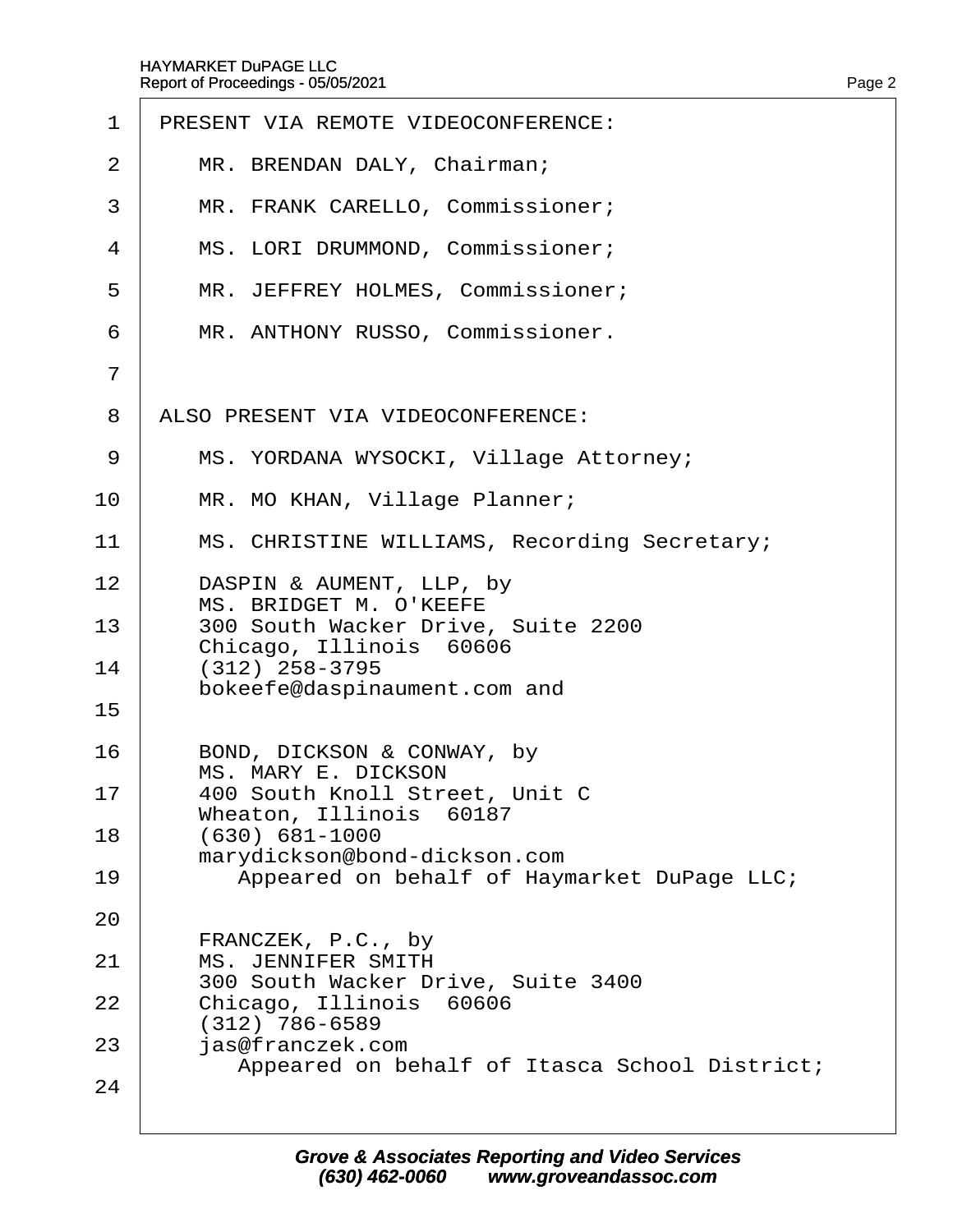| $\mathbf 1$ | ALSO PRESENT VIA VIDEOCONFERENCE: (Cont'd.)                      |
|-------------|------------------------------------------------------------------|
| 2           | JOHNSON & BELL, LTD., by<br>MR. STEPHEN P. ELLENBECKER           |
| 3           | 33 West Monroe Street, Suite 2700<br>Chicago, Illinois 60603     |
| 4           | $(312)$ 984-0221<br>ellenbeckers@jbltd.com                       |
| 5           | Appeared on behalf of 865 West Irving Park<br>Road, LLC;         |
| 6           | OTTOSEN, DINOLFO, HASENBLAG & CASTALDO, LTD., by                 |
| 7           | MR. STEPHEN H. DI NOLFO<br>1804 North Naper Boulevard, Suite 350 |
| 8           | Naperville, Illinois 60563<br>(630) 682-0085                     |
| 9           | sdinolfo@ottosenlaw.com                                          |
| 10          | Appeared on behalf of Itasca Fire Protection<br>District.        |
| 11          |                                                                  |
| 12          |                                                                  |
| 13          |                                                                  |
| 14          |                                                                  |
| 15          |                                                                  |
| 16          |                                                                  |
| 17          |                                                                  |
| 18          |                                                                  |
| 19          |                                                                  |
| 20          |                                                                  |
| 21          |                                                                  |
| 22          |                                                                  |
| 23          |                                                                  |
| 24          |                                                                  |
|             |                                                                  |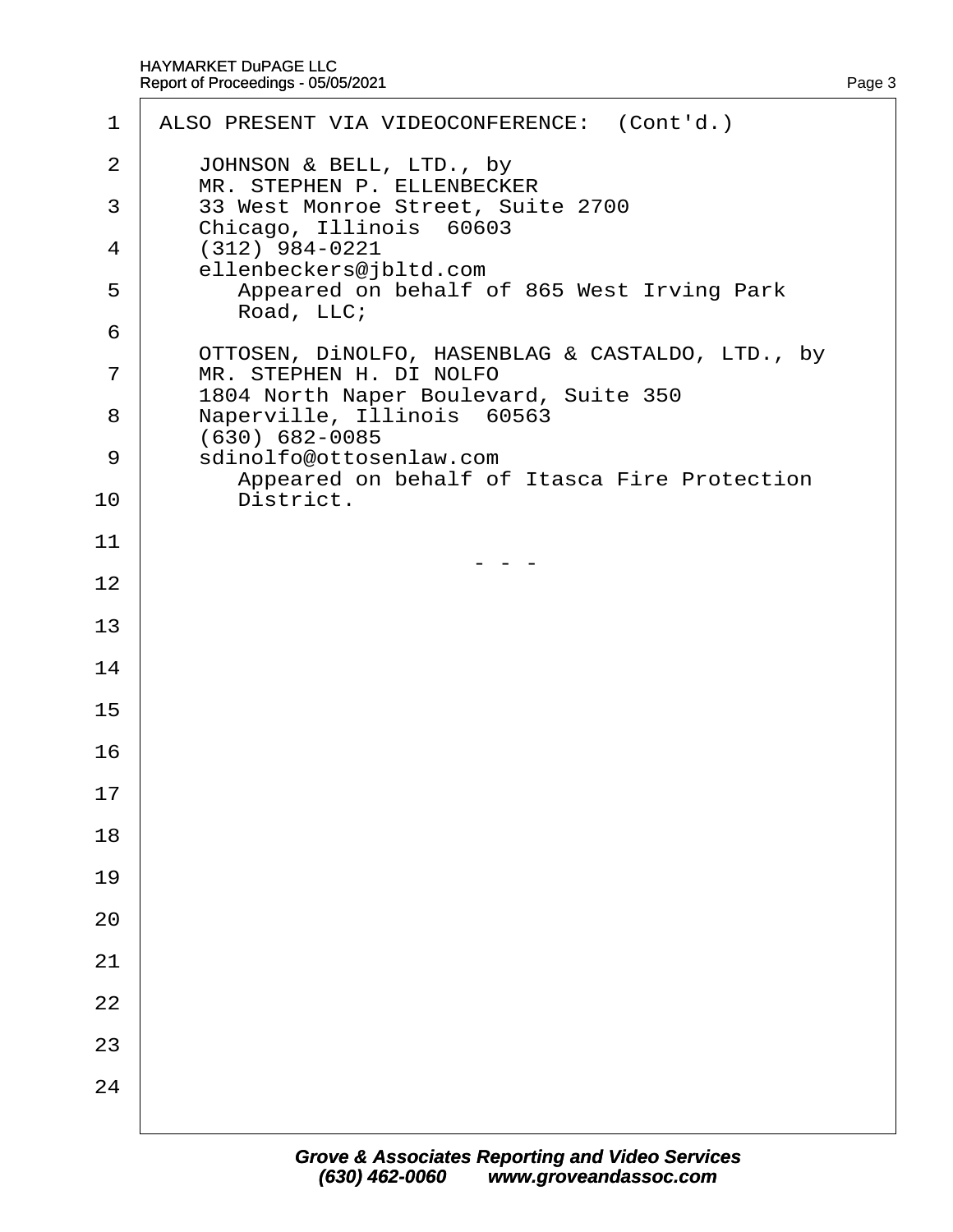| 1                   | INDEX                                                                                                              |      |     |                    |                          |  |
|---------------------|--------------------------------------------------------------------------------------------------------------------|------|-----|--------------------|--------------------------|--|
| 2                   | <b>WITNESS</b>                                                                                                     | Page |     | Line               |                          |  |
| 3                   | FRANK F. BURKE, JR.                                                                                                |      |     |                    |                          |  |
| $\overline{4}$<br>5 | Cross-Examination by Ms. O'Keefe<br><b>Redirect Examination by Mr. DiNolfo</b><br>Cross-Examination by Ms. O'Keefe |      |     | 11<br>17<br>23     | 7<br>5<br>$\overline{7}$ |  |
| 6<br>7              | <b>KEVIN WRIGLEY</b>                                                                                               |      |     |                    |                          |  |
| 8                   | Direct Examination by Mr. Ellenbecker 35<br>Cross-Examination by Ms. Dickson<br><b>Redirect Examination by Mr.</b> |      |     | 70                 | 4<br>18                  |  |
|                     | 9 <b>Ellenbecker</b>                                                                                               | 117  | 21  |                    |                          |  |
| 10                  | <b>ROBERT O'CONNOR</b>                                                                                             |      |     |                    |                          |  |
| 11                  | Statement                                                                                                          | 123  | 11  |                    |                          |  |
| 12                  |                                                                                                                    |      |     |                    |                          |  |
| 13                  | <b>EXHIBITS:</b>                                                                                                   |      |     | <b>ID ADMITTED</b> |                          |  |
| 14<br>15            | <b>Petitioner's Exhibit</b><br>Nos. 64-78<br>Itasca Fire                                                           | 16   |     |                    |                          |  |
| 16                  | <b>Protection District</b><br>Exhibit Nos. 19-41<br>Objector 865 Irving                                            |      |     | 34                 |                          |  |
| 17<br>18            | Park Road, LLC<br>Exhibit Nos. 10-11                                                                               |      | 122 |                    |                          |  |
| 19                  |                                                                                                                    |      |     |                    |                          |  |
| 20                  |                                                                                                                    |      |     |                    |                          |  |
| 21                  |                                                                                                                    |      |     |                    |                          |  |
| 22                  |                                                                                                                    |      |     |                    |                          |  |
| 23                  |                                                                                                                    |      |     |                    |                          |  |
| 24                  |                                                                                                                    |      |     |                    |                          |  |
|                     |                                                                                                                    |      |     |                    |                          |  |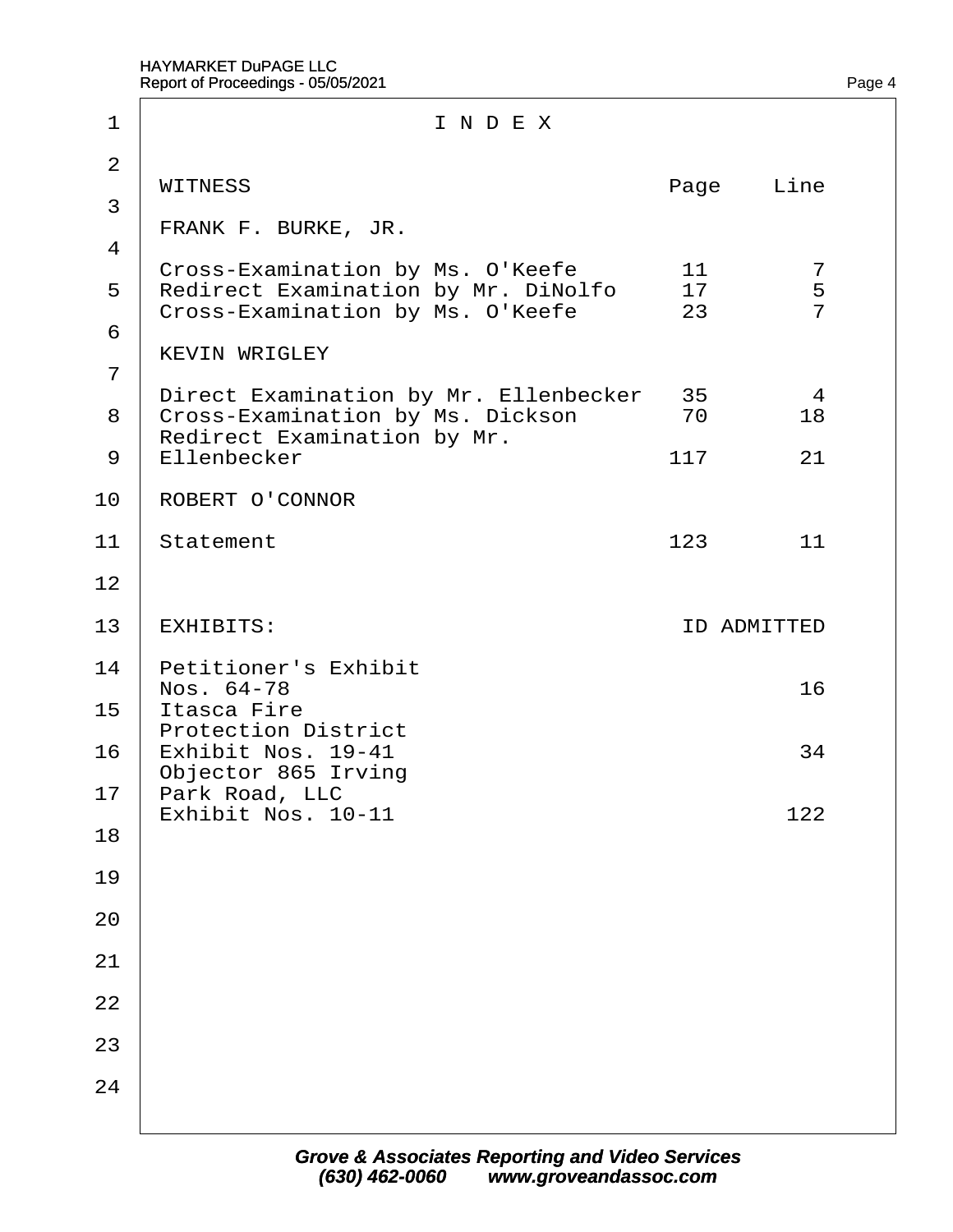| 1              | <b>COMMISSIONER CARELLO: Chairman Daly?</b>         |  |  |  |  |  |
|----------------|-----------------------------------------------------|--|--|--|--|--|
| 2              | <b>CHAIRMAN DALY: Hello, Commissioner Carello.</b>  |  |  |  |  |  |
| 3              | COMMISSIONER CARELLO: Moving forward, are we        |  |  |  |  |  |
| 4              | allowed to attend, if we choose to, to come to the  |  |  |  |  |  |
| 5              | village hall?                                       |  |  |  |  |  |
| 6              | <b>CHAIRMAN DALY: Yes.</b>                          |  |  |  |  |  |
| $\overline{7}$ | COMMISSIONER CARELLO: Okay. Thank you.              |  |  |  |  |  |
| 8              | CHAIRMAN DALY: Good evening, everyone.              |  |  |  |  |  |
| 9              | Welcome to this meeting of the May 5th, 2021 Itasca |  |  |  |  |  |
| 10             | Plan Commission. I call this meeting to order.      |  |  |  |  |  |
| 11             | Will the secretary please call the                  |  |  |  |  |  |
| 12             | ∤ole.                                               |  |  |  |  |  |
| 13             | MR. KHAN: Commissioner Carello.                     |  |  |  |  |  |
| 14             | <b>COMMISSIONER CARELLO: Here.</b>                  |  |  |  |  |  |
| 15             | MR. KHAN: Commissioner Drummond.                    |  |  |  |  |  |
| 16             | <b>COMMISSIONER DRUMMOND: Here.</b>                 |  |  |  |  |  |
| 17             | <b>MR. KHAN: Commissioner Holmes</b>                |  |  |  |  |  |
| 18             | <b>COMMISSIONER HOLMES: Here.</b>                   |  |  |  |  |  |
| 19             | MR. KHAN: Commissioner Ray is absent tonight.       |  |  |  |  |  |
| 20             | <b>Commissioner Russo.</b>                          |  |  |  |  |  |
| 21             | <b>COMMISSIONER RUSSO: Here.</b>                    |  |  |  |  |  |
| 22             | MR. KHAN: And Chairman Daly.                        |  |  |  |  |  |
| 23             | <b>CHAIRMAN DALY: Here.</b>                         |  |  |  |  |  |
| 24             | I declare a quorum present.                         |  |  |  |  |  |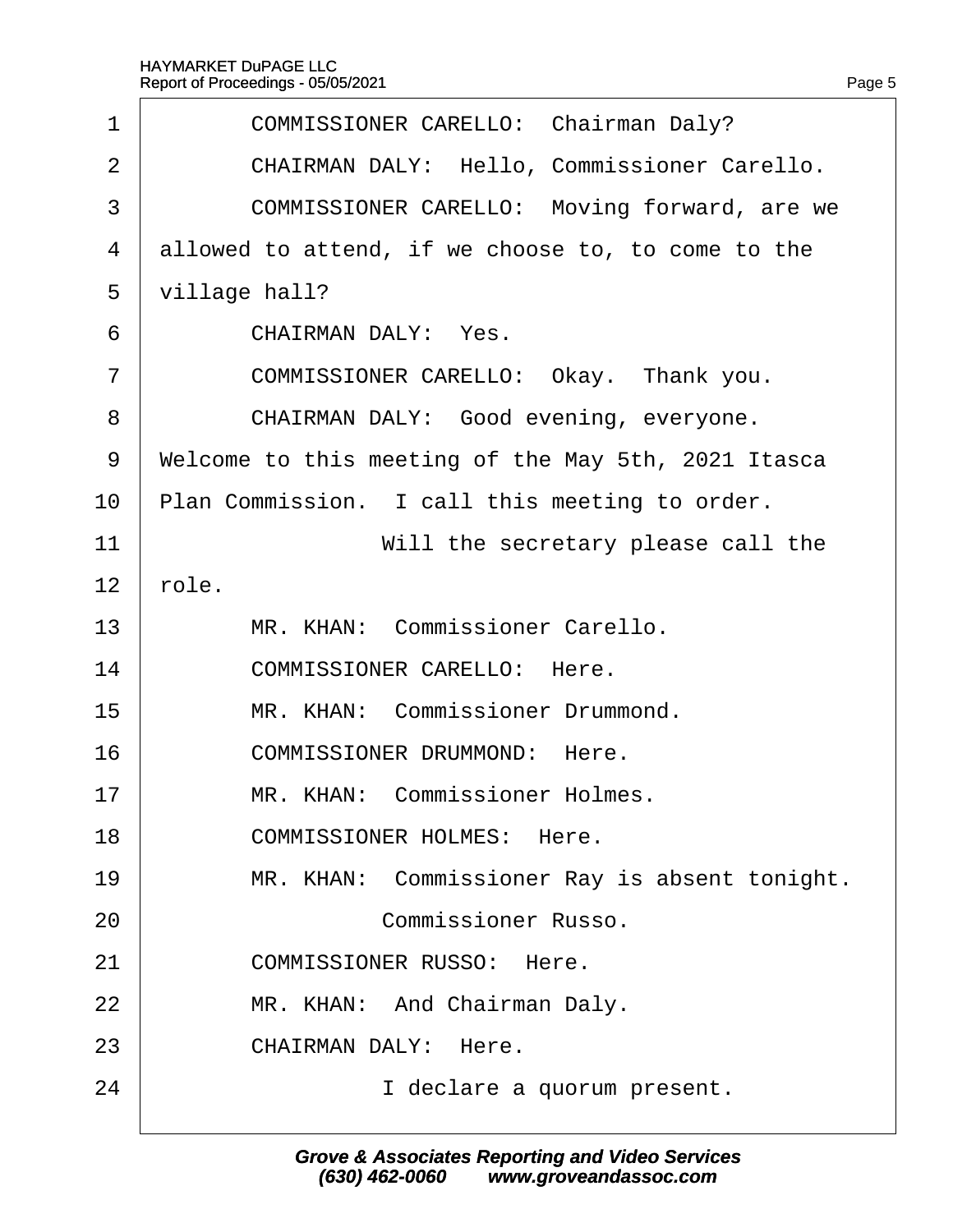| 1              | Good evening, everyone. Today is                     |
|----------------|------------------------------------------------------|
| $\overline{2}$ | Wednesday, May 5th, 2021. The case before the Plan   |
| 3              | Commission is PC #19-014 continued from April 28th,  |
| 4              | 2021.                                                |
| 5              | The petitioner and owner is                          |
| 6              | Haymarket DuPage, LLC, and the location is           |
| $\overline{7}$ | 860 West Irving Park Road.                           |
| 8              | The procedures for tonight's meeting                 |
| 9              | moving forward are as follows: This evening we will  |
| 10             | begin with Itasca Fire Protection District Chief     |
| 11             | Burke followed by Mr. Kevin Wrigley, and with time   |
| 12             | permitting, Director of Police O'Connor.             |
| 13             | The Plan Commission has adopted new                  |
| 14             | tules of procedure which are now in effect. We are   |
| 15             | proceeding remotely due to COVID-19, and the public  |
| 16             | may watch the proceeding through the Village's       |
| 17             | YouTube channel.                                     |
| 18             | Anyone wishing to make public                        |
| 19             | comment will be able to do so after the presentation |
| 20             | of cases. They will need to sign up on the Village's |
| 21             | website. Anyone wishing to ask questions of the      |
| 22             | petitioner, Village staff, or other parties will be  |
| 23             | able to do so after the presentation of cases. The   |
| 24             | sign-up form is also on the Village's website.       |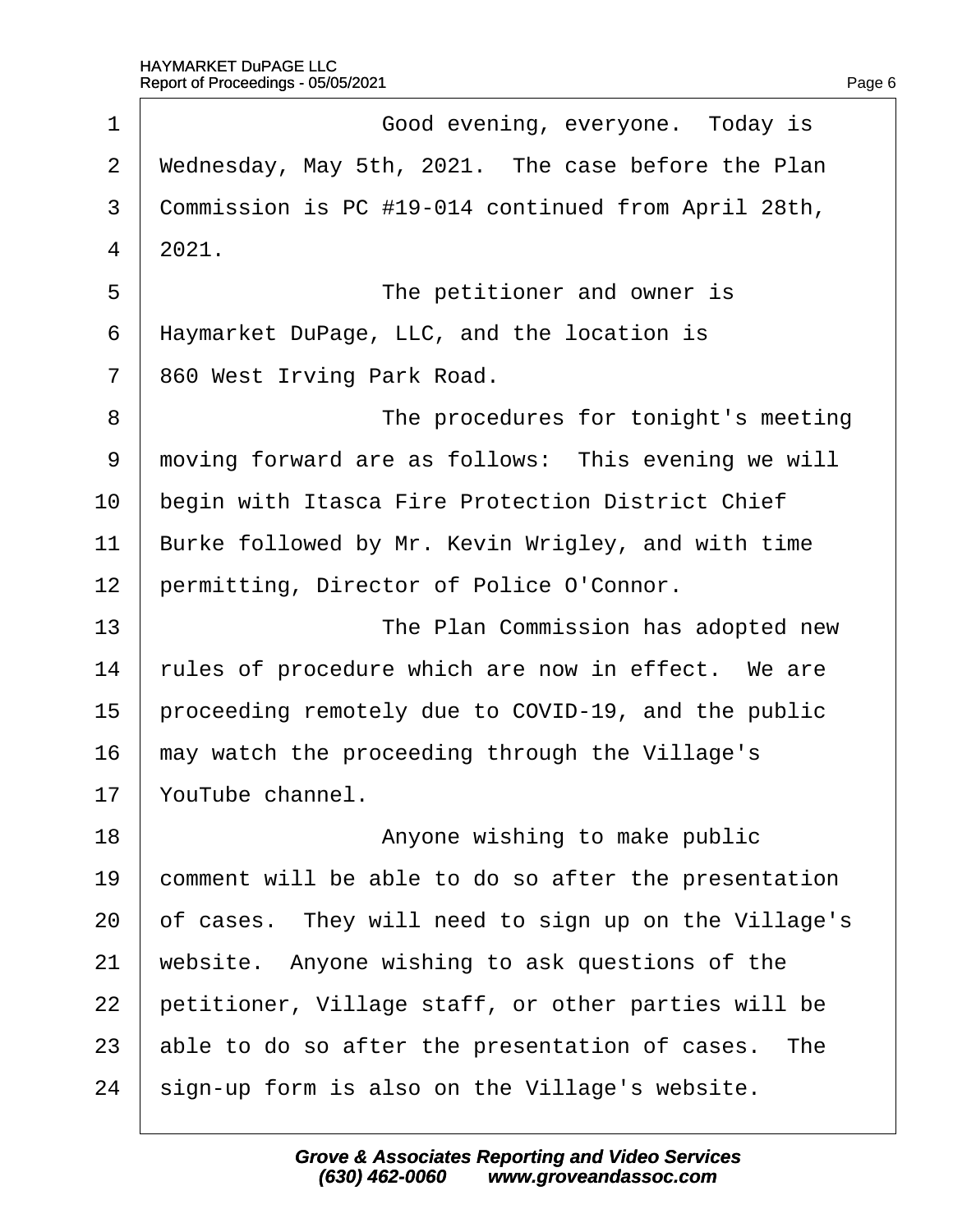| 1              | Remote Village staff is monitoring                    |
|----------------|-------------------------------------------------------|
| 2              | the video streaming. If the video streaming does not  |
| 3              | work during the proceedings, we will stop and wait    |
| $\overline{4}$ | until the video streaming is fixed or rescheduled for |
| 5              | a later date.                                         |
| 6              | I would now like to invite Yordana                    |
| 7              | Wysocki, our legal counsel, for her opening remarks.  |
| 8              | THE REPORTER: I'm sorry. I can't hear                 |
| 9              | anything.                                             |
| 10             | MS. WYSOCKI: Can you hear me now?                     |
| 11             | THE REPORTER: Yes. Thank you.                         |
| 12             | MS. WYSOCKI: Okay. I'm sorry. I didn't                |
| 13             | ealize I had to hit the mic button.                   |
| 14             | My name is Yordana Wysocki, and I'm                   |
| 15             | the attorney advising the Plan Commission in this     |
| 16             | matter.                                               |
| 17             | This is a legal proceeding with                       |
| 18             | legal significance. A court reporter is swearing in   |
| 19             | witnesses and will be transcribing the testimony.     |
| 20             | This is not a trial, but we are developing a record   |
| 21             | of proceedings before the Plan Commission. This is a  |
| 22             | legal public hearing on a zoning petition.            |
| 23             | My job is protect the rights of the                   |
| 24             | petitioner, any objectors, and the public. The Plan   |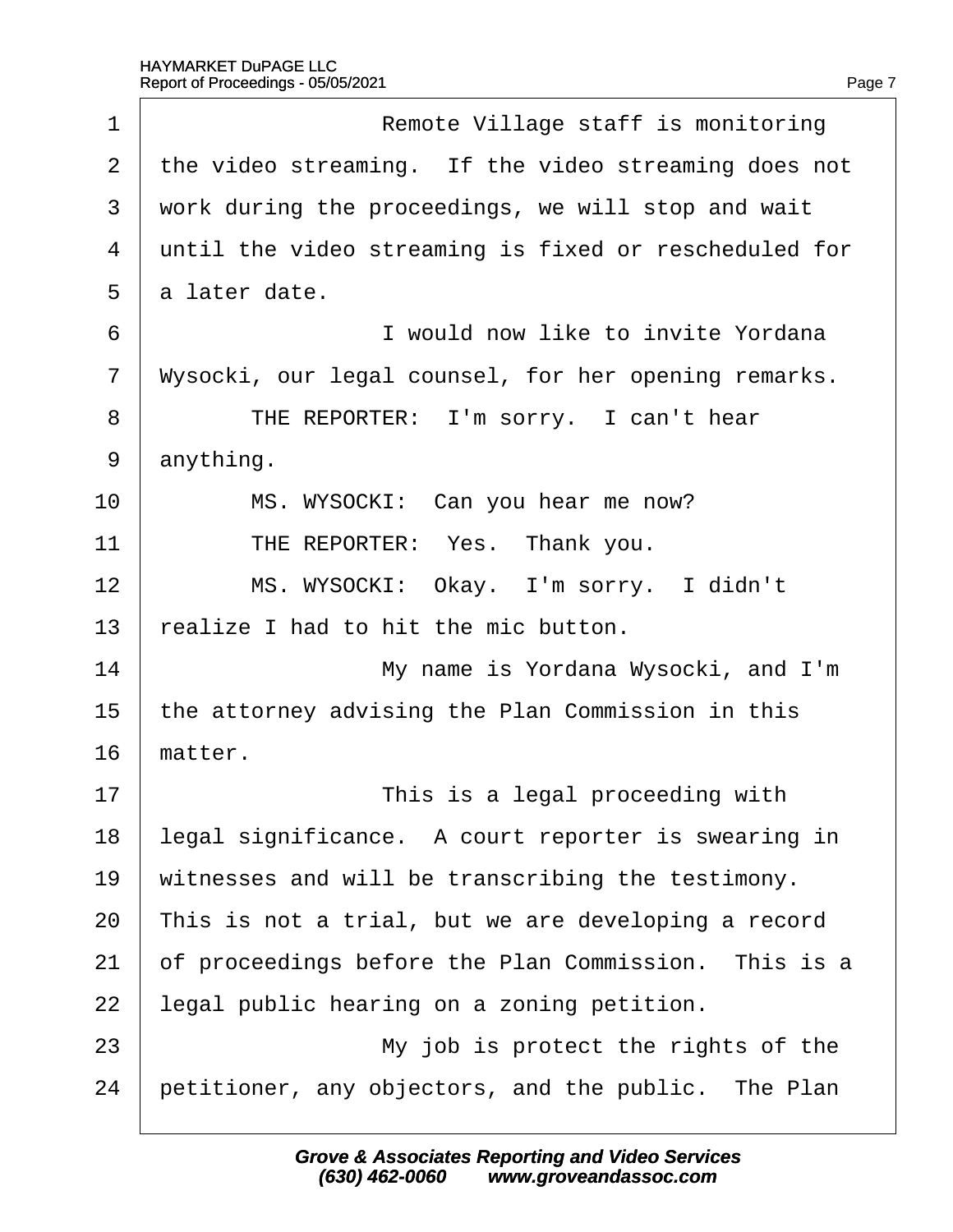| 1  | Commission will make findings and recommendations to  |
|----|-------------------------------------------------------|
| 2  | the Village Board. Please understand that the Plan    |
| 3  | Commission is a recommending body. The Village Board  |
| 4  | will make the final decision on the Haymarket zoning  |
| 5  | petition.                                             |
| 6  | Due to the pandemic and the                           |
| 7  | Governor's emergency orders, we are unable to meet in |
| 8  | person. A virtual hearing is not the preferred        |
| 9  | method for hearing the zoning petition; however, the  |
| 10 | business of government must move forward, and the     |
| 11 | virtual hearing has been approved by state statute    |
| 12 | and is used by local governments across the state.    |
| 13 | Everyone is doing the best they can under the         |
| 14 | circumstances.                                        |
| 15 | The procedures used by the Plan                       |
| 16 | Commission for large hearings during a pandemic are   |
| 17 | available on the Village's website. The website has   |
| 18 | a lot of information, including a comprehensive       |
| 19 | step-by-step guide about this hearing.                |
| 20 | The Village will have an opportunity                  |
| 21 | to ask questions -- excuse me. The public will have   |
| 22 | an opportunity to ask questions and to provide        |
| 23 | comment to the Plan Commission at the appropriate     |
| 24 | time.                                                 |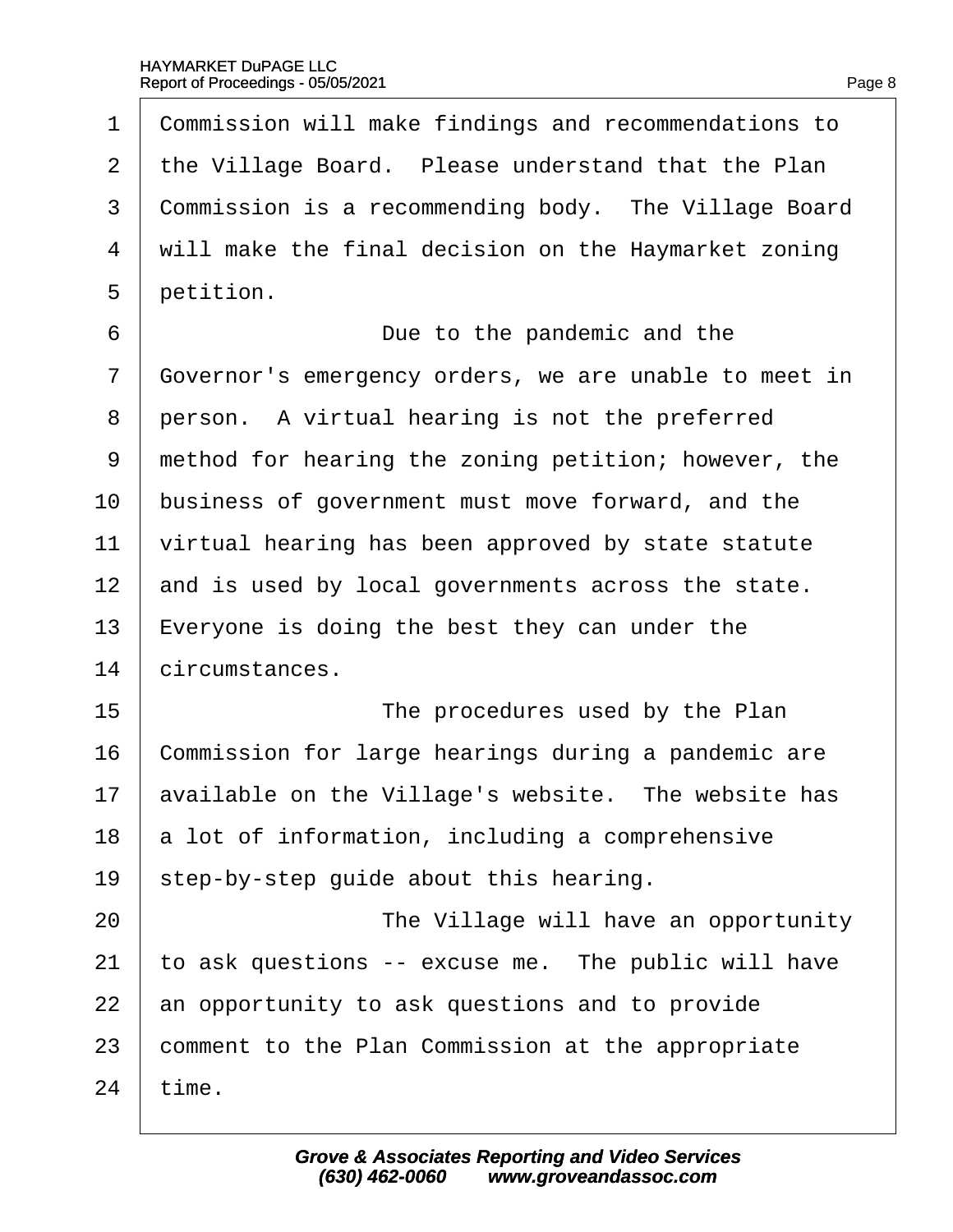| 1              | Witnesses will be presented by the                    |
|----------------|-------------------------------------------------------|
| $\overline{2}$ | petitioner and possibly by other interested parties.  |
| 3              | Cross-examination will be allowed only by the         |
| 4              | attorneys and anyone who has been legally recognized  |
| 5              | by an interested party -- as an interested party by   |
| 6              | this Commission.                                      |
| $\overline{7}$ | Finally, this is a slow and                           |
| 8              | deliberate process that creates a record appropriate  |
| 9              | for the Plan Commission hearing. We ask that you      |
| 10             | please respect the legal process even if you do not   |
| 11             | agree with it.                                        |
| 12             | That's all I have for now,                            |
| 13             | Mr. Chairman.                                         |
| 14             | CHAIRMAN DALY: Thank you, Ms. Wysocki.                |
| 15             | With that, the business before the                    |
| 16             | Commission this evening is the public hearing on case |
| 17             | PC #19-014. The request is for a petition for a       |
| 18             | planned development by special use with exceptions    |
| 19             | and Class I Site Plan approval all in order to permit |
| 20             | a mixed-use residential and healthcare facility and   |
| 21             | other accessory uses in the B-2 Community Business    |
| 22             | District at 860 W. Irving Park Road.                  |
| 23             | I will now entertain a motion to                      |
| 24             | open this continued public hearing.                   |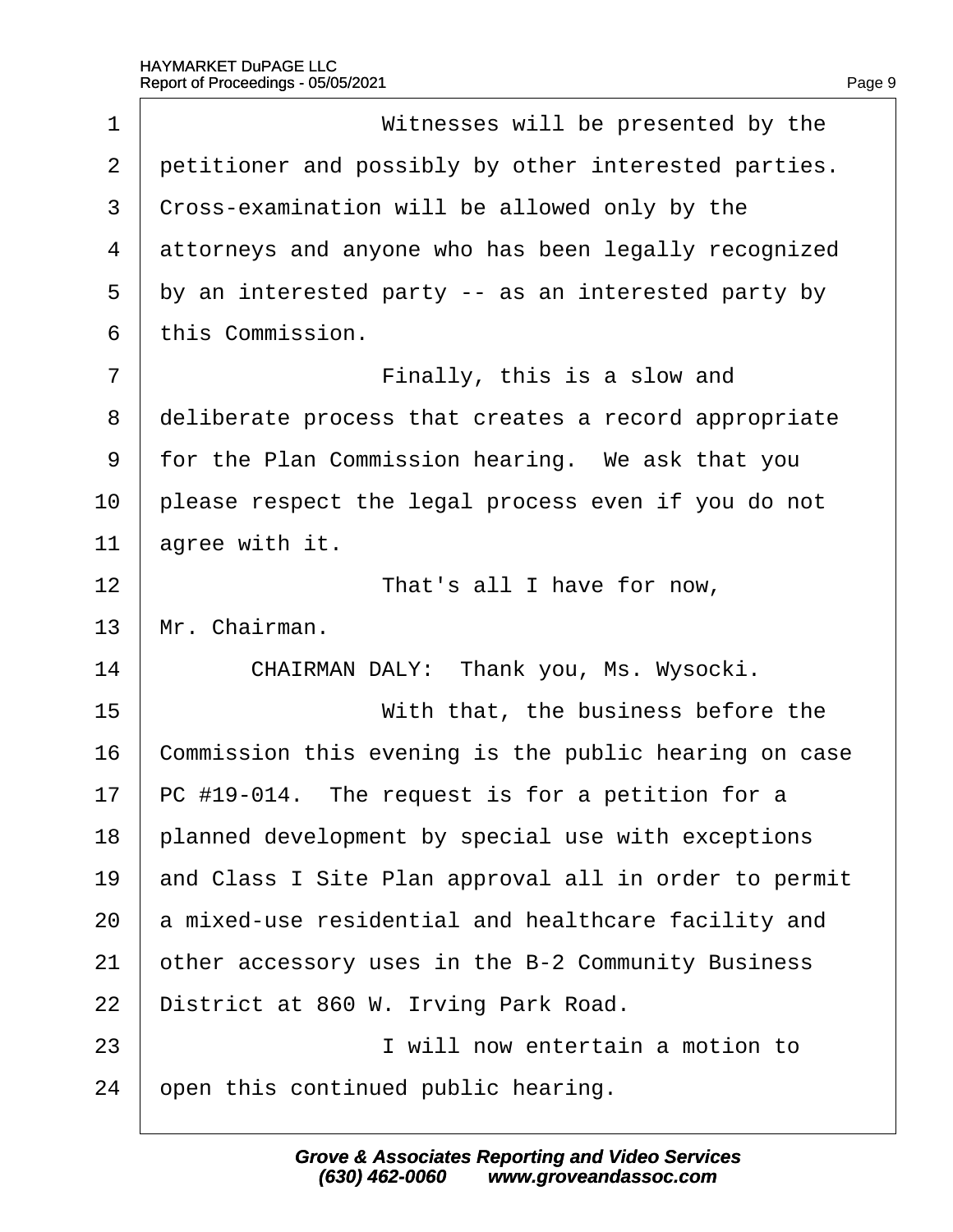| 1              | <b>COMMISSIONER HOLMES: So moved.</b>             |  |  |  |  |  |
|----------------|---------------------------------------------------|--|--|--|--|--|
| $\overline{2}$ | <b>COMMISSIONER CARELLO: Second. Commissioner</b> |  |  |  |  |  |
| 3              | Carello.                                          |  |  |  |  |  |
| 4              | CHAIRMAN DALY: There being a motion and a         |  |  |  |  |  |
| 5              | second, will the secretary please call the vote.  |  |  |  |  |  |
| 6              | MR. KHAN: Commissioner Carello.                   |  |  |  |  |  |
| $\overline{7}$ | <b>COMMISSIONER CARELLO: For.</b>                 |  |  |  |  |  |
| 8              | MR. KHAN: Commissioner Drummond.                  |  |  |  |  |  |
| 9              | <b>COMMISSIONER DRUMMOND: For.</b>                |  |  |  |  |  |
| 10             | MR. KHAN: Commissioner Holmes.                    |  |  |  |  |  |
| 11             | <b>COMMISSIONER HOLMES: For.</b>                  |  |  |  |  |  |
| 12             | MR. KHAN: Commissioner Russo.                     |  |  |  |  |  |
| 13             | <b>COMMISSIONER RUSSO: For.</b>                   |  |  |  |  |  |
| 14             | MR. KHAN: Chairman Daly.                          |  |  |  |  |  |
| 15             | CHAIRMAN DALY: For.                               |  |  |  |  |  |
| 16             | The motion carries. The public                    |  |  |  |  |  |
| 17             | hearing is now open.                              |  |  |  |  |  |
| 18             | At this time I would ask the court                |  |  |  |  |  |
| 19             | reporter to swear in Chief Burke.                 |  |  |  |  |  |
| 20             | (Witness sworn.)                                  |  |  |  |  |  |
| 21             | CHAIRMAN DALY: Thank you. At this time,           |  |  |  |  |  |
| 22             | Ms. O'Keefe, are you still in cross-examination?  |  |  |  |  |  |
| 23             | MS. O'KEEFE: Yes, Mr. Chairman, I am. I           |  |  |  |  |  |
| 24             | have a few more questions.                        |  |  |  |  |  |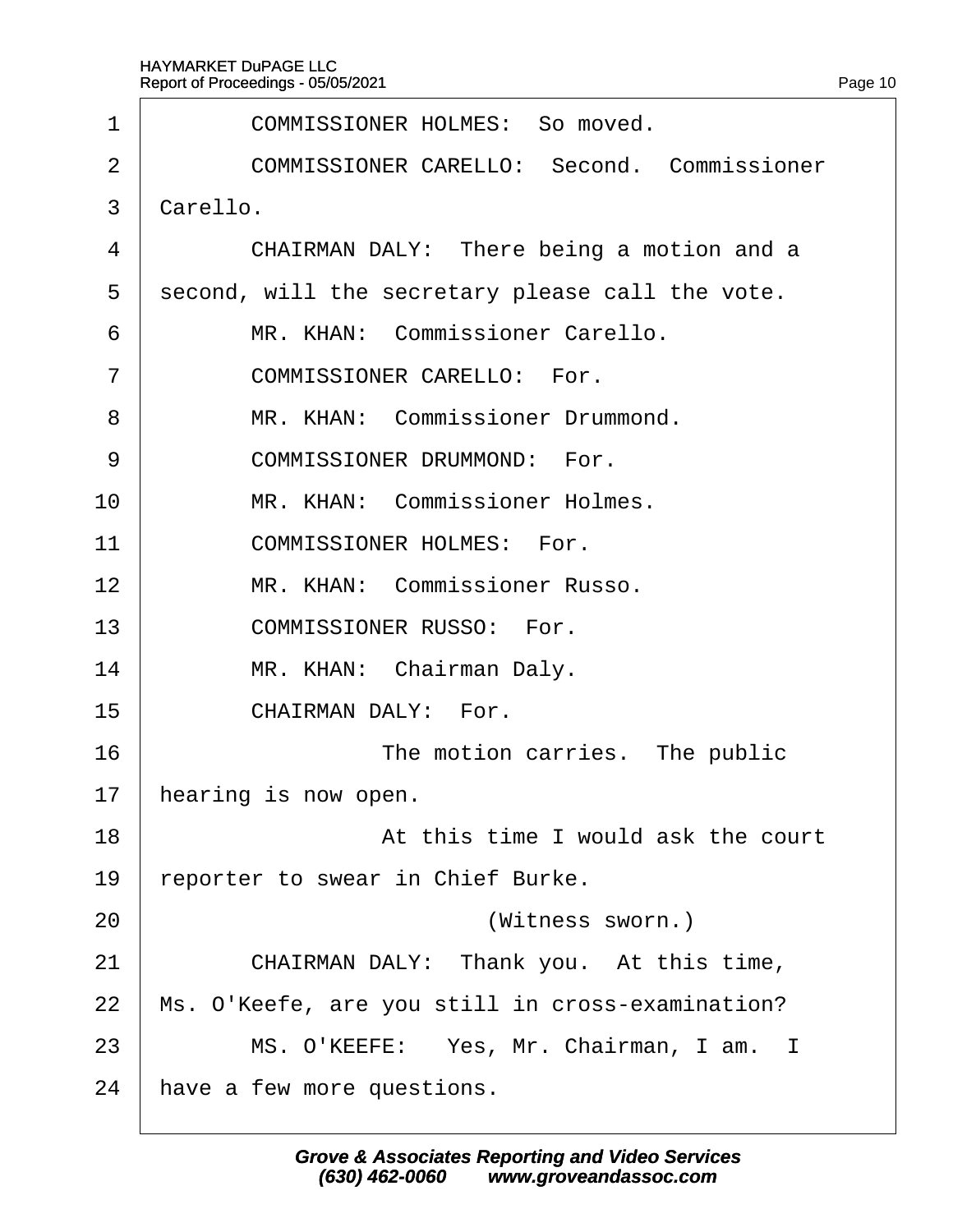| 1              | CHAIRMAN DALY: Please proceed.                     |
|----------------|----------------------------------------------------|
| $\overline{2}$ | MS. O'KEEFE: Okay. Thank you, sir.                 |
| 3              | FRANK F. BURKE, JR.                                |
| 4              | recalled called as a witness herein, having been   |
| 5              | first duly sworn, was examined and testified as    |
| 6              | follows:                                           |
| $\overline{7}$ | <b>CROSS-EXAMINATION</b>                           |
| 8              | BY MS. O'KEEFE:                                    |
| 9              | Q. Good evening, Chief Burke.                      |
| 10             | A. Hello, Counsel.                                 |
| 11             | Just a few more questions.<br>Q.                   |
| 12             | Since last week's meeting, have you                |
| 13             | conducted any further research on this case?       |
| 14             | A. No, I haven't conducted any research.           |
| 15             | I did take a look at some of the --                |
| 16             | the data that was presented under exhibits -- that |
|                | 17 you had presented as exhibits, reviewed some of |
| 18             | those.                                             |
| 19             | Q. Have you had any further conversations          |
| 20             | with Mr. Moeller?                                  |
| 21             | A. Not since our last meeting, no.                 |
| 22             | Q. Were you asked by anyone to review any          |
| 23             | additional information?                            |
| 24             | A. No.                                             |
|                |                                                    |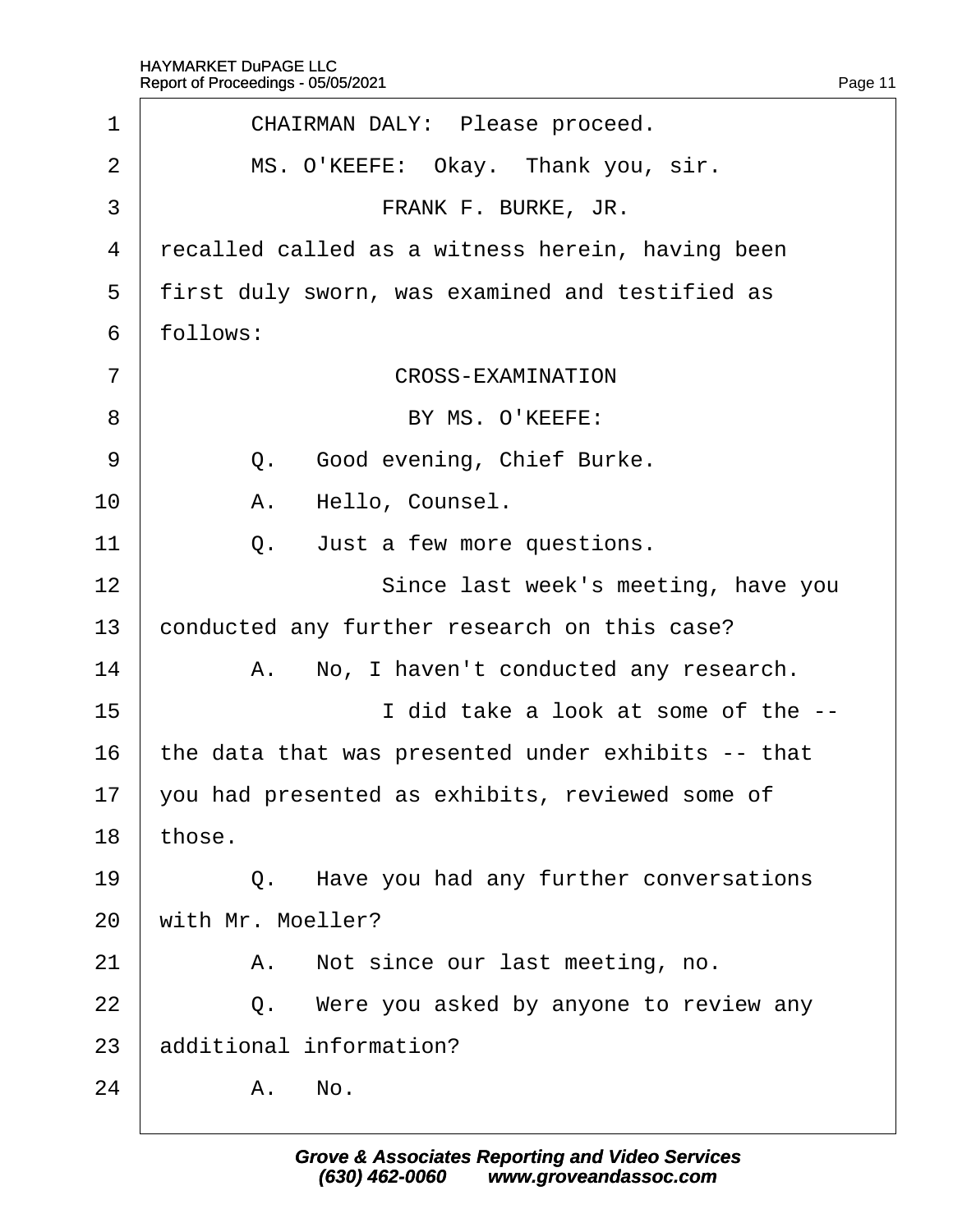| 1              |                                                      | Q. Have you had any conversations with your          |  |  |
|----------------|------------------------------------------------------|------------------------------------------------------|--|--|
| $\overline{2}$ | staff about the information that was provided at the |                                                      |  |  |
| 3              | hearing?                                             |                                                      |  |  |
| 4              |                                                      | A. No.                                               |  |  |
| 5              |                                                      | Q. Are you aware that the Village of Itasca          |  |  |
| 6              |                                                      | dan make a condition of the zoning approval the need |  |  |
| $\overline{7}$ |                                                      | to have a contract with a secondary ambulance in     |  |  |
| 8              |                                                      | place at all times?                                  |  |  |
| 9              |                                                      | A. No, I wasn't aware of that.                       |  |  |
| 10             |                                                      | Q. So when you're doing a planned                    |  |  |
| 11             |                                                      | development or a special use, it can be common for a |  |  |
| 12             |                                                      | Village to put a condition on the use; and if the -- |  |  |
| 13             |                                                      | if the user doesn't comply with that condition, they |  |  |
| 14             | can stop the use on the site. So they can halt the   |                                                      |  |  |
| 15             | operation.                                           |                                                      |  |  |
| 16             |                                                      | So, for example, if the Village was                  |  |  |
| 17             |                                                      | to place a condition on the approval of the planned  |  |  |
| 18             |                                                      | development saying you have to have a secondary      |  |  |
| 19             |                                                      | ambulance in place and we don't, they could shut us  |  |  |
| 20             | down.                                                |                                                      |  |  |
| 21             |                                                      | So then if -- you're not aware that                  |  |  |
| 22             |                                                      | Haymarket has agreed to such a condition already?    |  |  |
| 23             |                                                      | A. Counsel, I haven't seen anything from             |  |  |
| 24             |                                                      | Haymarket, as I mentioned last week, other than, you |  |  |
|                |                                                      |                                                      |  |  |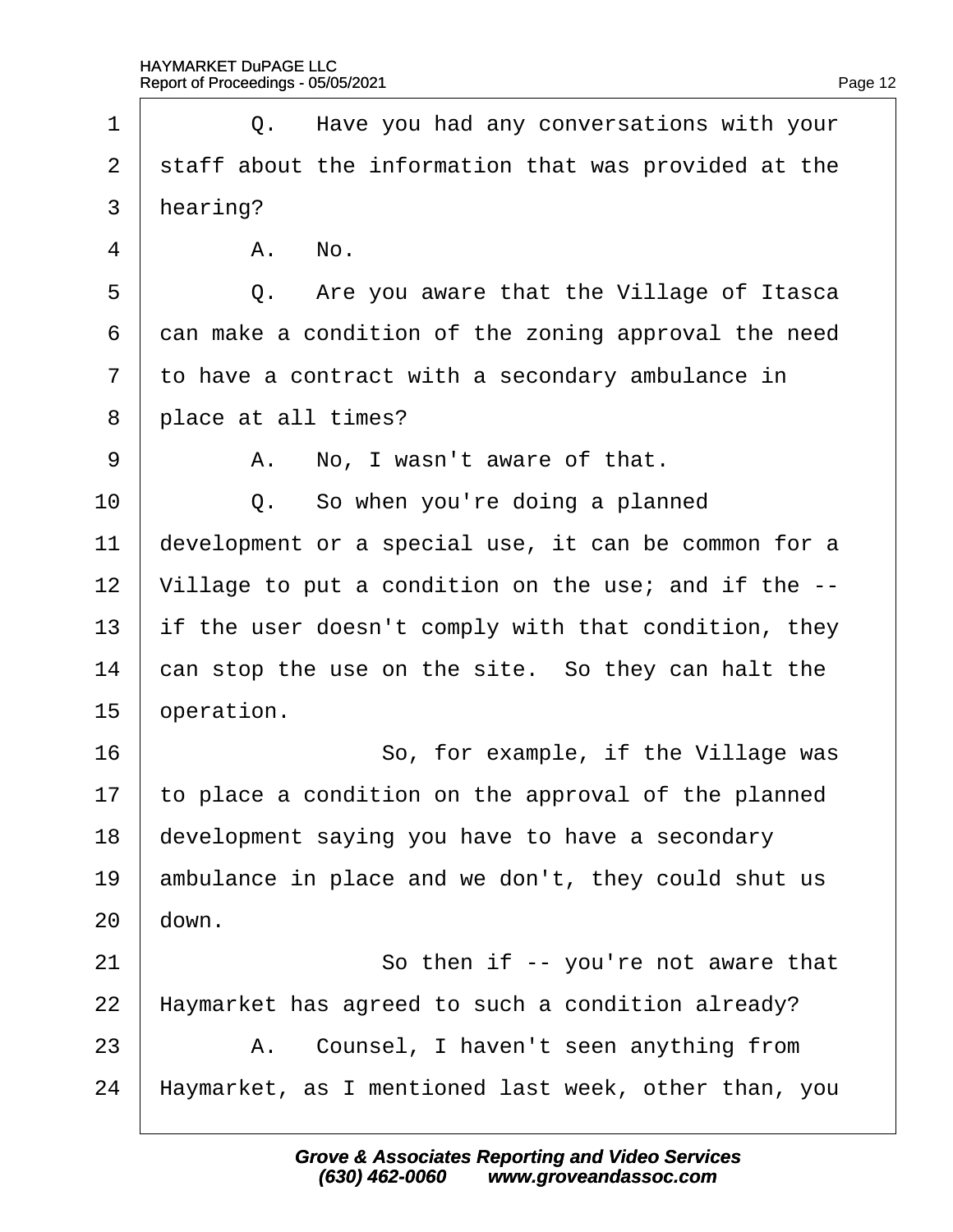1 know, having that initial meeting with them. I have 2 not seen anything officially. You had asked about 3 the Elite contract. I haven't seen the Elite 4 dontract. 5 **b And, again, there would have to be,** 6 in my mind, some performance metrics that go along 7 with that contract that would need to be reviewed as 8 well.  $9 \mid Q$ . And so that's a little outside the 10 question that we're talking about right now. We're 11  $\frac{1}{2}$  talking about just a -- just a condition. 12 **But say, for example, we were to** 13 agree to a condition, share with you a contract, sit 14 down and meet with you and talk about performance 15 metrics, is that something that would give you more 16 **comfort with the use?**  $17$  | MR. DI NOLFO: I'm just going to object. It 18 calls for speculation and lack of foundation.  $19$   $\parallel$  But go ahead, if he knows. 20 BY THE WITNESS: 21 | A. Again, I would say, much like I said last 22 week, this would be -- this would be up to my Board. 23 This really is a decision that would have to be 24 discussed with my Board of Trustees to get their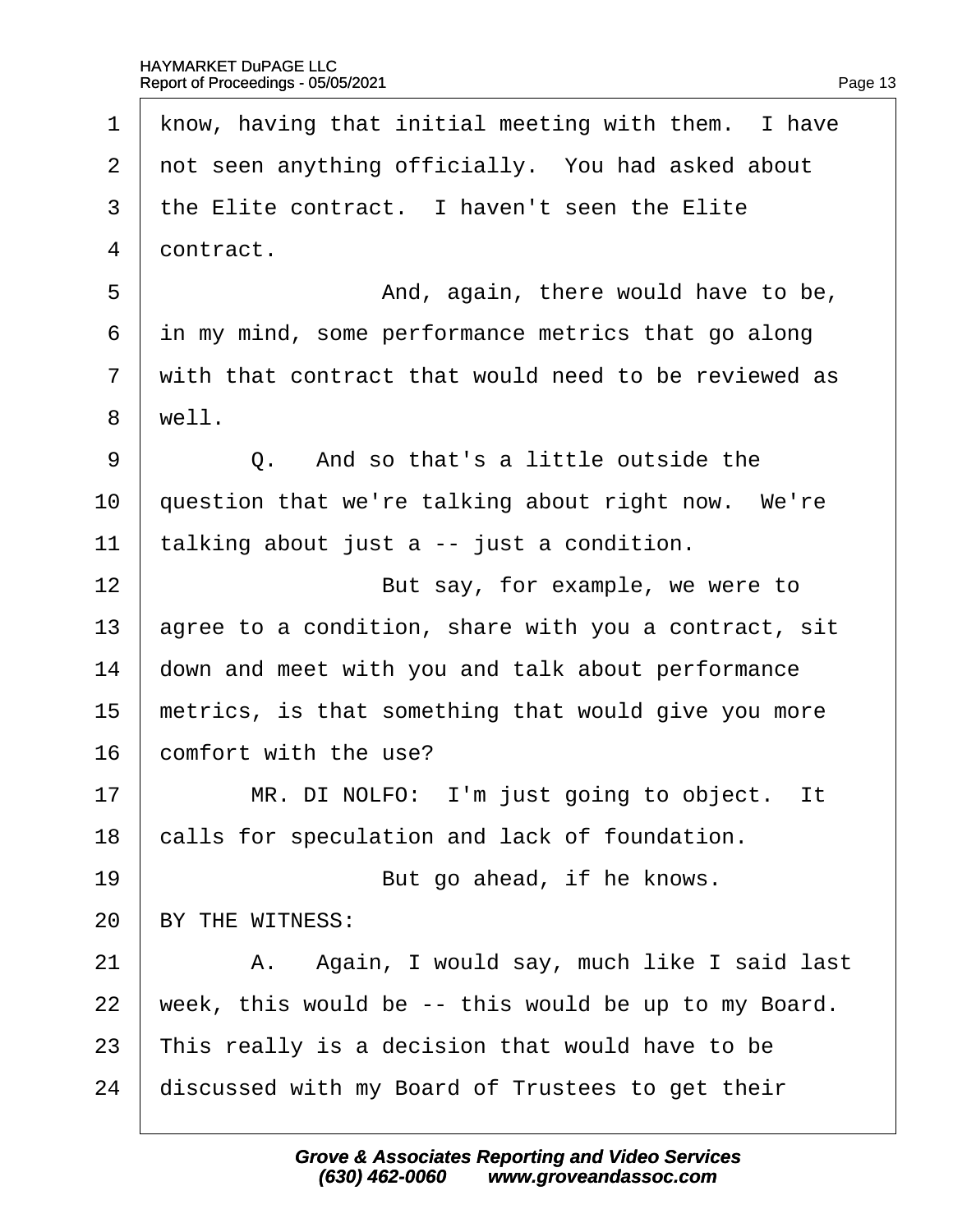| 1              |                                                 | thoughts on this before I would commit to any --    |  |
|----------------|-------------------------------------------------|-----------------------------------------------------|--|
| 2              | anything you just mentioned.                    |                                                     |  |
| 3              | BY MS. O'KEEFE:                                 |                                                     |  |
| 4              |                                                 | Q. Well, for the record, you know, our              |  |
| 5              |                                                 | dient has authorized us to make that offer to sit   |  |
| 6              |                                                 | down at any time. So we hope you will present it to |  |
| $\overline{7}$ |                                                 | the board and potentially, you know, agree to a     |  |
| 8              | meeting where we can have some constructive     |                                                     |  |
| 9              | donversations to address these issues.          |                                                     |  |
| 10             |                                                 | A few more questions: Have you                      |  |
| 11             | discussed the Haymarket project with the mayor? |                                                     |  |
| 12             |                                                 | A. No, I have not.                                  |  |
| 13             |                                                 | Q. So in the last two years since it first          |  |
| 14             |                                                 | came to be when the initial conversations were in   |  |
| 15             |                                                 | April of 2019, from April 2019 to now, you've never |  |
| 16             | discussed this case with the mayor?             |                                                     |  |
| 17             |                                                 | A. No.                                              |  |
| 18             |                                                 | Q. Okay. Have you ever discussed this case          |  |
| 19             |                                                 | with Superintendent Benes?                          |  |
| 20             |                                                 | A. No.                                              |  |
| 21             |                                                 | Q. Okay. Have you ever discussed this case          |  |
| 22             |                                                 | with Director O'Connor?                             |  |
| 23             |                                                 | A. No, I haven't had any conversations              |  |
| 24             |                                                 | with -- with any of the people you've mentioned.    |  |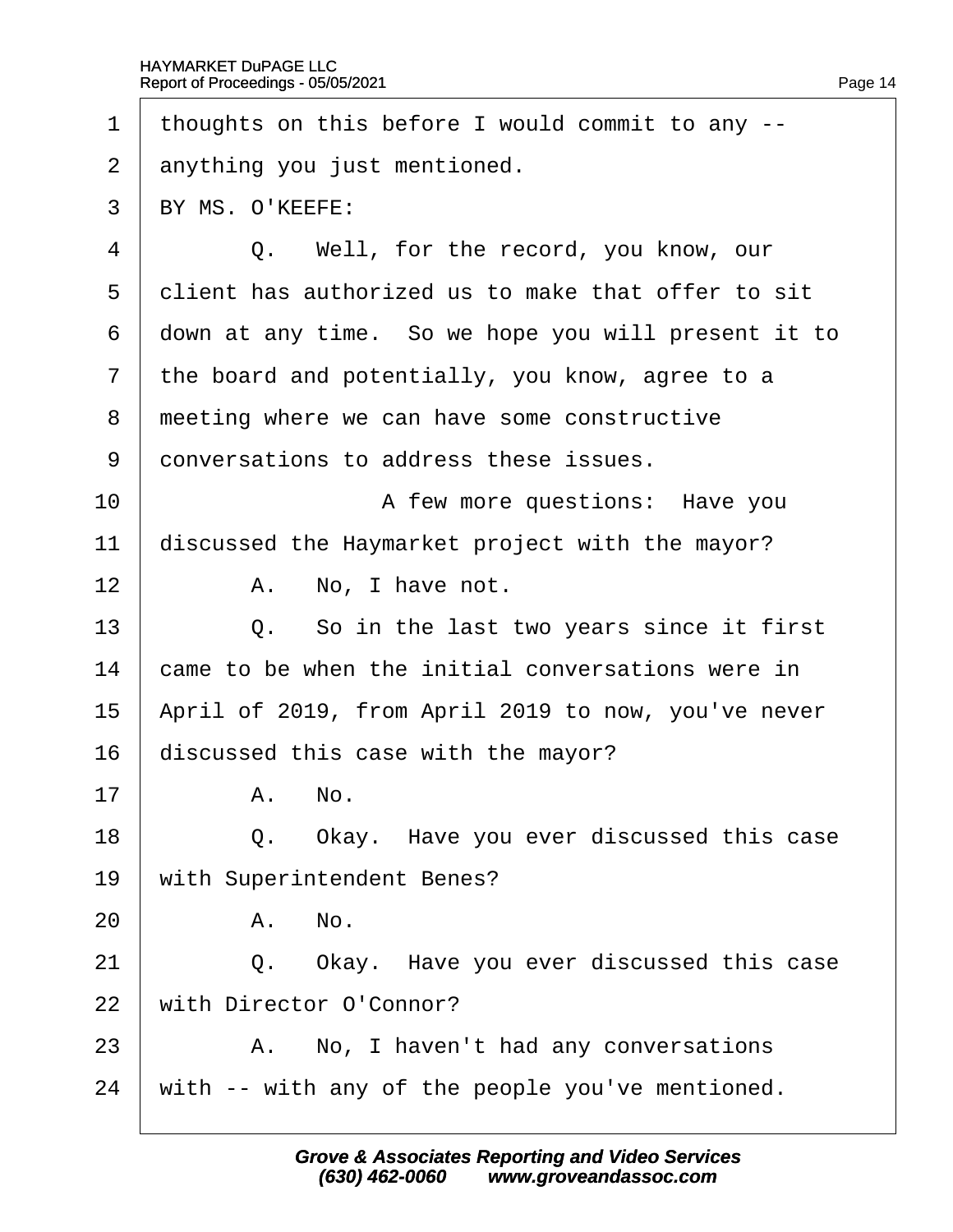| 1              |            | Q. Are you familiar with House Bill 2853             |
|----------------|------------|------------------------------------------------------|
| 2              |            | that was introduced by Representative Lewis?         |
| 3              |            | A. I am aware of it, yes.                            |
| 4              |            | Q. Have you discussed that legislation with          |
| 5              |            | any party in -- either the mayor, any commissioners, |
| 6              |            | trustees, school district?                           |
| $\overline{7}$ |            | A. The only -- the only person that we've            |
| 8              |            | had any discussion with was legal, that I've had     |
| 9              |            | discussion with.                                     |
| 10             |            | Q. Did your office play a role in drafting           |
| 11             |            | the legislation?                                     |
| 12             |            | A. No.                                               |
| 13             |            | Q. If it was adopted, would it be fair to            |
| 14             |            | say that the district's economic concerns would be   |
| 15             | addressed? |                                                      |
| 16             |            | A. I can't really comment on that,                   |
| 17             |            | Counselor. I don't know the extent of how the bill   |
| 18             |            | exactly reads or what's being proposed.              |
| 19             |            | MS. O'KEEFE: Okay. Mr. Chairman, I would             |
| 20             |            | like to introduce the -- one last question, and then |
| 21             |            | need to -- I realized I failed to introduce the      |
| 22             |            | exhibits into the record last week, so I need to do  |
| 23             |            | that before I close.                                 |
| 24             |            |                                                      |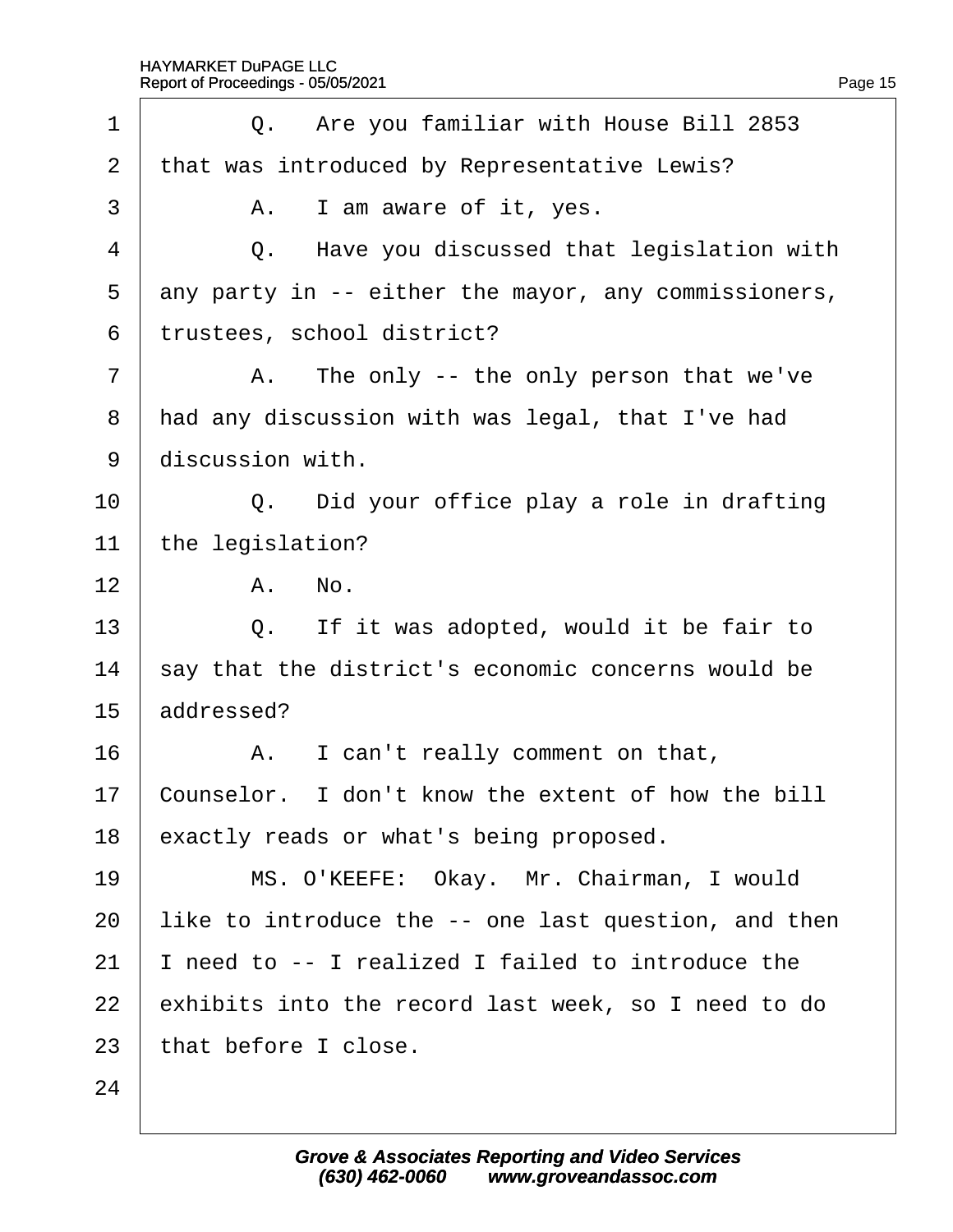1 BY MS. O'KEEFE: 2  $\vert$  Q. But one last question: With regards to 3 the exhibits that you looked over since the last 4 hearing, did that -- did the data you review in any 5 way cause you to change your testimony, or is there 6 dny modifications you'd like to make to the testimony 7 you previously provided? 8 | A. No, I mean I think I covered it pretty 9 much in my testimony there as to what my thoughts 10 were on that -- on that data that was presented. 11 | MS. O'KEEFE: Okay. Well, thank you, sir. 12 **And if I could introduce my** 13 exhibits, which -- Exhibits No. 64 through 78 into 14 the record, Mr. Chairman. 15 **CHAIRMAN DALY:** We will accept those exhibits 16 into the record. Thank you. 17· · · · · · · · · · ·(Petitioner's Exhibit Nos. 64-78 18 **admitted.**) 19 | MS. O'KEEFE: I have no further questions. 20 Thank you, Chief Burke. 21 | THE WITNESS: Thank you, Counsel.  $22$   $\pm$  CHAIRMAN DALY: At this time I would ask if 23 any of the attorneys have any follow-up questions 24 based on the cross-examination by Ms. O'Keefe?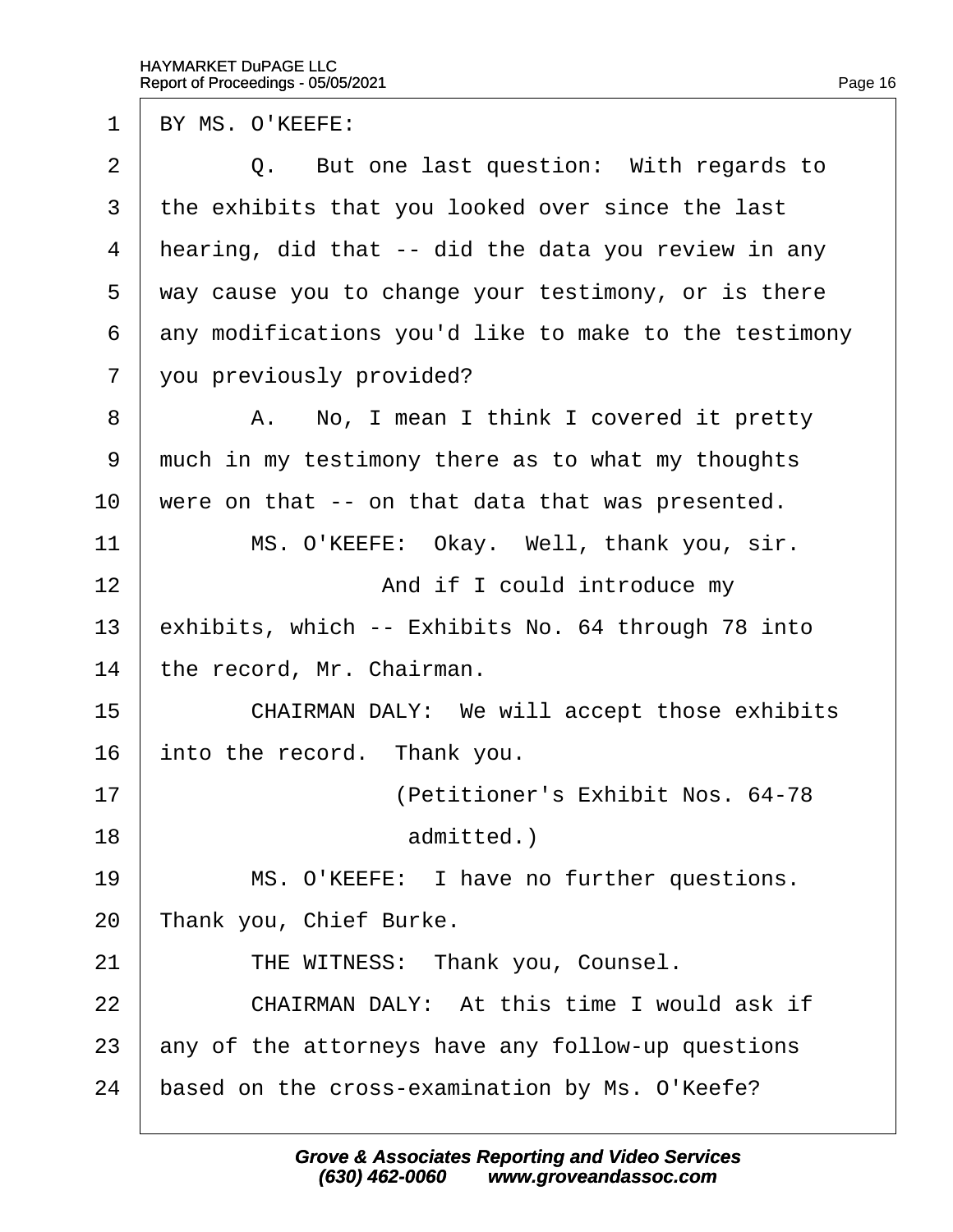| 1              | MR. DI NOLFO: Mr. Chairman, Steve DiNolfo             |
|----------------|-------------------------------------------------------|
| 2              | Here. I do have a few questions.                      |
| 3              | CHAIRMAN DALY: Okay.                                  |
| 4              | MR. DI NOLFO: Thank you.                              |
| 5              | <b>REDIRECT EXAMINATION</b>                           |
| 6              | BY MR. DI NOLFO:                                      |
| $\overline{7}$ | Q. Chief, counsel spent a lot of time I               |
| 8              | think last week, not so much this week, asking you    |
| 9              | about the State Fire Marshal numbers versus what your |
| 10             | data showed for the mutual and auto aid calls.        |
| 11             | Do you recall that?                                   |
| 12             | A. Yes, I do.                                         |
| 13             | Q. And I think we talked about Exhibit 67,            |
| 14             | which was, I think, a FOIA response that you provided |
| 15             | to Haymarket; is that correct?                        |
| 16             | A. That's correct.                                    |
| 17             | Q. And the data contained in that response,           |
| 18             | were those totals for auto aid and mutual aid that    |
| 19             | occurred for the time frame contained within that     |
| 20             | FOIA request?                                         |
| 21             | A. Yes, they were.                                    |
| 22             | And that data that you provided in the<br>Q.          |
| 23             | FOIA, is that a summary of what you provided to       |
| 24             | ultimately the state through the NFIRS document you   |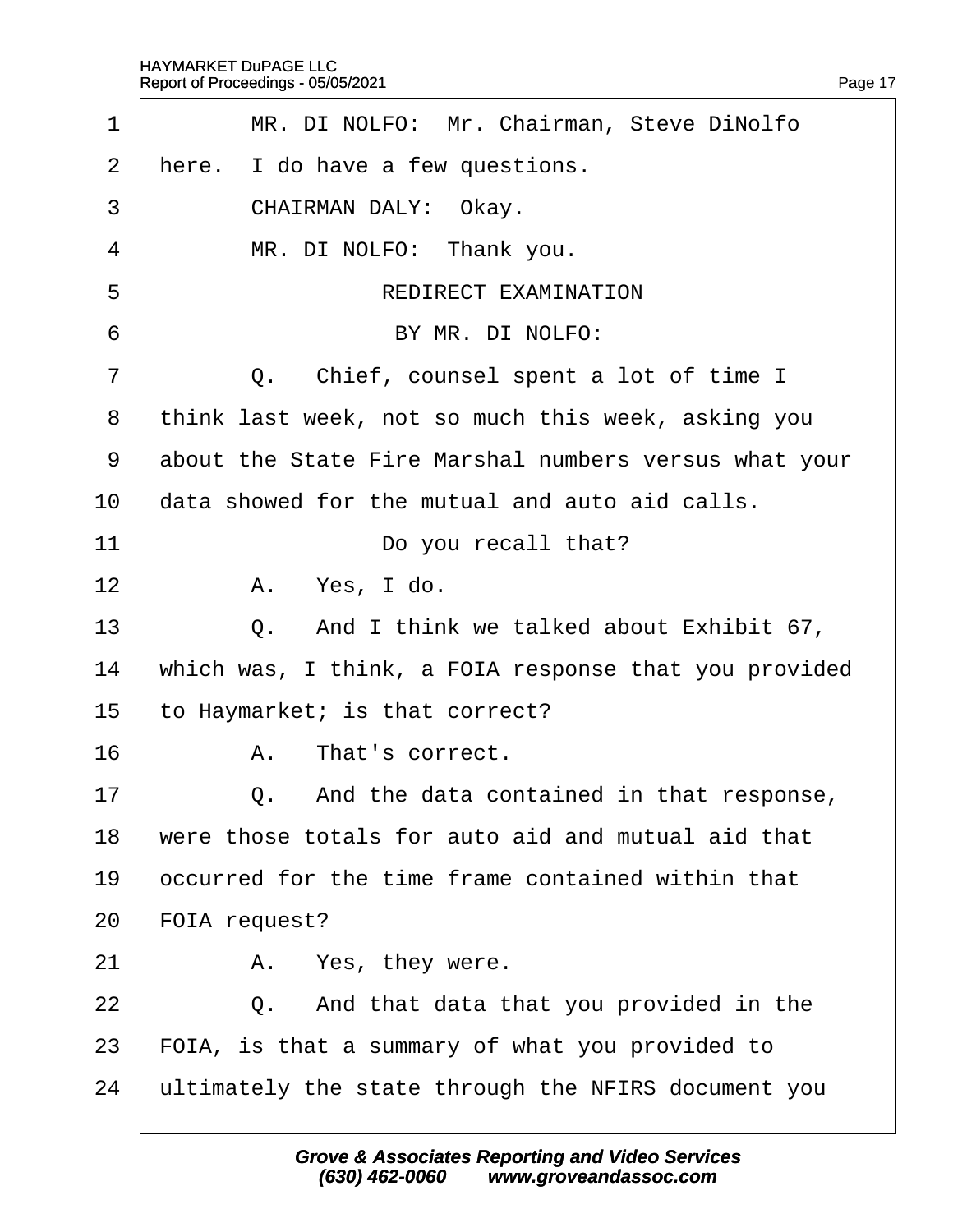| $\mathbf 1$    | submit?                                               |
|----------------|-------------------------------------------------------|
| $\overline{2}$ | A. Yeah, that's a -- that's a summary query           |
| 3              | right out of our in-house reporting system.           |
| 4              | Q. And the data that's contained in                   |
| 5              | Exhibit 67, are you -- given that it's your numbers,  |
| 6              | your documents, are you confident that they're        |
| $\overline{7}$ | accurate?                                             |
| 8              | A. Yes.                                               |
| 9              | Q. Out of curiosity, counsel last year -- or          |
| 10             | last week, I should say, indicated that the Office of |
| 11             | the State Fire Marshal reports weren't available for  |
| 12             | 2019 to 2020.                                         |
| 13             | Were you able to see those when I                     |
| 14             | showed them to you today?                             |
| 15             | A. Yes, I was.                                        |
| 16             | Q. All right. And just real quick, I                  |
| 17             | understand you don't agree with the numbers or        |
| 18             | actually understand --                                |
| 19             | MS. O'KEEFE: I'm going -- I'm going to object         |
| 20             | because we haven't been presented with the OSFM       |
| 21             | humbers from '19 and '20.                             |
| 22             | MR. DI NOLFO: Just go to the website.                 |
| 23             | They're on there.                                     |
| 24             | MS. O'KEEFE: No, I object. You're                     |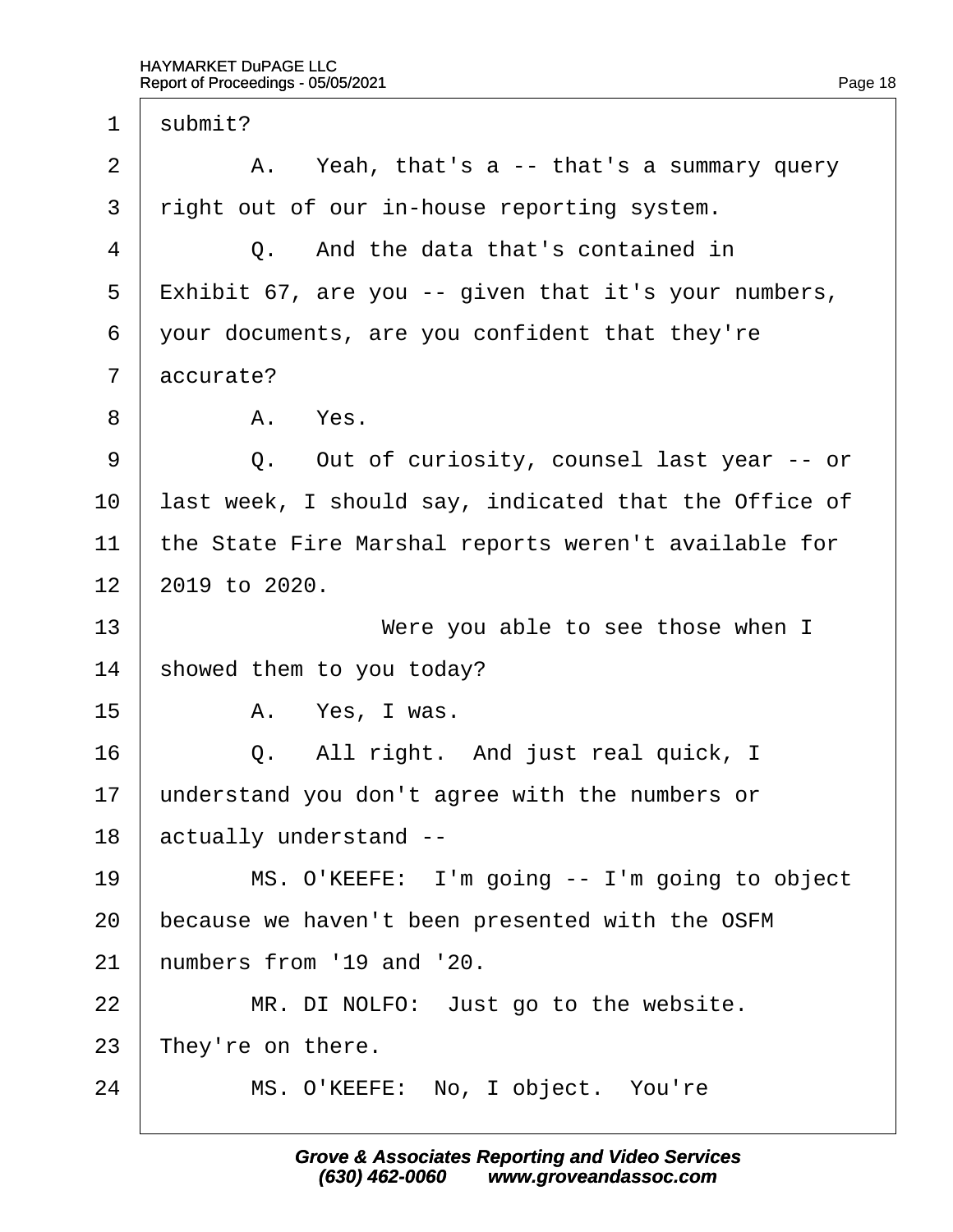| 1              | questioning on something that's outside the scope of |
|----------------|------------------------------------------------------|
| $\overline{2}$ | dross-examination, because we haven't seen those.    |
| 3              | They've not presented.                               |
| $\overline{4}$ | You had your opportunity to present                  |
| 5              | them into the record and present them to us on       |
| 6              | Friday, and you failed to do so.                     |
| $\overline{7}$ | MR. DI NOLFO: I'm not introducing them into          |
| 8              | the record. I just asked him if he saw them.         |
| 9              | MS. O'KEEFE: Well, you're cross-examining            |
| 10             | based on that information that's not been provided   |
| 11             | for review. So we -- we lodge a formal objection.    |
| 12             | MS. WYSOCKI: Okay. So -- so, Mr. DiNolfo, I          |
| 13             | understand your question to be that you asked the    |
| 14             | Chief if he had seen these and whether -- I'm sorry, |
| 15             | can you repeat your question, Steve?                 |
| 16             | MR. DI NOLFO: Basically I asked the Chief do         |
| 17             | you recall last week counsel said that the reports   |
| 18             | weren't available for 2019 and 2020 on the Office of |
| 19             | the State Fire Marshal; was I able to show those to  |
| 20             | you today? That was my only question.                |
| 21             | MS. WYSOCKI: Okay. I'm going to let that             |
| 22             | question proceed. Your objection is overruled.       |
| 23             | BY MR. DI NOLFO:                                     |
| 24             | Q. You can answer.                                   |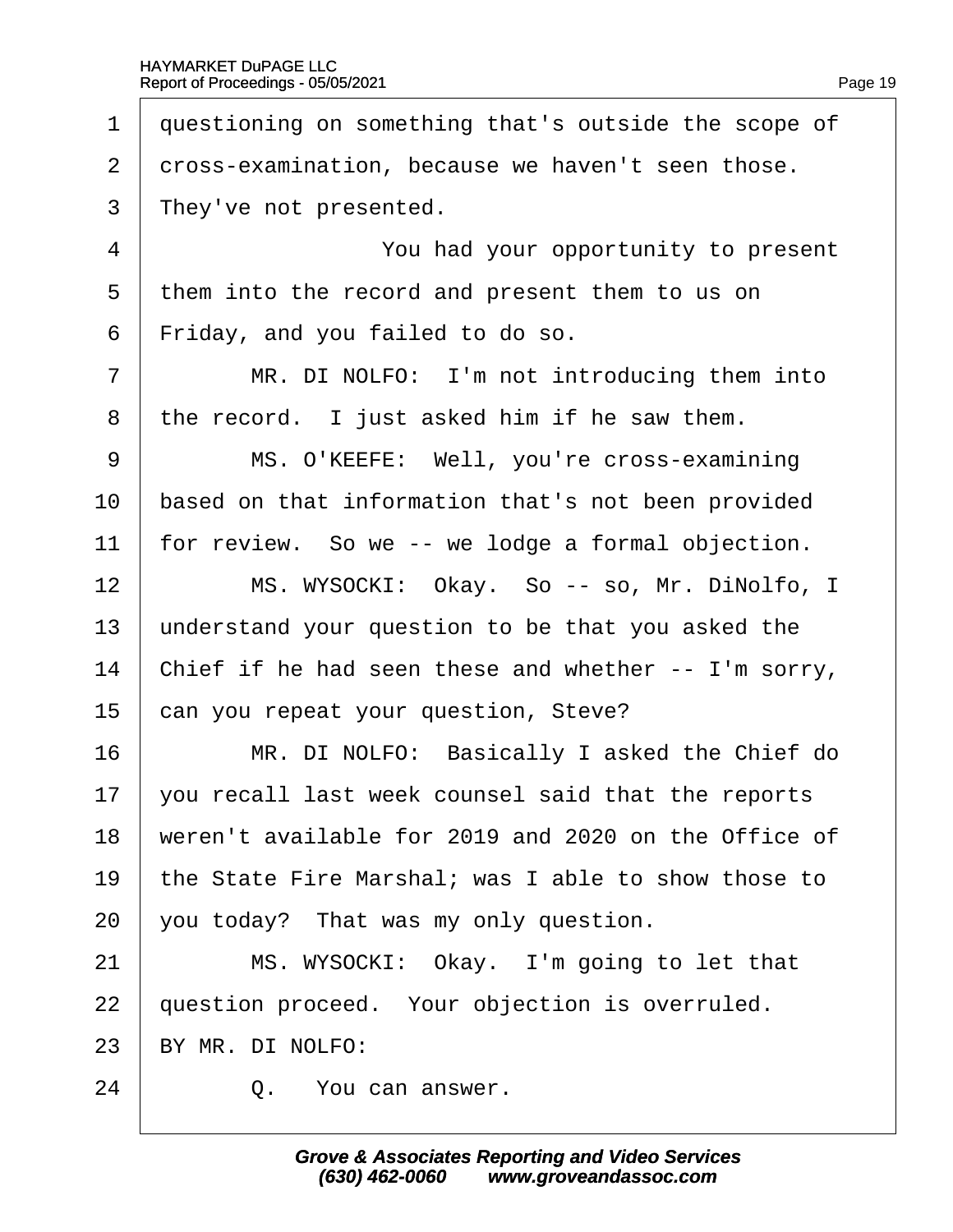| 1              | A. So -- so, yes, I did see them.                    |
|----------------|------------------------------------------------------|
| $\overline{2}$ | Q. And with Exhibit 66 that counsel went             |
| 3              | through with you, and I understand you and she       |
| 4              | disagreed about the numbers, just so I'm clear, is   |
| 5              | your concern -- strike that.                         |
| 6              | What is your main concern when you                   |
| $\overline{7}$ | talk about concerns involving Haymarket? Is it EMS   |
| 8              | or fire or both?                                     |
| 9              | A. Well, it's EMS calls for sure, I think is         |
| 10             | what we are talking about.                           |
| 11             | Q. So I understand that you disagree with            |
| 12             | the numbers on Exhibit 66.                           |
| 13             | When you look at the EMS calls and                   |
| 14             | that percentage of what you tried to keep the call   |
| 15             | volume within so you're not overburdening or your    |
| 16             | heighbors aren't overburdening you, when you look at |
| 17             | those, do those numbers, while you don't agree with  |
| 18             | them, fall within that range?                        |
| 19             | A. They do.                                          |
| 20             | Counsel also asked you about the<br>Q.               |
| 21             | Carol Stream facilities. I think it was Belmont      |
| 22             | Village and you also looked at some villages -- or   |
| 23             | some facilities in Bloomingdale.                     |
| 24             | Why did you look at those                            |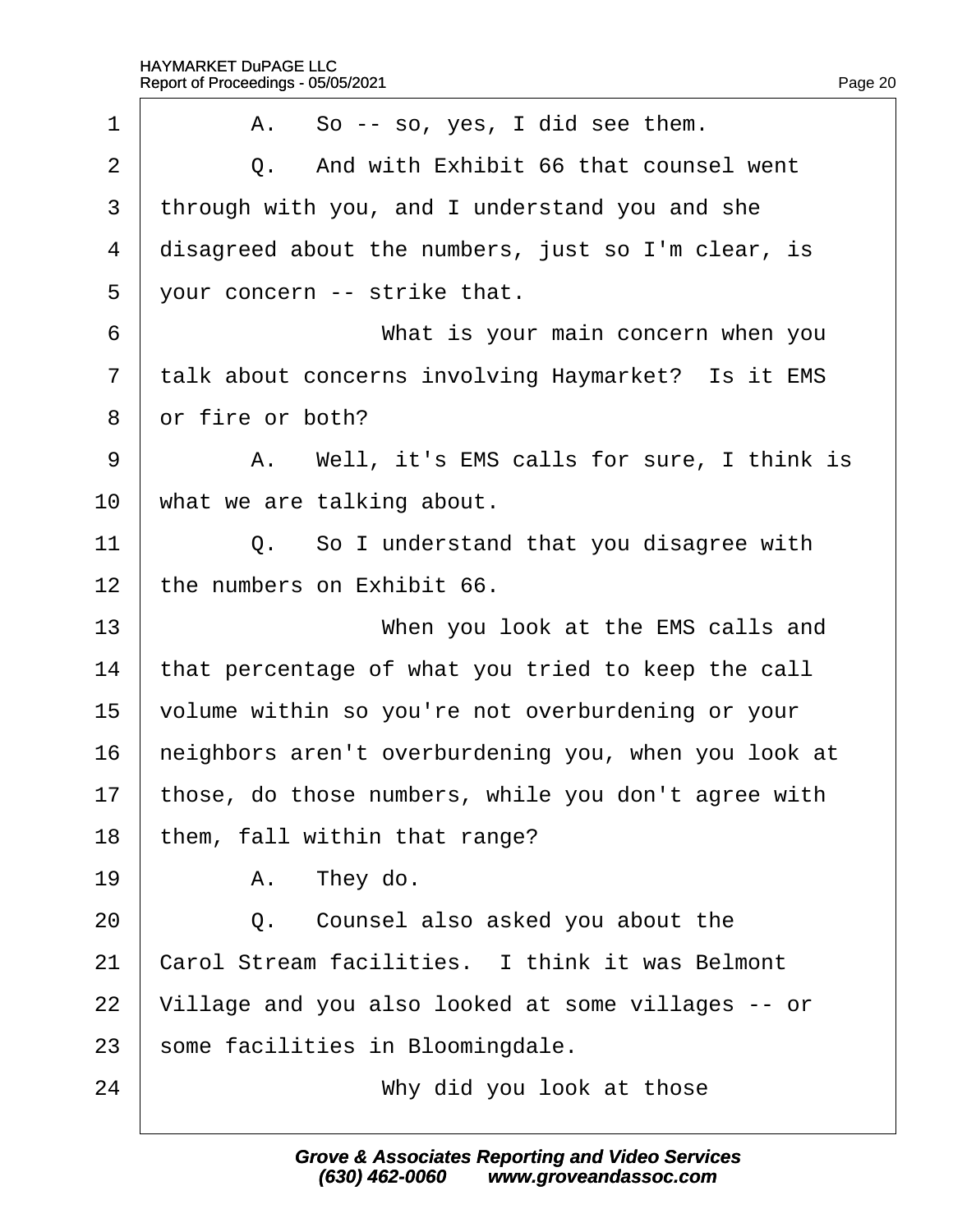1 facilities?

 $2 \mid$  A. The sole purpose there was to take a look 3 at facilities that we -- ambulance provided service 4 to and see just exactly what kind of relief they were 5 diving to local EMS, if any.  $6 \mid Q$ . You weren't looking at those to say they 7 provided the same service as the Haymarket facility 8 downtown or what's proposed in Itasca, were you? 9 | A. No, they weren't comps.  $10$   $\Box$  Q. When you looked at the data from 11 Carol Stream and from Bloomingdale, from 12 Hoffman Estates, did it do anything to reduce the 13 concern you have about the impact the proposed 14 facility would have on the Itasca Fire Protection 15 District? 16 A. No. The data showed that local EMS was 17 still responding to these facilities, you know, 18 hundreds of times annually. 19 **Q.** And counsel spent some time on cross 20 asking you about capacity, but does focusing solely 21 on capacity give a true picture of what the proposed 22 project impact may be on the Fire Protection 23 District?  $24$  | A. No, it's impact. Impact -- capacity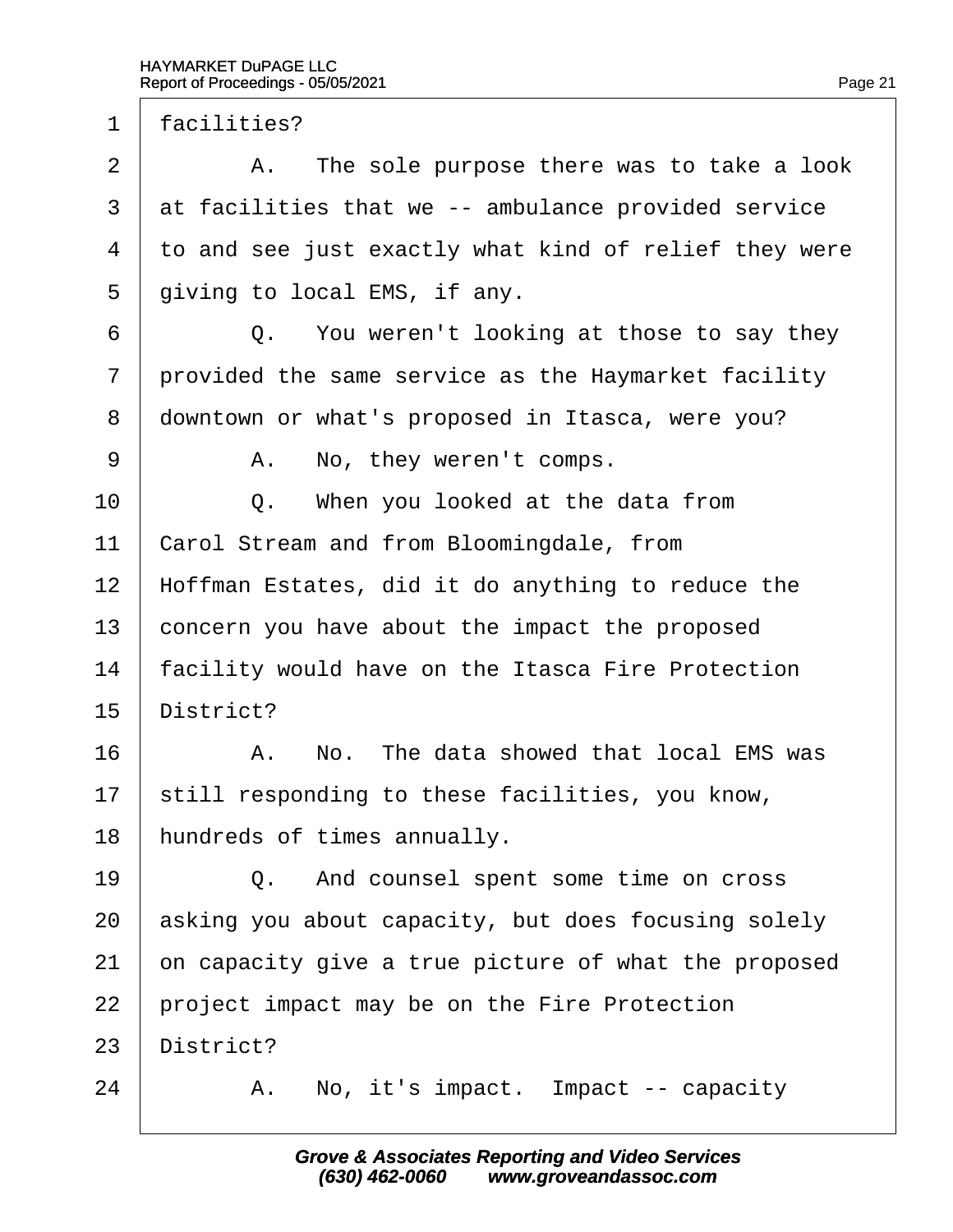| $\mathbf 1$ | means nothing without impact.                        |
|-------------|------------------------------------------------------|
| 2           | Q. And based upon your review, what impact           |
| 3           | do you believe that the proposed facility will have  |
| 4           | on the operation of the Itasca Fire Protection       |
| 5           | District?                                            |
| 6           | A. Well, I think that Mr. Moeller's report           |
| 7           | pretty well summed it up. I think we're going to see |
| 8           | a significant increase in calls to that facility in  |
| 9           | town that is going to obviously put a demand on our  |
| 10          | single resource ambulance in the district and along  |
| 11          | with placing an added burden, I believe, on asking   |
| 12          | our neighbors to come in and help, you know, respond |
| 13          | to those calls.                                      |
| 14          | MR. DI NOLFO: That's all the questions I             |
| 15          | have, Chairman Daly. Thank you.                      |
| 16          | CHAIRMAN DALY: Thank you, Mr. DiNolfo.               |
| 17          | Mr. Ellenbecker, do you have any                     |
| 18          | questions in redirect?                               |
| 19          | MR. ELLENBECKER: I do not. I have no                 |
| 20          | additional questions. Thank you.                     |
| 21          | CHAIRMAN DALY: Thank you. Ms. Smith, do you          |
| 22          | have any questions of Chief Burke at this time?      |
| 23          | MS. SMITH: No, no additional questions.              |
| 24          | Thank you.                                           |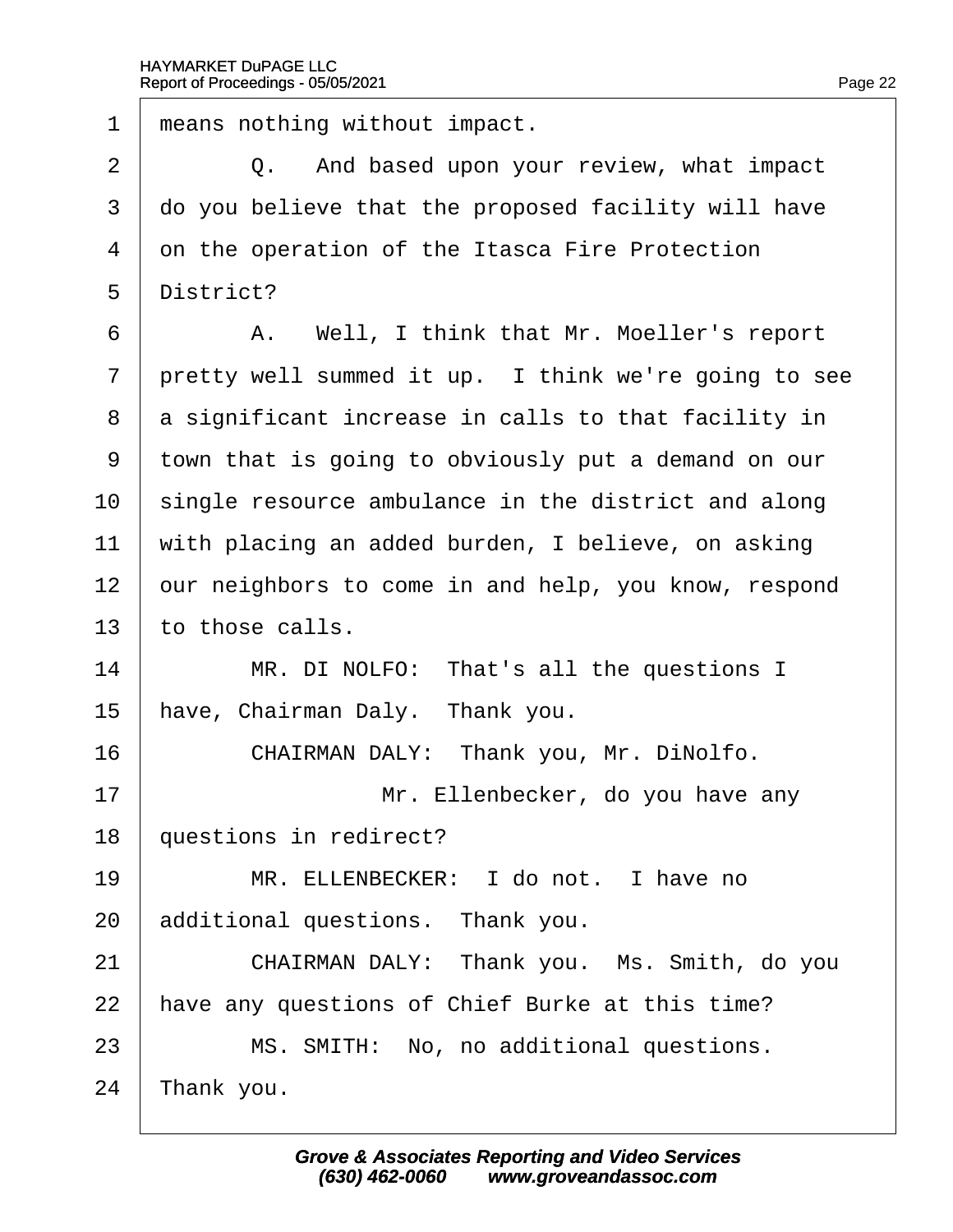| 1              | CHAIRMAN DALY: Thank you. Ms. O'Keefe, do             |
|----------------|-------------------------------------------------------|
| 2              | you have any other follow-up questions before we turn |
| 3              | it over to the Plan Commission?                       |
| 4              | MS. O'KEEFE: I do. I just have two, but I'm           |
| 5              | trying to find the testimony that Chief Burke         |
| 6              | provided.                                             |
| $\overline{7}$ | <b>CROSS-EXAMINATION</b>                              |
| 8              | BY MS. O'KEEFE:                                       |
| 9              | Q. And with regards to the FOIA information,          |
| 10             | Chief Burke, that you provided us on the mutual aid   |
| 11             | humbers with regards to 2019 and 2020, you reviewed   |
| 12             | those -- or you testified to those at the last        |
| 13             | hearing. And this was data that you provided. And     |
| 14             | if I recall -- and I'm trying to find his             |
| 15             | testimony -- those numbers weren't even. There was    |
| 16             | far more aid given than received.                     |
| 17             | And I just wanted you -- could you                    |
| 18             | confirm that again, for the record?                   |
| 19             | MR. DI NOLFO: Could you just say the years            |
| 20             | again, Bridget? I'm sorry.                            |
| 21             | MS. O'KEEFE: It's 2019 and 2020, and it's in          |
| 22             | here. I'm just trying to find it. So please excuse    |
| 23             | me for my delay.                                      |
| 24             | You can never find something when                     |
|                |                                                       |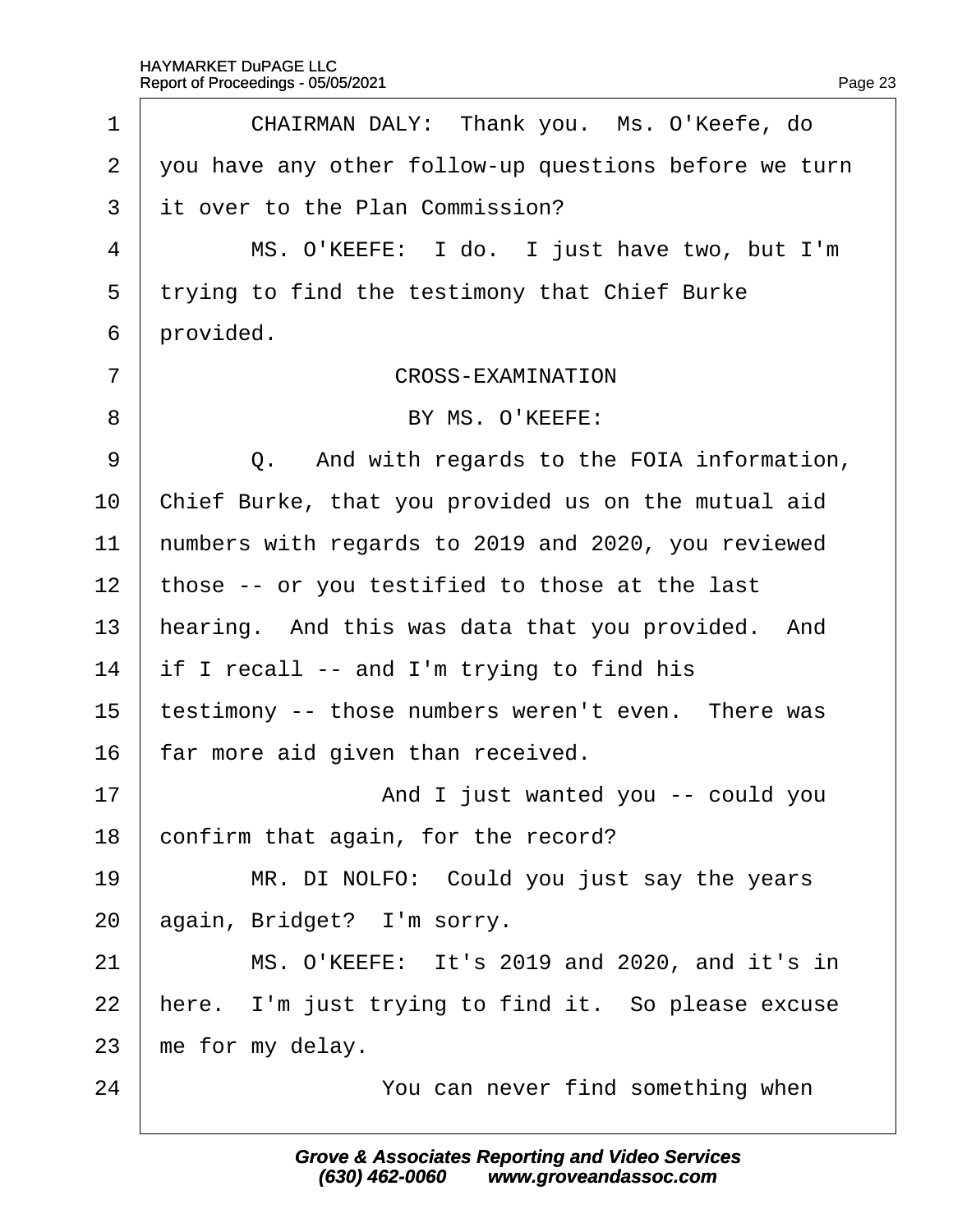| 1              | you need it, right? A big record here.               |
|----------------|------------------------------------------------------|
| 2              | MR. DI NOLFO: We got the exhibit, Bridget, in        |
| 3              | front of us.                                         |
| 4              | BY MS. O'KEEFE:                                      |
| 5              | Q. So for 2019 there were 360 calls given            |
| 6              | and 250 received, isn't that correct, under the data |
| $\overline{7}$ | you gave us under -- in response to the FOIA? That's |
| 8              | in Exhibit 67.                                       |
| 9              | MR. DI NOLFO: We're just looking for the             |
| 10             | total. If that's the math, Bridget, we'll --         |
| 11             | BY THE WITNESS:                                      |
| 12             | A. Yeah, I don't -- I don't have the total           |
| 13             | in front of me, but                                  |
| 14             | BY MS. O'KEEFE:                                      |
| 15             | Q. Okay. And then the testimony was also             |
| 16             | for 2020, it was 230 given to 155 received. But we   |
| 17             | can move on.                                         |
| 18             | Secondly, just to -- just to confirm                 |
| 19             | again for the record, there was a lot of testimony   |
| 20             | given regarding the AMITA facility in Hoffman        |
| 21             | Estates. There -- you don't know that they have a    |
| 22             | contract with Elite, do you?                         |
| 23             | A. No, and I didn't allude to that in my             |
| 24             | testimony.                                           |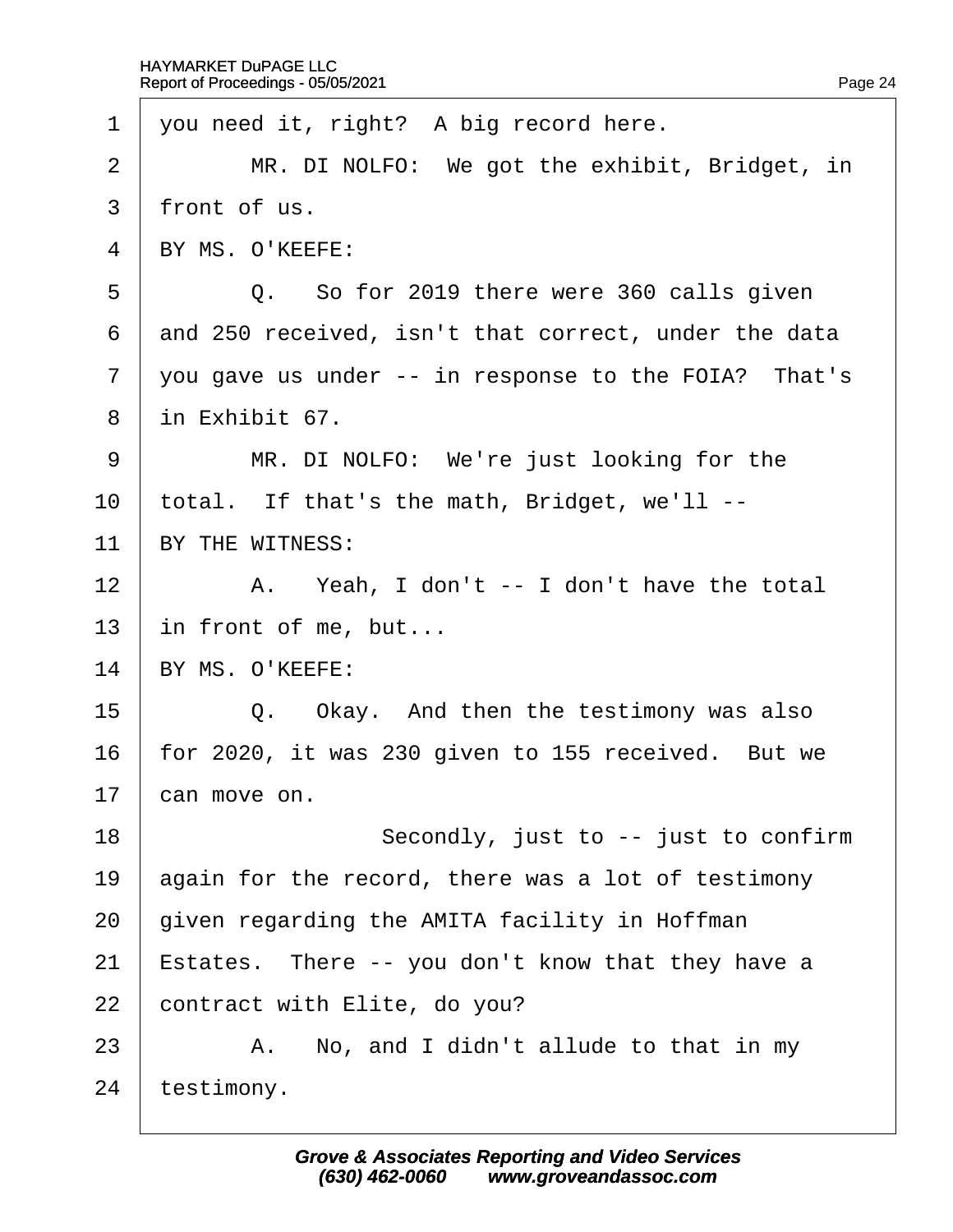| 1  | Speaking with Chief Fortunato, I was                  |
|----|-------------------------------------------------------|
| 2  | told that they do have a contract with a private      |
| 3  | ambulance. I do not know if it is Elite.              |
| 4  | Q. Okay.                                              |
| 5  | A. But, again, the point there was to try             |
| 6  | and see how much burden they took off of local EMS by |
| 7  | having that in place, and --                          |
| 8  | Q. But you never talked to AMITA to confirm           |
| 9  | they, indeed, have a contract with a private          |
| 10 | ambulance?                                            |
| 11 | A. No, but the fire chief confirmed it.               |
| 12 | Okay. But you have no direct knowledge?<br>Q.         |
| 13 | A. Other than what the fire chief told me,            |
| 14 | ho.                                                   |
| 15 | Q. Okay. But we have confirmed Elite does             |
| 16 | hot -- does not have a contract with them.            |
| 17 | MS. O'KEEFE: So I have no further questions.          |
| 18 | Thank you, sir.                                       |
| 19 | THE WITNESS: You're welcome.                          |
| 20 | CHAIRMAN DALY: Okay. Before we turn it over           |
| 21 | to the Plan Commission, do any of the other attorneys |
| 22 | have any final questions?                             |
| 23 | MR. DI NOLFO: Chairman, this is Steve                 |
| 24 | DiNolfo. I do not.                                    |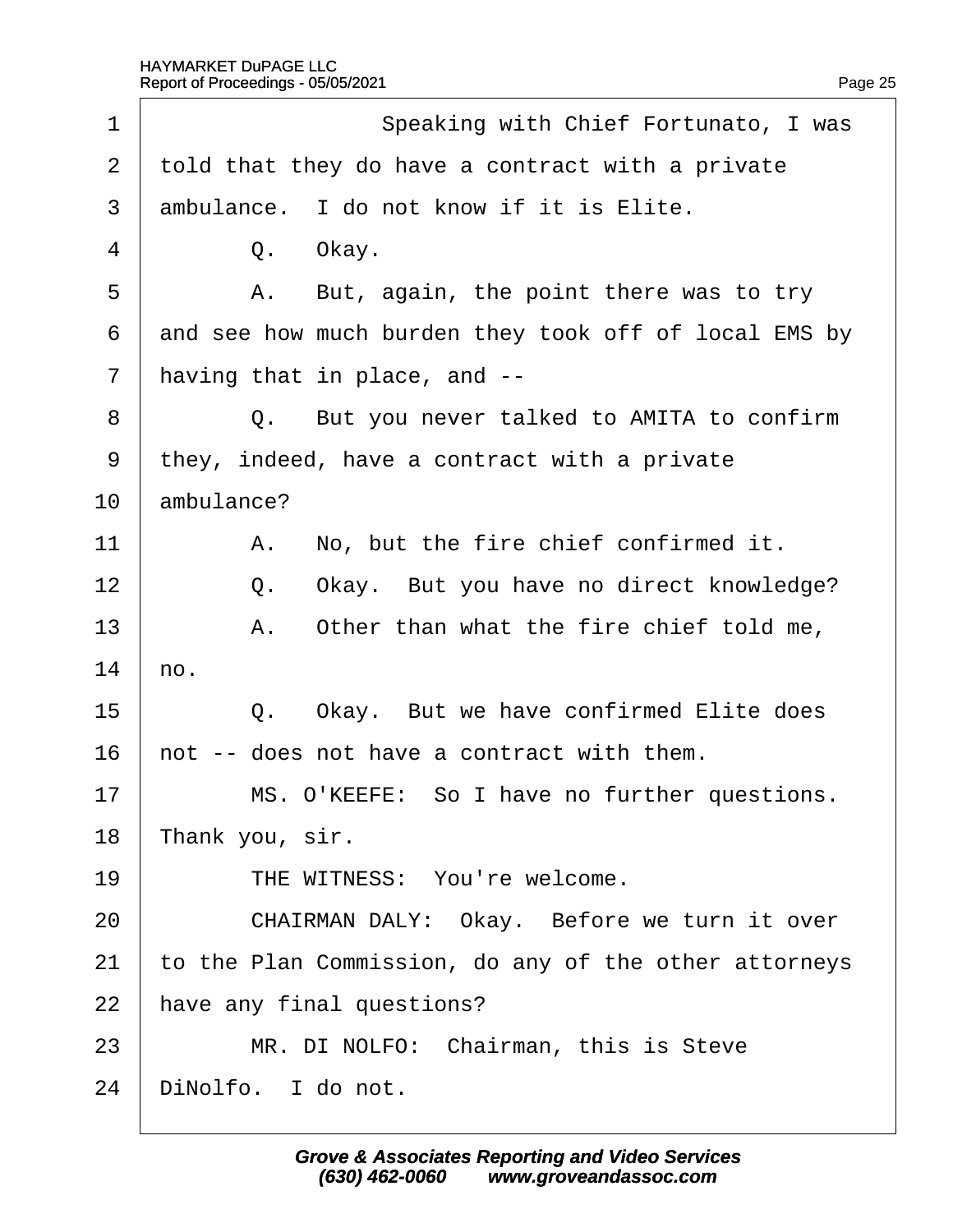| 1              | MS. SMITH: Jennifer Smith. No further                 |
|----------------|-------------------------------------------------------|
| 2              | duestions.                                            |
| 3              | MR. ELLENBECKER: Steve Ellenbecker. No                |
| 4              | duestions.                                            |
| 5              | CHAIRMAN DALY: Thank you all. At this time I          |
| 6              | would ask if the Plan Commission has any questions    |
| $\overline{7}$ | for Chief Burke.                                      |
| 8              | COMMISSIONER RUSSO: I have one question. I            |
| 9              | believe that, Chief Burke, you said the initial cost  |
| 10             | was going to be close to a million dollars, and I     |
| 11             | just wanted to make sure I got the numbers correct.   |
| 12             | And then what would you estimate the                  |
| 13             | annual cost would be after that?                      |
| 14             | THE WITNESS: So just talking in sort of round         |
| 15             | figures, we would need to purchase another fully      |
| 16             | equipped paramedic unit. And that, just ballpark      |
| 17             | figure, would be roughly \$300,000 for that unit.     |
| 18             | And then I would need, because                        |
| 19             | fire -- the firefighter/paramedics work a 24-hour on, |
| 20             | 48-hour shift off, so they work every third day, I    |
| 21             | would need two additional staff for three of those    |
| 22             | days. So two times three is six additional staff      |
| 23             | members.                                              |
| 24             | When I calculate, you know,                           |
|                |                                                       |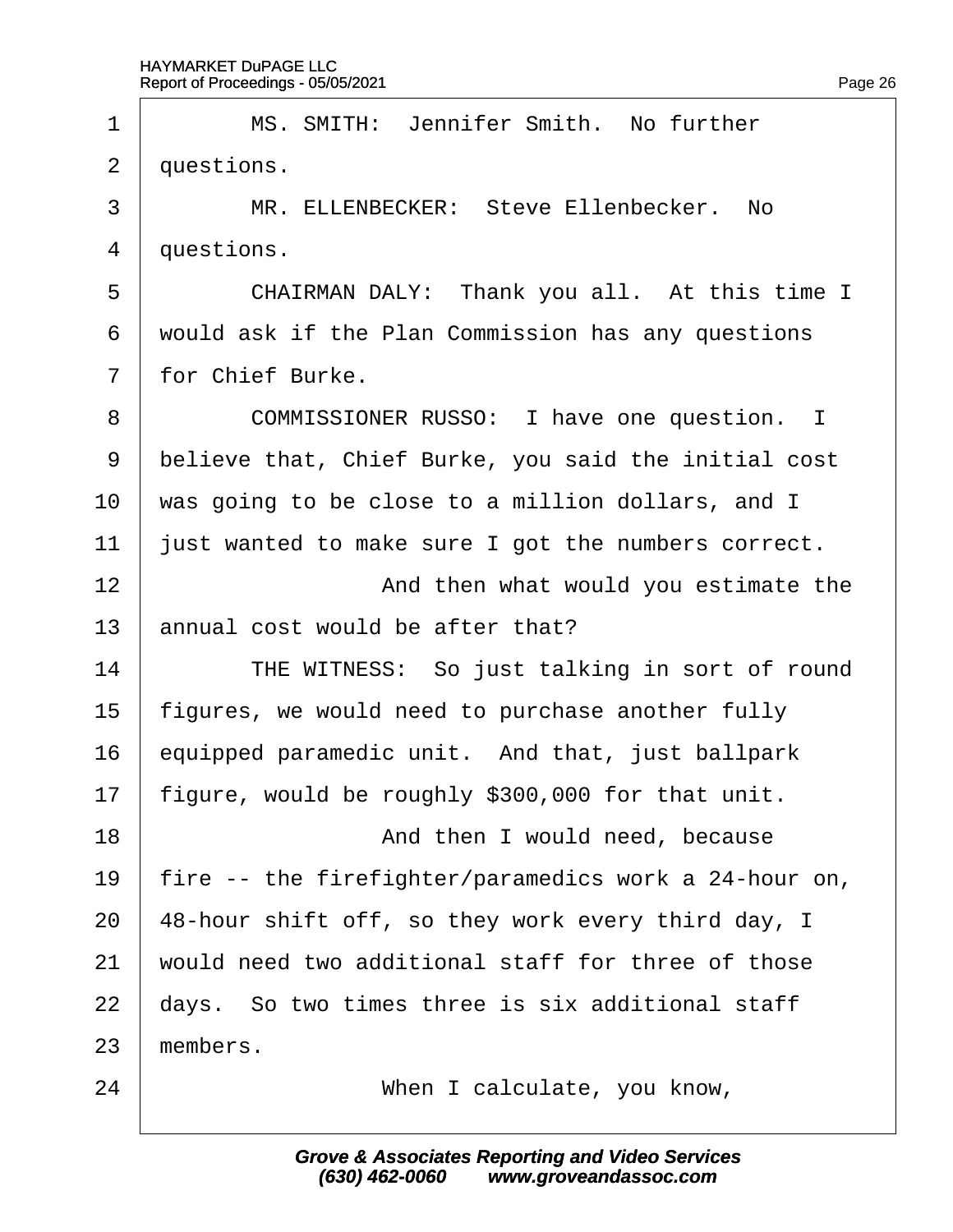| 1              | everything for, you know, firefighters and everything |
|----------------|-------------------------------------------------------|
| 2              | that goes along with that, that is roughly about      |
| 3              | 125,000 annually for each additional staff member.    |
| 4              | So when you take those numbers and you add them all   |
| 5              | up, you're in the ballpark of a million dollars.      |
| 6              | COMMISSIONER RUSSO: Okay. Fair enough. I              |
| $\overline{7}$ | just wanted to make sure I had those numbers right.   |
| 8              | And that's not for the police                         |
| 9              | department, that's only for the fire department;      |
| 10             | correct?                                              |
| 11             | THE WITNESS: That's just the fire department.         |
| 12             | And then that annual cost for                         |
| 13             | staffing would be an ongoing thing. So, you know,     |
| 14             | you'd probably be in that 700 to 750,000 range        |
| 15             | annually.                                             |
| 16             | COMMISSIONER RUSSO: Got you. All right.               |
| 17             | Thank you.                                            |
| 18             | THE WITNESS: Sure.                                    |
| 19             | CHAIRMAN DALY: Are there any other questions          |
| 20             | of the Commission?                                    |
| 21             | COMMISSIONER CARELLO: Yes, I have one for             |
| 22             | Chief Burke.                                          |
| 23             | So making an assumption that, let's                   |
| 24             | say, they maybe do get a private ambulance, and does  |
|                |                                                       |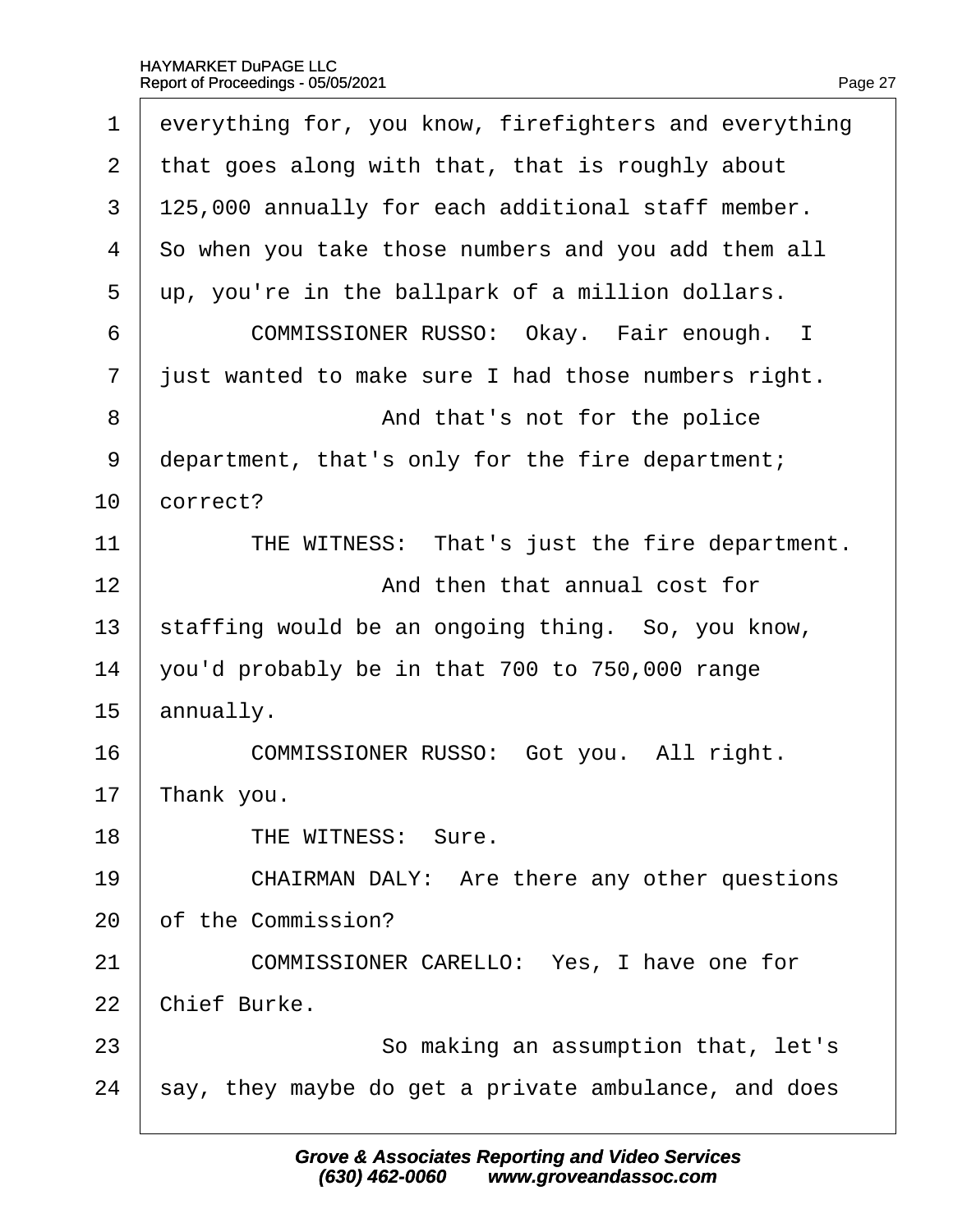| 1              | it ever happen -- and I don't even know how to ask    |
|----------------|-------------------------------------------------------|
| $\overline{2}$ | this question because it's a medical facility. So is  |
| 3              | it possible that multiple calls could happen at the   |
| 4              | same time for a facility such as this,                |
| 5              | <b>Chief Burke?</b>                                   |
| 6              | THE WITNESS: Yeah, yeah, absolutely, it does.         |
| $\overline{7}$ | In fact $-$                                           |
| 8              | COMMISSIONER CARELLO: So if their ambulance           |
| 9              | was in use responding to one call and a second call   |
| 10             | came, who would have to respond to that?              |
| 11             | THE WITNESS: Well, again, I think that would          |
| 12             | hinge on who Haymarket would call in on that          |
| 13             | second -- you know, that second call.                 |
| 14             | You know, Haymarket's going to have                   |
| 15             | to make a decision if this is, you know, the way they |
| 16             | go as to who they're going to call, whether it's      |
| 17             | Elite or dial 911.                                    |
| 18             | You know, some of that would                          |
| 19             | probably hinge on the availability of the next        |
| 20             | closest ambulance. But certainly, you know, we're     |
| 21             | the closest of anybody being right up the road.       |
| 22             | COMMISSIONER CARELLO: Well, but -- so you're          |
| 23             | saying if they have a contract with Elite, they can   |
| 24             | get multiple ambulances if needed, or they only get   |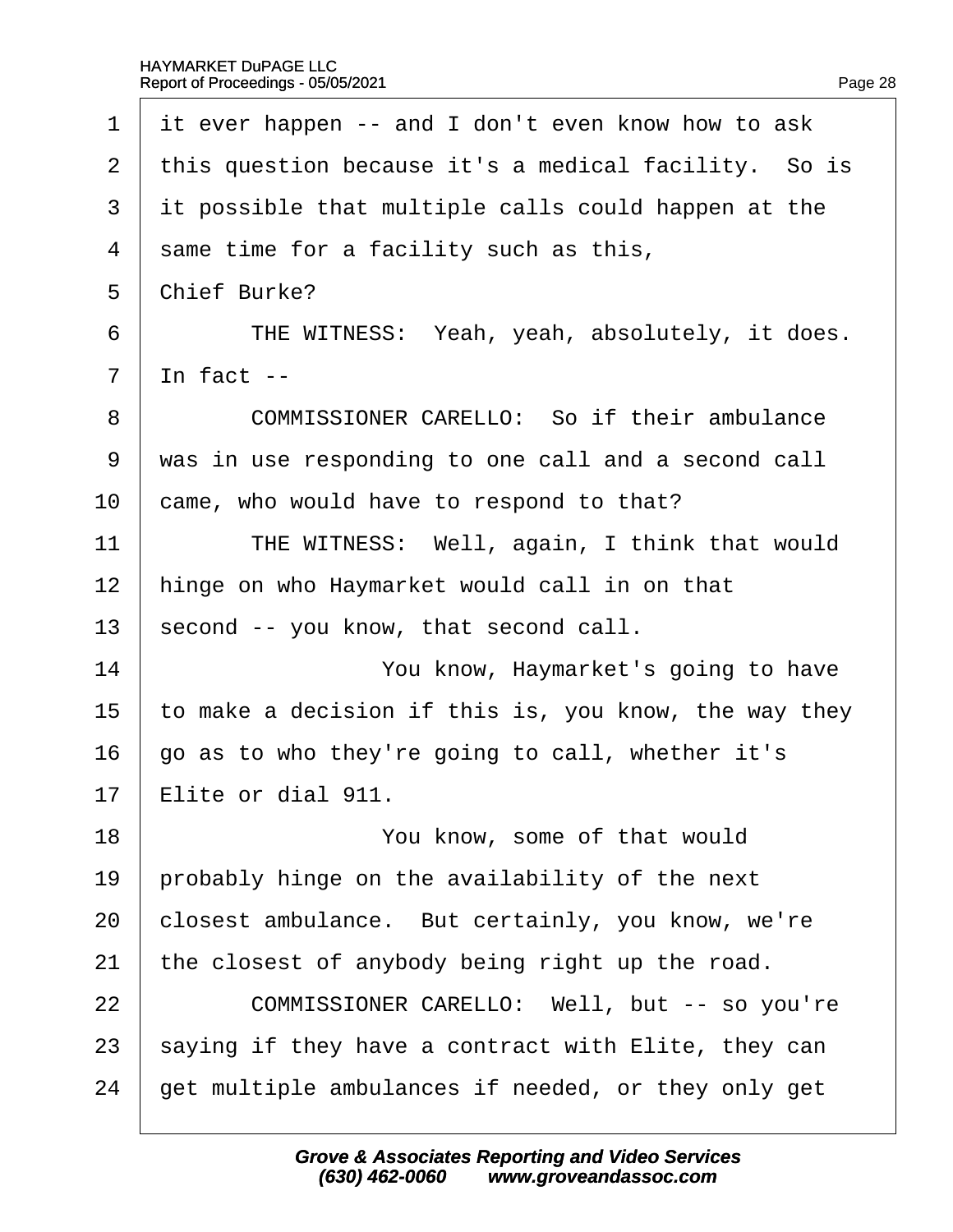1 dne ambulance?

2 | THE WITNESS: Well, that -- that I don't know 3 because, again, I don't know how any of the contract 4 reads or any of that. You know, that's a question 5 you'd probably have to ask on their side. 6 COMMISSIONER CARELLO: And I quess that's the 7 only thing that I'm confused on, because they keep 8 saying one ambulance. Well, that's great if they --9 if Elite has one ambulance, but in the possible 10 situation of multiple calls to the same location, 11 they would need two ambulances or Itasca or Wood Dale 12 or whoever is in our jurisdiction would have to come 13 in and help. 14 **I** mean, wouldn't that work that way? 15 **THE WITNESS: Yeah, it would, in that case,** 16 for sure. 17 | COMMISSIONER CARELLO: Okay. That's kind of 18 what I was trying to understand. Okay. Thank you. 19 | THE WITNESS: Sure. 20 | MS. O'KEEFE: Mr. Chairman, is it in order for 21 he to answer that question since Chief Burke 22 referenced? Would that be in order, or should we 23 hold back? 24 | MS. WYSOCKI: Sorry. I had to put the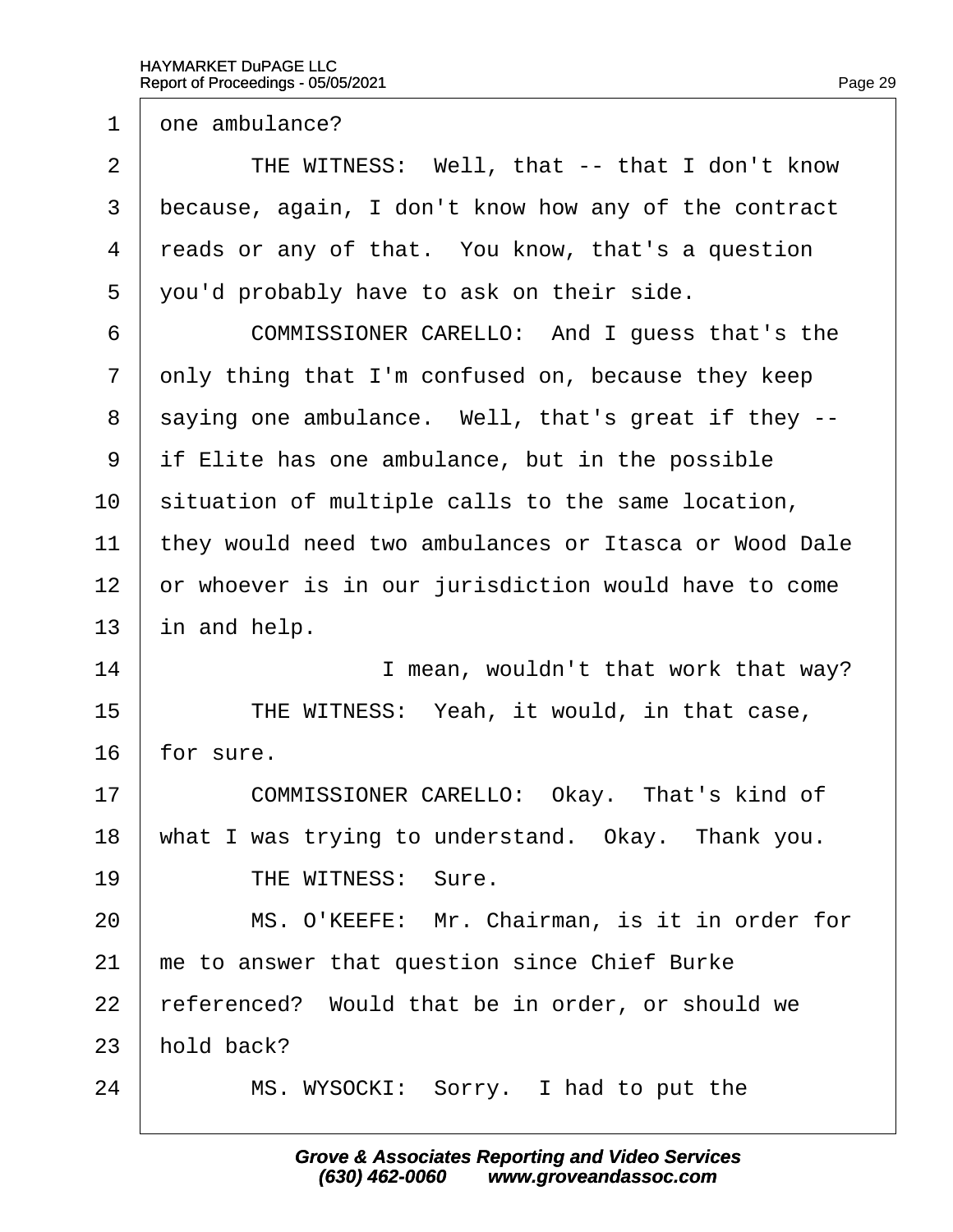| 1              | headphones on because I was having trouble hearing    |
|----------------|-------------------------------------------------------|
| 2              | you, Ms. O'Keefe, but it makes it really strange when |
| 3              | I talk. So now I understand Chuck's constant          |
| $\overline{4}$ | movement.                                             |
| 5              | It -- do you -- I would prefer that                   |
| 6              | you wait to -- until the end to answer any of the     |
| $\overline{7}$ | Plan Commission's questions; or I don't know for your |
| 8              | rebuttal case if you are going to present Dr. Lustig  |
| 9              | or someone who can answer those questions.            |
| 10             | MS. O'KEEFE: Okay. I just wasn't sure if,             |
| 11             | you know, often with zoning there is more of a        |
| 12             | give-and-take. But we'll defer and respond to that    |
| 13             | question later.                                       |
| 14             | MS. WYSOCKI: Thank you.                               |
| 15             | COMMISSIONER CARELLO: Thank you.                      |
| 16             | CHAIRMAN DALY: Are there any other questions?         |
| 17             | Okay. Chief Burke, I just have one,                   |
| 18             | and it's -- and Commissioner Russo already asked it,  |
| 19             | so I'm just going to ask for a little further         |
| 20             | clarification.                                        |
| 21             | Back in mid April, you know, I was                    |
| 22             | taking notes, and I did write down that you said the  |
| 23             | cap ex was really \$1 million for that first year for |
| 24             | the ambulance plus the six additional personnel. And  |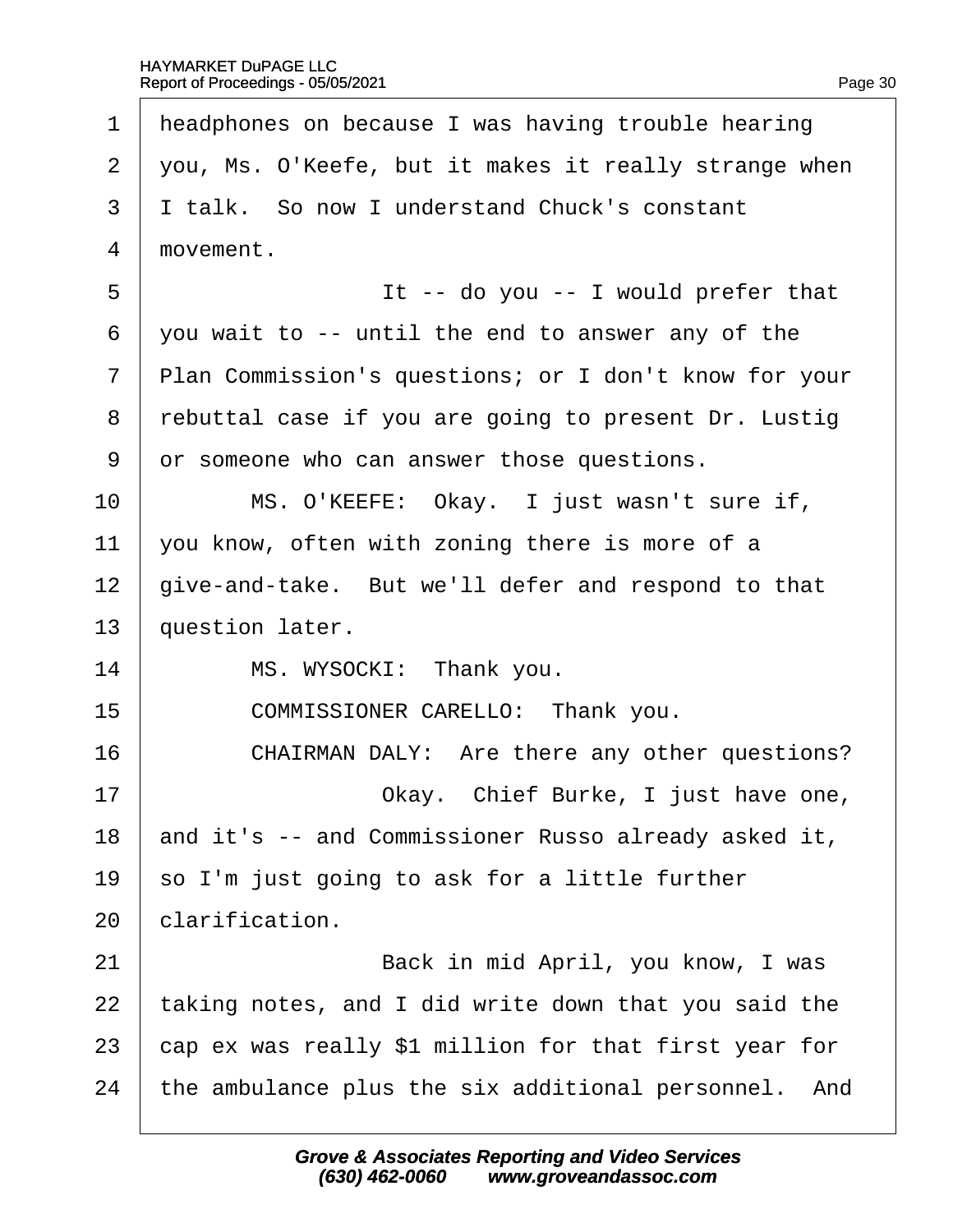| 1              | there was the referendum, and that \$1 million        |
|----------------|-------------------------------------------------------|
| 2              | referendum was able to generate, you know, the funds  |
| 3              | to do something of that nature.                       |
| 4              | But for us to -- and when I say                       |
| 5              | "us," for the Fire Protection District to add an      |
| 6              | additional ambulance and six personnel would be a     |
| $\overline{7}$ | ghe-time downstroke of \$1 million, but the recurring |
| 8              | fee or cost in salaries and benefits of \$700,000 per |
| 9              | year, like would that mean that we -- the Village     |
| 10             | would need to approve a referendum every year in      |
| 11             | order to cover that shortfall, or would that be --    |
| 12             | like financially how would the Fire Protection        |
| 13             | District swing that?                                  |
| 14             | THE WITNESS: Well, currently we wouldn't.             |
| 15             | That's -- and just understand, the                    |
| 16             | referendum that we were successful with from 2018 in  |
| 17             | ho way, shape, or form reflects anything to do with   |
| 18             | Haymarket, obviously. So that was -- that was a       |
| 19             | referendum that obviously the taxpayers were gracious |
| 20             | enough to pass for us purely for operational, you     |
| 21             | know, considerations and keeping staffing levels      |
| 22             | where they currently are.                             |
| 23             | This would be an additional six --                    |
| 24             | six staff members, excuse me, and the one-time        |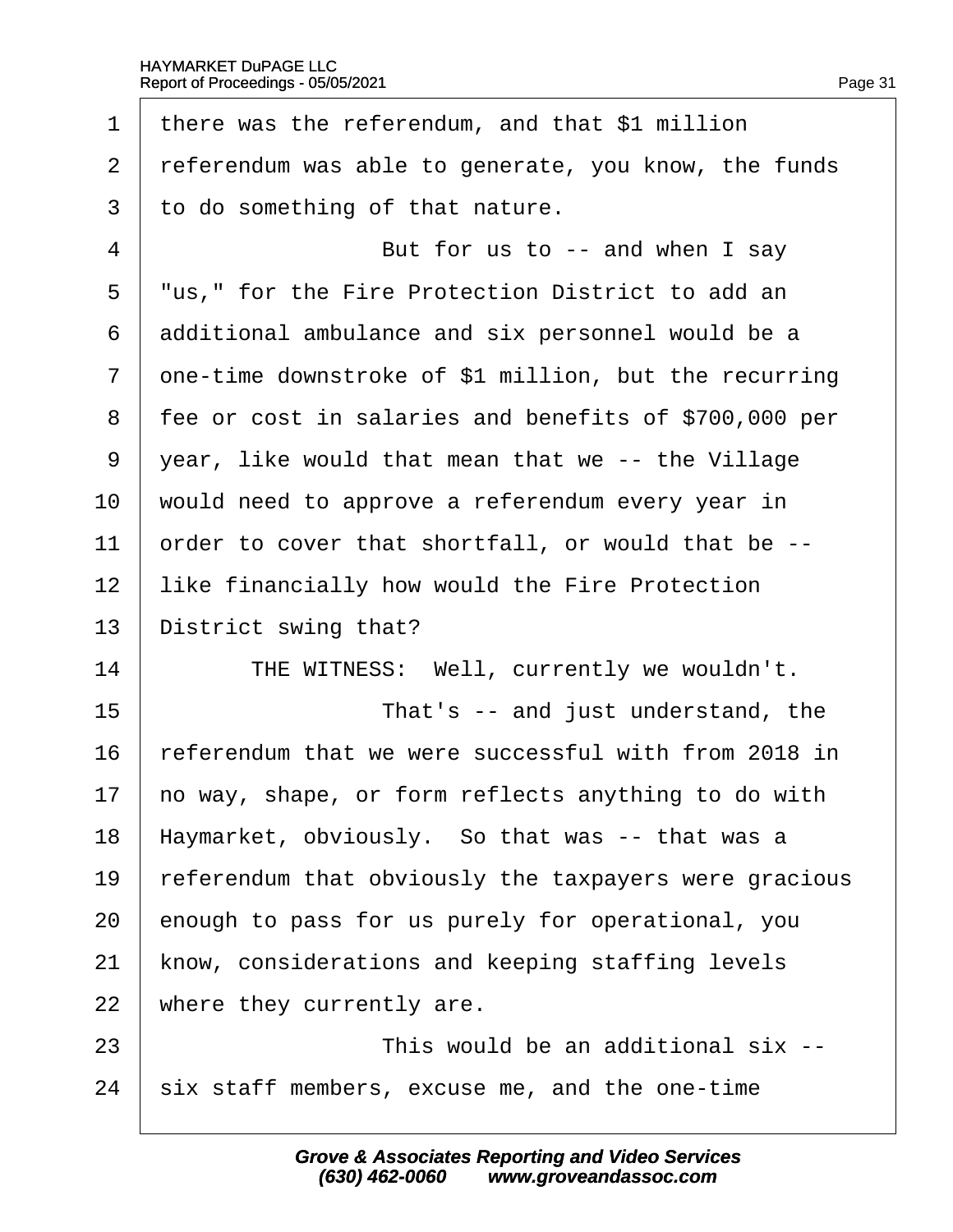1 purchase of the ambulance. 2 **But you are correct in your** 3 statement that the ongoing personnel cost would 4 exist, you know, well into the future. So funding 5 for that, for us, you know, would be problematic 6 right here right now.  $7$   $\blacksquare$  CHAIRMAN DALY: Okay. Thank you for that. 8 **8** And just as a follow-up, in addition ·9· ·to the operational expense, at the fire station is 10 there currently room to add two more full-time 11 employees for every shift? Do you have the physical 12 capacity at the firehouse? 13 | THE WITNESS: It would be tight. It would be 14  $tight.$ 15 **CHAIRMAN DALY: Okay. And then one final** 16 duestion from me is, if you added more staff, 17 firefighter/paramedics, would that change the 18 leadership on an organizational chart where now there 19 have to be certain people promoted to now manage the 20 additional people coming in, or would you be able to 21 just add those people and everything kind of stays 22 static with leadership? 23 **THE WITNESS: You know, that's -- that really** 24 is a great question. Truthfully, that decision would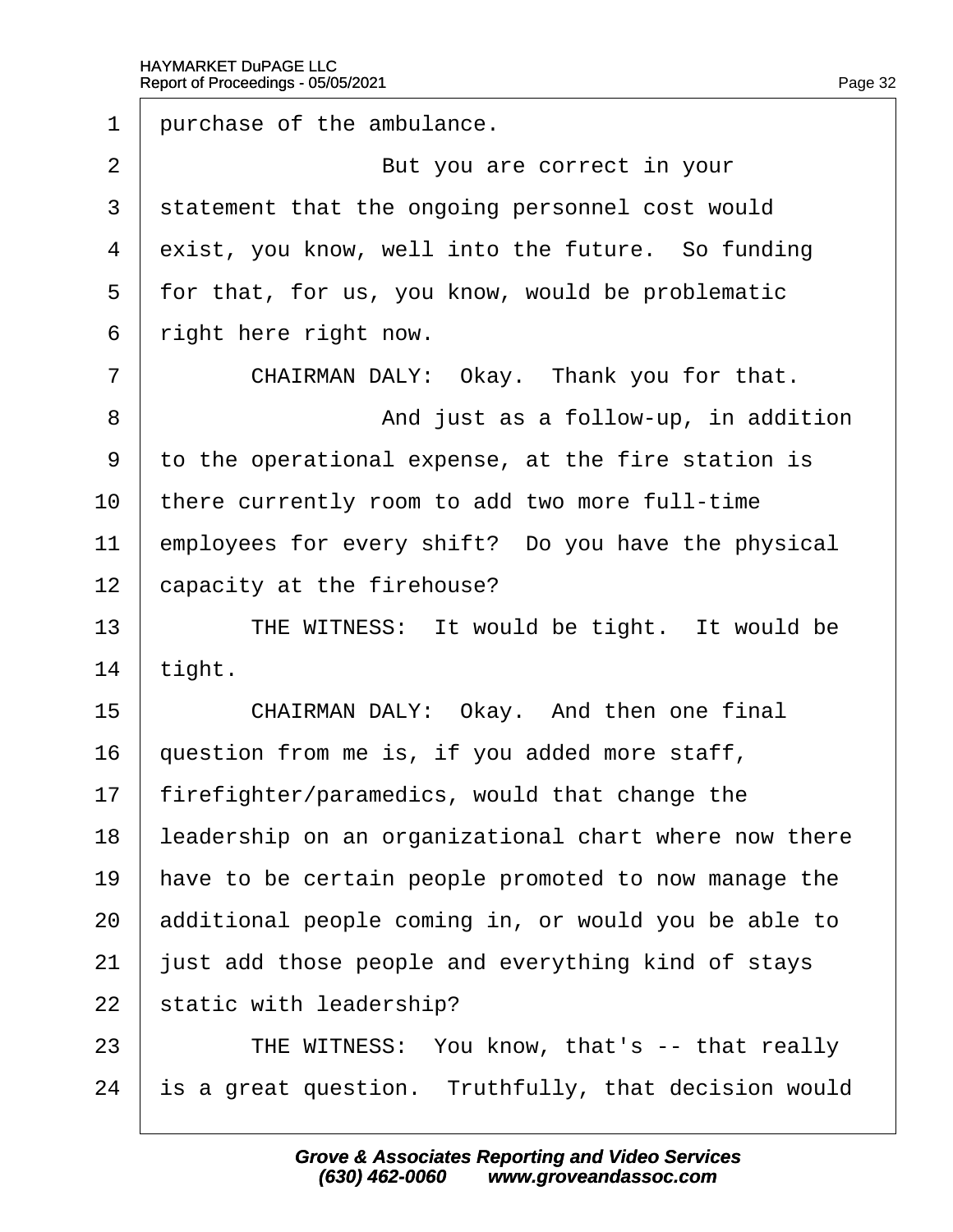| 1              | have to be discussed with the Board.                  |
|----------------|-------------------------------------------------------|
| $\overline{2}$ | Adding two more shift personnel to                    |
| 3              | dur existing organizational chart doesn't necessarily |
| 4              | automatically mean that you'd need more, you know,    |
| 5              | administrative staff or officers, as we say, shift    |
| 6              | officers. But I think that's something we would       |
| $\overline{7}$ | definitely need to take a look at because our minimum |
| 8              | staffing level would be higher on any given day.      |
| 9              | CHAIRMAN DALY: Okay. Thank you. That's all            |
| 10             | the questions I have.                                 |
| 11             | Any final follow-up questions from                    |
| 12             | the Plan Commission at this time?                     |
| 13             | Okay. With that, thank you very                       |
| 14             | much for being here these past evenings. We           |
| 15             | appreciate your testimony, and wish you a good night. |
| 16             | THE WITNESS: Thank you.                               |
| 17             | CHAIRMAN DALY: Before we move on, just a              |
| 18             | question for Mr. DiNolfo: Does the Fire Protection    |
| 19             | District have any other exhibits to be entered into   |
| 20             | the record?                                           |
| 21             | MR. DI NOLFO: I believe I admitted my                 |
| 22             | exhibits prior to completing my direct of             |
| 23             | Chief Burke. If I did not, I would move for           |
| 24             | admission of, I believe it was -- I have 19 to 41     |
|                |                                                       |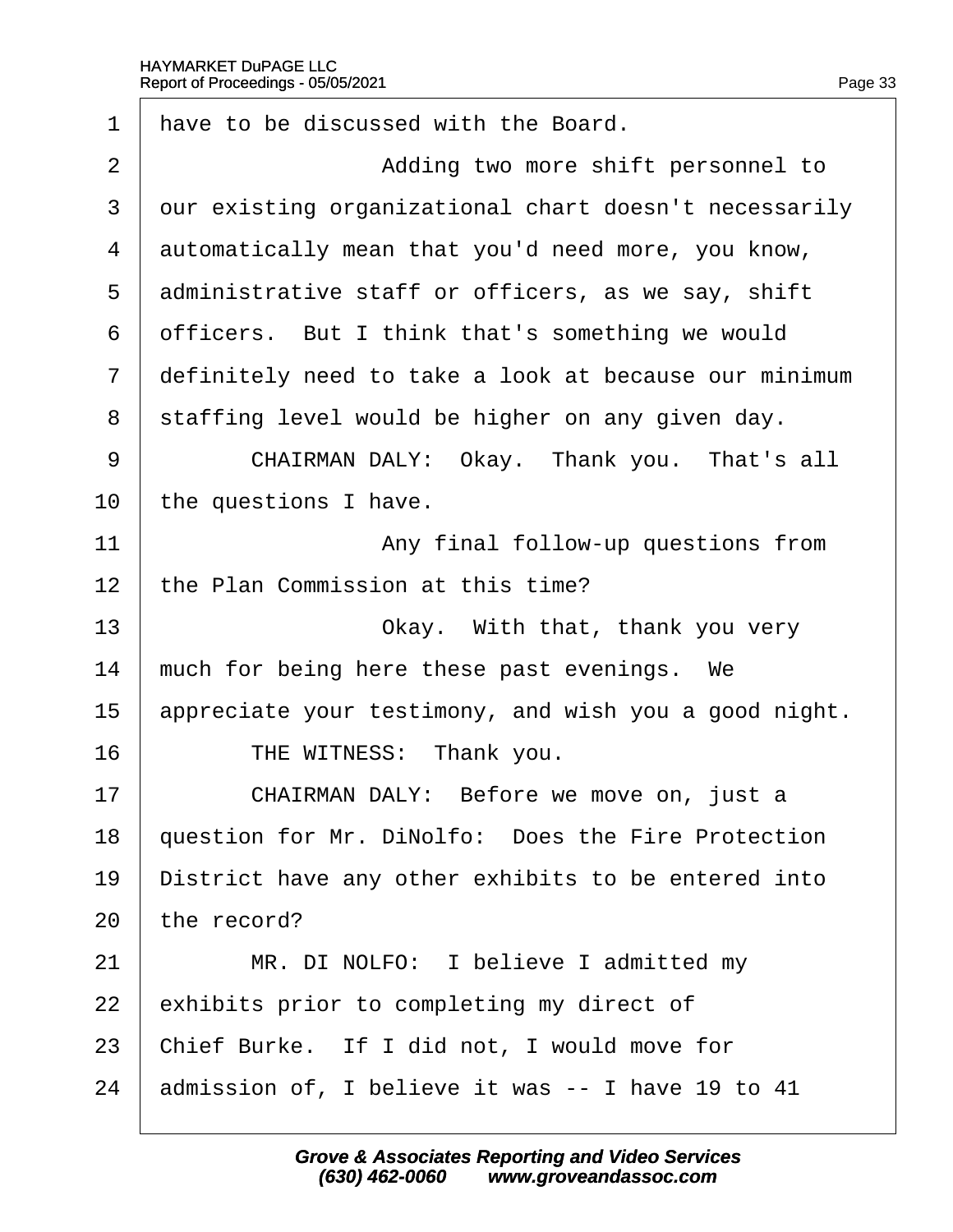| 1              | listed on these. So if I haven't moved for admission |
|----------------|------------------------------------------------------|
| 2              | of those, I would at this time.                      |
| 3              | CHAIRMAN DALY: Okay. We accept those. Thank          |
| 4              | you.                                                 |
| 5              | (Itasca Fire Protection District)                    |
| 6              | Exhibit Nos. 19-41 admitted.)                        |
| $\overline{7}$ | CHAIRMAN DALY: At this time,                         |
| 8              | Mr. Ellenbecker, I believe your next witness is      |
| 9              | Mr. Kevin Wrigley; is that correct?                  |
| 10             | MR. ELLENBECKER: That's correct, Mr. Chairman.       |
| 11             | CHAIRMAN DALY: Okay. Would the court                 |
| 12             | reporter please swear in Mr. Wrigley at this time?   |
| 13             | And where is Mr. Wrigley? Is he on                   |
| 14             | camera somewhere?                                    |
| 15             | MR. ELLENBECKER: There he is. He's on the            |
| 16             | middle right on my screen.                           |
| 17             | (Witness sworn.)                                     |
| 18             | CHAIRMAN DALY: Okay. There he is. Thank              |
| 19             | you.                                                 |
| 20             | Mr. Ellenbecker, your witness.                       |
| 21             | Please start your presentation.                      |
| 22             | MR. ELLENBECKER: Thank you, Mr. Chairman.            |
| 23             | ///                                                  |
| 24             | 1//                                                  |
|                |                                                      |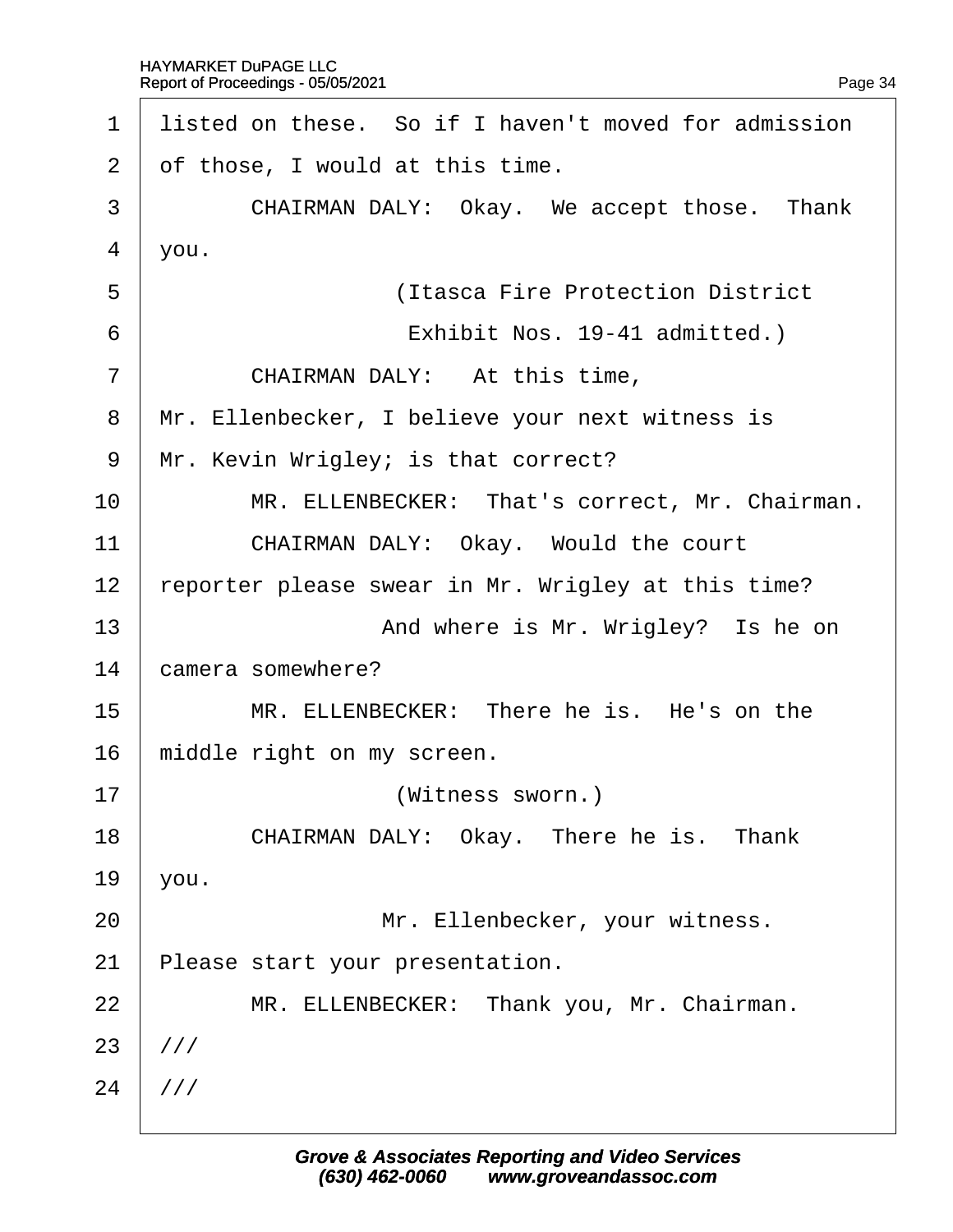| 1              | <b>KEVIN WRIGLEY</b>                               |
|----------------|----------------------------------------------------|
| $\overline{2}$ | dalled as a witness herein, having been first duly |
| 3              | sworn, was examined and testified as follows:      |
| 4              | <b>DIRECT EXAMINATION</b>                          |
| 5              | BY MR. ELLENBECKER:                                |
| 6              | Q. Good evening, Mr. Wrigley.                      |
| 7              | Good evening.<br>А.                                |
| 8              | Q. Could you please introduce yourself to          |
| 9              | the Planning Commission?                           |
| 10             | A. My name is Kevin Wrigley. I currently am        |
| 11             | living in Greenville, South Carolina.              |
| 12             | Q. Where do you currently work in                  |
| 13             | Greenville, South Carolina?                        |
| 14             | A. I work for an organization called The           |
| 15             | Budd Group. We're a facility management company.   |
| 16             | Q. Before moving to South Carolina, where          |
| 17             | did you live and work?                             |
| 18             | A. Well, right before we moved, I lived in         |
| 19             | Elgin, Illinois, and I worked at Leyden Family     |
| 20             | Services, the SHARE Program, in Hoffman Estates.   |
| 21             | Q. And how long did you work for the SHARE         |
| 22             | Program?                                           |
| 23             | A. From early 1999 until about May of 2017         |
| 24             | when we moved to South Carolina.                   |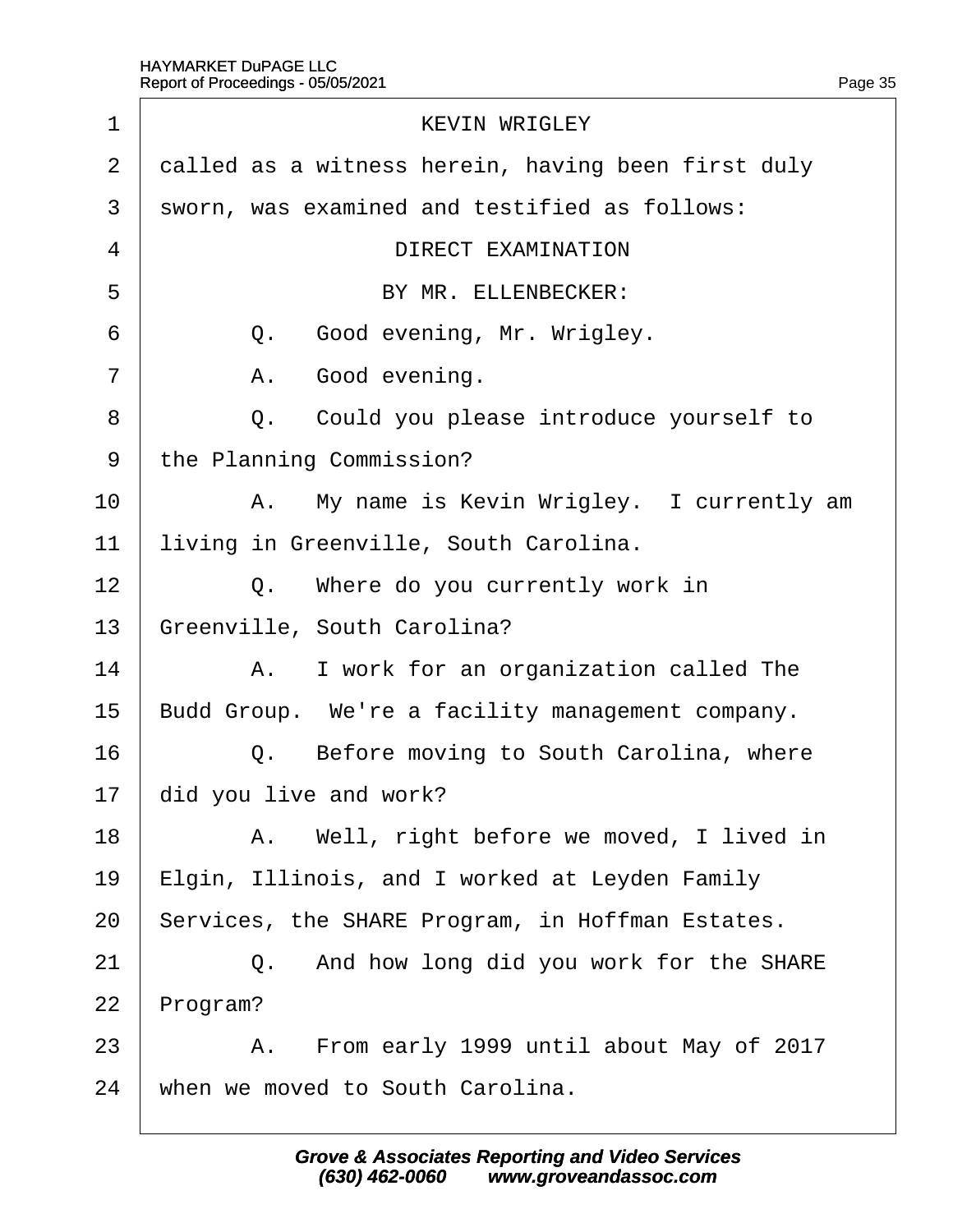| 1              | Q. And could you give the Commission just a           |
|----------------|-------------------------------------------------------|
| 2              | thumbnail of your education, I guess post-high        |
| 3              | school, including any certificate programs or         |
| 4              | accreditation programs or continuing education?       |
| 5              | A. So my undergrad was at Bob Jones                   |
| 6              | University in Greenville, South Carolina in criminal  |
| $\overline{7}$ | justice. At the time that I was at school, I          |
| 8              | finished an EMT Basic program at Greenville Technical |
| 9              | College also in Greenville, South Carolina. I no      |
| 10             | longer hold that.                                     |
| 11             | I have no other certifications.                       |
| 12             | Q. Okay. What is a -- what is an EMT-B                |
| 13             | certification, if you could?                          |
| 14             | A. So in -- there's layers to becoming a              |
| 15             | paramedic, and the EMT-B is the basic. It's the very  |
| 16             | first step.                                           |
| 17             | And at least when I was going                         |
| 18             | through the program, the next would be EMT-I, which   |
| 19             | would be intermediate, and then after that you would  |
| 20             | go on to get your paramedic license.                  |
| 21             | Q. Have you ever -- you're testifying here            |
| 22             | this evening, you've taken an oath to tell the truth. |
| 23             | Have you ever testified in a legal                    |
| 24             | proceeding like this before?                          |
|                |                                                       |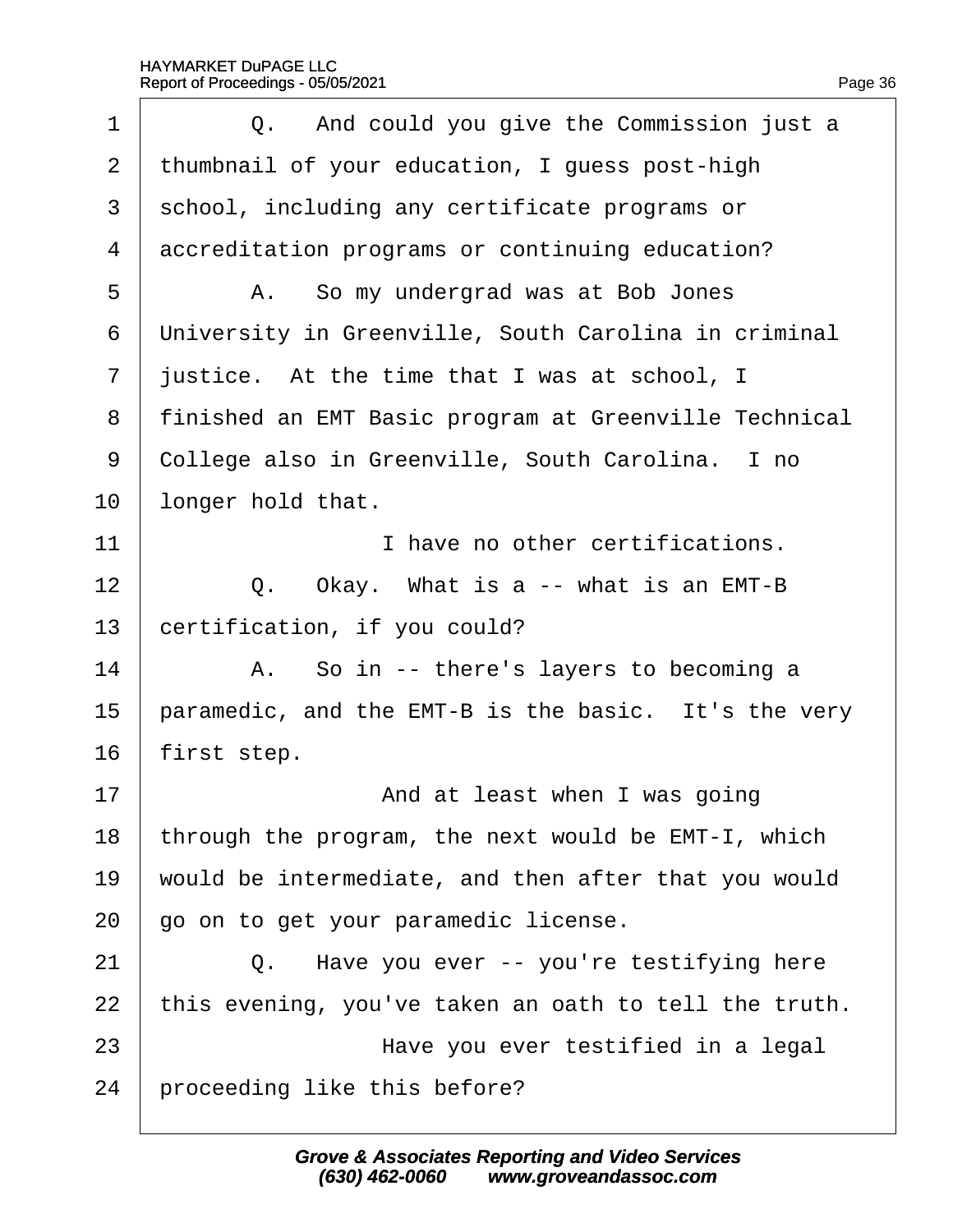$1 \parallel A. \parallel$  No. 2  $\vert$  Q. And you've heard some mention so far this 3 evening of the lawyers that are involved. There are 4 several lawyers involved: Bridget O'Keefe, Mary 5 Dickson, Steve DiNolfo, Jennifer Smith, Yordana ·6· ·Wysocki, I think Chuck Hervas or Charles Hervas is 7 involved. 8 **B Have you ever worked for any of** 9 those lawyers before?  $10$   $A$   $No$ . 11  $\vert$  Q. Have you ever worked on a case or a 12 matter involving any of those lawyers before?  $13$   $A.$  No.  $14$   $\Box$  Q. Do you know any of those lawyers I 15 mentioned, either professionally or personally? 16 A. Of the names you mentioned, I know Chuck 17 Hervas. 18 **Q.** And how do you know Mr. Hervas?  $19$  | A. We attended the same church together 20 while -- while living in the Chicagoland area. 21  $\vert$  Q. Okay. And I notice, maybe it's just a 22 coincidence, but the two of you went to Bob Jones 23 University. 24 **Did the two of you graduate**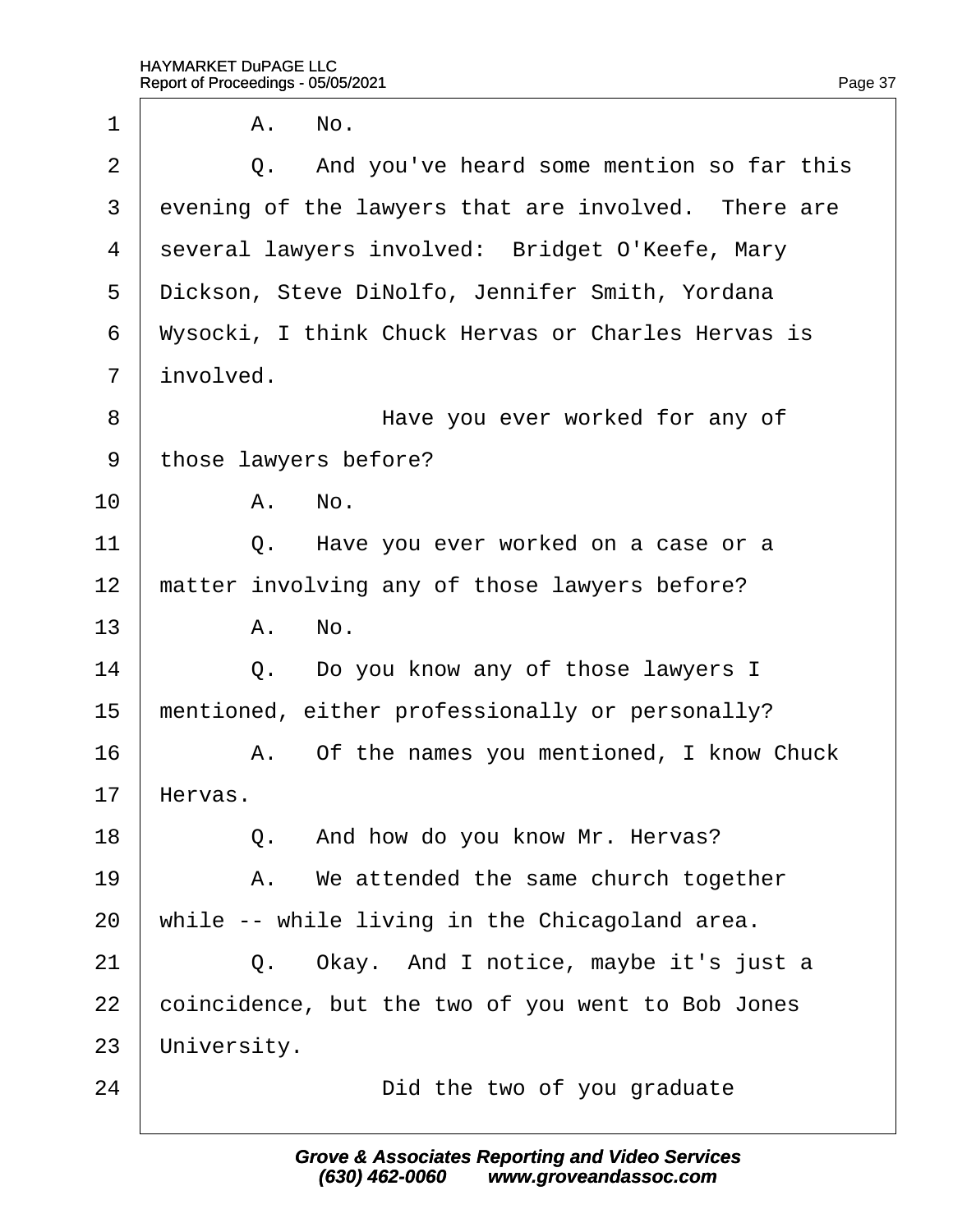| 1              | together? |                                                       |
|----------------|-----------|-------------------------------------------------------|
| 2              |           | A. No. No, he graduated sometime before me.           |
| 3              |           | Q. Okay. We won't say how many years.                 |
| 4              |           | A. Yeah, I don't want to get in trouble,              |
| 5              | yeah.     |                                                       |
| 6              |           | Q. And at some point did I contact you                |
| $\overline{7}$ |           | asking you if you might be willing to testify in this |
| 8              | matter?   |                                                       |
| 9              |           | A. Yes.                                               |
| 10             |           | Q. And since the time I contacted you, have           |
| 11             |           | any of the lawyers I mentioned to you previously been |
| 12             |           | in contact or had any involvement with you?           |
| 13             |           | A. No.                                                |
| 14             |           | Q. What was your understanding as to why I            |
| 15             |           | reached out to you and was interested in seeing if    |
| 16             |           | you might testify?                                    |
| 17             |           | A. If I recall correctly, you inquired about          |
| 18             |           | my experience in working with Leyden Family Service.  |
| 19             |           | Q. And you mentioned SHARE before. I think            |
| 20             |           | in this proceeding, people have referred to it -- to  |
| 21             |           | eyden Family Services.                                |
| 22             |           | What should we call it? Is it                         |
| 23             |           | eyden Family, or was the rehabilitation facility.     |
| 24             |           | known as SHARE?                                       |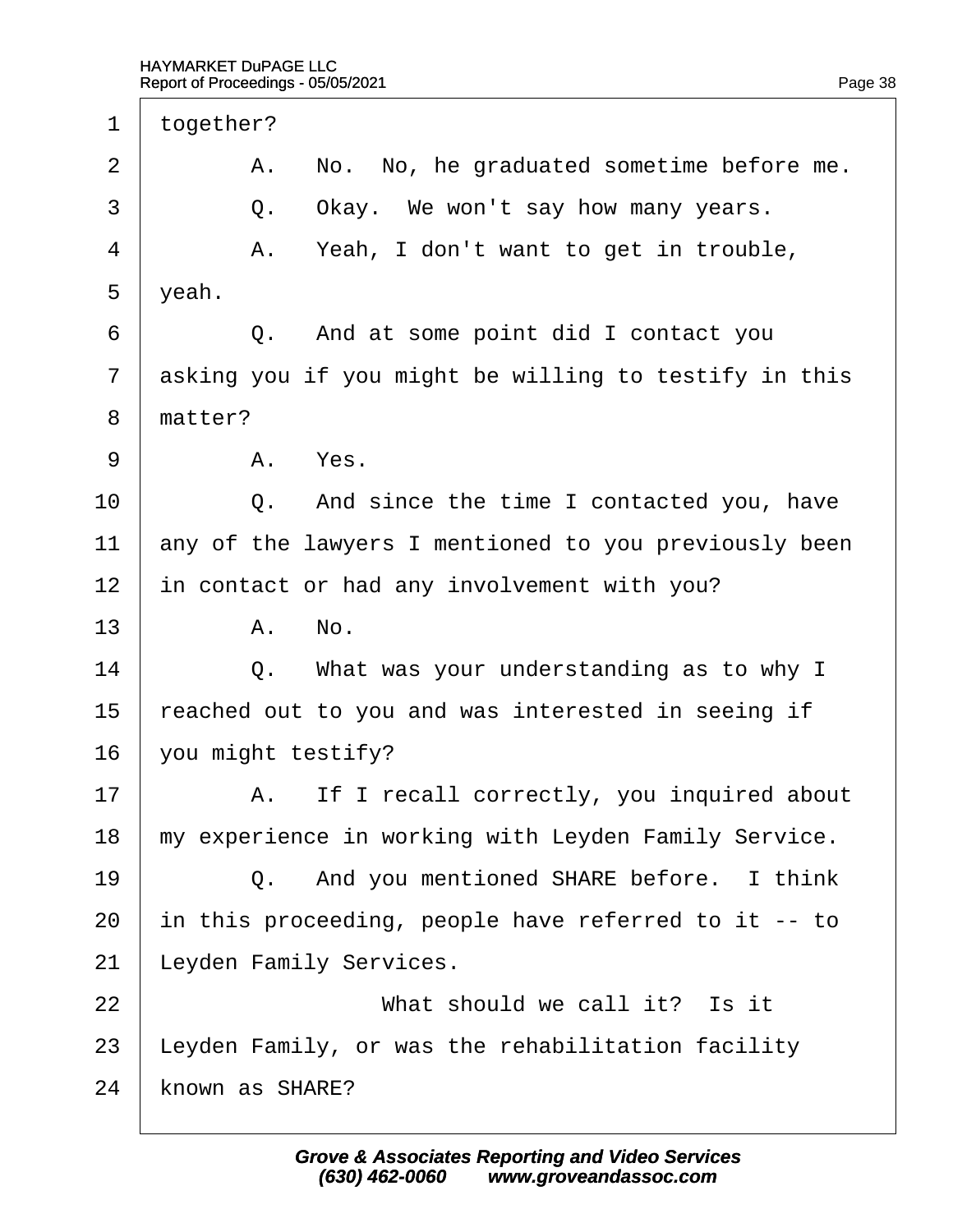| 1              | A. So I would imagine that the facility that             |
|----------------|----------------------------------------------------------|
| $\overline{2}$ | they're -- that would be in question would be the        |
| 3              | <b>SHARE Program.</b> It's an inpatient treatment center |
| $\overline{4}$ | Iocated in Hoffman Estates.                              |
| 5              | So Leyden Family Services would be                       |
| 6              | the parent company. They're located in                   |
| 7              | Franklin Park, and they have several locations in        |
| 8              | that area, Franklin Park and Leyden Township, and        |
| 9              | they focus primarily -- primarily on outpatient          |
| 10             | mental -- mental -- working with chronically mentally    |
| 11             | ill on an outpatient basis.                              |
| 12             | In Hoffman Estates, they -- we have                      |
| 13             | a -- or they had a treatment center. And I would         |
| 14             | Imagine that that's the facility that's in -- that       |
| 15             | they're referencing.                                     |
| 16             | Q. So if I say Leyden or SHARE, can we agree             |
| 17             | we're talking about the Hoffman Estates facility?        |
| 18             | A. Sure.                                                 |
| 19             | Q. What roles did you have in the nearly 20              |
| 20             | years working at SHARE?                                  |
| 21             | A. Well, I started on the medical staff as               |
| 22             | an EMT and then later on moved into various              |
| 23             | positions.                                               |
| 24             | The milieu tech was -- the medical                       |
|                |                                                          |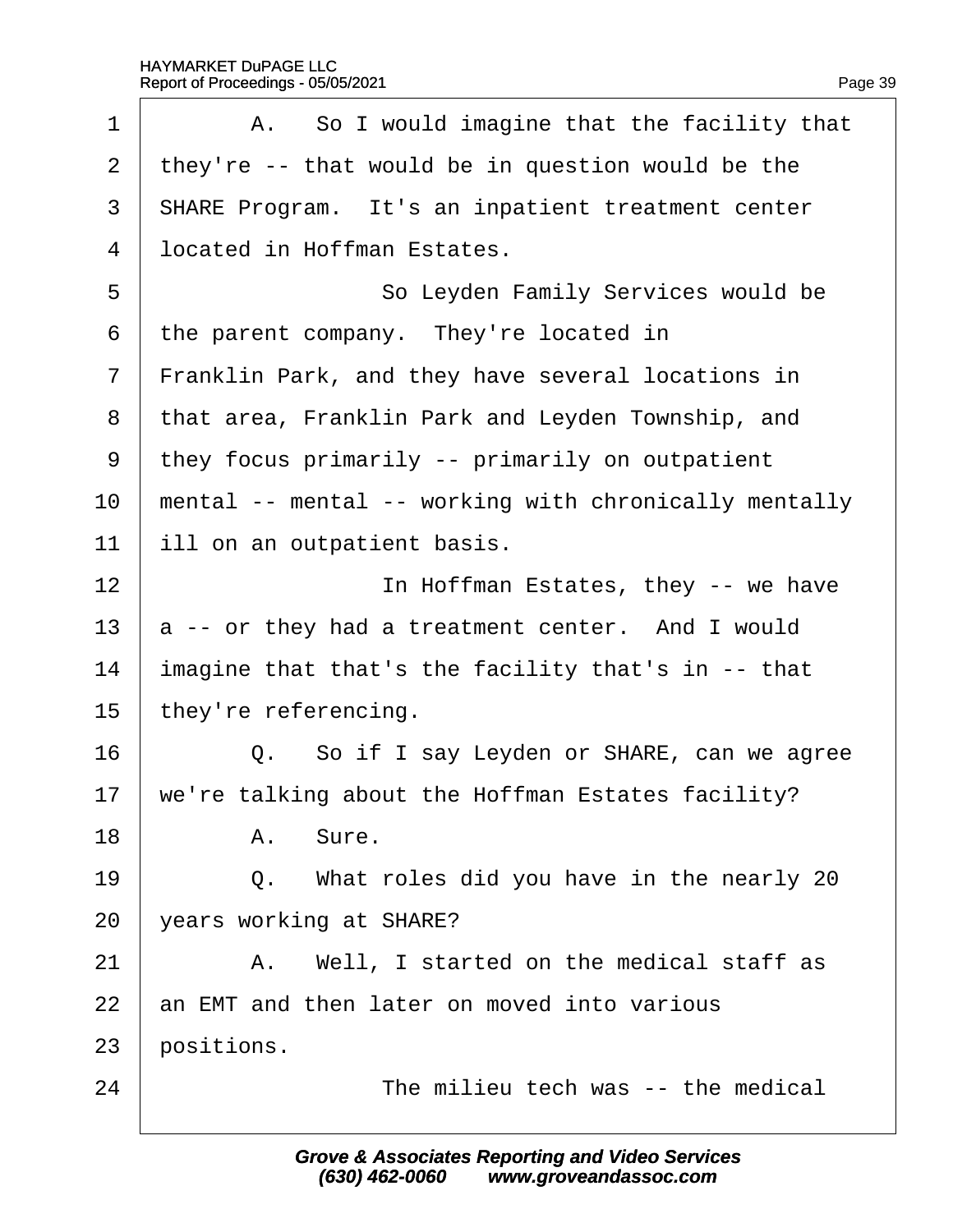| 1              | staff had transitioned into what was called milieu   |
|----------------|------------------------------------------------------|
| 2              | techs; unit staff, basically.                        |
| 3              | The EMTs kind of went away, and they                 |
| 4              | Kept the nursing portion; but the other -- the EMTs  |
| 5              | went into more unit techs.                           |
| 6              | And so I went into what was                          |
| $\overline{7}$ | dalled -- my title at the time was milieu tech       |
| 8              | supervisor, and later my position changed to unit    |
| 9              | supervisor, and then my -- my role expanded.         |
| 10             | Q. Okay. Explain for a second, you talked            |
| 11             | about when you first started there there was kind of |
| 12             | a medical unit and there was a clinical unit.        |
| 13             | What was your understanding as to                    |
| 14             | why those two units were kind of blended together?   |
| 15             | A. Say that again. I'm not sure what you're          |
| 16             | asking.                                              |
| 17             | Q. Yeah. When you first started at SHARE,            |
| 18             | It sounds like there was an EMT or a medical         |
| 19             | department and there was also a clinical             |
| 20             | department --                                        |
| 21             | A. Okay.                                             |
| 22             | -- and at some point the clinical -- or<br>Q.        |
| 23             | the medical was merged into the clinical; is that    |
| 24             | right?                                               |
|                |                                                      |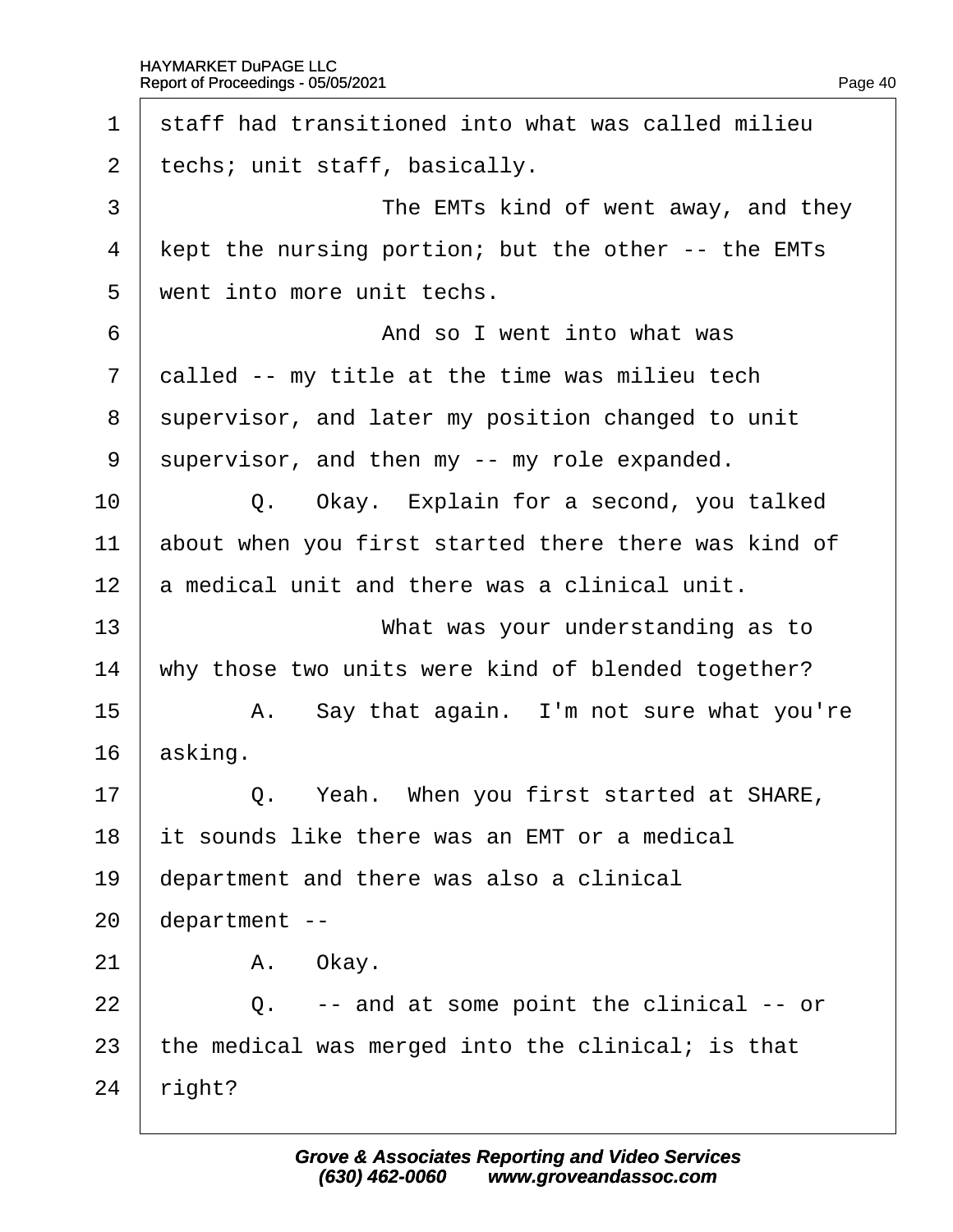| 1              | A. So we were a clinically managed facility.          |
|----------------|-------------------------------------------------------|
| $\overline{2}$ | And at the time our director, Donna Santoro, who has  |
| 3              | since passed away, her -- her belief -- she had just  |
| 4              | dome in, and she was relatively new, she had started  |
| 5              | right before I did, and so she was making some        |
| 6              | changes early on in my employment there.              |
| 7              | And one of her -- she felt that the                   |
| 8              | medical staff was too large and had too much, I guess |
| 9              | you would say, control, and she -- -- for a           |
| 10             | clinically managed program. And so she wanted to      |
| 11             | separate those, the EMT -- she wanted to kind of do   |
| 12             | away with that, have a nursing staff and then have a  |
| 13             | clinical staff and then have these unit techs, these  |
| 14             | what we called milieu techs, that supported both      |
| 15             | clinical and nursing staffs.                          |
| 16             | Q. Okay. Let's talk about SHARE a little              |
| 17             | bit. We're going to talk about it a lot, but just at  |
| 18             | the top of your testimony here, what type of services |
| 19             | does SHARE offer?                                     |
| 20             | A. So currently I believe they offer a                |
| 21             | medical detox, which would be in ASAM criteria, it    |
| 22             | would be 3.7D. That would be obviously on the         |
| 23             | inpatient side.                                       |
| 24             | There is also a residential                           |
|                |                                                       |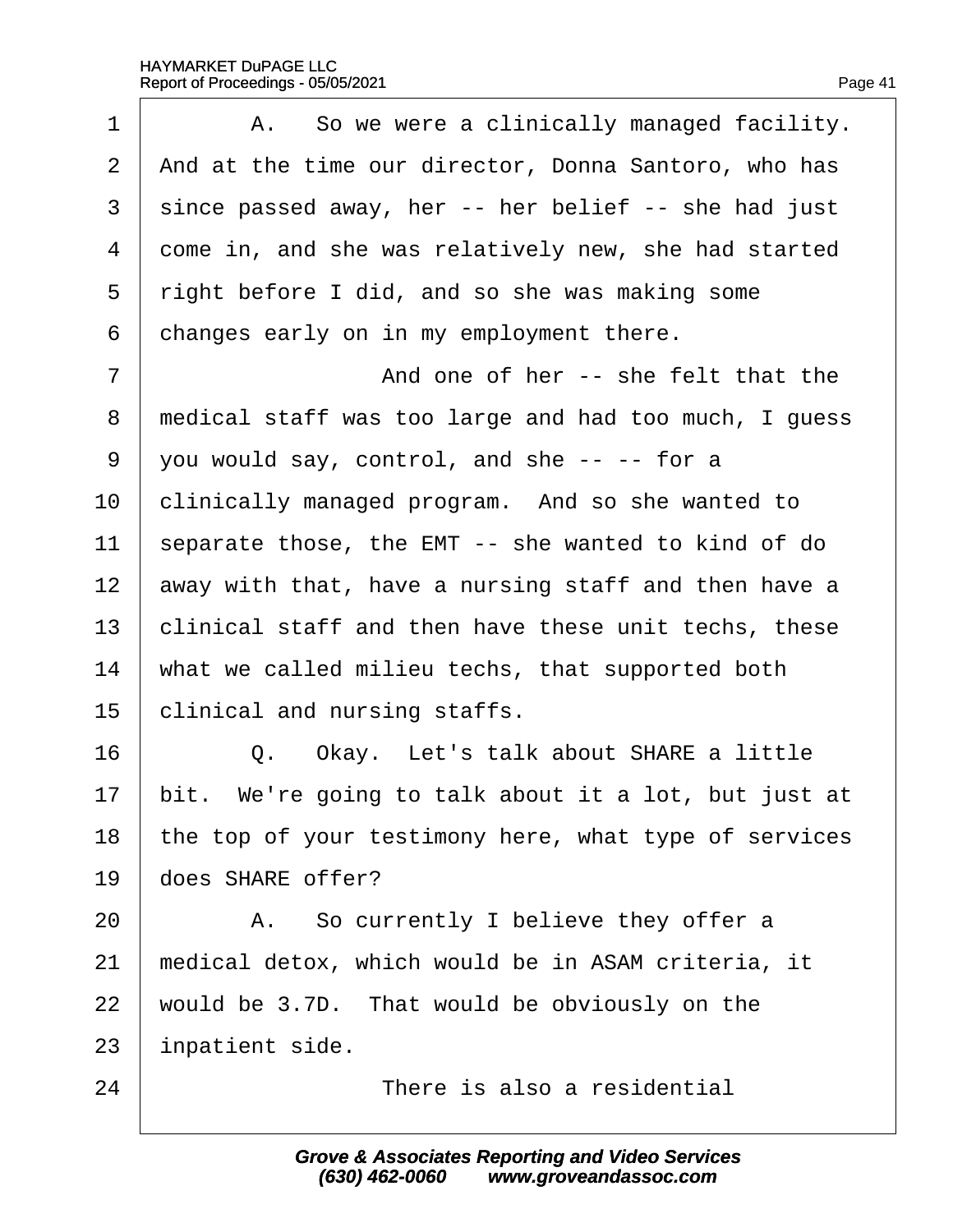| 1              | treatment center, which would be classified in ASAM   |
|----------------|-------------------------------------------------------|
| 2              | driteria as 3.5. That's your traditional 28-day       |
| 3              | program.                                              |
| 4              | On an outpatient basis, we did some                   |
| 5              | gambling treatment. We had an intensive outpatient    |
| 6              | and then you would step down to regular outpatient    |
| $\overline{7}$ | and then you would step down to aftercare. That was   |
| 8              | the idea.                                             |
| 9              | We did some DUI testing and                           |
| 10             | evaluation, all of that on an outpatient basis.       |
| 11             | Q. Did SHARE have any type of program where           |
| 12             | esidents could stay up to 365 days?                   |
| 13             | A. No.                                                |
| 14             | MR. ELLENBECKER: I'm not sure who is working          |
| 15             | exhibits tonight, but is it possible to pull up       |
| 16             | Exhibit 47, slide 15?                                 |
| 17             | THE REPORTER: Mr. Ellenbecker, is there any           |
| 18             | way that you can be more directly to your microphone? |
| 19             | You're a bit muffled.                                 |
| 20             | MR. ELLENBECKER: I'll try. Is that a little           |
| 21             | better?                                               |
| 22             | THE REPORTER: Yes. Thank you.                         |
| 23             | (Document displayed.)                                 |
| 24             | MR. ELLENBECKER: Yes, there is Exhibit 47.            |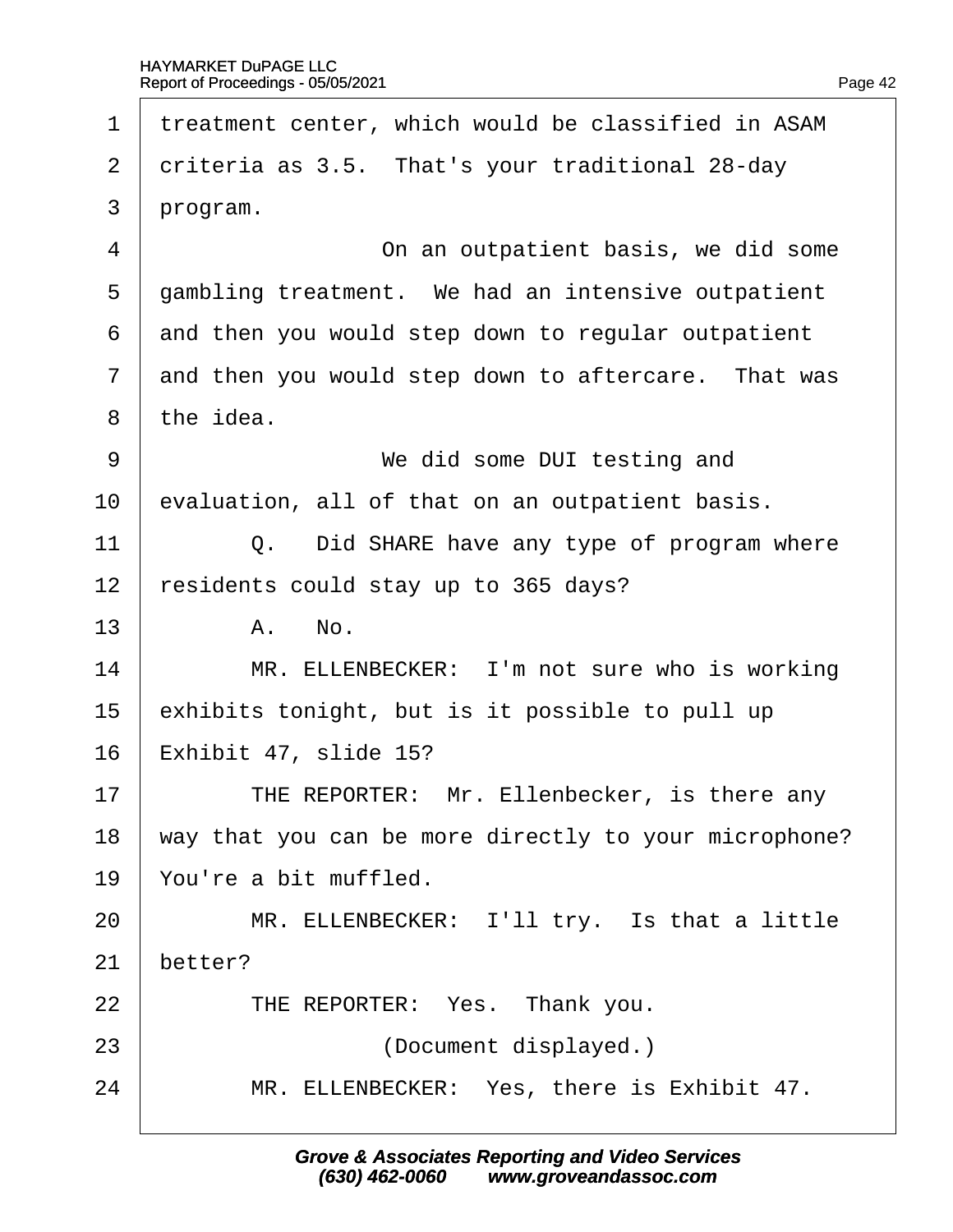| 1              | If you could go to slide 15.                          |
|----------------|-------------------------------------------------------|
| $\overline{2}$ | MR. KHAN: You said 15, correct?                       |
| 3              | MR. ELLENBECKER: Yes, please.                         |
| 4              | BY MR. ELLENBECKER:                                   |
| 5              | Q. Mr. Wrigley, can you see slide 15 of               |
| 6              | Exhibit 47 that's up on the screen?                   |
| $\overline{7}$ | A. Yes.                                               |
| 8              | Q. And in terms of looking at facilities and          |
| 9              | determining whether you can use a facility to compare |
| 10             | it, this was a slide that was used earlier in the     |
| 11             | proceeding -- it doesn't matter by who -- but of      |
| 12             | these four, is there one of these four that you think |
| 13             | is probably most important, based on your experience, |
| 14             | in terms of comparing?                                |
| 15             | A. Of those four, I would say number of beds          |
| 16             | would probably be the most significant.               |
| 17             | Q. And would you, I guess, equate number of           |
| 18             | beds to size or capacity of the facility?             |
| 19             | A. Yes.                                               |
| 20             | Q. And for the SHARE Program, could you just          |
| 21             | tell us what the size -- I guess the overall size and |
| 22             | then break it down, if you could, into the different  |
| 23             | types of treatment programs?                          |
| 24             | Okay. So there was a total number --<br>А.            |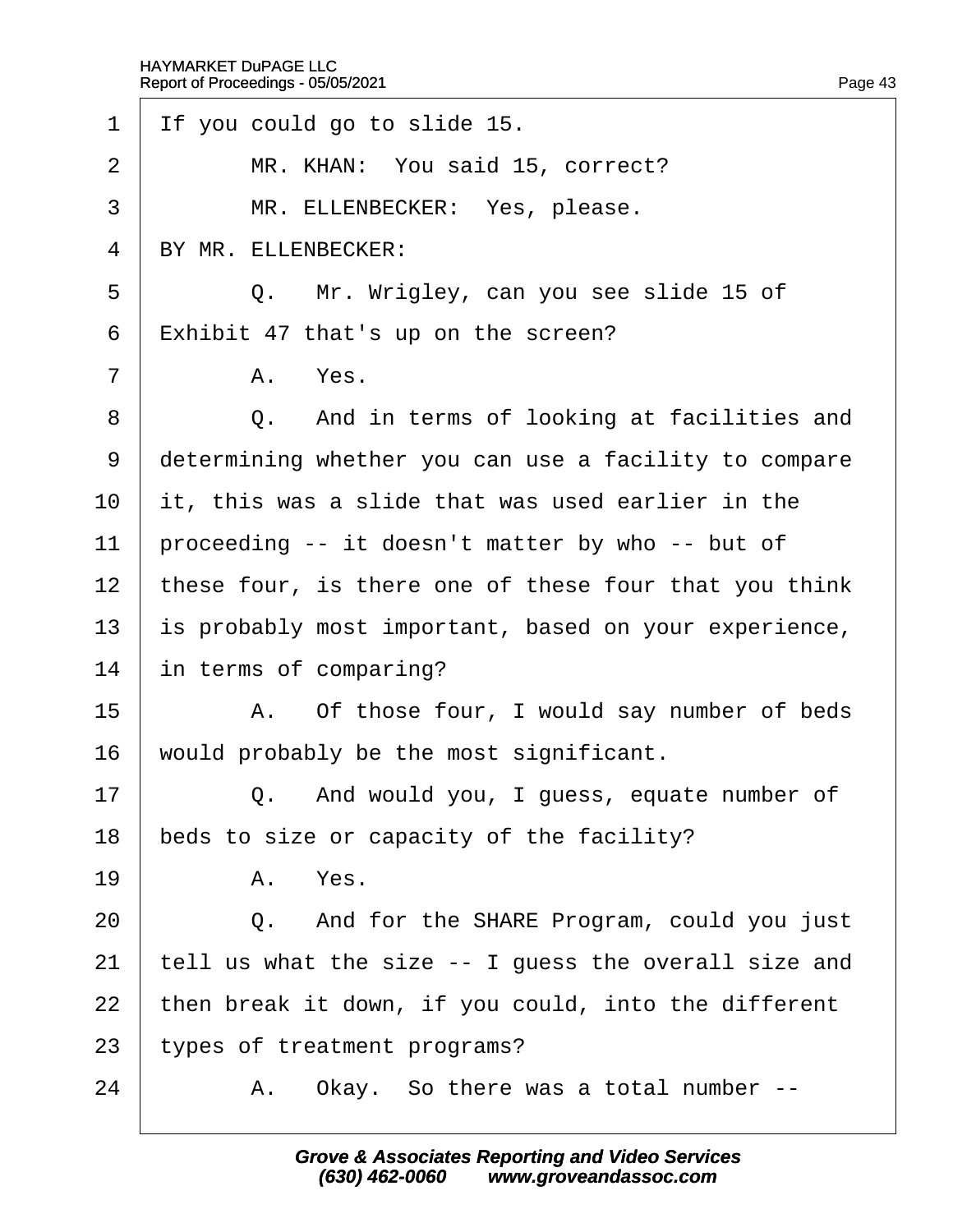| when I was there, there was a total number of 64      |
|-------------------------------------------------------|
| total beds. That was our total capacity.              |
| So we had that broken up by detox                     |
| which was, I believe, if I remember correctly, 11     |
| beds total for male and female detox; for inpatient   |
| rehab for the women's unit, we had a max capacity of  |
| 16; and so what does that leave us, 30-something beds |
| for the inpatient men's rehab program.                |
| Q. Okay. And if we could go back to medical           |
| detox, you said -- if I understood you correctly, you |
| said there were 11 total beds for both male and       |
| female combined?                                      |
| A. If I remember correctly, yes, 11 total             |
| beds.                                                 |
| Q. And then the remainder of that 64                  |
| capacity at the time would be made up of level 3.5    |
| care; is that right?                                  |
| That's correct.<br>А.                                 |
| Q. Was your facility at SHARE when you were           |
| there usually full? Were you usually operating at     |
| capacity?                                             |
| A. We went through a period in 2008, '9, if           |
| recall, where we had some -- we were regularly at     |
| max capacity with a waiting list; but for most of my  |
|                                                       |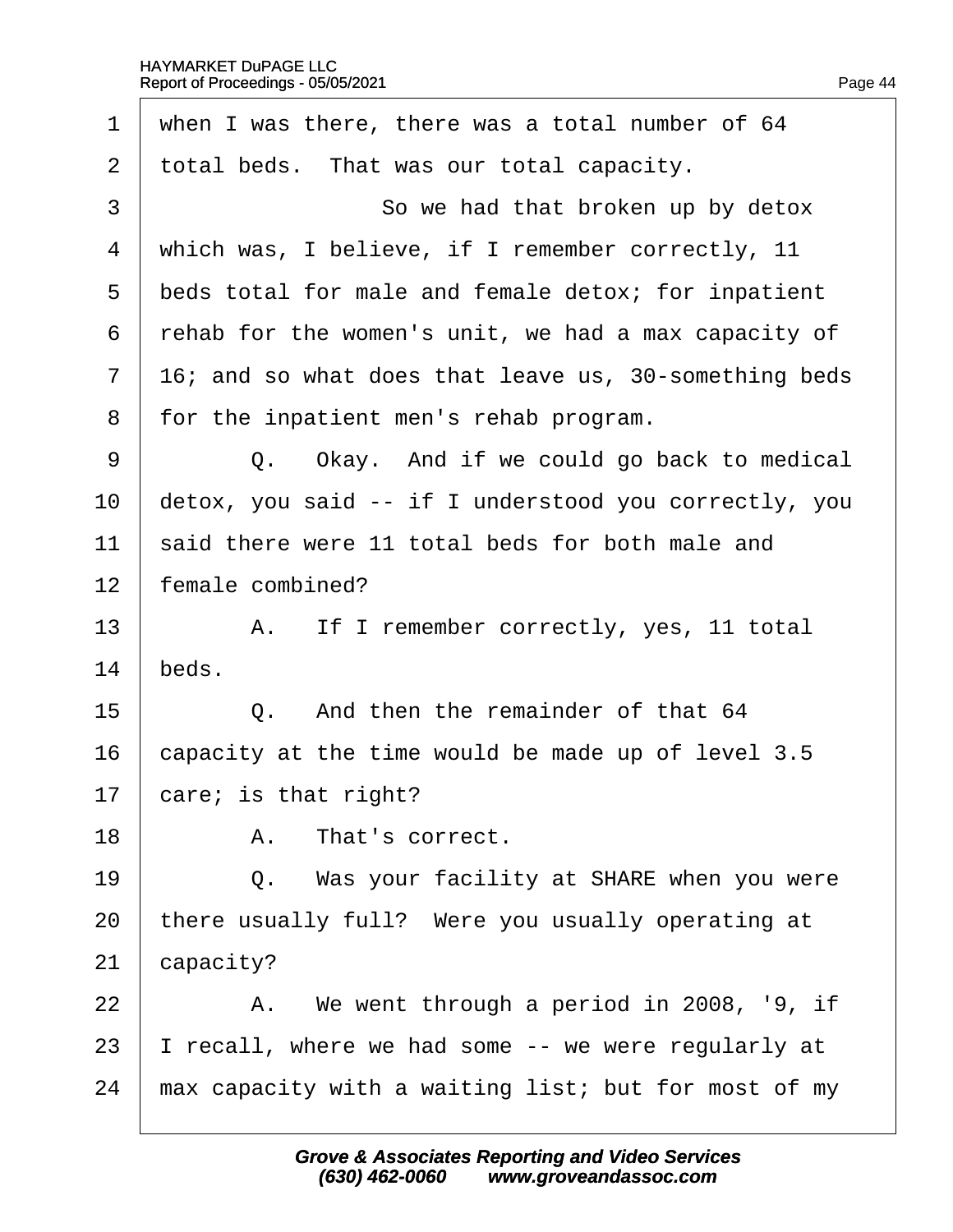| $\mathbf 1$    | time there, we were not -- we were not full.            |
|----------------|---------------------------------------------------------|
| 2              | Q. Okay. And I think you indicated this --              |
| 3              | the SHARE Program is located at 1776 Moon Lake in       |
| $\overline{4}$ | Hoffman Estates; is that right?                         |
| 5              | A. That's correct.                                      |
| 6              | Q. And were you located -- was SHARE located            |
| $\overline{7}$ | at that facility for your whole time with that program? |
| 8              | A. Yes.                                                 |
| 9              | Q. Was it there operating out of that                   |
| 10             | facility before your time there?                        |
| 11             | A. Yes, both as another organization called             |
| 12             | ARC, and then also then we occupied it, I want to       |
| 13             | believe -- I want to -- if I remember correctly,        |
| 14             | Leyden Family Services purchased that building in       |
| 15             | the -- in the mid to late '90s.                         |
| 16             | Q. Okay. Generally speaking -- and maybe I              |
| 17             | should have done this at the outset, but generally      |
| 18             | speaking, are you personally a proponent of substance   |
| 19             | use disorder treatment?                                 |
| 20             | A. Oh, my goodness, yes. I'm a -- I would               |
| 21             | consider myself a huge advocate of community mental     |
| 22             | health and inpatient treatment services.                |
| 23             | Q. And -- and from that position, do you                |
| 24             | also agree that there are right ways and wrong ways     |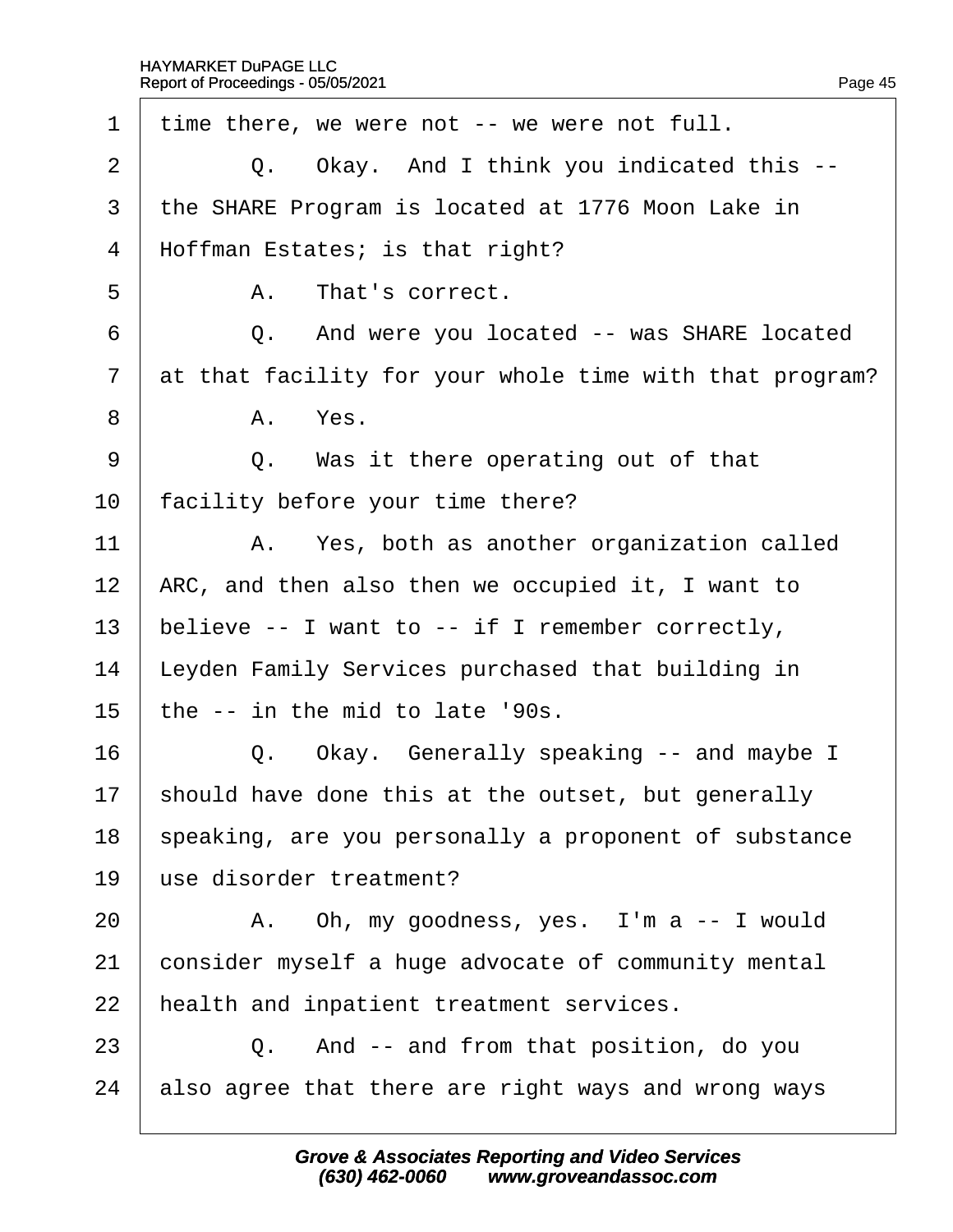| 1              | to be offering those services?                        |
|----------------|-------------------------------------------------------|
| $\overline{2}$ | A. Yes.                                               |
| 3              | Q. What type of population does SHARE serve?          |
| 4              | A. We -- our population was 18 years of age           |
| 5              | and older.                                            |
| 6              | Q. And within that, so the adult population           |
| $\overline{7}$ | range, you described what type of services, but what  |
| 8              | type of needs do -- does the patient population when  |
| 9              | they come to SHARE?                                   |
| 10             | MS. DICKSON: One moment, please, Mr. Wrigley.         |
| 11             | Mr. Ellenbecker, when you're asking                   |
| 12             | your questions, you're -- you're asking as if the     |
| 13             | question is in the present tense, and I'm getting an  |
| 14             | answer in the past tense.                             |
| 15             | Can you be more clear so we know                      |
| 16             | what time we're talking about?                        |
| 17             | MR. ELLENBECKER: Sure. I'll --                        |
| 18             | MS. DICKSON: (Inaudible.)                             |
| 19             | MR. ELLENBECKER: -- tell you right now --             |
| 20             | stop. I'll address it.                                |
| 21             | MS. DICKSON: Thank you.                               |
| 22             | MR. ELLENBECKER: I'll tell you right now              |
| 23             | we're talking about what his understanding is when he |
| 24             | was at SHARE.                                         |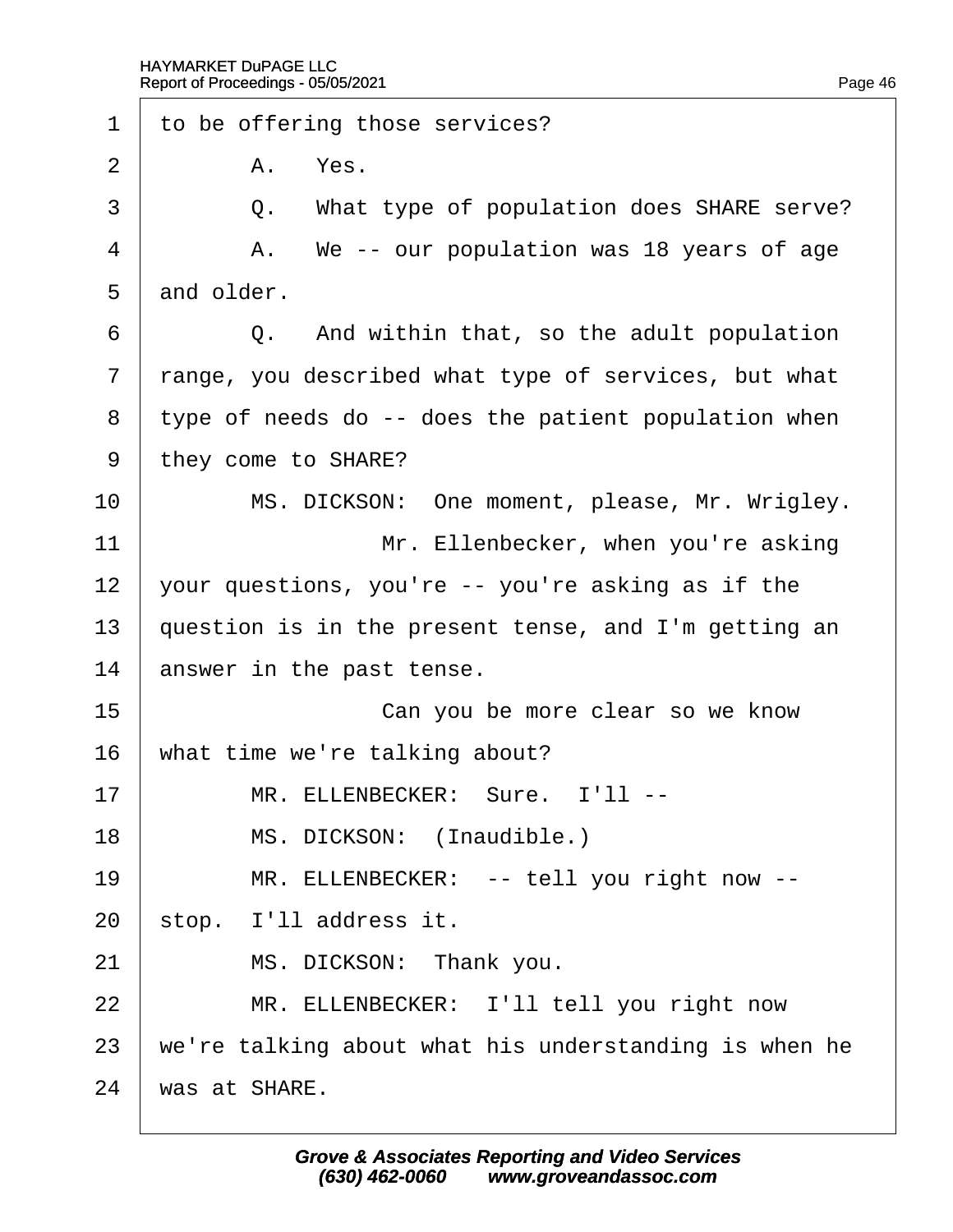| 1              | MS. DICKSON: Okay. So pre-2017, then. Thank           |
|----------------|-------------------------------------------------------|
| $\overline{2}$ | you.                                                  |
| 3              | MR. ELLENBECKER: Sure.                                |
| $\overline{4}$ | BY MR. ELLENBECKER:                                   |
| 5              | Q. Keep going, if you could, Mr. Wrigley.             |
| 6              | MS. DICKSON: My apologies, Mr. Wrigley. I'm           |
| $\overline{7}$ | sorry.                                                |
| 8              | THE WITNESS: That's okay. Repeat your                 |
| 9              | question, though.                                     |
| 10             | BY MR. ELLENBECKER:                                   |
| 11             | Q. Yeah. In your time at SHARE, what type             |
| 12             | of needs did the adult population have?               |
| 13             | A. Well, their primary diagnosis at the time          |
| 14             | of admission had to be chemical dependency, but they  |
| 15             | were oftentimes -- and I don't have statistics for    |
| 16             | you, but oftentimes they had a dual diagnosis.        |
| 17             | So we had a separate track at the                     |
| 18             | time that I was there called a MISA track, a MISA     |
| 19             | program, mentally ill substance abuser. So we were    |
| 20             | able to provide some additional support and guidance  |
| 21             | and coping skills to those that had a dual diagnosis, |
| 22             | but their primary function -- or their primary        |
| 23             | diagnosis at the time of admission had to be chemical |
| 24             | dependency. They had to be -- they had to be          |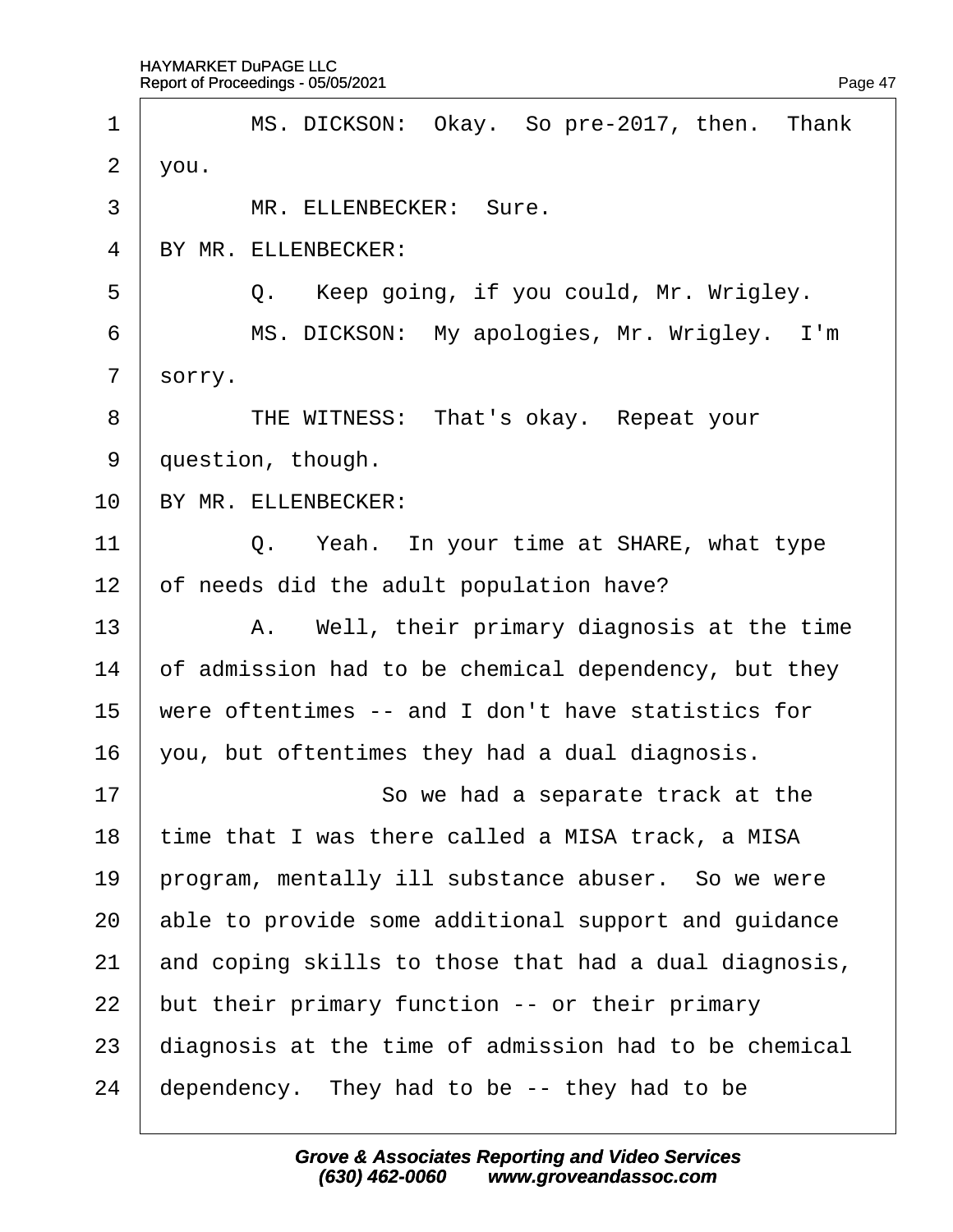| 1              | stable and -- on their medication and stable to be    |
|----------------|-------------------------------------------------------|
| 2              | admitted.                                             |
| 3              | As far as medical requirements, we                    |
| 4              | had a nursing staff; but, again, their primary        |
| 5              | diagnosis and concern at the time of admission had to |
| 6              | be chemical dependency, so we were limited to what we |
| $\overline{7}$ | dould assist them, with even from a medical           |
| 8              | standpoint. They had to be stable and able to         |
| 9              | perform -- and able to function in a treatment        |
| 10             | setting.                                              |
| 11             | Q. Okay. And you indicated earlier that               |
| 12             | aside from a couple years, the SHARE Program was not  |
| 13             | operating -- operating at capacity.                   |
| 14             | Do you have a recollection of what                    |
| 15             | the average number was at any given time in the SHARE |
| 16             | acility while you were there?                         |
| 17             | A. Sure. So it -- it changed over the years           |
| 18             | and increased over the years. So that when I left,    |
| 19             | we were operating in the -- in the high 40s to the    |
| 20             | low 50s pretty consistently.                          |
| 21             | Q. Was there an admission process for                 |
| 22             | patients who wanted to receive services at SHARE?     |
| 23             | There was.<br>A.                                      |
| 24             | And what was that process?<br>Q.                      |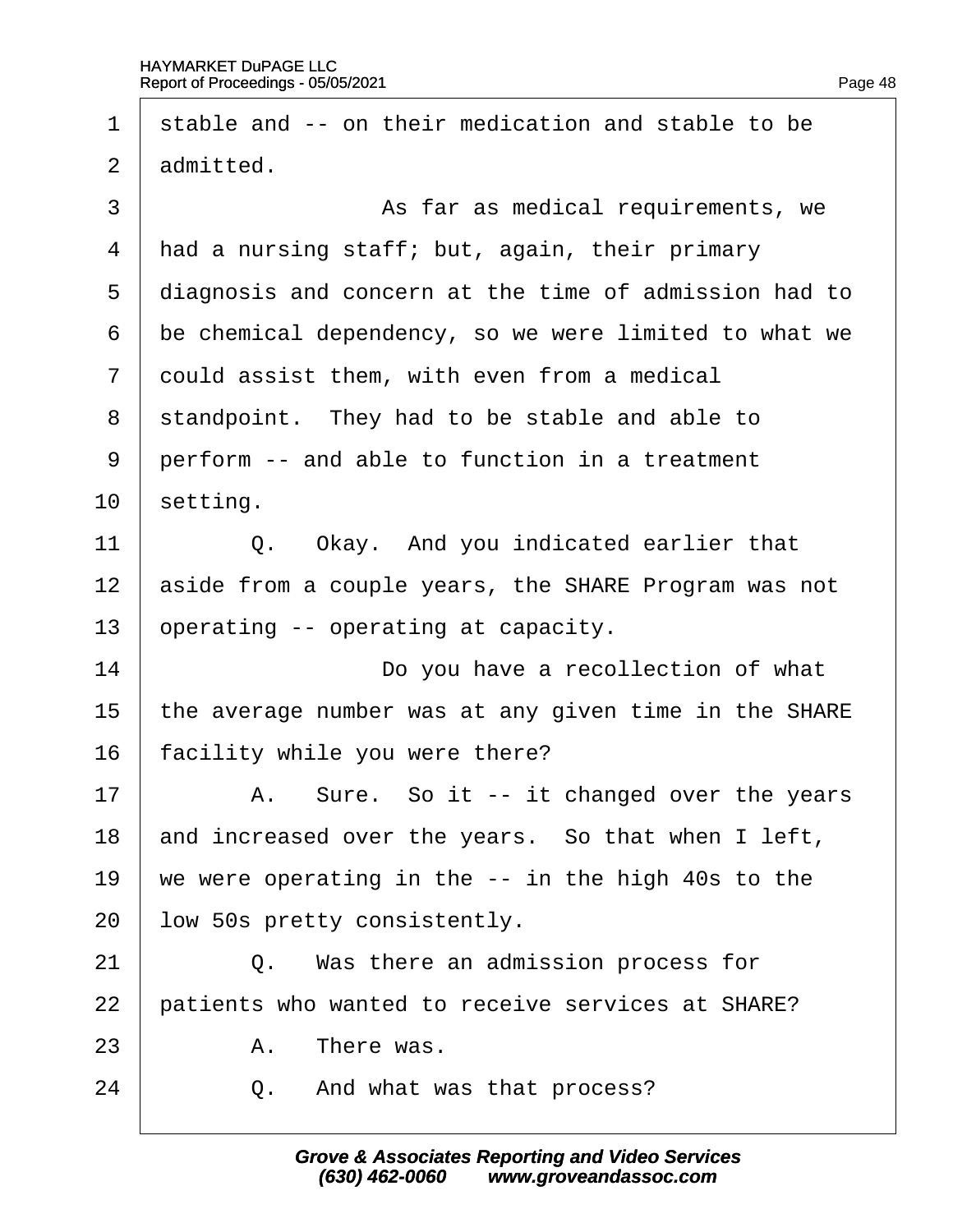| $\mathbf 1$    | A. So that -- that process was -- it started          |
|----------------|-------------------------------------------------------|
| $\overline{2}$ | with an initial what we called a phone screen. It     |
| 3              | traditionally took place over the phone.              |
| $\overline{4}$ | Although, if someone was to present                   |
| 5              | at our facility, what we -- what we would call a      |
| 6              | walk-in, then we would still meet with them and       |
| $\overline{7}$ | assess them with the same screening.                  |
| 8              | Based on the phone screen, and if we                  |
| 9              | felt that they -- that we thought they would be a     |
| 10             | good candidate for treatment and that every -- all    |
| 11             | the other issues had been resolved and they could     |
| 12             | come in and meet criteria for treatment, we would     |
| 13             | schedule -- then we would schedule them for an        |
| 14             | appointment to come in for an assessment.             |
| 15             | The assessment would be someone from                  |
| 16             | the clinical staff would come and assess them through |
| 17             | a biopsychosocial assessment, which was a lengthy --  |
| 18             | a lengthy assessment, and then they were also         |
| 19             | assessed by our nursing staff at that time.           |
| 20             | If at that time we made the decision                  |
| 21             | that they were able to be admitted, that they met     |
| 22             | criteria for whichever level of care they were being  |
| 23             | admitted to, we would then go ahead and make the      |
| 24             | decision to admit same day, if we could. If not, we   |
|                |                                                       |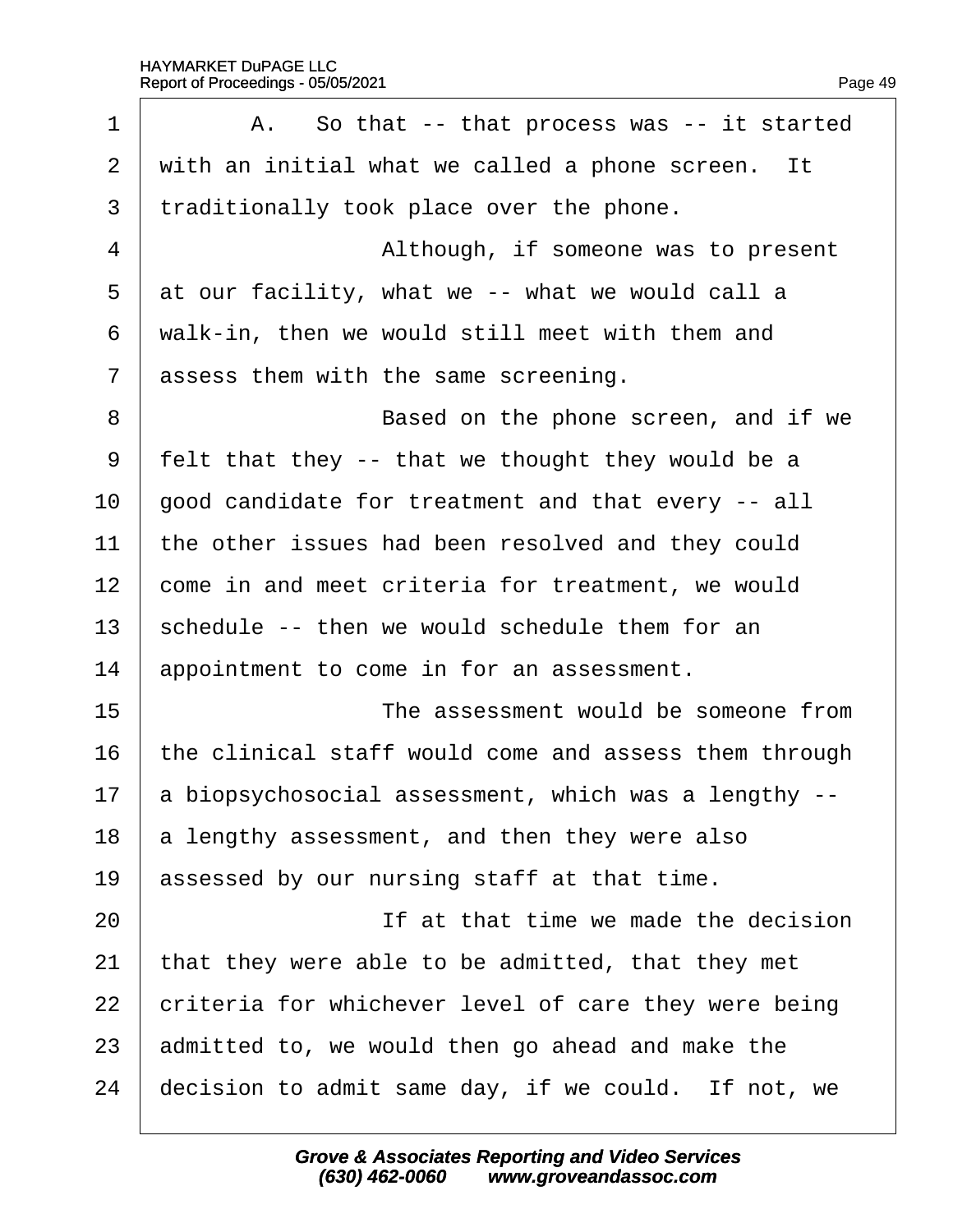$\Gamma$ 

| 1              | would rescheduled for them to come back for a final   |
|----------------|-------------------------------------------------------|
| 2              | appointment to be admitted.                           |
| 3              | There also was drug screening as a                    |
| $\overline{4}$ | part of that process.                                 |
| 5              | Q. What was the purpose of having an                  |
| 6              | admission process like you just described?            |
| 7              | A. Well, so the purpose of that is obviously          |
| 8              | the more rigorous the -- your screening process,      |
| 9              | you're limiting -- you're creating an environment     |
| 10             | where they can successfully complete treatment        |
| 11             | because the issues have been resolved the best you    |
| 12             | can while they come in.                               |
| 13             | So I'll give you an example: When I                   |
| 14             | had first started there in the early '90s, I don't -- |
| 15             | don't want to paint an ugly picture of the SHARE      |
| 16             | Program at the time, but we would really -- we would  |
| 17             | really admit almost really just anybody. If you       |
| 18             | walked in -- most of our admissions were walk-in.     |
| 19             | There was no official intake department at the time.  |
| 20             | The medical staff did all of the intakes and          |
| 21             | admissions. Most of them were after hours. Most of    |
| 22             | them were walk-ins.                                   |
| 23             | This created a pretty chaotic                         |
|                |                                                       |

24 environment, because we would admit the person, and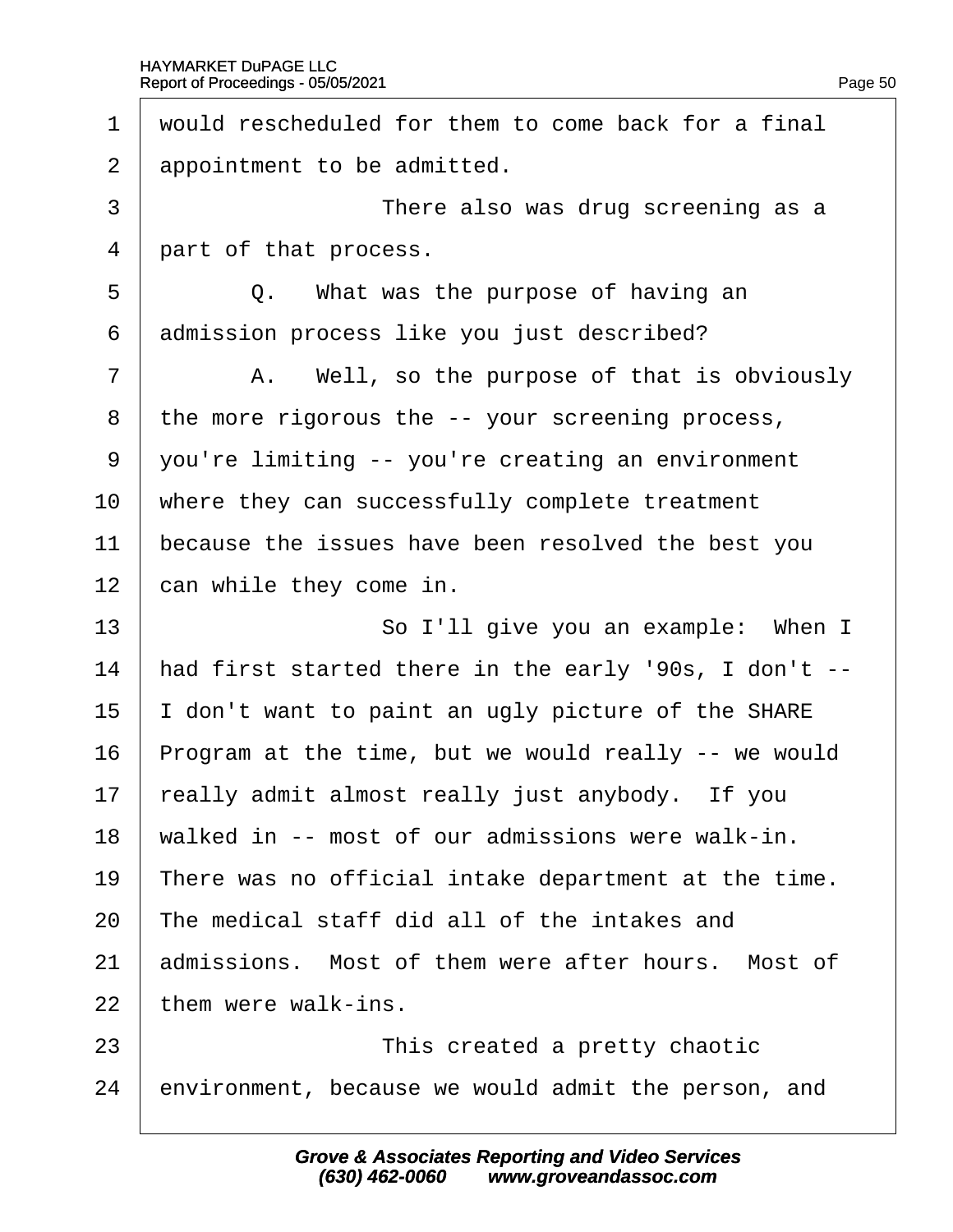1 then we would try to resolve their issues, their 2 psychiatric or their medical needs, after they --3 dnce they've been admitted. 4 **4** • And what we found was this usually 5 dreated an environment where people were not able to 6 successfully complete treatment. We were either 7 having to call law -- local law enforcement to help 8 respond or local EMS to come respond because we ·9· ·hadn't -- we hadn't done that due diligence on the -- 10 bn the process. 11 **And over the first couple years that** 12 I was there, that process changed. That screening 13 process became more rigorous because of that.  $14$   $\Box$  Q. And in your experience, did that rigorous 15 admission process have any affect on the need to call 16 bn public EMS services?  $17$   $\parallel$  A. Yes, it -- it declined. 18  $\vert$  Q. Was the SHARE Program -- while you were 19 there, was the SHARE Program accredited by any 20 brganization or body?  $21$  | A. Yes. I don't -- I believe it was '98, it 22 might have been '97, but was the first year that we 23 were accredited from the Joint Commission of Health 24 Care Organizations, JCAHO.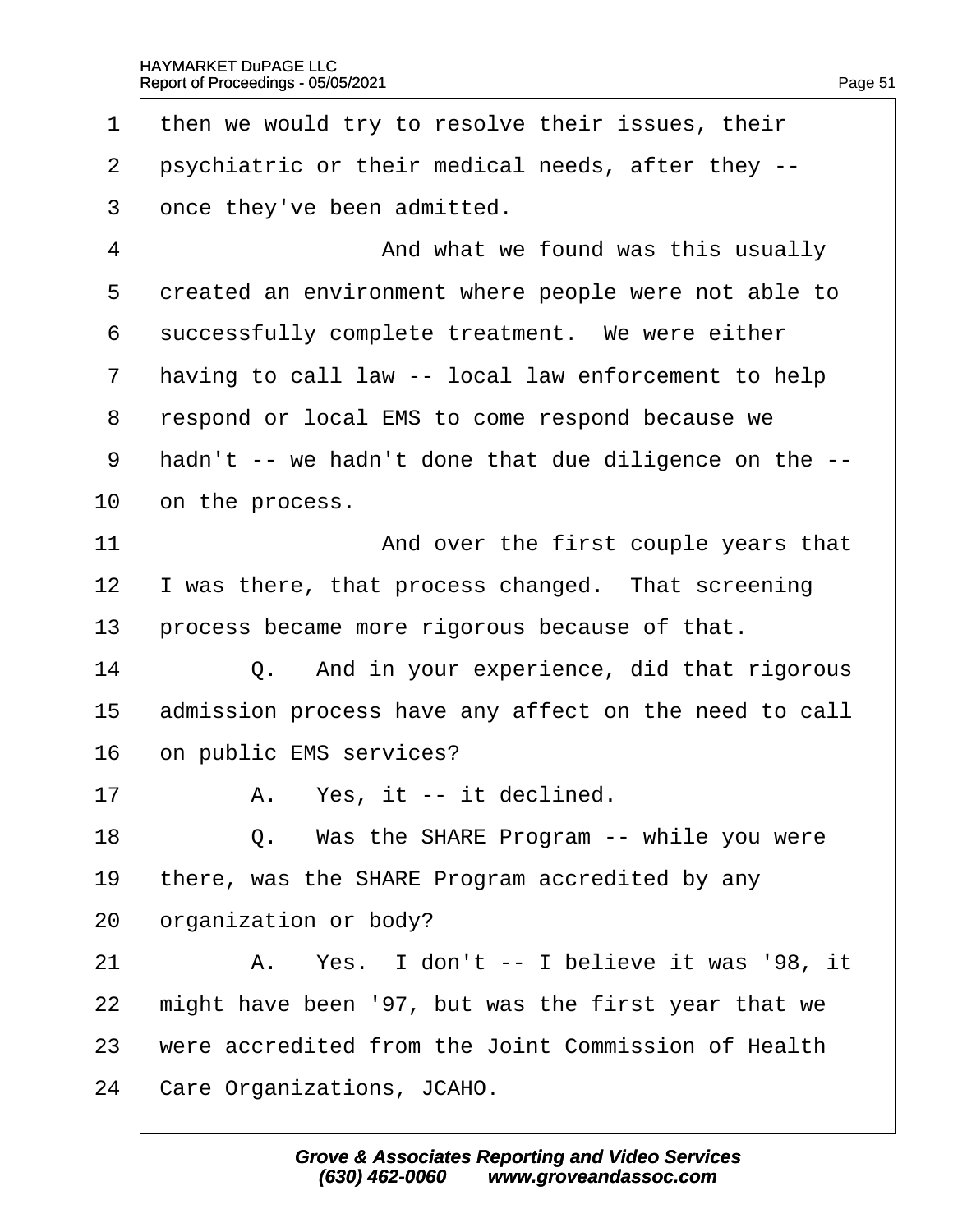| 1              | Q. And what's the significance of that?               |
|----------------|-------------------------------------------------------|
| 2              | What other types of organizations are                 |
| 3              | JCAHO-accredited?                                     |
| 4              | A. Well, hospital settings are the most               |
| 5              | dommon ones that have the JCAHO seal when you're      |
| 6              | walking into the hospital.                            |
| $\overline{7}$ | Q. And does being JCAHO-accredited or having          |
| 8              | the seal, does that impose any obligations or         |
| 9              | driteria on SHARE and other organizations?            |
| 10             | A. Well, there was an auditing process, if            |
| 11             | that's what you're asking. There was an auditing      |
| 12             | process. So independently JCAHO would come and        |
| 13             | provide an audit every three years. They would come,  |
| 14             | and they would be there for a full week.              |
| 15             | And then if you passed that -- they                   |
| 16             | would make recommendations of what needed to change.  |
| 17             | You would get a score. If you passed it, great. If    |
| 18             | hot, they would tell you what your score is, and they |
| 19             | would give you a period of time to respond and to     |
| 20             | make changes, and then they would come back and make  |
| 21             | sure that those changes have been in placed and then  |
| 22             | decide whether or not you would -- you would be       |
| 23             | recertified then for the next three years. It was an  |
| 24             | intense process.                                      |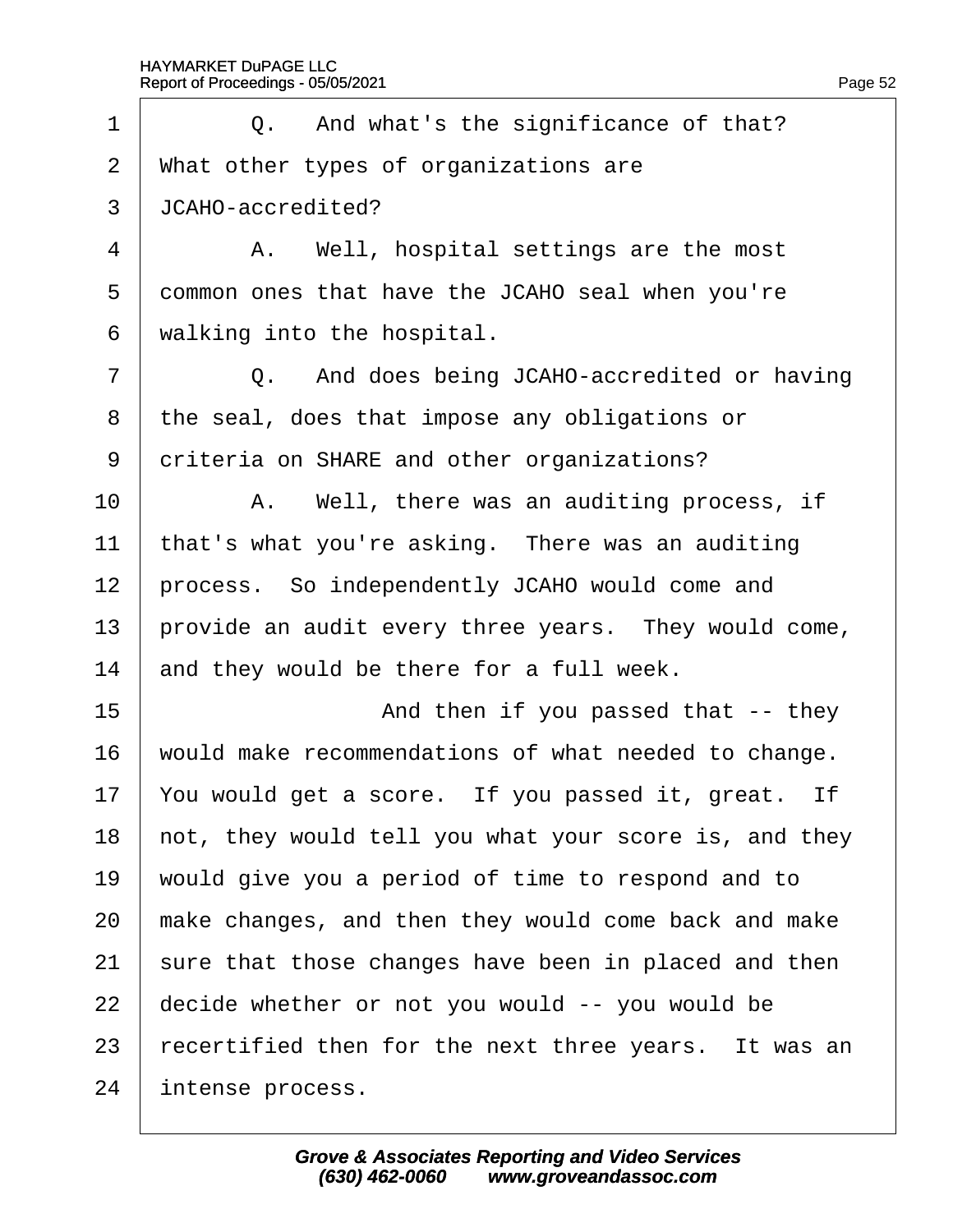| 1              | Q. Did the fact that SHARE was                       |
|----------------|------------------------------------------------------|
| $\overline{2}$ | JCAHO-accredited, did that impose any obligation on  |
| 3              | <b>SHARE to track EMS calls and reliance on EMS?</b> |
| 4              | A. So you'll have to forgive me because I            |
| 5              | don't recall the exact JCAHO standards, but we -- as |
| 6              | a result of our JCAHO audits, one of the things that |
| 7              | they would look at would be what was called the      |
| 8              | environment of care, so EOC.                         |
| 9              | For -- for most of my time there, I                  |
| 10             | was involved, and toward the end, I was in charge of |
| 11             | the environment of care. And one of the things I had |
| 12             | to do every single month was collect a site audit.   |
| 13             | So there would be a safety audit. There would be a   |
| 14             | maintenance audit. There was routine, you know,      |
| 15             | preventative maintenance that had to be done that we |
| 16             | had to track. There was -- every time there was an   |
| 17             | incident in the facility, we were required to keep   |
| 18             | incident reports.                                    |
| 19             | So just to give you an example, if                   |
| 20             | we did call 911 for EMS or local law enforcement, we |
| 21             | would have to -- the staff would be required to put  |
| 22             | that into a -- an incident report. And every staff   |
| 23             | that was involved in that in whatever capacity was   |
| 24             | equired to do their own incident report.             |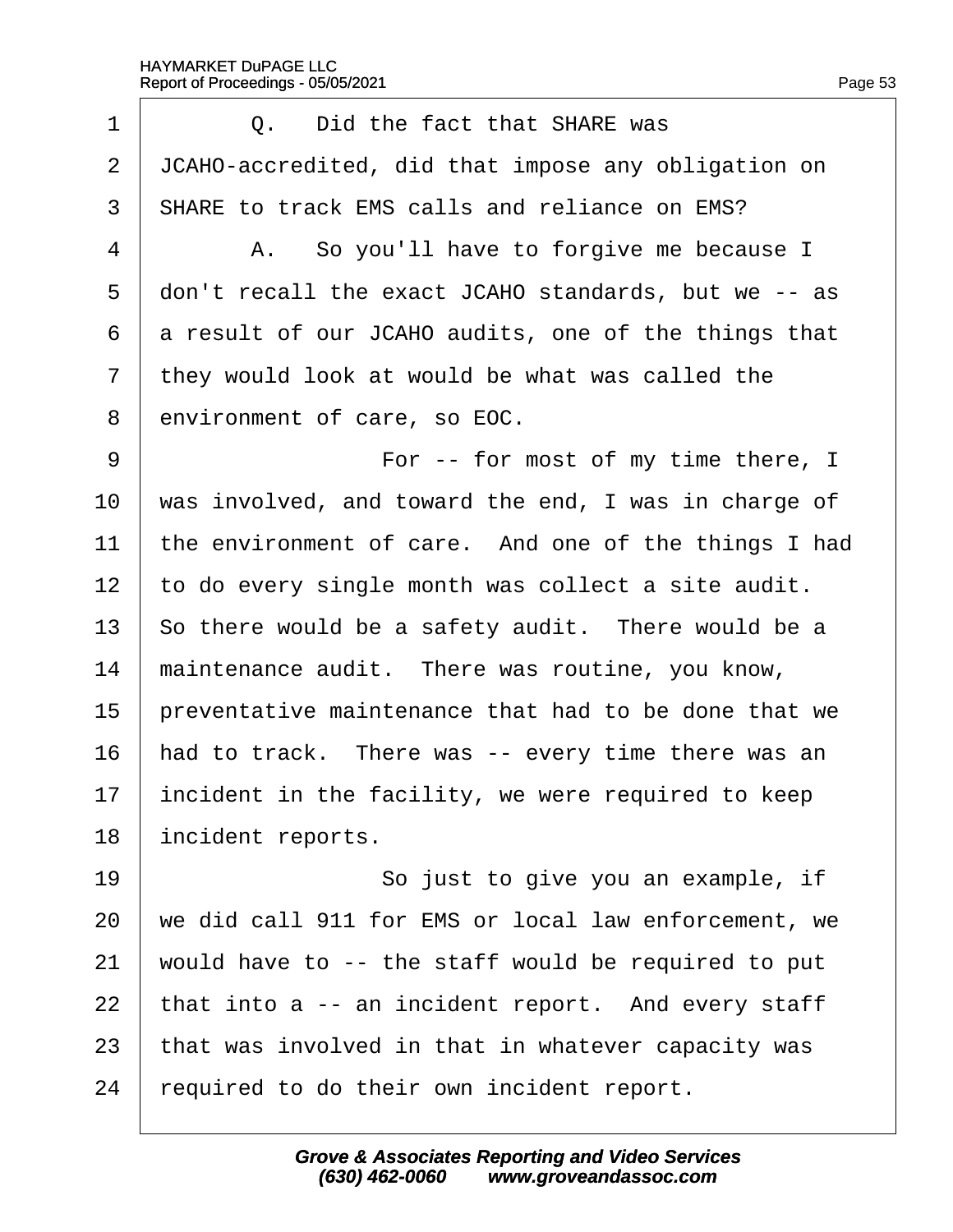| 1              | And what we would do in the incident                    |
|----------------|---------------------------------------------------------|
| 2              | report is because of -- because of protected            |
| 3              | information, health care information, we would put      |
| 4              | the patient ID record so that there was no patient      |
| 5              | information in that, but that we could independently    |
| 6              | go back and evaluate.                                   |
| $\overline{7}$ | And then those incident reports were                    |
| 8              | dollected and gathered, and every month there was an    |
| 9              | <b>EOC</b> committee that would meet and go through. We |
| 10             | would look for patterns, areas for improvement. We      |
| 11             | would do risk assessments based on those root cause     |
| 12             | analysis based off of those.                            |
| 13             | So we kept binders for every year                       |
| 14             | based by -- broken down by month of all incident        |
| 15             | reports, and in those incident reports would be EMS     |
| 16             | calls, local law enforcement responding to the site     |
| 17             | for whatever reasonable, for a gas leak, for someone    |
| 18             | having a seizure, for someone making threats of         |
| 19             | violence, for whatever reason. We would keep that.      |
| 20             | We would do all of that tracking independently every    |
| 21             | single month.                                           |
| 22             | Q. In other words, if I called you up in                |
| 23             | 2016 and had a question about how many times SHARE      |
| 24             | called local EMS, you would have been able to put       |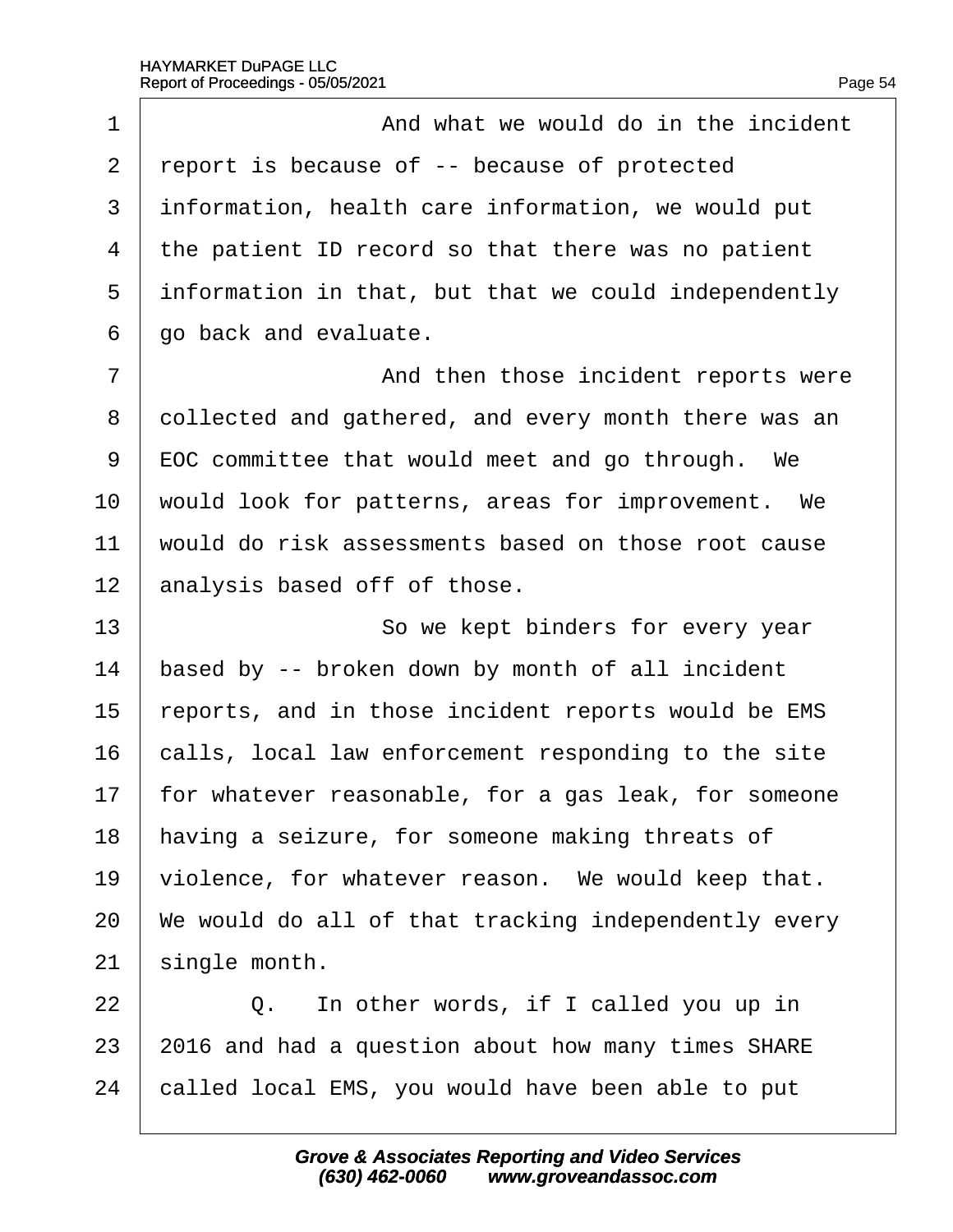·1· ·your finger on the data and tell me, if you could, 2 assuming no HIPAA violations?  $3 \mid$  A. Yes, yes. 4 | Q. Did SHARE -- being in Hoffman Estates. 5 did SHARE have any programs or partnerships with area 6 drganizations, police organizations, or any of that 7 type of entity?  $8 \mid$  A. Well, we had a -- we had a very good 9 relationship with Alexian Brothers Behavioral Health, 10 which was right -- if you notice the complex that we 11 were nestled in, we're surrounded by St. Alexius 12 Medical Center, Alexian Brothers Behavioral Health, 13 then there's some doctors' offices around. And 14 there's also a Hoffman Estates Fire Department. One 15 b of the -- one of the station houses is right there 16 also, and we're nestled in that. 17  $\parallel$  We had a really -- we had a strong 18 relationship with Alexian Brothers Behavioral Health 19 where we had a memorandum of understanding, in case 20 bf disaster planning, we were part of their disaster 21 blanning; they were part of ours. 22 **And then towards the end, the last** 23 several years that I was there, one of the things 24 that I was pretty excited about and proud of was we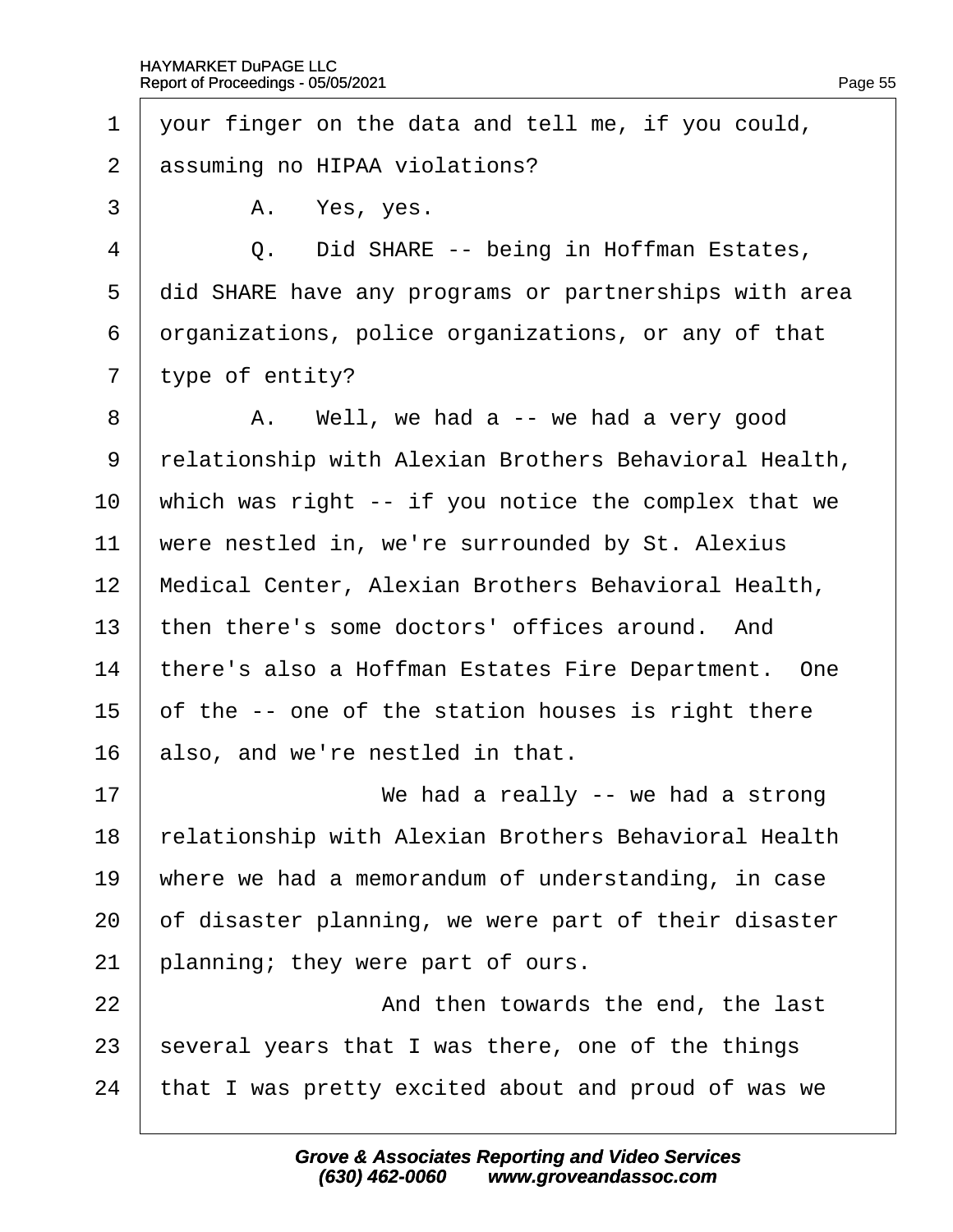| $\mathbf 1$ | had partnered with an organization called CHUG. It    |
|-------------|-------------------------------------------------------|
| 2           | was, if I remember correctly, the Chicagoland Health  |
| 3           | Care Urgency Group or something like that. But it     |
| 4           | was a local collaborative that brought health care    |
| 5           | drganizations together. We had -- there were nursing  |
| 6           | homes involved, treatment centers, hospitals, and we  |
| 7           | would -- it was basically just part of -- part of our |
| 8           | disaster planning. So part of our emergency           |
| 9           | preparedness was having this collaborative.           |
| 10          | So if for some reason all of the                      |
| 11          | electricity went out of our building, we were going   |
| 12          | to have to stop services, we could call this agency   |
| 13          | and they would find -- they would find                |
| 14          | transportation, they would find housing and whatever  |
| 15          | support we needed through other partner in that       |
| 16          | group.                                                |
| 17          | MR. ELLENBECKER: Mo, could you pull up the            |
| 18          | aerial photo? I probably should have pulled it up     |
| 19          | sooner.                                               |
| 20          | (Document displayed.)                                 |
| 21          | MR. ELLENBECKER: Thank you.                           |
| 22          | BY MR. ELLENBECKER:                                   |
| 23          | Q. Mr. Wrigley, do you recognize what's               |
| 24          | shown in this -- this aerial photo?                   |
|             |                                                       |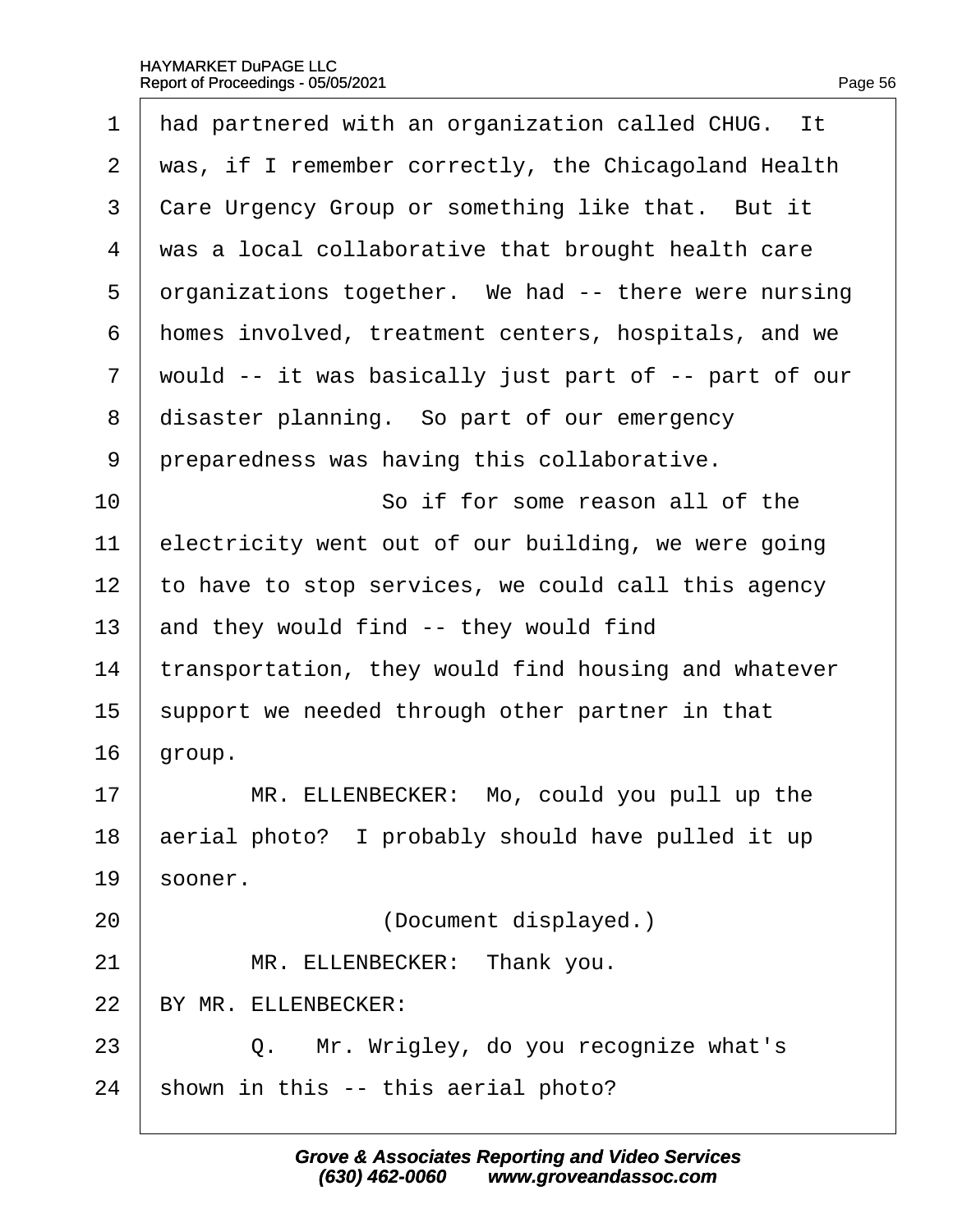| $\mathbf 1$    | I do.<br>А.                                           |
|----------------|-------------------------------------------------------|
| $\overline{2}$ | Q. And what's -- could you just -- I think            |
| 3              | you just told us, but we didn't have the picture up.  |
| 4              | Could you just walk us through the                    |
| 5              | area in and around SHARE?                             |
| 6              | A. So what I'm seeing there on Moon Lake              |
| $\overline{7}$ | Boulevard is you're seeing Hoffman Estates            |
| 8              | Department 22.                                        |
| 9              | Right behind that is 1776 Moon Lake                   |
| 10             | Boulevard. That's Leyden Family Services, the SHARE   |
| 11             | Program.                                              |
| 12             | And then you're seeing just sort of                   |
| 13             | kitty-corner to that on the right side there, you're  |
| 14             | seeing Alexian Brothers Behavioral Health, or at      |
| 15             | least it was called that when I was there.            |
| 16             | And then behind there is you're                       |
| 17             | seeing the St. Alexius Medical complex or St. Alexius |
| 18             | medical hospital, which now it looks like it's AMITA  |
| 19             | Health Group.                                         |
| 20             | Q. Okay. And you indicate already your                |
| 21             | partnerships and affiliations with some of those      |
| 22             | around you.                                           |
| 23             | Did you come to learn based on your                   |
| 24             | discussions with me that SHARE or Leyden Family       |
|                |                                                       |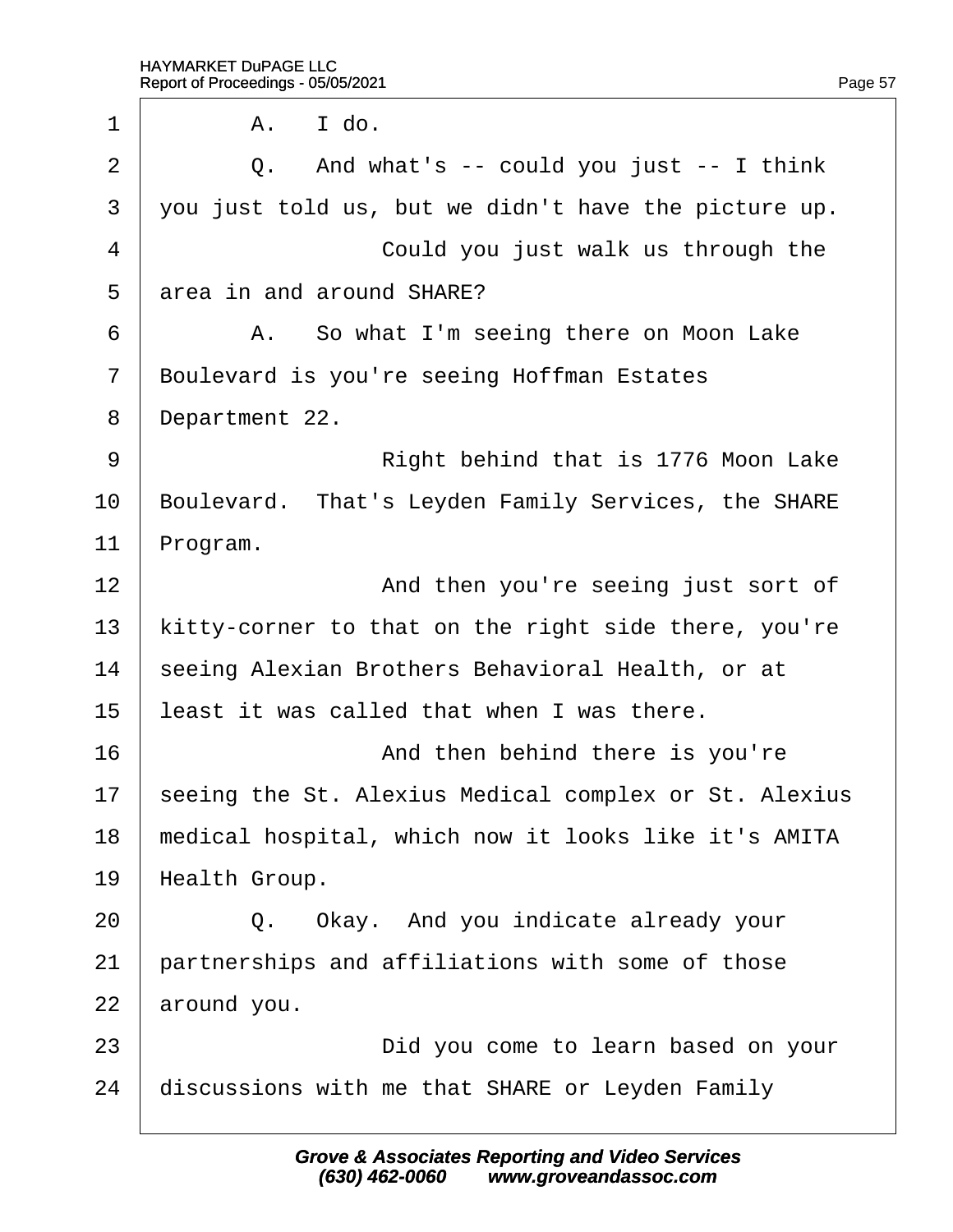| 1              | Services in Hoffman Estates was being used as a       |
|----------------|-------------------------------------------------------|
| 2              | domparable or a comp facility on which to project the |
| 3              | needs of the proposed Haymarket facility?             |
| 4              | A. Yes.                                               |
| 5              | Q. And did I give you some -- some testimony          |
| 6              | and some materials to review with regard to the       |
| $\overline{7}$ | support and the claim that SHARE Leyden was a good    |
| 8              | domp?                                                 |
| 9              | A. Yes.                                               |
| 10             | Q. Can you -- before we get into, you know,           |
| 11             | a direct comparison, can you just describe the impact |
| 12             | that SHARE itself had on the surrounding medical      |
| 13             | community to its Moon Lake address?                   |
| 14             | A. So the surrounding medical community               |
| 15             | would be the hospital behind us. We -- we used them   |
| 16             | quite often. We -- they were actively involved in     |
| 17             | bur -- our treatment from one way or another, either  |
| 18             | through our patients having to be transported there   |
| 19             | through EMS or just having -- having the need to go   |
| 20             | over there to stabilize for a medical issue that      |
| 21             | might just have come up during treatment.             |
| 22             | And then obviously the fire                           |
| 23             | department we were heavily dependent upon.            |
|                |                                                       |

 $24$   $\Box$  Q. And in describing -- I guess focused on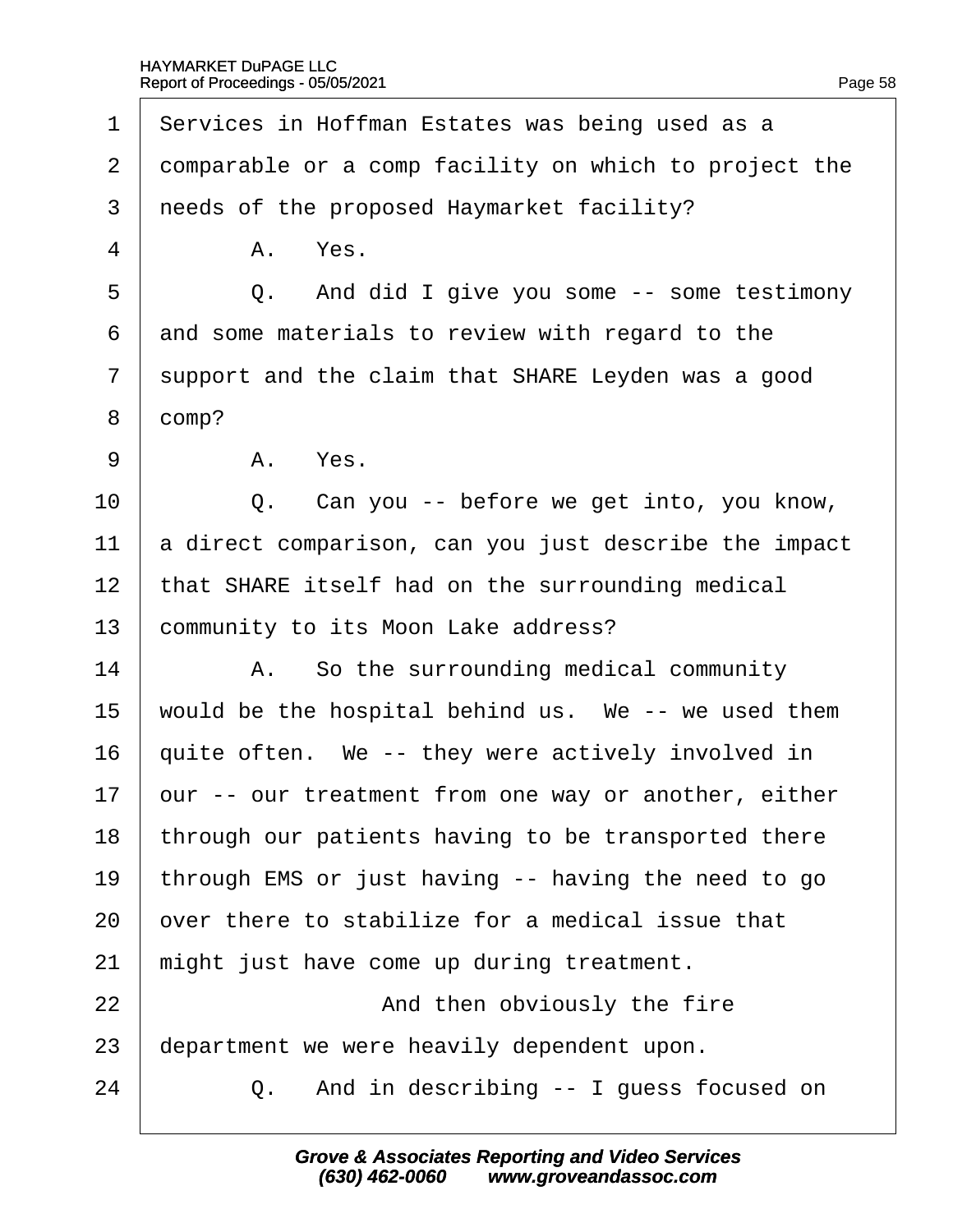| 1              | St. Alexius for a bit, was it a good relationship     |
|----------------|-------------------------------------------------------|
| 2              | between SHARE and St. Alexius, or did it sometimes    |
| 3              | get contentious?                                      |
| 4              | A. Oh, it was -- it was very strained                 |
| 5              | throughout the years.                                 |
| 6              | It was way better towards the end.                    |
| $\overline{7}$ | And by "end," I guess I would say over the last maybe |
| 8              | 10 years that I was there, it had really strengthened |
| 9              | and had turned into a better relationship.            |
| 10             | But it was strained because we                        |
| 11             | eally were a drain on their resource, specifically    |
| 12             | the outpatient. We would use their chest X-ray --     |
| 13             | their outpatient services for chest X-rays a lot --   |
| 14             | can explain if needed -- but we would also use the    |
| 15             | ER an awful lot. And so that relationship was -- was  |
| 16             | actually strained because, you know, they looked at   |
| 17             | us as just sort of a burden at times. But it -- it    |
| 18             | varied throughout the years but definitely was        |
| 19             | strained at times.                                    |
| 20             | Were there circumstances with regard to<br>Q.         |
| 21             | SHARE's physical location that actually reduced the   |
| 22             | heed to call EMS on every necessary occasion?         |
| 23             | A. Oh, goodness, yes, absolutely. I mean              |
| 24             | just its proximity would prevent us oftentimes        |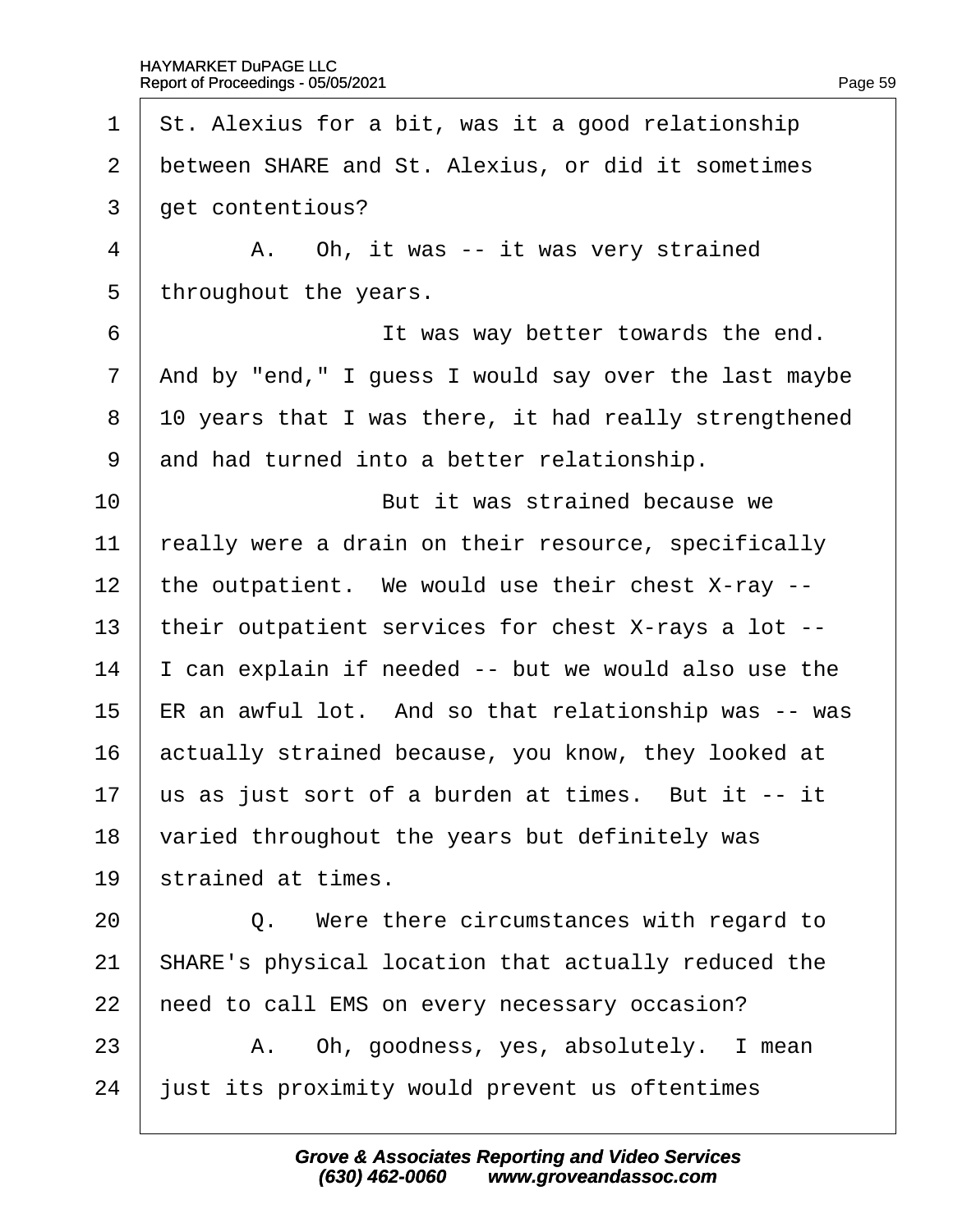| 1              | from -- from not having to call EMS.                  |
|----------------|-------------------------------------------------------|
| $\overline{2}$ | As an example, I guess -- so if we                    |
| 3              | had someone show up let's say at 10:00 p.m. at night  |
| 4              | and they're highly intoxicated and they walk in with  |
| 5              | a family member and they don't qualify or they don't  |
| 6              | meet criteria for our treatment or aren't stable      |
| 7              | enough to be admitted at that moment, we would        |
| 8              | usually have that family member just drive them right |
| 9              | behind us. We felt safe enough to have them drive     |
| 10             | right behind us. You know, let's say they're from,    |
| 11             | you know, Arlington Heights. We're not going to send  |
| 12             | them back to Northwest Community Hospital.            |
| 13             | If there's -- if we didn't have that                  |
| 14             | close proximity in a lot of those situations -- and   |
| 15             | it was not uncommon to have someone highly            |
| 16             | intoxicated show up at our facility unexpectedly --   |
| 17             | we would -- we would have been even more dependent    |
| 18             | upon EMS to transport to make sure that they got to   |
| 19             | a safe, higher level of care.                         |
| 20             | Q. And --                                             |
| 21             | A. Or safely get to a higher level of care.           |
| 22             | Sorry.                                                |
| 23             | Q. No. And despite that, were there reasons           |
| 24             | that prompted staff at SHARE to call EMS?             |
|                |                                                       |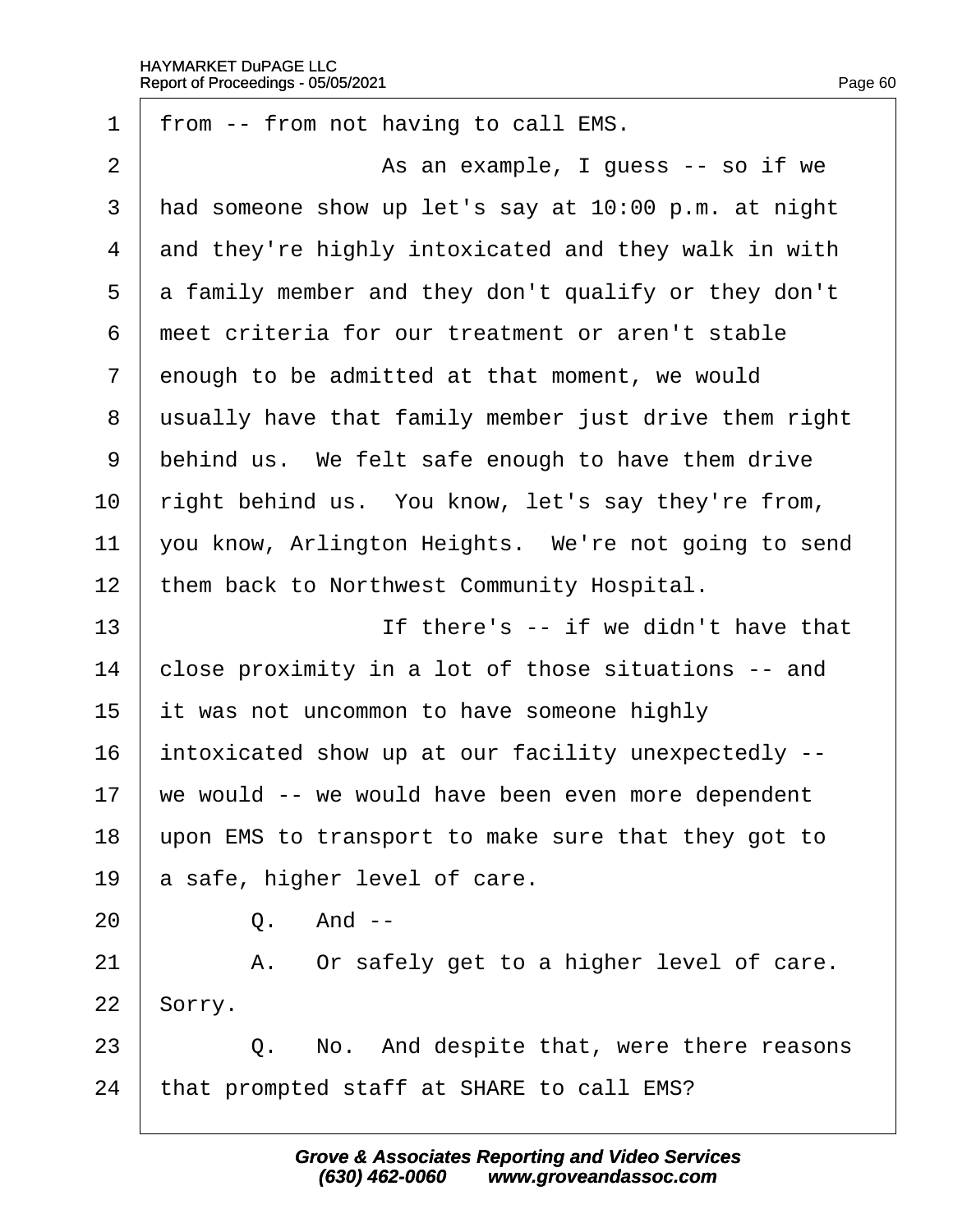$1 \parallel$  A. Yes, yes. 2 | Q. What types of reasons would prompt EMS 3 dalls at SHARE?  $4 \mid$  A. It would vary, but our biggest -- our 5 most common reason for having a patient transported 6 by EMS were -- were usually alcoholic seizures. That 7 was the most common. 8 **But it would vary.** It would be any 9 number of things: Chest pains -- my goodness, I 10 would be reluctant to list. There were times where 11 there was drug use, unfortunately, drug use in the 12 building. It would vary. 13 **But most common was alcoholic** 14 seizures. 15 **Q.** Did SHARE ever use a private ambulance?  $16$  | A. We didn't partner with a private 17 ambulance service. We had had -- they were usually 18 just for transfer from one location to another and 19 usually because of managed care required it. But we 20 did not partner and we did not call private ambulance 21 services. We would call 911.  $22$   $\Box$  Q. Okay. Is it your understanding that the 23 proposed Itasca facility would have 240 beds in it?  $24$  | A. That's my understanding.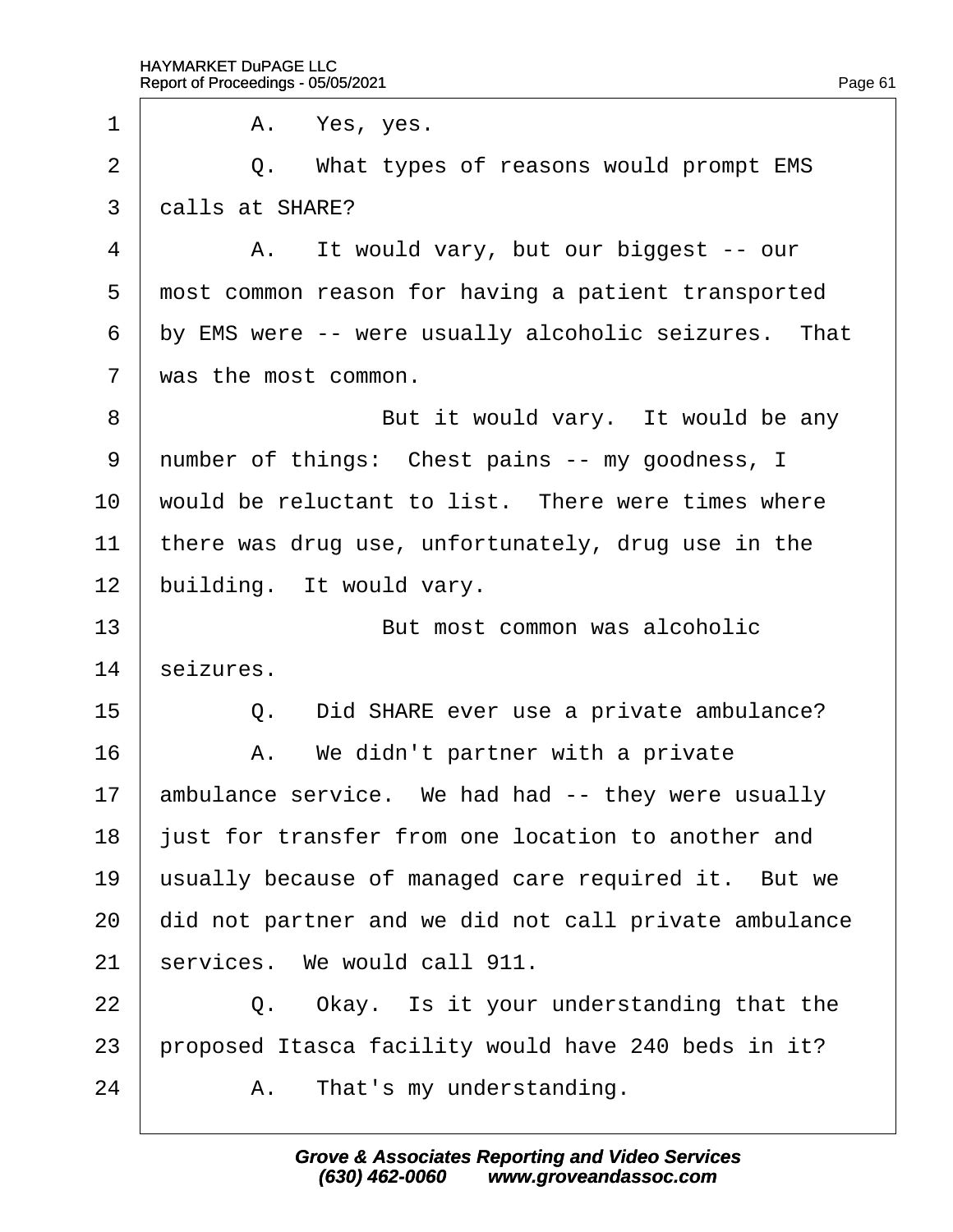| 1              | Q. Okay. And you told us earlier that SHARE           |
|----------------|-------------------------------------------------------|
| $\overline{2}$ | at peak capacity when you were there was 64; correct? |
| 3              | A. That's correct.                                    |
| 4              | Q. And given your experience, do you think            |
| 5              | that difference in size, 240 to 64, is a substantial  |
| 6              | increase based on your experience with 64 or up to 64 |
| $\overline{7}$ | patients?                                             |
| 8              | A. Yes.                                               |
| 9              | Q. And why do you say that?                           |
| 10             | A. Well, my -- my first thought and my first          |
| 11             | concern would be does it scale up. So does            |
| 12             | everything -- if we're looking at Leyden as a comp    |
| 13             | and saying, okay, based on this number of beds they   |
| 14             | have this number of calls or incidents each year,     |
| 15             | does that really scale up, right. That would be my    |
| 16             | first question.                                       |
| 17             | I -- you know, it may. I don't                        |
| 18             | know. But that would be -- that would be my first     |
| 19             | question.                                             |
| 20             | It also would be -- my biggest                        |
| 21             | concern, though, would be just the integrity of       |
| 22             | treatment itself, an inpatient treatment. Is -- can   |
| 23             | treatment properly occur on that scale, would be my   |
| 24             | question. Will the patients get the treatment that    |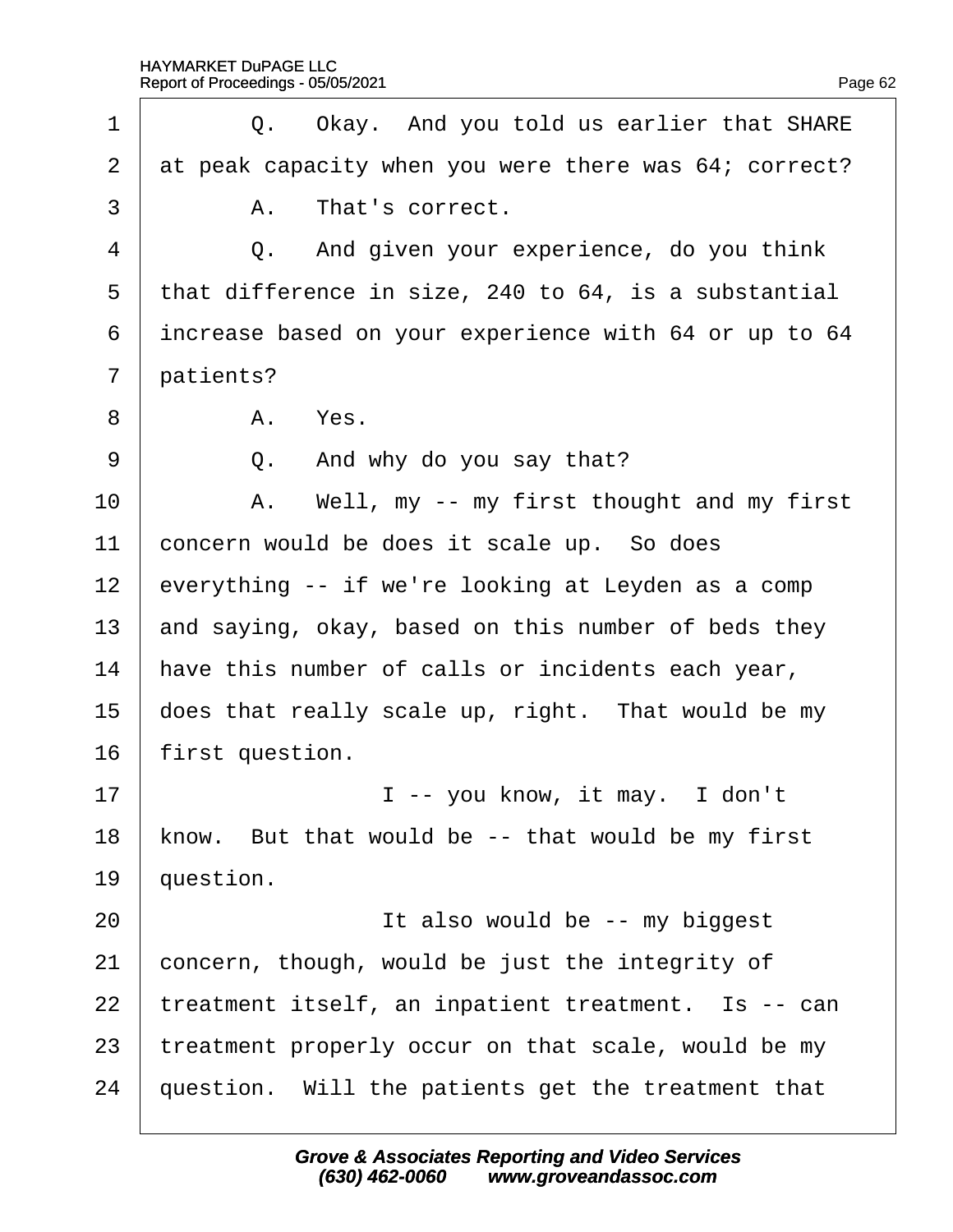1 they require.

 $2 \mid$  And we would -- we were often 3 strained. Anytime we got over 50, I will tell you 4 that we were strained. Now, that's Leyden, right. 5 But we would be strained over 50. It just became a 6 different environment. People's needs were not --7 not properly being met, and it was something that we 8 had to be aware of. 9 | MR. ELLENBECKER: Could we go back to 10 Exhibit 47, please, and specifically slide 16. 11 BY MR. ELLENBECKER:  $12 \parallel Q$ . Yeah, in looking at slide 16 of 13 Exhibit 47, Mr. Wrigley, do you see that this is the 14 levels of service to be provided at Haymarket DuPage; 15 and based on your earlier testimony, you'd agree that 16 there's some overlap with those offered services 17 **compared to SHARE; right?** 18 | A. That's correct. 19 | Q. Did SHARE offer any recovery home?  $20$   $A.$  No.  $21$   $\Box$  Q. Okay. And is it your understanding that 22 the proposed facility is currently proposing 23 accommodating up to 140 residents in recovery home 24 living?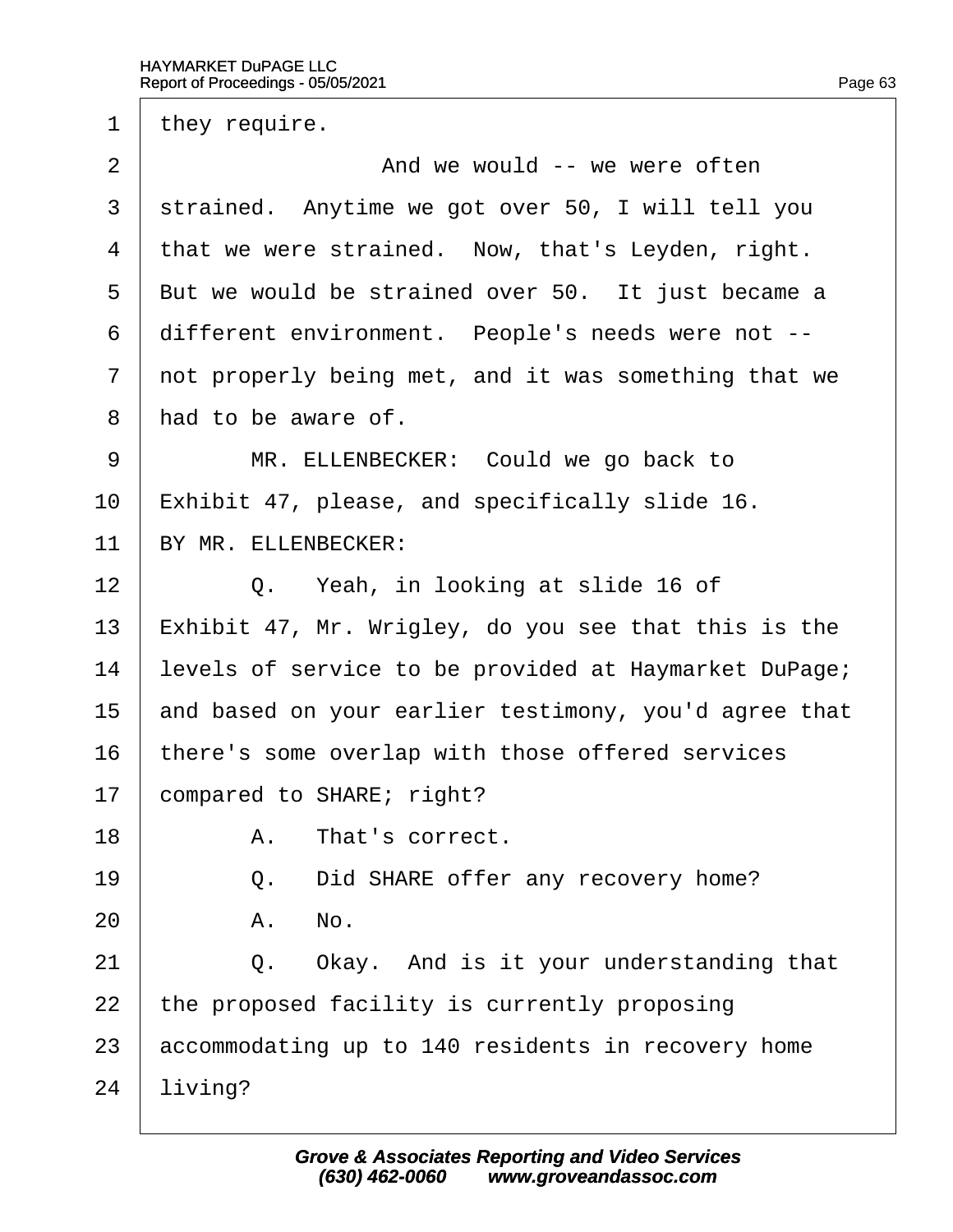| 1              | A. That is my understanding.                          |
|----------------|-------------------------------------------------------|
| 2              | Q. And based on the size that we've                   |
| 3              | described of SHARE compared to the size alone of the  |
| 4              | proposed facility, do you believe in your experience  |
| 5              | in operations that SHARE is a good comp facility to   |
| 6              | project the impact of the proposed Itasca facility on |
| $\overline{7}$ | the town of Itasca?                                   |
| 8              | A. No.                                                |
| 9              | Q. Now, in terms of --                                |
| 10             | MR. ELLENBECKER: You can take that down, Mo.          |
| 11             | think I'm done with that. Thank you.                  |
| 12             | BY MR. ELLENBECKER:                                   |
| 13             | Q. In terms of recovery home, do you have an          |
| 14             | understanding of the activities of recovery home      |
| 15             | residents as opposed to inpatient treatment           |
| 16             | residents?                                            |
| 17             | A. So my understanding is that with recovery          |
| 18             | homes, oftentimes what we're talking about is really  |
| 19             | a sober living environment. Now, this does vary       |
| 20             | slightly from recovery home to recovery home. Some    |
| 21             | do provide a little bit more structure than others,   |
| 22             | but there's really no -- as I understand it, there's  |
| 23             | ho requirement that treatment services be provided.   |
| 24             | Sometimes they'll have, you know,                     |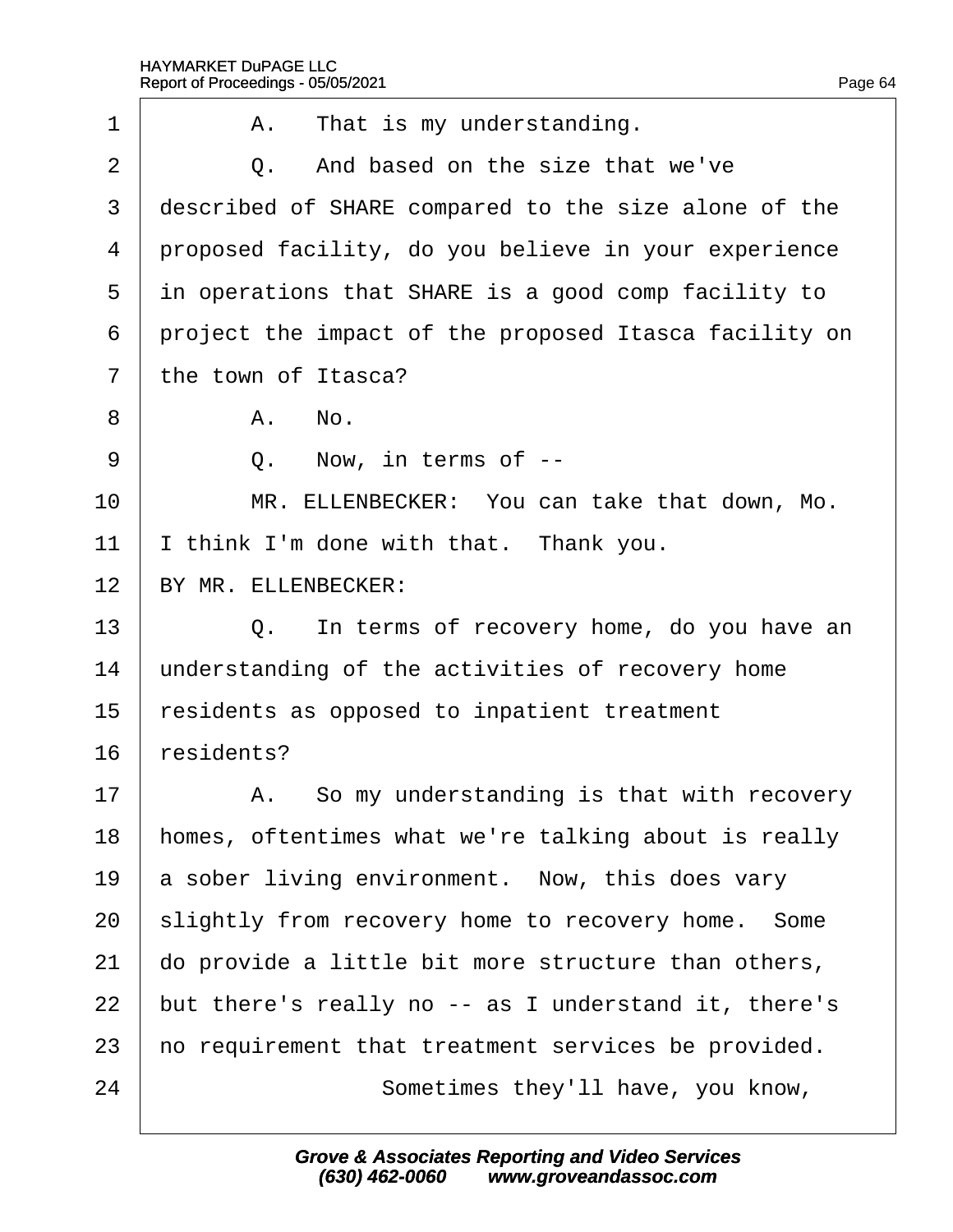| 1              | 12-step programs being provided in the evening;       |
|----------------|-------------------------------------------------------|
| 2              | sometimes they will have some group counseling in the |
| 3              | evening. But usually my understanding is that it is   |
| 4              | a sober living environment. So they live there --     |
| 5              | they're away during the day to go to work, they come  |
| 6              | back in the evening, and they really just live there. |
| $\overline{7}$ | That's my understanding.                              |
| 8              | Q. And does the coming and going of                   |
| 9              | residents, can that add logistical concerns to the    |
| 10             | operation of a facility?                              |
| 11             | A. Yes.                                               |
| 12             | Q. What type of logistical issues or concerns         |
| 13             | arise?                                                |
| 14             | A. Well, I mean, so if you're -- you know,            |
| 15             | the issue would be -- they have to be away during the |
| 16             | day, right. So this is true even at a halfway house.  |
| 17             | They're required to be out, and they can't stay there |
| 18             | during the day for most places. And so you have to    |
| 19             | be out in the community during the day, right.        |
| 20             | Most of them are going to be                          |
| 21             | working. Most of them are going to find employment.   |
| 22             | They're required to find employment, at most places,  |
| 23             | within the first several weeks, and they do provide   |
| 24             | some assistance with that. But you have to be out     |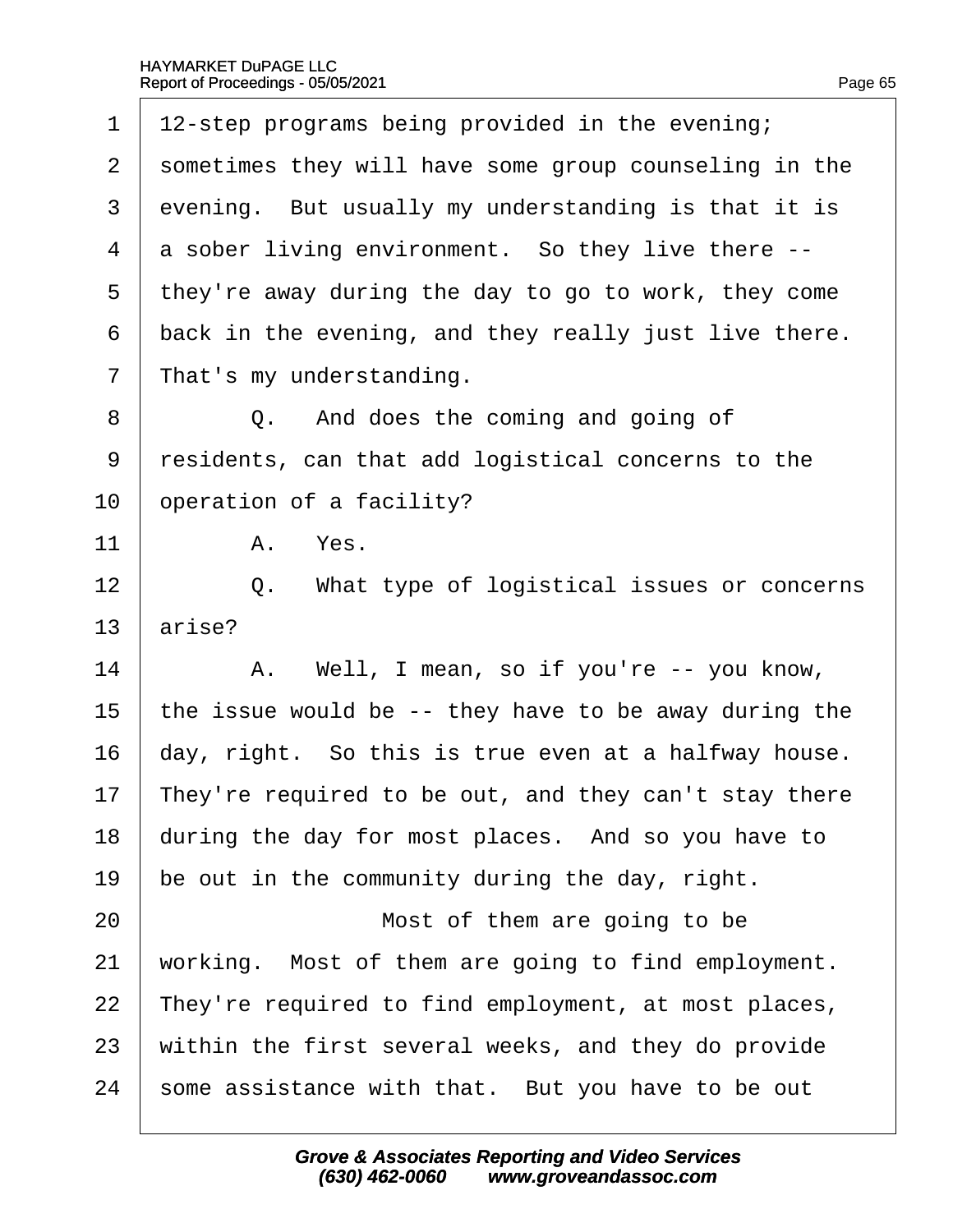| and away from the place during the day, and then you  |
|-------------------------------------------------------|
| dome back in the evening.                             |
| My concern with that -- we've                         |
| explored this idea at Leyden. At my -- at my time     |
| over that, we had tossed this idea around because we  |
| would look at the number of beds we would have, and   |
| we would say, goodness, we have a certain percentage  |
| of our beds are empty at any given time for --        |
| throughout the year, and so is there a way for to us  |
| move our units around and create -- where the women   |
| were housed was kind of away and separate to where it |
| could even be its own -- it had its own entrance if   |
| we needed it to be. And we had explored the idea of   |
| does it make sense to create our own halfway house?   |
| But then the challenge was, even                      |
| with having 11 beds or 12 beds, whatever it was that  |
| we could put in the unit at the time, the question    |
| is, goodness, how do you keep -- how do you maintain  |
| control? How do you keep these people from bringing   |
| drugs back to the facilities? How do you keep         |
| them -- make sure that they're taking their           |
| medication, not abusing their medication? How do you  |
| monitor all of that?                                  |
| And there are agencies, I'm sure,                     |
|                                                       |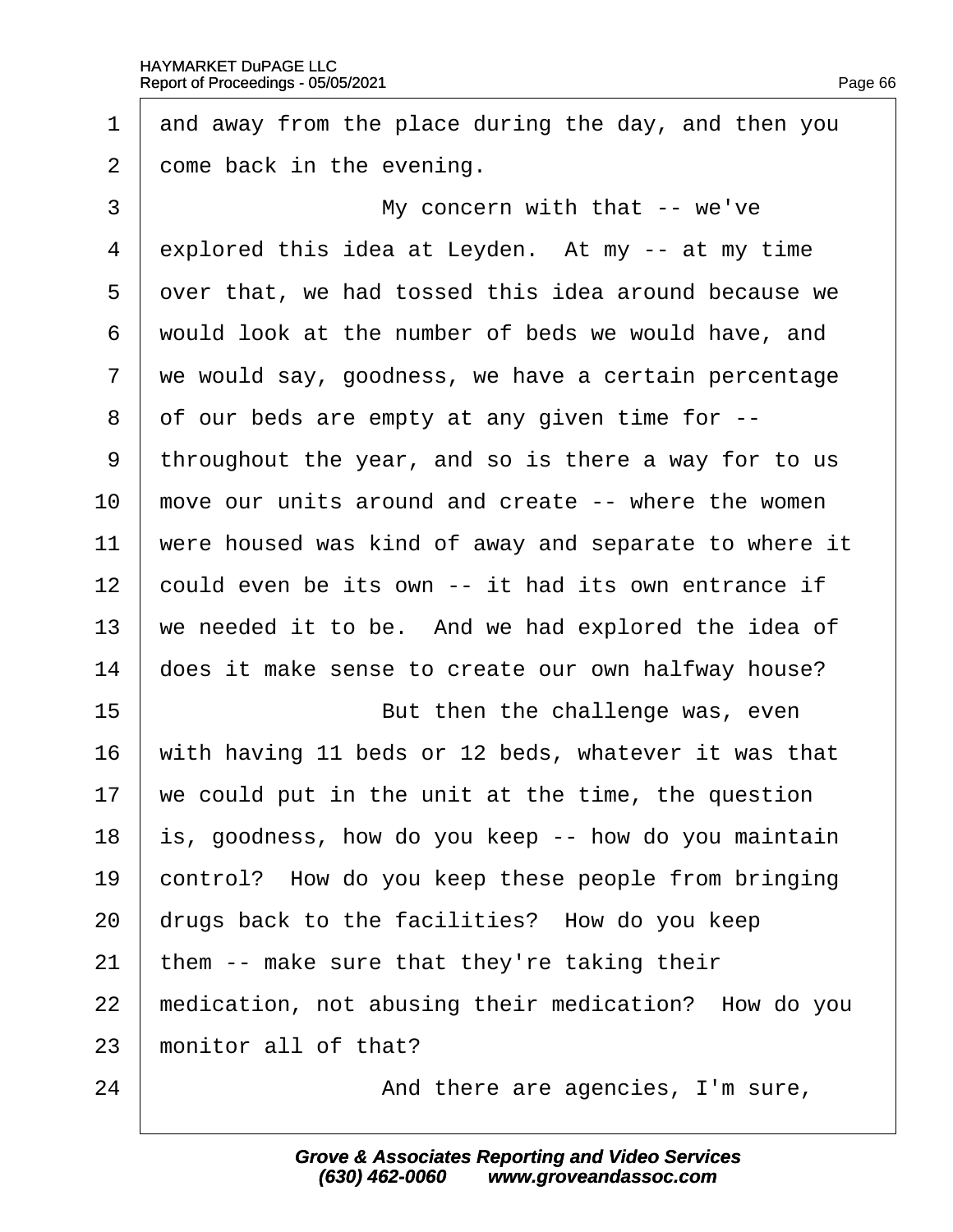- 1 that do it really well from halfway houses.
- 2 Three-quarter houses is a step down, and then you get
- 3 into your recovery homes, and you lose a little bit
- 4 of that control in the process, as I understand it.
- 5 **So my concern with that is you're**
- 6 leaving and you're coming back every day. When you
- ·7· ·look at 140 beds, that's potentially 140 people
- 8 leaving and coming back every single day. You know,
- ·9· ·that creates some challenges as far as searching
- 10 those people to making sure that they're, you know,
- 11 hot coming back under the influence, drug testing,
- 12 taking the Breathalyzer, making sure that they're not
- 13 bringing contraband back to the facility. It just
- 14 creates a lot of challenges.
- $15$   $\Box$  Q. And based at SHARE, if patients were
- 16 admitted to the facility for services, were they on a
- 17 come-and-go-as-you-please type basis?
- $18$  | A. No. If they wanted to complete
- 19 treatment, they had to stay there.
- 20 **I I** It was not a locked unit. As I
- 21 understand it, in Illinois there is no -- there are
- 22 ho locked units. So if they decided to leave against
- 23 medical advice or against staff advice, they were
- 24 allowed to do so. But they were not allowed to come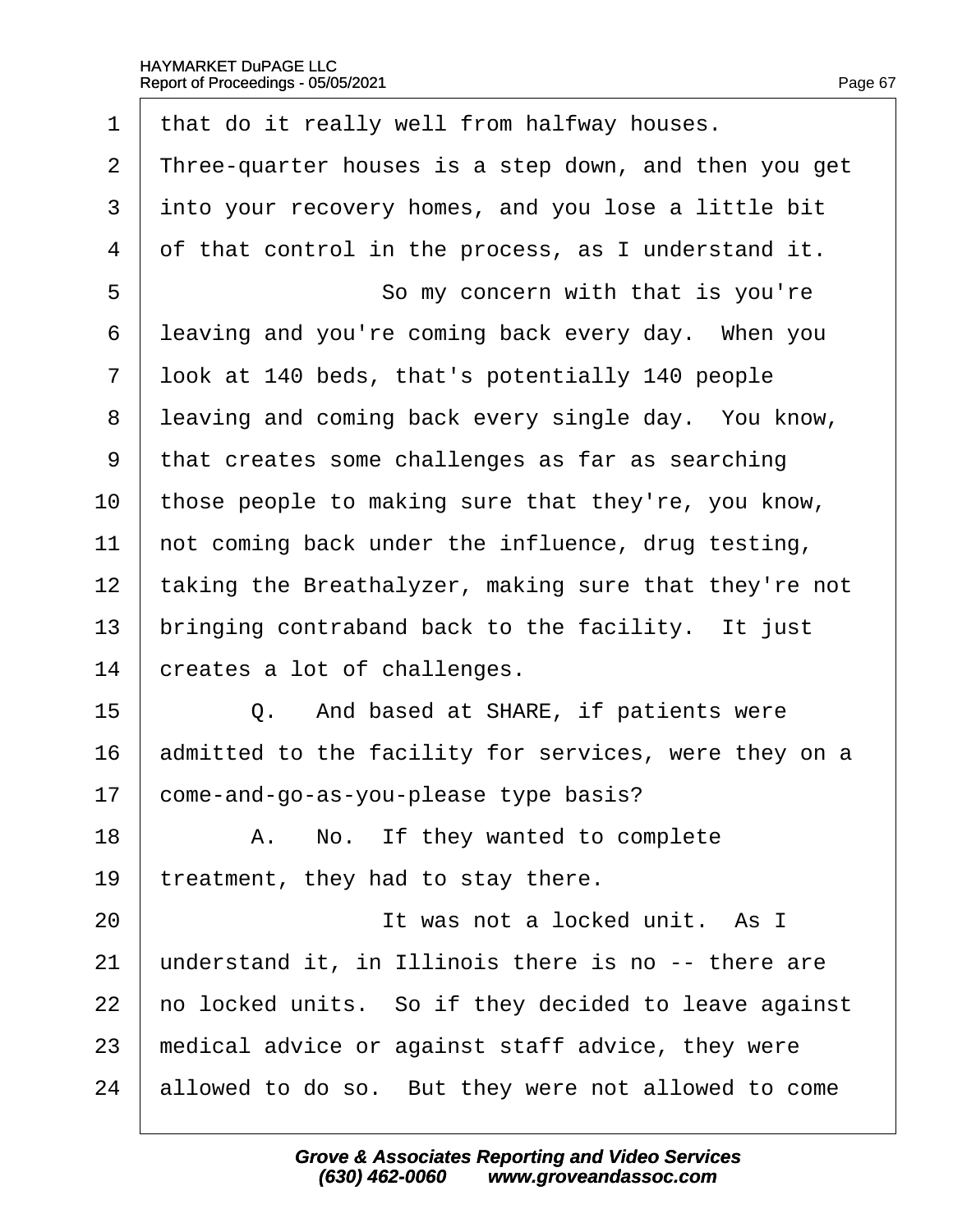1  $\theta$  and go. 2 **If they wanted to leave, they left.** 3 They were discharged. That was it. They were not 4 allowed to return. In fact, we had a strict policy 5 that if they left against staff advice, it was -- it ·6· ·was at least 30 days before they could be readmitted.  $7 \mid Q$ . Based on your involvements in the ·8· ·rehabilitation services for almost 20 years, was it 9 ever proven or had you ever heard of it being proven 10 that facilities as large as 240 people are good 11 treatment models?  $12$  | A. Well, I don't know of any other than 13 Haymarket that are on that scale.  $14$   $\Box$  Q. Based on your involvement in the industry 15 for almost 20 years, had you ever heard of Haymarket 16 before I gave you a call and talked to you about 17  $<sup>thi</sup>$ s?</sup> 18 | A. Yes.  $19$   $\Box$  Q. And what was your understanding of 20 Haymarket's reputation?  $21$  | A. So most of my understanding from  $-$  about 22 Haymarket was from our -- from the -- from our 23 patients. And the information that they would 24 provide over the years was not -- was not good. It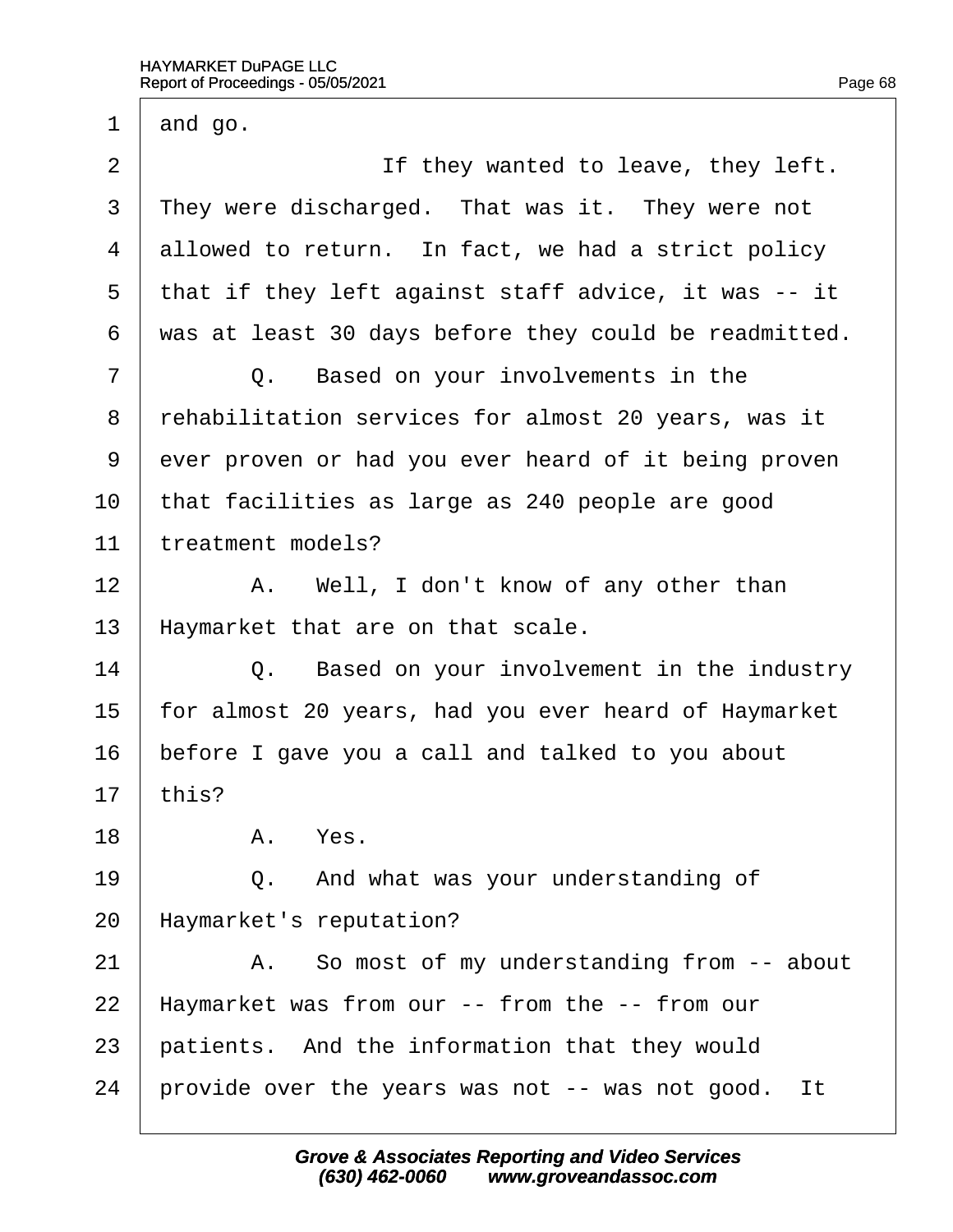|  | Page 69 |
|--|---------|

| 1              | was not a good -- it was not a good reputation from   |
|----------------|-------------------------------------------------------|
| 2              | the information that I had and was the information    |
| 3              | that I was hearing.                                   |
| 4              | MR. ELLENBECKER: Thank you, Mr. Wrigley.              |
| 5              | That's all I have.                                    |
| 6              | CHAIRMAN DALY: Okay. At this time I would             |
| $\overline{7}$ | ask Ms. Dickson if you'd like to begin your           |
| 8              | dross-examination?                                    |
| 9              | MS. DICKSON: Mr. Daly, I believe our protocol         |
| 10             | has been that the other counsel, Mr. DiNolfo and      |
| 11             | Ms. Smith, go with Haymarket taking the last position |
| 12             | in questioning.                                       |
| 13             | CHAIRMAN DALY: You are correct. Thank you.            |
| 14             | Thank you for that.                                   |
| 15             | Mr. DiNolfo, do you have any                          |
| 16             | questions?                                            |
| 17             | MR. DI NOLFO: I do not.                               |
| 18             | CHAIRMAN DALY: Ms. Smith, do you have any             |
| 19             | questions of Mr. Wrigley?                             |
| 20             | MS. SMITH: I do not.                                  |
| 21             | CHAIRMAN DALY: Okay.                                  |
| 22             | MS. DICKSON: At this time, Mr. Chairman, it           |
| 23             | is 8:05. It would be -- if we follow our past         |
| 24             | practice, I think it might be a good time to take a   |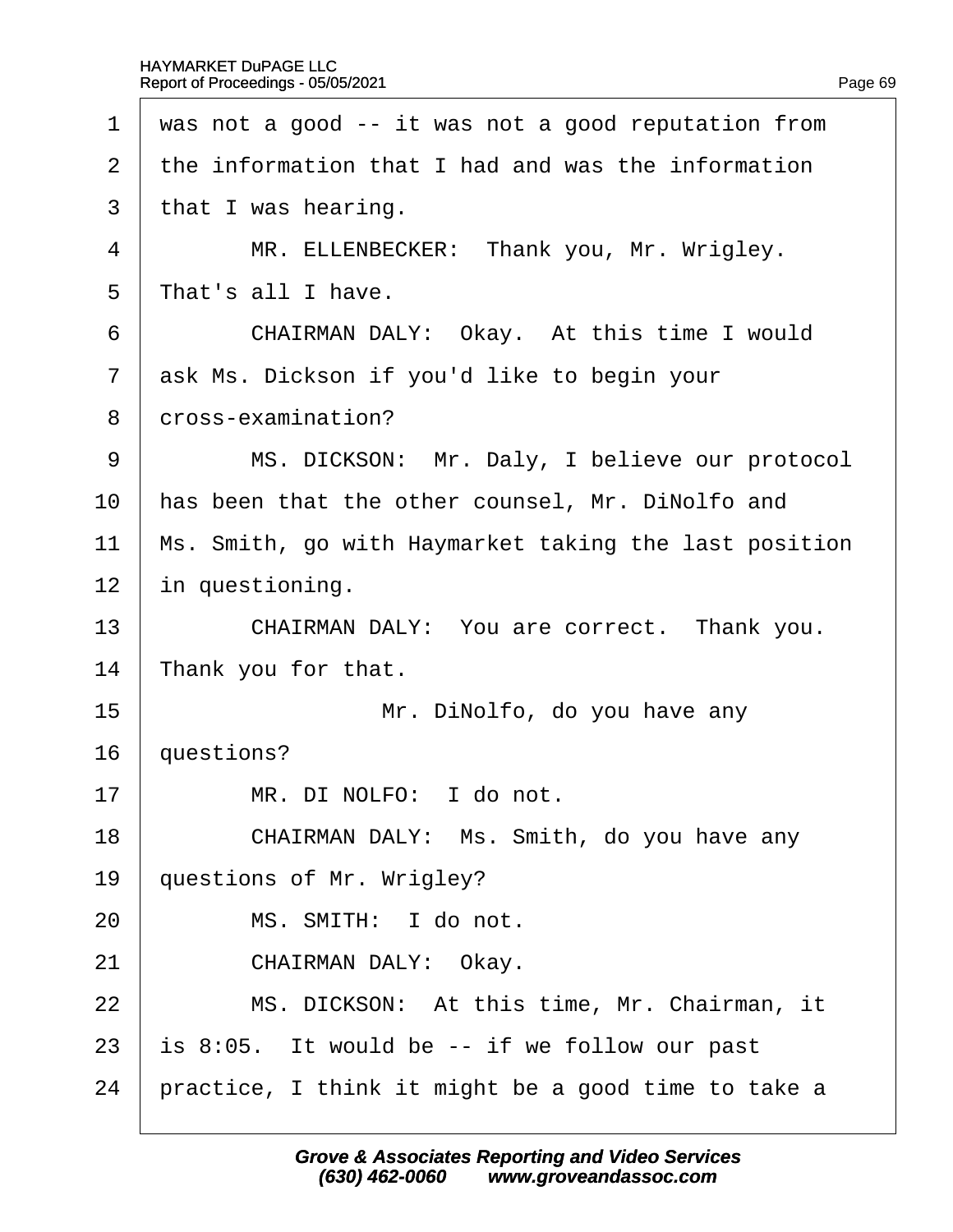1 5- or 10-minute break.  $2 \parallel$  CHAIRMAN DALY: That'd be fine. We can  $\sim$ 3 we'll take 10 now. So let's reconvene at 8:19 per my 4 watch. Thank you. 5 | MS. DICKSON: Thank you, Mr. Chairman. 6 | **CALC INCRECES** (Recess taken.) 7 | CHAIRMAN DALY: If we could see everybody's 8 screens again, make sure we're all here. 9 | MR. KHAN: We're waiting on Commissioner 10 Russo, it looks like. 11 | CHAIRMAN DALY: Okay. I see the Plan 12 Commissioners, I see Mr. Wrigley, and I see 13 Ms. Dickson. 14 **So at this time, Ms. Dickson, if** 15 vou'd like to begin your cross-examination, please. 16 | MS. DICKSON: Certainly. Thank you, Chairman 17 Daly. 18 **CROSS-EXAMINATION** 19 **BY MS. DICKSON:**  $20$   $\vert$  Q. Oh, there you are. I'm sorry, 21 Mr. Wrigley. I couldn't see you there for a moment. 22 **I** I know Mr. Ellenbecker identified 23 all the attorneys in the room for you, but I did want 24 to introduce myself to you. My name is Mary Dickson,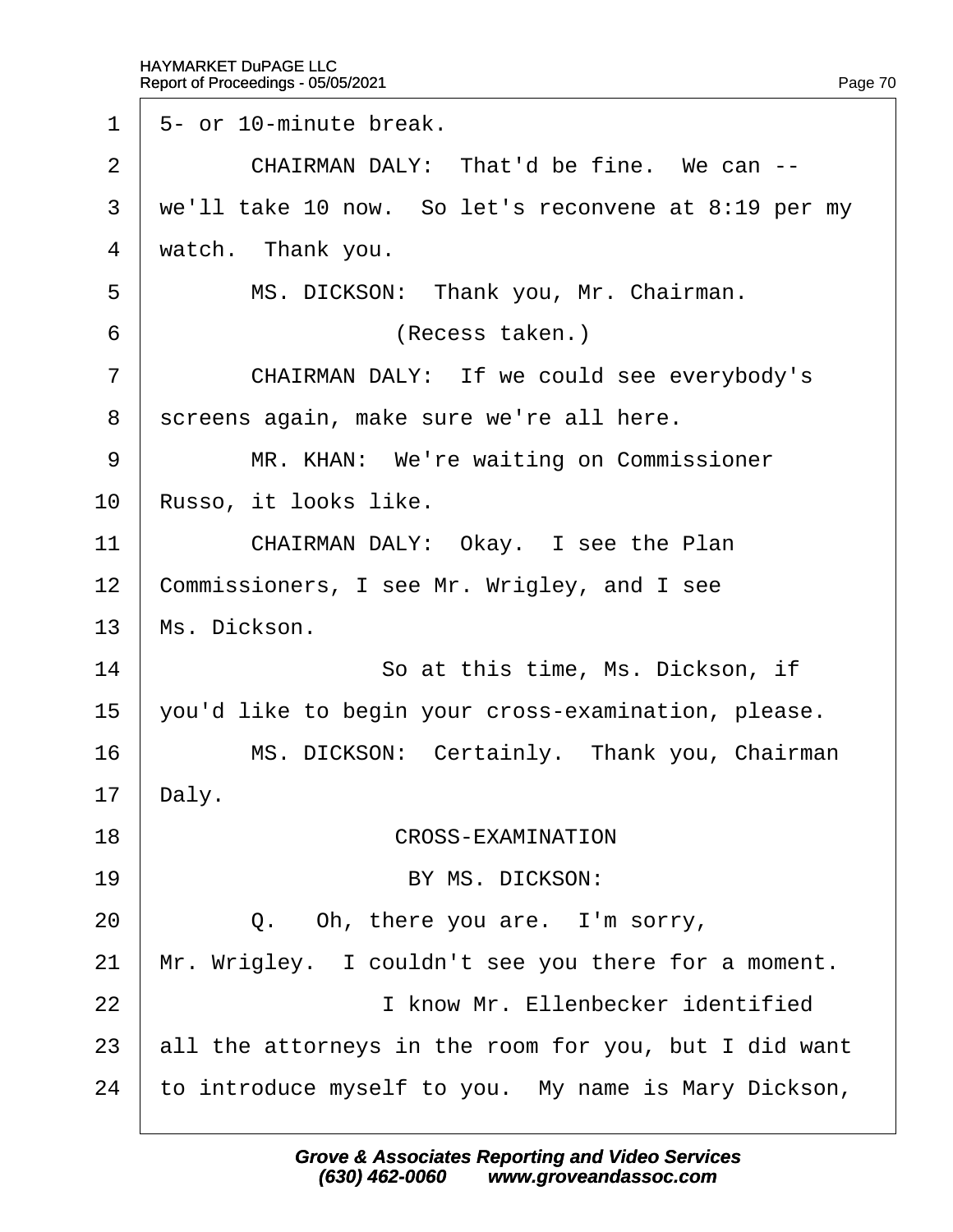1 and I do represent Haymarket. And it's very nice 2 that you're able to attend this hearing tonight 3 remotely. 4 | Mr. Ellenbecker started out with his 5 duestioning of you talking about how he came to find ·6· ·you.· And if I understand correctly, Mr. Ellenbecker 7 was able to find you because of a relationship that ·8· ·you had with the Village's attorney, Chuck Hervas? 9 A. I'm not sure how Mr. Ellenbecker came to 10 know me.  $11 \quad | \quad Q. \quad And 12$  | A. (Inaudible.)  $13 \mid$  Q. Did he tell you how he -- did he tell you 14 how he came to find you?  $15 \quad | \quad A \quad |$  don't recall. 16  $\parallel$  Q. Okay. Did you have any conversations 17 with the Village attorney Chuck Hervas about the fact 18 that Mr. Ellenbecker might be contacting you? 19 A. I remember Chuck had sent me a text and 20 asked if he could give my name to a colleague on a 21 case he was working on. I don't -- that's about all 22 I remember.  $23$   $\Box$  Q. Okay. And in that text from the Village 24 attorney Chuck Hervas, did he say anything about the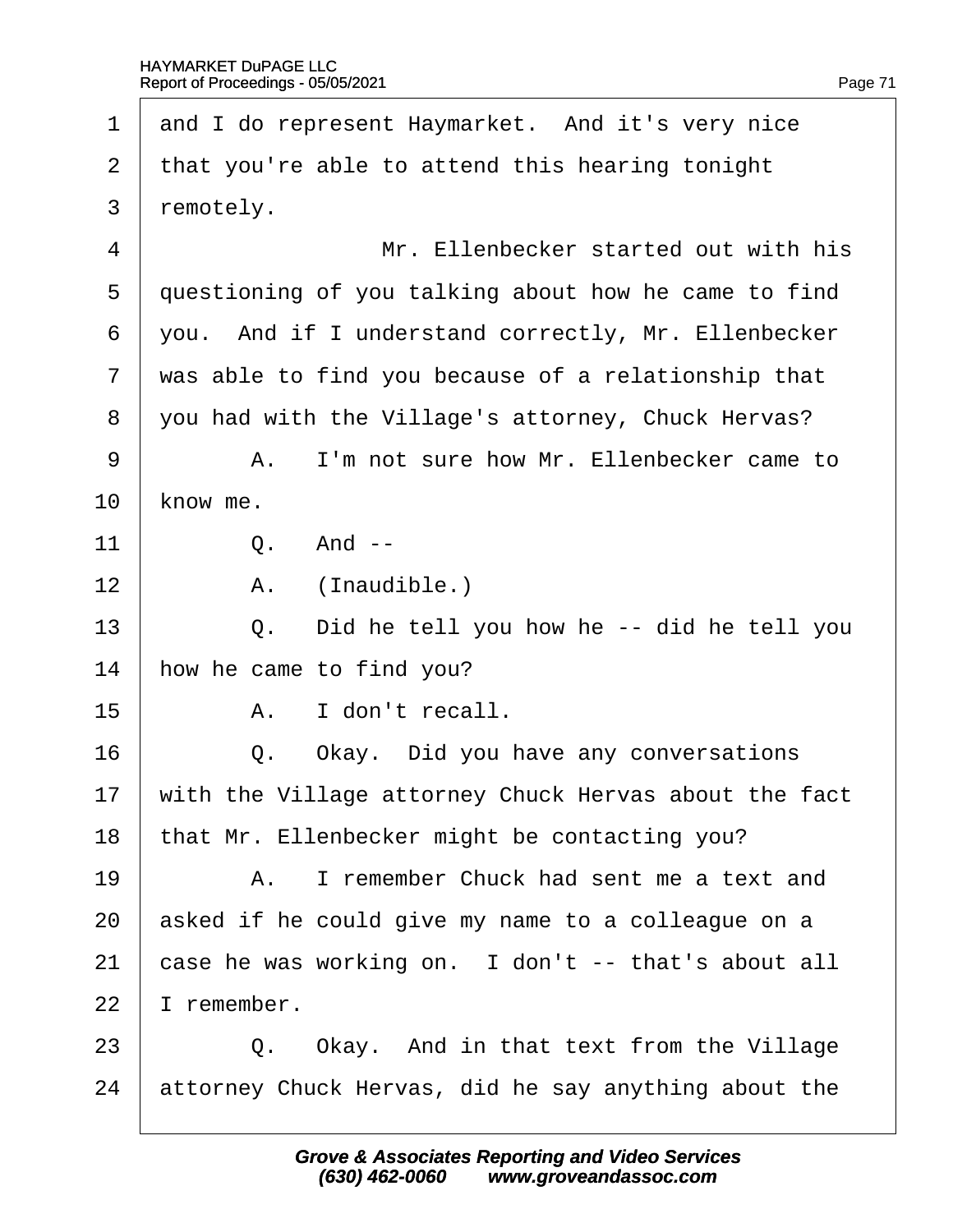| $\mathbf 1$    | dase or why your particular knowledge might be        |  |  |
|----------------|-------------------------------------------------------|--|--|
| 2              | important to the case?                                |  |  |
| 3              | A. In that text I don't recall, no.                   |  |  |
| 4              | Q. Did he tell you that he wanted you to --           |  |  |
| 5              | He wanted this attorney to be able to reach out to    |  |  |
| 6              | you because of the work that you had done at SHARE?   |  |  |
| $\overline{7}$ | A. I don't recall the specifics.                      |  |  |
| 8              | Q. Okay. When exactly did the Village's               |  |  |
| 9              | attorney Mr. Hervas send you that text?               |  |  |
| 10             | A. It would have been around the same time            |  |  |
| 11             | that Steve first reached out to me, Steve Ellenbecker |  |  |
| 12             | first reached out to me, and I don't recall what --   |  |  |
| 13             | the exact date of that.                               |  |  |
| 14             | Q. Was it in the year 2021?                           |  |  |
| 15             | A. No.                                                |  |  |
| 16             | Q. Was it in the year 2020?                           |  |  |
| 17             | Probably.<br>Α.                                       |  |  |
| 18             | Q. Do you recall spring, fall, summer?                |  |  |
| 19             | A. If I -- if I had to guess, I would say             |  |  |
| 20             | late 2020.                                            |  |  |
| 21             | Q. And did he reach out to you by text or by          |  |  |
| 22             | telephone?                                            |  |  |
| 23             | MR. ELLENBECKER: Who is "he," Mr. Hervas              |  |  |
| 24             | nr --                                                 |  |  |
|                |                                                       |  |  |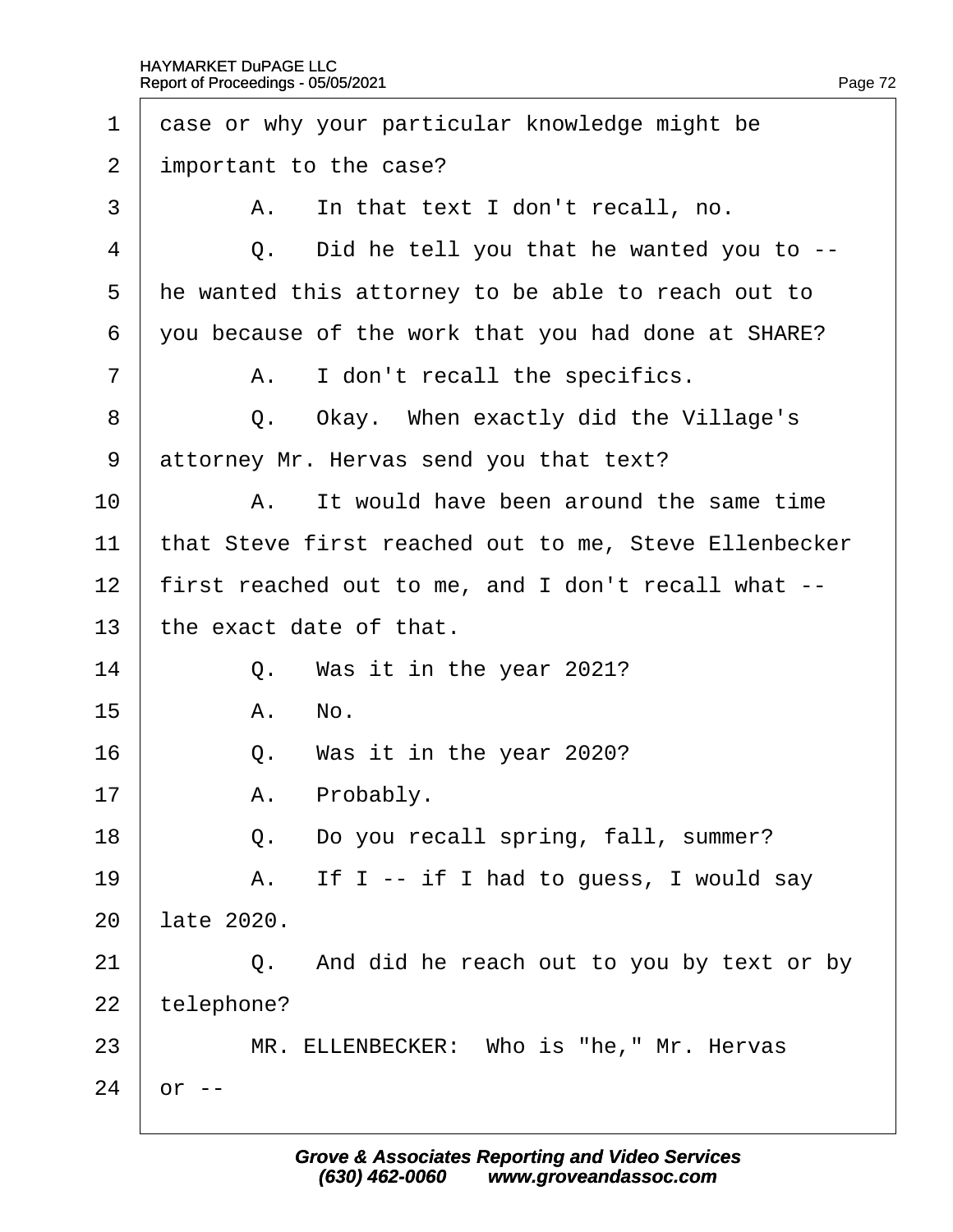1 BY MS. DICKSON:

- $2 \mid Q$ . I'm sorry. Mr. Ellenbocker.
- 3 | MR ELLENBECKER: Becker.
- 4 | MS. DICKSON: I'm sorry?
- 5 | MR. ELLEMBECKER: Ellenbecker.
- 6 | MS. DICKSON: Oh, my apologies. I've been
- 7 screwing up everybody's name. Mr. Ellenbecker.
- 8 BY THE WITNESS:
- 9 | A. I don't -- I don't really recall. It
- 10 could have been an e-mail. I don't recall. I'm
- 11  $\frac{1}{2}$  sorry.
- 12 BY MS. DICKSON:
- $13 \mid Q$ . Okay. And how many telephone
- 14 conversations did you have with Mr. Ellenbecker
- 15 relative to your testimony this evening?
- 16 A. If I had to quess, I would say three or
- $17$  four.
- $18$   $\Box$  Q. Okay. And in the first of -- to the
- 19 extent you remember one from two from three, do you
- 20 recall what Mr. Ellenbecker first asked you when he
- 21 was able to get you on the telephone?
- 22 | A. I don't recall exactly specifics, but it
- 23 was kind of alerting me to the kind of a case he was
- 24 working on, who he was representing, and asking me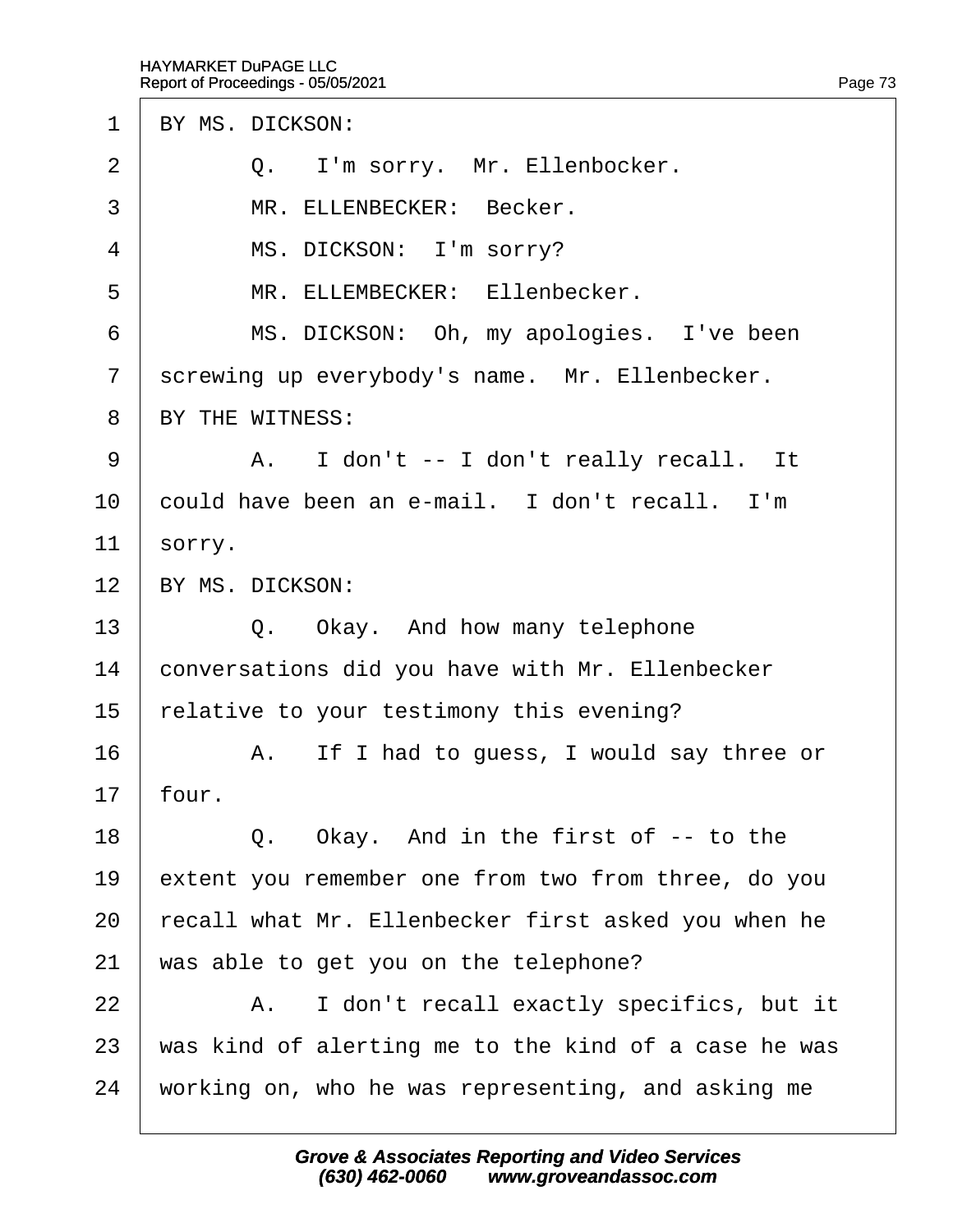| 1              | about my -- my experience in the field.               |  |  |  |
|----------------|-------------------------------------------------------|--|--|--|
| $\overline{2}$ | Q. And what exactly did he tell you about             |  |  |  |
| 3              | the case that he was working on?                      |  |  |  |
| 4              | A. Again, I don't remember specifics, but he          |  |  |  |
| 5              | alerted me to this case that was -- that's before     |  |  |  |
| 6              | you -- before Itasca Planning Commission, that -- and |  |  |  |
| $\overline{7}$ | that's really about all the specifics I recall,       |  |  |  |
| 8              | honestly. And that he -- and if I remember            |  |  |  |
| 9              | dorrectly -- and, again, I don't remember 100         |  |  |  |
| 10             | percent -- that he represented the -- the residents   |  |  |  |
| 11             | of Itasca, I believe is what he told me. I could be   |  |  |  |
| 12             | wrong about that. I'm sorry.                          |  |  |  |
| 13             | Q. Okay. After Mr. Ellenbecker contacted              |  |  |  |
| 14             | you, did you have the opportunity to talk with the    |  |  |  |
| 15             | Village's attorney Mr. Hervas about the fact that     |  |  |  |
| 16             | Mr. Ellenbecker had, in fact, contacted you?          |  |  |  |
| 17             | A. No.                                                |  |  |  |
| 18             | Q. Have you ever shared the basis of your             |  |  |  |
| 19             | estimony here this evening with the Village's         |  |  |  |
| 20             | attorney Mr. Hervas?                                  |  |  |  |
| 21             | A. Be more specific, shared the basis.                |  |  |  |
| 22             | Right. Have you talked with Mr. Hervas<br>Q.          |  |  |  |
| 23             | specifically prior to your testimony tonight about    |  |  |  |
| 24             | what you were going to testify to?                    |  |  |  |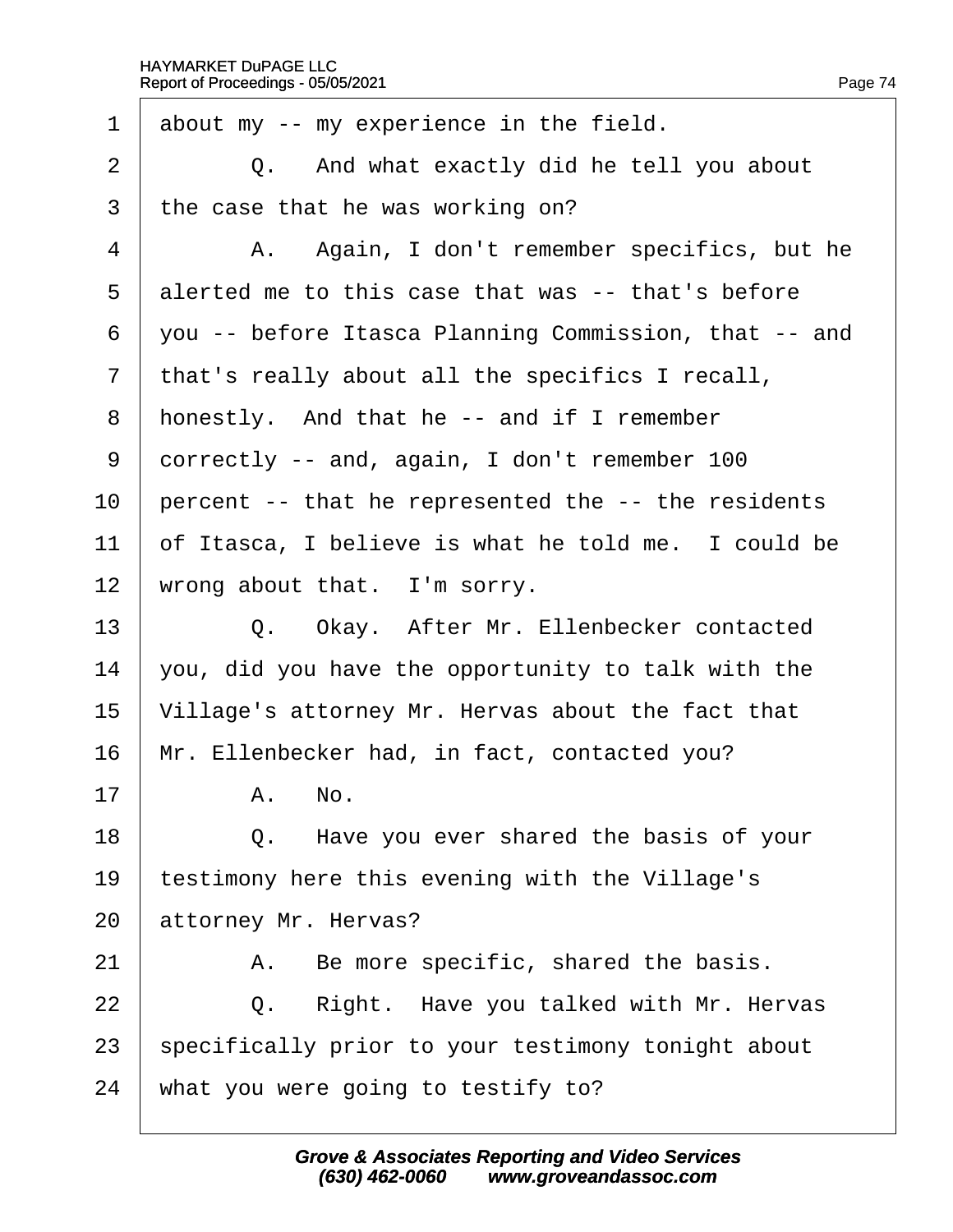$1 \quad A. \quad No.$ 2 | Q. Okay. Prior -- prior to Mr. Ellenbecker 3 dalling you, you testified that you had been familiar 4 with Haymarket Center in Chicago?  $5 \parallel$  A. Yes.  $6 \mid Q$ . What -- can you give us an idea of what 7 your understanding is, at least to the best of your 8 recollection, as to the services provided by 9 Haymarket Center in Chicago?  $10$  | A. So my understanding was that they offered 11  $\alpha$  wide array of services, so similar to -- my 12 understanding of Haymarket is similar to what I -- my 13 understanding is what they're proposing. So a detox 14 program, an inpatient rehab program, recovery home, 15 and outpatient services.  $16$   $\Box$  Q. And the services -- if I understand you 17 correctly, the services they provide at Haymarket 18 Chicago would be similar to the services they would 19 brovide at Haymarket DuPage?  $20$  | A. That's my understanding. 21  $\vert$  Q. Okay. Do you know how long Haymarket 22 Center in Chicago has been in operation?  $23$   $\parallel$  A. I don't know the exact number, but I 24 believe it's -- it's close to 60 years, 50 years.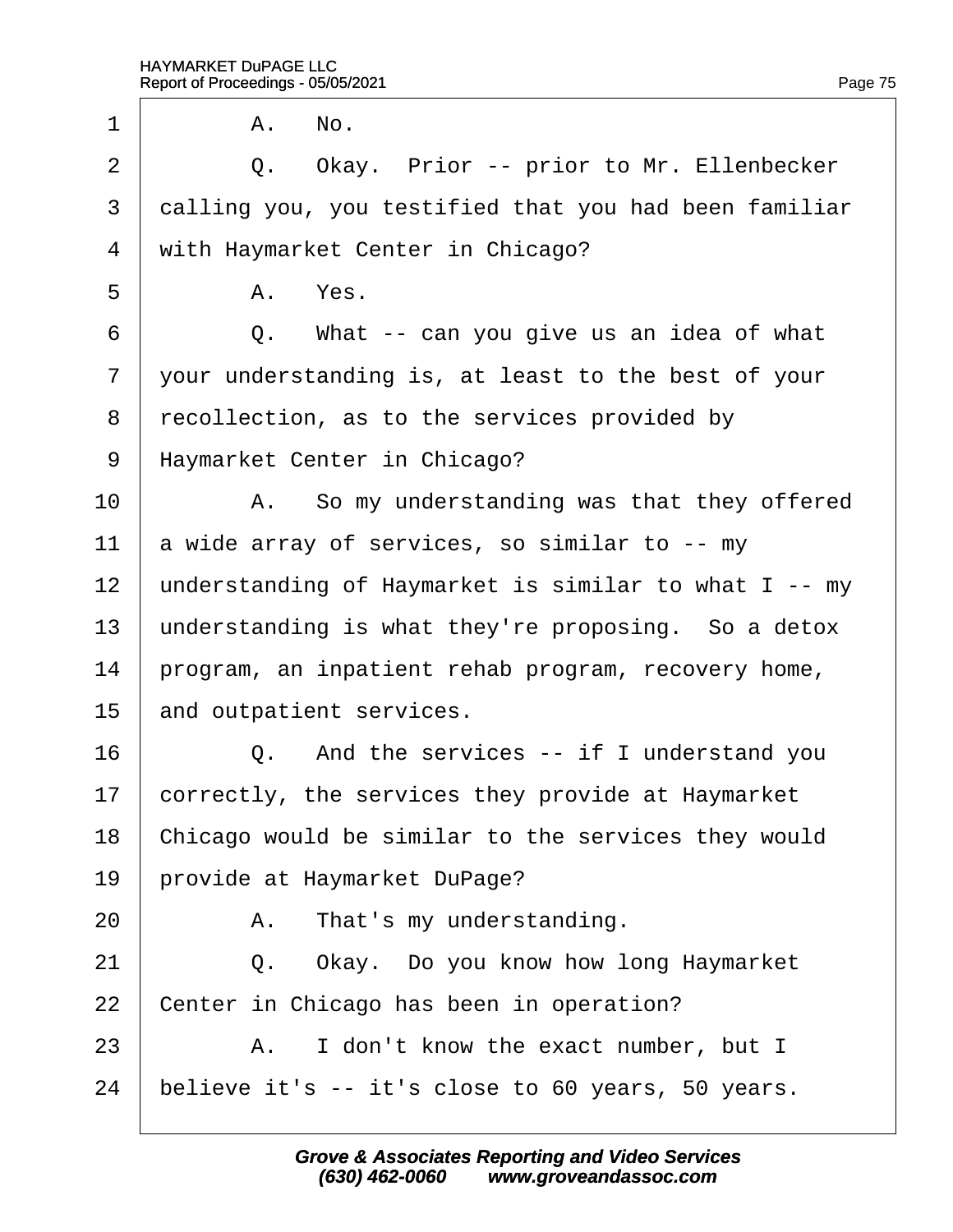| 1              | Q. Okay. And are you aware of Haymarket's             |  |  |  |
|----------------|-------------------------------------------------------|--|--|--|
| 2              | reputation among its peers in the industry?           |  |  |  |
| 3              | A. No, not really. I mean, I don't -- most            |  |  |  |
| $\overline{4}$ | of my information from Haymarket came from our -- our |  |  |  |
| 5              | inpatient residents, just the clients that we were    |  |  |  |
| 6              | admitting.                                            |  |  |  |
| 7              | Q. Okay. Would it surprise you if there               |  |  |  |
| 8              | were patients of the SHARE Program who would speak    |  |  |  |
| 9              | ill of the services provided at the SHARE Program?    |  |  |  |
| 10             | A. No.                                                |  |  |  |
| 11             | Q. Perhaps it would be somebody that SHARE            |  |  |  |
| 12             | decided not to admit into the program, and that might |  |  |  |
| 13             | lead to negative comments. Wouldn't that be fair to   |  |  |  |
| 14             | \$ay?                                                 |  |  |  |
| 15             | A. Sure.                                              |  |  |  |
| 16             | Q. Okay. So when you testified this evening           |  |  |  |
| 17             | that your understanding of Haymarket came from people |  |  |  |
| 18             | in your program, would you have been surprised that   |  |  |  |
| 19             | they might not have been happy with services they had |  |  |  |
| 20             | eceived from another prior program?                   |  |  |  |
| 21             | A. Well, surprised, I don't know. You hear            |  |  |  |
| 22             | enough over the years of -- of the exact same         |  |  |  |
| 23             | information, and you just log that information away.  |  |  |  |
| 24             | After -- after hearing the same information from      |  |  |  |
|                |                                                       |  |  |  |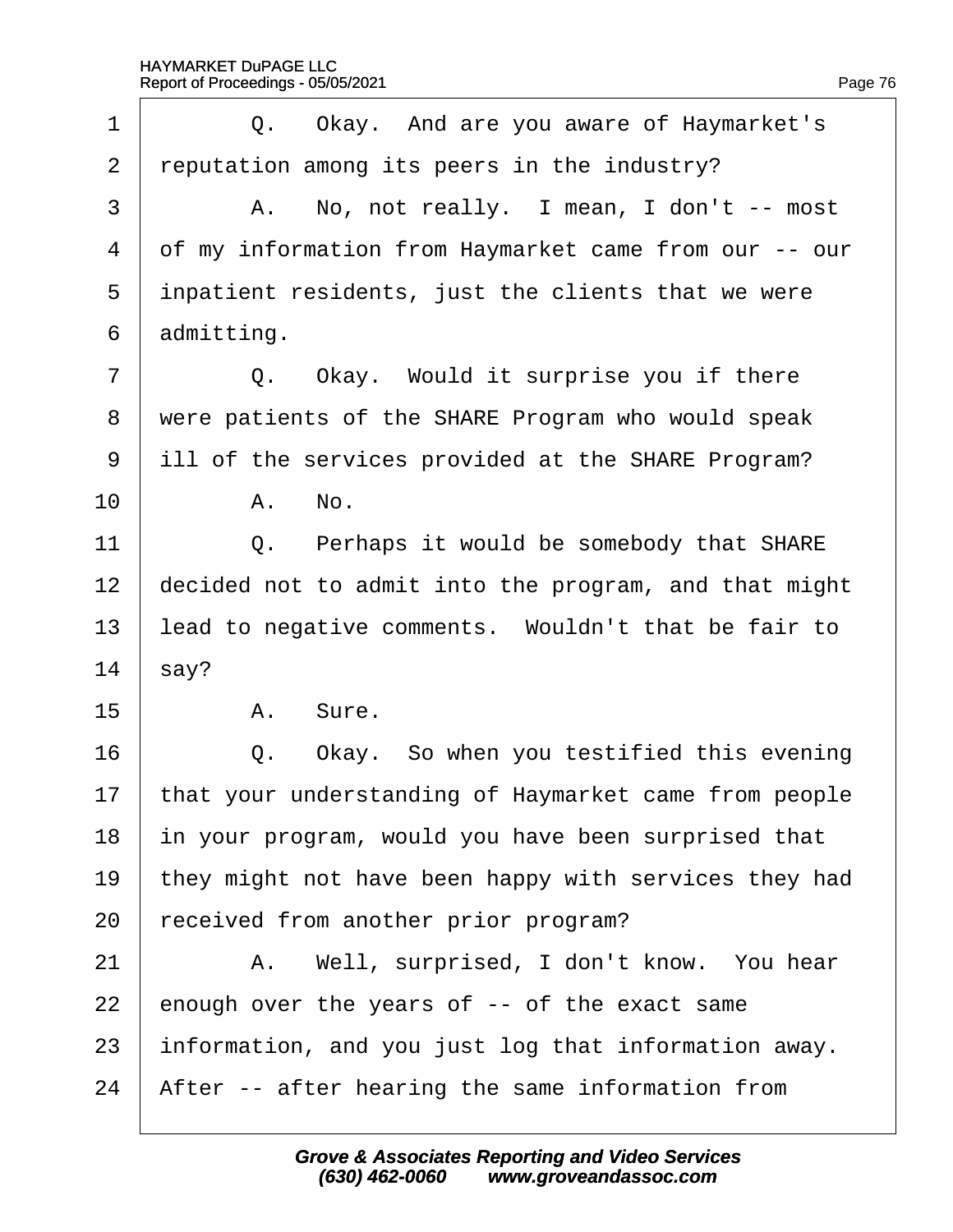| 1              | different people over, you know, 18 years, it adds     |  |  |
|----------------|--------------------------------------------------------|--|--|
| $\overline{2}$ | Цp.                                                    |  |  |
| 3              | Q. Okay. So in that 18-year period of time             |  |  |
| 4              | that you were with SHARE, how many patients,           |  |  |
| 5              | individual patients, came to you, to you specifically, |  |  |
| 6              | and had something negative to say about Haymarket?     |  |  |
| 7              | A. I couldn't give you a number.                       |  |  |
| 8              | Well, in that 18 years, was it one a<br>Q.             |  |  |
| 9              | year?                                                  |  |  |
| 10             | A. It was -- I couldn't speak to that. It              |  |  |
| 11             | was -- it was quite a bit. It was a lot.               |  |  |
| 12             | Q. What would you --                                   |  |  |
| 13             | It was notable. More than --<br>A.                     |  |  |
| 14             | THE REPORTER: I'm sorry?                               |  |  |
| 15             | BY THE WITNESS:                                        |  |  |
| 16             | A. It was noteworthy. The amount was                   |  |  |
| 17             | noteworthy. It was more than any other treatment       |  |  |
| 18             | center. That's why I say it was notable.               |  |  |
| 19             | BY MS. DICKSON:                                        |  |  |
| 20             | Q. Okay. And in your view, just so that I              |  |  |
| 21             | can encapsulate it, what is a noteworthy number or a   |  |  |
| 22             | noteworthy range?                                      |  |  |
| 23             | A. I couldn't put a number to it. It was a             |  |  |
| 24             | lot, a lot of incidents.                               |  |  |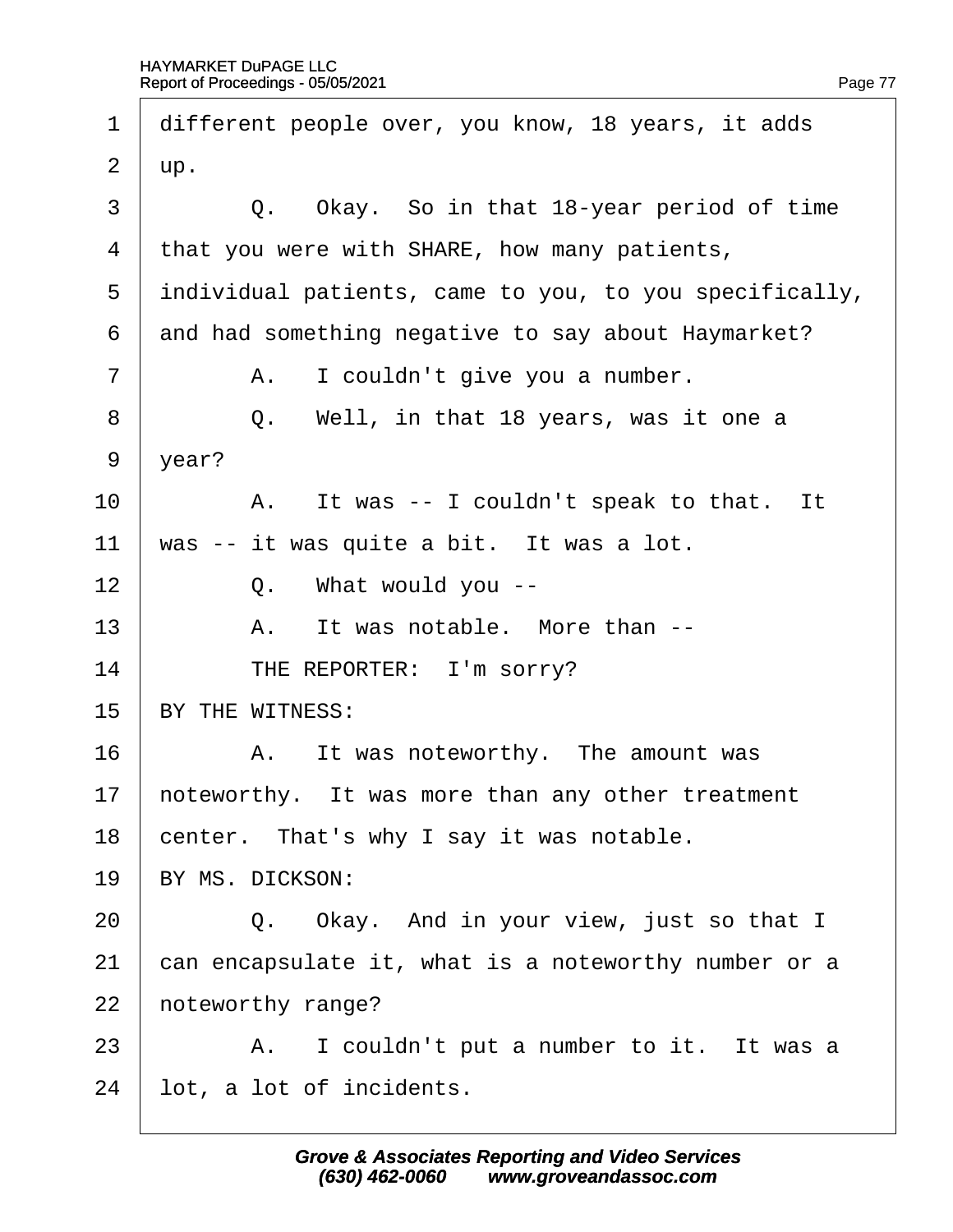| 1              | Q. Okay. Did the people that were -- and             |  |  |  |
|----------------|------------------------------------------------------|--|--|--|
| 2              | those were people speaking to you specifically?      |  |  |  |
| 3              | A. Yes, people -- usually people being               |  |  |  |
| 4              | admitted.                                            |  |  |  |
| 5              | Q. Okay. And you were part of the patient            |  |  |  |
| 6              | admission process?                                   |  |  |  |
| $\overline{7}$ | A. That's correct.                                   |  |  |  |
| 8              | Q. How would that conversation commence, in          |  |  |  |
| 9              | general?                                             |  |  |  |
| 10             | A. So usually as part of their assessment            |  |  |  |
| 11             | tool is we're asking about their treatment history.  |  |  |  |
| 12             | So at that time you're gathering information about   |  |  |  |
| 13             | how many times have they been in treatment and where |  |  |  |
| 14             | have they been in treatment and specifically, then,  |  |  |  |
| 15             | when, the best of their recollection.                |  |  |  |
| 16             | Q. And during that process, if a patient             |  |  |  |
| 17             | came from a treatment facility other than Haymarket, |  |  |  |
| 18             | would they also comment on that prior treatment?     |  |  |  |
| 19             | A. Usually. This was unsolicited. We                 |  |  |  |
| 20             | weren't asking them for their opinion about their    |  |  |  |
| 21             | treatment centers; we were just asking them about    |  |  |  |
| 22             | their treatment history, and --                      |  |  |  |
| 23             | Okay.<br>Q.                                          |  |  |  |
| 24             | A. -- yes, it wasn't uncommon to hear other          |  |  |  |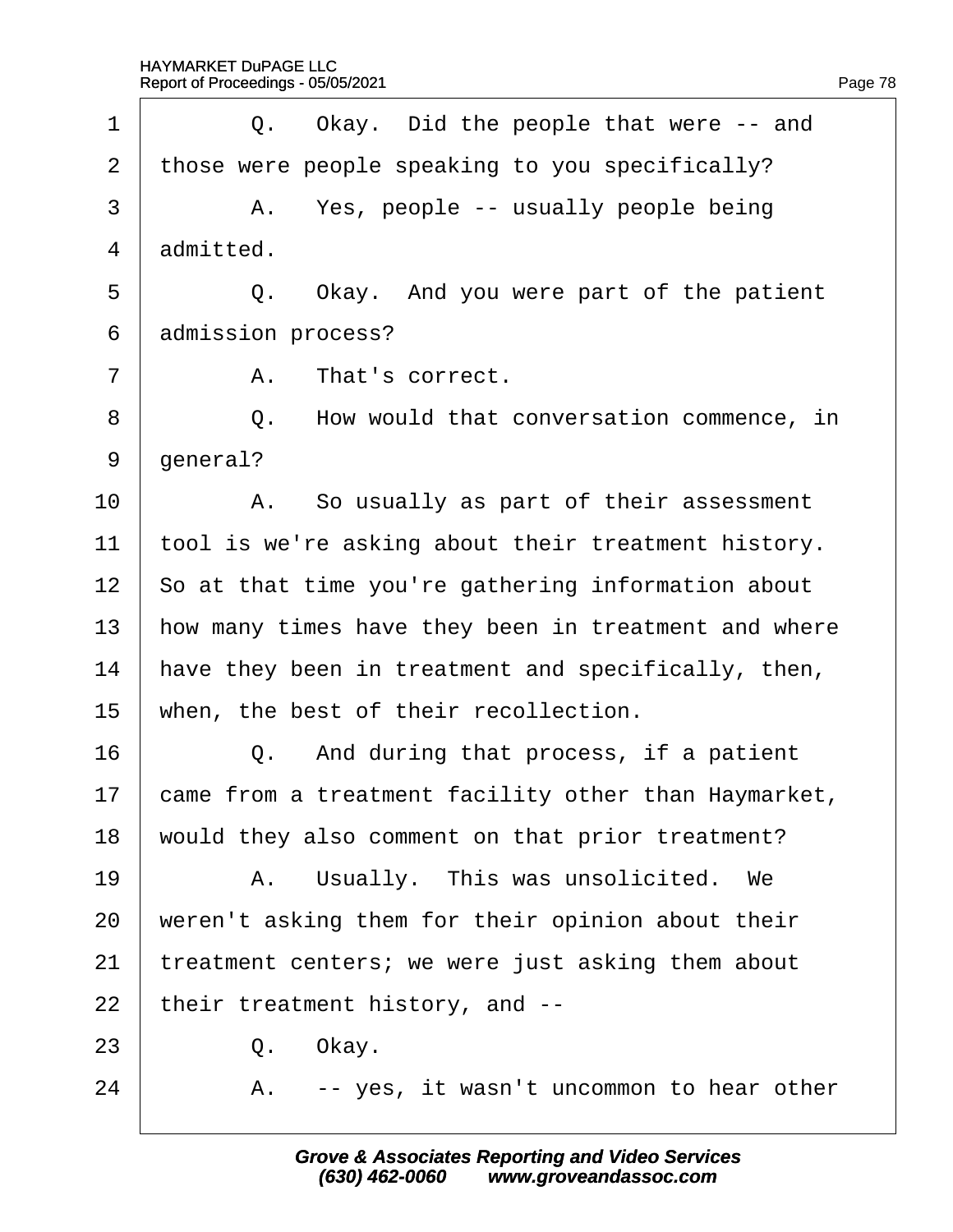$\sqrt{ }$ 

| 1              | people talk about their treatment experience. So you  |  |  |  |
|----------------|-------------------------------------------------------|--|--|--|
| $\overline{2}$ | get to hear a wide array of opinions about treatment  |  |  |  |
| 3              | denters.                                              |  |  |  |
| 4              | Q. And were there other treatment centers             |  |  |  |
| 5              | that your incoming patients spoke ill of?             |  |  |  |
| 6              | A. I'm sure that there have been over the             |  |  |  |
| $\overline{7}$ | years other treatment centers but none that stand out |  |  |  |
| 8              | to me the way -- to the way Haymarket does.           |  |  |  |
| 9              | Q. Do you think that that would have all              |  |  |  |
| 10             | have been because Haymarket, because of its size,     |  |  |  |
| 11             | would have treated a greater majority of patients     |  |  |  |
| 12             | prior to coming to yours?                             |  |  |  |
| 13             | A. That's entirely possible.                          |  |  |  |
| 14             | Q. When you talk about the recovery home, if          |  |  |  |
| 15             | understood you correctly, I think you testified       |  |  |  |
| 16             | that patients in a recovery home cannot stay in the   |  |  |  |
| 17             | ecovery home during the day.                          |  |  |  |
| 18             | Is that your understanding?                           |  |  |  |
| 19             | A. So my understanding is that most recovery          |  |  |  |
| 20             | home environments require you to be away during the   |  |  |  |
| 21             | daytime.                                              |  |  |  |
| 22             | What is that understanding predicated on?<br>Q.       |  |  |  |
| 23             | A. So when -- our inpatient treatment -- our          |  |  |  |
| 24             | inpatient clients, the minute that they are assigned  |  |  |  |
|                |                                                       |  |  |  |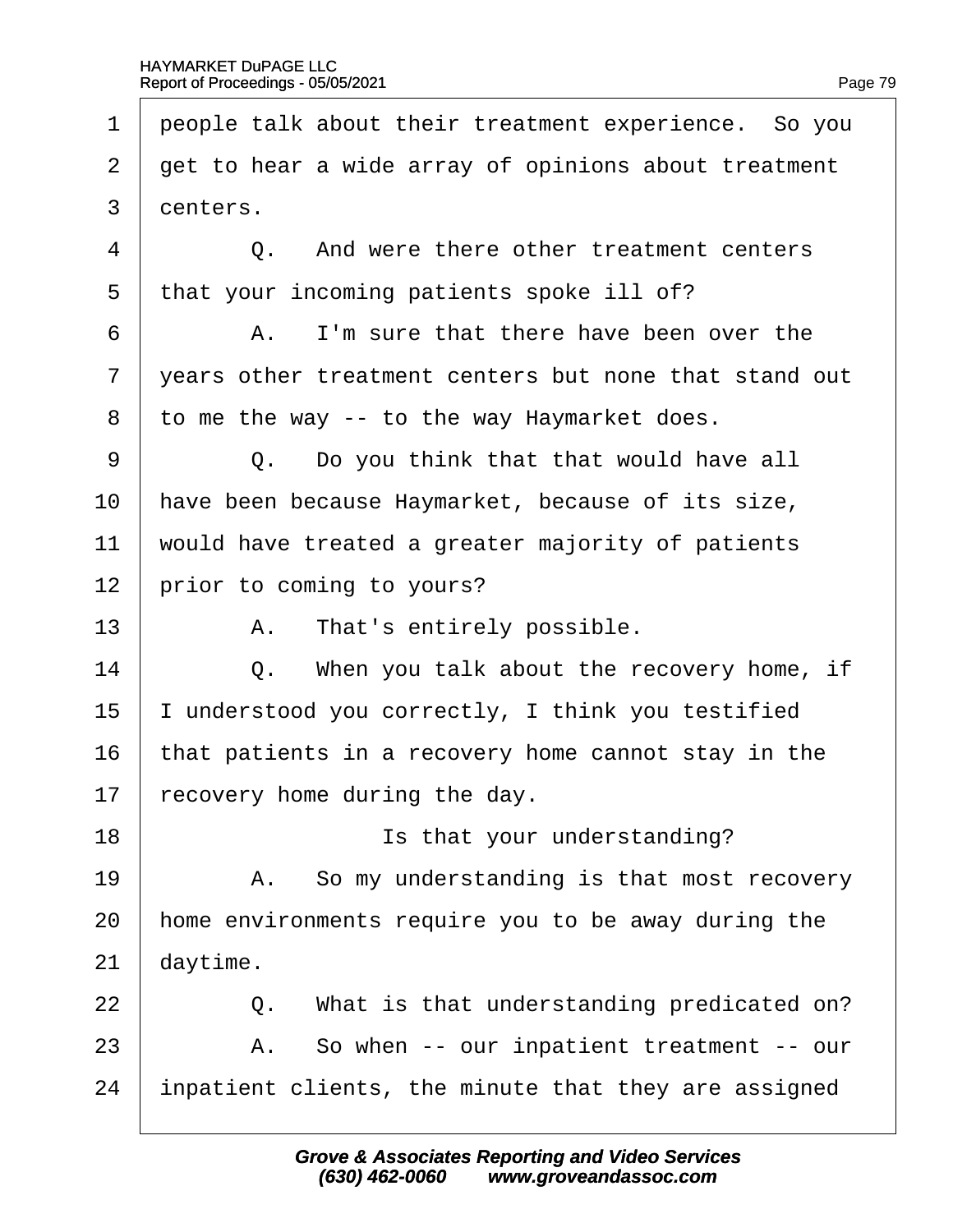| 1              | a counselor in rehab, they begin discharge planning,  |  |  |  |
|----------------|-------------------------------------------------------|--|--|--|
| $\overline{2}$ | the minute, because we only have them for four weeks. |  |  |  |
| 3              | So right away what we do is at the second floor       |  |  |  |
| 4              | nursing station for the men and at the first floor    |  |  |  |
| 5              | nursing station for the women, they would start on    |  |  |  |
| 6              | the phone. We would have a list of treatment          |  |  |  |
| $\overline{7}$ | denters, and they would start calling through based   |  |  |  |
| 8              | on the service -- based on the level of care they     |  |  |  |
| 9              | were being referred to, they would start calling      |  |  |  |
| 10             | through a wide array of treatment centers looking for |  |  |  |
| 11             | beds.                                                 |  |  |  |
| 12             | And, I'm sorry, am I answering you?                   |  |  |  |
| 13             | 've already forgotten your question. I'm so sorry.    |  |  |  |
| 14             | No, that's no problem.<br>Q.                          |  |  |  |
| 15             | My question was, you testified to                     |  |  |  |
| 16             | your understanding that if a patient is in a recovery |  |  |  |
| 17             | home, they cannot stay in the recovery home during    |  |  |  |
| 18             | the day. And my question was what -- did you ever     |  |  |  |
| 19             | work in a recovery home environment?                  |  |  |  |
| 20             | A. Yeah, so no. And then, so yes, my                  |  |  |  |
| 21             | understanding is simply from patient after patient    |  |  |  |
| 22             | after patient calling these recovery homes or         |  |  |  |
| 23             | three-quarter house, again, depending on the level of |  |  |  |
| 24             | care, and just gathering information back from them.  |  |  |  |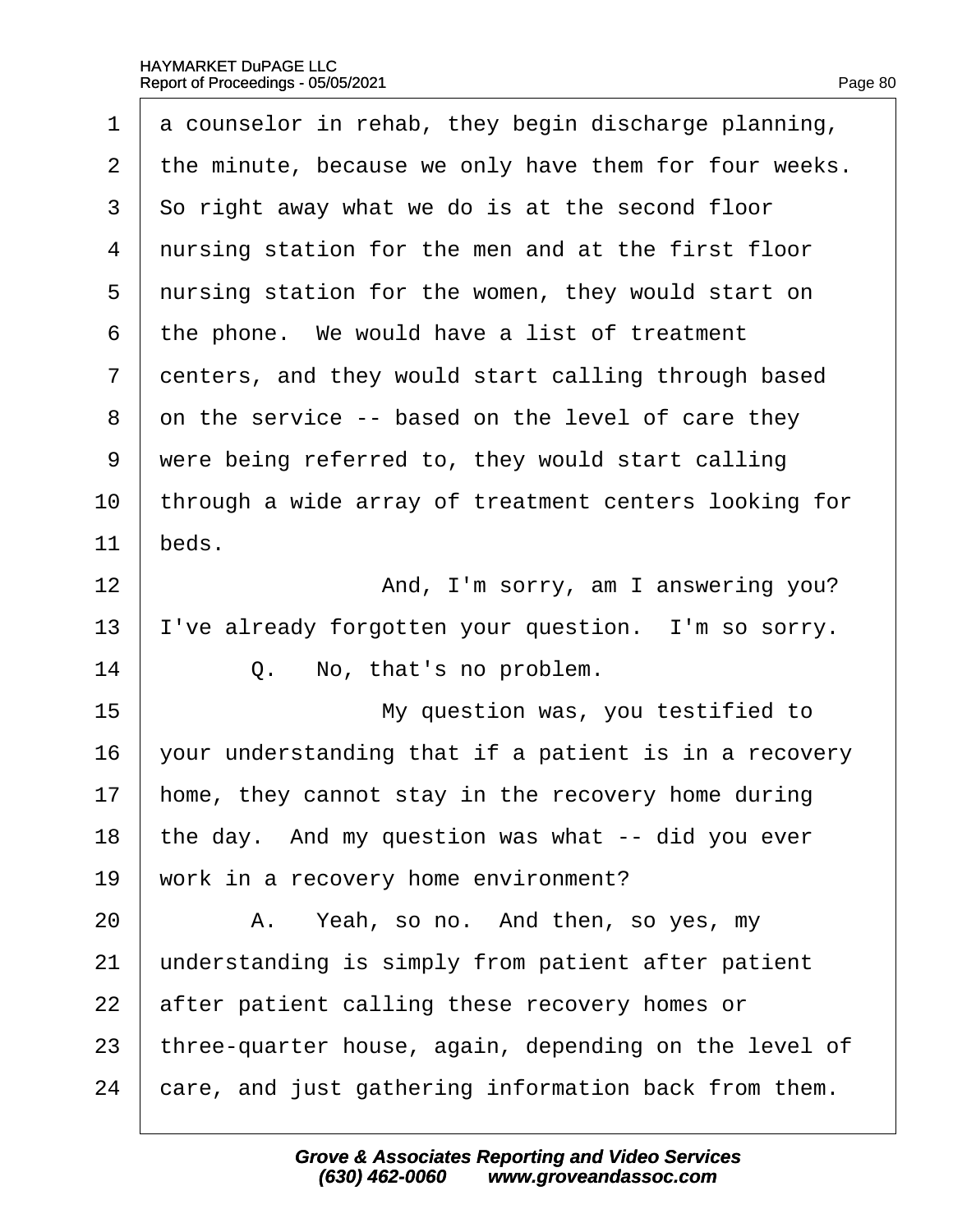| $\mathbf 1$ | It's just stuff that I -- you collect information   |  |  |  |
|-------------|-----------------------------------------------------|--|--|--|
| 2           | over the years.                                     |  |  |  |
| 3           | Q. Are you aware of Haymarket's policy              |  |  |  |
| 4           | relative to those patients who are living in its    |  |  |  |
| 5           | recovery home and their ability to stay in the      |  |  |  |
| 6           | facility or leave the facility if they're living in |  |  |  |
| 7           | the recovery home?                                  |  |  |  |
| 8           | A. No, ma'am.                                       |  |  |  |
| 9           | Q. Okay. Are you familiar at all with               |  |  |  |
| 10          | Haymarket's admissions policy?                      |  |  |  |
| 11          | A. No, ma'am.                                       |  |  |  |
| 12          | Q. Would you have any basis to believe that         |  |  |  |
| 13          | the current Haymarket admissions policy is any less |  |  |  |
| 14          | rigorous than that which SHARE had during the time  |  |  |  |
| 15          | that you worked for SHARE?                          |  |  |  |
| 16          | A. I don't believe I have any information           |  |  |  |
| 17          | about their admission policy.                       |  |  |  |
| 18          | Q. Are you familiar at all with the size of         |  |  |  |
| 19          | the Haymarket facility in Chicago?                  |  |  |  |
| 20          | A. I have a rough understanding. I believe          |  |  |  |
| 21          | it's around 350, 400 beds. I -- that's an           |  |  |  |
| 22          | understanding. I don't know if it's correct or not. |  |  |  |
| 23          | Q. And do you -- are you aware of what the          |  |  |  |
| 24          | staff-to-patient ratio is --                        |  |  |  |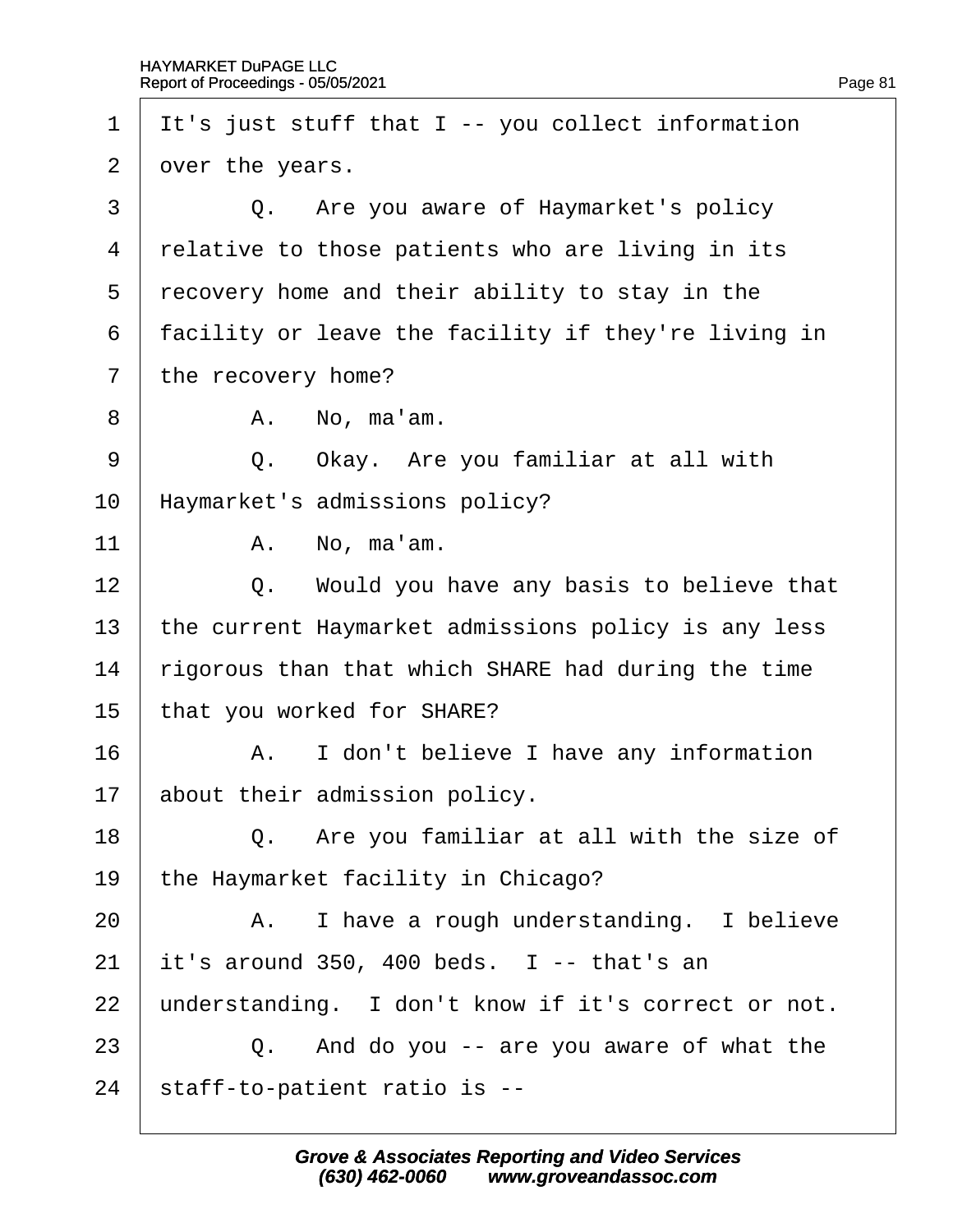| 1              | A. No, ma'am.                                           |  |  |  |
|----------------|---------------------------------------------------------|--|--|--|
| 2              | Q. -- at the Haymarket Center?                          |  |  |  |
| 3              | I'm sorry. I talked over you.                           |  |  |  |
| 4              | A. That's okay. No, ma'am.                              |  |  |  |
| 5              | Q. Okay. And when you talk about size of                |  |  |  |
| 6              | <b>SHARE versus size of Haymarket, I believe you're</b> |  |  |  |
| $\overline{7}$ | talking about SHARE being so many treatment beds        |  |  |  |
| 8              | versus Haymarket's size in general.                     |  |  |  |
| 9              | Are you familiar with the number of                     |  |  |  |
| 10             | treatment beds planned for Haymarket DuPage?            |  |  |  |
| 11             | A. I've seen the number through, I believe              |  |  |  |
| 12             | it was, Mr. Dominik's testimony. I believe there was    |  |  |  |
| 13             | a slide show presentation. But I don't recall the       |  |  |  |
| 14             | humber of beds, the actual number of beds.              |  |  |  |
| 15             | Q. So when you're -- when you testify                   |  |  |  |
| 16             | relative to the fact that SHARE had, I think you        |  |  |  |
| 17             | said, 46 beds -- 64 beds, I'm sorry, were you           |  |  |  |
| 18             | comparing the 64 SHARE beds to the 240 Haymarket beds   |  |  |  |
| 19             | for your testimony?                                     |  |  |  |
| 20             | A. I would be looking at the total number of            |  |  |  |
| 21             | beds that we offered based -- compared to the total     |  |  |  |
| 22             | humber of beds that they were offering. And then the    |  |  |  |
| 23             | treatment, you know, you can break it down by           |  |  |  |
| 24             | treatment.                                              |  |  |  |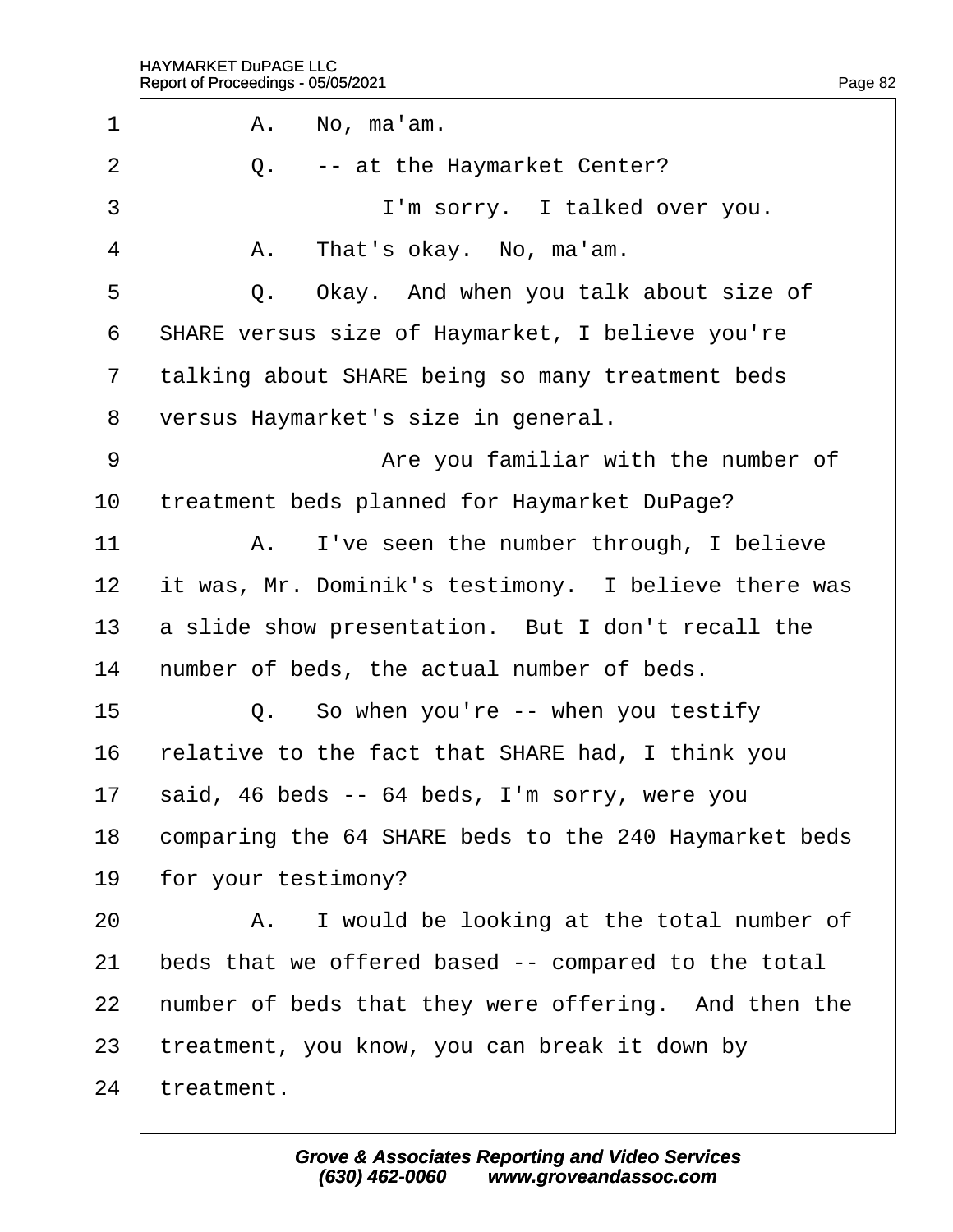| 1              | I remember the -- I believe the                       |  |  |  |
|----------------|-------------------------------------------------------|--|--|--|
| $\overline{2}$ | detox number was around 30 or 37. I'm sorry, I don't  |  |  |  |
| 3              | remember the specific number of -- of treatment beds. |  |  |  |
| 4              | I'm sorry, I don't.                                   |  |  |  |
| 5              | Q. Okay. And, you know, when you talked               |  |  |  |
| 6              | about the number of beds -- or, I'm sorry, the number |  |  |  |
| $\overline{7}$ | of capacity, you were at the SHARE -- you were        |  |  |  |
| 8              | working for SHARE from 1999 until August of 2017, and |  |  |  |
| 9              | you talked in general.                                |  |  |  |
| 10             | Do you know what the number of beds                   |  |  |  |
| 11             | were in the year 2014?                                |  |  |  |
| 12             | The number of total beds in 2014?<br>Α.               |  |  |  |
| 13             | Q. Yes.                                               |  |  |  |
| 14             | A. Well, I don't -- I don't believe our               |  |  |  |
| 15             | total number of beds changed that much, if at all,    |  |  |  |
| 16             | during that time span. There might have been a        |  |  |  |
| 17             | slight increase or decrease, but I don't recall the   |  |  |  |
| 18             | exact number. But I would think it would be right     |  |  |  |
| 19             | around the number of 64.                              |  |  |  |
| 20             | Q. Well, do you know what the capacity was            |  |  |  |
| 21             | in 2014; if you had 64 beds, what the average         |  |  |  |
| 22             | capacity was?                                         |  |  |  |
| 23             | A. 64 beds. I don't --                                |  |  |  |
| 24             | I'm sorry, number of people in those<br>Q.            |  |  |  |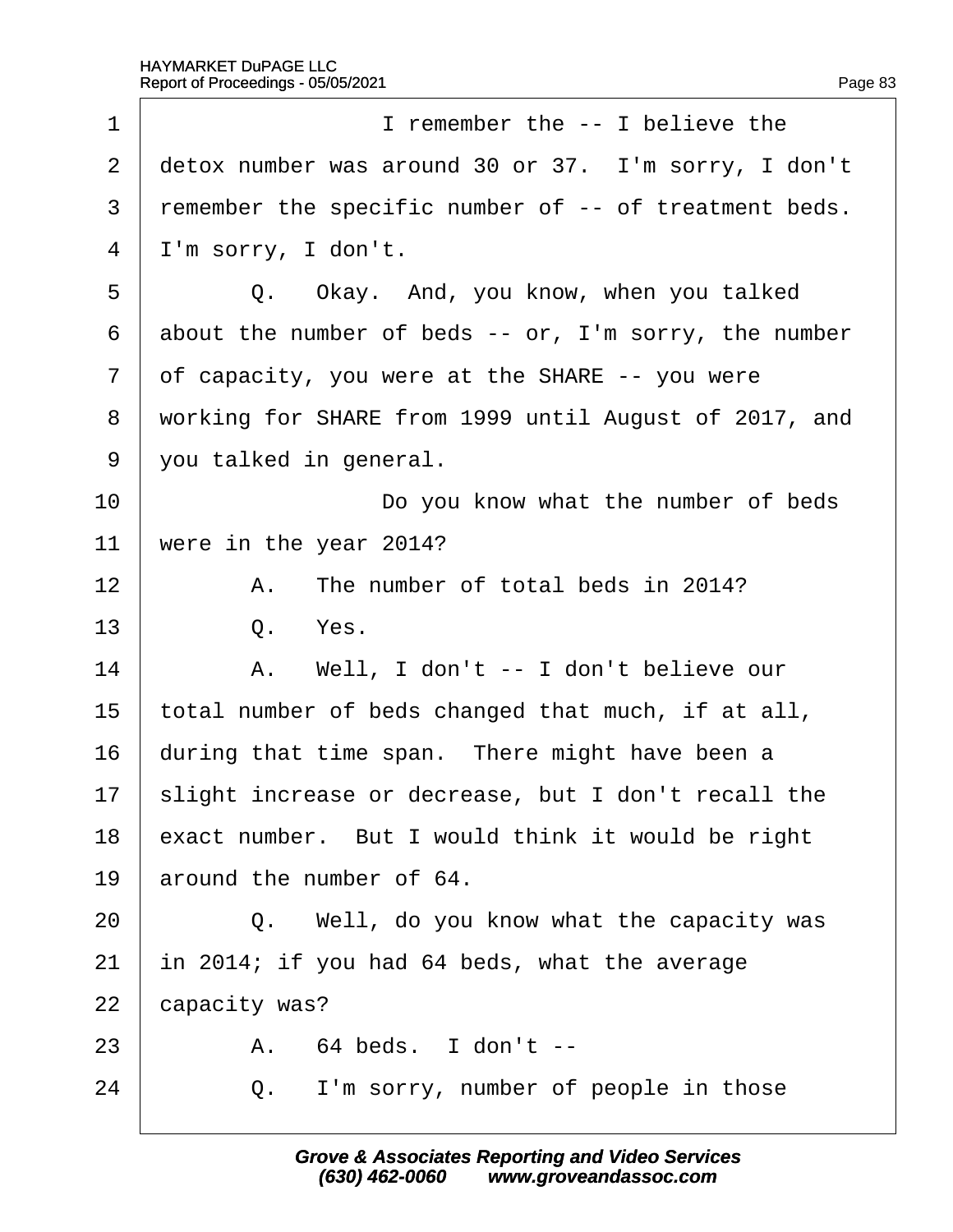| 1              | beds. I think you testified to what your capacity     |  |  |  |
|----------------|-------------------------------------------------------|--|--|--|
| $\overline{2}$ | was in certain years.                                 |  |  |  |
| 3              | A. I don't believe I testified to capacity.           |  |  |  |
| 4              | I don't believe the capacity changed that much        |  |  |  |
| 5              | throughout the years.                                 |  |  |  |
| 6              | Q. Okay. You know, and I'm -- I've got to             |  |  |  |
| $\overline{7}$ | rephrase the question because I'm not sure I'm asking |  |  |  |
| 8              | it to get to what you testified to.                   |  |  |  |
| 9              | If you had 64 beds, were -- in some                   |  |  |  |
| 10             | years you were at 100 percent capacity; would that be |  |  |  |
| 11             | true to say?                                          |  |  |  |
| 12             | A. There were -- there was -- I don't                 |  |  |  |
| 13             | femember the exact year, but there was a year that we |  |  |  |
| 14             | went through a period of time where we were pretty    |  |  |  |
| 15             | much at capacity with a wait list, but that was rare. |  |  |  |
| 16             | Q. Okay. In 2014, now, do you know what --            |  |  |  |
| 17             | how many beds you were at on average?                 |  |  |  |
| 18             | A. No.                                                |  |  |  |
| 19             | Q. How about in 2015?                                 |  |  |  |
| 20             | A. No.                                                |  |  |  |
| 21             | In 2016?<br>Q.                                        |  |  |  |
| 22             | A. No.                                                |  |  |  |
| 23             | Q. And would your answer be no for 2017 and           |  |  |  |
| 24             | 2018?                                                 |  |  |  |
|                |                                                       |  |  |  |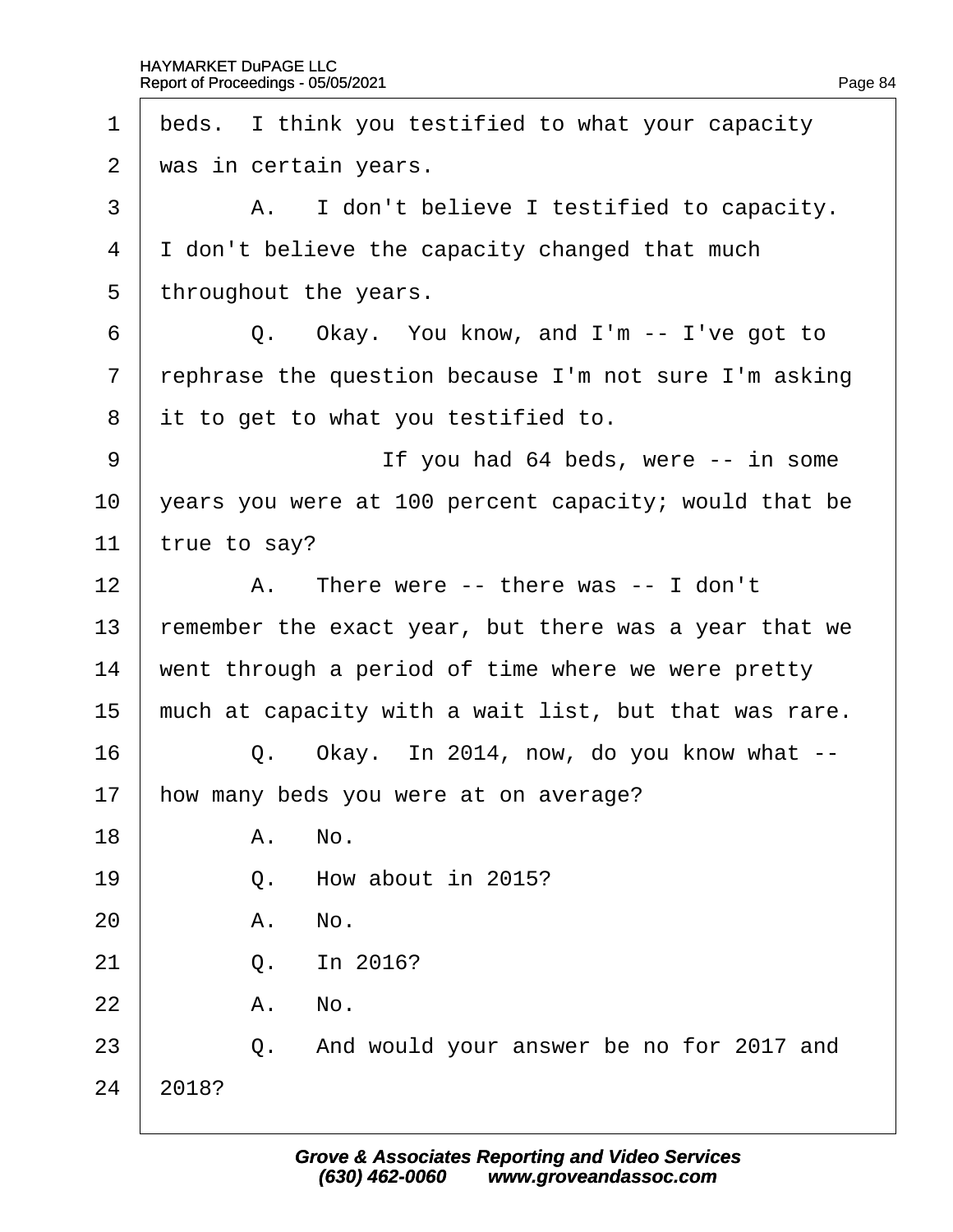| 1              |                                                  | A. Well, 2017 I was only there until May,             |  |
|----------------|--------------------------------------------------|-------------------------------------------------------|--|
| $\overline{2}$ | and I wasn't there in 2018.                      |                                                       |  |
| 3              |                                                  | Q. Thank you. Prior to coming to testify              |  |
| 4              |                                                  | this evening, did you speak with anyone at the SHARE  |  |
| 5              | Program?                                         |                                                       |  |
| 6              |                                                  | A. I've been in contact with people at the            |  |
| $\overline{7}$ |                                                  | <b>SHARE Program since I left, yes.</b>               |  |
| 8              |                                                  | Q. Did you talk to anyone at the SHARE                |  |
| 9              | Program about the Haymarket DuPage proposal?     |                                                       |  |
| 10             |                                                  | A. I have talked to my former boss about it.          |  |
| 11             |                                                  | Q. Who was your former boss?                          |  |
| 12             |                                                  | A. Her name was Jill DeLarco.                         |  |
| 13             |                                                  | Q. Is she still with the SHARE Program?               |  |
| 14             |                                                  | A. Yes, ma'am.                                        |  |
| 15             |                                                  | Q. And what would have been the purpose of            |  |
| 16             |                                                  | you speaking with Ms. DiLarco about Haymarket Center? |  |
| 17             |                                                  | A. So I believe she's the first person that           |  |
| 18             | made me aware of it back in 2019, just making me |                                                       |  |
| 19             | aware of it, just conversation.                  |                                                       |  |
| 20             |                                                  | We have a personal relationship.                      |  |
| 21             | We're close. We're friends. So just in           |                                                       |  |
| 22             | conversation.                                    |                                                       |  |
| 23             |                                                  | Q. What would she -- what would have                  |  |
| 24             |                                                  | prompted the conversation concerning the Haymarket    |  |
|                |                                                  |                                                       |  |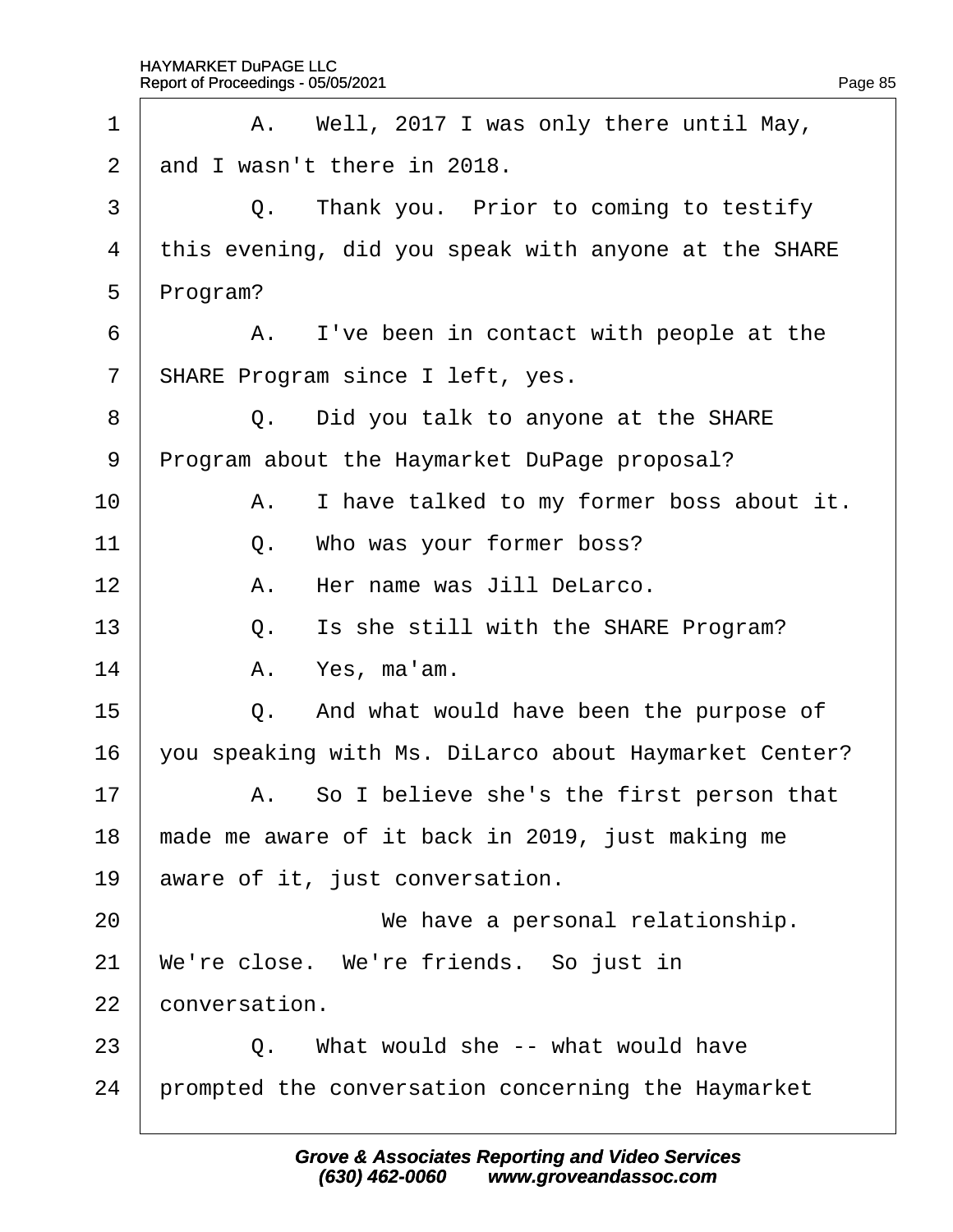| $\mathbf 1$ | DuPage proposal, if you know?                       |
|-------------|-----------------------------------------------------|
| 2           | MR. ELLENBECKER: I object to foundation. It         |
| 3           | dalls for speculation about someone else's state of |
| 4           | mind.                                               |
| 5           | <b>BY MS. DICKSON:</b>                              |
| 6           | Q. To the extent she told you.                      |
| 7           | A. So, I mean, I -- I've been in the field          |
| 8           | for 18 years. I've worked there, and she and I      |
| 9           | worked closely together for a long time. Treatment  |
| 10          | is something that I care about. And just that's a   |
| 11          | significant event. Bringing that many beds to a --  |
| 12          | to a place is a significant event. It's not nothing |
| 13          | in the field.                                       |
| 14          | I know outside the field it may seem                |
| 15          | like nothing, but that's noteworthy in the field.   |
| 16          | Q. Okay. On -- so you talked in 2019 to             |
| 17          | Ms. DeLarco.                                        |
| 18          | Did you talk to her at any time                     |
| 19          | after the first time when she first learned that    |
| 20          | Haymarket DuPage was making a proposal to open in   |
| 21          | ltasca?                                             |
| 22          | A. Yes.                                             |
| 23          | How many times have you talked to<br>Q.             |
| 24          | Ms. DiLarco about Haymarket DuPage?                 |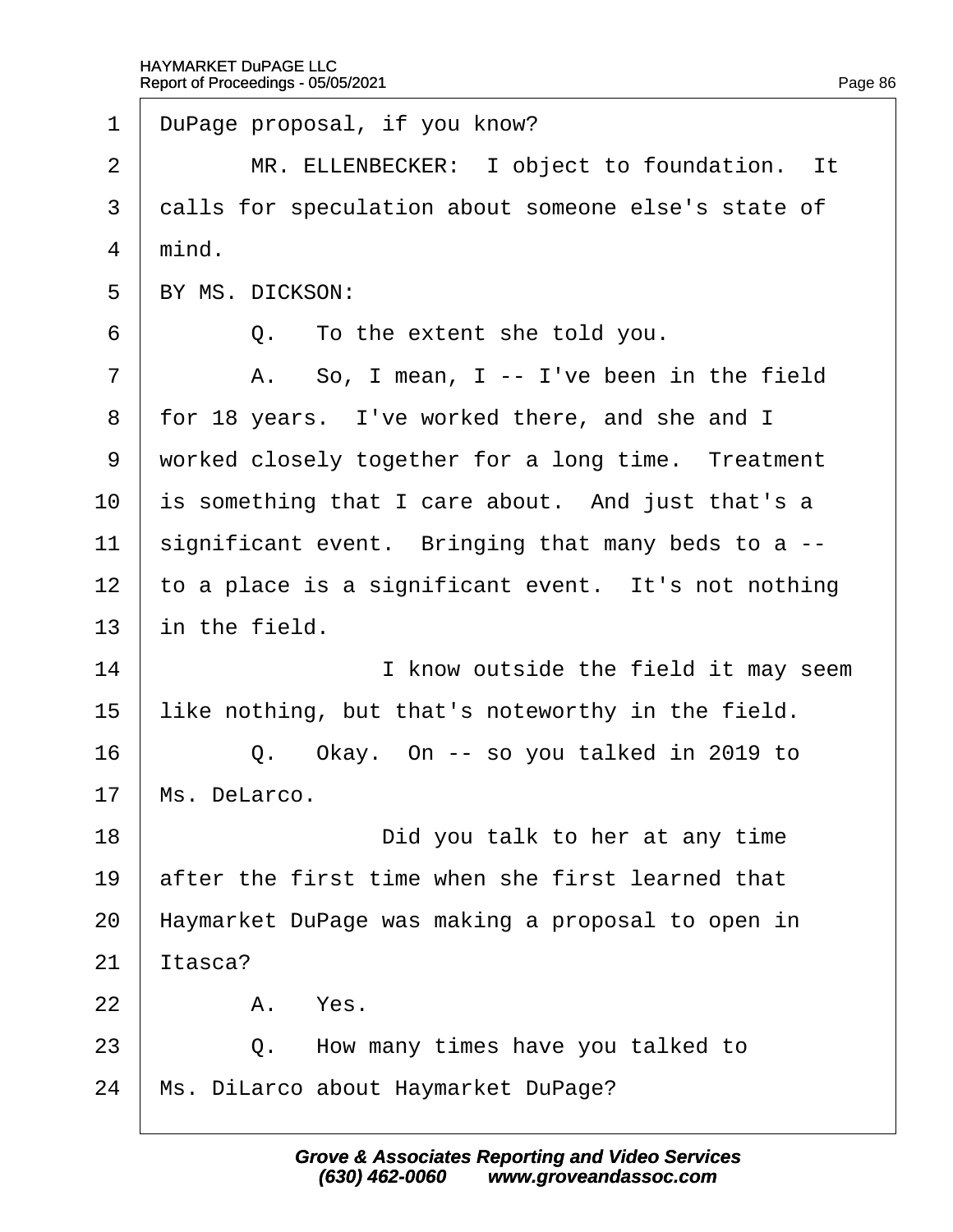| 1              | A. I don't know how many times. Maybe two.            |
|----------------|-------------------------------------------------------|
| $\overline{2}$ | Q. Okay. When was the last time you talked            |
| 3              | to Ms. DiLarco?                                       |
| $\overline{4}$ | A. I believe it was late last evening she             |
| 5              | had texted me and said that she had received an       |
| 6              | e-mail from someone at Haymarket asking about the     |
| 7              | services that they provided and wanted to talk in     |
| 8              | preparation for tonight. And she asked me what's      |
| 9              | going on, why -- how is she getting this information, |
| 10             | you know. So just asked me what -- what was           |
| 11             | happening.                                            |
| 12             | Q. Okay. Prior to that time, she didn't               |
| 13             | know that you were going to testify in this           |
| 14             | proceeding?                                           |
| 15             | A. I believe that I had mentioned it to her.          |
| 16             | 'm sorry, I don't remember time frames, but I         |
| 17             | believe I have mentioned it to her that I've been in  |
| 18             | conversations with Mr. Ellenbecker.                   |
| 19             | Q. And what was the nature of what you told           |
| 20             | her?                                                  |
| 21             | A. Just that exactly -- exactly this, that            |
| 22             | 've been in contact with Mr. Ellenbecker and          |
| 23             | just about the proceedings.                           |
| 24             | Okay. And Mr. Ellenbecker said that<br>Q.             |
|                |                                                       |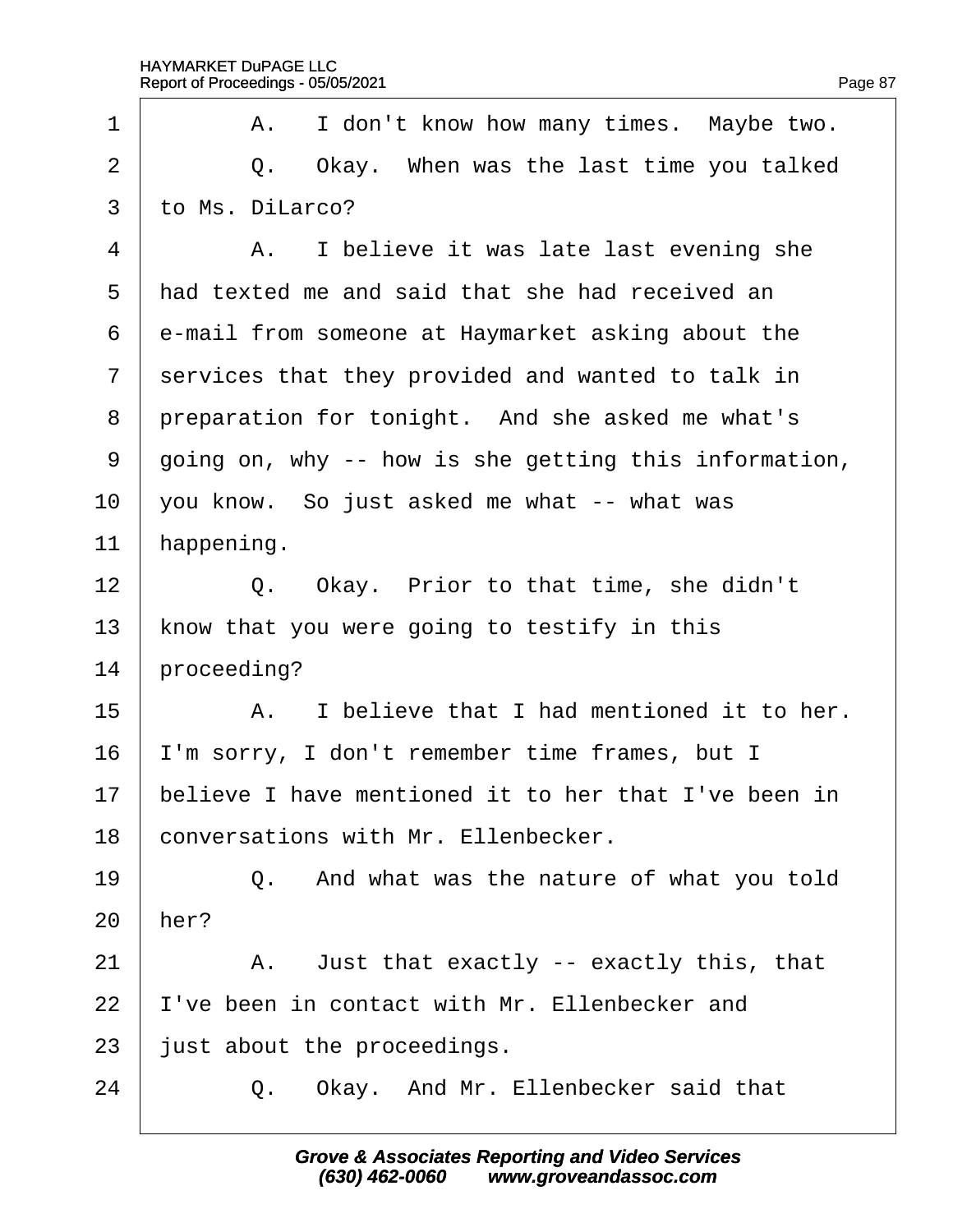|                |               | 1 you -- he had provided to you various documents and |
|----------------|---------------|-------------------------------------------------------|
| $\overline{2}$ |               | testimony, I believe.                                 |
| 3              |               | Can you tell me specifically what                     |
| 4              |               | Mr. Ellenbocker -- Ellenbecker provided to you?       |
| 5              |               | A. Yes. It was -- I believe it was                    |
| 6              |               | testimony by a Mr. Dominik in -- from December, I     |
| $\overline{7}$ |               | believe, was the name of the -- I mean it was         |
| 8              |               | testimony back from December, but I believe it was a  |
| 9              |               | Mr. Dominik that was testifying.                      |
| 10             |               | Q. Okay. Did he provide to you anything               |
| 11             |               | other than Mr. Dominik's testimony?                   |
| 12             |               | A. There was an -- I believe a slide show             |
| 13             | presentation. |                                                       |
| 14             |               | Q. By Mr. -- presented by Mr. Dominik?                |
| 15             |               | A. Yes, ma'am.                                        |
| 16             |               | Q. Is that the -- is that the sum total of            |
| 17             |               | what Mr. Ellenbecker gave to you, then?               |
| 18             |               | A. Yes, ma'am.                                        |
| 19             |               | Q. Did you take it upon yourself to review            |
| 20             |               | any of the other documents that have been introduced  |
| 21             | in this case? |                                                       |
| 22             |               | A. No, ma'am.                                         |
| 23             |               | Q. Are you aware that all of the proceedings          |
| 24             |               | have been shown live to -- during COVID to members of |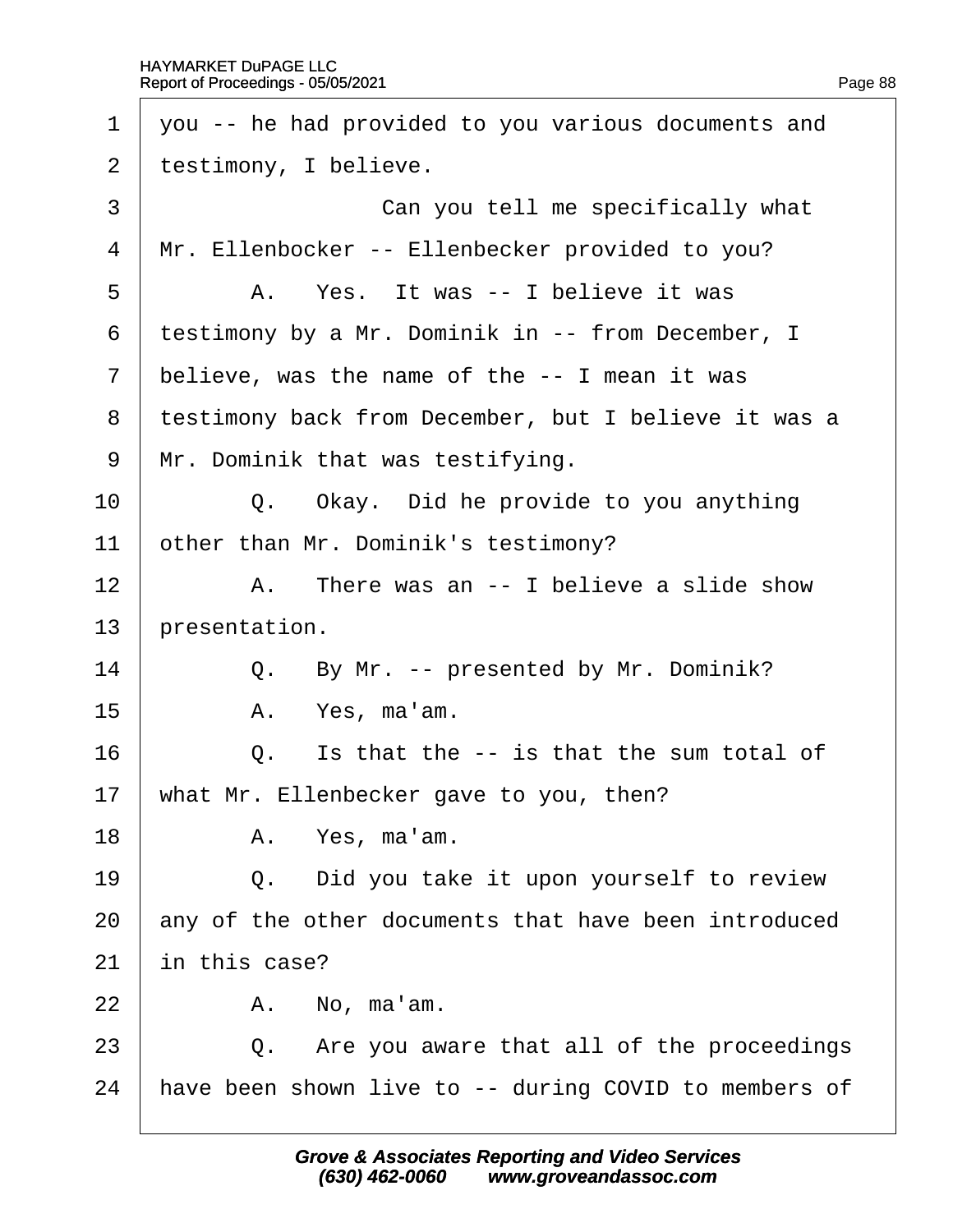1 the public?  $2 \mid$  A. Yes, ma'am, I'm  $-$  I was aware of that.  $\overline{3}$   $\overline{Q}$ . Did you have any opportunity to review 4 any of the testimony by watching any of these 5 proceedings?  $6 \parallel$  A. I did not.  $7 \mid$  Q. Okay. Did you take any opportunity to 8 review any of the testimony that was provided by 9 Dr. Lustig from Haymarket Center?  $10$   $\parallel$  A. I don't -- I don't recall so. I know I 11 did not review it. I don't believe that was included 12 in the attachments that Mr. Ellenbecker sent me. 13  $\parallel$  Q. Okay. Are you familiar with CARF 14 *accreditation?*  $15$  | A. Actually, no, ma'am, I'm not. I'm 16 familiar with the term only because -- from 17 Mr. Ellenbecker asked me about it, and I don't know 18 anything about it. 19 **Q.** And when Mr. Ellenbecker asked you about 20 it, you told him you didn't know about CARF at that  $21$  time?  $22$   $\parallel$  A. Yes. He asked me if I was familiar with 23 CARF, and I said no, I was not. 24 | Q. Okay. Since the time that Mr. Ellenbecker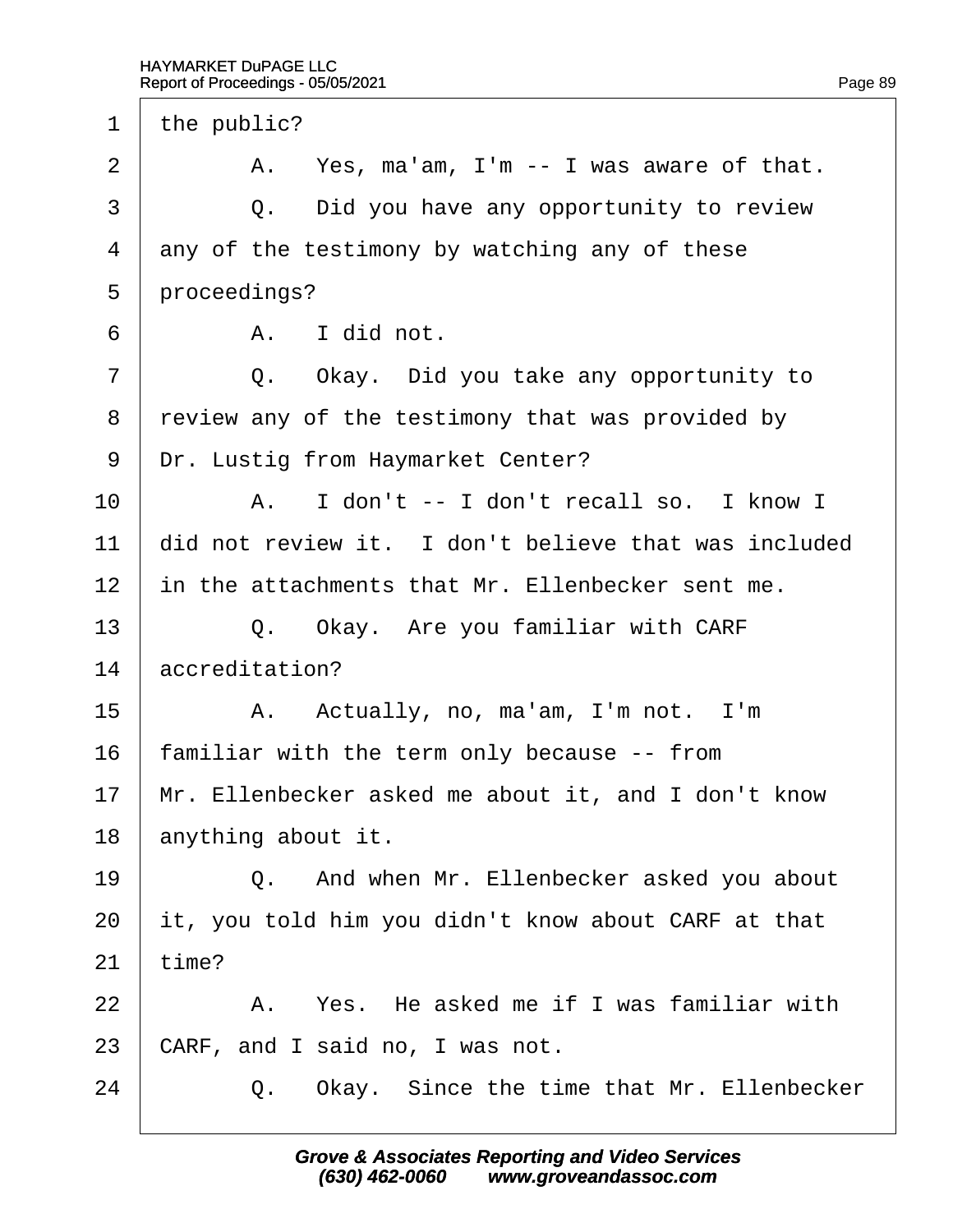| 1              | asked you, have you attempted to educate yourself as   |
|----------------|--------------------------------------------------------|
| $\overline{2}$ | to the difference, if there is any, between JCAHO      |
| 3              | accreditation and CARF accreditation?                  |
| 4              | A. I have not done any research about that,            |
| 5              | no, ma'am.                                             |
| 6              | Q. Are you familiar with the fact that                 |
| $\overline{7}$ | Haymarket Center is CARF-accredited?                   |
| 8              | A. Only from Mr. Ellenbecker. He informed              |
| 9              | the that they were not JCAHO-accredited, and I -- that |
| 10             | was the first I'd heard that they were                 |
| 11             | <b>CARF-accredited.</b>                                |
| 12             | Q. Now, you testified that as part of your             |
| 13             | job in the environment of care, in that whole          |
| 14             | testimony you said that internal staff would keep      |
| 15             | incident reports.                                      |
| 16             | Are you familiar with how Haymarket                    |
| 17             | monitors its incidents in its facilities -- in its     |
| 18             | acility?                                               |
| 19             | A. Only loosely. I believe, through                    |
| 20             | Mr. Dominik's testimony, he said it was a part of the  |
| 21             | patient record.                                        |
| 22             | Q. Okay. In reading -- in going through                |
| 23             | Mr. Dominik's testimony, were you able to get a sense  |
| 24             | of Haymarket's keeping of incident reports?            |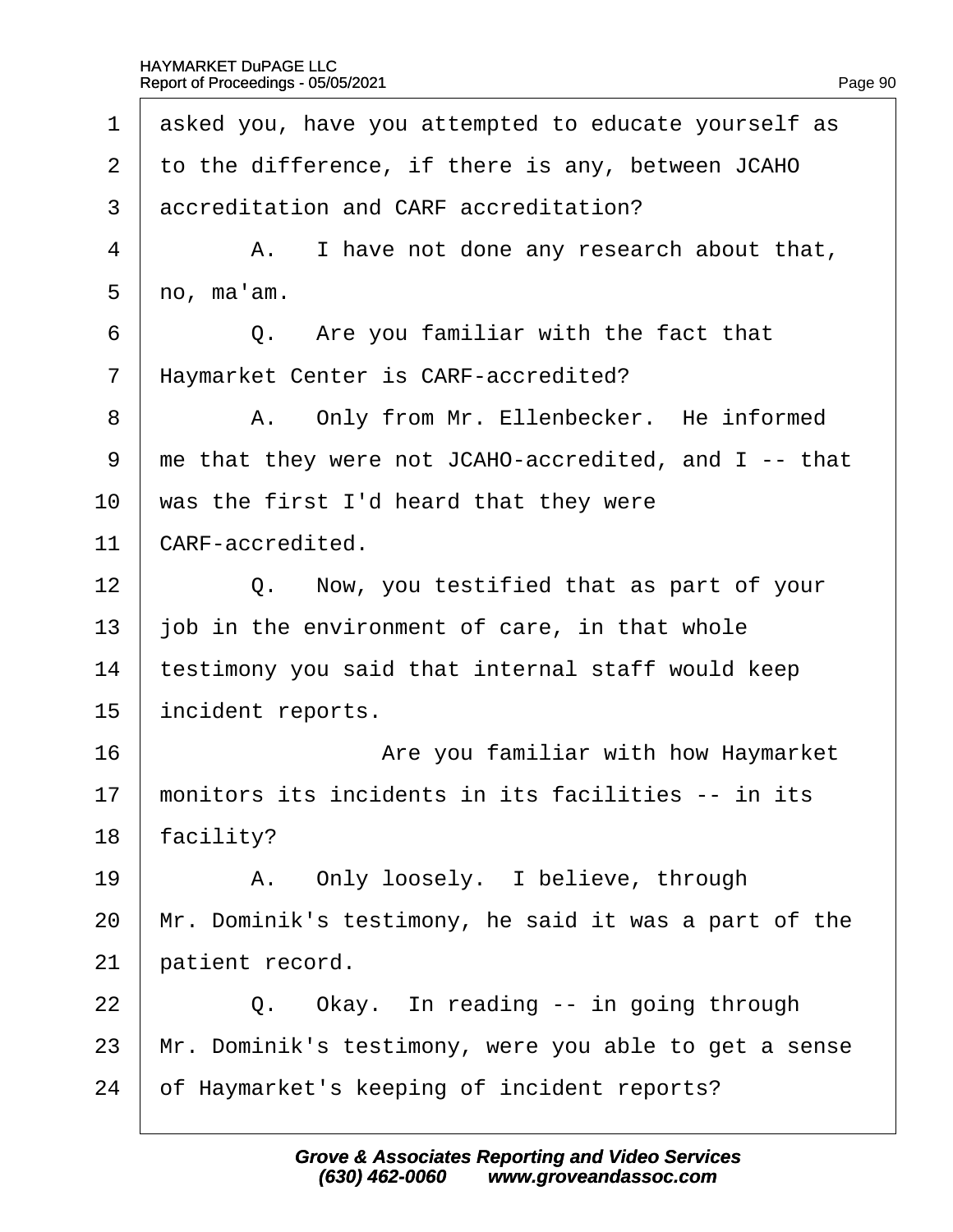| 1              | A. Not that I recall, no.                             |  |
|----------------|-------------------------------------------------------|--|
| 2              | Q. Okay. Do you ever have the -- you                  |  |
| 3              | testified that the SHARE Program kept incident        |  |
| $\overline{4}$ | reports, and they kept them in binders.               |  |
| 5              | Did you ever have the need to                         |  |
| 6              | dompare your incident reports to 911 calls from your  |  |
| 7              | facility?                                             |  |
| 8              | A. No, ma'am, not -- not that I did, no,              |  |
| 9              | ma'am.                                                |  |
| 10             | Q. Are you aware of anyone in your facility           |  |
| 11             | doing any kind of comparison between your internal    |  |
| 12             | incident reports and the number of calls to 911?      |  |
| 13             | A. No, ma'am.                                         |  |
| 14             | Q. During the time that people were doing             |  |
| 15             | incident reports, did you have the opportunity -- did |  |
| 16             | you sit on that committee to review the incident      |  |
| 17             | reports?                                              |  |
| 18             | A. Yes.                                               |  |
| 19             | Q. During that time did you ever -- did you           |  |
| 20             | ever discover opportunities where an incident may     |  |
| 21             | have occurred but no report was written?              |  |
| 22             | A. Yes.                                               |  |
| 23             | Q. And did you come across incidents                  |  |
| 24             | where -- because a number of -- anybody involved had  |  |
|                |                                                       |  |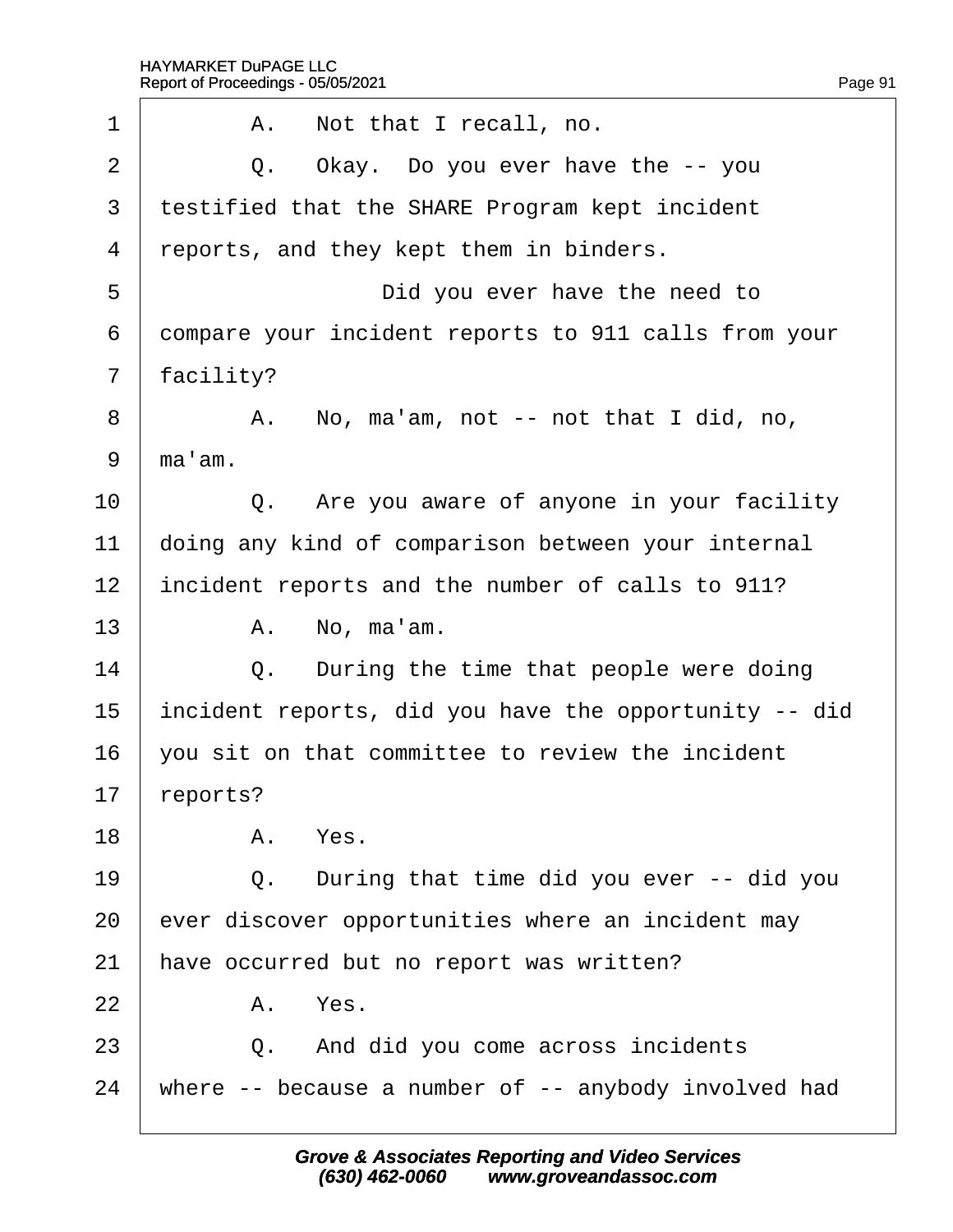| 1              | to write up the incident, I would assume; is that     |
|----------------|-------------------------------------------------------|
| $\overline{2}$ | dorrect?                                              |
| 3              | A. Everybody involved in the incident was             |
| 4              | required to complete an incident report, yes.         |
| 5              | Q. And were there times when the reports              |
| 6              | themselves might not have been matching up            |
| $\overline{7}$ | dompletely? Some were more descriptive than others?   |
| 8              | A. Some were more descriptive than others,            |
| 9              | sure, and there were usually -- that's where usually  |
| 10             | we found that there was an incident report missing,   |
| 11             | was usually because someone put that they did         |
| 12             | something with someone else and that other person did |
| 13             | not complete an incident report.                      |
| 14             | Q. In reading Mr. Dominik's report and at             |
| 15             | least some of the parts of his testimony, I would     |
| 16             | assume you became familiar with the fact that         |
| 17             | Haymarket was going to contract with a private        |
| 18             | ambulance service to assist in its EMS transport?     |
| 19             | A. Yes.                                               |
| 20             | Q. Did SHARE ever -- and I'm sorry if                 |
| 21             | Mr. Ellenbecker asked this, I just don't remember.    |
| 22             | Did SHARE ever study the hiring of a                  |
| 23             | private ambulance service for that purpose?           |
| 24             | A. If they did, I was not aware of it.                |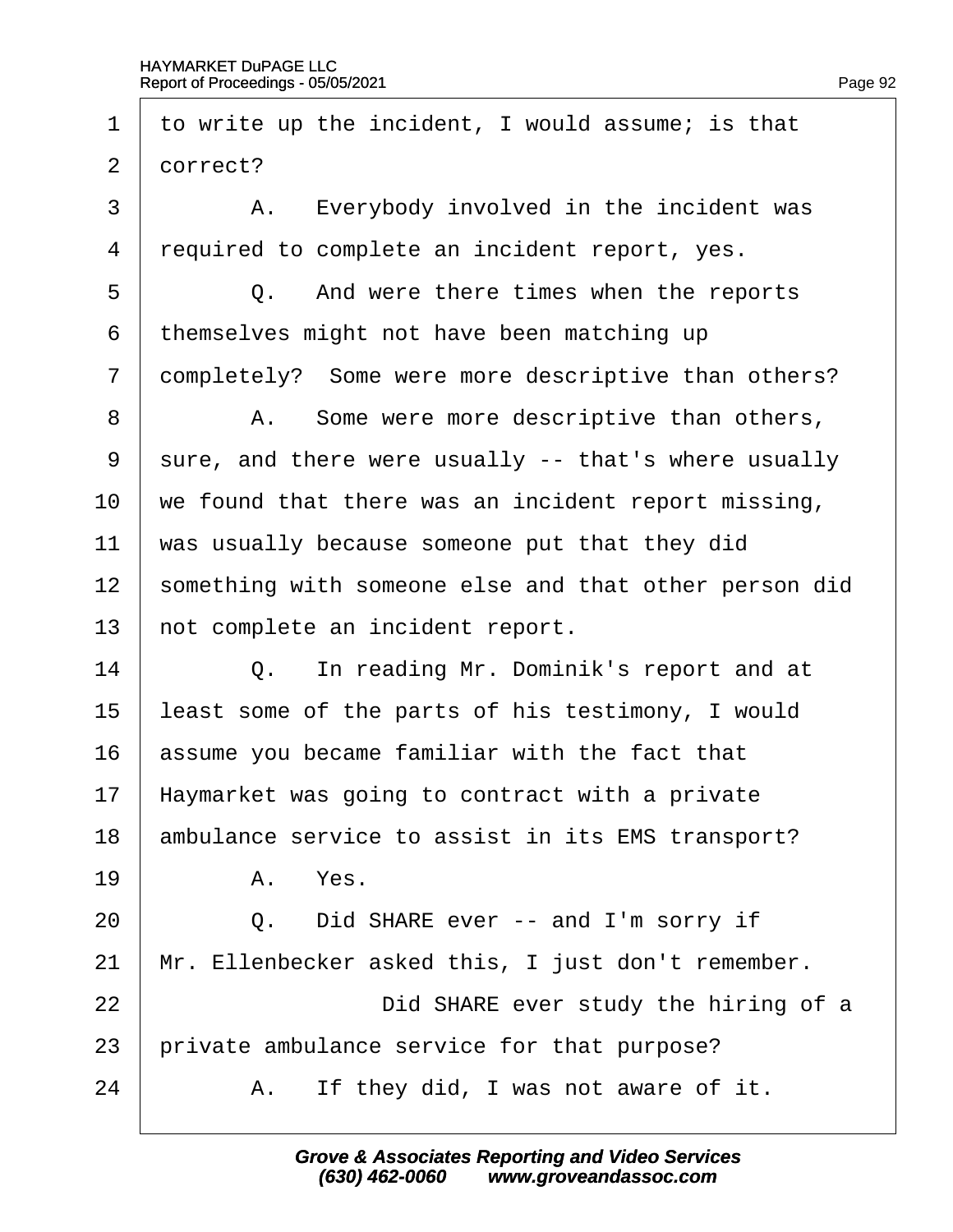| 1              | Q. Okay. Did SHARE ever transport any of              |
|----------------|-------------------------------------------------------|
| $\overline{2}$ | its own patients to medical facilities?               |
| 3              | A. Did our own staff transport?                       |
| 4              | Yes.<br>Q.                                            |
| 5              | A. Yes, ma'am.                                        |
| 6              | Okay. And in what occasions would SHARE<br>Q.         |
| $\overline{7}$ | have transported its own patients?                    |
| 8              | A. Nonemergency situations.                           |
| 9              | And --<br>Q.                                          |
| 10             | A. You know, everyone was required to have a          |
| 11             | tuberculosis test upon admission. So if a person      |
| 12             | tested positive for tuberculosis, the doctor would    |
| 13             | write a prescription for them or an order to have a   |
| 14             | chest X-ray. Usually in those type situations, we     |
| 15             | would transport them to the outpatient facility       |
| 16             | behind us to get those chest X-rays. It's a           |
| 17             | honemergency situation.                               |
| 18             | Q. For every -- when SHARE, then, when --             |
| 19             | during the period of time that you were there, when a |
| 20             | determination was made to call 911, who made that     |
| 21             | determination?                                        |
| 22             | A. Any -- any staff member could make that            |
| 23             | determination.                                        |
| 24             | Did it matter if the patient was<br>Q.                |
|                |                                                       |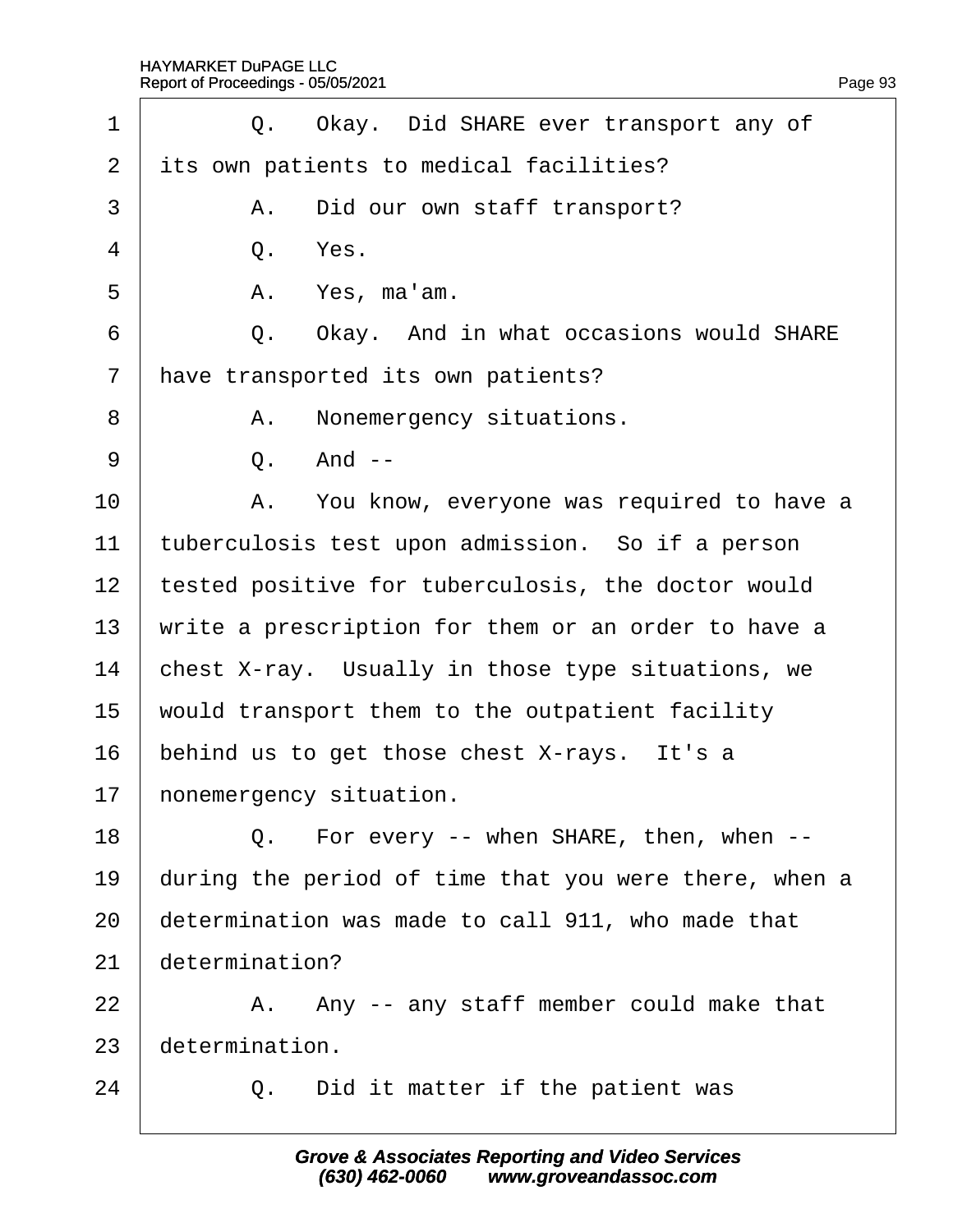| 1              | presenting with what we would call a basic life       |
|----------------|-------------------------------------------------------|
| 2              | support versus an ALS incident? Was there ever any    |
| 3              | demarcation as to either of those?                    |
| 4              | A. So most incidents that were not what you           |
| 5              | would say maybe as obvious emergencies would go to    |
| 6              | the nurse, and the nurse would usually make that      |
| $\overline{7}$ | decision at that time.                                |
| 8              | Q. Okay. Were the nurses -- did you believe           |
| 9              | that the nurses at SHARE were professionally          |
| 10             | qualified to make that decision?                      |
| 11             | A. Yes.                                               |
| 12             | Q. And by "make that decision," I should be           |
| 13             | more clear.                                           |
| 14             | Did you believe that the nurses                       |
|                |                                                       |
| 15             | employed by SHARE were professionally qualified to    |
| 16             | make a decision as to whether to call 911?            |
| 17             | A. Yes.                                               |
| 18             | Q. And you used a phrase that I in -- in all          |
| 19             | of these proceedings have not heard before, and that, |
| 20             | if I'm understanding it correctly, it's milieu tech?  |
| 21             | Milieu tech.<br>Α.                                    |
| 22             | Could you spell that, please?<br>Q.                   |
| 23             | M-i-l-i-e-u.<br>Α.                                    |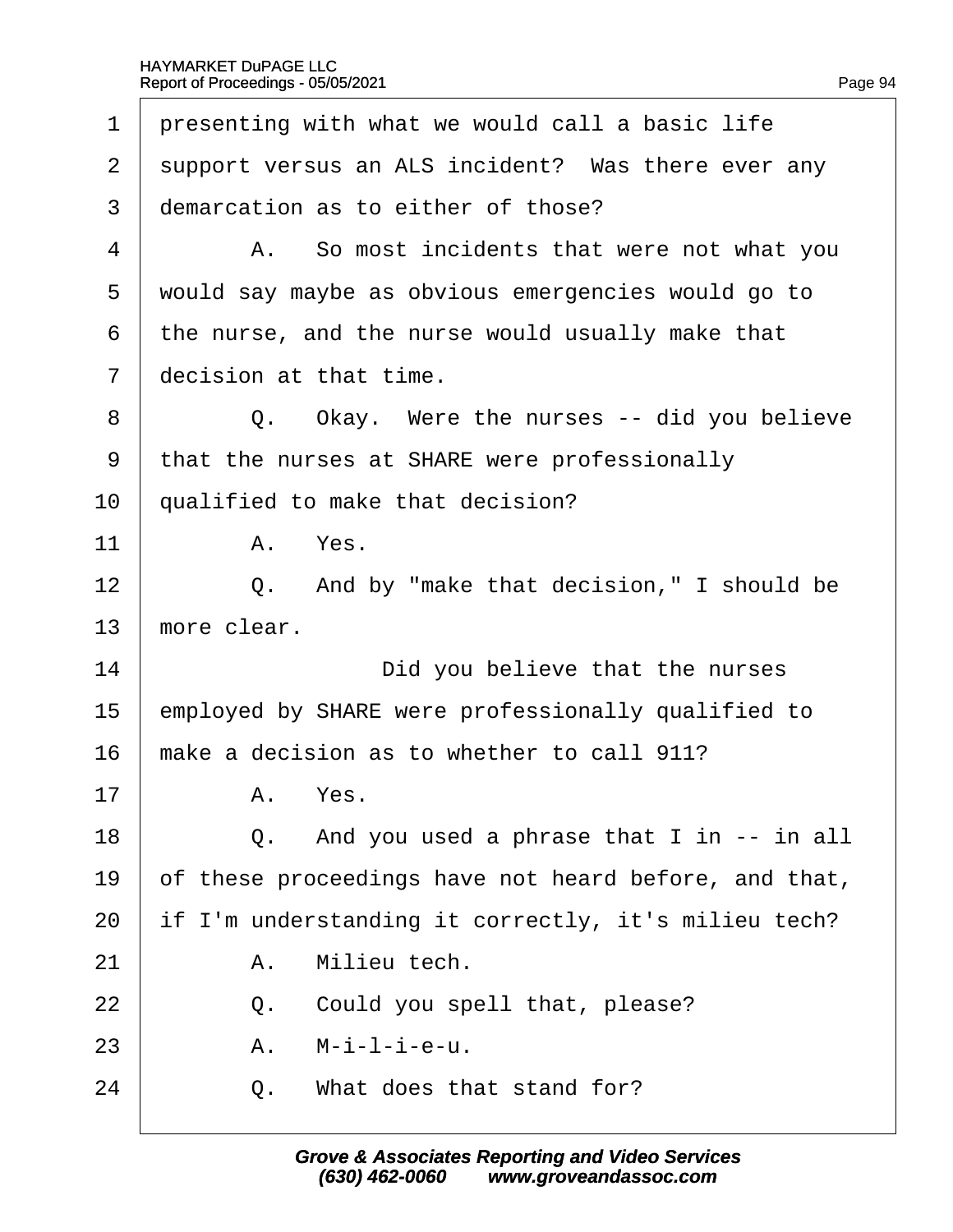| 1              | A. Well, I believe it's a French word that            |
|----------------|-------------------------------------------------------|
| $\overline{2}$ | stands for basically just environment. So the         |
| 3              | overall milieu, it's just the environment.            |
| $\overline{4}$ | Q. And then but what does it mean to be a             |
| 5              | milieu tech?                                          |
| 6              | A. So in like, for instance, in a hospital            |
| $\overline{7}$ | setting or behavioral health setting, like a mental   |
| 8              | hospital, let's say, for lack of a better term -- I'm |
| 9              | sorry -- they would usually have unit secretaries or  |
| 10             | unit techs. They were just support staff for the      |
| 11             | clinicians and the nurses.                            |
| 12             | So a milieu tech is just that. It's                   |
| 13             | just a support staff member there to assist the       |
| 14             | hurses and the clinicians. Usually this was a         |
| 15             | honprofessional staff member.                         |
| 16             | Q. And you testified that after you were              |
| 17             | there for a period -- after you were employed by      |
| 18             | SHARE for a period of time, the new director -- I     |
| 19             | don't know if it was Ms. DiLarco or someone else --   |
| 20             | but made a change in how the SHARE Program operated,  |
| 21             | moving it more into a clinically managed facility, I  |
| 22             | think you said?                                       |
| 23             | A. It was a clinically managed facility, but          |
| 24             | she felt at the time that the nursing staff was --    |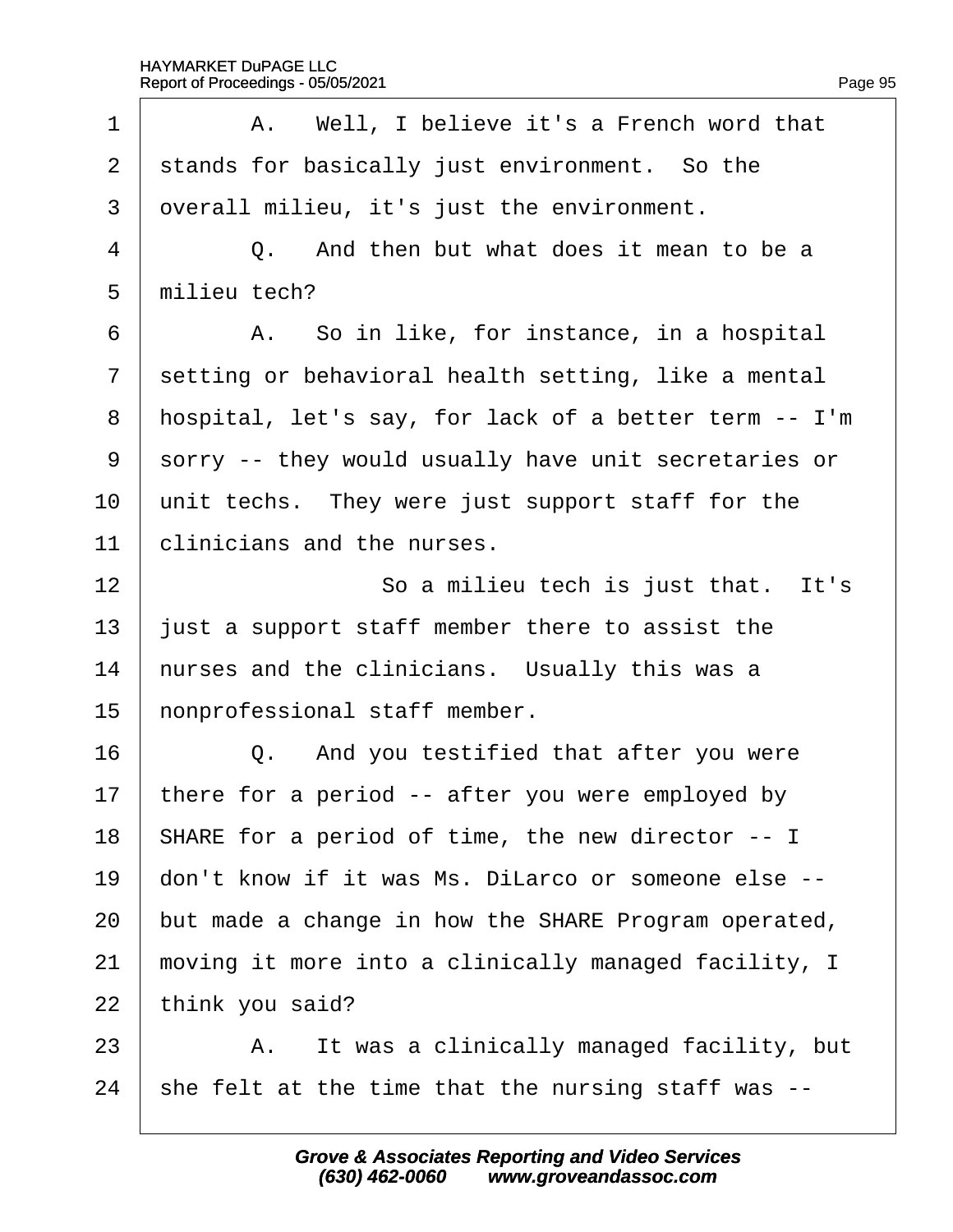| 1              | was heavily weighted. And because all of -- there     |
|----------------|-------------------------------------------------------|
| 2              | was no other support staff. It was clinicians and     |
| 3              | then the medical staff. And so the nursing staff,     |
| 4              | the ratio, was -- in her opinion was heavily weighted |
| 5              | towards the medical side. And she felt that we were   |
| 6              | a clinically managed facility; those resources should |
| $\overline{7}$ | be directed more towards the clinical side of things  |
| 8              | and supporting the clinical staff.                    |
| 9              | Q. So what was the change in staffing, then?          |
| 10             | Did -- did -- was a determination made to reduce the  |
| 11             | medical staff, the nursing staff, and move it over to |
| 12             | more of a clinical staff?                             |
| 13             | A. The decision was to keep the nurses in             |
| 14             | place as the medical staff and then to take the EMTs  |
| 15             | at the time or the paramedics we had on staff and     |
| 16             | transition them into a medical -- into the milieu     |
| 17             | tech position.                                        |
| 18             | We had a lot of -- the EMTs around                    |
| 19             | that time were leaving at the same time, also, and so |
| 20             | it was -- they were either rehired or repurposed into |
| 21             | that milieu tech position.                            |
| 22             | Q. And you said that you participated in the          |
| 23             | screening process during the period of time that you  |
| 24             | were employed there.                                  |
|                |                                                       |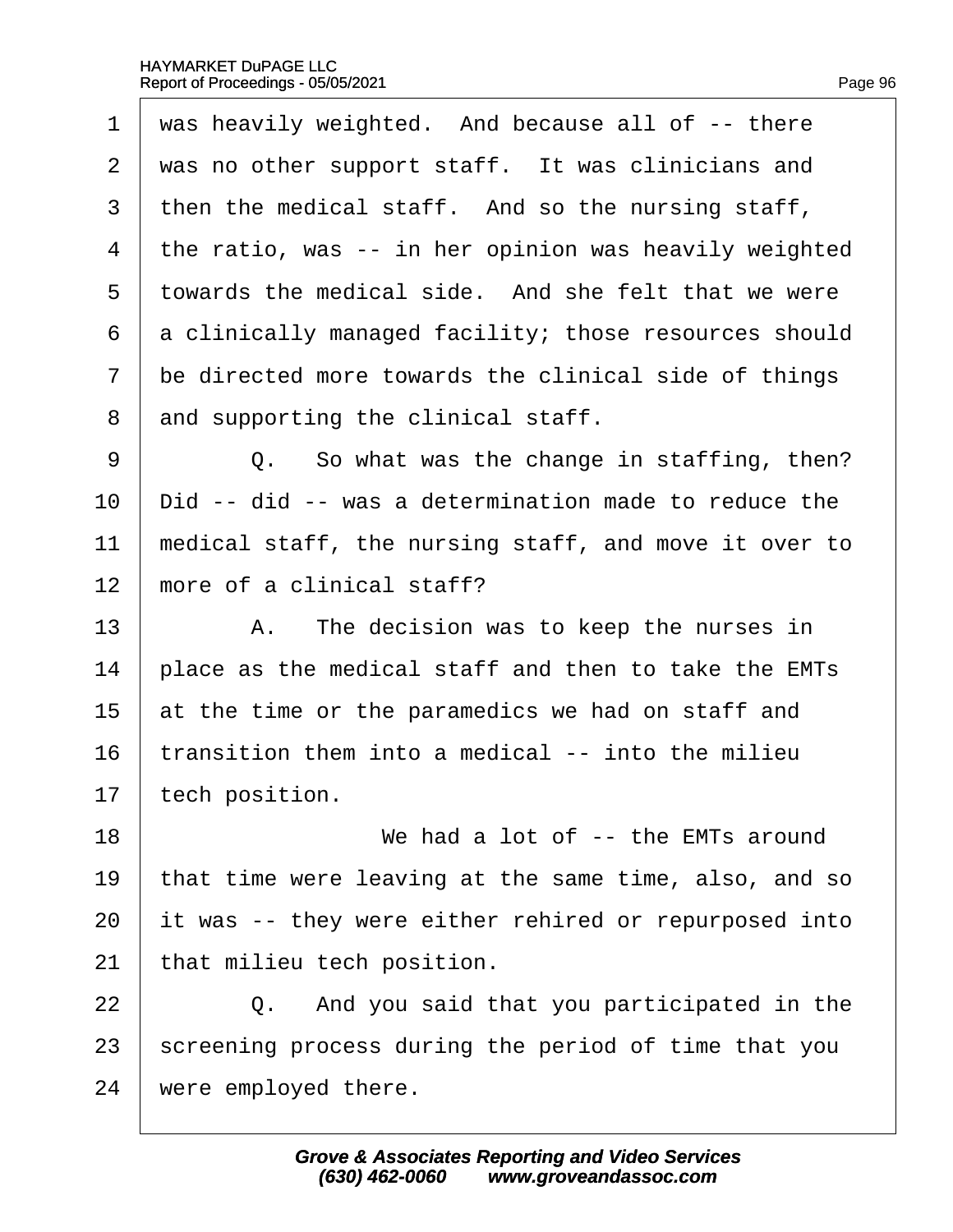| 1              | From the time of your employment in                  |
|----------------|------------------------------------------------------|
| $\overline{2}$ | 1999 until the termination of your employment in     |
| 3              | 2017, were you involved in the screening process?    |
| 4              | A. Yes, ma'am.                                       |
| 5              | Q. What role did you personally play in the          |
| 6              | screening process?                                   |
| $\overline{7}$ | A. So early on it was -- it was the phone            |
| 8              | screen, and then I would also be a part of the       |
| 9              | medical assessment portion of the admission process. |
| 10             | And then towards the end, it was the                 |
| 11             | phone screen and then -- basically there was non --  |
| 12             | honclinical paperwork that I would sign with the     |
| 13             | patient; so, you know, releases of information,      |
| 14             | consent for treatment, things like that that didn't  |
| 15             | heed to be performed by a clinician or a nurse.      |
| 16             | Q. Okay. Would you be able to make a                 |
| 17             | decision as to the level of care that an admitee     |
| 18             | should receive?                                      |
| 19             | A. I didn't hear that last part. That who            |
| 20             | should receive?                                      |
| 21             | The person seeking admission.<br>Q.                  |
| 22             | Could you make that decision?                        |
| 23             | A. Could I personally make that decision;            |
| 24             | like did I have the right information, or did I have |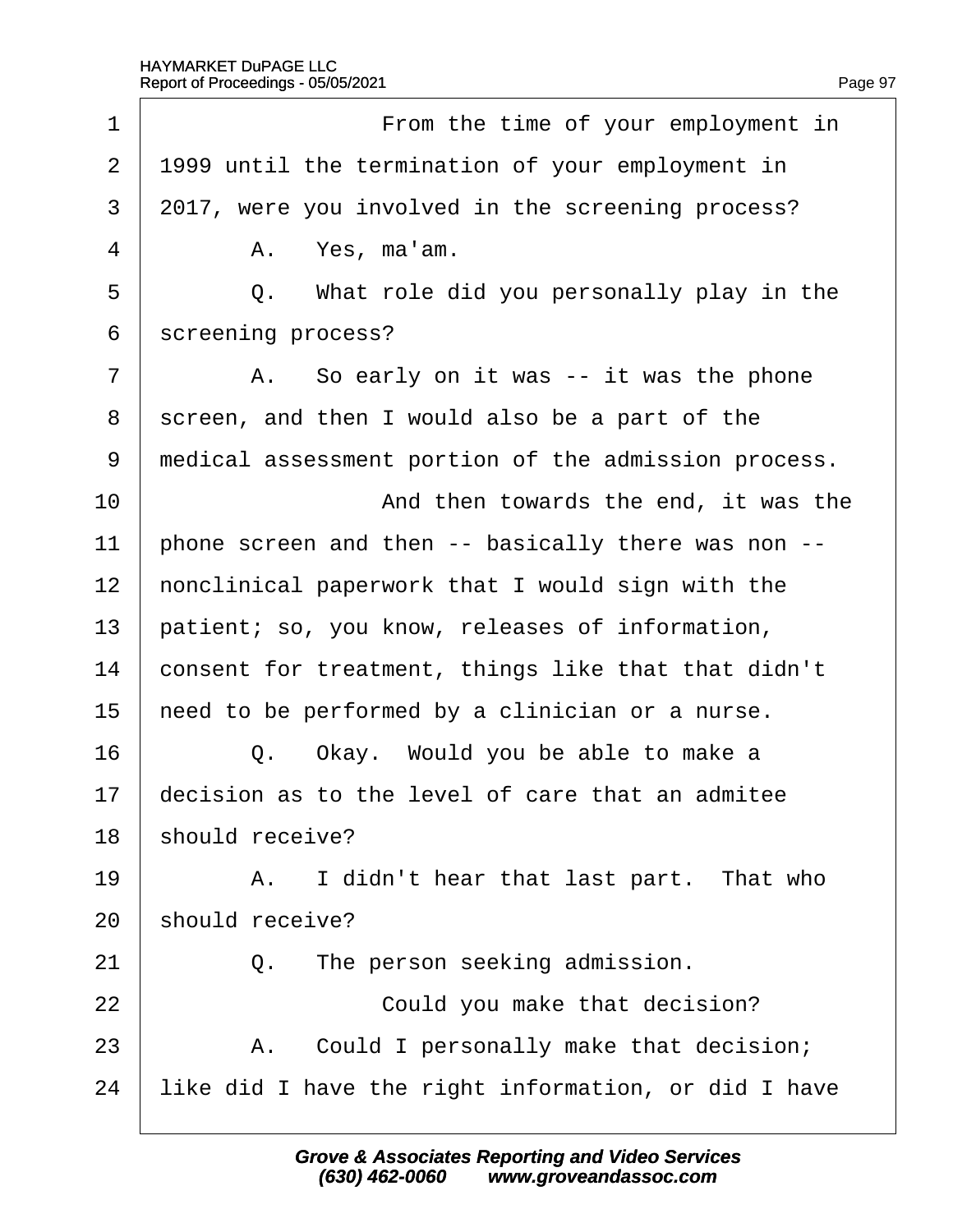1 the authority? 2  $\Box$  Q. Did you have the authority?  $3 \mid$  A. No. ma'am.  $4 \mid Q$ . Who would have had that authority?  $5 \parallel$  A. The nurses and the clinicians.  $6 \mid Q$ . Were they part of the admissions team, 7 then, as well?  $8 \mid$  A. We had clinicians in the intake 9 department, and then there clinicians that provided 10 the -- for the rehab patients, we did the 11 biopsychosocial assessment at the time of admission. 12 At the detox patients, we had 24 hours to do that.  $13 \mid$  Q. And are you familiar at all with the  $-$ 14 with any type of assessments that Haymarket Center --15 br, excuse me, that Haymarket DuPage proposes for its 16 batients?  $17$   $A.$  No, ma'am. 18  $\vert$  Q. You did say that in -- when you started, 19 the admissions process at SHARE was not rigorous. 20 What -- but that that changed. 21 **And what was the change that SHARE** 22 made to its admissions process that provided that 23 greater rigor?  $24$  | A. Well, the most significant change was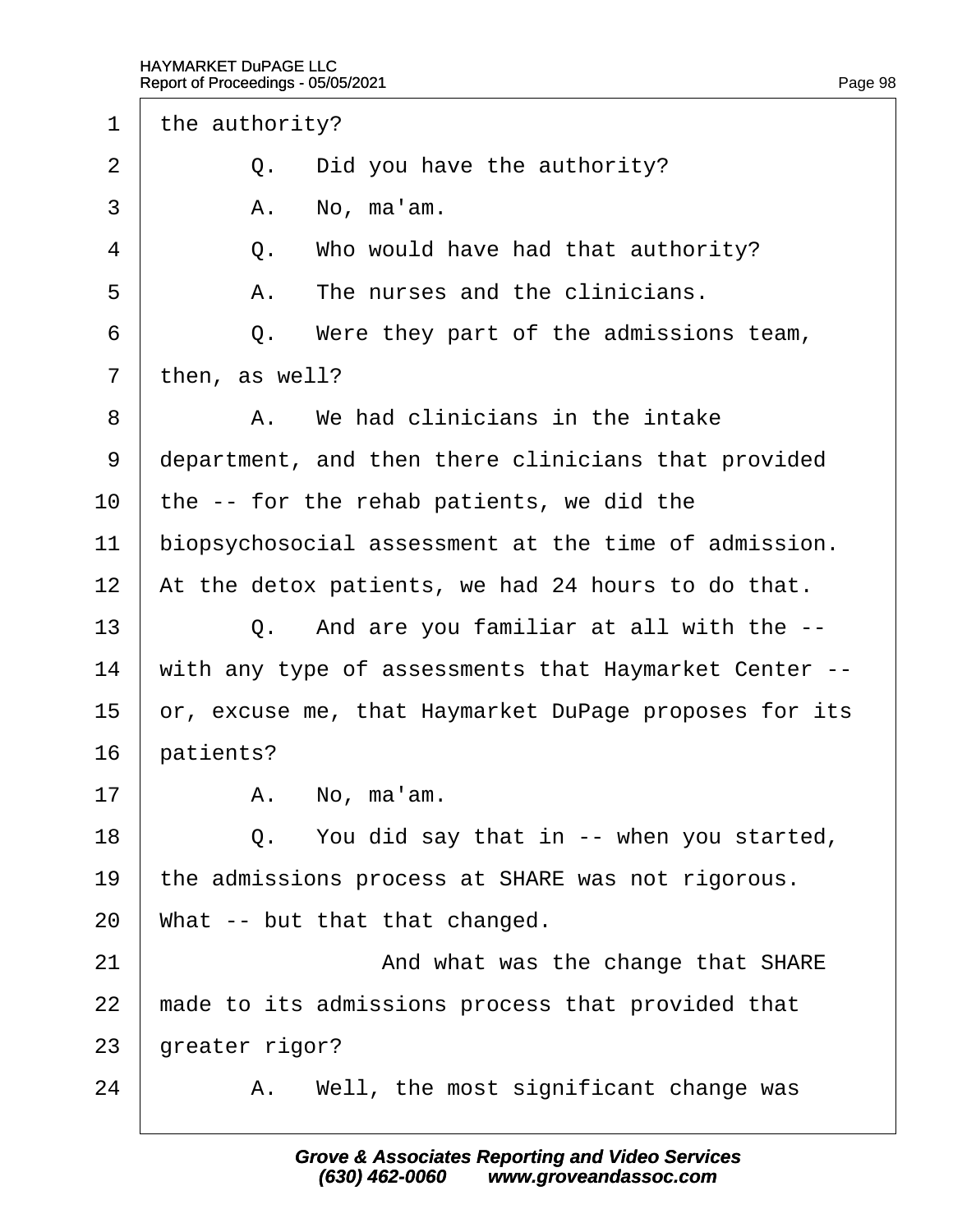| 1  | dreating an admissions department, an intake          |
|----|-------------------------------------------------------|
| 2  | department, that was primarily responsible. So all    |
| 3  | admissions came through that admission department.    |
| 4  | And then all of the screening                         |
| 5  | happened at the -- pretty much at the time of         |
| 6  | admission, within the best -- with the best we could. |
| 7  | Obviously with detox patients, there                  |
| 8  | were times that you were admitting someone that was   |
| 9  | under the influence, and you wouldn't want to conduct |
| 10 | an assessment at the time. You would do your medical  |
| 11 | assessment. The clinical assessment would come        |
| 12 | later.                                                |
| 13 | But the most significant change was                   |
| 14 | the creation of the admission department, the intake  |
| 15 | department.                                           |
| 16 | Q. And was it -- was it as a result of the            |
| 17 | creation of the admissions department, was that what  |
| 18 | led to a better relationship with the neighboring     |
| 19 | hospital?                                             |
| 20 | A. I wouldn't say that that led to a better           |
| 21 | relationship with the hospital, but it led to us      |
| 22 | depending on EMS far less than we were.               |
| 23 | And what led to that?<br>$\Omega_{-}$                 |
| 24 | So what we had -- what we started to<br>Α.            |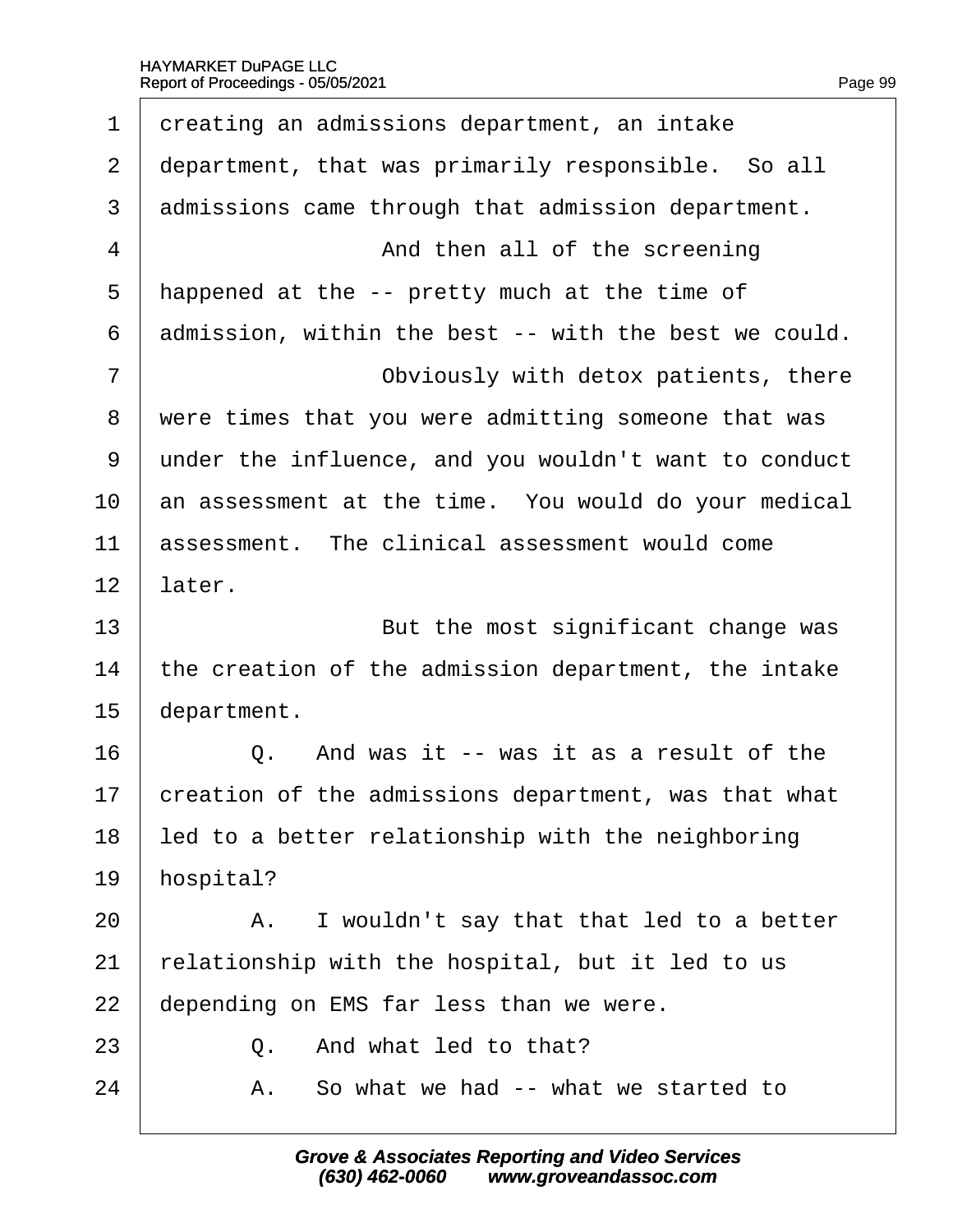|                          |  | Page 100 |
|--------------------------|--|----------|
| $from$ coop of our $the$ |  |          |

| 1              | pursue from each of our -- from each of our -- the    |
|----------------|-------------------------------------------------------|
| 2              | potential clients was, you know, if they were on      |
| 3              | medication, we would require that they had their      |
| 4              | medication, that they had a 30-day supply of their    |
| 5              | medication if they were coming into rehab, and that   |
| 6              | they had a clearance form filled out by their primary |
| $\overline{7}$ | dare physician. So if it was a psychiatric            |
| 8              | medication, their psychiatrist or the prescribing     |
| 9              | doctor was to fill out a clearance. If it was a       |
| 10             | medical condition, they were required to be -- same   |
| 11             | thing, they had to have their medication, have a      |
| 12             | 30-day supply, and their primary care physician had   |
| 13             | to sign a clearance.                                  |
| 14             | So this is making the patient go                      |
| 15             | back to the doctor to be -- to make sure that the     |
| 16             | doctor understands the program they're being admitted |
| 17             | into and that they can perform those.                 |
| 18             | That was something we didn't do in                    |
| 19             | the beginning. It was not -- we would try to -- our   |
| 20             | goal was to admit people, right, I mean to try to get |
| 21             | people off the street for harm reduction. And         |
| 22             | bringing them in -- but when you bring people in that |
| 23             | aren't stable on their medication, they're not on     |
| 24             | their medication, they haven't been on them for a     |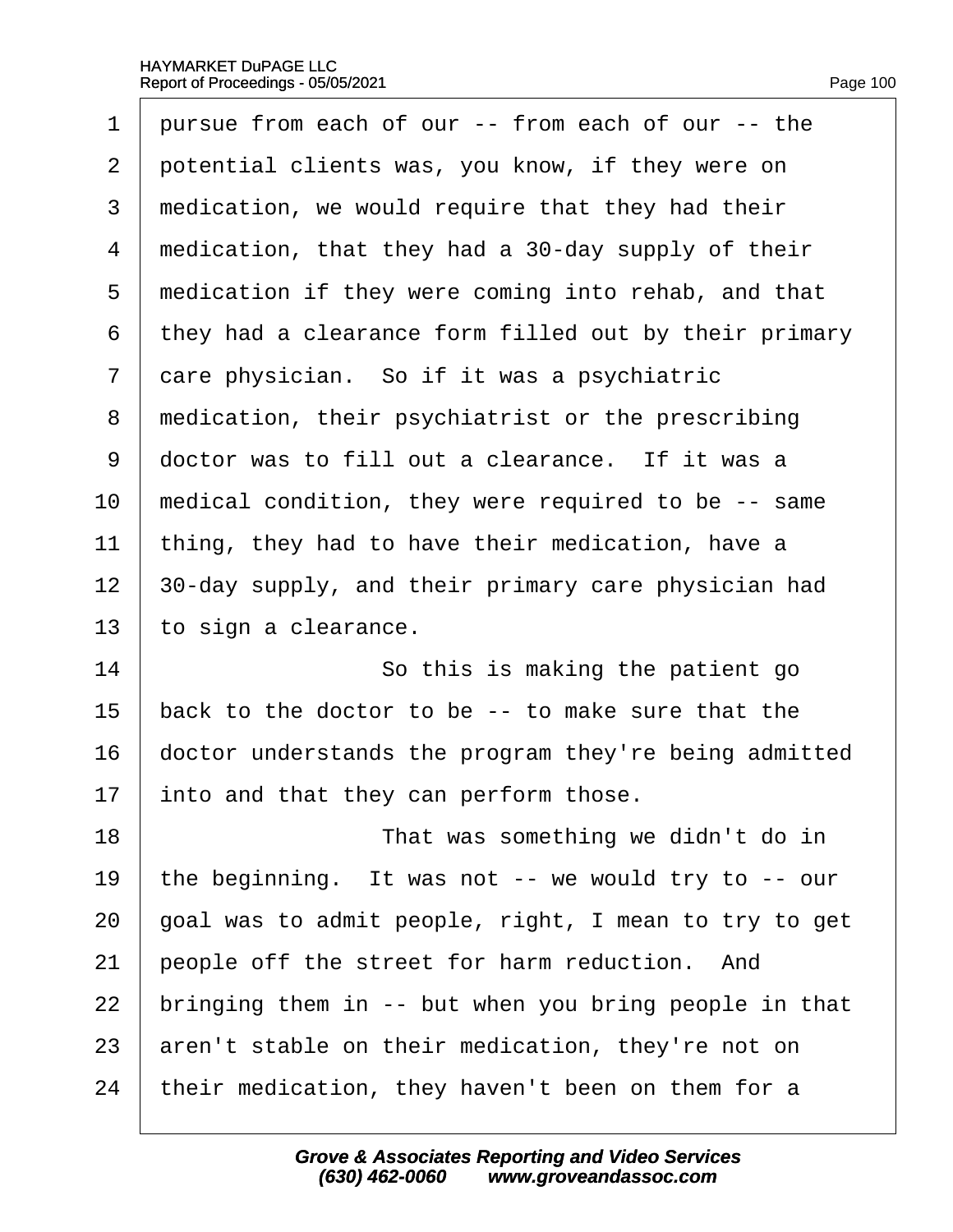| 1              | Iong time, it just creates challenges, especially     |
|----------------|-------------------------------------------------------|
| 2              | when they lack funding.                               |
| 3              | So it's harder to get them -- get                     |
| 4              | that assessment done, get the new med prescribed, get |
| 5              | it filled, get it brought to them. All of those       |
| 6              | things were challenges that we were eliminating. So   |
| $\overline{7}$ | people were able to then successfully complete        |
| 8              | treatment. So you didn't have people that were --     |
| 9              | that had an acute anxiety diagnosis that weren't on   |
| 10             | any medication for acute anxiety. And then as you     |
| 11             | can imagine, someone not on their medication for      |
| 12             | acute anxiety, they have trouble functioning, right.  |
| 13             | The same is true for a                                |
| 14             | schizophrenic, for someone that's bipolar. It         |
| 15             | doesn't mean that they're not able to perform         |
| 16             | treatment, but their primary concern without their    |
| 17             | medication would be -- that would be their primary    |
| 18             | diagnosis, not chemical dependency.                   |
| 19             | So once we went -- once the intake                    |
| 20             | admission process was more rigorous and we were       |
| 21             | making sure that they were coming in the door with    |
| 22             | everything they needed to complete treatment, they    |
| 23             | were able to then successfully complete treatment.    |
| 24             | I don't want to paint a picture that                  |
|                |                                                       |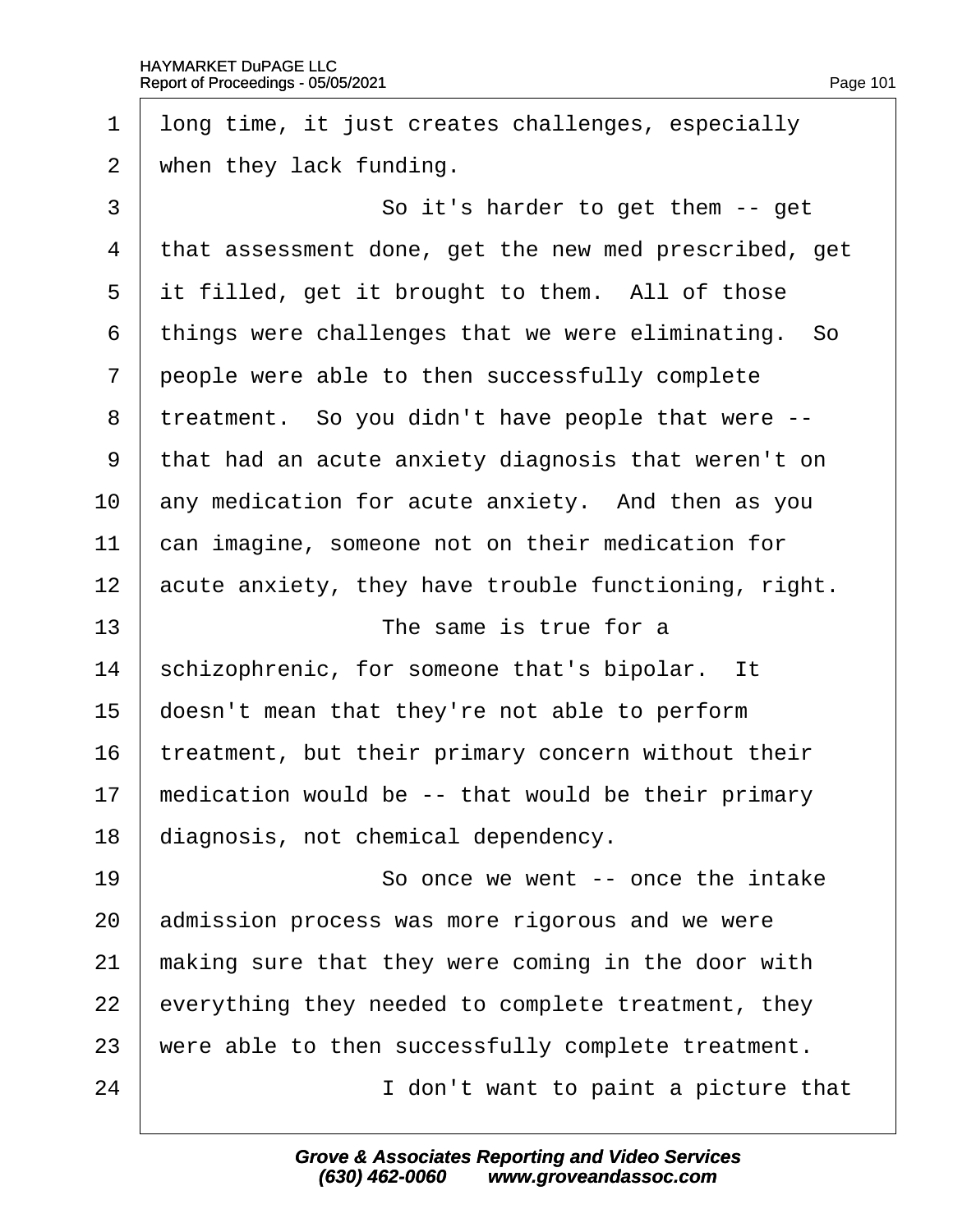| 1              | people did not leave against staff advise. Our        |
|----------------|-------------------------------------------------------|
| $\overline{2}$ | turnover was high. It's high in the field. But it     |
| 3              | was far -- it was greatly improved by making the      |
| 4              | process more rigorous.                                |
| 5              | Q. When somebody wasn't allowed to be                 |
| 6              | admitted to your facility for any reason during the   |
| 7              | time that you were there, what would SHARE do, if     |
| 8              | anything, to assist that person who's now been        |
| 9              | refused admission?                                    |
| 10             | A. Refer them to the appropriate level of             |
| 11             | care; and then do our best, within reason, to help    |
| 12             | them gain access to the appropriate level of care.    |
| 13             | And, again, that -- depending on what it is, right.   |
| 14             | Q. Okay. Would SHARE transport that person            |
| 15             | to a different program?                               |
| 16             | A. No.                                                |
| 17             | Q. Would SHARE call a different program for           |
| 18             | them to ease the pathway so that they could gain      |
| 19             | admittance?                                           |
| 20             | A. Not for them. We would assist them when            |
| 21             | making those calls themselves.                        |
| 22             | Q. Okay. And what would be -- you said that           |
| 23             | you would -- before -- and I think it was before this |
| 24             | process, that you would use the ER an awful lot, but  |
|                |                                                       |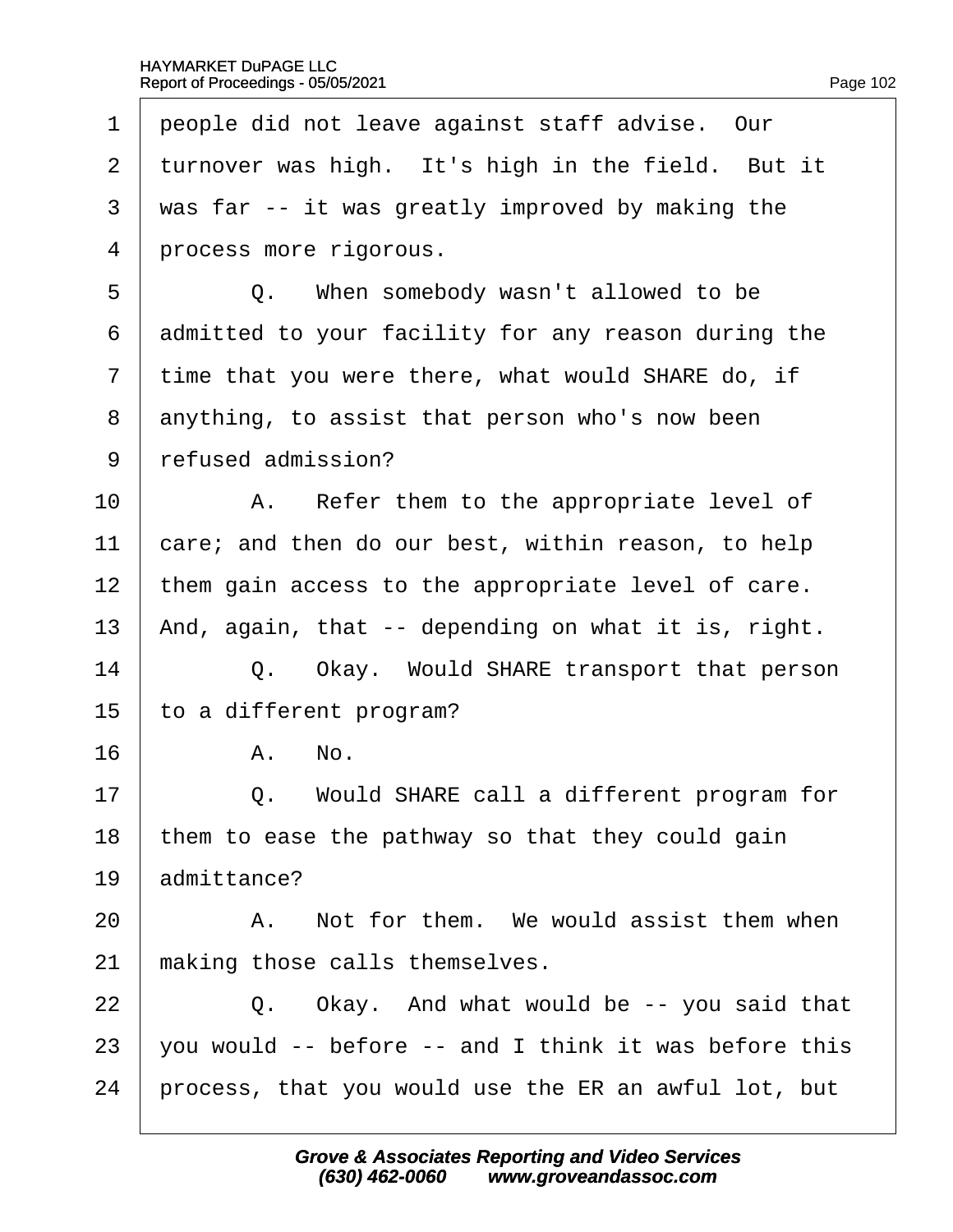| 1              | once you got better, your use of a neighboring ER     |
|----------------|-------------------------------------------------------|
| $\overline{2}$ | also was reduced?                                     |
| 3              | A. That -- that's correct. Once we got                |
| $\overline{4}$ | better, we depended less on the ER.                   |
| 5              | Q. Okay.                                              |
| 6              | A. So I don't know what information you               |
| $\overline{7}$ | want, but a lot of that had to do with -- with there  |
| 8              | was a doctor that was on staff, he had admitting      |
| 9              | privileges at St. Alexius -- it wasn't St. Alexius at |
| 10             | the time, I don't believe -- but he came in -- we     |
| 11             | brought him on staff as an internist. And what that   |
| 12             | did was that created an opportunity for us to resolve |
| 13             | far more issues without them having to be discharged, |
| 14             | right.                                                |
| 15             | The whole purpose of that was, this                   |
| 16             | ssue, there were several doctors in the emergency     |
| 17             | foom who -- who were upset and angry that we were     |
| 18             | constantly bringing -- filling the ED with            |
| 19             | honemergent patients. And so when Dr. Hashmi came     |
| 20             | over, that was one of the reasons he was coming over, |
| 21             | was to help us solve that, get the patients the best  |
| 22             | possible care they could outside of a hospital        |
| 23             | setting.                                              |
| 24             | Q. So you -- prior to that process, you               |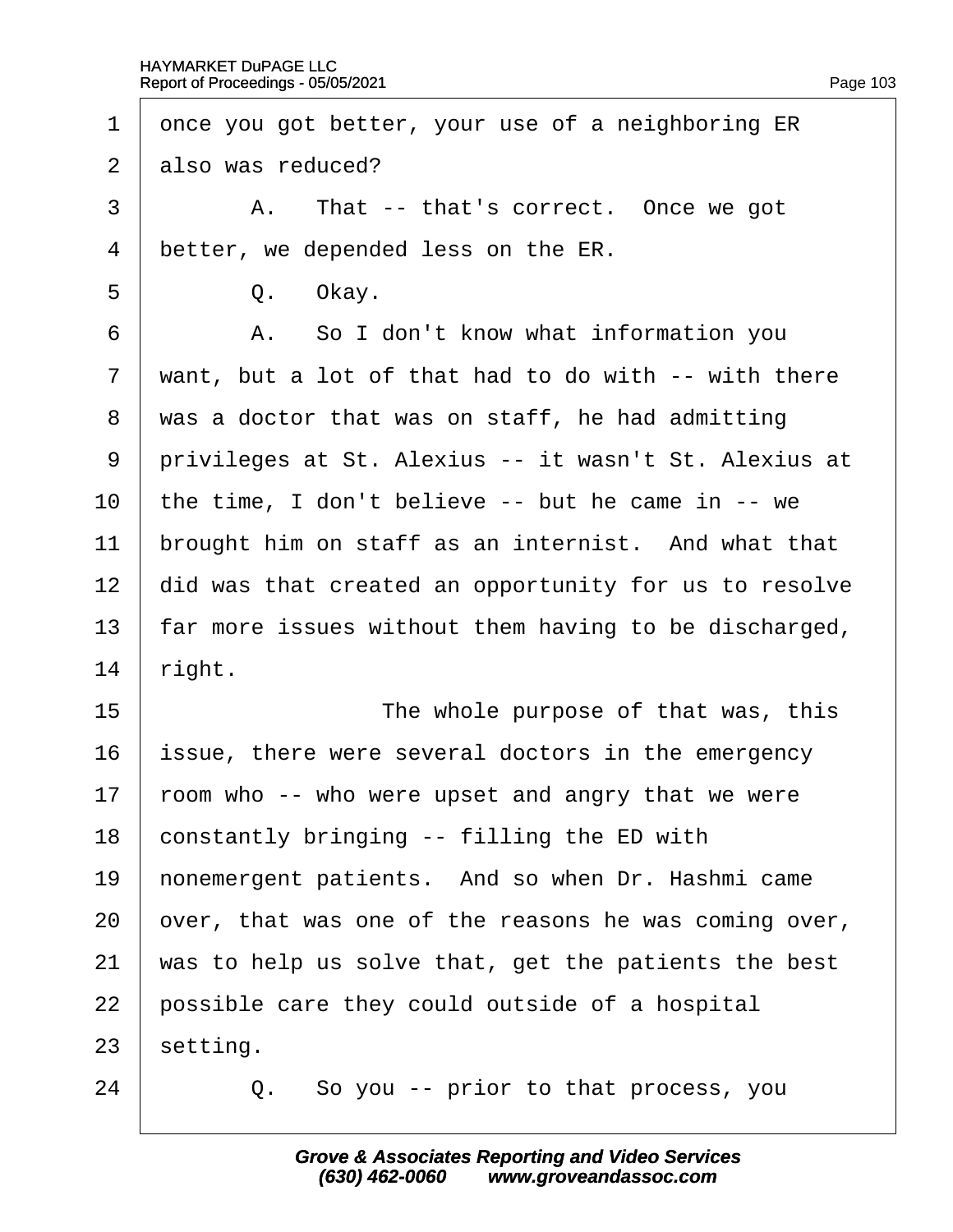| 1              | might have been -- to assist the patient to the best  |
|----------------|-------------------------------------------------------|
| $\overline{2}$ | you knew at that time, you might have been forwarding |
| 3              | them to an emergency room where if you had had proper |
| 4              | dare onsite, they could have stayed onsite; is that   |
| 5              | what you're saying?                                   |
| 6              | A. That's correct.                                    |
| $\overline{7}$ | Q. Okay. Are you familiar with any of the             |
| 8              | medical staff employed at Haymarket Center?           |
| 9              | A. No, ma'am.                                         |
| 10             | Q. So you don't have any knowledge as to the          |
| 11             | experience level of the professional medical staff at |
| 12             | Haymarket Center?                                     |
| 13             | A. Outside of understanding that there's              |
| 14             | hurses there. That's --                               |
| 15             | Q. Okay. You were talking about the scaling           |
| 16             | up from what SHARE had to what DuPage proposes, if I  |
| 17             | understand your testimony correctly.                  |
| 18             | And correct me if I'm wrong:                          |
| 19             | Scaling up from that number of beds to a facility the |
| 20             | size that Haymarket proposes, you believe, would      |
| 21             | create an impact? Am I understanding you correctly?   |
| 22             | A. Well, my understanding, if I remember              |
| 23             | correctly from Mr. Dominik's testimony, was the idea  |
| 24             | was to look at the number of calls per treatment bed, |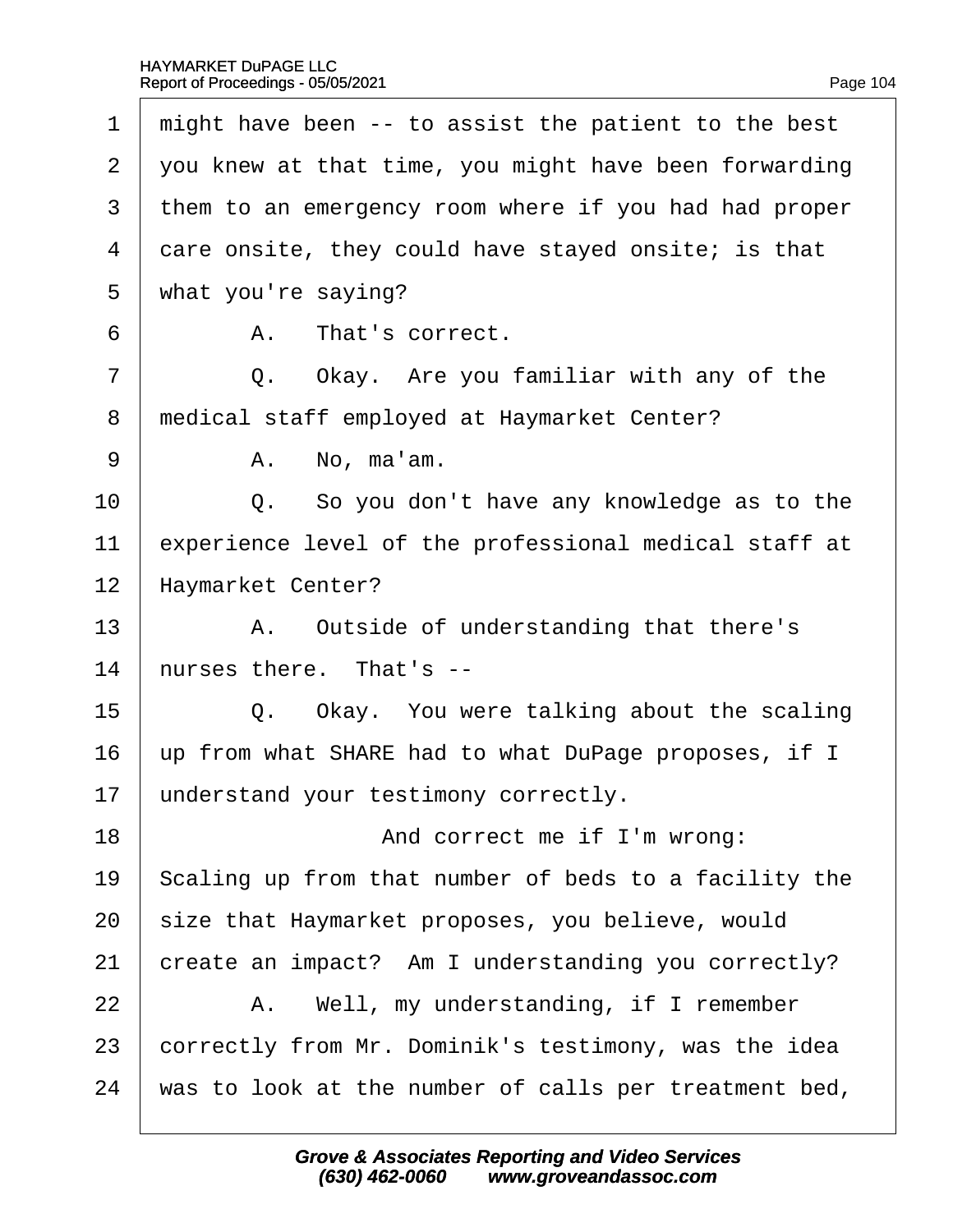| 1              | right.                                                |
|----------------|-------------------------------------------------------|
| $\overline{2}$ | Q. Okay.                                              |
| 3              | A. So obviously the idea, then, would be              |
| 4              | theoretically, because we're not looking at data from |
| 5              | a -- from a comparable facility, we're saying that    |
| 6              | the reason that you're doing that from my             |
| $\overline{7}$ | understanding from the testimony is to look at, okay, |
| 8              | so if you have this many calls per bed and we're      |
| 9              | proposing 240, then we can say this number of calls.  |
| 10             | My question would just be, does it                    |
| 11             | scale up. I'm not -- that's not my -- that's outside  |
| 12             | of my wheelhouse. That would be my question.          |
| 13             | If I remember the question --                         |
| 14             | Q. Okay.                                              |
| 15             | A. -- I was being asked, I was just stating           |
| 16             | my opinion that my question would be does it scale up |
| 17             | like that.                                            |
| 18             | Q. Okay. Are you familiar at all with                 |
| 19             | Haymarket's security protocol?                        |
| 20             | A. No.                                                |
| 21             | Q. Just give me a moment. I'm going to just           |
| 22             | make sure that I've answered -- I've asked you all    |
| 23             | the questions that I had.                             |
| 24             | Are you familiar with the level of                    |
|                |                                                       |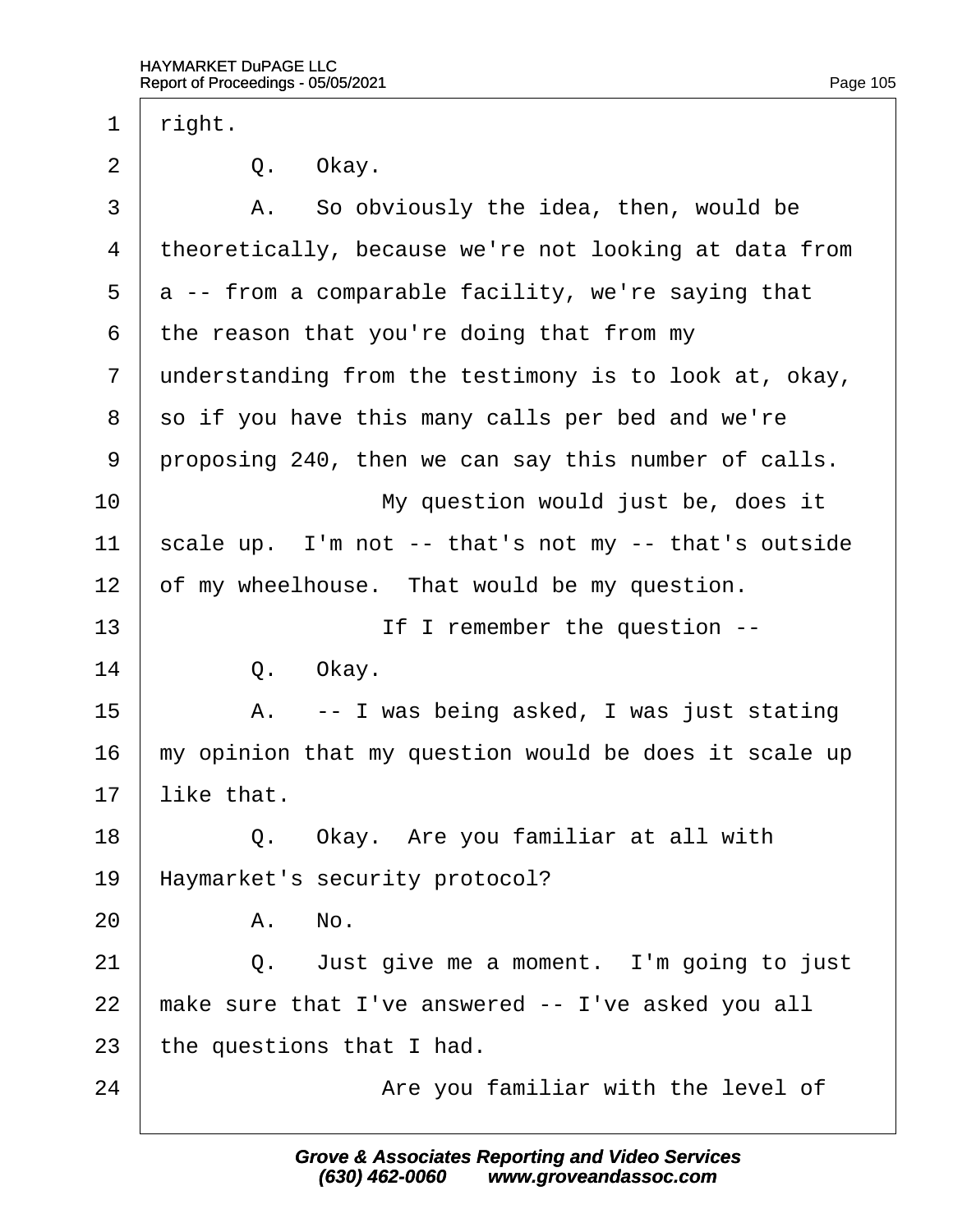| $\mathbf 1$    |    | support that the Haymarket DuPage proposal has from  |
|----------------|----|------------------------------------------------------|
| $\overline{2}$ |    | the hospitals located in DuPage County?              |
| 3              |    | A. I don't recall seeing anything about the          |
| 4              |    | hospitals. I'm sorry.                                |
| 5              |    | Q. Okay. Are you aware of any of the                 |
| 6              |    | support that the proposal of Haymarket DuPage has to |
| $\overline{7}$ |    | open in DuPage County?                               |
| 8              |    | A. No, ma'am.                                        |
| 9              | Q. | During the time that you were employed by            |
| 10             |    | SHARE, were you responsible for the creation of any  |
| 11             |    | programs, any treatment programs?                    |
| 12             |    | A. No, I had no -- I was not -- there was a          |
| 13             |    | clinical director that handled all clinical matters. |
| 14             |    | Q. You testified that you were an EMT, I             |
| 15             |    | think a basic certification?                         |
| 16             |    | A. Yes.                                              |
| 17             |    | Q. Was it as a result of your EMT basic              |
| 18             |    | certification that you were employed at SHARE?       |
| 19             |    | A. At the initial hire, yes.                         |
| 20             |    | Q. And did you stay with -- did you -- I             |
| 21             |    | believe you said that there -- that you don't have   |
| 22             |    | any other certification?                             |
| 23             |    | A. That's correct.                                   |
| 24             | Q. | Okay. So during the time you worked at               |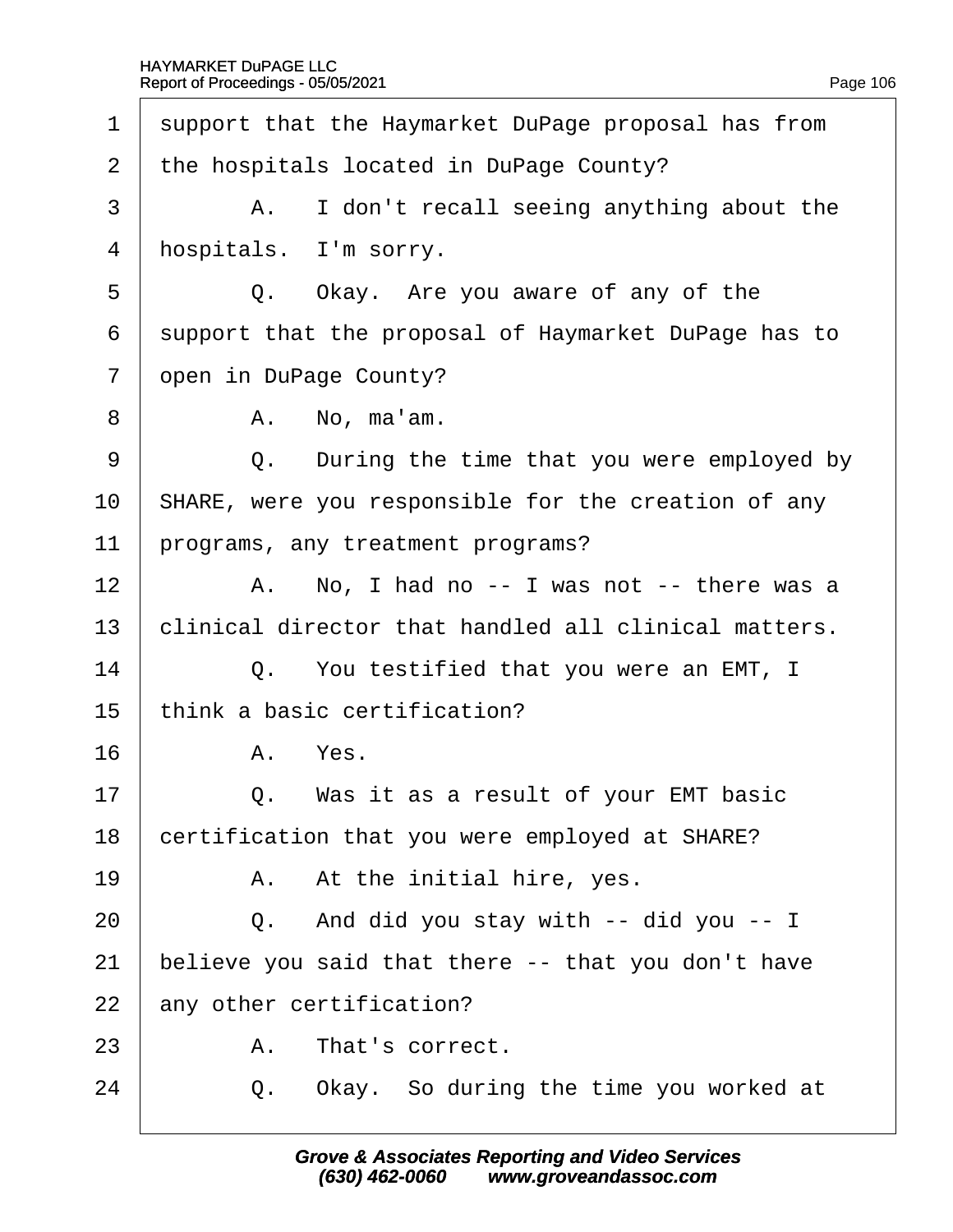| 1              | <b>SHARE, you didn't take any certification programming</b> |
|----------------|-------------------------------------------------------------|
| $\overline{2}$ | in drug addiction counseling or anything to do with         |
| 3              | substance abuse?                                            |
| 4              | A. So we -- monthly we were required to take                |
| 5              | CEUs. So SHARE provided people from the field and           |
| 6              | from the community coming in.                               |
| $\overline{7}$ | We had a good relationship with the                         |
| 8              | College of DuPage, so a lot of times we would have          |
| 9              | people from their program come in and provide               |
| 10             | training.                                                   |
| 11             | So we had -- we provided CEUs once a                        |
| 12             | month. And they also would send you to seminars, but        |
| 13             | -- that was the extent.                                     |
| 14             | Q. Okay. And just so you and I are talking                  |
| 15             | the same language, is a CEU a clinical education            |
| 16             | unit, or what does CEU mean?                                |
| 17             | A. Continuing education unit.                               |
| 18             | Q. Very good. Did -- can you -- do you                      |
| 19             | recall any of the continuing ed units you might have        |
| 20             | taken while you were at SHARE?                              |
| 21             | A. Well, most of them surrounded MISA                       |
| 22             | programs, so mentally ill substance abusers, people         |
| 23             | with dual diagnosis.                                        |
| 24             | Q. Okay. Now, you did -- you did recall --                  |
|                |                                                             |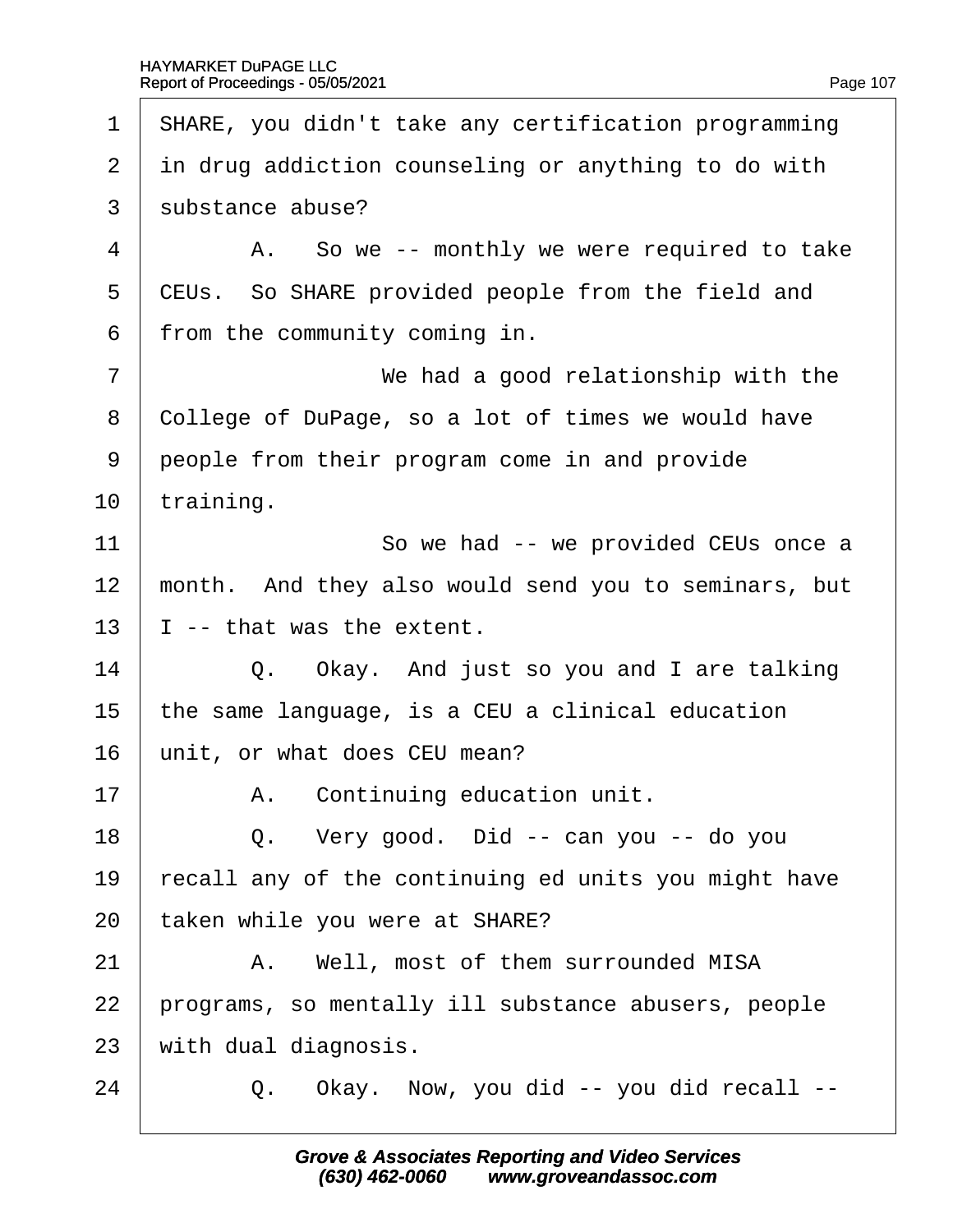|  | Page 108 |
|--|----------|
|  |          |

<span id="page-108-0"></span>

| 1              | one question I had for you: As I read about the      |  |
|----------------|------------------------------------------------------|--|
| $\overline{2}$ | \$HARE Program, one of the programs was related to   |  |
| 3              | gambling addictions?                                 |  |
| 4              | A. Yes.                                              |  |
| 5              | If somebody had a gambling addiction, did<br>Q.      |  |
| 6              | they have to come in with a primary diagnosis of     |  |
| $\overline{7}$ | substance use disorder?                              |  |
| 8              | A. That's correct. So the gambling -- the            |  |
| 9              | gambling addiction was treated -- if that was the    |  |
| 10             | primary diagnosis, that was treated on an outpatient |  |
| 11             | basis only. We could have inpatient residents that   |  |
| 12             | had a secondary diagnosis, but their primary         |  |
| 13             | diagnosis had to be chemical dependency.             |  |
| 14             | Q. And the primary diagnosis for anyone              |  |
| 15             | inpatient had to be chemical dependency?             |  |
| 16             | A. Yes.                                              |  |
| 17             | Okay. Are you aware of the -- because I<br>Q.        |  |
| 18             | ecognize that you don't live in the State of         |  |
| 19             | Illinois anymore, but are you aware of the -- any of |  |
| 20             | the statistics relative to substance use disorder in |  |
| 21             | Ilinois?                                             |  |
| 22             | A. Statistics relative to -- no, I mean --           |  |
| 23             | The incidence of substance use disorder?<br>Q.       |  |
| 24             | No, nothing currently. And I would have<br>А.        |  |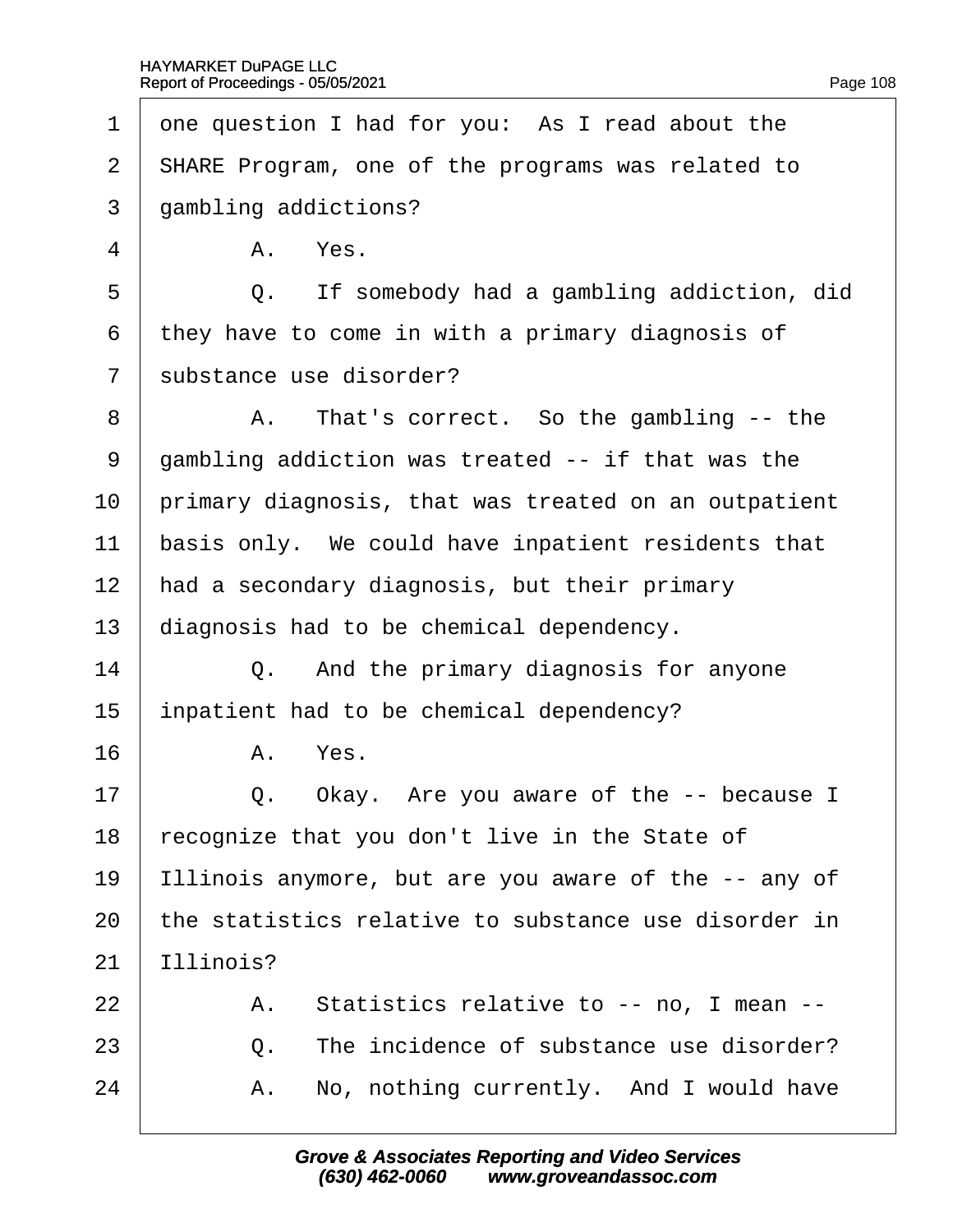<span id="page-109-0"></span>1 to refresh my memory.  $2 \cup Q$ . As someone still involved or at least 3 interested in the industry, are you aware of the fact 4 that other than the current COVID pandemic, the other 5 pandemic that we still face in the United States is 6 the opioid epidemic?  $7 \parallel$  A. Yes.  $8 \mid Q$ . And I appreciate the fact, sir, that ·9· ·you've testified that you do support treatment. 10 **Do you support treatment for** 11 substance use disorder?  $12 \parallel$  A.  $1$  do.  $13 \mid Q$ . And -- and isn't it a benefit to a 14 Community to have a treatment center located within 15 the community?  $16$   $A$   $Yes$ .  $17 \parallel Q$ . Let me just ask this, too: During the 18 time that you worked at SHARE, could you -- did you 19 have a typical type of patient; meaning were they 20 members of the community, typically?  $21$   $A.$  So --22 | MR. ELLENBECKER: I object to form. I object 23 to form, foundation.  $24$  · Go ahead.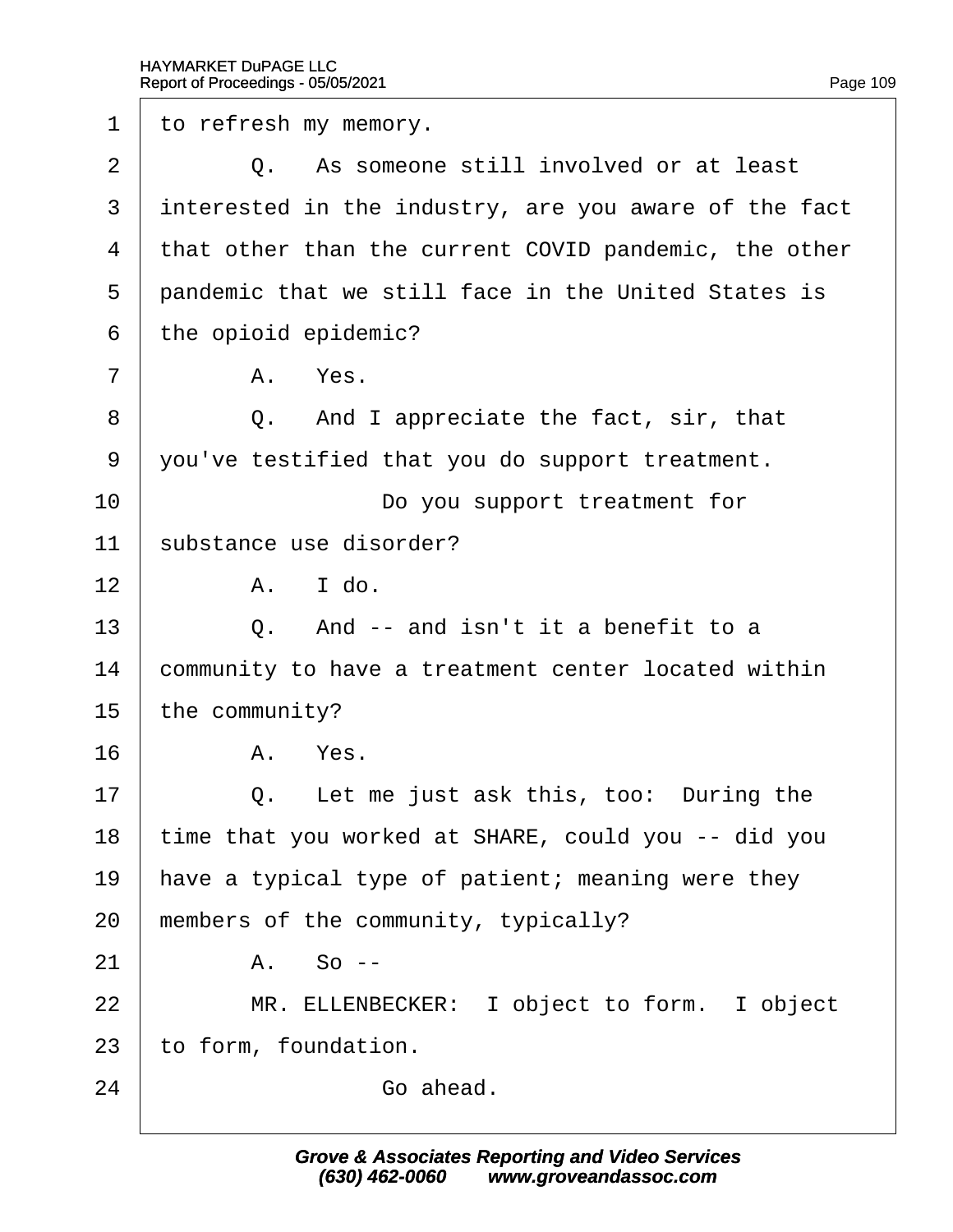<span id="page-110-0"></span>

| 1              | THE WITNESS: Go ahead and answer?                     |
|----------------|-------------------------------------------------------|
| $\overline{2}$ | MR. ELLENBECKER: Yeah, if you can, the way            |
| 3              | she asked it.                                         |
| 4              | BY THE WITNESS:                                       |
| 5              | A. So I don't have hard numbers for you, but          |
| 6              | most of our patients were not from the immediate      |
| $\overline{7}$ | surrounding area. They were from all over the         |
| 8              | suburbs.                                              |
| 9              | BY MS. DICKSON:                                       |
| 10             | Q. Did you maintain any statistical                   |
| 11             | breakdown of homeless versus those who had            |
| 12             | residences?                                           |
| 13             | A. Yes, that information -- I don't know --           |
| 14             | don't have it readily available, but that             |
| 15             | information was kept, yes.                            |
| 16             | Q. Did the fact that some -- did you -- did           |
| 17             | you yourself -- were you able to draw any conclusions |
| 18             | relative to patient success based on whether a        |
| 19             | patient was homeless or not homeless?                 |
| 20             | A. Can you maybe ask the question again?              |
| 21             | 'm not sure I understand what you're asking.          |
| 22             | Q. Okay. Were you able to yourself draw any           |
| 23             | conclusion as to whether someone would successfully   |
| 24             | complete treatment if they presented as a homeless    |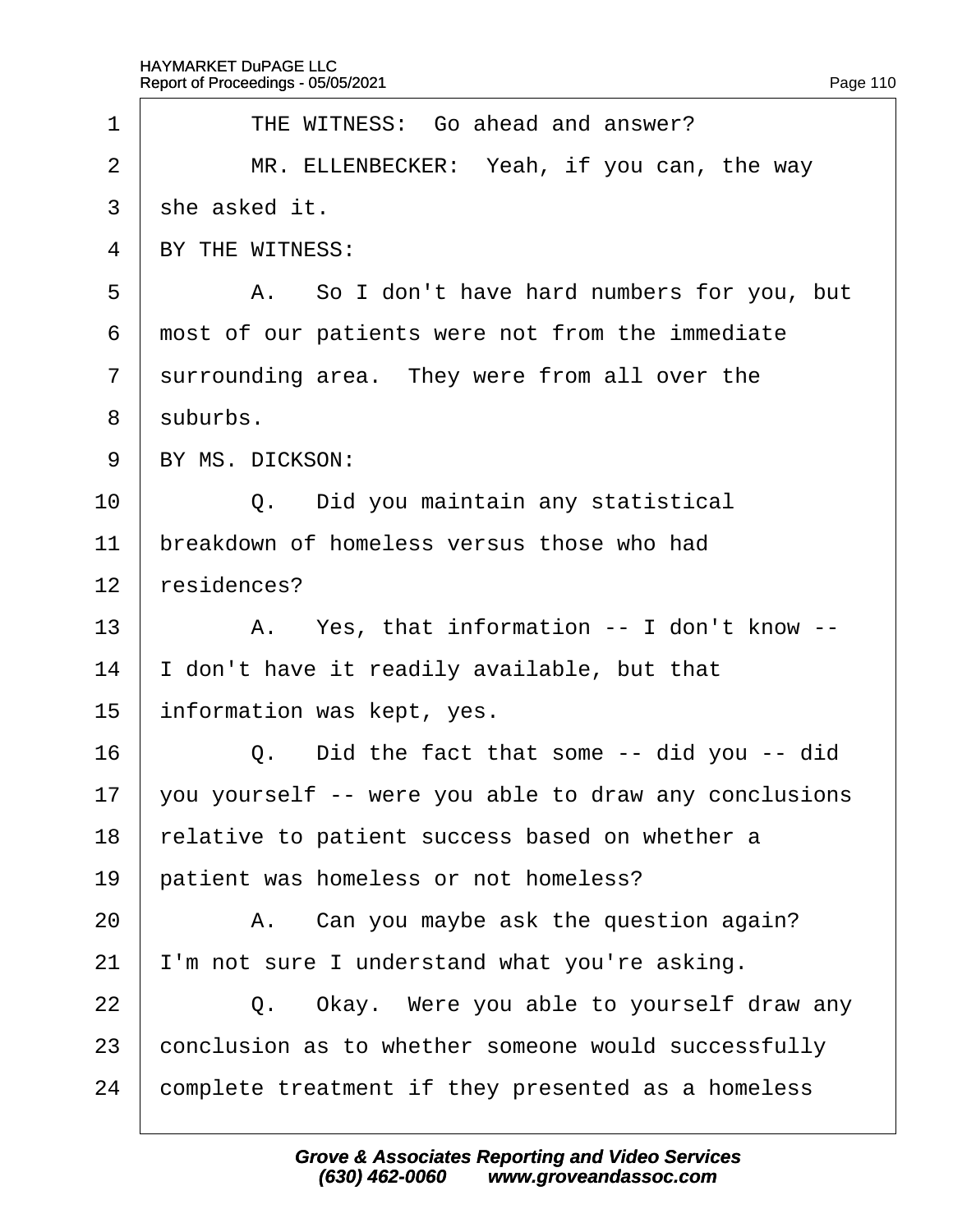$\Gamma$ 

<span id="page-111-0"></span>

| 1              | individual? |                                                      |
|----------------|-------------|------------------------------------------------------|
| $\overline{2}$ |             | A. No.                                               |
| 3              |             | Q. You treated both males and females in             |
| 4              |             | your facility; is that true?                         |
| 5              |             | A. Yes.                                              |
| 6              |             | Q. During the period of time that you worked         |
| $\overline{7}$ |             | for the facility, are you aware of whether you would |
| 8              |             | admit females who were pregnant?                     |
| 9              |             | A. That was very rare, but there were times          |
| 10             |             | early on in pregnancy that we -- we would have       |
| 11             |             | someone. But that was extremely rare. They would     |
| 12             |             | usually go to another treatment center.              |
| 13             |             | Q. Do you know why they would go to a                |
| 14             |             | different treatment center other than SHARE?         |
| 15             |             | A. Well, so the most common reasons was the          |
| 16             |             | understanding in the field, at least when I was in   |
| 17             |             | the field, was someone addicted to opiate should     |
| 18             |             | hot -- that was pregnant should not come off of the  |
| 19             |             | opiate. So they should stay on some maintenance      |
| 20             |             | program. The baby should under no circumstances go   |
| 21             |             | through withdrawal.                                  |
| 22             |             | So usually they would go to a                        |
| 23             |             | treatment center where they could receive some       |
| 24             |             | maintenance program. So early on that was methadone, |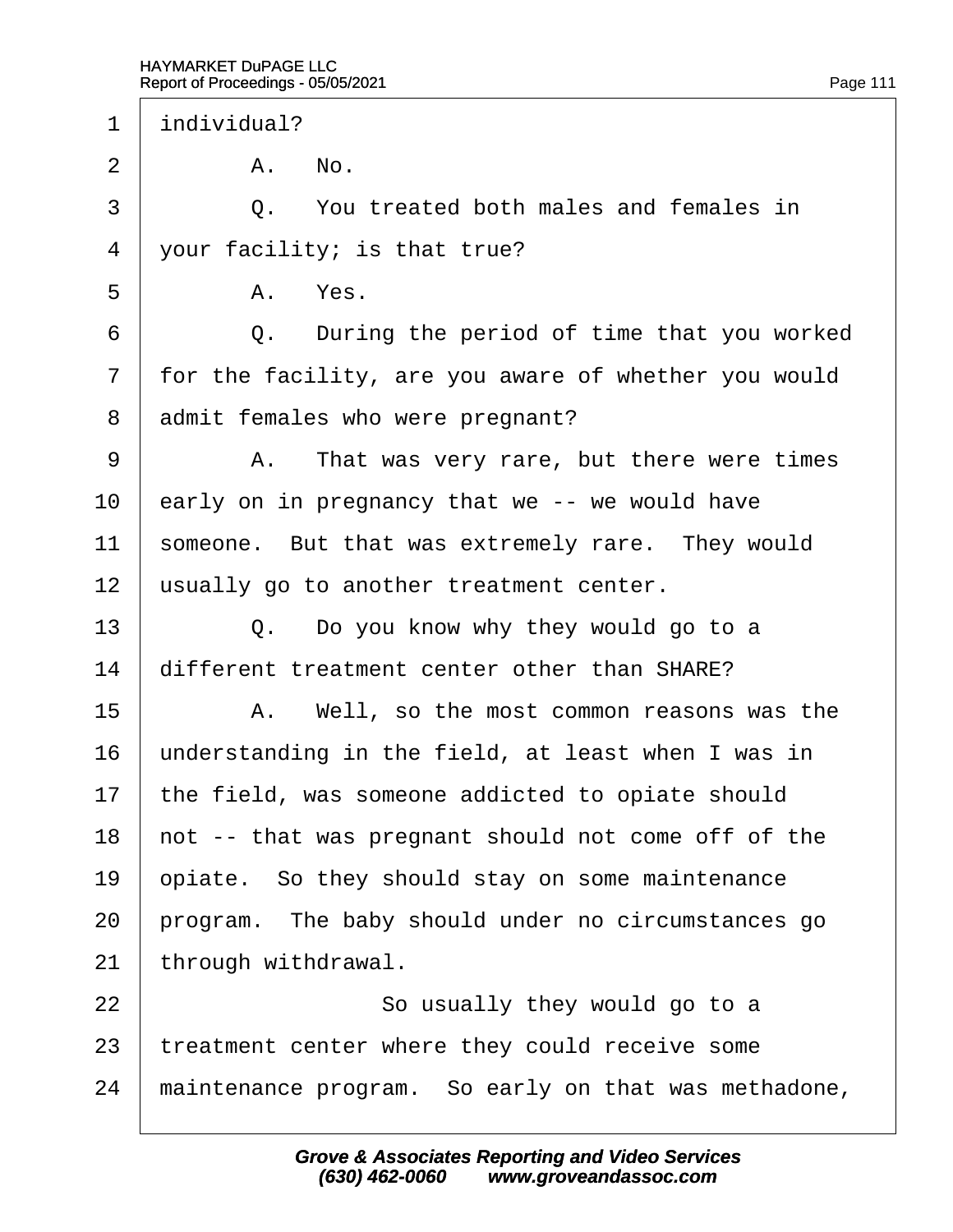<span id="page-112-0"></span>

| 1              | but then also with the advent of Suboxone, there were |
|----------------|-------------------------------------------------------|
| $\overline{2}$ | treatment centers that would provide that to their    |
| 3              | residential treatment patients.                       |
| 4              | Did SHARE not offer that?<br>Q.                       |
| 5              | A. We offered Suboxone, but, I'm sorry, I             |
| 6              | don't -- I should remember this, but I don't remember |
| $\overline{7}$ | if we did it -- if we did it for inpatient.           |
| 8              | I know we did go through a period of                  |
| 9              | time when I was there when it was provided to our     |
| 10             | medical detox, but I don't remember if our            |
| 11             | residential patients were on it. I'm sorry.           |
| 12             | That's all right.<br>Q.                               |
| 13             | I understand, and maybe you -- you                    |
| 14             | would know this better than myself, but I understand  |
| 15             | there's some concern in the medical community in      |
| 16             | terms of providing treatment to a female who is       |
| 17             | pregnant and suffering from drug addition.            |
| 18             | Were you aware of -- would that be a                  |
| 19             | true statement?                                       |
| 20             | A. Yes.                                               |
| 21             | Q. Was that a concern in your facility?               |
| 22             | A. Yes. Having -- having a pregnant female            |
| 23             | was -- they were at additional risk.                  |
| 24             | And then if we weren't able to                        |
|                |                                                       |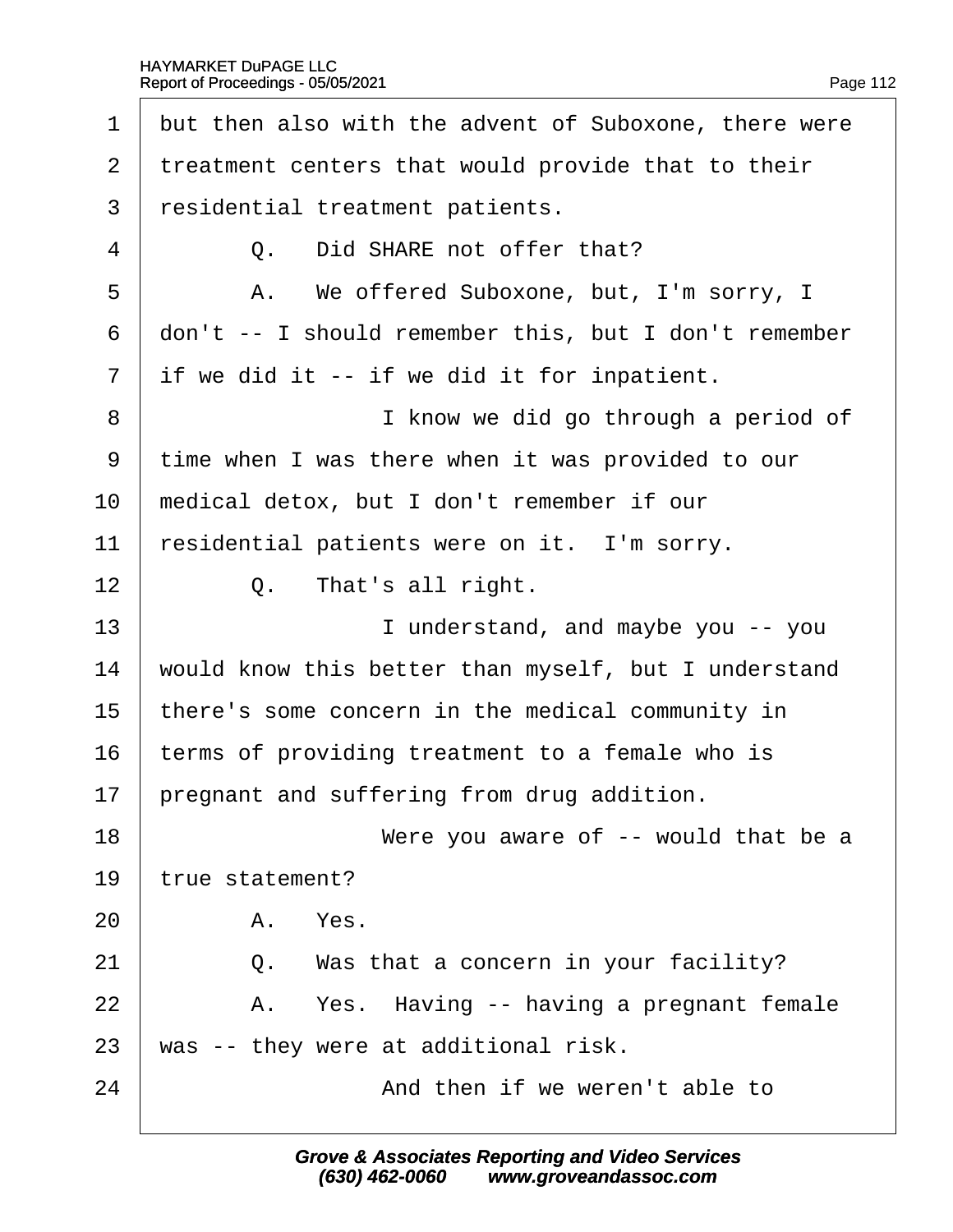<span id="page-113-0"></span>

| 1              | admit, finding them the appropriate level of care     |
|----------------|-------------------------------------------------------|
| 2              | that would take them was -- was challenging.          |
| 3              | Q. Okay. And so rather than admit them,               |
| 4              | would it be SHARE's preference to find a treatment    |
| 5              | program better suited for them?                       |
| 6              | A. Yes.                                               |
| $\overline{7}$ | Q. During the time that you were at SHARE,            |
| 8              | and I -- and I know it was a long period of time, but |
| 9              | do you remember at all what the organizational chart  |
| 10             | might have looked like to the extent it didn't change |
| 11             | year by year?                                         |
| 12             | Like who would have been at top of                    |
| 13             | the org chart?                                        |
| 14             | A. So when I first -- when I first started,           |
| 15             | it was the CEO, Dennis Vaccaro. When he passed away,  |
| 16             | it became the COO. Donna Santoro was moved into the   |
| 17             | CEO spot, and then she was over the clinical          |
| 18             | directors.                                            |
| 19             | There was a clinical director over                    |
| 20             | Leyden Family Service in Franklin Park, and there was |
| 21             | a clinical director at the SHARE Program. And then    |
| 22             | under each of them, they had the clinical directors   |
| 23             | under them, the medical -- the nurse manager, and     |
| 24             | then intake supervisor and outpatient supervisor, and |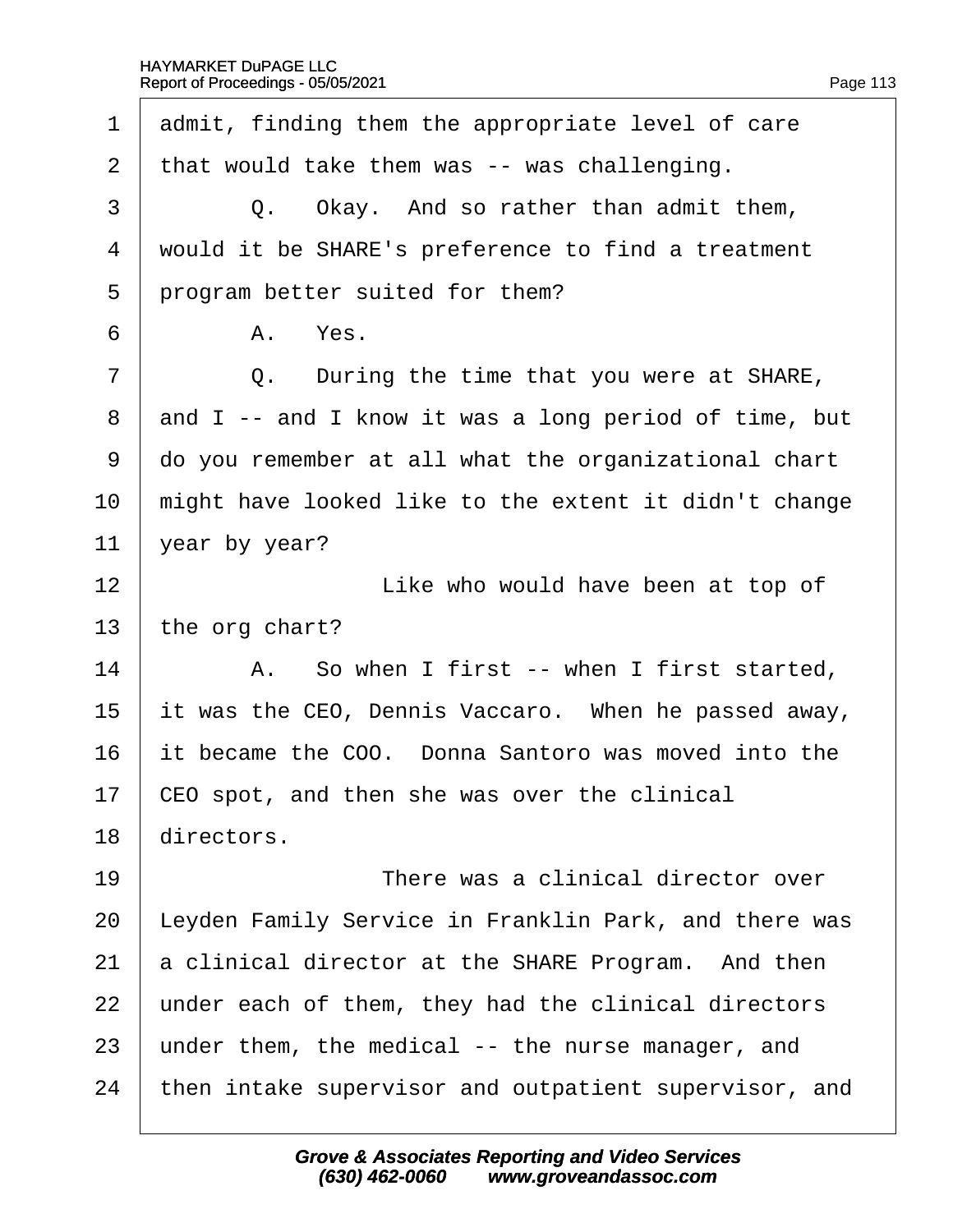<span id="page-114-0"></span>1 then so on and so forth.  $2 \mid Q$ . And at the -- at the end of your 3 employment there in 2017, how many employees did 4 SHARE have, do you know? Do you recall? 5 | A. SHARE specifically, I don't recall the 6 exact number. But Leyden as a whole had around 200.  $7 \mid$  Q. With the treatment center, do you know ·8· ·what the staff -- the professional medical staff to 9 patient ratio was? 10 | A. I knew it was set, but I don't recall 11 what it was. I'm sorry. 12 | Q. You're not currently -- I looked up your 13 hew company, and am I correct in assuming that it is 14 hot in the  $-$  you don't currently work within a 15 substance use treatment facility? 16 A. That's correct. 17 | MS. DICKSON: Mr. Chairman, I would ask just 18 for five minutes. So instead of taking the witness's 19 time while I look at my notes, if I could have five 20 minutes. I think I'm completed, but I just want to 21 make sure because of the paperwork I have surrounding  $22$  me.  $23$   $\phantom{1}$  CHAIRMAN DALY: That would be fine. Let's 24 break for five minutes, and we'll reconvene at 9:15.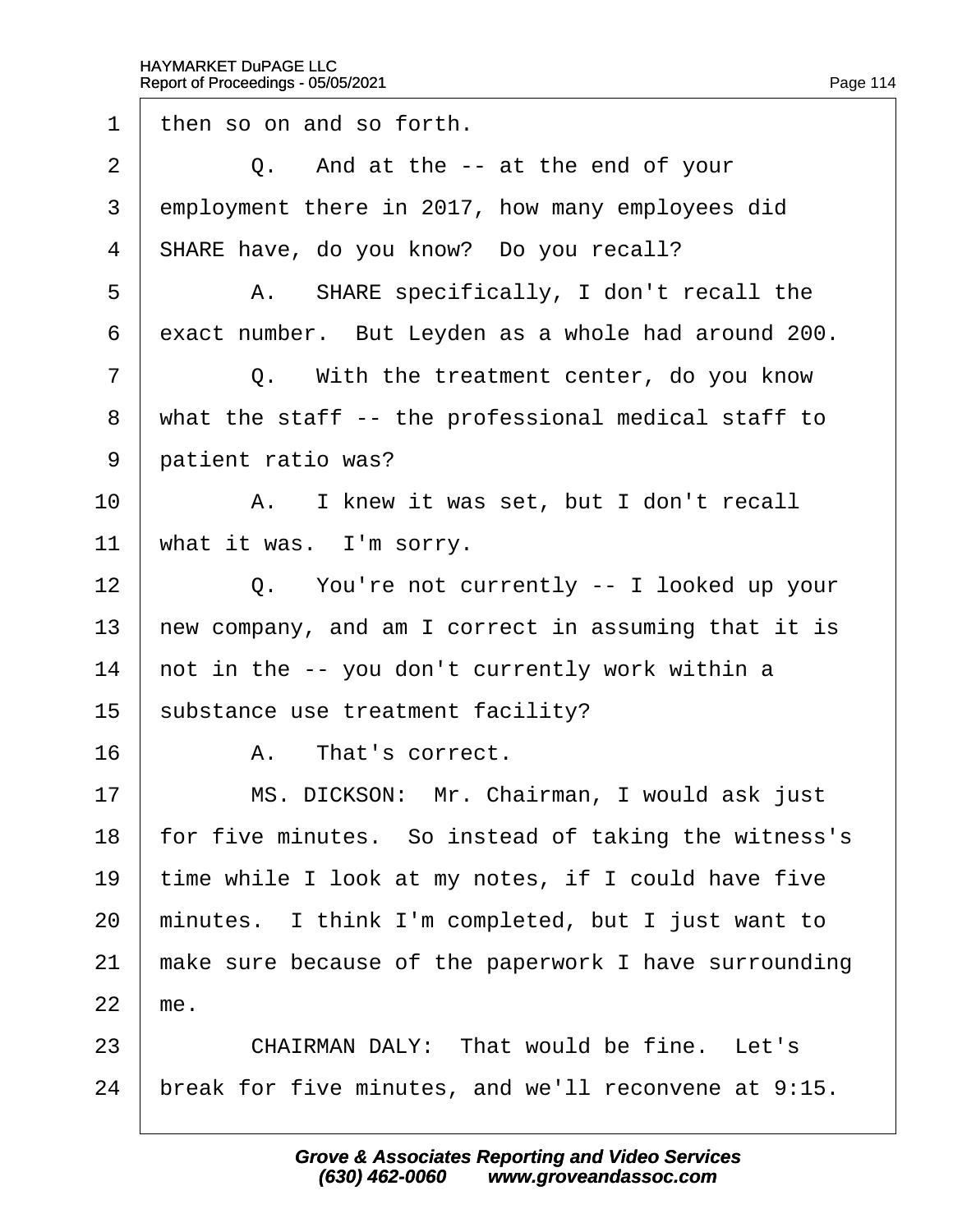<span id="page-115-0"></span>

| 1              | MS. DICKSON: Thank you, sir.                       |
|----------------|----------------------------------------------------|
| $\overline{2}$ | (Recess taken.)                                    |
| 3              | CHAIRMAN DALY: If we can please see                |
| 4              | everybody's cameras up and running again so we can |
| 5              | resume.                                            |
| 6              | MS. DICKSON: I'm technologically challenged.       |
| $\overline{7}$ | I need assistance.                                 |
| 8              | UNIDENTIFIED SPEAKER: She's not lying.             |
| 9              | MS. DICKSON: If I can, Mr. Chairman.               |
| 10             | BY MS. DICKSON:                                    |
| 11             | Q. When I -- when I was asking you about the       |
| 12             | prganizational chart, I neglected to ask you,      |
| 13             | Mr. Wrigley, where did you place on the            |
| 14             | prganizational chart for the predominance of your  |
| 15             | time or -- and let me rephrase that.               |
| 16             | The highest level on the                           |
| 17             | prganizational chart that you held, what was that? |
| 18             | A. I answered directly to the clinical             |
| 19             | director.                                          |
| 20             | Q. And what position did you hold when you         |
| 21             | answered directly to the clinical director?        |
| 22             | A. My title at the time was unit supervisor.       |
| 23             | What were your duties as the unit<br>Q.            |
| 24             | supervisor?                                        |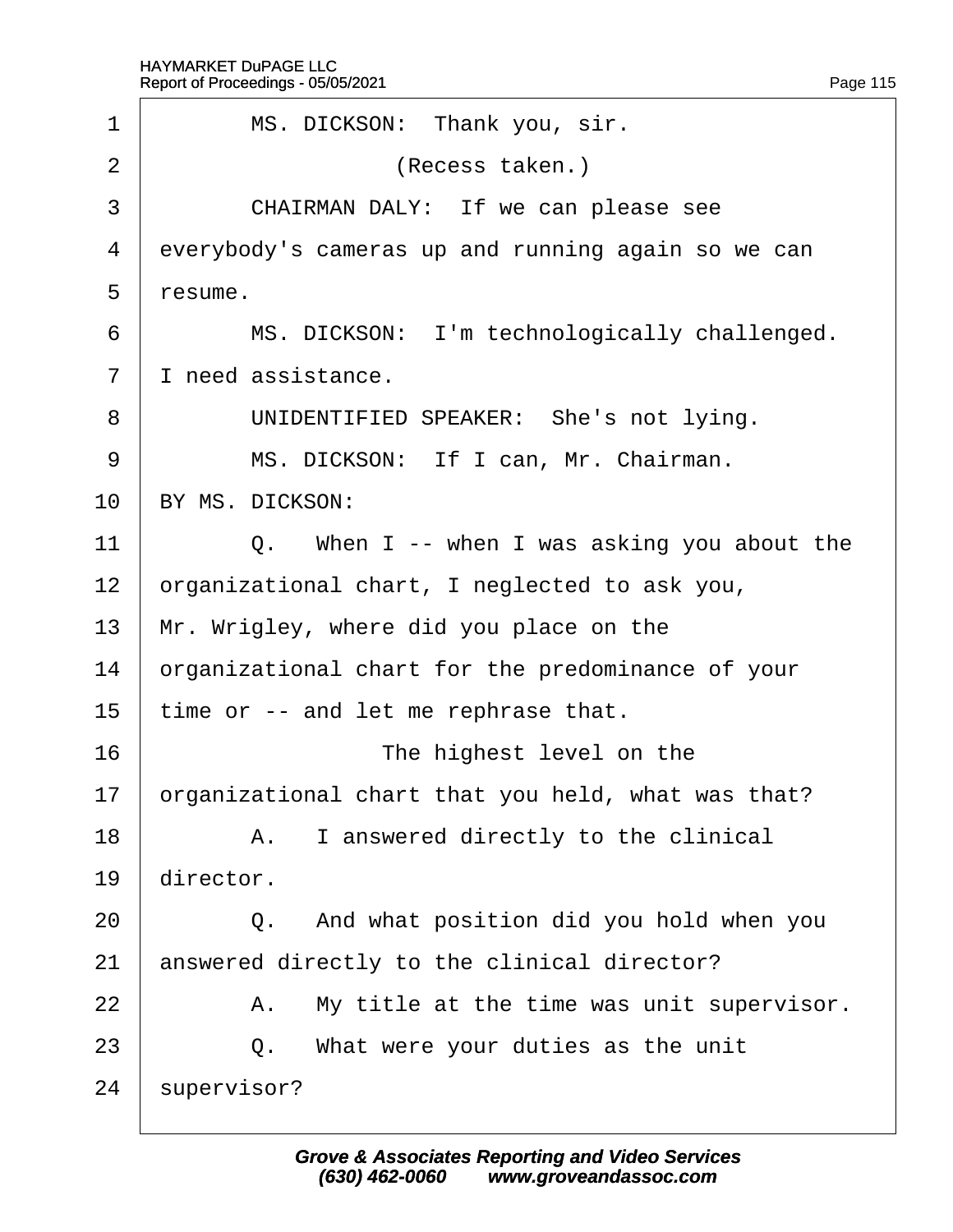<span id="page-116-0"></span>

| 1              | A. I oversaw the inpatient units; I oversaw         |
|----------------|-----------------------------------------------------|
| $\overline{2}$ | the facilities; I oversaw the admission process.    |
| 3              | Q. Did you oversee the personnel working in         |
| $\overline{4}$ | those units?                                        |
| 5              | A. Yes.                                             |
| 6              | Q. Okay. And then going back to the first           |
| $\overline{7}$ | opportunity you learned about this case from the    |
| 8              | Village attorney Mr. Chuck Hervas who asked, I      |
| 9              | believe, if Mr. Ellenbecker could contact you, did  |
| 10             | you get the sense from that contact that Mr. Hervas |
| 11             | and Mr. Ellenbecker were on the same side of this   |
| 12             | proceeding?                                         |
| 13             | MR. ELLENBECKER: Objection --                       |
| 14             | BY THE WITNESS:                                     |
| 15             | A. I don't recall.                                  |
| 16             | MR. ELLENBECKER: -- calls for speculation.          |
| 17             | MS. DICKSON: Okay. Well, I'm asking him his         |
| 18             | sense --                                            |
| 19             | MR. ELLENBECKER: That's just the way lawyers        |
| 20             | try to get him to speculate about somebody else's,  |
| 21             | but, anyway, he answered it.                        |
| 22             | BY MS. DICKSON:                                     |
| 23             | Q. Okay. You weren't -- you didn't                  |
|                |                                                     |

24  $\mu$ nderstand at any time that because Mr. Hervas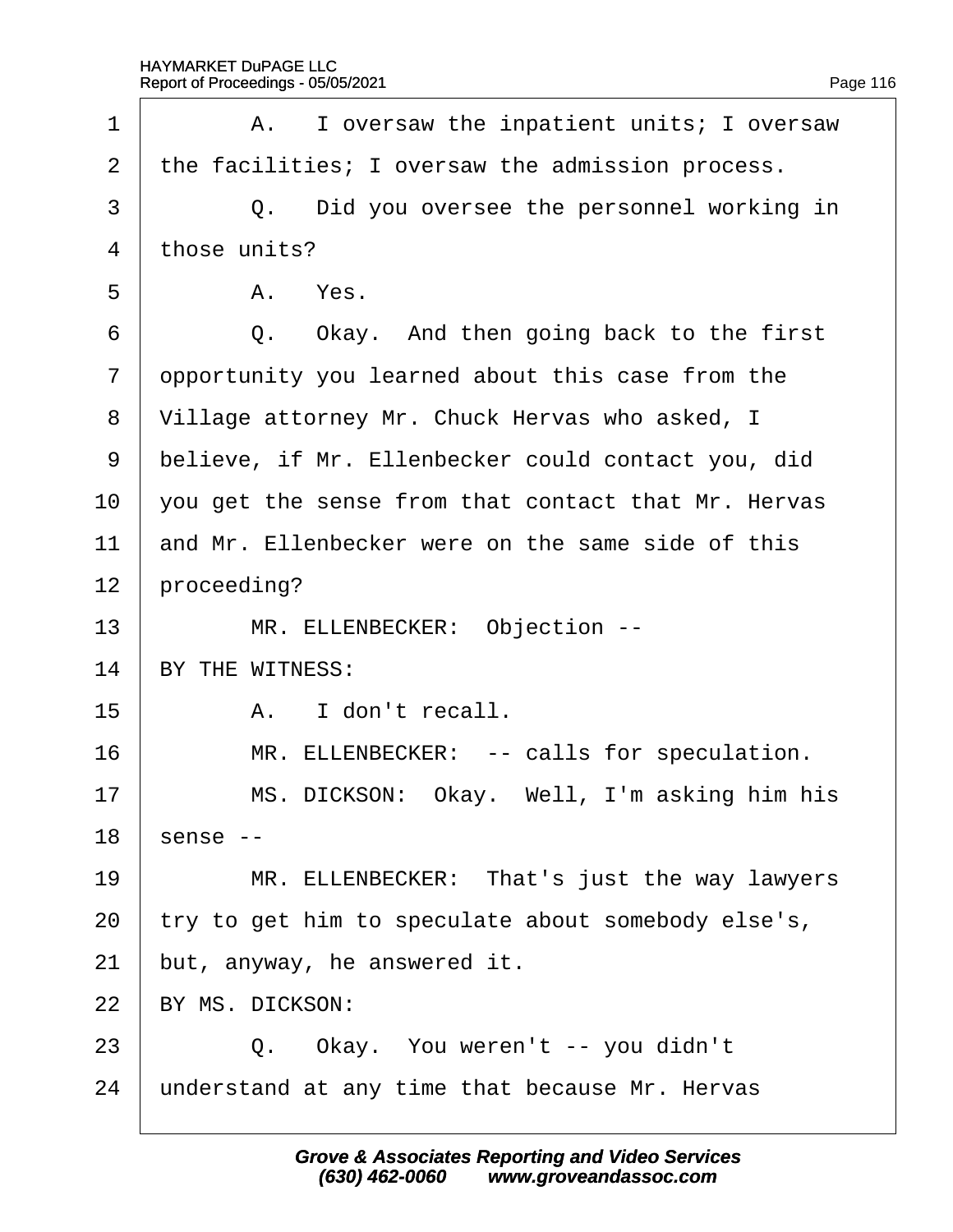<span id="page-117-0"></span>

| 1              | represents the Village and your understanding was, I  |
|----------------|-------------------------------------------------------|
| $\overline{2}$ | believe you said, that Mr. Ellenbecker represented    |
| 3              | the residents, you didn't at any time draw any        |
| 4              | donclusion relative to their personal or their        |
| 5              | professional role in this proceeding?                 |
| 6              | A. So I know this is going to sound like I'm          |
| $\overline{7}$ | trying to be difficult, but I don't know how to       |
| 8              | separate what I know from what -- and when I knew it. |
| 9              | I'm sorry, I don't have a specific                    |
| 10             | event I remember that was when I became aware.        |
| 11             | MS. DICKSON: Okay. Well, I thank you so much          |
| 12             | for providing the testimony you did this evening.     |
| 13             | It's very much appreciated.                           |
| 14             | And I have no further questions of                    |
| 15             | the witness, Mr. Daly.                                |
| 16             | CHAIRMAN DALY: Thank you very much.                   |
| 17             | At this time I would ask if there's                   |
| 18             | any redirect or follow-up from Mr. Ellenbecker first, |
| 19             | and then Mr. DiNolfo and Ms. Smith.                   |
| 20             | MR. ELLENBECKER: Briefly, Mr. Chairman.               |
| 21             | <b>REDIRECT EXAMINATION</b>                           |
| 22             | BY MR. ELLENBECKER:                                   |
| 23             | Mr. Wrigley, if your staff at SHARE was<br>Q.         |
| 24             | expected or required to chart 911 calls, you'd expect |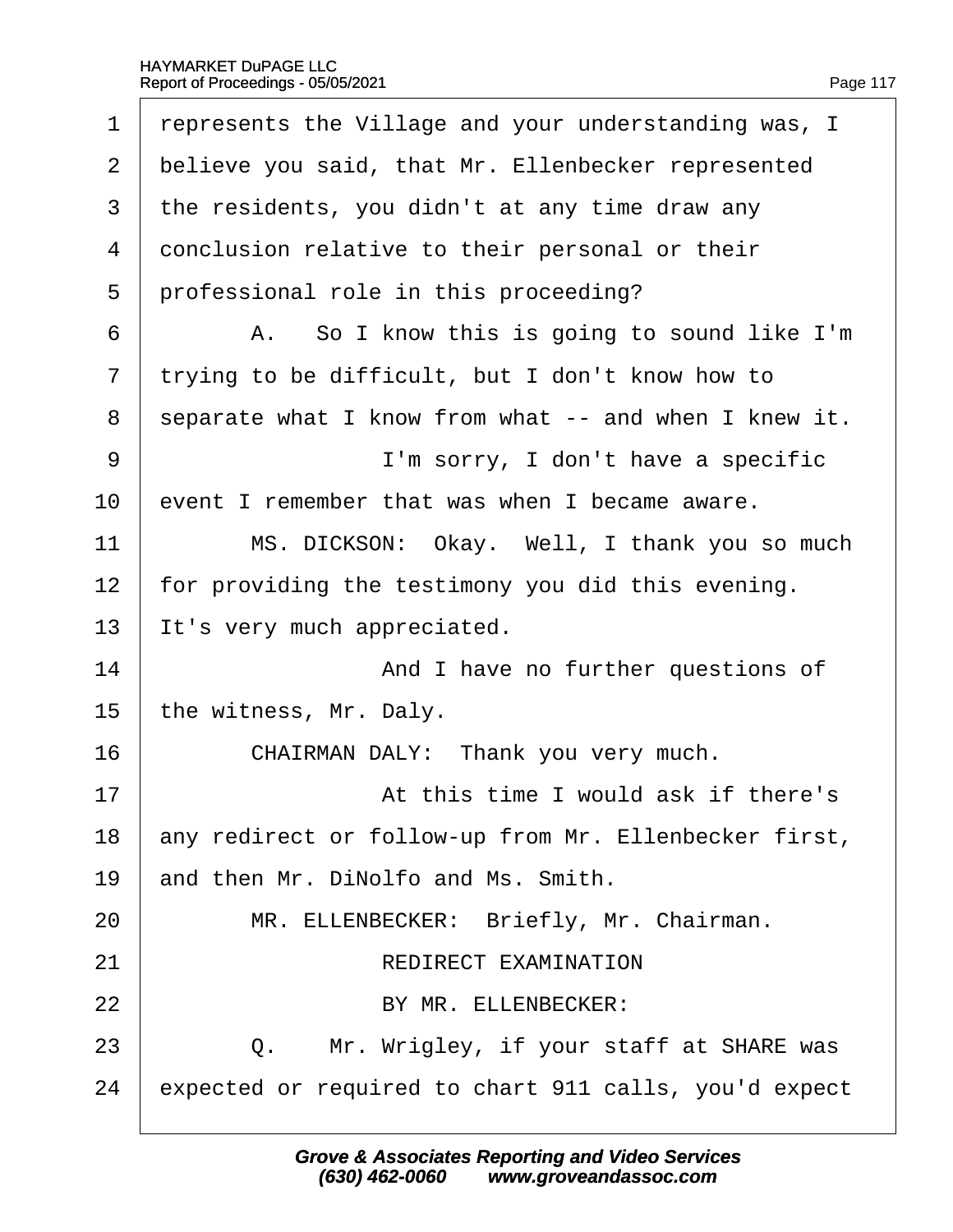<span id="page-118-0"></span>

| 1              | that your internal documentation would closely track |  |
|----------------|------------------------------------------------------|--|
| $\overline{2}$ | external 911 call data; wouldn't you?                |  |
| 3              | A. Yes.                                              |  |
| 4              | Q. And based on size and services offered,           |  |
| 5              | based on what you know about Haymarket West Loop and |  |
| 6              | the proposed Itasca facility, would it be your       |  |
| $\overline{7}$ | expectation that Haymarket West Loop would be the    |  |
| 8              | best or closest comp to the proposed facility in     |  |
| 9              | Itasca?                                              |  |
| 10             | A. Yes.                                              |  |
| 11             | Q. You were asked some questions about               |  |
| 12             | whether treatment facilities would be good for a     |  |
| 13             | community.                                           |  |
| 14             | Would you agree that for a treatment                 |  |
| 15             | facility to be good, that facility has to be a good  |  |
| 16             | fit for that -- that community?                      |  |
| 17             | A. Yes, I mean, it would have to be a good           |  |
| 18             | fit for the community, but it would also have to     |  |
| 19             | effectively do its -- to provide treatment.          |  |
| 20             | Right. And are you aware of any facility<br>Q.       |  |
| 21             | at or around the size of 240 beds in a town the size |  |
| 22             | of Itasca anywhere in the country?                   |  |
| 23             | A. The only one that I'm aware of is                 |  |
| 24             | Haymarket West Loop.                                 |  |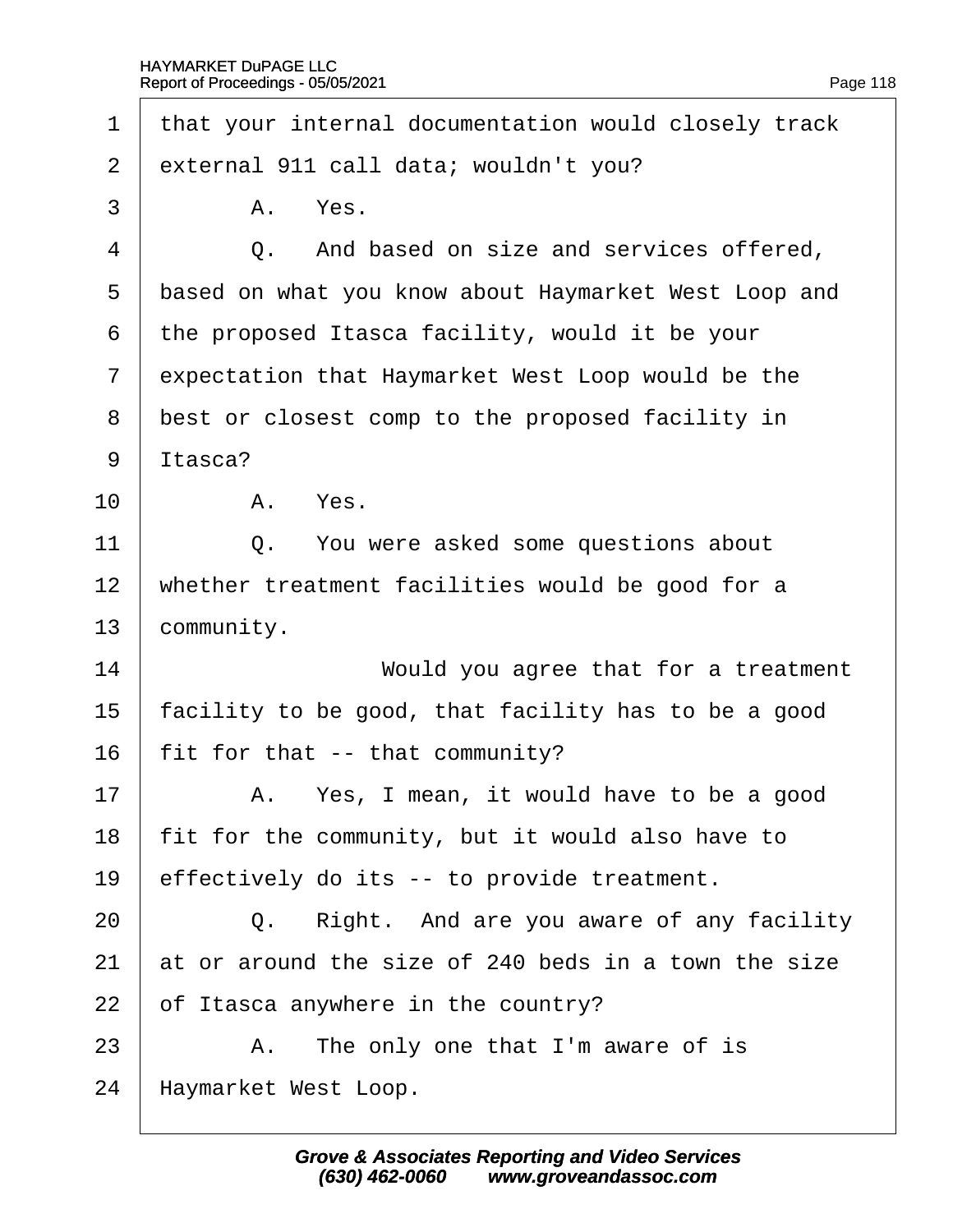$\Gamma$ 

<span id="page-119-0"></span>

| 1              |          | Q. Right. And that's in the City of Chicago                |
|----------------|----------|------------------------------------------------------------|
| $\overline{2}$ |          | that has considerably more people; correct?                |
| 3              |          | A. That's correct.                                         |
| 4              |          | Q. And you testified earlier that with a                   |
| 5              |          | 64-bed capacity at SHARE, there were times that the        |
| 6              |          | <b>SHARE facility overwhelmed the emergency department</b> |
| $\overline{7}$ |          | at St. Alexius; correct?                                   |
| 8              |          | A. Yes.                                                    |
| 9              |          | Q. And the proposed facility has 240 beds;                 |
| 10             | correct? |                                                            |
| 11             |          | A. That's my understanding.                                |
| 12             |          | MR. ELLENBECKER: No further questions.                     |
| 13             |          | CHAIRMAN DALY: Mr. DiNolfo?                                |
| 14             |          | MR. DI NOLFO: Chairman Daly, I have no                     |
| 15             |          | questions. Thank you.                                      |
| 16             |          | CHAIRMAN DALY: Thank you. Ms. Smith, any                   |
| 17             |          | questions of the witness?                                  |
| 18             |          | MS. SMITH: No questions. Thank you.                        |
| 19             |          | CHAIRMAN DALY: Okay. At this time,                         |
| 20             |          | Ms. Dickson, I'd ask if you had one more shot at this      |
| 21             |          | before we turn it over to the Plan Commission?             |
| 22             |          | MS. DICKSON: I have no other questions,                    |
| 23             |          | Mr. Daly. Thank you.                                       |
| 24             |          | CHAIRMAN DALY: Thank you. At this time I'd                 |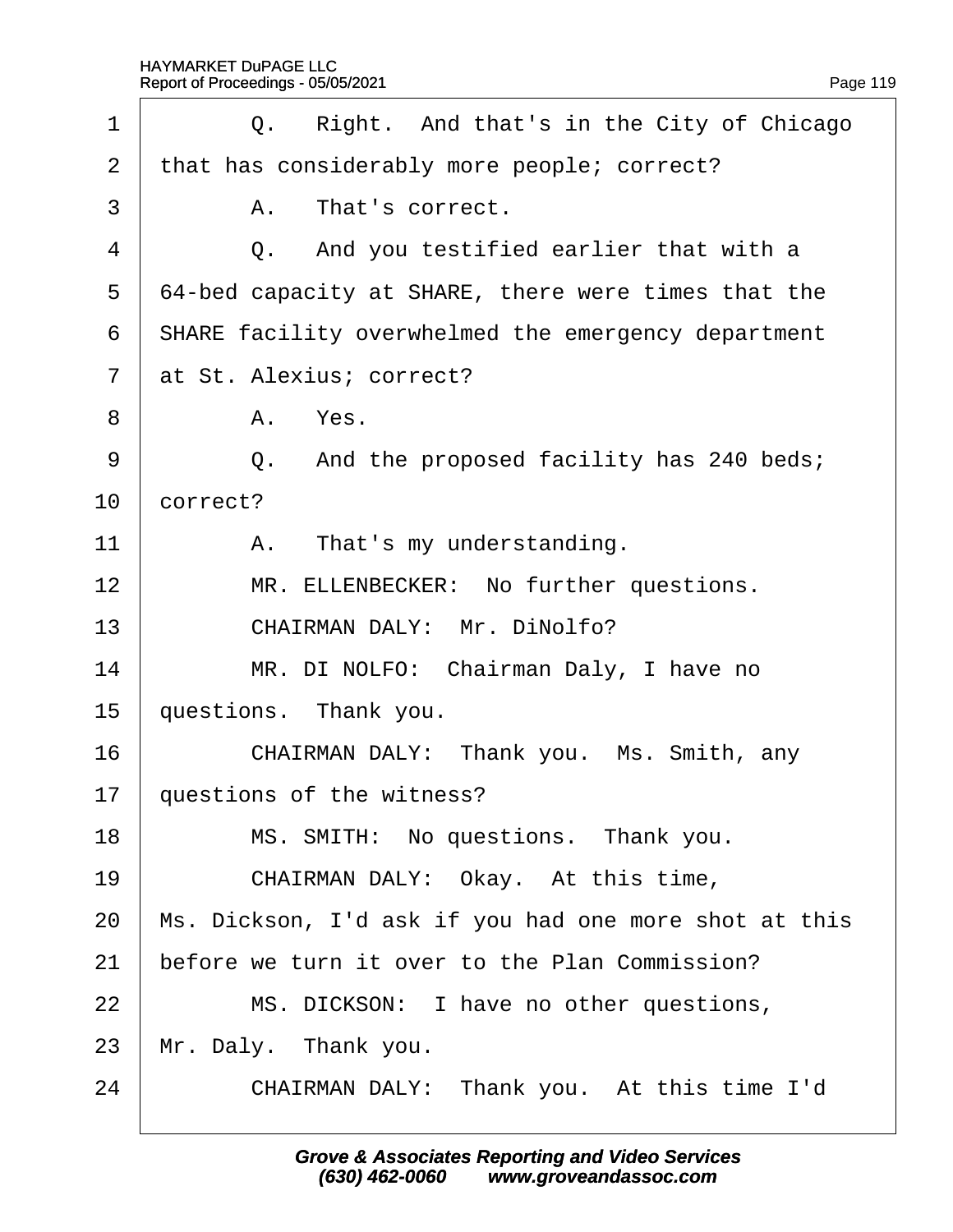$\Gamma$ 

<span id="page-120-0"></span>

| 1              | ask the Plan Commission, if you have any questions of |
|----------------|-------------------------------------------------------|
| $\overline{2}$ | Mr. Wrigley at this time, please ask him.             |
| 3              | Hearing none, I do have one                           |
| $\overline{4}$ | question, Mr. Wrigley: I believe it was midway        |
| 5              | through your testimony you had, quote, the same       |
| 6              | information, I had written that in quotes, and then   |
| $\overline{7}$ | as a note underneath, over and over.                  |
| 8              | So can you give us an example or                      |
| 9              | two examples of the types of comments you would hear  |
| 10             | about Haymarket that were pervasive over your 18      |
| 11             | career -- 18-year career there?                       |
| 12             | THE WITNESS: So most of my understanding from         |
| 13             | Haymarket, as I said, comes from inpatient -- from    |
| 14             | our residents. And most of the information that was   |
| 15             | being provided to me was usually around the detox     |
| 16             | program. And the consistent information that I would  |
| 17             | hear would be that it was similar to a drunk tank,    |
| 18             | that the police could up in a back alley, drop        |
| 19             | residents off, put them into a room that had -- the   |
| 20             | detox had no beds, sandwiches were on a cart. There   |
| 21             | was no clinical attention, very little medical        |
| 22             | attention.                                            |
| 23             | And understand, please, that that                     |
|                |                                                       |

24  $\frac{1}{2}$  spans over 18 years of time. So that -- that -- just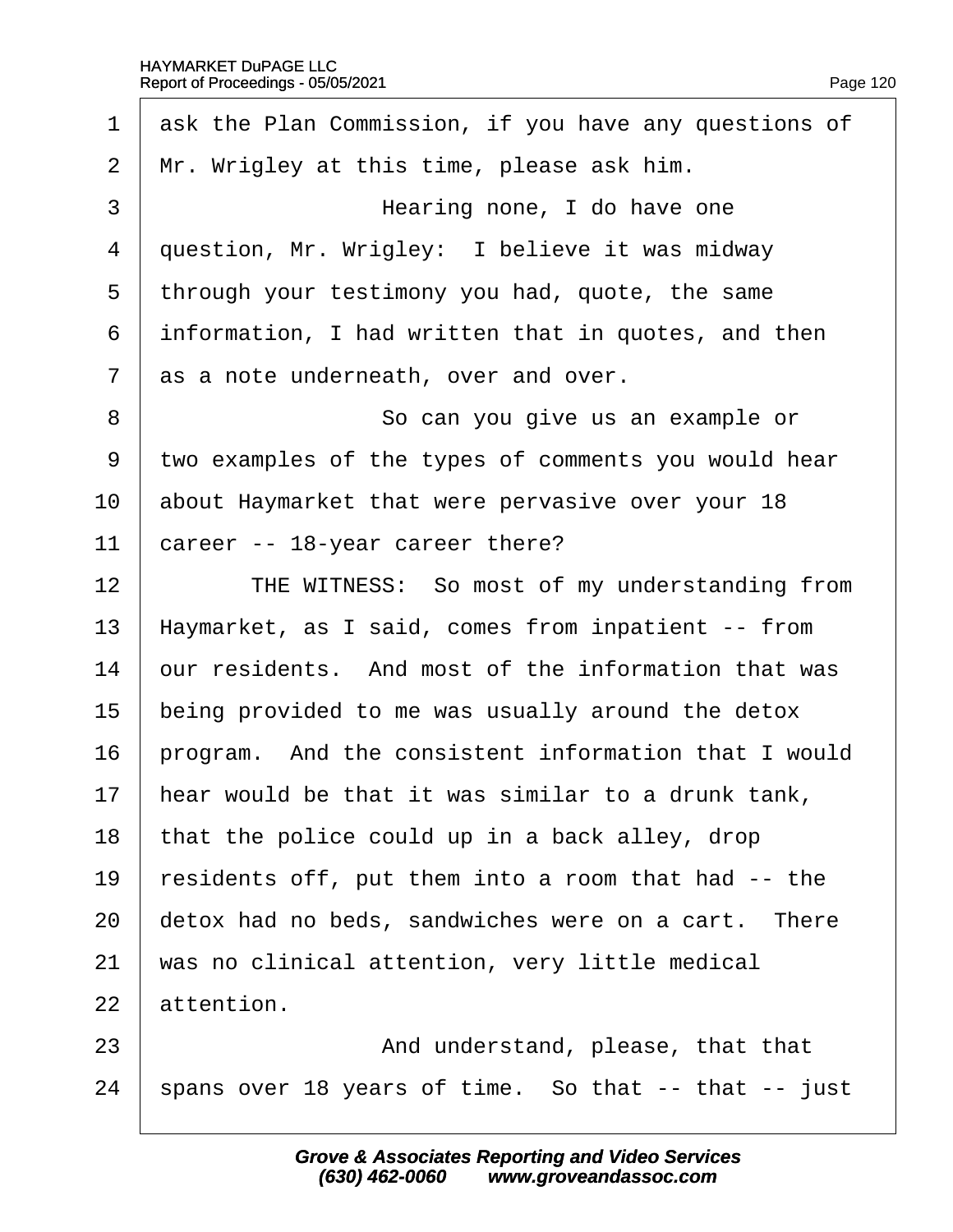<span id="page-121-0"></span>

| 1              | keep that in mind when you're thinking through that,  |
|----------------|-------------------------------------------------------|
| $\overline{2}$ | going back to 1999. But those were the most           |
| 3              | donsistent things that people were -- or there was no |
| 4              | treatment being provided. Most of the information     |
| 5              | that I heard was from just the detox program.         |
| 6              | CHAIRMAN DALY: And just a quick follow-up on          |
| $\overline{7}$ | that.                                                 |
| 8              | Did you ever hear any comments --                     |
| 9              | no, strike that.                                      |
| 10             | I have no further questions of you                    |
| 11             | at this time.                                         |
| 12             | Any other members of the Plan                         |
| 13             | Commission?                                           |
| 14             | Hearing none, Mr. Wrigley, I thank                    |
| 15             | you for your time this evening. Appreciate it. And    |
| 16             | you are excused.                                      |
| 17             | THE WITNESS: Thank you.                               |
| 18             | CHAIRMAN DALY: At this time, I believe the            |
| 19             | hext witness this evening, the Village's witness --   |
| 20             | okay. Mr. Ellenbecker, do you have any exhibits to    |
| 21             | enter into the record this evening that weren't       |
| 22             | previously submitted?                                 |
| 23             | MR. ELLENBECKER: Mr. Chairman, I'm not sure           |
| 24             | what number it would be in succession, but it was the |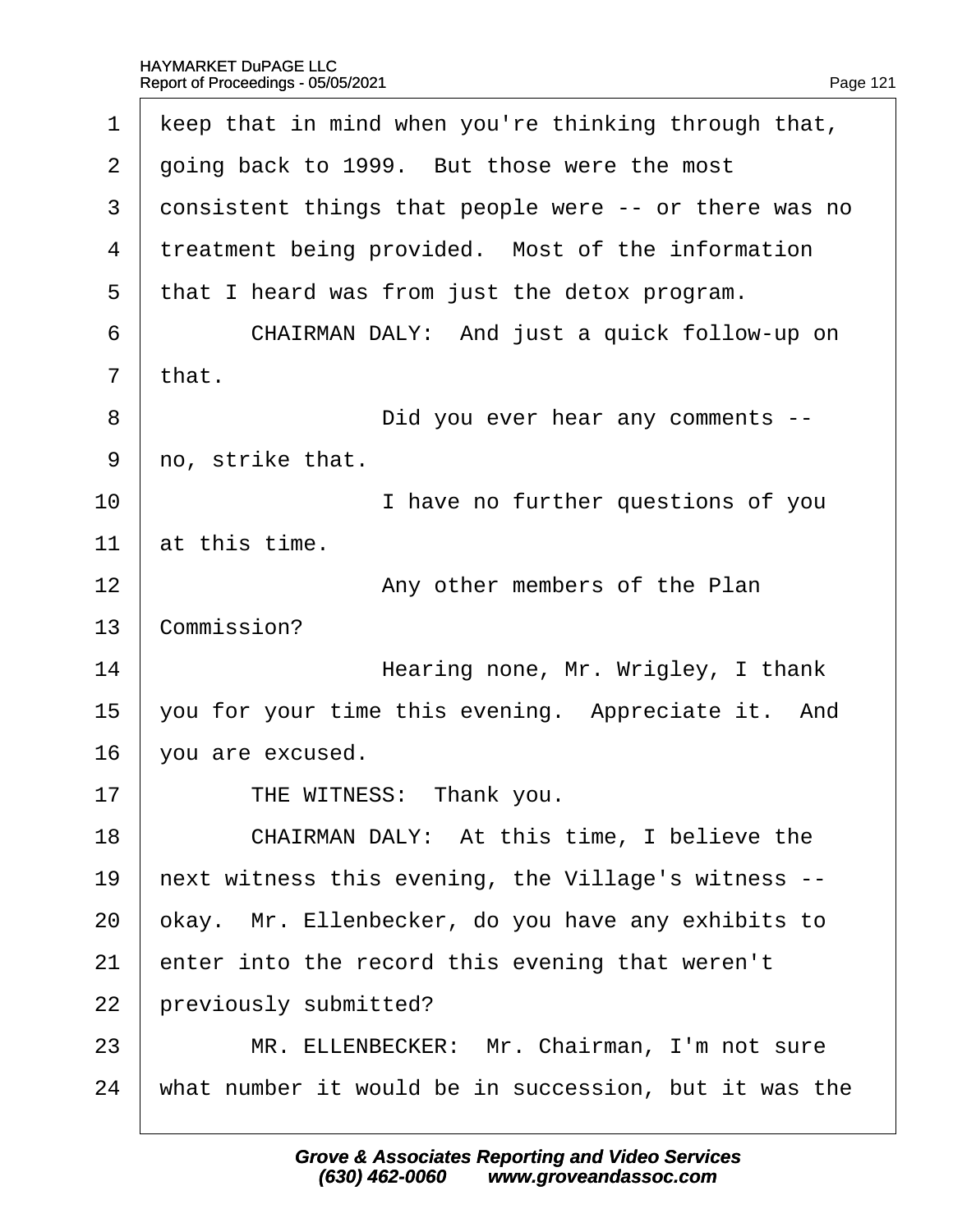<span id="page-122-0"></span>1 derial photo I showed on direct examination. 2 | MS. WYSOCKI: Mr. Ellenbecker, the last 3 exhibit you entered was November 13th of 2019. It 4 was labeled Exhibit 9. 5 | MR. ELLENBECKER: So am I just continuing  $6$  with  $-$ 7 | MS WYSOCKI: So the next would be 10 --8 | MR. ELLENBECKER: -- my numbers or -- Okay. 9 So I'll say exhibit -- I'd like to move to admit 10 Exhibit 10, which was the aerial photograph. 11 | CHAIRMAN DALY: We accept that Exhibit No. 10 12 into the record. 13 | MS. WYSOCKI: Are you going to admit the 14 résumé or CV or no? 15 | MR. ELLENBECKER: Yeah, we'll -- I submitted 16 the -- last Friday Mr. Wrigley's résumé. We'd ask to 17 **admit that as Exhibit 11.** 18 | CHAIRMAN DALY: All right. Thank you. 19 | (865 Irving Park Road, LLC Exhibit 20 | **Nos. 10-11 admitted.)** 21 **CHAIRMAN DALY:** At this time, the next witness 22 is the Director of Police O'Connor, and I believe he 23 is in police headquarters. 24 **Do we have him on camera, Mo?**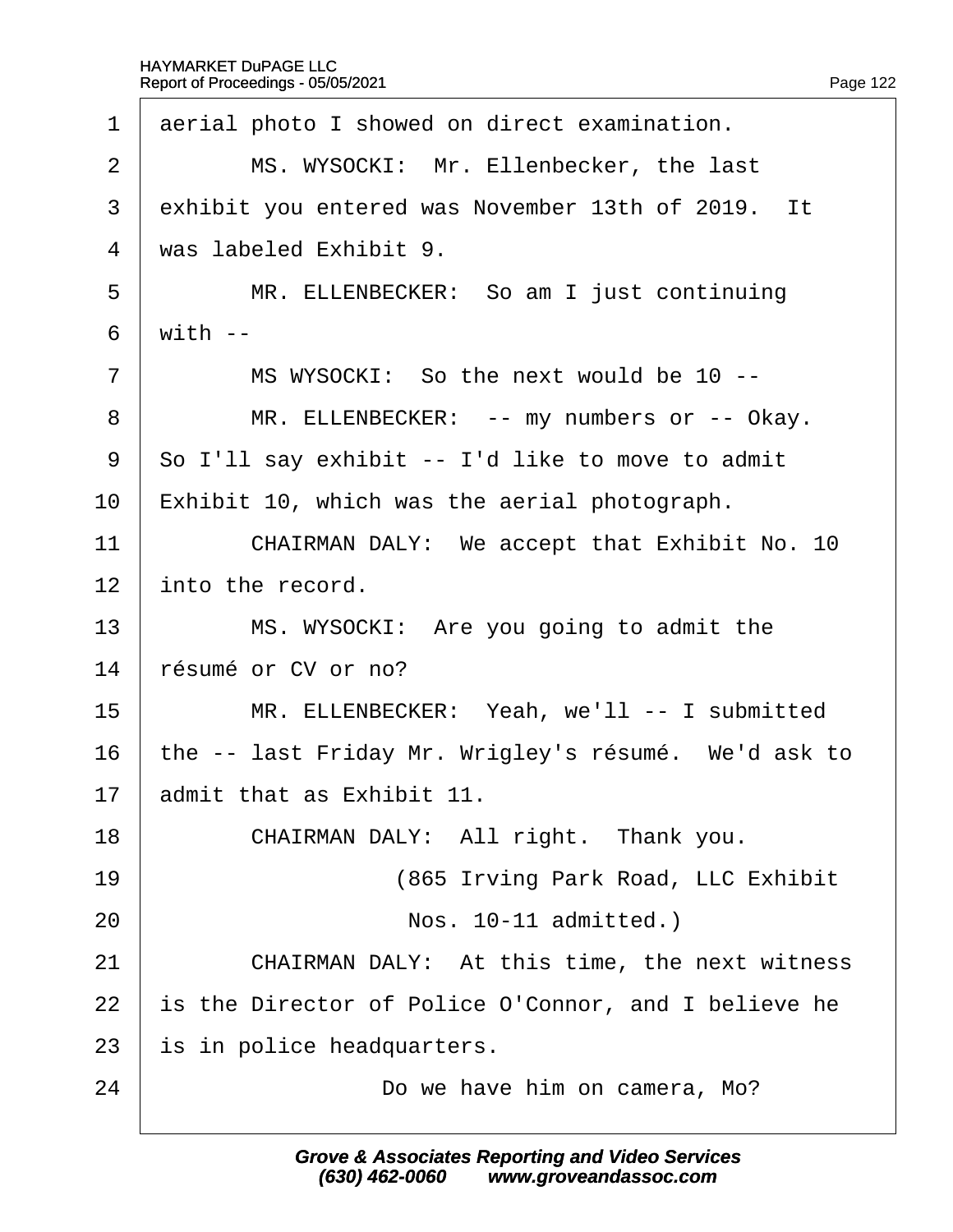<span id="page-123-0"></span>

| 1              | MR. KHAN: We do, sure.                                      |
|----------------|-------------------------------------------------------------|
| $\overline{2}$ | <b>CHAIRMAN DALY: Good evening, Director</b>                |
| 3              | O'Connor.                                                   |
| 4              | THE WITNESS: Good evening.                                  |
| 5              | CHAIRMAN DALY: Can we please ask that you are               |
| 6              | sworn in by the court reporter at this time before we       |
| $\overline{7}$ | begin your testimony this evening.                          |
| 8              | THE WITNESS: Sure.                                          |
| 9              | (Witness sworn.)                                            |
| 10             | CHAIRMAN DALY: Thank you. You may begin.                    |
| 11             | DIRECTOR O'CONNOR: Thank you. I want to                     |
| 12             | start tonight by thanking the Commission for its time       |
| 13             | and attention to this matter.                               |
| 14             | As many of you know, my name is                             |
| 15             | Robert O'Connor, and I'm currently the Director of          |
| 16             | Police for the Village of Itasca. I've been with the        |
| 17             | department for 39 years; and in those 39 years, I've        |
| 18             | held every position in the department from patrol to        |
| 19             | chief and director. I became the Chief of Police in         |
| 20             | 2014 and then the Director in 2016.                         |
| 21             | I have a Bachelor of Arts in Law                            |
| 22             | <b>Enforcement from Governors State University and have</b> |
| 23             | dedicated my career to law enforcement in Itasca.           |
| 24             | The police department is an                                 |
|                |                                                             |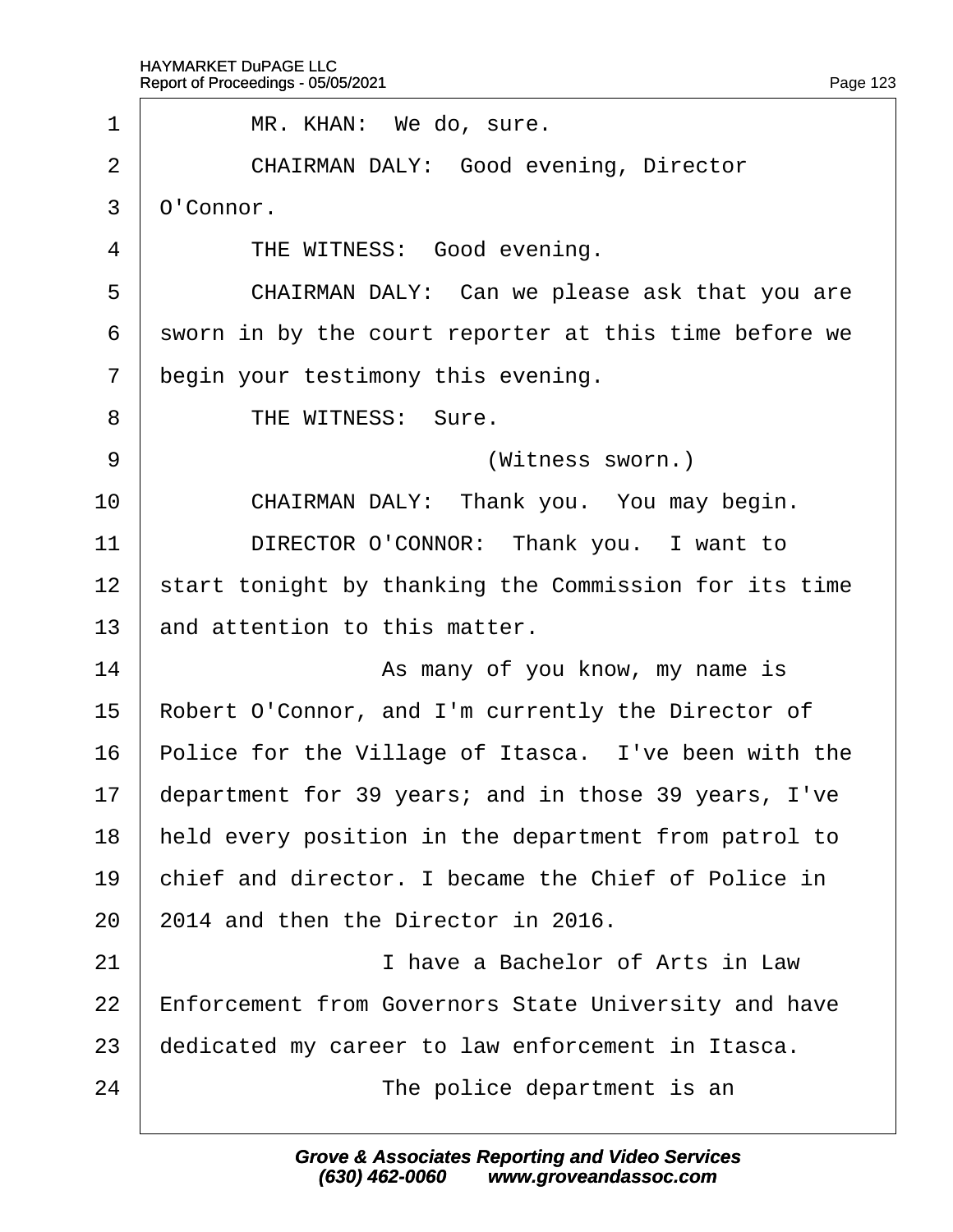|  | Page 124 |
|--|----------|

<span id="page-124-0"></span>

| 1              | accredited agency here in Illinois through an        |
|----------------|------------------------------------------------------|
| $\overline{2}$ | Illinois Law Enforcement Accreditation Program known |
| 3              | as ILEAP which is managed by the Illinois Chiefs of  |
| 4              | Police. The department was recently reaccredited in  |
| 5              | 2020.                                                |
| 6              | The police department is currently a                 |
| $\overline{7}$ | 22-person force, including myself. We have 14 patrol |
| 8              | officers, two which work in investigations and 12 on |
| 9              | the street. We have five sergeants, two deputy       |
| 10             | chiefs, and, again, myself.                          |
| 11             | Our department is the smallest                       |
| 12             | department in the area, smaller than Wood Dale,      |
| 13             | Elk Grove, Roselle, Addison, or any of the other     |
| 14             | towns identified by Haymarket in comparison.         |
| 15             | Our officers work on three shifts                    |
| 16             | throughout the day. Each shift has two patrol        |
| 17             | officers and one sergeant or an officer-in-charge.   |
| 18             | With sufficient forewarning we can                   |
| 19             | handle large-scale events such as Itasca Fest or the |
| 20             | annual large-scale fireworks show for 4th of July.   |
| 21             | However, our daily operations consist of just three  |
| 22             | sworn officers for each shift.                       |
| 23             | Each shift has its own peak times.                   |
| 24             | Day shift is busiest from around 7:00 a.m. to 9:30   |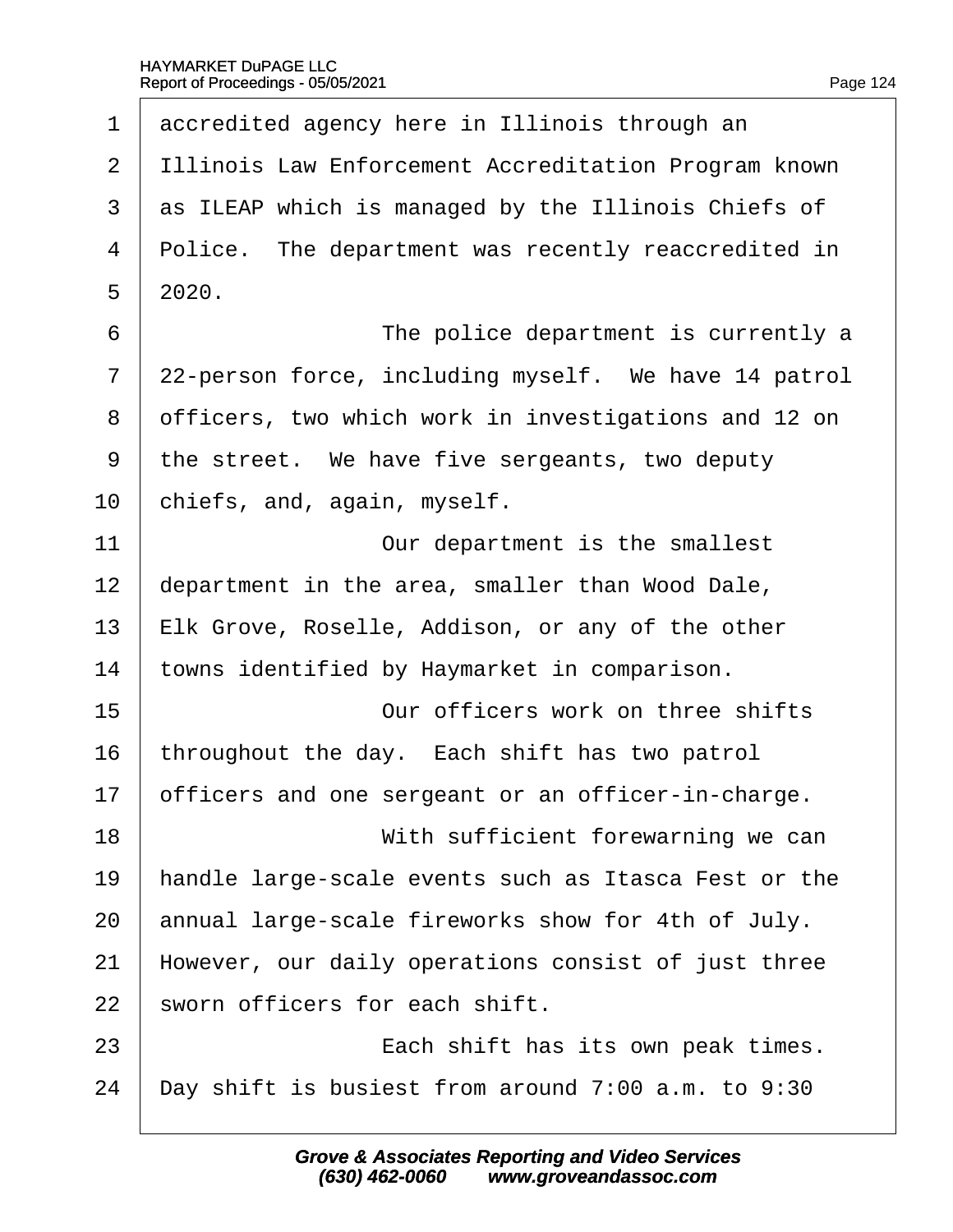<span id="page-125-0"></span>1  $\alpha$ .m.; afternoon shift from about 4:00 o'clock to 7:00 2  $\mu$ .m.; and midnights from about 11:00 p.m. to 2:00 a.m. 3 dnd again about 5:30 a.m. and through morning rush 4 hour. As you may quess, the days of the week matter 5 too. Monday morning and Friday nights are especially 6 busy for our officers. 7 **The Village of Itasca is a member of** 8 the Addison Consolidated Dispatch Center otherwise 9 known as ACDC. ACDC is a police and fire dispatch 10 service to several communities. When a call is 11 received by ACDC, ACDC determines which agency is 12 sent to a scene based on an incoming phone number or 13 location reported by the caller. ACDC, not the 14 Village of Itasca, then determines the type of 15 response needed -- an ambulance, fire engine, squad, 16 br combination thereof -- and directly dispatches 17 personnel and equipment accordingly. Although the 18 sergeant or officer-in-charge has the authority to 19 weigh in and manage resources on that shift, ACDC 20 handles the actual dispatch. 21 **It is important to understand that** 22 ACDC dispatches a police officer to a scene even when 23 the call is for EMS or fire. ACDC does this with 24 every town that it dispatches for. Thus, ambulance

> **Grove & Associates Reporting and Video Services (630) 462-0060· · · · www.groveandassoc.com**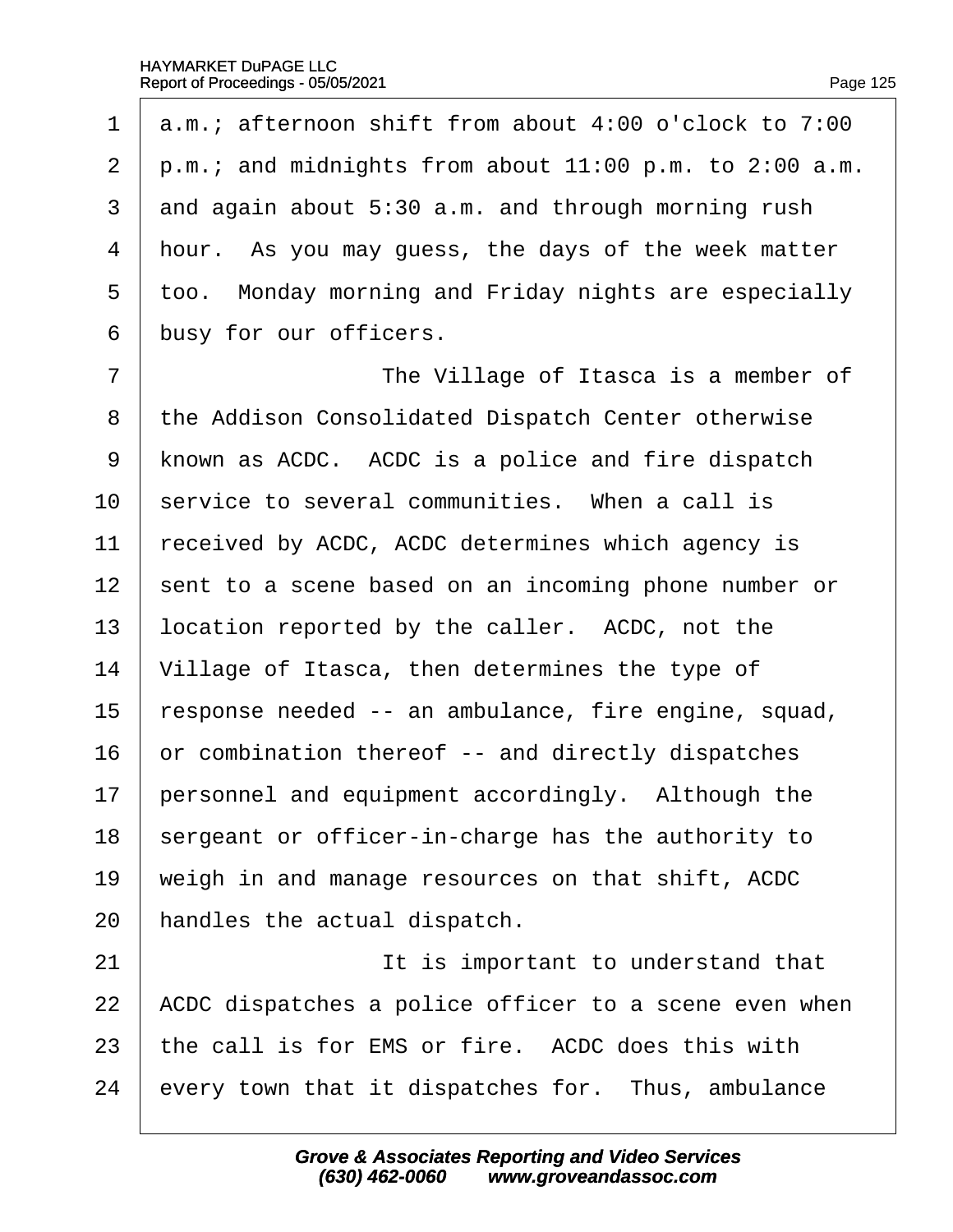<span id="page-126-0"></span>

| 1              | dalled for injuries, illness, juveniles, mental       |
|----------------|-------------------------------------------------------|
| 2              | health, will result in an officer being dispatched    |
| 3              | with the fire department.                             |
| $\overline{4}$ | However, calls for known nursing                      |
| 5              | home transports, alarms for medical -- mechanical     |
| 6              | issues and fire suppression equipment, and calls for  |
| $\overline{7}$ | lift service results in police being informed but not |
| 8              | dispatched. The purpose behind this policy is         |
| 9              | twofold: To ensure immediate response to an           |
| 10             | emergency, and then make the scene safe for others.   |
| 11             | Police officers are typically                         |
| 12             | already mobile because they are on patrol and often   |
| 13             | arrive faster than EMS or fire. The officers carry    |
| 14             | Narcan, AEDs and other immediate care equipment. The  |
| 15             | officers are also there to determine that the scene   |
| 16             | s safe before EMS or fire enters to provide aid.      |
| 17             | The police officers respond to EMS                    |
| 18             | or fire calls even if the location already has its    |
| 19             | own security. From a logistics standpoint, it would   |
| 20             | be very difficult to exclude an entire class of       |
| 21             | individuals based on a possibility of security being  |
| 22             | on the site.                                          |
| 23             | I'd like to give you some historical                  |
| 24             | information about the economics and finances of the   |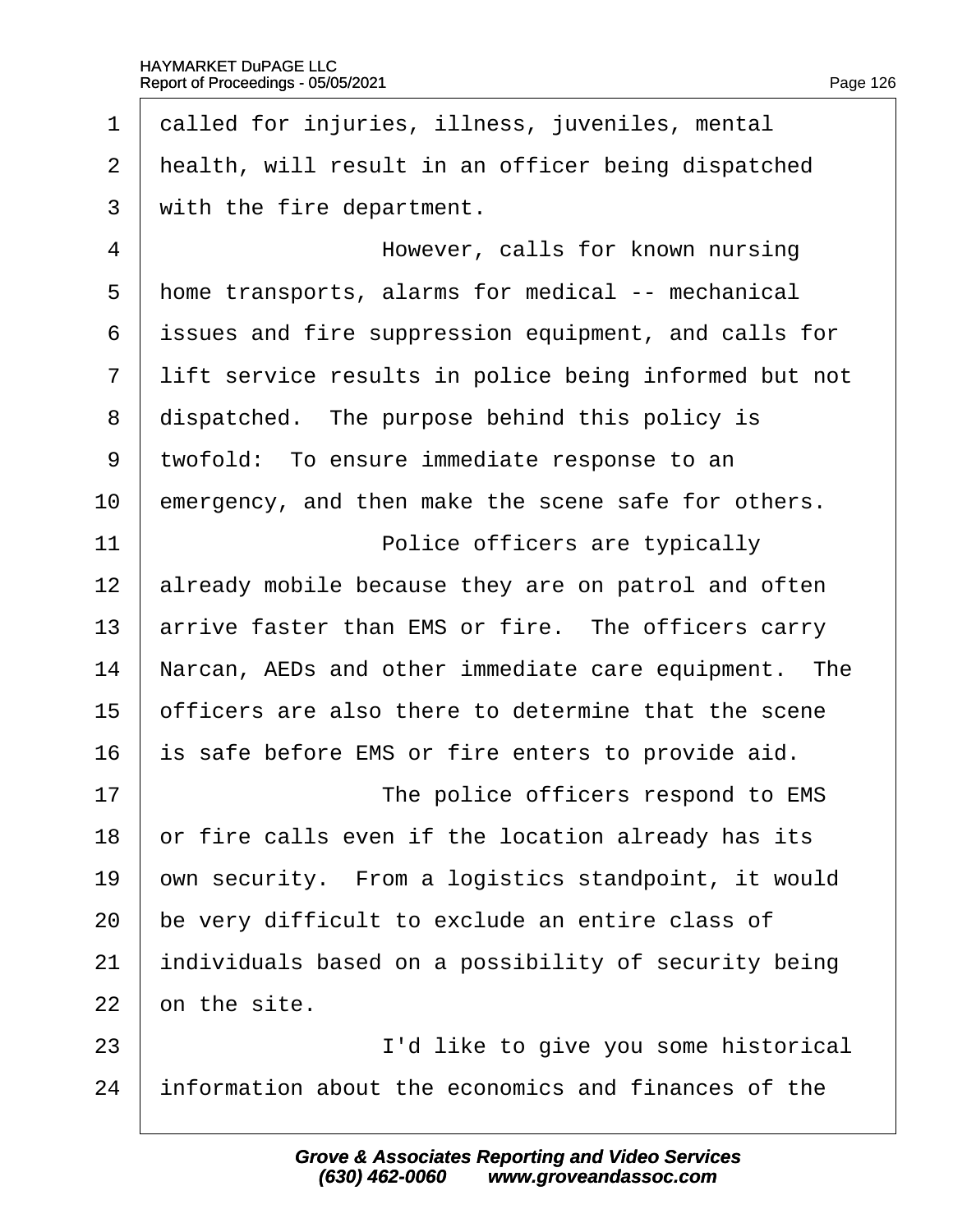$\Gamma$ 

<span id="page-127-0"></span>

| 1              | Itasca Police Department to help you understand the   |
|----------------|-------------------------------------------------------|
| 2              | potential impact of a large-scale facility.           |
| 3              | Over the last 15 years, the police                    |
| $\overline{4}$ | department has seen many budget cuts as a result of   |
| 5              | pension and similar costs. The cuts have been         |
| 6              | economically driven and have made the department more |
| 7              | lean and efficient.                                   |
| 8              | After 2008 through 2010, each shift                   |
| 9              | went from three to two patrol officers. Recently,     |
| 10             | the department decreased the number of sergeants from |
| 11             | six to five. The bottom line, that policing is        |
| 12             | expensive, and personnel costs are especially high.   |
| 13             | I want to assure you and the public                   |
| 14             | that despite reduction in staff, the department is    |
| 15             | funning at an acceptable level. It is more efficient  |
| 16             | than it was in previous decades.                      |
| 17             | However, the lean size of the                         |
| 18             | department cannot be cut much more. Personnel         |
| 19             | reductions or significant increase in activity will   |
| 20             | have an impact on policing in Itasca.                 |
| 21             | Some of that impact will be felt in                   |
| 22             | call response times. Now sergeants triage calls so    |
| 23             | that big emergencies are handled first. An increase   |
| 24             | in calls will make these decisions much more complex. |
|                |                                                       |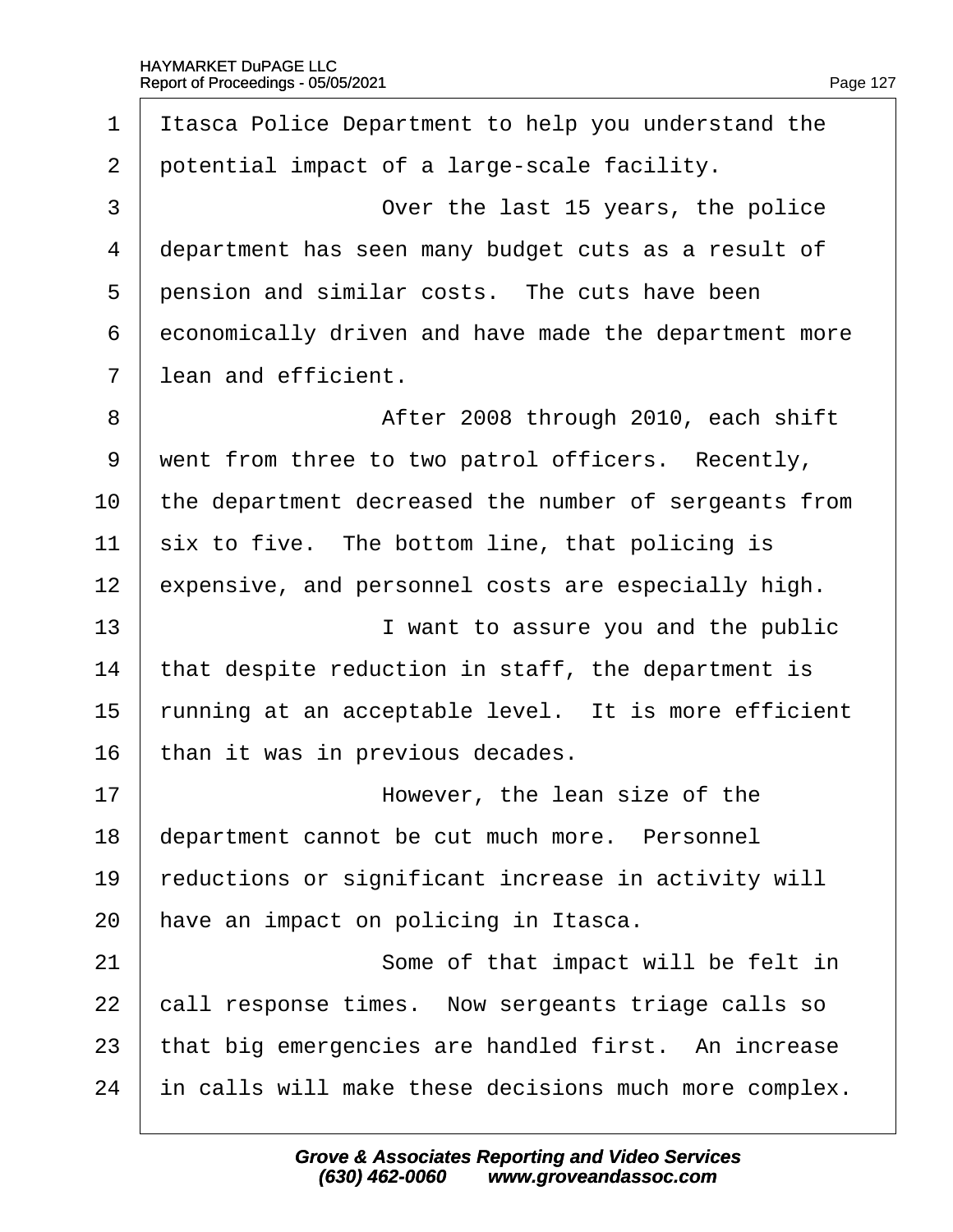<span id="page-128-0"></span>1 Multiple calls at the same time will become 2 problematic and may require an increase in personnel 3 for the same level of service. 4 **The comparison made by James Dominik** 5 df averages across a year, a month, or even a day ·6· ·does not address how multiple calls will be 7 prioritized or how one of the smallest departments in 8 DuPage will handle an increase in these calls during 9 beak times. 10 | As an aside, police call numbers 11 presented by Mr. Dominik are problematic. First, he 12 used figures from the Wood Dale Police Department 13 which I have been unable to verify. 14 **Second, his calculations are** 15 confusing. He notes in his report that the average 16 bolice calls for Itasca is 8,665 annually, which is 17 the smallest number of calls on his chart. He fails 18 to note that Itasca has the smallest number of calls 19 because it's the smallest town on his list. 20 **Mr.** Dominik then calculates 23.7 21 calls per day by dividing 8,665 by 365 days a year, 22 and then he divides that number by 23 to reach the 23 average calls of 1.5 calls per officer. However, 24 this calculation is deceptive. For one, our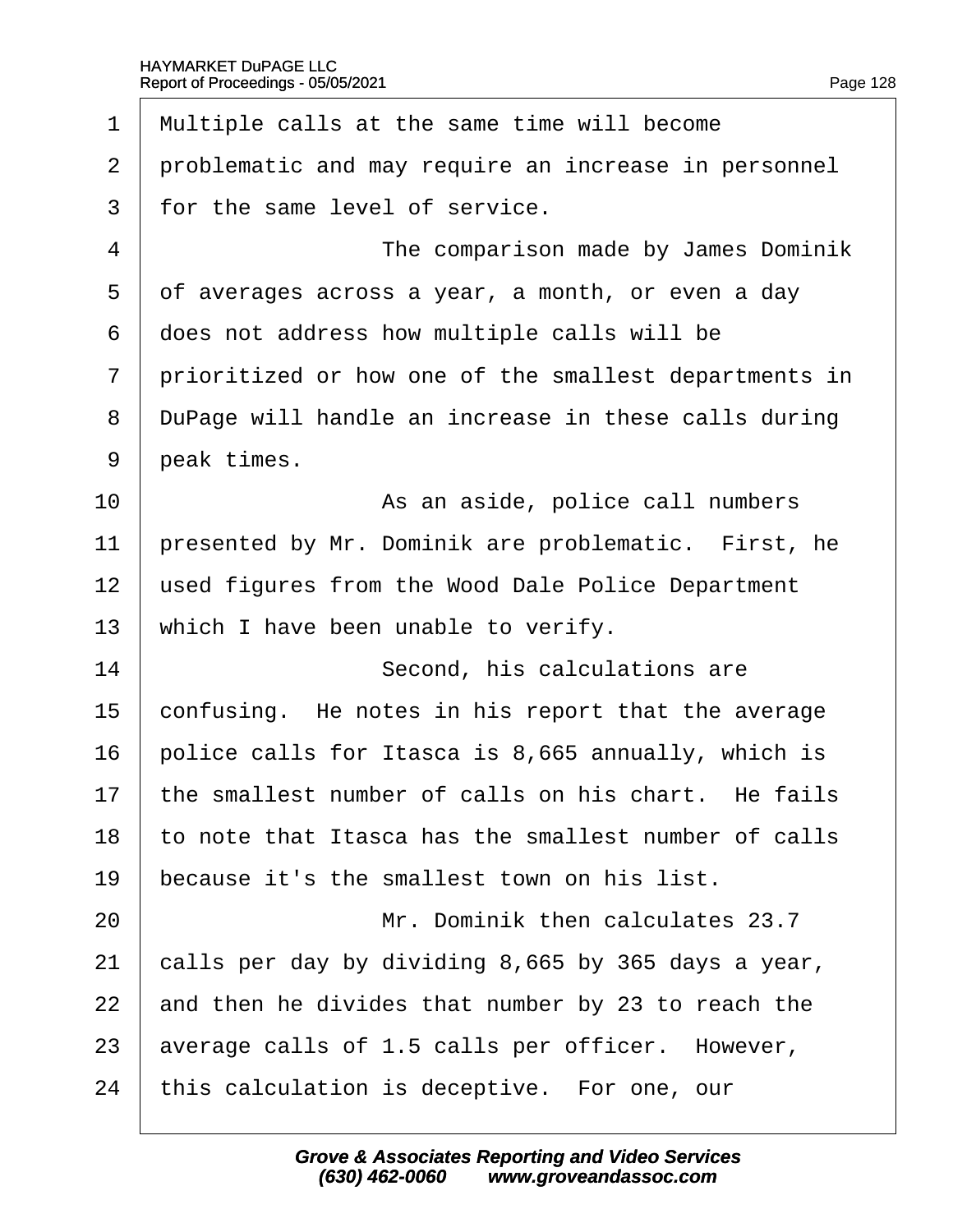<span id="page-129-0"></span>

| 1              | department only has 21 sworn officers, six of which   |
|----------------|-------------------------------------------------------|
| $\overline{2}$ | are on the street at any given 24-hour -- 24-hour day |
| 3              | to handle the average calls per day.                  |
| 4              | Moreover, the number of calls                         |
| 5              | annually -- annually do not occur in an even spread   |
| 6              | throughout the day or even the year. There are busy   |
| 7              | days, peak hours, slow times, but our personnel must  |
| 8              | be present and ready to handle the unexpected         |
| 9              | emergency 24/7, requiring the department to have      |
| 10             | adequate staffing at all times to handle the call     |
| 11             | load.                                                 |
| 12             | Personnel increase -- increases are                   |
| 13             | expensive and not an option under the current budget  |
| 14             | for the department. A new officer costs the           |
| 15             | department approximately \$100,000 in year one,       |
| 16             | including his or her wages, benefits, pension         |
|                | 17 contributions, outfitting, and training.           |
| 18             | Additionally, new officers have 30                    |
| 19             | weeks of the academy and field training before they   |
| 20             | can run solo, meaning that the department does not    |
| 21             | see the benefit of those startup costs until week 31, |
| 22             | assuming the officer successfully completes all the   |
| 23             | required training.                                    |
| 24             | To run another officer on each shift                  |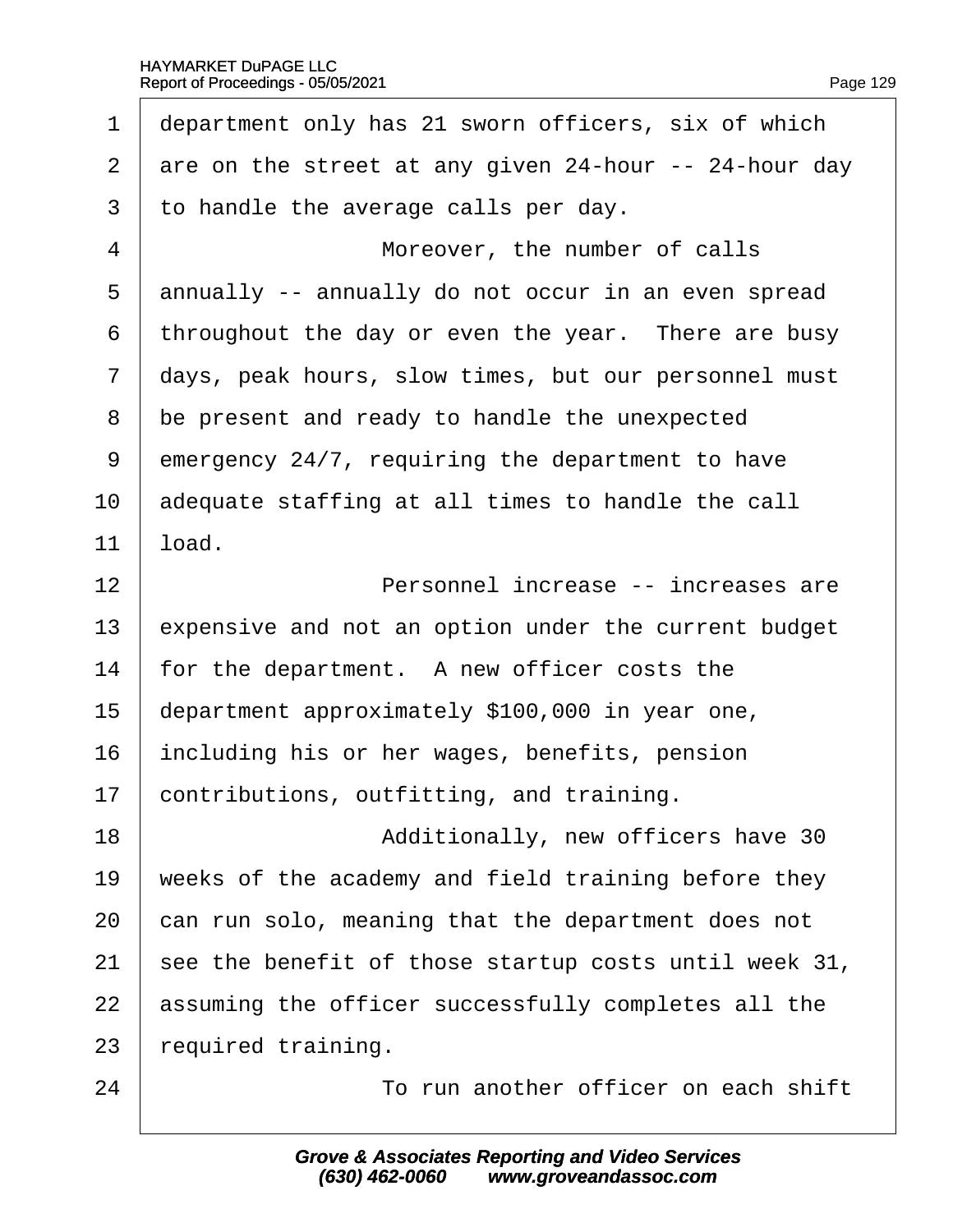<span id="page-130-0"></span>

| 1              | will run the department about \$300,000 the first     |
|----------------|-------------------------------------------------------|
| 2              | year. The union contract requires increases in wages  |
| 3              | after year one, and there are continued costs         |
| 4              | associated with outfitting and training officers      |
| 5              | throughout their career.                              |
| 6              | More officers means more wear and                     |
| $\overline{7}$ | tear on the squad cars and on other equipment.        |
| 8              | Currently, the department replaces its cars every     |
| 9              | 18 to 24 months on a rotating basis. More officers    |
| 10             | will result in a sooner replacement.                  |
| 11             | Perhaps no less important to our                      |
| 12             | community will be impact of increased activity on     |
| 13             | programs. As District 10 Superintendant Craig Benes   |
| 14             | testified, our department works closely with the      |
| 15             | tasca schools to ensure that officers are a visible   |
| 16             | presence at the schools and are involved in building  |
| 17             | relationships with our students and staff. Officers   |
| 18             | on shift visit the schools to engage class and make   |
| 19             | themselves available for students.                    |
| 20             | The amount of time officers have to                   |
| 21             | participate in these activities will be diminished.   |
| 22             | However, I do not think programming with the schools, |
| 23             | including the DARE program, will be going away        |
| 24             | completely.                                           |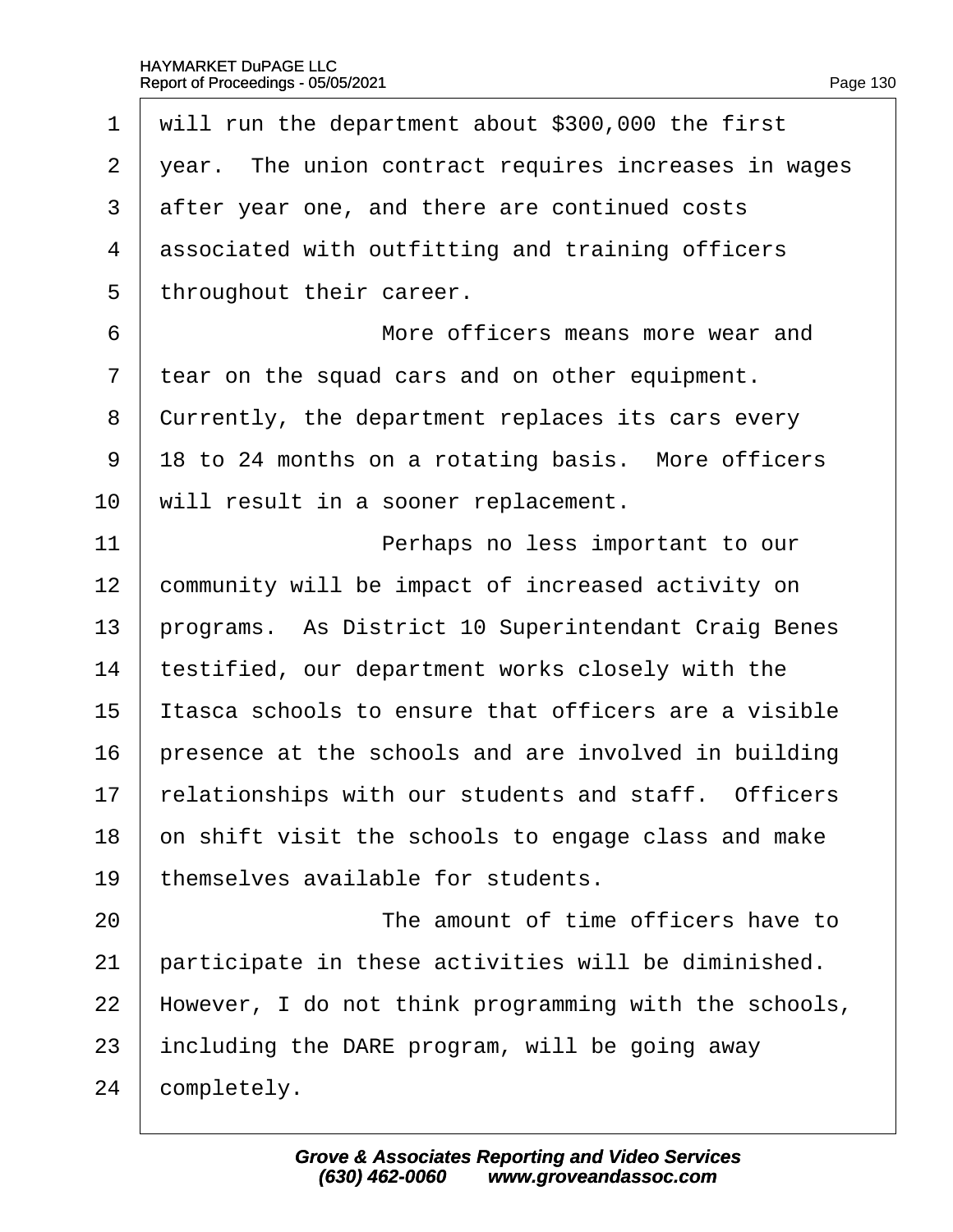$\Gamma$ 

<span id="page-131-0"></span>

| 1     | Currently, a day shift officer                           |
|-------|----------------------------------------------------------|
| 2     | remains in vicinity when the school opens and looks      |
| 3     | out for the day. The visible presence reminds            |
| 4     | drivers to exercise caution and ensure the safety of     |
| 5     | students. Such involvement may not be viable if          |
| 6     | there's an increase in police activity during this       |
| 7     | time of day.                                             |
| 8     | There has been a lot of testimony                        |
| $9\,$ | about the fire district's mutual aid agreement and       |
| 10    | relationships. The police department does not have       |
| 11    | such formal agreements or agreement.                     |
| 12    | We do have an unwritten                                  |
| 13    | understanding with nearby towns, including Roselle,      |
| 14    | Wood Dale, and Addison. This informal relationship       |
| 15    | allows us to request assistance for large --             |
| 16    | larger-type crimes, such as the bank robbery             |
| 17    | Wood Dale experienced last year. We receive              |
| 18    | assistance from these towns approximately five, eight    |
| 19    | times a year. We also give assistance approximately      |
| 20    | five to seven times a year.                              |
| 21    | The department is also a member of                       |
| 22    | the Illinois Law Enforcement Alarm System known as       |
| 23    | <b>ILEAS.</b> This is very much like the MABAS box alarm |
| 24    | system for the fire district. It's used for big          |
|       |                                                          |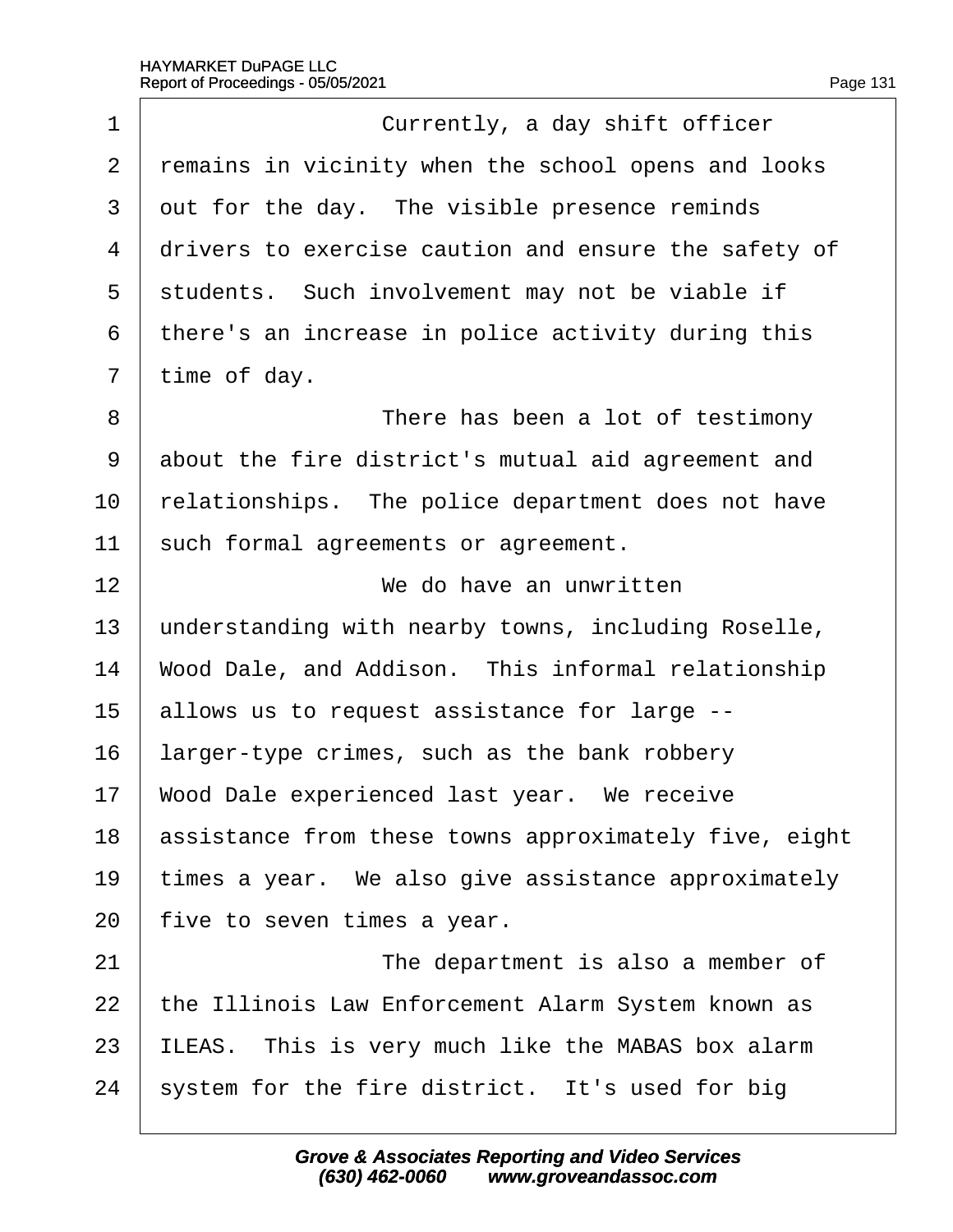<span id="page-132-0"></span>

| 1              | events and not everyday minutia.                      |
|----------------|-------------------------------------------------------|
| 2              | The Village has resources on a                        |
| 3              | dounty level. There is a DuPage-wide response team    |
| 4              | dalled MERIT, which stands for Metropolitan Emergency |
| 5              | Response Investigation Team, which works like a task  |
| 6              | force. It is called upon for major crime              |
| $\overline{7}$ | investigations, hostage negotiations, SWAT, forensic  |
| 8              | teams, which allow DuPage police departments to share |
| 9              | resources for these larger events.                    |
| 10             | Since its inception in early 2020,                    |
| 11             | the Itasca Police Department has called on MERIT only |
| 12             | once, last week during a gas leak at a resident's     |
| 13             | home.                                                 |
| 14             | We have had two officers from the                     |
| 15             | tasca Police Department that are also part of MERIT   |
| 16             | on the investigatory unit. They have provided         |
| 17             | assistance approximately eight to 10 times since      |
| 18             | <b>MERIT's inception.</b>                             |
| 19             | Finally, the Village is also part of                  |
| 20             | NIPAS, know as the Northern Illinois Police Alarm     |
| 21             | System, as a limited member with its civil unrest     |
| 22             | division known as a mobile field force. We can call   |
| 23             | upon them only in cases of civil unrest.              |
| 24             | I've worked with Fire Chief Jim                       |
|                |                                                       |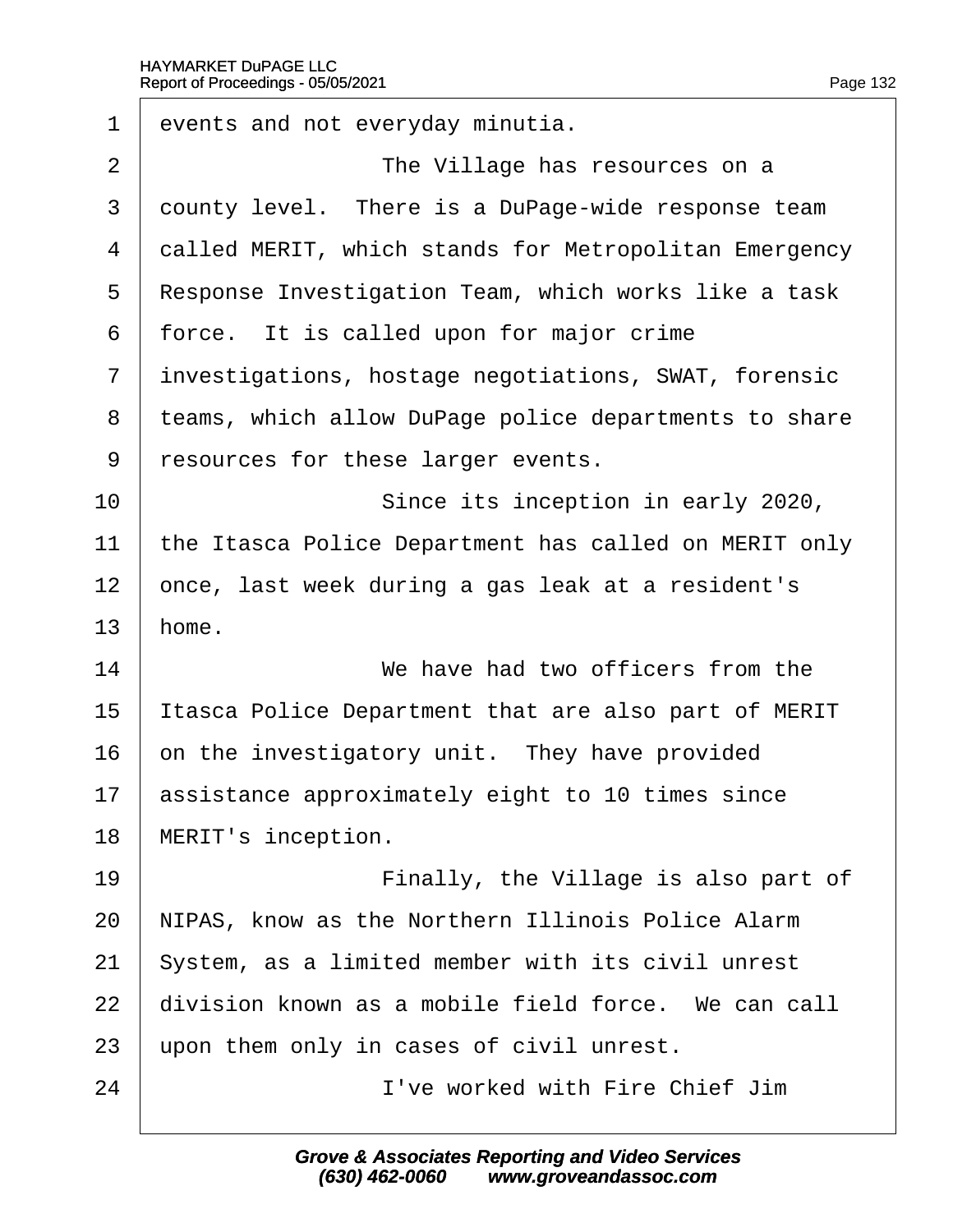<span id="page-133-0"></span>

| 1              | Burke for over 10 years and trust his department and  |
|----------------|-------------------------------------------------------|
| 2              | his testimony before this Commission. I share his     |
| 3              | doncerns about the impact of Haymarket on the Village |
| 4              | and the Fire Protection District and rely on his      |
| 5              | testimony about the likely increase in EMS and fire   |
| 6              | dalls. Such an increase will impact Itasca Police     |
| $\overline{7}$ | Department by increasing its call volume as well.     |
| 8              | Again, thank you for your time and                    |
| 9              | attention tonight. None of you have an easy task,     |
| 10             | and the police department appreciates the commitment  |
| 11             | you have made to weigh the evidence and testimony of  |
| 12             | the witnesses fairly in this matter.                  |
| 13             | I'm now happy to answer any of your                   |
| 14             | questions.                                            |
| 15             | CHAIRMAN DALY: Thank you, Director O'Connor.          |
| 16             | At this time I'd ask first if                         |
| 17             | Mr. Ellenbecker has any questions?                    |
| 18             | MR. ELLENBECKER: Chairman Daly, I don't have          |
| 19             | any questions. Thank you.                             |
| 20             | CHAIRMAN DALY: Mr. DiNolfo, any questions?            |
| 21             | MR. DI NOLFO: Chairman Daly, no question.             |
| 22             | Thank you.                                            |
| 23             | CHAIRMAN DALY: Ms. Smith, any questions?              |
| 24             | MS. SMITH: No questions. Thank you.                   |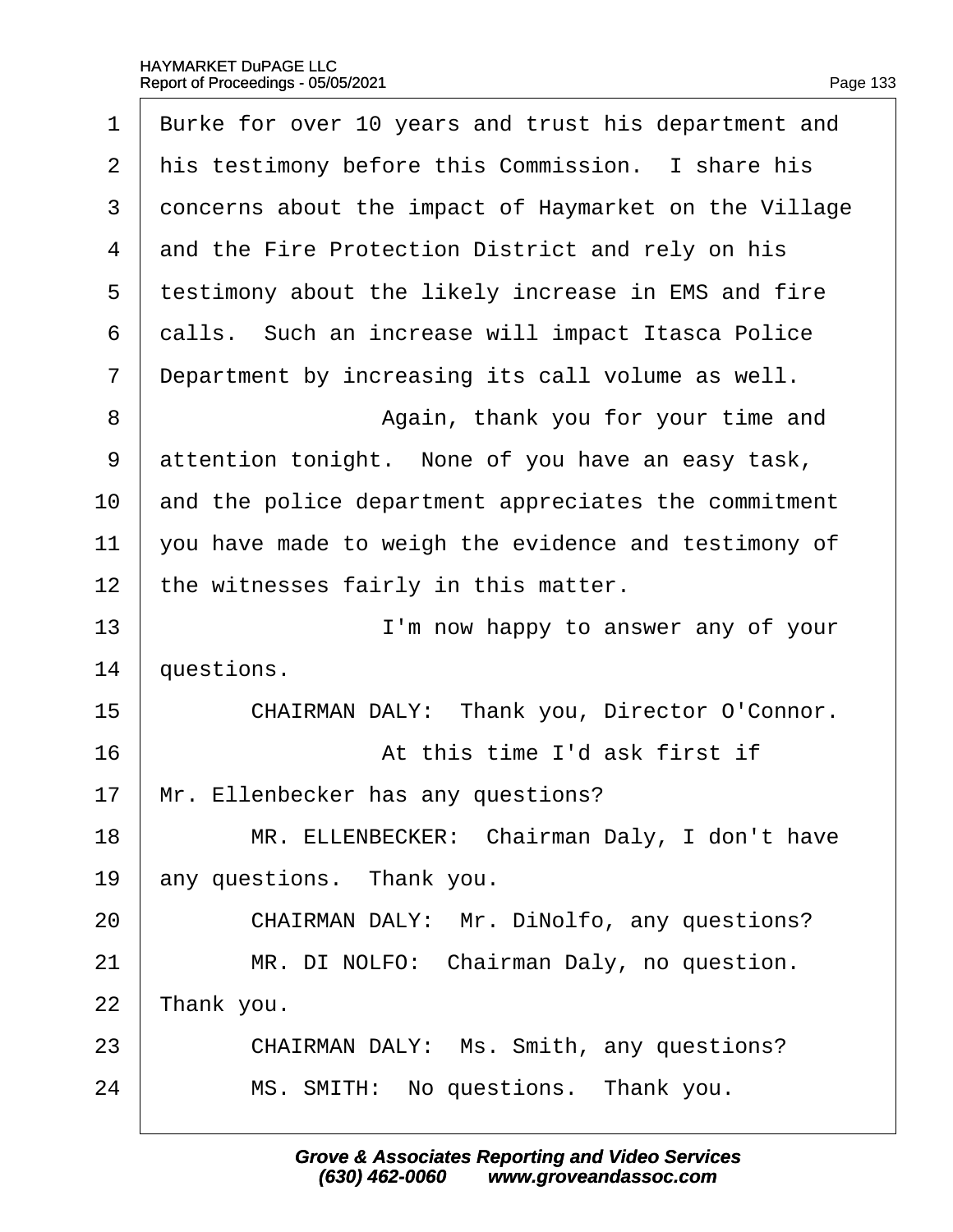<span id="page-134-0"></span>

| 1              | CHAIRMAN DALY: Ms. O'Keefe, any questions of          |
|----------------|-------------------------------------------------------|
| 2              | Director O'Connor?                                    |
| 3              | MS. O'KEEFE: Mr. Chairman, I do have                  |
| 4              | questions for Director O'Connor, and it is likely     |
| 5              | that we are going to go into next week. So could we   |
| 6              | give everybody an early evening and start fresh next  |
| $\overline{7}$ | week?                                                 |
| 8              | CHAIRMAN DALY: Do I hear any object --                |
| 9              | MS. O'KEEFE: Because it's unlikely I can              |
| 10             | finish him in a half an hour.                         |
| 11             | <b>CHAIRMAN DALY: Understood.</b>                     |
| 12             | Mr. Ellenbecker, Mr. DiNolfo, and                     |
| 13             | Ms. Smith, do you have any issues with ending at this |
| 14             | time?                                                 |
| 15             | MS. SMITH: No. Thank you.                             |
| 16             | MR. ELLENBECKER: I don't. I don't know what           |
| 17             | the lineup is for next week. I know there was         |
| 18             | concern about us, you know, dragging into June as it  |
| 19             | is. So if we're still going to get done with Chief    |
| 20             | O'Connor next week, maybe there is no issue. But if   |
| 21             | It looks like pushing this another -- this 30 minutes |
| 22             | into next week meaning we don't get done with him     |
| 23             | hext week, then I think we are extending it, which is |
| 24             | something Haymarket had actually commented as being   |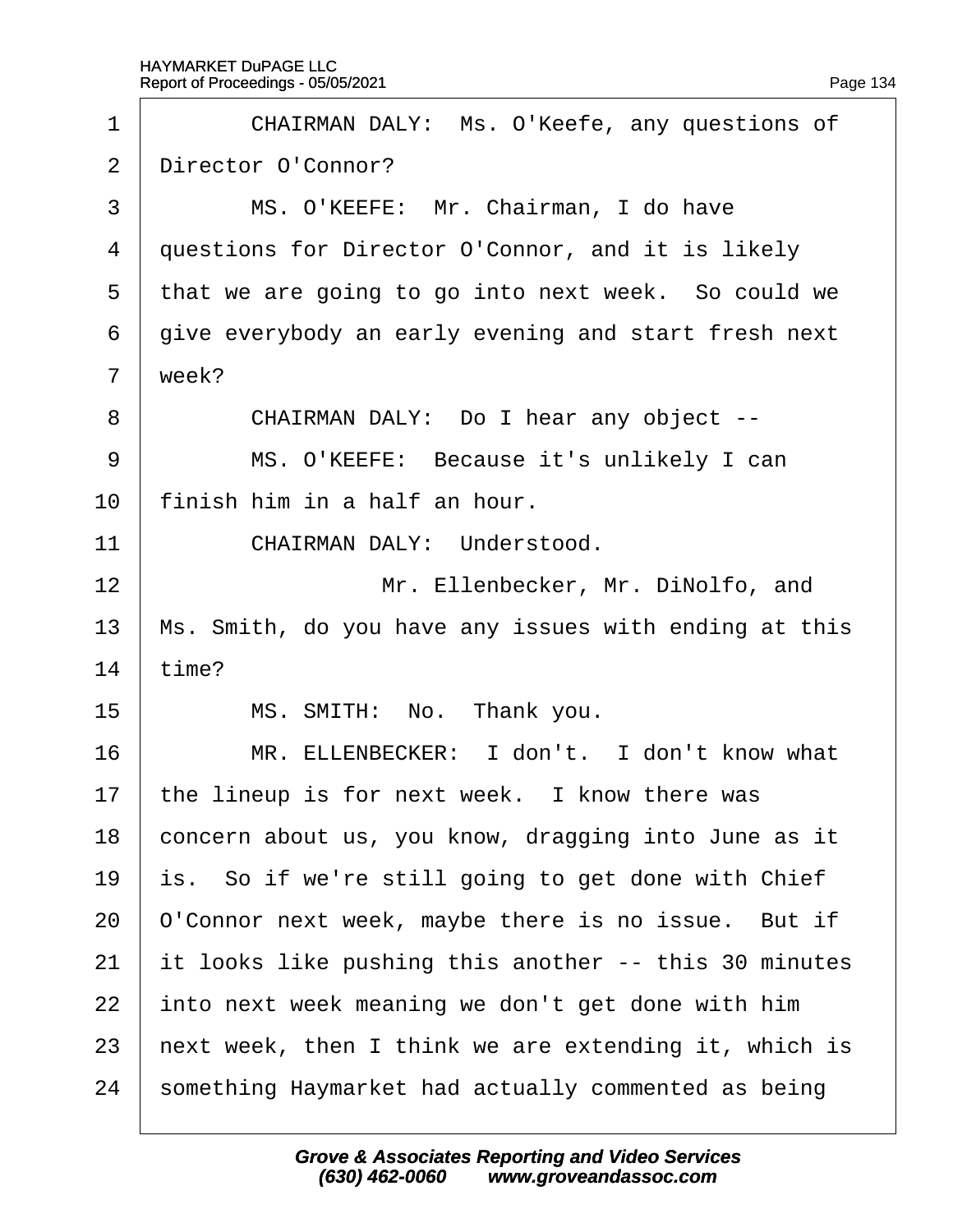<span id="page-135-0"></span>1 something it wanted to avoid. 2 | MS. O'KEEFE: I see no reason why we can't get 3 done next week. 4 | MS. DICKSON: And we don't have any other 5 witness. 6 **I** MS. O'KEEFE: And we have no other witnesses. 7 It's the only witness we're going to have next week, 8 is Director O'Connor. 9 | MR. ELLENBECKER: Okay. Then I have no 10 **objection**. 11 | MR. DI NOLFO: I have no objection as well, 12 Chairman Daly. 13 | CHAIRMAN DALY: Okay. So next week, let's 14 talk about that for a second. 15 **buyers Director O'Connor will be** 16 cross-examined by Ms. O'Keefe. 17 **I** Are there any other witnesses being 18 brought forth by the Village that would be called to 19 testify next week? 20 | MS. WYSOCKI: The Village has one other 21 witness, Sarah Ketcham, who is the -- she's the 22 expert that provided the economic report in the 23 briginal staff report, and she'll be testifying, but 24 she's not available next week. She's -- and I know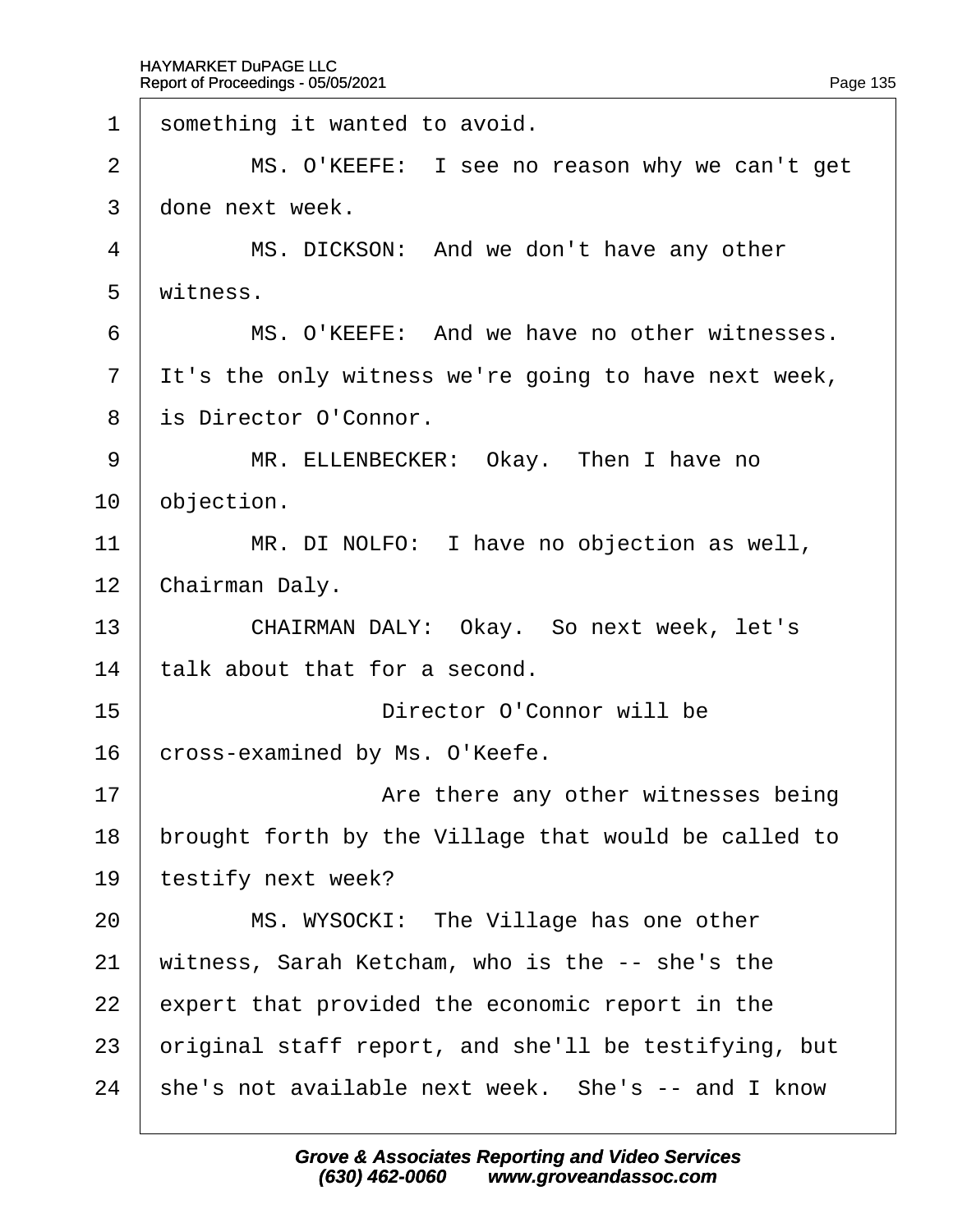<span id="page-136-0"></span>

| 1              | the Plan Commission is unavailable because of other  |
|----------------|------------------------------------------------------|
| 2              | matters until June 2nd, I believe. So she's          |
| 3              | available at the June 2nd meeting, but she's not     |
| $\overline{4}$ | available on the 13th.                               |
| 5              | CHAIRMAN DALY: Okay. That being said, next           |
| 6              | week we will continue with Director O'Connor,        |
| 7              | hopefully finish his testimony and                   |
| 8              | dross-examination -- finish the cross-examination at |
| 9              | that point, and then we would continue to June.      |
| 10             | So at this time, knowing that that                   |
| 11             | is the plan, can I please get a motion to continue   |
| 12             | this case until May 12th?                            |
| 13             | COMMISSIONER HOLMES: So moved, Chairman.             |
| 14             | <b>COMMISSIONER CARELLO: Second. Commissioner</b>    |
| 15             | Carello.                                             |
| 16             | CHAIRMAN DALY: We have a motion and a second.        |
| 17             | Would the secretary please call the                  |
| 18             | vote to continue the meeting.                        |
| 19             | MR. KHAN: Commissioner Carello.                      |
| 20             | <b>COMMISSIONER CARELLO: For.</b>                    |
| 21             | MR. KHAN: Commissioner Drummond.                     |
| 22             | <b>COMMISSIONER DRUMMOND: For.</b>                   |
| 23             | MR. KHAN: Commissioner Holmes.                       |
| 24             | <b>COMMISSIONER HOLMES: For.</b>                     |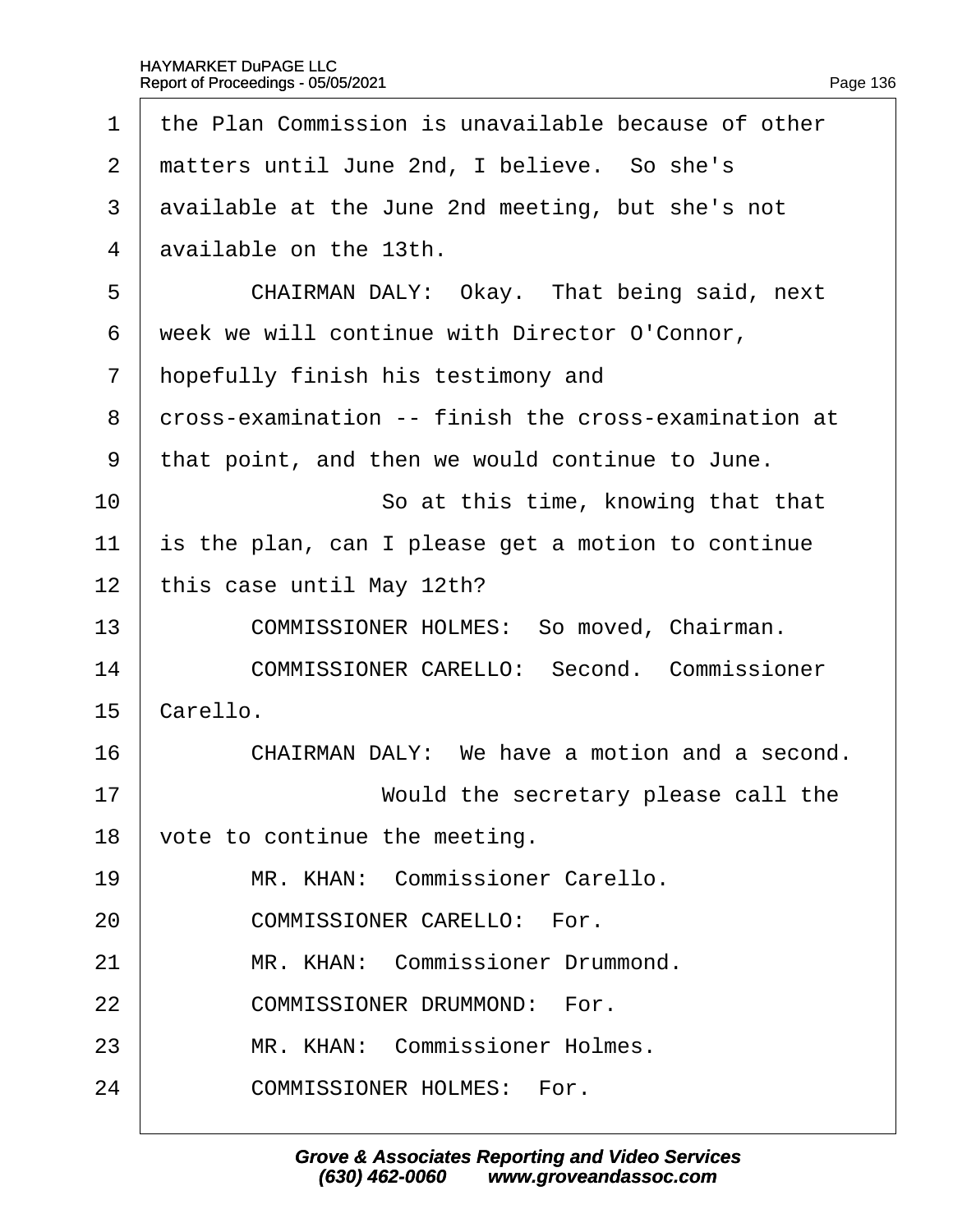<span id="page-137-0"></span>

| 1              | MR. KHAN: Commissioner Russo.                     |
|----------------|---------------------------------------------------|
| 2              | <b>COMMISSIONER RUSSO: For.</b>                   |
| 3              | MR. KHAN: Chairman Daly.                          |
| 4              | <b>CHAIRMAN DALY: For.</b>                        |
| 5              | Motion carries. This meeting will                 |
| 6              | be continued until next Wednesday.                |
| $\overline{7}$ | At this time I would ask for a                    |
| 8              | motion to adjourn for the evening.                |
| 9              | <b>COMMISSIONER HOLMES: So moved, Chairman.</b>   |
| 10             | CHAIRMAN DALY: Thank you.                         |
| 11             | <b>COMMISSIONER CARELLO: Second. Commissioner</b> |
| 12             | Carello.                                          |
| 13             | CHAIRMAN DALY: Thank you. Mo, would you           |
| 14             | please call the vote to adjourn.                  |
| 15             | MR. KHAN: Commissioner Carello.                   |
| 16             | <b>COMMISSIONER CARELLO: For.</b>                 |
| 17             | MR. KHAN: Commissioner Drummond                   |
| 18             | <b>COMMISSIONER DRUMMOND: For.</b>                |
| 19             | MR. KHAN: Commissioner Holmes.                    |
| 20             | <b>COMMISSIONER HOLMES: For.</b>                  |
| 21             | MR. KHAN: Commissioner Russo.                     |
| 22             | <b>COMMISSIONER RUSSO: For.</b>                   |
| 23             | MR. KHAN: Chairman Daly.                          |
| 24             | <b>CHAIRMAN DALY: For.</b>                        |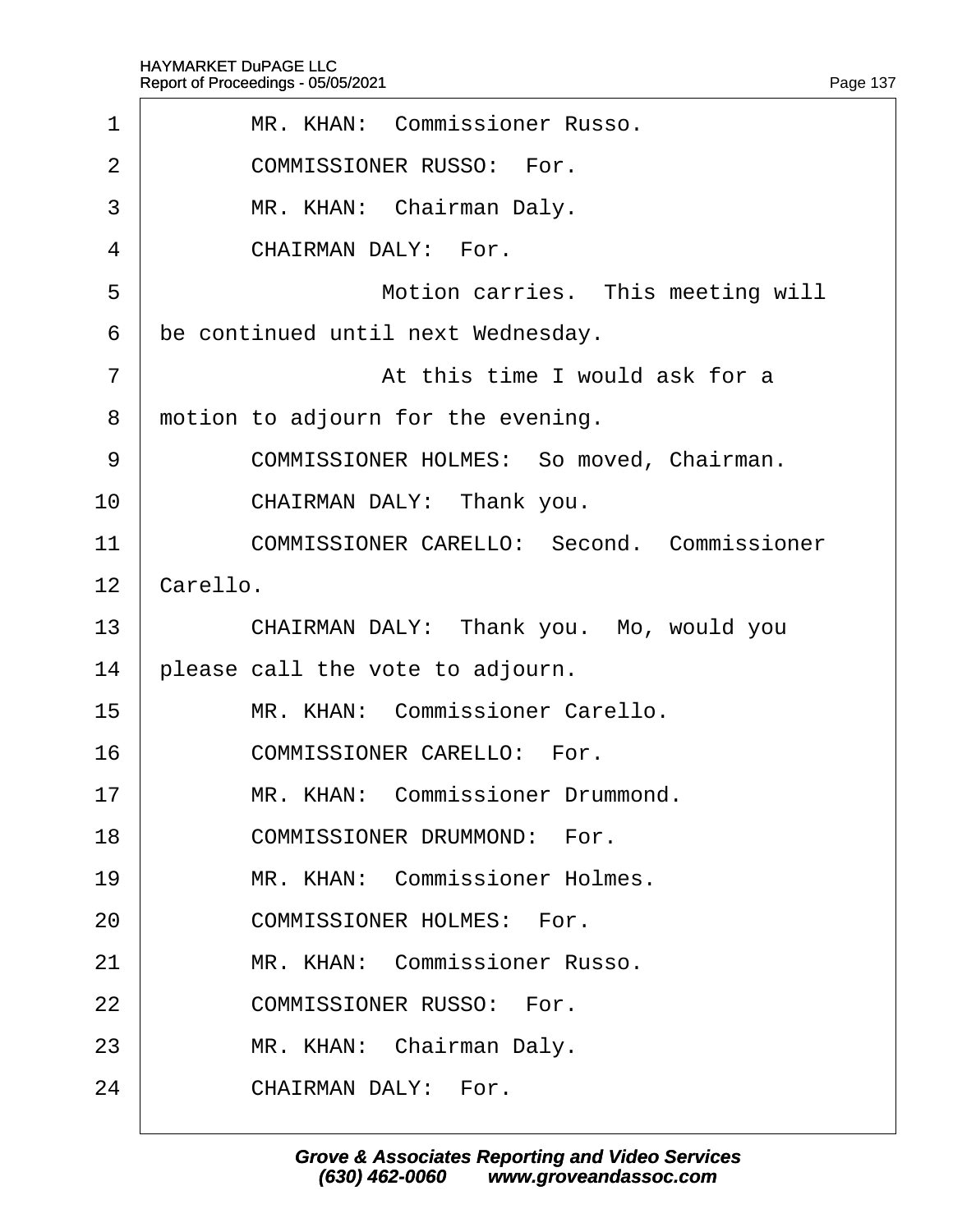<span id="page-138-0"></span>

| 1              | We will see you all next week. And                    |
|----------------|-------------------------------------------------------|
| $\overline{2}$ | for those of you who are mothers, Happy Mother's Day. |
| 3              | MS. O'KEEFE: Thank you, Mr. Chairman. Thank           |
| $\overline{4}$ | you.                                                  |
| 5              | CHAIRMAN DALY: Take care.                             |
| 6              | (Whereupon, the matter was continued                  |
| $\overline{7}$ | to May 12, 2021, at 7:00 p.m.)                        |
| 8              | $\star$<br>*<br>*<br>*<br>$\star$                     |
| $9\,$          |                                                       |
| 10             |                                                       |
| 11             |                                                       |
| 12             |                                                       |
| 13             |                                                       |
| 14             |                                                       |
| 15             |                                                       |
| 16             |                                                       |
| 17             |                                                       |
| 18             |                                                       |
| 19             |                                                       |
| 20             |                                                       |
| 21             |                                                       |
| 22             |                                                       |
| 23             |                                                       |
| 24             |                                                       |
|                |                                                       |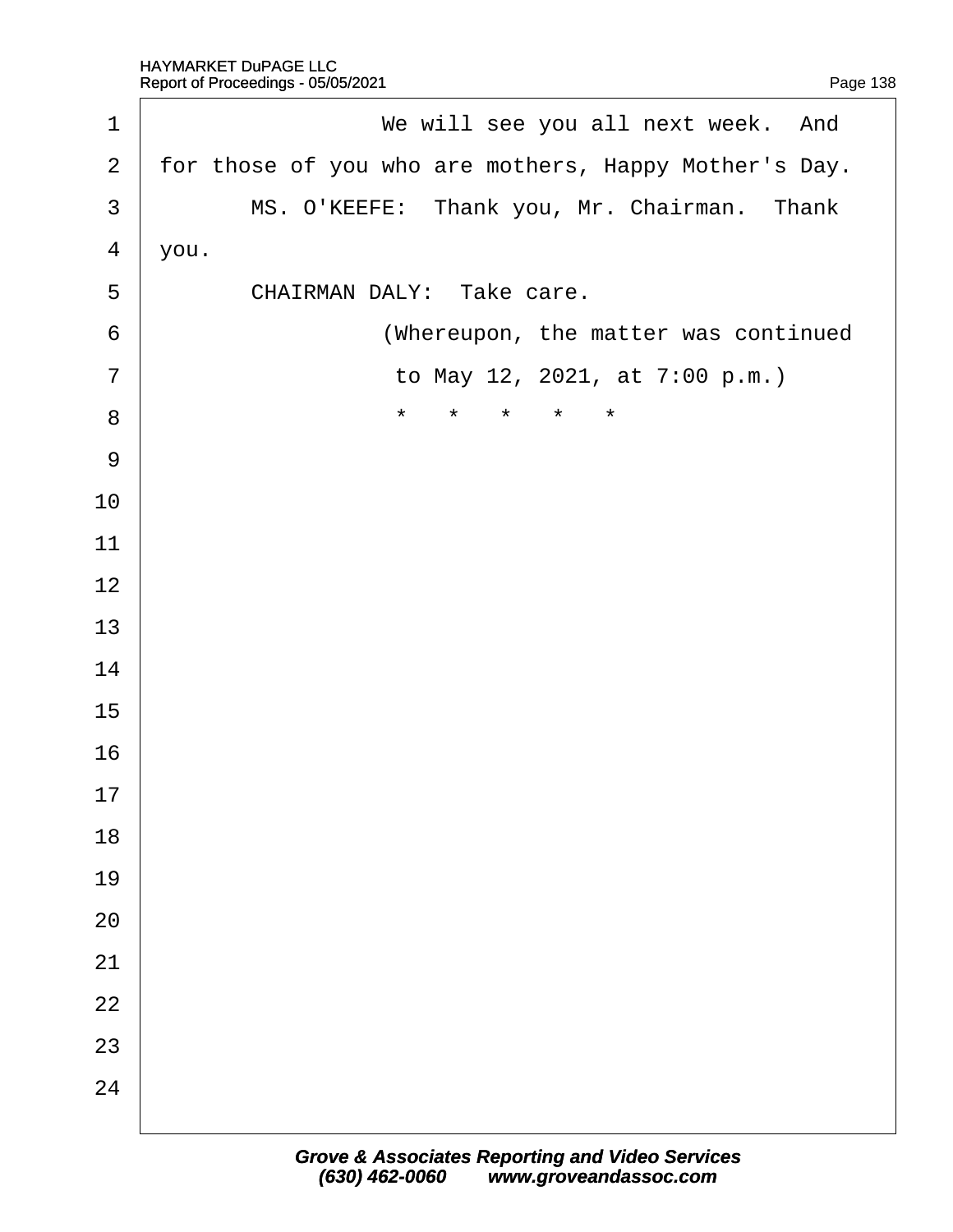- 1 STATE OF ILLINOIS **1**
- SS.<br>2 COUNTY OF DU I COUNTY OF DU PAGE )
- 3 | I, Kathleen M. Grove, CSR. No. 84-002197, RPR,
- 4 do hereby certify that I reported in shorthand the
- 5 remote video proceedings had at the hearing of the
- 6 above-entitled cause and that the foregoing Report of
- 7 Proceedings, Pages 1 through 139, inclusive, is a
- 8 true, correct, and complete transcript of my
- ·9· ·shorthand notes taken at the time and place
- $10$  aforesaid.
- 11 | I further certify that I am not counsel for
- 12 hor in any way related to any of the parties to this
- 13 suit, nor am I in any way, directly or indirectly
- 14 interested in the outcome thereof.
- 15 **This certification applies only to those**
- 16 transcripts, original and copies, produced under my
- 17 direction and control; and I assume no responsibility
- 18 for the accuracy of any copies which are not so
- 19 broduced.
- 20 | IN WITNESS WHEREOF I have hereunto set my hand
- 21 this 12th day of May, 2021.
- 22
- 23
- 24 **Certified Shorthand Reporter**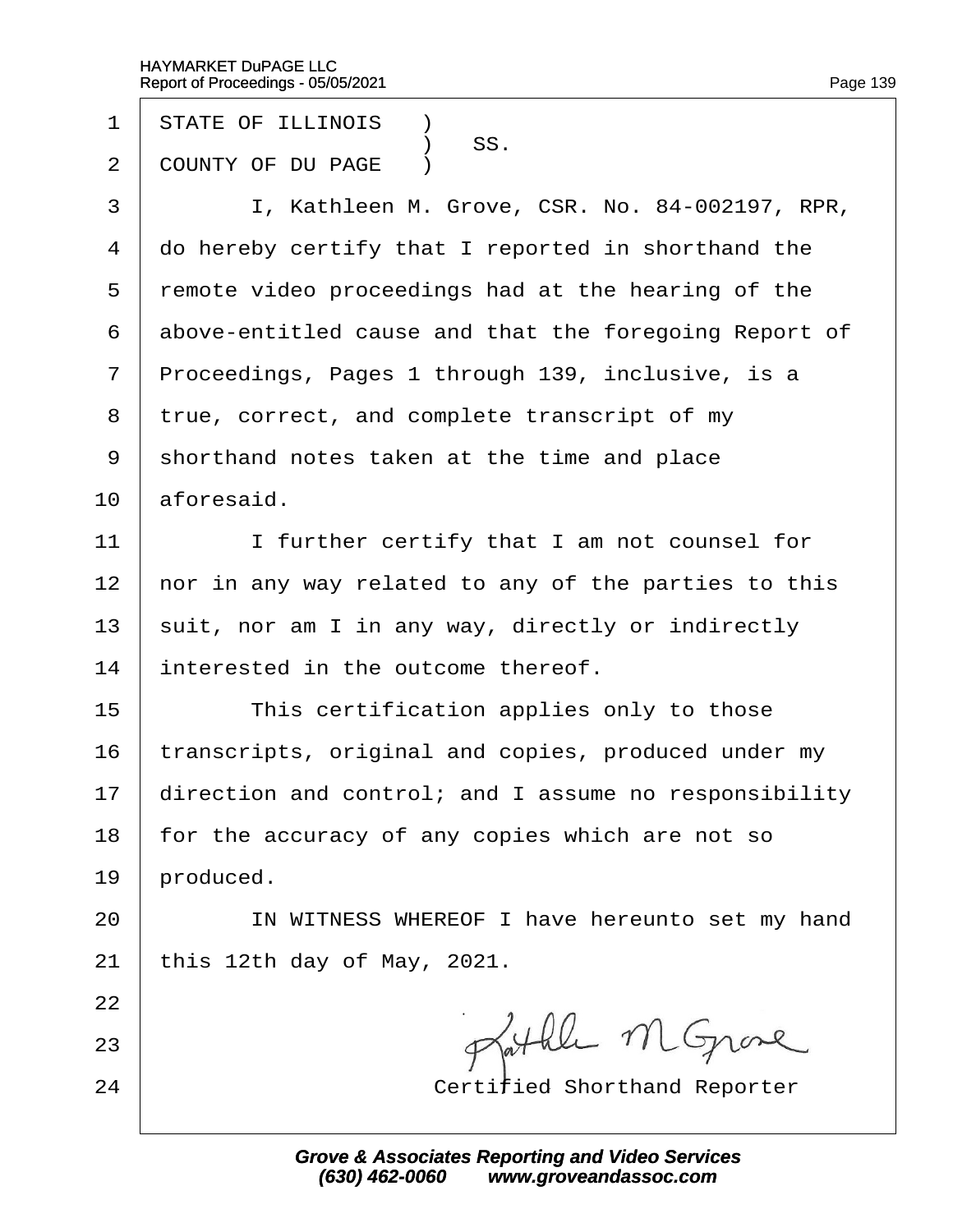Index: #19-014..able

| #                                               | <b>1999</b> 35:23 83:8 97:2<br>121:2               | <b>2nd</b> 136:2,3            | 82:17,18 83:19,21,23<br>84:9                               |
|-------------------------------------------------|----------------------------------------------------|-------------------------------|------------------------------------------------------------|
|                                                 |                                                    | 3                             | 64-78 16:17                                                |
| #19-014 6:3 9:17                                | $\mathbf{2}$                                       |                               | 64-bed 119:5                                               |
| \$                                              | 20 18:21 39:19 68:8,15                             | 3.5 $42:244:16$<br>3.7D 41:22 | 66 20:2,12                                                 |
|                                                 | 200 114:6                                          | 30 68:6 83:2 129:18           | 67 17:13 18:5 24:8                                         |
| $$1$ 30:23 31:1,7                               | 2008 44:22 127:8                                   | 134:21                        |                                                            |
| \$100,000 129:15                                | 2010 127:8                                         | 30-day 100:4,12               | $\overline{7}$                                             |
| \$300,000 26:17 130:1                           | 2014 83:11,12,21 84:16                             | 30-something 44:7             | 700 27:14                                                  |
| \$700,000 31:8                                  | 123:20                                             | 31 129:21                     | 750,000 27:14                                              |
| 1                                               | 2015 84:19                                         | 350 81:21                     | <b>78</b> 16:13                                            |
|                                                 | 2016 54:23 84:21 123:20                            | 360 24:5                      | 7:00 124:24 125:1 138:7                                    |
| 1.5 128:23                                      | 2017 35:23 83:8 84:23<br>85:1 97:3 114:3           | 365 42:12 128:21              |                                                            |
| 10 59:8 70:3 122:7,10,11<br>130:13 132:17 133:1 | 2018 31:16 84:24 85:2                              | 37 83:2                       | 8                                                          |
| 10-11 122:20                                    | 2019 14:15 18:12 19:18                             | 39 123:17                     | 8,665 128:16,21                                            |
| <b>10-minute 70:1</b>                           | 23:11,21 24:5 85:18                                |                               | 860 6:7 9:22                                               |
| 100 74:9 84:10                                  | 86:16 122:3                                        | 4                             | 865 122:19                                                 |
| 10:00 60:3                                      | 2020 18:12 19:18 23:11,<br>21 24:16 72:16,20 124:5 | 400 81:21                     | 8:05 69:23                                                 |
| 11 44:4,11,13 66:16                             | 132:10                                             | 40s 48:19                     | 8:19 70:3                                                  |
| 122:17                                          | 2021 5:9 6:2,4 72:14<br>138:7                      | 41 33:24                      |                                                            |
| 11:00 125:2                                     | 21 129:1                                           | 46 82:17                      | 9                                                          |
| 12 66:16 124:8 138:7                            | <b>22</b> 57:8                                     | 47 42:16,24 43:6 63:10,       | 9 44:22 122:4                                              |
| 12-step 65:1                                    | 22-person 124:7                                    | 13                            | 90s 45:15 50:14                                            |
| 125,000 27:3                                    | 23 128:22                                          | 48-hour 26:20                 | 911 28:17 53:20 61:21                                      |
| 12th 136:12                                     | 23.7 128:20                                        | 4:00 125:1                    | 91:6,12 93:20 94:16<br>117:24 118:2                        |
| 13th 122:3 136:4                                | 230 24:16                                          | 4th 124:20                    | 97 51:22                                                   |
| 14 124:7                                        | 24 98:12 130:9                                     | $5\phantom{1}$                | 98 51:21                                                   |
| 140 63:23 67:7                                  | 24-hour 26:19 129:2                                |                               | 9:15 114:24                                                |
| 15 42:16 43:1,2,5 127:3                         | 24/7 129:9                                         | $5 - 70:1$                    | 9:30 124:24                                                |
| 155 24:16                                       | 240 61:23 62:5 68:10                               | 50 63:3,5 75:24               |                                                            |
| 16 44:7 63:10,12                                | 82:18 105:9 118:21                                 | <b>50s</b> 48:20              | A                                                          |
| 1776 45:3 57:9                                  | 119:9                                              | 5:30 125:3                    |                                                            |
| 18 46:4 77:1,8 86:8<br>120:10,24 130:9          | <b>250</b> 24:6                                    | 5th 5:9 6:2                   | <b>a.m.</b> $124:24$ $125:1,2,3$                           |
| 18-year 77:3 120:11                             | 28-day 42:2                                        | 6                             | ability 81:5                                               |
| 19 18:21 33:24                                  | 2853 15:1                                          |                               | <b>able</b> 6:19,23 18:13 19:19<br>31:2 32:20 47:20 48:8,9 |
| 19-41 34:6                                      | 28th 6:3                                           | 60 75:24                      | 49:21 51:5 54:24 71:2,7                                    |
|                                                 | 2:00 125:2                                         | 64 16:13 44:1,15 62:2,5,6     | 72:5 73:21 90:23 97:16<br>101:7,15,23 110:17,22            |

Grove & Associates Reporting and Video Services<br>(630) 462-0060 www.groveandassoc.com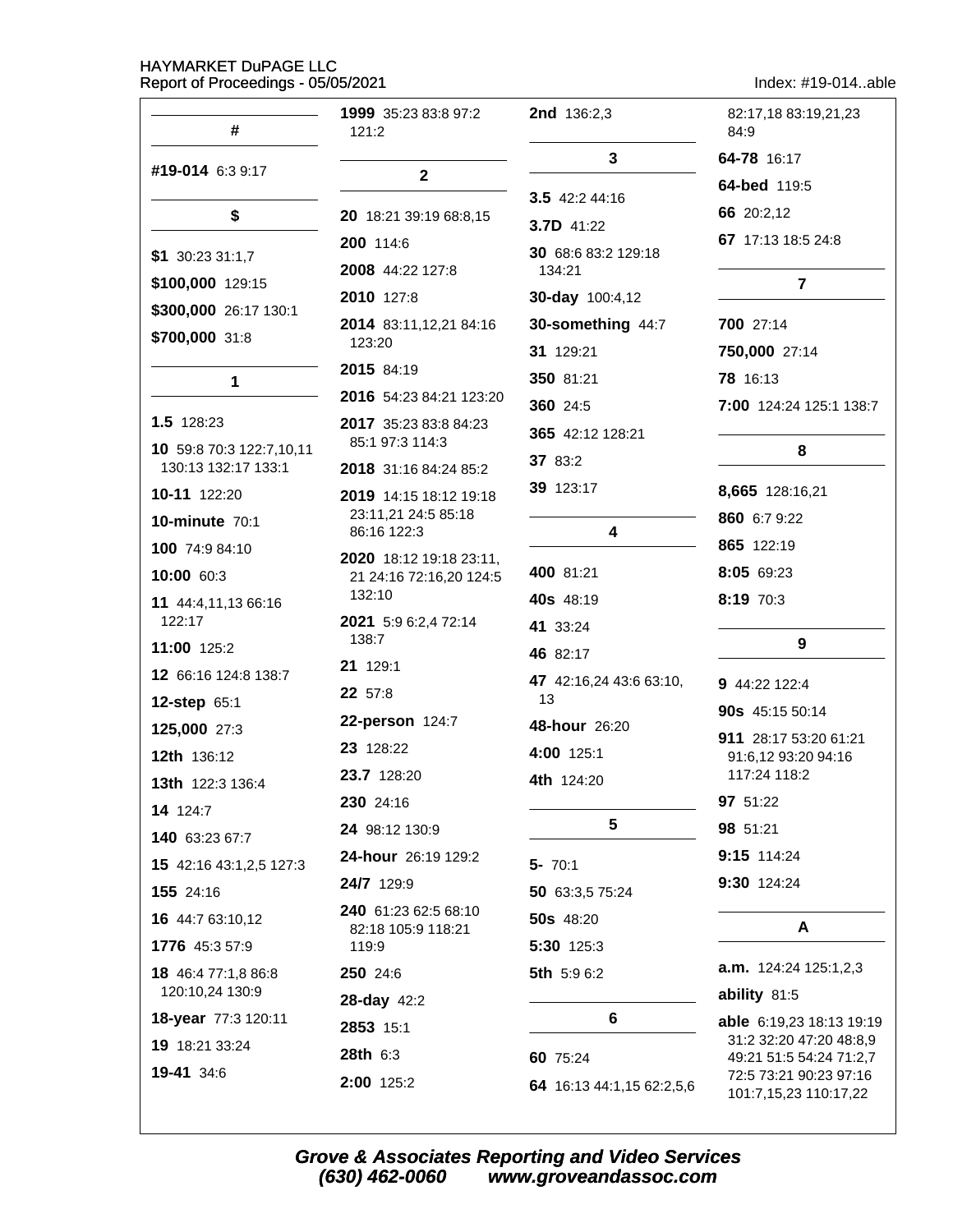| 112:24                                             | actual 82:14 125:20                               | admitting 76:6 99:8                                 | <b>alarms</b> 126:5                                |
|----------------------------------------------------|---------------------------------------------------|-----------------------------------------------------|----------------------------------------------------|
| <b>about</b> 8:19 12:2 13:2,10,                    | actually 18:18 59:16,21                           | 103:8                                               | alcoholic 61:6,13                                  |
| 11,14 17:9,13 20:4,7,10,                           | 89:15 134:24                                      | adopted 6:13 15:13                                  | alerted 74:5                                       |
| 20 21:13,20 27:2 35:23<br>38:17 39:17 40:11 41:16, | acute 101:9,10,12                                 | adult 46:6 47:12                                    | alerting 73:23                                     |
| 17 46:16.23 54:23 55:24                            | add 27:4 31:5 32:10,21                            | advent 112:1                                        | Alexian 55:9,12,18                                 |
| 64:18 68:16,21 71:5,17,<br>21,24 74:1,2,7,12,15,23 | 65:9                                              | advice 67:23 68:5                                   | 57:14                                              |
| 77:6 78:11,12,20,21                                | <b>added</b> 22:11 32:16                          | advise 102:1                                        | <b>Alexius</b> 55:11 57:17                         |
| 79:1,2,14 81:17 82:5,7<br>83:6 84:19 85:9,10,16    | addicted 111:17                                   | advising 7:15                                       | 59:1,2 103:9 119:7                                 |
| 86:3,10,24 87:6,23                                 | addiction 107:2 108:5,9                           | advocate 45:21                                      | alley 120:18                                       |
| 89:17,18,19,20 90:4                                | addictions 108:3                                  | <b>AEDS</b> 126:14                                  | <b>allow</b> 132:8                                 |
| 104:15 106:3 108:1<br>115:11 116:7,20 118:5,       | Adding 33:2                                       | aerial 56:18,24 122:1,10                            | allowed 5:4 9:3 67:24                              |
| 11 120:10 125:1,2,3                                | Addison 124:13 125:8                              | affect 51:15                                        | 68:4 102:5                                         |
| 126:24 130:1 131:9<br>133:3,5 134:18 135:14        | 131:14                                            |                                                     | <b>allows</b> 131:15                               |
| absent 5:19                                        | addition 32:8 112:17                              | affiliations 57:21                                  | allude 24:23                                       |
|                                                    | additional 11:23 22:20,                           | after 6:19,23 26:13 36:19<br>50:21 51:2 74:13 76:24 | almost 50:17 68:8,15                               |
| absolutely 28:6 59:23                              | 23 26:21,22 27:3 30:24<br>31:6,23 32:20 47:20     | 80:21,22 86:19 95:16,17                             | alone $64:3$                                       |
| <b>abuse 107:3</b>                                 | 112:23                                            | 127:8 130:3                                         | along 13:6 22:10 27:2                              |
| abuser 47:19                                       | Additionally 129:18                               | aftercare 42:7                                      | already 12:22 30:18                                |
| abusers 107:22                                     | address 14:9 46:20                                | afternoon 125:1                                     | 57:20 80:13 126:12,18                              |
| abusing 66:22                                      | 58:13 128:6                                       | again 13:5,21 23:18,20                              | <b>ALS 94:2</b>                                    |
| academy 129:19                                     | addressed 15:15                                   | 24:19 25:5 28:11 29:3<br>40:15 48:4 70:8 74:4,9     | ambulance 12:7,19                                  |
| accept 16:15 34:3                                  | adds 77:1                                         | 80:23 102:13 110:20                                 | 21:3 22:10 25:3,10 27:24<br>28:8,20 29:1,8,9 30:24 |
| 122:11                                             | adequate 129:10                                   | 115:4 124:10 125:3<br>133:8                         | 31:6 32:1 61:15,17,20                              |
| acceptable 127:15                                  | adjourn 137:8,14                                  | against 67:22,23 68:5                               | 92:18,23 125:15,24                                 |
| access 102:12                                      | administrative 33:5                               | 102:1                                               | ambulances 28:24                                   |
| accessory 9:21                                     | admission 33:24 34:1                              | age 46:4                                            | 29:11                                              |
| accommodating 63:23                                | 47:14,23 48:5,21 50:6                             | agencies 66:24                                      | <b>AMITA</b> 24:20 25:8 57:18                      |
| accordingly 125:17                                 | 51:15 78:6 81:17 93:11<br>97:9,21 98:11 99:3,6,14 | agency 56:12 124:1                                  | among $76:2$                                       |
| accreditation 36:4                                 | 101:20 102:9 116:2                                | 125:11                                              | <b>amount</b> 77:16 130:20                         |
| 89:14 90:3 124:2                                   | admissions 50:18,21                               | agree 9:11 13:13 14:7                               | analysis 54:12                                     |
| accredited 51:19,23<br>124:1                       | 81:10,13 98:6,19,22                               | 18:17 20:17 39:16 45:24                             | angry 103:17                                       |
|                                                    | 99:1,3,17                                         | 63:15 118:14                                        | annual 26:13 27:12                                 |
| accurate 18:7                                      | admit 49:24 50:17,24<br>76:12 100:20 111:8        | agreed 12:22                                        | 124:20                                             |
| ACDC 125:9,11,13,19,<br>22,23                      | 113:1,3 122:9,13,17                               | agreement 131:9,11                                  | annually 21:18 27:3,15<br>128:16 129:5             |
| across 8:12 91:23 128:5                            | admitee 97:17                                     | agreements 131:11                                   | another 26:15 45:11                                |
| actively 58:16                                     | admittance 102:19                                 | <b>ahead</b> 13:19 49:23                            | 58:17 61:18 76:20                                  |
| activities 64:14 130:21                            | <b>admitted</b> 16:18 33:21                       | 109:24 110:1                                        | 111:12 129:24 134:21                               |
|                                                    | 34:6 48:2 49:21,23 50:2                           | aid 17:10,18 23:10,16<br>126:16 131:9               | answering 80:12                                    |
| activity 127:19 130:12<br>131:6                    | 51:3 60:7 67:16 78:4<br>100:16 102:6 122:20       | alarm 131:22,23 132:20                              | anxiety 101:9,10,12                                |

Index: about..anxiety

Grove & Associates Reporting and Video Services<br>(630) 462-0060 www.groveandassoc.com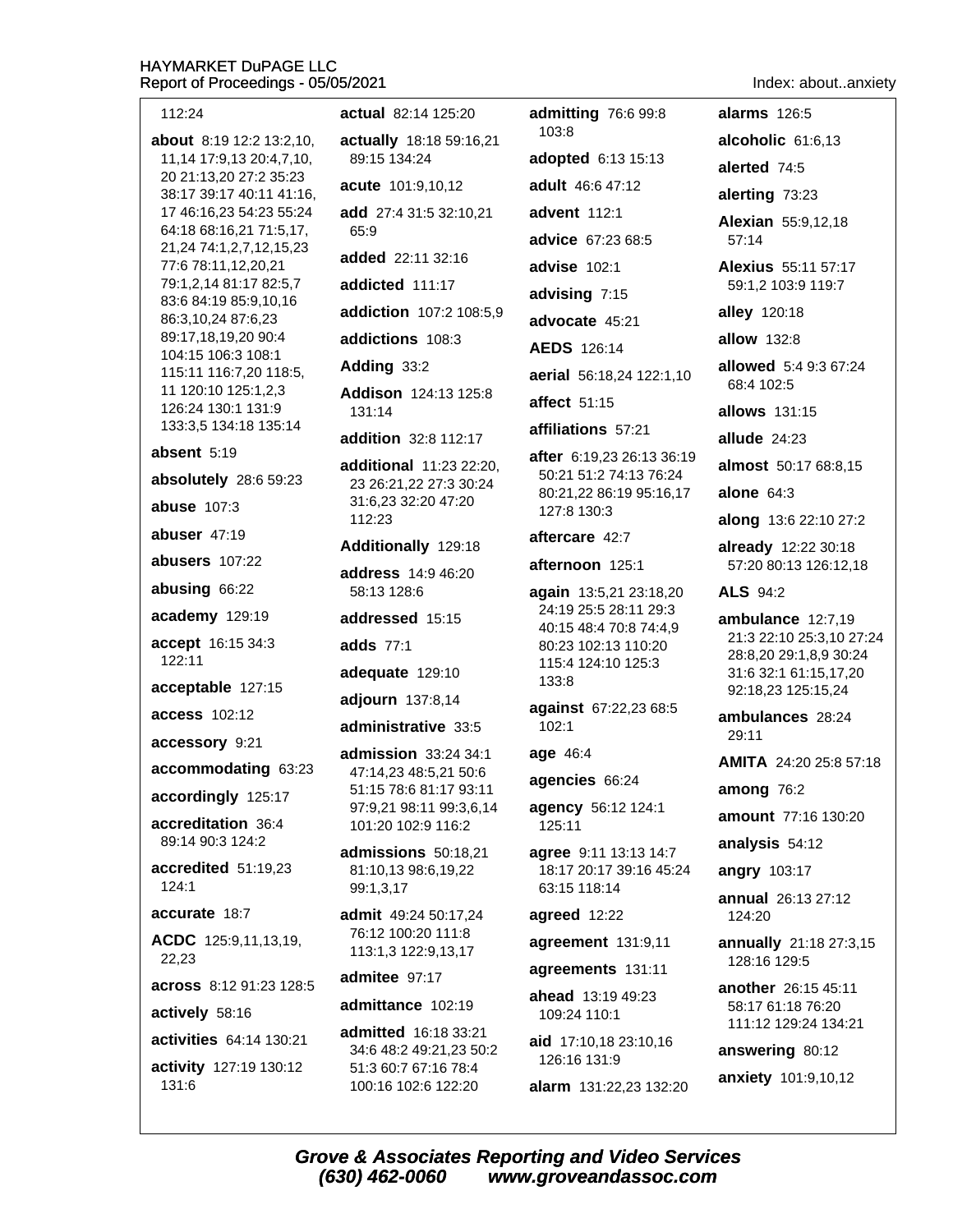#### HA Re 2021

Index: anymore..Brothers

| IAYMARKET DUPAGE LLC<br>eport of Proceedings - 05/05/2 |                    |
|--------------------------------------------------------|--------------------|
| anymore 108:19                                         | 1:                 |
| Anytime 63:3                                           | as                 |
| apologies 47:6 73:6                                    | as                 |
| appointment 49:14<br>50:2                              | att                |
| appreciated 117:13                                     | att                |
| appreciates 133:10                                     | att                |
| appropriate 8:23 9:8                                   | att<br>att         |
| 102:10,12 113:1                                        | $\mathbf{1}$       |
| <b>approval</b> 9:19 12:6,17                           | att                |
| approve 31:10                                          | 2                  |
| approved 8:11                                          | att<br>2           |
| approximately 129:15<br>131:18,19 132:17               | au                 |
| April 6:3 14:15 30:21                                  | au                 |
| <b>ARC 45:12</b>                                       | au                 |
| area 37:20 39:8 55:5<br>57:5 110:7 124:12              | Αu                 |
| areas 54:10                                            | au<br>1:           |
| arise 65:13                                            | au                 |
| Arlington 60:11                                        | au                 |
| array 75:11 79:2 80:10                                 | au                 |
| <b>arrive</b> 126:13                                   | a٧                 |
| <b>Arts 123:21</b>                                     | av                 |
| ASAM 41:21 42:1                                        | 1:<br>$\mathbf{1}$ |
| assess 49:7,16                                         | av                 |
| assessed 49:19                                         | 8                  |
| assessment 49:14,15,<br>17,18 78:10 97:9 98:11         | a٧<br>av           |
| 99:10,11 101:4                                         | aw                 |
| assessments 54:11<br>98:14                             | 6<br>$\mathbf{1}$  |
| assigned 79:24                                         | 9                  |
| <b>assist</b> 48:7 92:18 95:13<br>102:8,20 104:1       | 1<br>1             |
| <b>assistance</b> 65:24 115:7<br>131:15,18,19 132:17   | aw<br>1:           |
| associated 130:4                                       | 8<br>aw            |
| <b>assume</b> 92:1,16                                  |                    |
| assuming 55:2 114:13                                   |                    |
|                                                        |                    |

29:22 sumption 27:23 sure 127:13 achments 89:12 empted 90:1 end 5:4 71:2 ended 37:19 **ention** 120:21,22 23:13 133:9 torney 7:15 71:8,17, 4 72:5,9 74:15,20 116:8 orneys 9:4 16:23 5:21 70:23 dit 52:13 53:12,13,14 **diting 52:10,11** dits  $53:6$ gust 83:8 thority 98:1,2,4 25:18 thorized 14:5 to  $17:10,18$ tomatically 33:4 ailability 28:19 ailable 8:17 18:11 9:18 110:14 130:19 35:24 136:3.4 erage 48:15 83:21 4:17 128:15,23 129:3 erages 128:5 oid 135:1 are 12:5.9.21 15:3 3:8 76:1 81:3,23 85:18, 9 88:23 89:2 91:10 2:24 106:5 108:17,19 09:3 111:7 112:18 17:10 118:20,23 vay 40:3 41:3,12 65:5, 5 66:1,11 76:23 79:20 0:3 113:15 130:23 ful 59:15 102:24

## В

### **B-2** 9:21

**baby** 111:20

### **Bachelor** 123:21

back 29:23 30:21 44:9 50:1 52:20 54:6 60:12 63:9 65:6 66:2,20 67:6,8, 11,13 80:24 85:18 88:8 100:15 116:6 120:18  $121:2$ 

#### **ballpark** 26:16 27:5

**bank** 131:16

**based** 16:24 19:10 22:2 43:13 49:8 54:11,12,14 57:23 62:6,13 63:15 64:2 67:15 68:7,14 80:7,8 82:21 110:18 118:4,5 125:12 126:21

**basic** 36:8,15 94:1 106:15,17

**basically** 19:16 40:2 56:7 95:2 97:11

**basis** 39:11 42:4,10 67:17 74:18,21 81:12 108:11 130:9

### Becker 73:3

**bed** 104:24 105:8

**beds** 43:15,18 44:2,5,7, 11,14 61:23 62:13 66:6, 8,16 67:7 80:11 81:21 82:7,10,14,17,18,21,22 83:3,6,10,12,15,21,23 84:1,9,17 86:11 104:19 118:21 119:9 120:20

before 6:2 7:21 9:15 14:1 15:23 23:2 25:20 33:17 35:16,18 36:24 37:9,12 38:2,19 41:5 45:10 58:10 68:6,16 74:5.6 94:19 102:23 119:21 123:6 126:16 129:19 133:2

begin 6:10 69:7 70:15 80:1 123:7,10

beginning 100:19

**behavioral** 55:9.12.18 57:14 95:7 belief  $41:3$ Belmont 20:21 benefit 109:13 129:21 **benefits** 31:8 129:16 **Benes** 14:19 130:13 big 24:1 127:23 131:24 **biggest** 61:4 62:20 **bill** 15:1,17 **binders** 54:13 91:4 biopsychosocial 49:17 98:11 bipolar  $101:14$ **bit** 41:17 42:19 59:1 64:21 67:3 77:11 blended 40:14 Bloomingdale 20:23 21:11 **board** 8:2,3 13:22,24 14:7 33:1 **Bob** 36:5 37:22 **body** 8:3 51:20 **boss** 85:10,11 **bottom** 127:11 Boulevard 57:7,10 **box** 131:23 **break**  $43:2270:182:23$  $114.24$ breakdown 110:11 Breathalyzer 67:12 Bridget 23:20 24:2,10  $37:4$ 

**Briefly 117:20** 

**bring** 100:22

**bringing 66:19 67:13** 86:11 100:22 103:18

broken 44:3 54:14

**Brothers** 55:9,12,18 57:14

**Grove & Associates Reporting and Video Services** (630) 462-0060 www.groveandassoc.com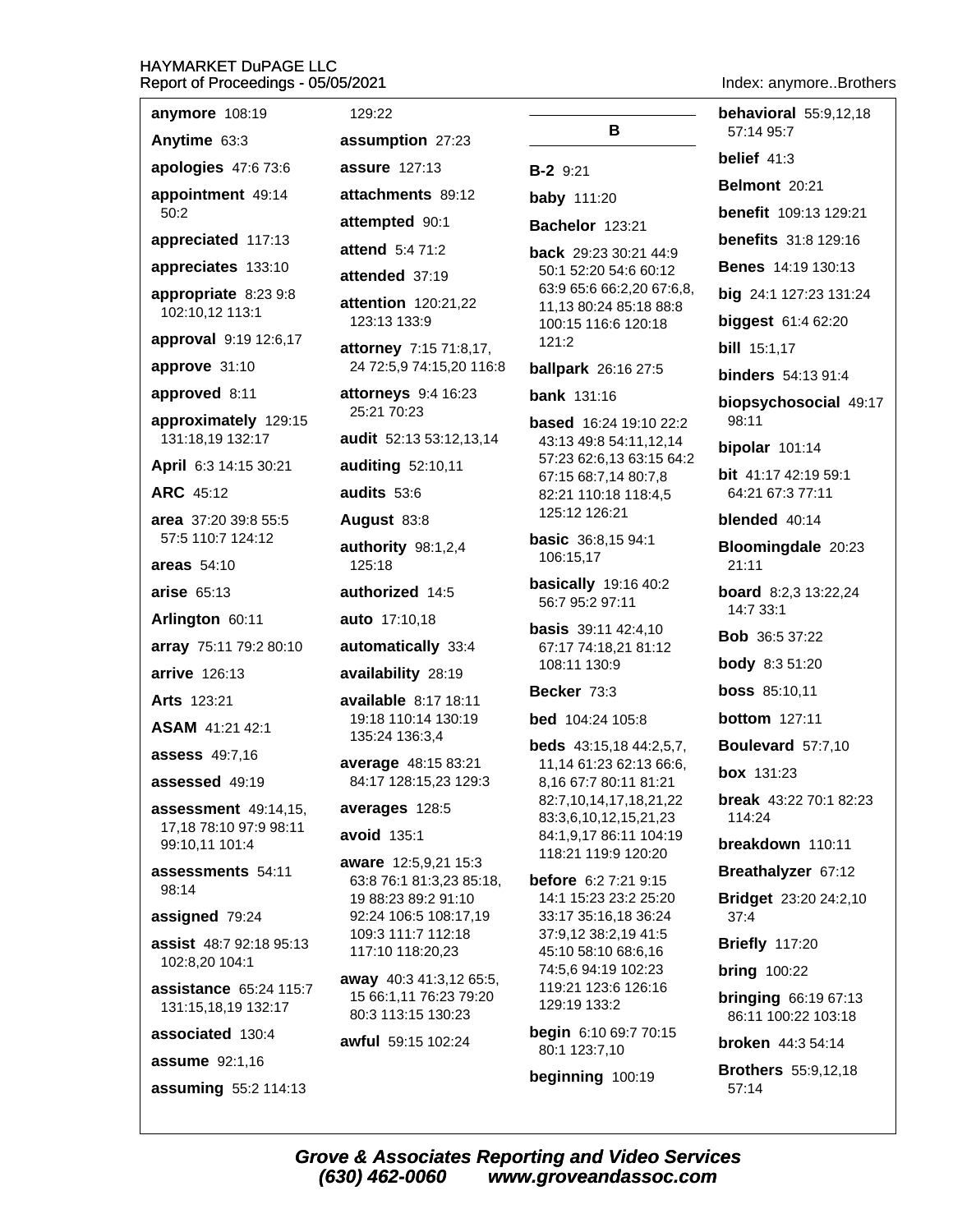| brought 56:4 101:5                                    | camera 34:14 122:24                                                                                 | <b>centers</b> 56:6 78:21 79:3,<br>4,7 80:7,10 112:2   |  |
|-------------------------------------------------------|-----------------------------------------------------------------------------------------------------|--------------------------------------------------------|--|
| 103:11 135:18                                         | cameras $115:4$                                                                                     |                                                        |  |
| <b>Budd</b> 35:15                                     | candidate 49:10                                                                                     | CEO 113:15,17                                          |  |
| budget 127:4 129:13                                   | cap 30:23                                                                                           | certain 32:19 66:7 84:2                                |  |
| <b>building</b> 45:14 56:11                           | capacity 21:20,21,24<br>32:12 43:18 44:2,6,16,<br>21,24 48:13 53:23 62:2<br>83:7,20,22 84:1,3,4,10, | certainly 28:20 70:16                                  |  |
| 61:12 130:16                                          |                                                                                                     | certificate 36:3                                       |  |
| burden 22:11 25:6 59:17                               |                                                                                                     | certification 36:13                                    |  |
| Burke 6:11 10:19 11:3,9<br>16:20 22:22 23:5,10        | 15 119:5                                                                                            | 106:15,18,22 107:1                                     |  |
| 26:7,9 27:22 28:5 29:21                               | care 44:17 49:22 51:24                                                                              | certifications 36:11                                   |  |
| 30:17 33:23 133:1                                     | 53:8,11 54:3 56:3,4                                                                                 | CEU 107:15,16                                          |  |
| busiest 124:24                                        | 60:19,21 61:19 80:8,24<br>86:10 90:13 97:17 100:7,                                                  | CEUS 107:5,11                                          |  |
| <b>business</b> 8:10 9:15,21                          | 12 102:11,12 103:22                                                                                 | Chairman 5:1,2,6,8,22,                                 |  |
| busy 125:6 129:6                                      | 104:4 113:1 126:14<br>138:5                                                                         | 23 9:13,14 10:4,14,15,<br>21,23 11:1 15:19 16:14,      |  |
| button $7:13$                                         | career 120:11 123:23<br>130:5                                                                       | 15,22 17:1,3 22:15,16,21<br>23:1 25:20,23 26:5 27:19   |  |
| C                                                     | Carello 5:1,2,3,7,13,14                                                                             | 29:20 30:16 32:7,15<br>33:9,17 34:3,7,10,11,18,        |  |
|                                                       | 10:2,3,6,7 27:21 28:8,22                                                                            | 22 69:6, 13, 18, 21, 22                                |  |
| calculate 26:24                                       | 29:6,17 30:15 136:14,15,<br>19,20 137:11,12,15,16                                                   | 70:2,5,7,11,16 114:17,23                               |  |
| calculates 128:20                                     |                                                                                                     | 115:3,9 117:16,20<br>119:13,14,16,19,24                |  |
| calculation 128:24                                    | CARF 89:13,20,23 90:3                                                                               | 121:6, 18, 23 122: 11, 18,                             |  |
| calculations 128:14                                   | <b>CARF-ACCREDITED</b><br>90:7,11                                                                   | 21 123:2,5,10 133:15,18,<br>20,21,23 134:1,3,8,11      |  |
| call 5:10,11 10:5 20:14                               | Carol 20:21 21:11                                                                                   | 135:12,13 136:5,13,16                                  |  |
| 28:9,12,13,16 38:22 49:5<br>51:7,15 53:20 56:12       | Carolina 35:11,13,16,24                                                                             | 137:3,4,9,10,13,23,24<br>138:3,5                       |  |
| 59:22 60:1,24 61:20,21                                | 36:6,9                                                                                              | challenge 66:15                                        |  |
| 68:16 93:20 94:1,16<br>102:17 118:2 125:10,23         | carries 10:16 137:5                                                                                 |                                                        |  |
| 127:22 128:10 129:10                                  | <b>carry</b> 126:13                                                                                 | challenged 115:6                                       |  |
| 132:22 133:7 136:17                                   | cars 130:7,8                                                                                        | challenges 67:9,14<br>101:1,6                          |  |
| 137:14                                                | cart 120:20                                                                                         | challenging 113:2                                      |  |
| called 11:4 35:2,14 40:1,<br>7 41:14 45:11 47:18 49:2 |                                                                                                     | change 16:5 32:17                                      |  |
| 53:7 54:22,24 56:1 57:15                              | case 6:2 9:16 11:13<br>14:16,18,21 29:15 30:8                                                       | 52:16 95:20 96:9 98:21,                                |  |
| 126:1 132:4,6,11 135:18                               | 37:11 55:19 71:21 72:1,2                                                                            | 24 99:13 113:10                                        |  |
| caller 125:13                                         | 73:23 74:3,5 88:21 116:7<br>136:12                                                                  | changed 40:8 48:17                                     |  |
| calling 75:3 80:7,9,22                                | cases 6:20,23 132:23                                                                                | 51:12 83:15 84:4 98:20                                 |  |
| <b>calls</b> 13:18 17:10 20:9,                        | caution 131:4                                                                                       | changes 41:6 52:20,21                                  |  |
| 13 22:8,13 24:5 28:3<br>29:10 53:3 54:16 61:3         |                                                                                                     | channel 6:17                                           |  |
| 62:14 86:3 91:6,12                                    | center 39:3,13 42:1<br>55:12 75:4,9,22 77:18                                                        | chaotic 50:23                                          |  |
| 102:21 104:24 105:8,9<br>116:16 117:24 126:4,6,       | 82:2 85:16 89:9 90:7                                                                                | charge $53:10$                                         |  |
| 18 127:22,24 128:1,6,8,                               | 98:14 104:8,12 109:14<br>111:12,14,23 114:7                                                         | Charles 37:6                                           |  |
| 16, 17, 18, 21, 23 129: 3, 4<br>133:6                 | 125:8                                                                                               | <b>chart</b> $32:183:3113:9$<br>13 115:12,14,17 117:24 |  |

Index: brought..clinically

128:17

chemical 47:14.23 48:6 101:18 108:13,15

chest 59:12,13 61:9 93:14,16

Chicago 75:4,9,18,22 81:19 119:1

Chicagoland 37:20 56:2

chief 6:10 10:19 11:9 16:20 17:7 19:14,16 22:22 23:5,10 25:1,11,13 26:7,9 27:22 28:5 29:21 30:17 33:23 123:19 132:24 134:19

chiefs 124:3,10

choose 5:4

chronically 39:10

Chuck 37:6,16 71:8,17, 19,24 116:8

**Chuck's 30:3** 

**CHUG 56:1** 

church 37:19

circumstances 8:14 59:20 111:20

City 119:1

civil 132:21,23

claim  $58:7$ 

clarification 30:20

class 9:19 126:20 130:18

classified 42:1

clear 20:4 46:15 94:13

clearance 100:6,9,13

client  $14:5$ 

clients 76:5 79:24 100:2

clinical 40:12.19.22.23 41:13,15 49:16 96:7,8,12 99:11 106:13 107:15 113:17,19,21,22 115:18, 21 120:21

clinically 41:1,10 95:21, 23 96:6

**Grove & Associates Reporting and Video Services**  $(630)$  462-0060 www.groveandassoc.com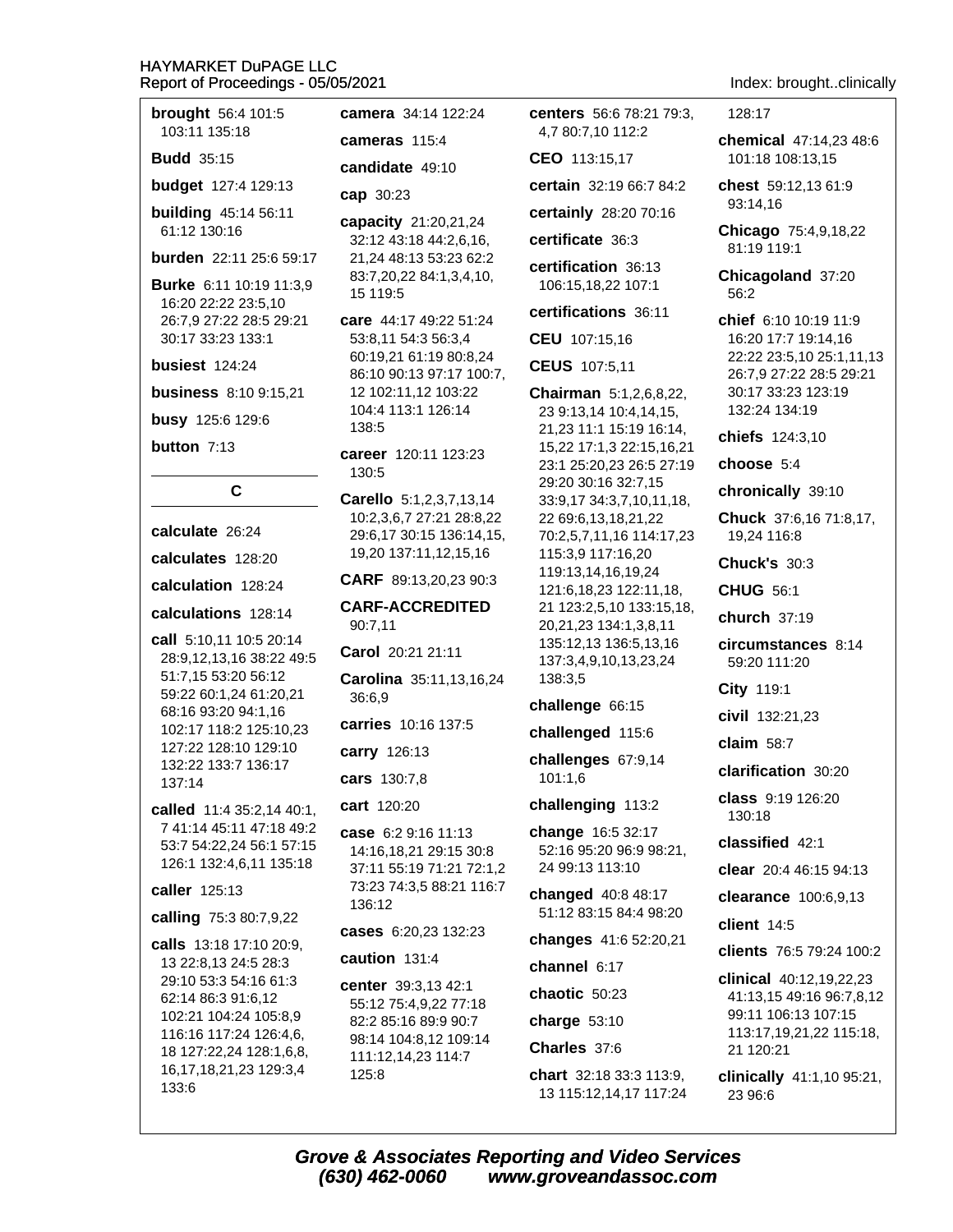| clinician 97:15                                            | commit $14:1$                                | <b>condition</b> 12:6,12,13,                        | conversation 78:8                                  |
|------------------------------------------------------------|----------------------------------------------|-----------------------------------------------------|----------------------------------------------------|
| clinicians 95:11,14 96:2                                   | commitment 133:10                            | 17,22 13:11,13 100:10                               | 85:19,22,24                                        |
| 98:5,8,9                                                   | committee 54:9 91:16                         | conduct 99:9                                        | conversations 11:19<br>12:1 14:9,14,23 71:16       |
| close 15:23 26:10 60:14<br>75:24 85:21                     | common 12:11 52:5                            | conducted 11:13,14                                  | 73:14 87:18                                        |
| closely 86:9 118:1                                         | 61:5,7,13 111:15                             | confident 18:6                                      | COO 113:16                                         |
| 130:14                                                     | communities 125:10                           | confirm 23:18 24:18<br>25:8                         | coping $47:21$                                     |
| closest 28:20,21 118:8                                     | community 9:21 45:21<br>58:13,14 60:12 65:19 | confirmed 25:11,15                                  | correct 17:15,16 24:6                              |
| coincidence 37:22                                          | 107:6 109:14,15,20                           | confused 29:7                                       | 26:11 27:10 32:2 34:9,10<br>43:2 44:18 45:5 62:2,3 |
| collaborative 56:4,9                                       | 112:15 118:13,16,18<br>130:12                | confusing 128:15                                    | 63:18 69:13 78:7 81:22                             |
| colleague 71:20                                            | comp 58:2,8 62:12 64:5                       | consent 97:14                                       | 92:2 103:3 104:6,18<br>106:23 108:8 114:13,16      |
| collect 53:12 81:1                                         | 118:8                                        | considerably 119:2                                  | 119:2,3,7,10                                       |
| collected 54:8                                             | company 35:15 39:6                           | considerations 31:21                                | correctly 38:17 44:4,10,                           |
| College 36:9 107:8                                         | 114:13                                       | consist 124:21                                      | 13 45:13 56:2 71:6 74:9<br>75:17 79:15 94:20       |
| combination 125:16                                         | comparable 58:2 105:5                        | consistent 120:16                                   | 104:17,21,23                                       |
| combined 44:12                                             | compare 43:9 91:6                            | 121:3                                               | cost 26:9,13 27:12 31:8                            |
| come-and-go-as-you-                                        | compared 63:17 64:3<br>82:21                 | consistently 48:20                                  | 32:3                                               |
| please 67:17                                               | comparing 43:14 82:18                        | Consolidated 125:8                                  | costs 127:5,12 129:14,<br>21 130:3                 |
| comfort 13:16                                              | comparison 58:11                             | constant 30:3                                       | counsel 7:7 11:10 12:23                            |
| commence 78:8                                              | 91:11 124:14 128:4                           | constantly 103:18                                   | 16:21 17:7 18:9 19:17                              |
| comment 6:19 8:23                                          | complete 50:10 51:6                          | constructive 14:8                                   | 20:2,20 21:19 69:10                                |
| 15:16 78:18                                                | 67:18 92:4,13 101:7,22,<br>23 110:24         | contact 38:6,12 85:6                                | counseling 65:2 107:2                              |
| commented 134:24                                           | completed 114:20                             | 87:22 116:9,10                                      | <b>counselor</b> 15:17 80:1                        |
| comments 76:13 120:9<br>121:8                              | completely 92:7 130:24                       | contacted 38:10 74:13,                              | country 118:22                                     |
| Commission 5:10 6:3,                                       | completes 129:22                             | 16                                                  | county 106:2,7 132:3                               |
| 13 7:15,21 8:1,3,16,23                                     | completing 33:22                             | contacting 71:18                                    | couple 48:12 51:11                                 |
| 9:6,9,16 23:3 25:21 26:6<br>27:20 33:12 35:9 36:1          | complex 55:10 57:17                          | contained 17:17,19<br>18:4                          | <b>court</b> 7:18 10:18 34:11<br>123:6             |
| 51:23 74:6 119:21 120:1                                    | 127:24                                       | contentious 59:3                                    | cover 31:11                                        |
| 121:13 123:12 133:2<br>136:1                               | comply 12:13                                 | continue 136:6,9,11,18                              | covered 16:8                                       |
| <b>Commission's 30:7</b>                                   | comprehensive 8:18                           | continued 6:3 9:24                                  | COVID 88:24 109:4                                  |
| Commissioner 5:1,2,3,                                      | <b>comps</b> 21:9                            | 130:3 137:6 138:6                                   | COVID-19 6:15                                      |
| 7, 13, 14, 15, 16, 17, 18, 19,                             | concern 20:5,6 21:13                         | <b>continuing</b> 36:4 107:17,                      | <b>Craig 130:13</b>                                |
| 20,21 10:1,2,6,7,8,9,10,<br>11, 12, 13 26: 8 27: 6, 16, 21 | 48:5 62:11,21 66:3 67:5                      | 19 122:5                                            |                                                    |
| 28:8,22 29:6,17 30:15,18                                   | 101:16 112:15,21 134:18                      | contraband 67:13                                    | create 66:10,14 104:21                             |
| 70:9 136:13,14,19,20,21,<br>22, 23, 24 137: 1, 2, 9, 11,   | concerns 15:14 20:7<br>65:9,12 133:3         | contract 12:7 13:3,4,7,<br>13 24:22 25:2,9,16 28:23 | created 50:23 51:5<br>103:12                       |
| 15, 16, 17, 18, 19, 20, 21, 22                             | conclusion 110:23                            | 29:3 92:17 130:2                                    | creates 9:8 67:9,14                                |
| commissioners 15:5                                         | 117:4                                        | contributions 129:17                                | 101:1                                              |
| 70:12                                                      | conclusions 110:17                           | control 41:9 66:19 67:4                             | creating 50:9 99:1                                 |

Index: clinician..creating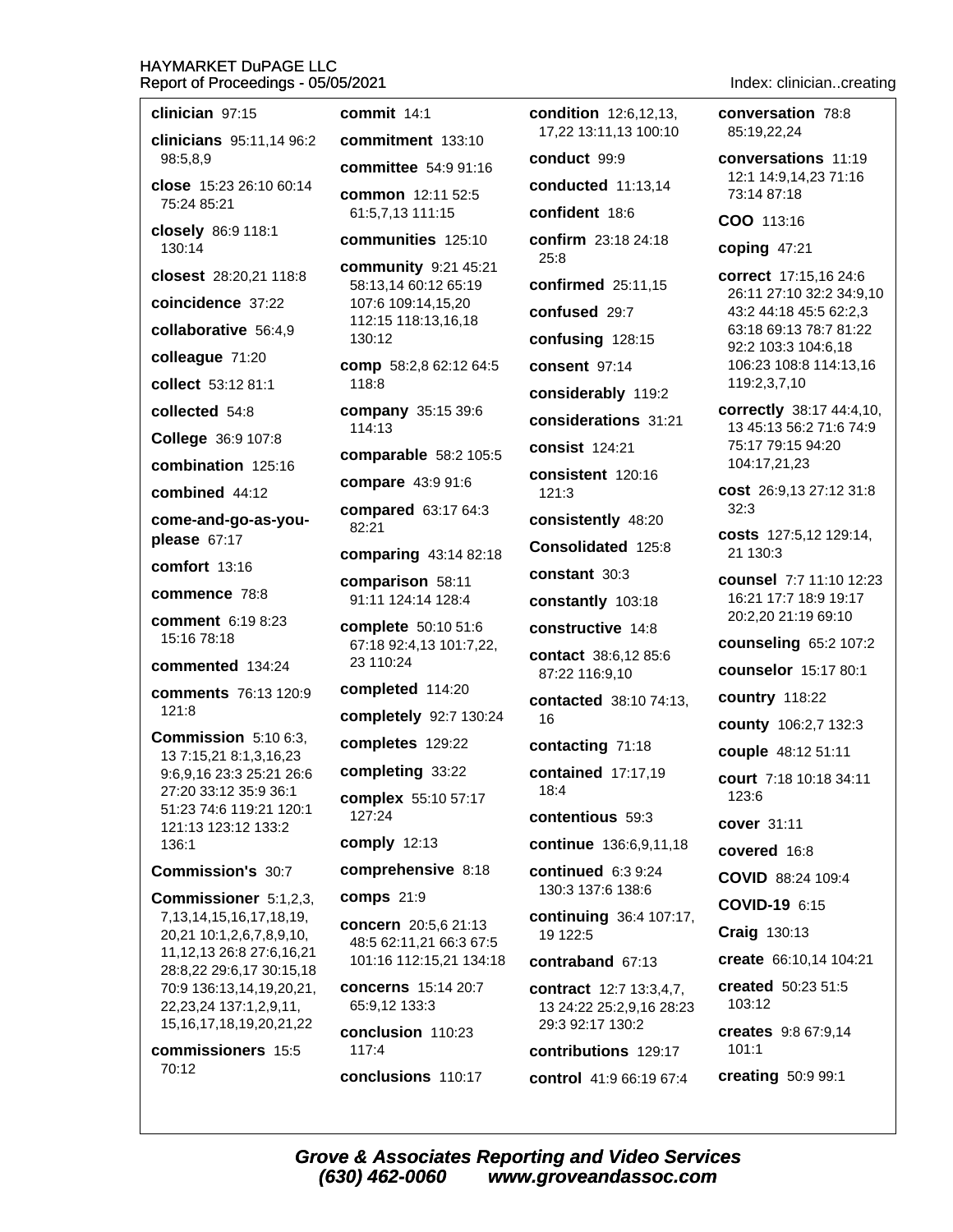creation 99:14.17 106:10

 $crime$  132.6

 $c$ rimes  $131:16$ 

criminal 36:6

criteria 41:21 42:2 49:12,22 52:9 60:6

**cross 21:19** 

cross-examination 9:3 10:22 11:7 16:24 19:2 23:7 69:8 70:15,18 136:8

cross-examined 135:16

cross-examining 19:9

curiosity 18:9

current 81:13 109:4 129:13

cut 127:18

cuts 127:4,5

CV 122:14

D

daily 124:21

Dale 29:11 124:12 128:12 131:14,17

Daly 5:1,2,6,8,22,23 9:14 10:4,14,15,21 11:1 16:15,22 17:3 22:15,16, 21 23:1 25:20 26:5 27:19 30:16 32:7,15 33:9,17 34:3,7,11,18 69:6,9,13, 18,21 70:2,7,11,17 114:23 115:3 117:15,16 119:13,14,16,19,23,24 121:6,18 122:11,18,21 123:2,5,10 133:15,18,20, 21,23 134:1,8,11 135:12, 13 136:5,16 137:3,4,10, 13,23,24 138:5

### **DARE** 130:23

data 11:16 16:4,10 17:10,17,22 18:4 21:10, 16 23:13 24:6 55:1 105:4  $118.2$ 

date 7:5 72:13

day 26:20 33:8 49:24 65:5,16,18,19 66:1 67:6, 8 79:17 80:18 124:16.24 128:5,21 129:2,3,6 131:1,3,7 138:2

days 26:22 42:12 68:6 125:4 128:21 129:7

daytime 79:21

decades 127:16

December 88:6,8

deceptive 128:24

decide  $52:22$ 

decided 67:22 76:12

decision  $8:4$  13:23 28:15 32:24 49:20.24 94:7,10,12,16 96:13 97:17,22,23

decisions 127:24

declare 5:24

declined 51:17

decrease 83:17

decreased 127:10

dedicated 123:23

defer 30:12

definitely 33:7 59:18

Delarco 85:12 86:17

delay  $23:23$ 

deliberate 9:8

demand  $22:9$ 

demarcation 94:3

**Dennis 113:15** 

department 27:9,11 40:19,20 50:19 55:14 57:8 58:23 98:9 99:1,2,3, 14.15.17 119:6 123:17. 18,24 124:4,6,11,12 126:3 127:1,4,6,10,14,18 128:12 129:1.9.14.15.20 130:1,8,14 131:10,21 132:11,15 133:1,7,10

departments 128:7 132:8

### depended 103:4

dependency 47:14,24 48:6 101:18 108:13,15

dependent 58:23 60:17

depending  $80:2399:22$  $102:13$ 

deputy 124:9

describe 58:11

describing 58:24

descriptive 92:7,8

determination 93:20, 21,23 96:10

determine 126:15

determines 125:11.14

determining 43:9

detox 41:21 44:3.5.10 75:13 83:2 98:12 99:7 112:10 120:15,20 121:5

developing 7:20

development 9:18 12:11,18

DI 13:17 17:1,4,6 18:22 19:7,16,23 22:14 23:19 24:2,9 25:23 33:21 69:17 119:14 133:21 135:11

diagnosis 47:13,16,21, 23 48:5 101:9,18 107:23 108:6,10,12,13,14

dial 28:17

Dickson 37:5 46:10,18, 21 47:1,6 69:7,9,22 70:5, 13.14.16.19.24 73:1.4.6. 12 77:19 86:5 110:9 114:17 115:1,6,9,10 116:17,22 117:11 119:20,22 135:4

difference  $62:590:2$ 

difficult 117:7 126:20

Dilarco 85:16 86:24 87:3 95:19 diligence 51:9

diminished 130:21

**Dinolfo** 17:1 19:12

Index: creation..doctors

22:16 25:24 33:18 37:5 69:10.15 117:19 119:13 133:20 134:12

direct 25:12 33:22 35:4 58:11 122:1

directed 96:7

directly 42:18 115:18,21 125:16

director 6:12 14:22 41:2 95:18 106:13 113:19.21 115:19,21 122:22 123:2, 11, 15, 19, 20 133: 15 134:2,4 135:8,15 136:6

directors 113:18,22

disagree 20:11

disagreed 20:4

disaster 55:20 56:8

discharge 80:1

discharged 68:3 103:13

discover 91:20

discussed 13:24 14:11, 16, 18, 21 15: 4 33: 1

discussion 15:8,9

discussions 57:24

disorder 45:19 108:7. 20,23 109:11

dispatch 125:8,9,20

dispatched 126:2,8

dispatches 125:16,22, 24

displayed 42:23 56:20

**district** 6:10 9:22 15:6 21:15,23 22:5,10 31:5,13 33:19 34:5 130:13 131:24 133:4

district's 15:14 131:9

divides 128:22

dividing 128:21

division 132:22

doctor 93:12 100:9,15, 16 103:8

doctors 103:16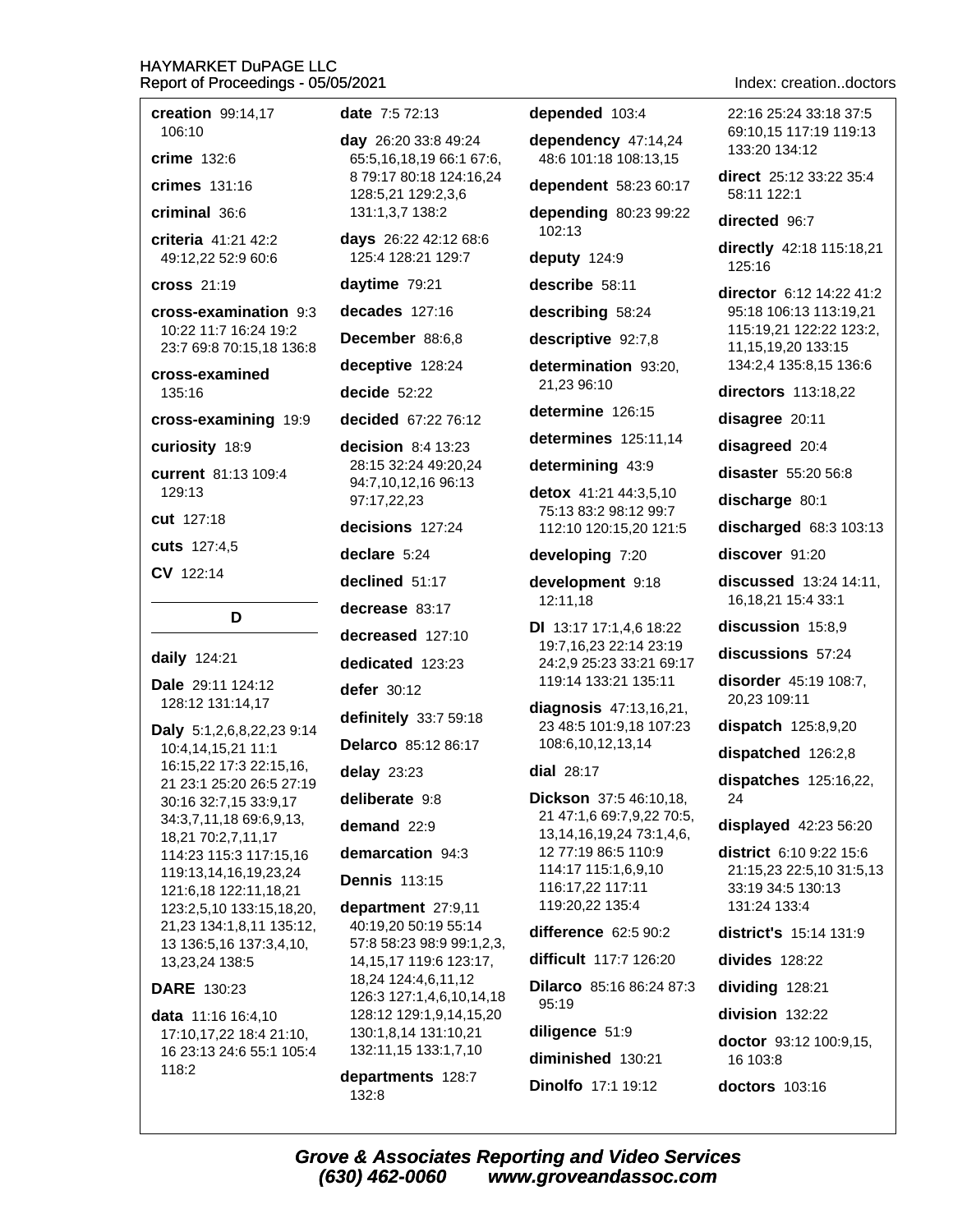| doctors' 55:13                                | Dupage-wide 132:3                                  | 18 134:12,16 135:9                           | entire 126:20                                                            |
|-----------------------------------------------|----------------------------------------------------|----------------------------------------------|--------------------------------------------------------------------------|
| document 17:24 42:23                          | <b>duties</b> 115:23                               | Ellenbocker 73:2 88:4                        | entirely 79:13                                                           |
| 56:20                                         |                                                    | else's 86:3 116:20                           | entity 55:7                                                              |
| documentation 118:1                           | Е                                                  | emergencies 94:5                             | entrance 66:12                                                           |
| documents 18:6 88:1,<br>20                    | e-mail 73:10 87:6                                  | 127:23<br>emergency 8:7 56:8                 | environment 50:9,24<br>51:5 53:8,11 63:6 64:19                           |
| <b>dollars</b> 26:10 27:5                     | earlier 43:10 48:11 62:1<br>63:15 119:4            | 103:16 104:3 119:6                           | 65:4 80:19 90:13 95:2,3                                                  |
| <b>Dominik 88:6,9,14</b>                      | early 35:23 41:6 50:14                             | 126:10 129:9 132:4                           | environments 79:20                                                       |
| 128:4,11,20<br><b>Dominik's 82:12 88:11</b>   | 97:7 111:10,24 132:10                              | employed 94:15 95:17<br>96:24 104:8 106:9,18 | EOC 53:8 54:9                                                            |
| 90:20,23 92:14 104:23                         | 134:6                                              | employees 32:11 114:3                        | epidemic 109:6                                                           |
| Donna 41:2 113:16                             | ease 102:18                                        | employment 41:6                              | equate $43:17$                                                           |
| door 101:21                                   | easy 133:9                                         | 65:21,22 97:1,2 114:3                        | equipment 125:17                                                         |
| down 12:20 13:14 14:6                         | economic 15:14 135:22                              | empty 66:8                                   | 126:6,14 130:7                                                           |
| 30:22 42:6,7 43:22 54:14                      | economically 127:6                                 | EMS 20:7,9,13 21:5,16                        | equipped 26:16                                                           |
| 64:10 67:2 82:23                              | economics 126:24                                   | 25:6 51:8,16 53:3,20<br>54:15,24 58:19 59:22 | ER 59:15 102:24 103:1,4                                                  |
| downstroke 31:7                               | ed 103:18 107:19                                   | 60:1,18,24 61:2,6 92:18                      | especially 101:1 125:5<br>127:12                                         |
| downtown 21:8                                 | educate 90:1                                       | 99:22 125:23 126:13,16,<br>17 133:5          |                                                                          |
| drafting 15:10<br>dragging 134:18             | education 36:2,4<br>107:15,17                      | <b>EMT</b> 36:8 39:22 40:18                  | <b>Estates</b> 21:12 24:21<br>35:20 39:4,12,17 45:4<br>55:4,14 57:7 58:1 |
|                                               | effect $6:14$                                      | 41:11 106:14,17                              |                                                                          |
| drain 59:11                                   | effectively 118:19                                 | <b>EMT-B</b> 36:12,15                        | estimate 26:12                                                           |
| draw 110:17,22 117:3                          |                                                    | <b>EMT-I 36:18</b>                           | evaluate 54:6                                                            |
| drive 60:8,9                                  | efficient 127:7,15                                 | <b>EMTS</b> 40:3,4 96:14,18                  | evaluation 42:10                                                         |
| driven 127:6                                  | electricity 56:11                                  | encapsulate 77:21                            | evening 5:8 6:1,9 9:16                                                   |
| drivers 131:4                                 | <b>Elgin 35:19</b>                                 | end 30:6 53:10 55:22                         | 11:9 35:6,7 36:22 37:3<br>65:1,3,6 66:2 73:15                            |
| drop 120:18                                   | eliminating 101:6                                  | 59:6,7 97:10 114:2                           | 74:19 76:16 85:4 87:4                                                    |
| drug 50:3 61:11 67:11                         | Elite 13:3 24:22 25:3,15<br>28:17,23 29:9          | ending 134:13                                | 117:12 121:15,19,21<br>123:2,4,7 134:6 137:8                             |
| 107:2 112:17<br>drugs 66:20                   | Elk 124:13                                         | enforcement 51:7<br>53:20 54:16 123:22,23    | evenings 33:14                                                           |
| Drummond 5:15,16                              | <b>ELLEMBECKER 73:5</b>                            | 124:2 131:22                                 | event 86:11,12 117:10                                                    |
| 10:8,9 136:21,22 137:17,                      | Ellenbecker 22:17,19                               | engage 130:18                                | events 124:19 132:1,9                                                    |
| 18                                            | 26:3 34:8,10,15,20,22                              | engine 125:15                                | everybody's 70:7 73:7                                                    |
| drunk 120:17                                  | 35:5 42:14,17,20,24                                | enough 27:6 31:20 60:7,                      | 115:4                                                                    |
| <b>dual</b> $47:16,21$ $107:23$               | 43:3,4 46:11,17,19,22<br>47:3,4,10 56:17,21,22     | 9 76:22                                      | everyday 132:1                                                           |
| due 6:15 8:6 51:9                             | 63:9,11 64:10,12 69:4<br>70:22 71:4,6,9,18 72:11,  | ensure 126:9 130:15                          | evidence 133:11                                                          |
| <b>DUI</b> 42:9                               | 23 73:3,5,7,14,20 74:13,                           | 131:4                                        | <b>exact</b> 53:5 72:13 75:23                                            |
| duly 11:5 35:2                                | 16 75:2 86:2 87:18,22,24                           | enter 121:21                                 | 76:22 83:18 84:13 114:6                                                  |
| <b>Dupage</b> 6:6 63:14 75:19                 | 88:4,17 89:12,17,19,24<br>90:8 92:21 109:22 110:2  | entered 33:19 122:3                          | exactly 15:18 21:4 72:8                                                  |
| 82:10 85:9 86:1,20,24                         | 116:9,11,13,16,19 117:2,                           | enters 126:16                                | 73:22 74:2 87:21                                                         |
| 98:15 104:16 106:1,2,6,7<br>107:8 128:8 132:8 | 18,20,22 119:12 121:20,<br>23 122:2,5,8,15 133:17, | entertain 9:23                               | examination 17:5 35:4<br>117:21 122:1                                    |

Index: doctors'..examination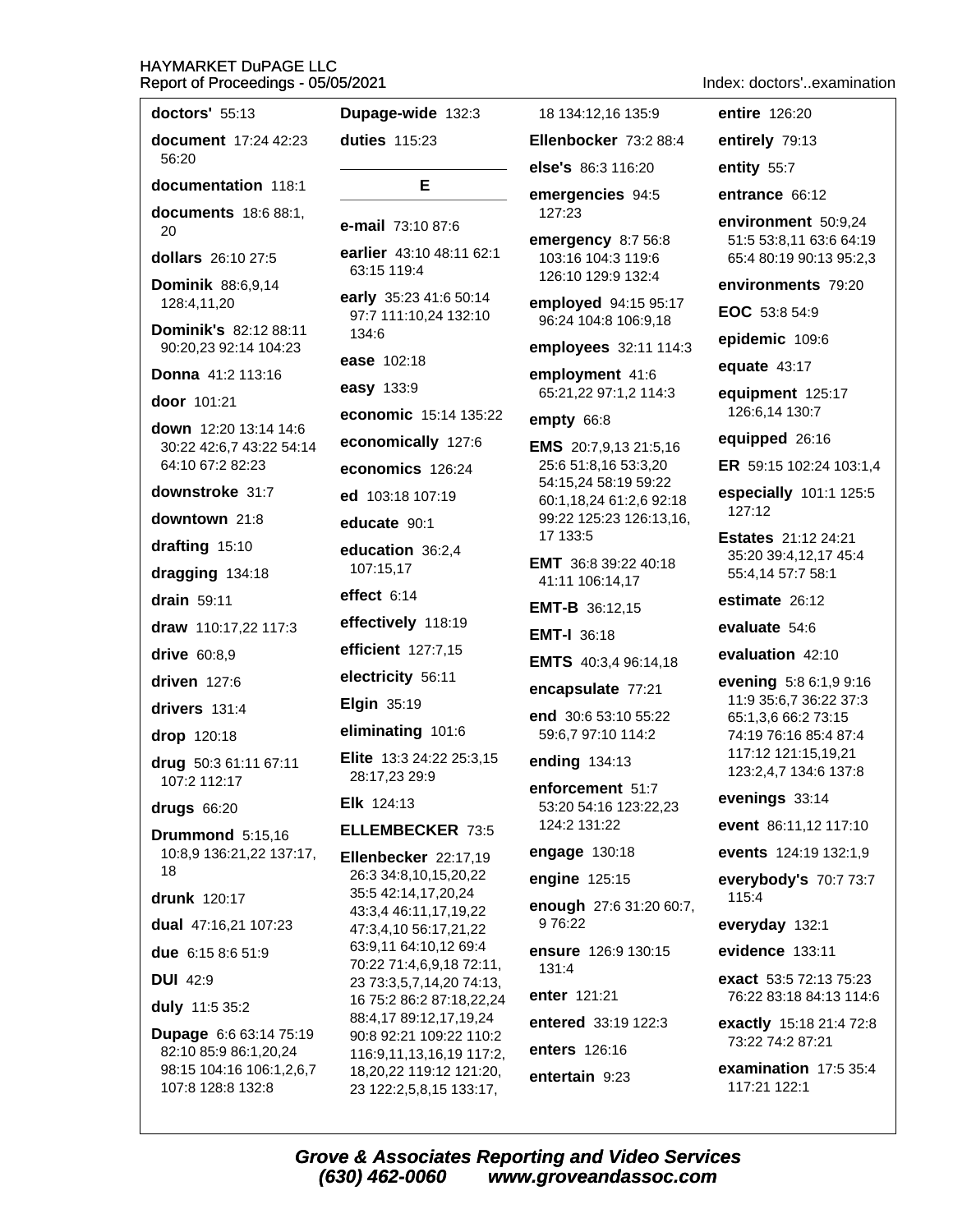| examined $11:535:3$                                    |                                                                          | figure $26:17$                                    |
|--------------------------------------------------------|--------------------------------------------------------------------------|---------------------------------------------------|
| example 12:16 13:12                                    | F                                                                        | figures 26:15 128:12                              |
| 50:13 53:19 60:2 120:8                                 | face 109:5                                                               | fill 100:9                                        |
| examples 120:9                                         | facilities 20:21,23 21:1,                                                | filled 100:6 101:5                                |
| exceptions 9:18                                        | 3,17 43:8 66:20 68:10                                                    | <b>filling</b> 103:18                             |
| excited 55:24                                          | 90:17 93:2 116:2 118:12                                                  | final $8:425:2232:15$                             |
| exclude 126:20                                         | facility 9:20 21:7,14<br>22:3,8 24:20 28:2,4                             | 33:11 50:1                                        |
| <b>excuse</b> 8:21 23:22 31:24                         | 35:15 38:23 39:1,14,17                                                   | Finally 9:7 132:19                                |
| 98:15                                                  | 41:1 43:9,18 44:19 45:7,                                                 | finances $126:24$                                 |
| excused 121:16                                         | 10 48:16 49:5 53:17<br>58:2,3 60:16 61:23 63:22                          | financially 31:12                                 |
| exercise $131:4$                                       | 64:4,5,6 65:10 67:13,16                                                  | find 23:5,14,22,24 56:13,                         |
| <b>exhibit</b> 16:17 17:13 18:5<br>20:2,12 24:2,8 34:6 | 78:17 81:6,19 90:18<br>91:7,10 93:15 95:21,23<br>96:6 102:6 104:19 105:5 | 14 65:21,22 71:5,7,14<br>113:4                    |
| 42:16,24 43:6 63:10,13<br>122:3,4,9,10,11,17,19        | 111:4,7 112:21 114:15                                                    | finding $113:1$                                   |
| exhibits 11:16,17 15:22                                | 118:6,8,15,20 119:6,9<br>127:2                                           | findings 8:1                                      |
| 16:3,13,15 33:19,22                                    |                                                                          | fine 70:2 114:23                                  |
| 42:15 121:20                                           | fact 28:7 53:1 68:4 71:17<br>74:15,16 82:16 90:6                         | finger 55:1                                       |
| <b>exist</b> 32:4                                      | 92:16 109:3,8 110:16                                                     | finish 134:10 136:7,8                             |
| existing 33:3                                          | failed 15:21 19:6                                                        | finished 36:8                                     |
| expanded 40:9                                          | fails 128:17                                                             | fire 6:10 17:9 18:11                              |
| expect 117:24                                          | fair 15:13 27:6 76:13                                                    | 19:19 20:8 21:14,22 22:4                          |
| expectation 118:7                                      | fairly 133:12                                                            | 25:11,13 26:19 27:9,11<br>31:5,12 32:9 33:18 34:5 |
| expected 117:24                                        | fall 20:18 72:18                                                         | 55:14 58:22 125:9,15,23                           |
| expense 32:9                                           | familiar 15:1 75:3 81:9,                                                 | 126:3,6,13,16,18 131:9,<br>24 132:24 133:4,5      |
| expensive 127:12                                       | 18 82:9 89:13,16,22<br>90:6,16 92:16 98:13                               | firefighter/paramedics                            |
| 129:13                                                 | 104:7 105:18,24                                                          | 26:19 32:17                                       |
| experience 38:18 43:13                                 | family 35:19 38:18,21,23                                                 | firefighters 27:1                                 |
| 51:14 62:4,6 64:4 74:1<br>79:1 104:11                  | 39:5 45:14 57:10,24<br>60:5,8 113:20                                     | firehouse 32:12                                   |
| experienced 131:17                                     | faster 126:13                                                            | fireworks 124:20                                  |
| expert 135:22                                          |                                                                          | fit 118:16,18                                     |
| explain 40:10 59:14                                    | fee $31:8$                                                               | fixed $7:4$                                       |
| explored 66:4,13                                       | felt 41:7 49:9 60:9 95:24<br>96:5 127:21                                 | floor $80:3,4$                                    |
| extending 134:23                                       | <b>female</b> 44:5,12 112:16,                                            | focus $39:9$                                      |
| <b>extent</b> 15:17 73:19 86:6                         | 22                                                                       | focused 58:24                                     |
| 107:13 113:10                                          | females $111:3,8$                                                        | focusing 21:20                                    |
| external 118:2                                         | <b>Fest 124:19</b>                                                       | <b>FOIA</b> 17:14,20,23 23:9                      |
| extremely 111:11                                       | field 74:1 86:7,13,14,15                                                 | 24:7                                              |
|                                                        | 102:2 107:5 111:16,17<br>129:19 132:22                                   | <b>follow 69:23</b>                               |

Index: examined..future

follow-up 16:23 23:2 32:8 33:11 117:18 121:6 followed 6:11 follows 6:9 11:6 35:3 force 124:7 132:6,22 forensic 132:7 forewarning 124:18 forgive 53:4 forgotten 80:13 form 6:24 31:17 100:6 109:22,23 formal 19:11 131:11 former 85:10,11 Fortunato 25:1 forward 5:3 6:9 8:10 forwarding 104:2 found 51:4 92:10 **foundation** 13:18 86:2 109:23 frame 17:19 frames  $87:16$ **FRANK 11:3** Franklin 39:7,8 113:20 French 95:1 fresh 134:6 Friday 19:6 122:16  $125:5$ friends  $85:21$ front 24:3,13 full 44:20 45:1 52:14 full-time 32:10 fully 26:15 function 47:22 48:9 functioning 101:12 funding 32:4 101:2 funds  $31:2$ future  $32:4$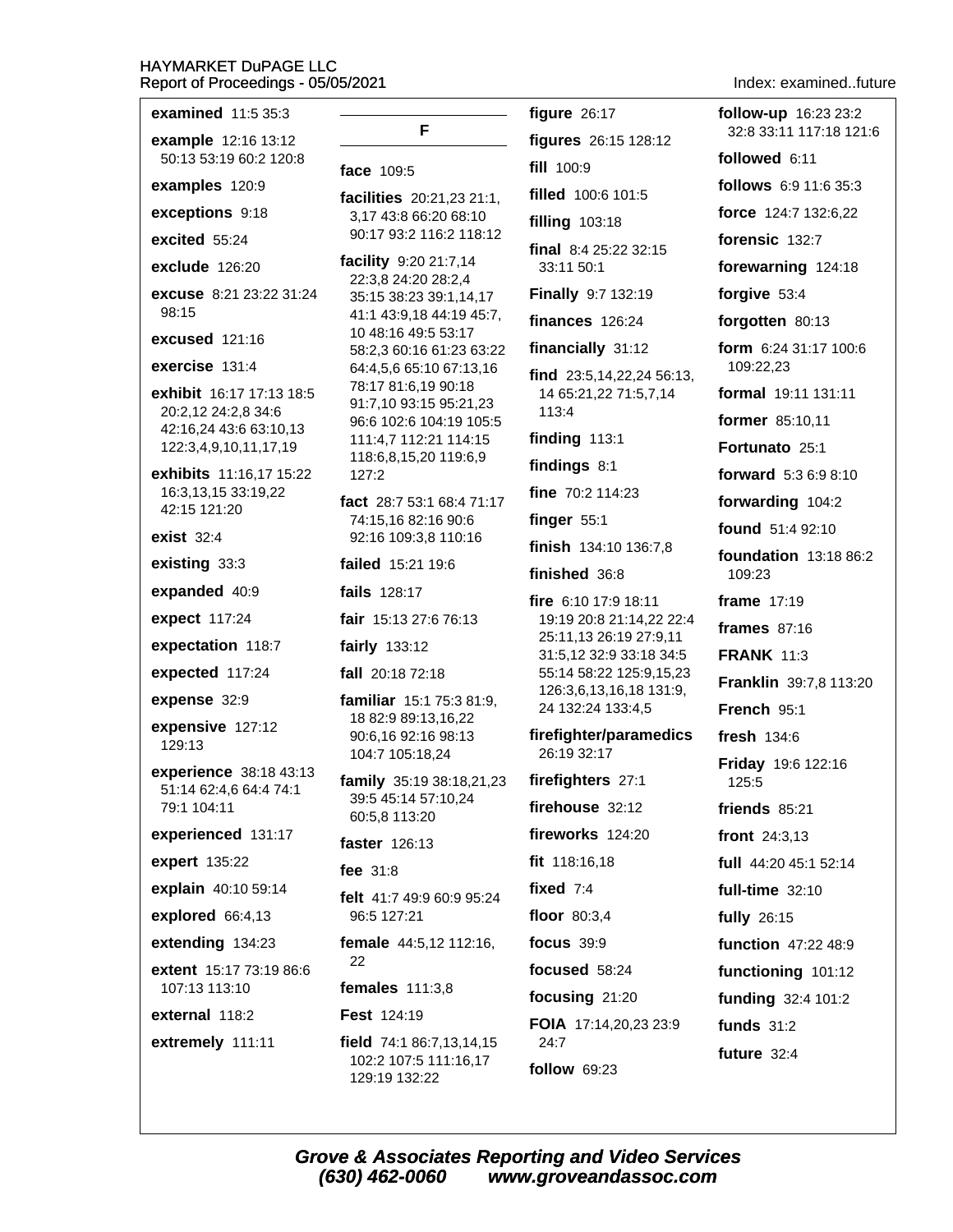|                                                    | Grove 124:13                                         | headquarters 122:23                                        | homeless 110:11,19,24                                     |
|----------------------------------------------------|------------------------------------------------------|------------------------------------------------------------|-----------------------------------------------------------|
| G                                                  | guess 29:6 36:2 41:8<br>43:17,21 58:24 59:7 60:2     | <b>health</b> $45:2251:2354:3$<br>55:9,12,18 56:2,4 57:14, | <b>homes</b> $56:664:1867:3$<br>80:22                     |
| gain 102:12,18                                     | 72:19 73:16 125:4                                    | 19 95:7 126:2                                              | honestly 74:8                                             |
| gambling 42:5 108:3,5,<br>8,9                      | guidance 47:20                                       | healthcare 9:20                                            | <b>hope 14:6</b>                                          |
| gas 54:17 132:12                                   | guide 8:19                                           | hear 7:8,10 76:21 78:24<br>79:2 97:19 120:9,17             | hospital 52:4,6 57:18<br>58:15 60:12 95:6,8               |
| gathered 54:8                                      | н                                                    | 121:8 134:8                                                | 99:19,21 103:22                                           |
| gathering 78:12 80:24                              | <b>half</b> 134:10                                   | heard 37:2 68:9,15<br>90:10 94:19 121:5                    | hospitals 56:6 106:2,4                                    |
| gave 24:7 68:16 88:17                              | halfway 65:16 66:14                                  | hearing 7:22 8:8,9,11,19                                   | hostage 132:7                                             |
| general 78:9 82:8 83:9                             | 67:1                                                 | 9:9,16,24 10:17 12:3                                       | hour 125:4 134:10                                         |
| generally 45:16,17                                 | hall $5:5$                                           | 16:4 23:13 30:1 69:3<br>71:2 76:24 120:3 121:14            | hours 50:21 98:12 129:7                                   |
| generate 31:2                                      | halt 12:14                                           | hearings 8:16                                              | house 15:1 65:16 66:14<br>80:23                           |
| give 13:15 21:21 36:1<br>50:13 52:19 53:19 58:5    | handle 124:19 128:8                                  | heavily 58:23 96:1,4                                       | <b>housed</b> 66:11                                       |
| 71:20 75:6 77:7 105:21                             | 129:3,8,10                                           | Heights 60:11                                              | houses 55:15 67:1,2                                       |
| 120:8 126:23 131:19<br>134:6                       | handled 106:13 127:23                                | held 115:17 123:18                                         | housing 56:14                                             |
| give-and-take 30:12                                | <b>handles</b> 125:20                                | Hervas 37:6,17,18 71:8,                                    | huge 45:21                                                |
| giving 21:5                                        | happen $28:1,3$                                      | 17,24 72:9,23 74:15,20,<br>22 116:8,10,24                  | hundreds 21:18                                            |
| goal 100:20                                        | happened 99:5                                        | high 48:19 102:2 127:12                                    |                                                           |
| good 5:8 6:1 11:9 33:15                            | happening 87:11                                      | higher 33:8 60:19,21                                       | L                                                         |
| 35:6,7 49:10 55:8 58:7                             | happy 76:19 133:13<br>138:2                          | highest 115:16                                             |                                                           |
| 59:1 64:5 68:10,24 69:1,<br>24 107:7,18 118:12,15, | <b>hard</b> 110:5                                    | highly 60:4,15                                             | ID 54:4                                                   |
| 17 123:2,4                                         | harder 101:3                                         | <b>hinge</b> 28:12,19                                      | <b>idea</b> $42:866:4,5,1375:6$<br>104:23 105:3           |
| goodness 45:20 59:23<br>61:9 66:7,18               | <b>harm</b> 100:21                                   | <b>HIPAA 55:2</b>                                          | identified 70:22 124:14                                   |
| government 8:10                                    | Hashmi 103:19                                        | hire 106:19                                                | <b>ILEAP 124:3</b>                                        |
| qovernments 8:12                                   | Haymarket 6:6 8:4                                    | <b>hiring 92:22</b>                                        | <b>ILEAS</b> 131:23                                       |
| Governor's 8:7                                     | 12:22,24 14:11 17:15<br>20:7 21:7 28:12 31:18        | historical 126:23                                          | ill 39:11 47:19 76:9 79:5                                 |
| Governors 123:22                                   | 58:3 63:14 68:13,15,22                               | history 78:11,22                                           | 107:22                                                    |
| gracious 31:19                                     | 69:11 71:1 75:4,9,12,17,<br>19,21 76:4,17 77:6 78:17 | hit 7:13                                                   | <b>Illinois</b> 35:19 67:21<br>108:19,21 124:1,2,3        |
| graduate 37:24                                     | 79:8,10 81:13,19 82:2,6,                             | Hoffman 21:12 24:20                                        | 131:22 132:20                                             |
| graduated 38:2                                     | 10,18 85:9,16,24 86:20,<br>24 87:6 89:9 90:7,16      | 35:20 39:4,12,17 45:4                                      | illness 126:1                                             |
|                                                    | 92:17 98:14,15 104:8,12,                             | 55:4,14 57:7 58:1                                          | imagine 39:1,14 101:11                                    |
| great 29:8 32:24 52:17                             | 20 106:1,6 118:5,7,24<br>120:10,13 124:14 133:3      | hold 29:23 36:10 115:20                                    | <b>immediate</b> 110:6 126:9,                             |
| greater 79:11 98:23                                | 134:24                                               | Holmes 5:17,18 10:1,10,<br>11 136:13,23,24 137:9,          | 14                                                        |
| greatly 102:3                                      | Haymarket's 28:14                                    | 19,20                                                      | <b>impact</b> 21:13,22,24                                 |
| Greenville 35:11,13<br>36:6,8,9                    | 68:20 76:1 81:3,10 82:8<br>90:24 105:19              | home 63:19,23 64:13,14,<br>20 75:14 79:14,16,17,20         | 22:1,2 58:11 64:6 104:21<br>127:2,20,21 130:12<br>133:3,6 |
| group 35:15 56:3,16<br>57:19 65:2                  | headphones 30:1                                      | 80:17,19 81:5,7 126:5<br>132.13                            | important 43:13 72:2                                      |

Index: gain..important

Grove & Associates Reporting and Video Services<br>(630) 462-0060 www.groveandassoc.com

132:13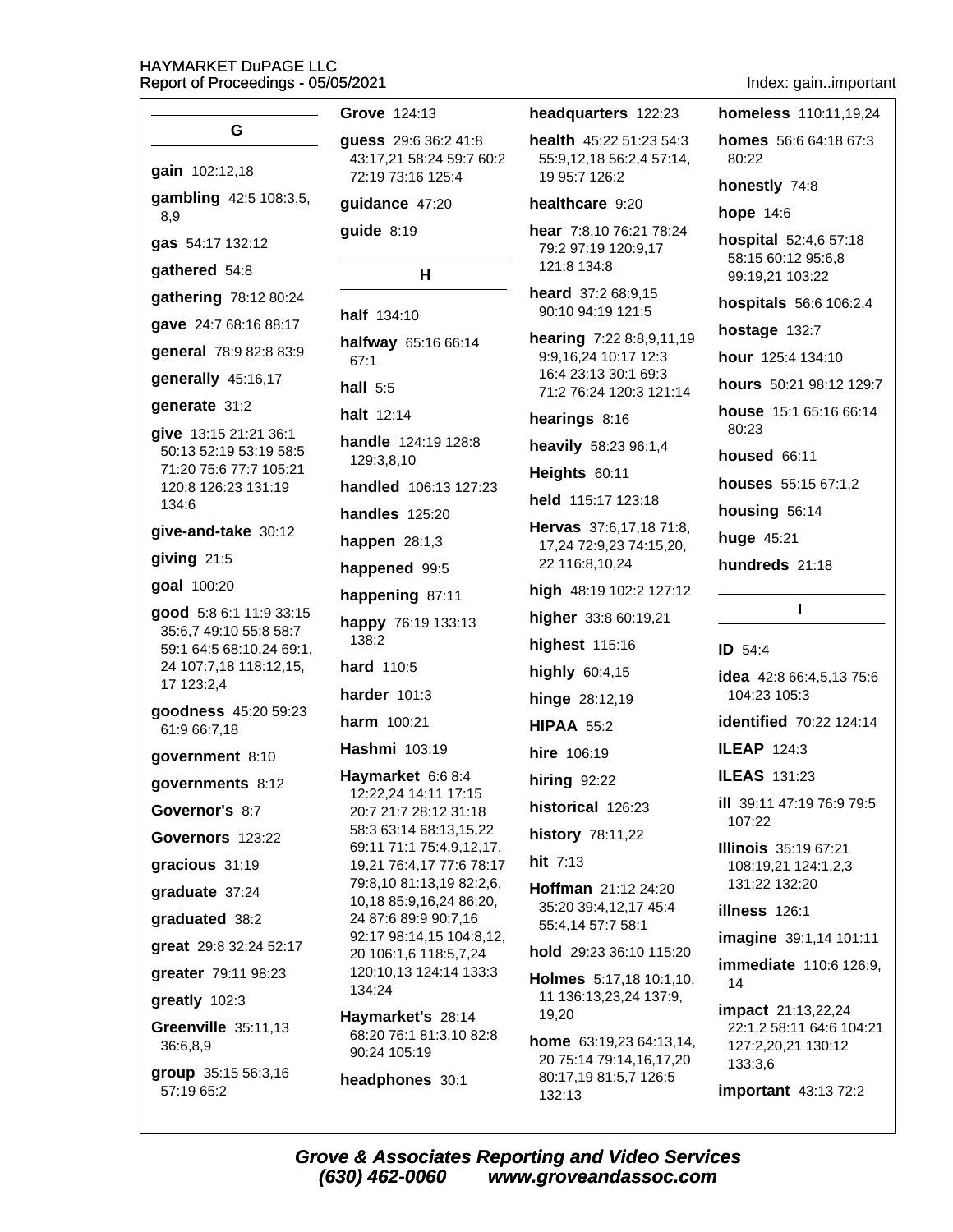#### HA<sup>®</sup> Rer  $\mathbf{1}$

Index: impose..level

| <b>IAYMARKET DuPAGE LLC</b><br>eport of Proceedings - 05/05/202 |                               |
|-----------------------------------------------------------------|-------------------------------|
| 125:21 130:11                                                   | injuri                        |
| impose 52:8 53:2<br>improved 102:3<br>improvement 54:10         | inpat<br>44:5<br>75:1<br>108: |
| <b>in-house</b> 18:3                                            | 120:                          |
| Inaudible 46:18 71:12                                           | inqui                         |
| inception 132:10,18                                             | insta                         |
| incidence 108:23                                                | intak<br>14 1                 |
| incident 53:17,18,22,24<br>54:1,7,14,15 90:15,24                | intak                         |
| 91:3,6,12,15,16,20 92:1,                                        | integ                         |
| 3,4,10,13 94:2                                                  | inten                         |
| incidents 62:14 77:24<br>90:17 91:23 94:4                       | inten                         |
| included 89:11                                                  | inter<br>109:                 |
| including 8:18 36:3<br>124:7 129:16 130:23                      | interi                        |
| 131:13                                                          | interi<br>118:                |
| incoming 79:5 125:12                                            | interi                        |
| increase 22:8 62:6<br>83:17 127:19,23 128:2,8                   | intox                         |
| 129:12 131:6 133:5,6                                            | intro                         |
| <b>increased</b> 48:18 130:12                                   | 16:1                          |
| increases 129:12 130:2                                          | intro                         |
| increasing 133:7                                                | intro                         |
| independently 52:12<br>54:5,20                                  | <b>Inves</b><br>inves         |
| individual 77:5 111:1                                           | 132:                          |
| individuals 126:21                                              | inves                         |
| industry 68:14 76:2                                             | invite                        |
| 109:3<br>influence 67:11 99:9                                   | invol<br>235                  |
| informal 131:14                                                 | 97:3                          |
| <b>information</b> 8:18 11:23<br>12:2 19:10 23:9 54:3,5         | invol<br>68:1                 |
| 68:23 69:2 76:4,23,24                                           | invol                         |
| 78:12 80:24 81:1,16 87:9<br>97:13,24 103:6 110:13,              | invol                         |
| 15 120:6,14,16 121:4<br>126:24                                  | Irving                        |
| informed 90:8 126:7                                             | issue<br>103:                 |
| initial 13:1 14:14 26:9                                         | issue                         |
| 49:2 106:19                                                     | 51:1                          |

#### es 126:1

**ient** 39:3 41:23 .8 45:22 62:22 64:15 476:579:23,24 11,15 112:7 116:1  $13$ 

#### red 38:17

nce 95:6

e 50:19 98:8 99:1, 01:19 113:24

es 50:20

rity 62:21

se 52:24

sive  $42:5$ 

ested 9:2,5 38:15 3

mediate 36:19 nal 90:14 91:11

1

nist 103:11

icated 60:4,16

**duce** 15:20,21 2 35:8 70:24

duced 15:2 88:20

ducing 19:7

stigation 132:5

stigations 124:8 7

stigatory 132:16

 $9.7:6$ 

ved 37:3,4,7 53:10, 6:6 58:16 91:24 92:3 109:2 130:16

vement 38:12 4 131:5

vements 68:7

ving 20:7 37:12

g 6:7 9:22 122:19

: 58:20 65:15 16 134:20

**S** 14:9 49:11 50:11 65:12 103:13 126:6

#### 134:13

**itasca** 5:9 6:10 12:5 21:8,14 22:4 29:11 34:5 61:23 64:6,7 74:6,11 86:21 118:6,9,22 123:16, 23 124:19 125:7,14 127:1,20 128:16,18 130:15 132:11,15 133:6

J

**James** 128:4

JCAHO 51:24 52:5,12 53:5,6 90:2

**JCAHO-ACCREDITED** 52:3,7 53:2 90:9 **Jennifer** 26:1 37:5

Jill 85:12 **Jim** 132:24 job 7:23 90:13 **Joint 51:23 Jones** 36:5 37:22  $J$ **R** 11:3 **July 124:20** June 134:18 136:2,3,9 jurisdiction 29:12

justice 36:7

juveniles 126:1

K

keeping 31:21 90:24

**Ketcham** 135:21

Kevin 6:11 34:9 35:1,10

KHAN 5:13,15,17,19,22 10:6,8,10,12,14 43:2 70:9 123:1 136:19,21,23 137:1,3,15,17,19,21,23

kind 21:4 29:17 32:21 40:3,11,14 41:11 66:11 73:23 91:11

#### kitty-corner 57:13

knew 104:2 114:10

 $117:8$ 

knowing 136:10

knowledge 25:12 72:1 104:10

#### L

labeled 122:4

lack 13:18 95:8 101:2

Lake 45:3 57:6,9 58:13

language 107:15

large 8:16 41:8 68:10 131:15

large-scale 124:19,20 127:2

larger 132:9

larger-type 131:16

late 45:15 72:20 87:4

law 51:7 53:20 54:16 123:21,23 124:2 131:22

lawyers 37:3,4,9,12,14 38:11 116:19

layers 36:14

lead 76:13

leadership 32:18,22

leak 54:17 132:12

lean 127:7,17

learn 57:23

learned 86:19 116:7

leave 44:7 67:22 68:2 81:6 102:1

leaving 67:6,8 96:19

led 99:18,20,21,23

left 48:18 68:2,5 85:7

legal 7:7,17,18,22 9:10 15:8 36:23

legally 9:4

legislation 15:4,11

lengthy 49:17,18

level 33:8 44:16 49:22 60:19,21 80:8,23 97:17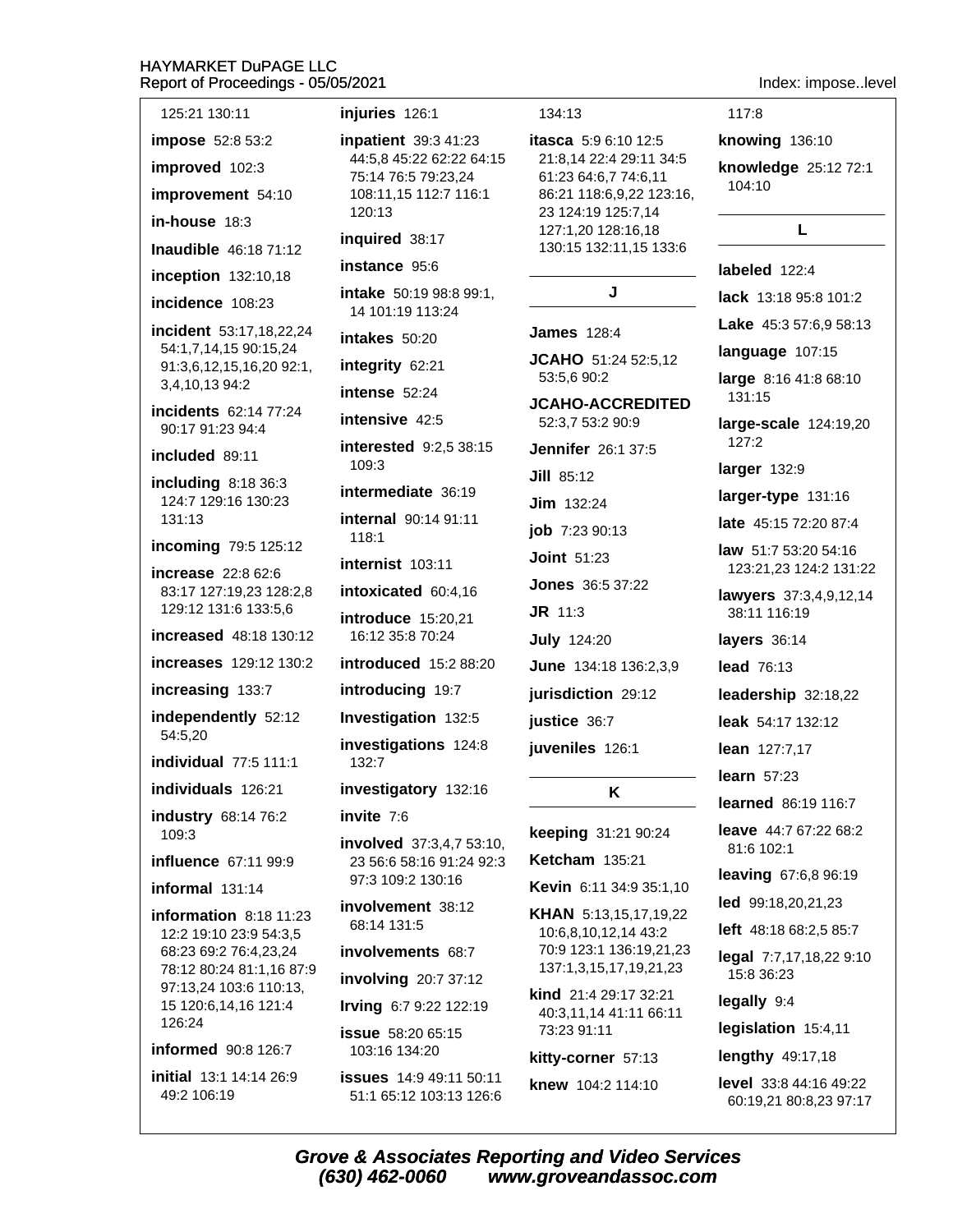102:10.12 104:11 105:24 looked 16:3 20:22 21:10 113:1 115:16 127:15 59:16 113:10 114:12 128:3 132:3 Loop 118:5,7,24 levels 31:21 63:14 loosely 90:19 Lewis  $15:2$ lose  $67:3$ Leyden 35:19 38:18,21, 23 39:5,8,16 45:14 59:13,15 60:14 67:14 57:10,24 58:7 62:12 63:4 77:11,24 96:18 102:24 66:4 113:20 114:6 103:7 107:8 131:8 license 36:20  $low$  48:20 life  $94:1$ **Lustig 30:8 89:9** lift 126:7 lying 115:8 limited 48:6 132:21 limiting 50:9 M **lineup** 134:17 M-I-L-I-E-U 94:23 list 44:24 61:10 80:6 **MABAS 131:23** 84:15 128:19 made 44:16 49:20 85:18 listed  $34.1$ live 35:17 65:4,6 88:24 127:6 128:4 133:11  $108:18$ main 20:6 **lived** 35:18 maintain 66:18 110:10 living 35:11 37:20 63:24 maintenance 53:14,15 64:19 65:4 81:4,6 111:19,24 LLC 6:6 122:19 major 132:6 load 129:11 majority 79:11 local 8:12 21:5,16 25:6 make 6:18 8:1.4 12:6 51:7,8 53:20 54:16,24 14:5 16:6 26:11 27:7 56:4 28:15 49:23 52:16,20 located 39:4,6 45:3,6 60:18 66:14,21 70:8 106:2 109:14 93:22 94:6,10,12,16 97:16,22,23 100:15 location 6:6 29:10 59:21 105:22 114:21 126:10 61:18 125:13 126:18 127:24 130:18 locations 39:7 **makes** 30:2 locked 67:20,22 making 27:23 41:5 **lodge 19:11** 54:18 67:10.12 85:18 86:20 100:14 101:21 log 76:23 102:3,21 logistical 65:9.12 male 44:5.11 logistics 126:19 males 111:3 long 35:21 75:21 86:9 manage 32:19 125:19 101:1 113:8 longer 36:10

Mary 37:4 70:24 lot 8:18 17:7 24:19 41:17 93:20 95:20 96:10 98:22

managed 41:1,10 61:19 95:21.23 96:6 124:3

management 35:15

manager 113:23 Marshal 17:9 18:11

19:19

matching 92:6

materials 58:6

math 24:10

matter 7:16 37:12 38:8 43:11 93:24 123:13 125:4 133:12 138:6

matters 106:13 136:2

max 44:6.24

mayor 14:11,16 15:5

meaning 109:19 129:20  $134:22$ 

means 22:1 130:6

mechanical 126:5

med 101:4

medical 28:2 39:21,24 40:12,18,23 41:8,21 44:9 48:3,7 50:20 51:2 55:12 57:17,18 58:12,14,20 67:23 93:2 96:3,5,11,14, 16 97:9 99:10 100:10 104:8.11 112:10.15 113:23 114:8 120:21 126:5

medication 48:1 66:22 100:3,4,5,8,11,23,24 101:10,11,17

meet 8:7 13:14 49:6.12 54:9 60:6

meeting 5:9,10 6:8 11:12.21 13:1 14:8 136:3.18 137:5

member 27:3 60:5,8 93:22 95:13,15 125:7 131:21 132:21

members 26:23 31:24 88:24 109:20 121:12

memorandum 55:19

memory 109:1

Index levels Mo men 80:4 men's 44:8 mental 39:10 45:21 95:7 126:1 mentally 39:10 47:19 107:22 mention  $37:2$ mentioned 12:24 14:2. 24 37:15,16 38:11,19 87:15.17 merged 40:23 MERIT 132:4,11,15 **MERIT's 132:18** met 49:21 63:7 methadone 111:24  $method 8:9$ metrics 13:6.15 Metropolitan 132:4 mic 7:13 microphone 42:18 mid 30:21 45:15 middle  $34:16$ midnights 125:2 midway 120:4 milieu 39:24 40:1.7 41:14 94:20,21 95:3,5,12 96:16,21 million 26:10 27:5 30:23  $31:1.7$ mind 13:6 86:4 121:1  $minimum 33:7$ minute 79:24 80:2 minutes 114:18,20,24 134:21 minutia  $132:1$ MISA 47:18 107:21  $missing$  92:10 mixed-use 9:20 Mo 56:17 64:10 122:24 137:13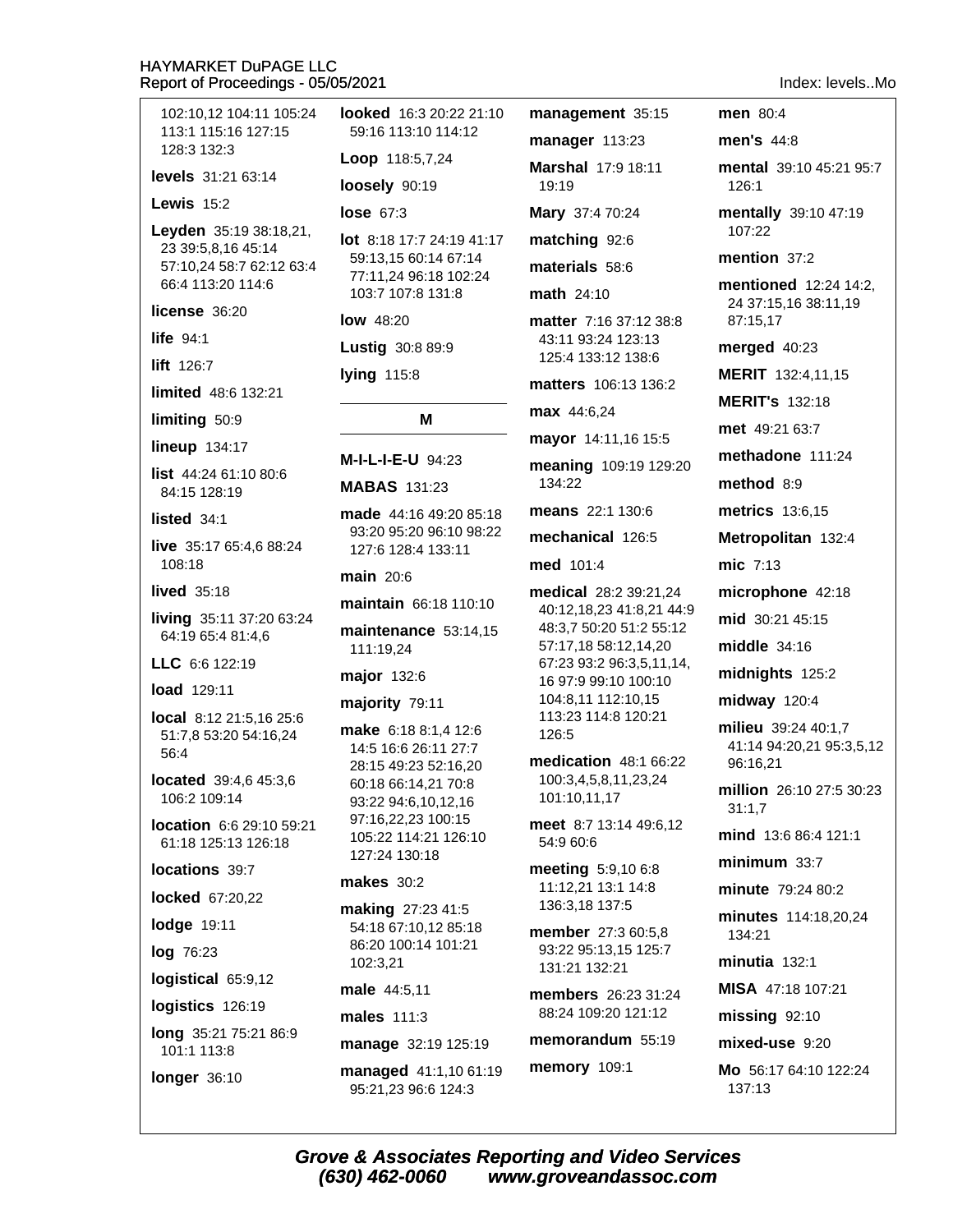| mobile 126:12 132:22                           | <b>nearly</b> 39:19                                       |
|------------------------------------------------|-----------------------------------------------------------|
| models $68:11$                                 | necessarily 33:3                                          |
| modifications 16:6                             | necessary 59:22                                           |
| Moeller 11:20                                  | <b>needed</b> 28:24 52:16                                 |
| Moeller's 22:6                                 | 56:15 59:14 66:13<br>101:22 125:15                        |
| <b>moment</b> 46:10 60:7<br>70:21 105:21       | negative 76:13 77:6                                       |
| Monday 125:5                                   | neglected 115:12                                          |
| monitor 66:23                                  | negotiations 132:7                                        |
| monitoring 7:1                                 | neighboring 99:18<br>103:1                                |
| monitors 90:17                                 | neighbors 20:16 22:12                                     |
| month 53:12 54:8,14,21<br>107:12 128:5         | nestled 55:11,16                                          |
| <b>monthly</b> 107:4                           | <b>NFIRS</b> 17:24                                        |
| months $130:9$                                 | nice 71:1                                                 |
| Moon 45:3 57:6,9 58:13                         | night 33:15 60:3                                          |
| morning 125:3,5                                | nights 125:5                                              |
| <b>Mother's 138:2</b>                          | <b>NIPAS 132:20</b>                                       |
| mothers 138:2                                  | <b>NOLFO</b> 13:17 17:1,4,6<br>18:22 19:7,16,23 22:14     |
| motion 9:23 10:4,16<br>136:11,16 137:5,8       | 23:19 24:2,9 25:23 33:21<br>69:17 119:14 133:21<br>135:11 |
| move 8:10 24:17 33:17,<br>23 66:10 96:11 122:9 | nonclinical 97:12                                         |
| <b>moved</b> 10:1 34:1 35:18,                  | nonemergency 93:8,17                                      |
| 24 39:22 113:16 136:13<br>137:9                | nonemergent 103:19                                        |
| movement 30:4                                  | nonprofessional 95:15                                     |
| moving 5:3 6:9 35:16                           | Northern 132:20                                           |
| 95:21                                          | Northwest 60:12                                           |
| muffled 42:19                                  | Nos 16:17 34:6 122:20                                     |
| multiple 28:3,24 29:10<br>128:1.6              | <b>notable</b> 77:13,18                                   |
|                                                | <b>note</b> 120:7 128:18                                  |
| mutual 17:10,18 23:10<br>131:9                 | notes 30:22 114:19<br>128:15                              |
| N                                              | noteworthy 77:16,17,<br>21,22 86:15                       |
| <b>names</b> 37:16                             | notice 37:21 55:10                                        |
| <b>Narcan</b> 126:14                           | November 122:3                                            |
| nature 31:3 87:19                              | number 43:15,17,24                                        |
| nearby 131:13                                  | 44:1 48:15 61:9 62:13,14<br>66:6 75:23 77:7,21,23         |

82:9,11,14,20,22 83:2,3, 6.10.12.15.18.19.24 91:12.24 104:19.24 105:9 114:6 121:24 125:12 127:10 128:17. 18,22 129:4

numbers 17:9 18:5,17, 21 20:4,12,17 23:11,15 26:11 27:4,7 110:5 122:8 128:10

nurse 94:6 97:15 113:23

nurses 94:8,9,14 95:11, 14 96:13 98:5 104:14

nursing 40:4 41:12,15 48:4 49:19 56:5 80:4,5 95:24 96:3,11 126:4

O'CONNOR 6:12 14:22 122:22 123:3,11,15 133:15 134:2,4,20 135:8, 15 136:6

O

O'KEEFE 10:22,23 11:2, 8 14:3 15:19 16:1,11,19, 24 18:19,24 19:9 23:1,4, 8,21 24:4,14 25:17 29:20 30:2,10 37:4 134:1,3,9 135:2,6,16 138:3

#### oath 36:22

object 13:17 18:19,24 86:2 109:22 134:8

objection 19:11,22 116:13 135:10.11

objectors 7:24

obligation 53:2

obligations 52:8

obvious 94:5

occasion 59:22

occasions 93:6

occupied 45:12

occur 62:23 129:5

occurred 17:19 91:21 offer 14:5 41:19,20 63:19 112:4

### Index: mobile..opportunity

offered 63:16 75:10 82:21 112:5 118:4

offering 46:1 82:22

office 15:10 18:10 19:18

officer 125:22 126:2 128:23 129:14,22,24  $131:1$ 

officer-in-charge 124:17 125:18

officers 33:5.6 124:8.15. 17,22 125:6 126:11,13, 15,17 127:9 129:1,18 130:4,6,9,15,17,20 132:14

offices 55:13

official 50:19

officially 13:2

oftentimes 47:15,16 59:24 64:18

older 46:5

one-time 31:7,24

**ongoing** 27:13 32:3

**onsite** 104:4

open 9:24 10:17 86:20 106:7

opening 7:7

opens 131:2

operated 95:20

operating 44:20 45:9 48:13,19

operation 12:15 22:4 65:10 75:22

operational 31:20 32:9

operations 64:5 124:21

opiate 111:17,19

opinion 78:20 96:4 105:16

opinions 79:2

opioid 109:6

opportunities 91:20

opportunity 8:20,22 19:4 74:14 89:3,7 91:15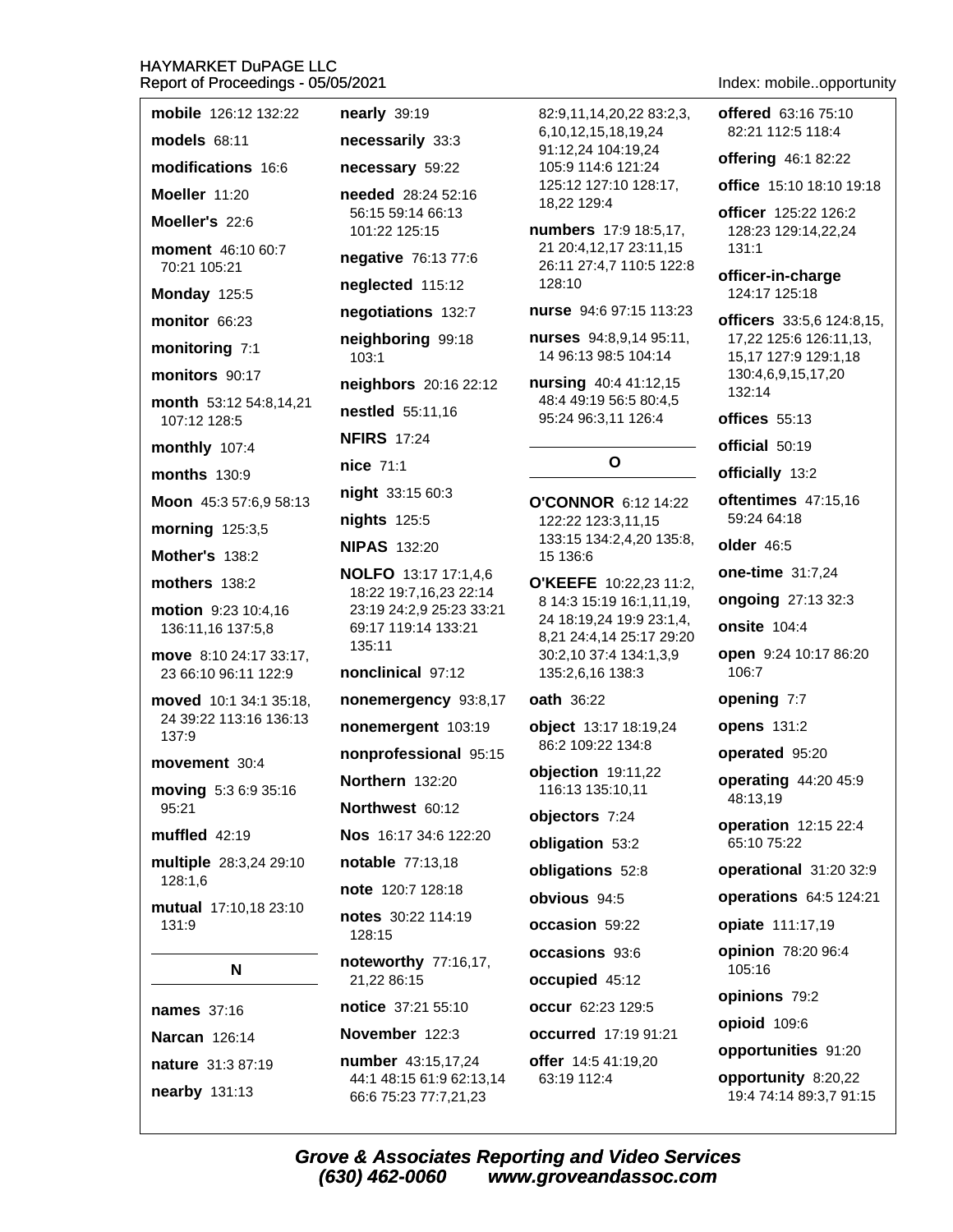Index: opposed..prefer

plan 5:10 6:2,13 7:15,21,

24 8:2,15,23 9:9,19 23:3

25:21 26:6 30:7 33:12

planned 9:18 12:10,17

planning 35:9 55:20,21

56:8 74:6 80:1

play 15:10 97:5

70:11 119:21 120:1 121:12 136:1,11

places 65:18,22

placing 22:11

82:10

| 103:12 116:7                            | ŗ |
|-----------------------------------------|---|
| opposed 64:15                           | F |
| <b>option</b> 129:13                    |   |
| order 5:10 9:19 29:20,22<br>31:11 93:13 | ŗ |
| orders 8:7                              | ŗ |
| <b>org</b> 113:13                       | ŗ |
| organization 35:14                      | ŗ |
| 45:11 51:20 56:1                        |   |
| organizational 32:18                    | ŗ |

33:3 113:9 115:12,14,17

organizations 51:24 52:2,9 55:6 56:5

original 135:23

**OSFM** 18:20

outfitting 129:17 130:4

outpatient 39:9,11 42:4, 5,6,10 59:12,13 75:15 93:15 108:10 113:24

outset 45:17

overburdening 20:15, 16

overlap 63:16

overruled 19:22

oversaw 116:1.2

oversee 116:3

overwhelmed 119:6

owner 6:5

### P

p.m. 60:3 125:2 138:7 pains  $61:9$ paint 50:15 101:24 pandemic 8:6,16 109:4, 5 paperwork 97:12 114:21 paramedic 26:16 36:15. 20 paramedics 96:15

**parent** 39:6

Park 6:7 9:22 39:7.8 113:20 122:19

**part** 50:4 55:20,21 56:7,8 78:5,10 90:12,20 97:8,19 98:6 132:15,19

participate 130:21

participated 96:22

**particular 72:1** 

parties 6:22.9:2

partner 56:15 61:16,20

partnered 56:1

partnerships 55:5 57:21

parts 92:15

party 9:5 15:5

pass 31:20

passed 41:3 52:15.17 113:15

past 33:14 46:14 69:23

pathway 102:18

patient 46:8 54:4 61:5 78:5,16 80:16,21,22 90:21 93:24 97:13 100:14 104:1 109:19 110:18,19 114:9

patients 48:22 58:18 62:7,24 67:15 68:23 76:8 77:4,5 79:5,11,16 81:4 93:2,7 98:10,12,16 99:7 103:19,21 110:6 112:3, 11

patrol 123:18 124:7,16 126:12 127:9

patterns 54:10

PC 6:3 9:17

peak 62:2 124:23 128:9 129:7

peers 76:2

pension 127:5 129:16

people 14:24 32:19,20, 21 38:20 51:5 66:19 67:7,10 68:10 76:17 77:1 78:1,2,3 79:1 83:24 85:6 91:14 100:20.21.22 101:7,8 102:1 107:5,9,22 119:2 121:3

People's 63:6

percent 74:10 84:10

percentage 20:14 66:7

perform 48:9 100:17 101:15

performance 13:6.14

performed 97:15

period 44:22 52:19 77:3 84:14 93:19 95:17,18 96:23 111:6 112:8 113:8

permit 9:19

permitting 6:12

person 8:8 15:7 50:24 85:17 92:12 93:11 97:21 102:8,14

personal 85:20 117:4

personally 37:15 45:18 97:5,23

**personnel** 30:24 31:6 32:3 33:2 116:3 125:17 127:12,18 128:2 129:7,  $12$ 

pervasive 120:10

petition 7:22 8:5,9 9:17

petitioner 6:5,22 7:24

 $9:2$ petitioner's 16:17

**phone** 49:2.3.8 80:6 97:7,11 125:12

photo 56:18,24 122:1

photograph 122:10

phrase 94:18

physical 32:11 59:21

physician 100:7,12

**picture** 21:21 50:15 57:3 101:24

place 12:8,17,19 25:7 49:3 66:1 86:12 96:14 115:13

point 25:5 38:6 40:22

136:9

police 6:12 27:8 55:6 120:18 122:22,23 123:16,19,24 124:4,6 125:9,22 126:7,11,17 127:1,3 128:10,12,16 131:6,10 132:8,11,15,20 133:6.10

policing 127:11,20

policy 68:4 81:3,10,13, 17 126:8

population  $46:3,4,6,8$ 47:12

portion 40:4 97:9

**position** 40:8 45:23 69:11 96:17,21 115:20 123:18

positions 39:23

positive 93:12

possibility 126:21

possibly 9:2

post-high 36:2

potential 100:2 127:2

potentially 14:7 67:7

practice 69:24

pre-2017 47:1

predicated 79:22

predominance 115:14 prefer 30:5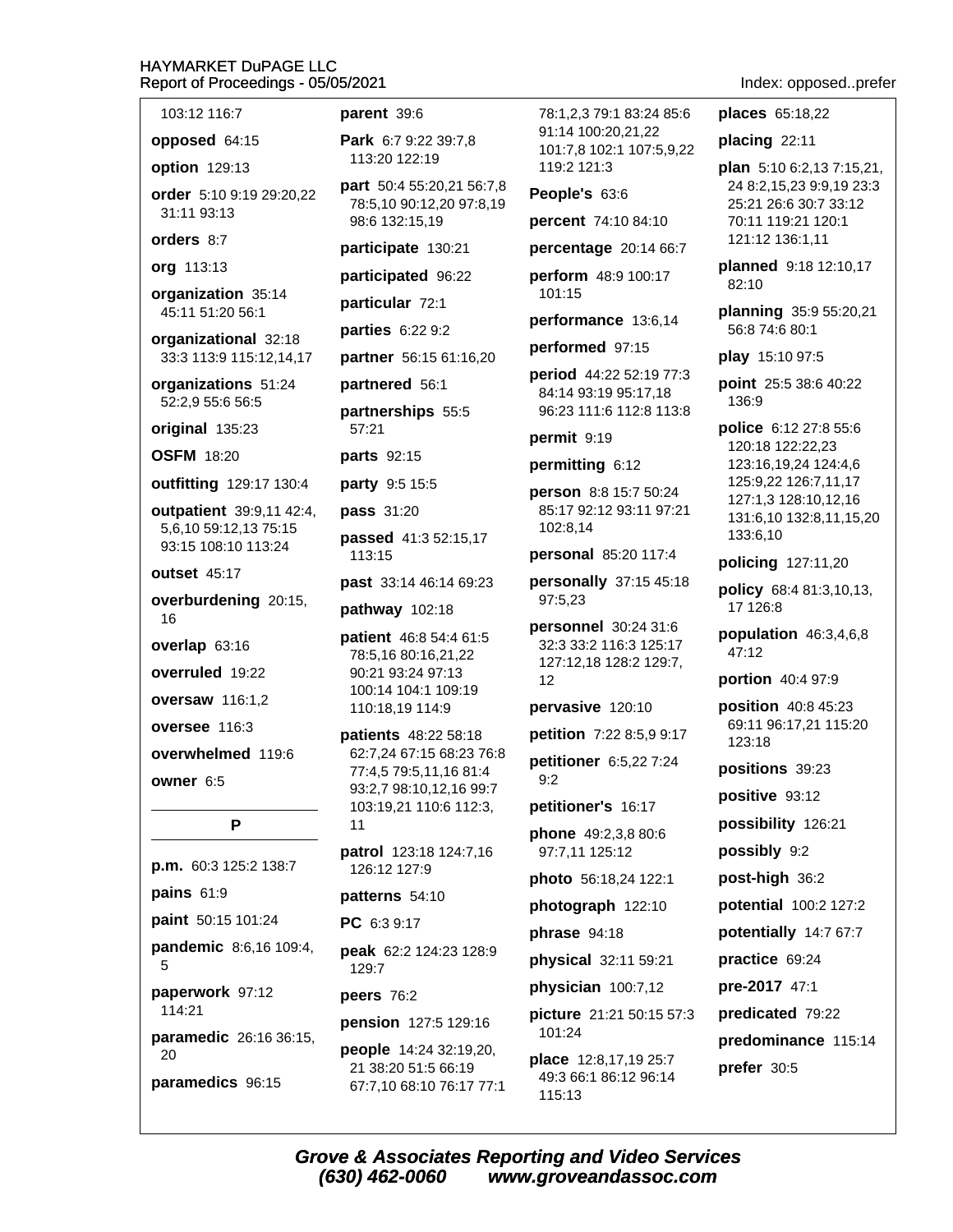preference 113:4

preferred 8:8

pregnancy 111:10

pregnant 111:8,18 112:17,22

preparation 87:8

preparedness 56:9

prescribed 101:4

prescribing 100:8

prescription 93:13

presence 130:16 131:3

present 5:24 14:6 19:4,5 30:8 46:13 49:4 129:8

presentation 6:19.23 34:21 82:13 88:13

**presented** 9:1 11:16.17 16:10 18:20 19:3 88:14 110:24 128:11

presenting 94:1

pretty 16:8 22:7 48:20 50:23 55:24 84:14 99:5

prevent 59:24

preventative 53:15

previous 127:16

previously 16:7 38:11 121:22

#### primarily 39:9 99:2

primary 47:13,22 48:4 100:6,12 101:16,17 108:6,10,12,14

prior 33:22 74:23 75:2 76:20 78:18 79:12 85:3 87:12 103:24

prioritized 128:7

**private** 25:2,9 27:24 61:15,16,20 92:17,23

privileges 103:9

problem 80:14

problematic 32:5 128:2,  $11$ 

procedure 6:14

procedures 6:8 8:15

proceed 11:1 19:22

proceeding  $6:15.16$ 7:17 36:24 38:20 43:11 87:14 116:12 117:5

proceedings 7:3,21 87:23 88:23 89:5 94:19

process 9:8.10 48:21.24 49:1 50:4,6,8 51:10,12, 13,15 52:10,12,24 67:4 78:6,16 96:23 97:3,6,9 98:19,22 101:20 102:4, 24 103:24 116:2

professional 104:11 114:8 117:5

professionally 37:15 94:9,15

program 35:20,22 36:8, 18 39:3 41:10 42:3,11 43:20 44:8 45:3.7 47:19 48:12 50:16 51:18,19 57:11 75:14 76:8,9,12, 18,20 85:5,7,9,13 91:3 95:20 100:16 102:15,17 107:9 108:2 111:20,24 113:5,21 120:16 121:5 124:2 130:23

programming 107:1 130:22

programs 36:3,4 43:23 55:5 65:1 106:11 107:22 108:2 130:13

project 14:11 21:22 58:2 64:6

promoted 32:19

prompt  $61:2$ 

prompted 60:24 85:24

proper  $104:3$ 

properly 62:23 63:7

proponent 45:18

proposal 85:9 86:1,20 106:1,6

**proposed** 15:18 21:8, 13.21 22:3 58:3 61:23 63:22 64:4,6 118:6,8 119:9

proposes 98:15 104:16, 20

proposing 63:22 75:13 105:9

protect 7:23

protected 54:2

**Protection 6:10 21:14.** 22 22:4 31:5,12 33:18 34:5 133:4

protocol 69:9 105:19

proud 55:24

proven 68:9

provide 8:22 47:20 52:13 64:21 65:23 68:24 75:17,19 88:10 107:9 112:2 118:19 126:16

provided 12:2 16:7 17:14,22,23 19:10 21:3,7 23:6,10,13 63:14 64:23 65:1 75:8 76:9 87:7 88:1, 4 89:8 98:9,22 107:5,11 112:9 120:15 121:4 132:16 135:22

providing 112:16 117:12

proximity 59:24 60:14

psychiatric 51:2 100:7

psychiatrist 100:8

public 6:15,18 7:22,24 8:21 9:16,24 10:16 51:16 89:1 127:13

pull 42:15 56:17

pulled 56:18

purchase 26:15 32:1

purchased 45:14

purely 31:20

purpose 21:2 50:5,7 85:15 92:23 103:15 126:8

pursue 100:1

pushing 134:21

put 12:12 22:9 29:24 53:21 54:3.24 66:17 77:23 92:11 120:19

Index: preference..reading

Q

qualified 94:10,15

qualify 60:5

query 18:2

question 13:10 15:20 16:2 19:13,15,20,22 26:8 28:2 29:4,21 30:13 32:16,24 33:18 39:2 46:13 47:9 54:23 62:16, 19,24 66:17 80:13,15,18 84:7 105:10,12,13,16 108:1 110:20 120:4 133:21

questioning 19:1 69:12  $71:5$ 

**questions** 6:21 8:21,22 10:24 11:11 14:10 16:19, 23 17:2 22:14,18,20,22, 23 23:2 25:17,22 26:2,4, 6 27:19 30:7,9,16 33:10, 11 46:12 69:16,19 105:23 117:14 118:11 119:12,15,17,18,22 120:1 121:10 133:14,17, 19,20,23,24 134:1,4

quick 18:16 121:6

quorum 5:24

quote 120:5

quotes 120:6

### R

range 20:18 27:14 46:7 77:22

rare 84:15 111:9,11

ratio 81:24 96:4 114:9

**Rav** 5:19

reaccredited 124:4

reach 72:5,21 128:22

reached 38:15 72:11,12

read 108:1

readily 110:14

reading 90:22 92:14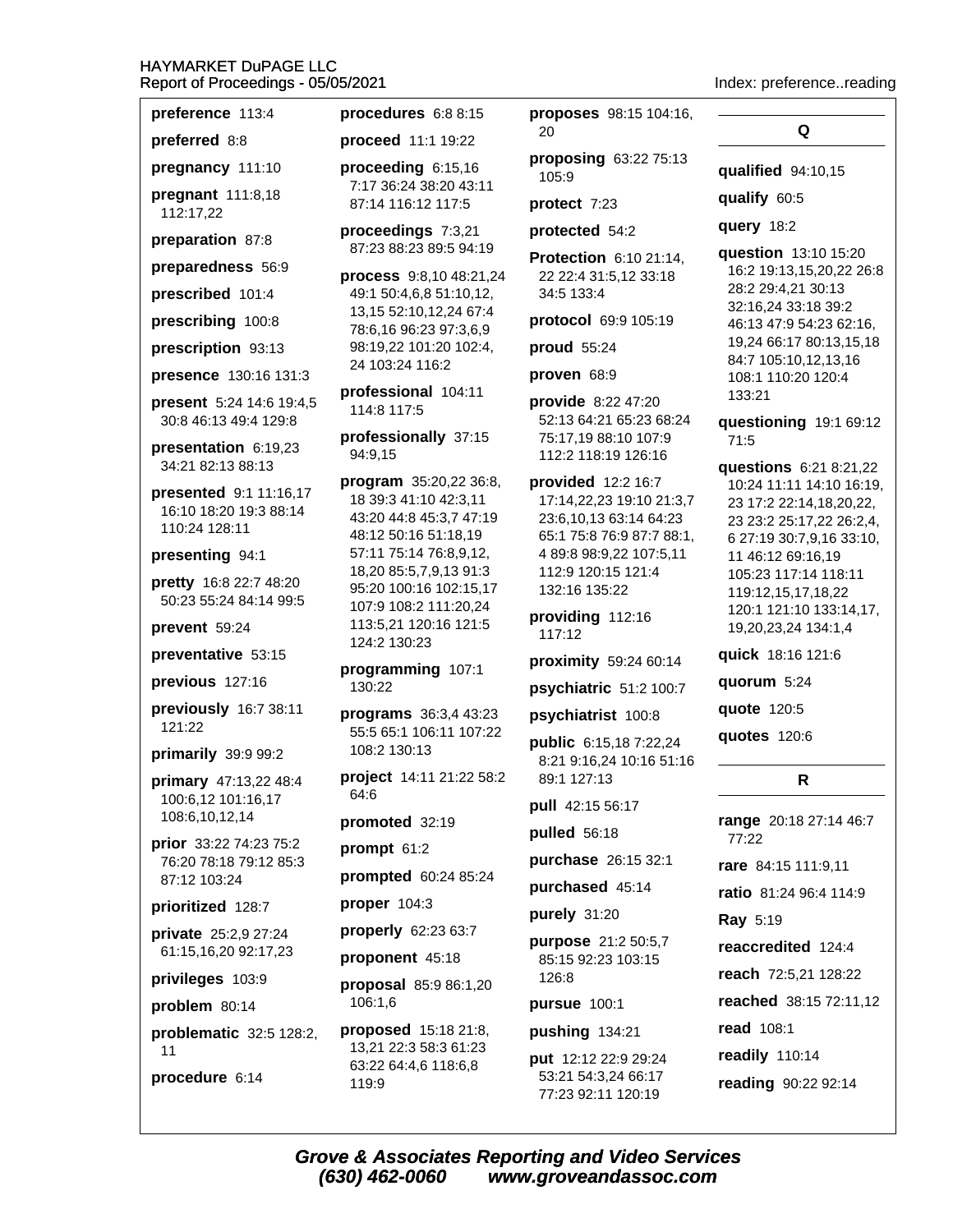readmitted 68:6 recurring 31:7 reads 15:18 29:4 redirect 17:5 22:18 117:18.21 **ready** 129:8 reduce 21:12 96:10 real 18:16 reduced 59:21 103:2 realize  $7:13$ reduction 100:21 realized 15:21  $127:14$ reason 54:19 56:10 61:5 reductions 127:19 102:6.11 105:6 135:2 **Refer 102:10** reasonable 54:17 referenced 29:22 reasons 60:23 61:2 103:20 111:15 referencing 39:15 rebuttal 30:8 referendum 31:1,2,10, 16.19 recall 17:11 19:17 23:14 referred 38:20 80:9 38:17 44:23 53:5 71:15 72:3,7,12,18 73:9,10,20, reflects 31:17 22 74:7 82:13 83:17 89:10 91:1 106:3 107:19. refresh 109:1 24 114:4.5.10 116:15 refused 102:9 recalled 11:4 regard 58:6 59:20 receive 48:22 97:18.20 regarding 24:20 111:23 131:17 regular 42:6 received 23:16 24:6.16 76:20 87:5 125:11 regularly 44:23 recently 124:4 127:9 rehab 44:6,8 75:14 80:1 98:10 100:5 recertified 52:23 rehabilitation 38:23 recess 70:6 115:2 68:8 recognize 56:23 108:18 rehired 96:20 recognized 9:4 related 108:2 recollection 48:14 75:8 relationship 55:9,18 78:15 59:1.9.15 71:7 85:20 recommendations 8:1 99:18,21 107:7 131:14  $52:16$ relationships 130:17 recommending 8:3  $131:10$ relative 73:15 81:4 reconvene 70:3 114:24 82:16 108:20,22 110:18 record 7:20 9:8 14:4  $117:4$ 15:22 16:14,16 19:5,8 23:18 24:1,19 33:20 54:4 releases 97:13 90:21 121:21 122:12 reliance 53:3 recovery 63:19,23 relief  $21:4$ 64:13,14,17,20 67:3 75:14 79:14,16,17,19 reluctant 61:10 80:16,17,19,22 81:5,7

rely 133:4

remainder 44:15 remains  $131:2$ remarks 7:7 remember  $44:4.13$ 45:13 56:2 71:19,22 73:19 74:4,8,9 83:1,3 84:13 87:16 92:21 104:22 105:13 112:6,10 113:9 117:10

reminds  $131:3$ 

Remote 7:1

remotely 6:15 71:3

repeat 19:15 47:8

rephrase 84:7 115:15

replacement 130:10

replaces 130:8

report 22:6 53:22,24 54:2 91:21 92:4,10,13,14 128:15 135:22,23

reported 125:13

reporter 7:8,11,18 10:19 34:12 42:17,22 77:14 123:6

#### reporting 18:3

reports 18:11 19:17 53:18 54:7,15 90:15,24 91:4,6,12,15,17 92:5

represent 71:1

Representative 15:2

represented 74:10 117:2

representing 73:24

represents 117:1

repurposed 96:20

reputation 68:20 69:1 76:2

request 9:17 17:20  $131:15$ 

require 63:1 79:20 100:3 128:2

required 53:17,21,24 61:19 65:17,22 92:4 93:10 100:10 107:4

Index: readmitted..rigor

117:24 129:23 requirement 64:23 requirements 48:3 requires 130:2 requiring 129:9 rescheduled 7:4 50:1 research 11:13.14 90:4 residences 110:12 resident's 132:12 residential  $9:2041:24$ 112:3,11 residents 42:12 63:23 64:15,16 65:9 74:10 76:5 108:11 117:3 120:14,19 resolve 51:1 103:12 resolved 49:11 50:11 resource 22:10 59:11 resources 96:6 125:19 132:2,9 respect 9:10 respond 22:12 28:10 30:12 51:8 52:19 126:17 responding  $21:1728:9$ 54:16 response 17:14,17 24:7 125:15 126:9 127:22 132:3.5 responsible 99:2 106:10 result 53:6 99:16 106:17 126:2 127:4 130:10 results 126:7 **resume** 115:5

return 68:4

11 91:16

rights  $7:23$ 

rigor 98:23

 $23:11$ 

review 11:22 16:4 19:11

22:2 58:6 88:19 89:3.8.

reviewed 11:17 13:7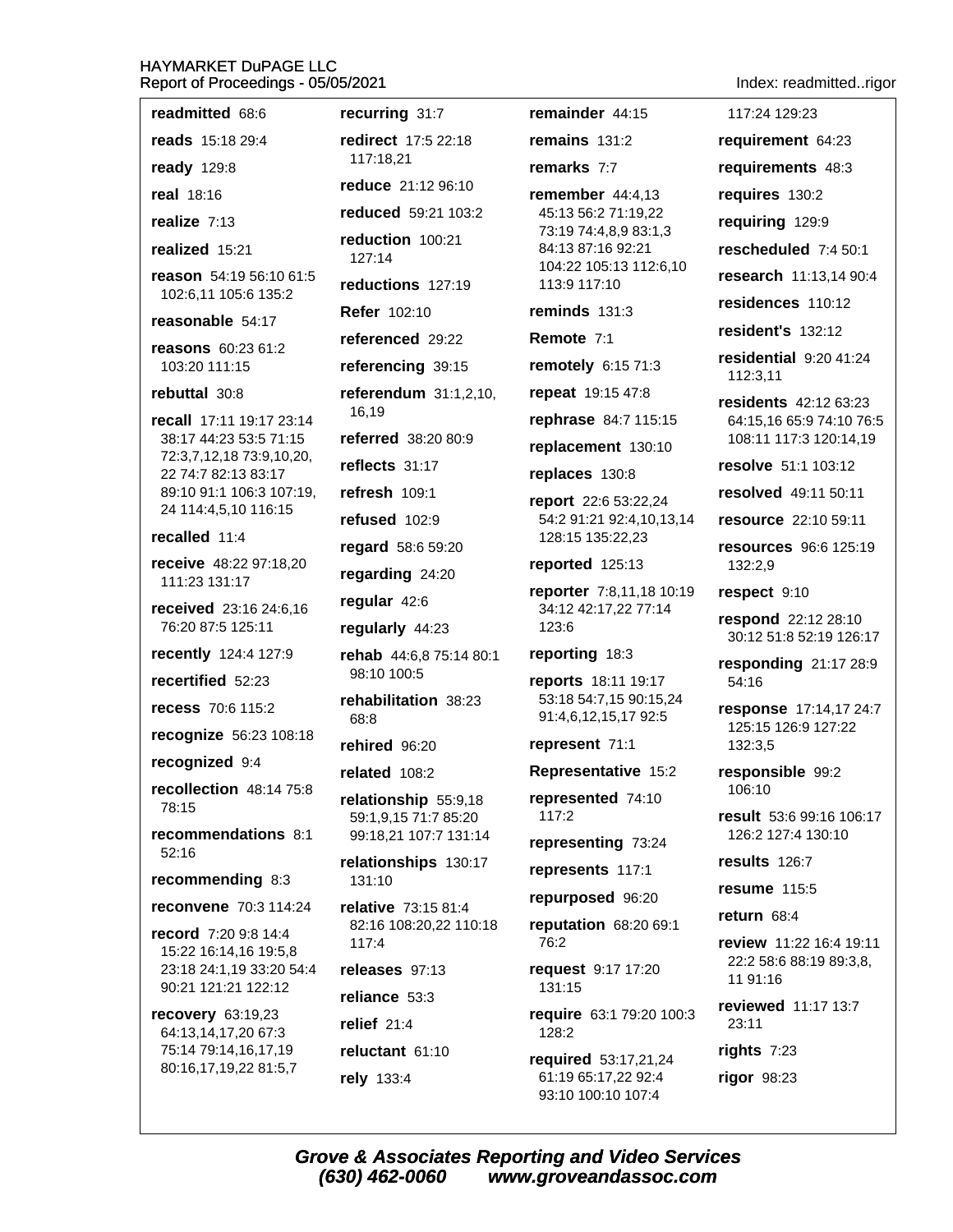| rigorous 50:8 51:13,14                    | scaling 104:15,19                               | 23 113:20 125:10 126:7                                                  | shown 56:24 88:24                              |
|-------------------------------------------|-------------------------------------------------|-------------------------------------------------------------------------|------------------------------------------------|
| 81:14 98:19 101:20<br>102:4               | scene 125:12,22 126:10,                         | 128:3                                                                   | <b>shut</b> 12:19                              |
| risk 54:11 112:23                         | 15<br>schedule 49:13                            | services 35:20 38:21<br>39:5 41:18 45:14,22<br>46:1,7 48:22 51:16 56:12 | side 29:5 41:23 57:13<br>96:5,7 116:11         |
| road 6:7 9:22 28:21<br>122:19             | schizophrenic 101:14                            | 57:10 58:1 59:13 61:21<br>63:16 64:23 67:16 68:8                        | sign 6:20 97:12 100:13                         |
| robbery 131:16                            | school 15:6 36:3,7                              | 75:8,11,15,16,17,18                                                     | $sign-up 6:24$                                 |
| <b>Robert 123:15</b>                      | 131:2                                           | 76:9,19 87:7 118:4                                                      | significance 7:18 52:1                         |
| role 5:12 15:10 40:9 97:5                 | schools 130:15,16,18,<br>22                     | set 114:10                                                              | significant 22:8 43:16                         |
| 117:5                                     | scope 19:1                                      | setting 48:10 95:7<br>103:23                                            | 86:11,12 98:24 99:13<br>127:19                 |
| roles 39:19                               | <b>score</b> 52:17,18                           | settings 52:4                                                           | similar 75:11,12,18                            |
| room 32:10 70:23<br>103:17 104:3 120:19   | screen 34:16 43:6 49:2,<br>8 97:8,11            | shape 31:17                                                             | 120:17 127:5<br>simply 80:21                   |
| root 54:11                                | screening 49:7 50:3,8                           | share 13:13 35:20,21                                                    | single 22:10 53:12 54:21                       |
| Roselle 124:13 131:13                     | 51:12 96:23 97:3,6 99:4                         | 38:19,24 39:3,16,20<br>40:17 41:16,19 42:11                             | 67:8                                           |
| rotating 130:9                            | screens 70:8                                    | 43:20 44:19 45:3,6 46:3,<br>9,24 47:11 48:12,15,22                      | sir 11:2 16:11 25:18<br>109:8 115:1            |
| <b>rough 81:20</b>                        | screwing 73:7                                   | 50:15 51:18,19 52:9                                                     |                                                |
| roughly 26:17 27:2                        | seal 52:5,8                                     | 53:1,3 54:23 55:4,5 57:5,                                               | sit 13:13 14:5 91:16                           |
| <b>round</b> 26:14                        | searching 67:9                                  | 10,24 58:7,12 59:2 60:24<br>61:3,15 62:1 63:17,19                       | site 9:19 12:14 53:12<br>54:16 126:22          |
| routine $53:14$                           | secondary 12:7,18                               | 64:3,5 67:15 72:6 76:8,9,                                               | situation 29:10 93:17                          |
| rules $6:14$                              | 108:12                                          | 11 77:4 81:14,15 82:6,7,<br>16,18 83:7,8 85:4,7,8,13                    | situations 60:14 93:8,                         |
| run 129:20,24 130:1                       | secretaries 95:9                                | 91:3 92:20,22 93:1,6,18                                                 | 14                                             |
| running 115:4 127:15                      | secretary 5:11 10:5<br>136:17                   | 94:9,15 95:18,20 98:19,<br>21 102:7,14,17 104:16                        | size 43:18,21 62:5 64:2,3                      |
| rush $125:3$                              |                                                 | 106:10,18 107:1,5,20                                                    | 79:10 81:18 82:5,6,8                           |
| Russo 5:20,21 10:12,13                    | security 105:19 126:19,<br>21                   | 108:2 109:18 111:14<br>112:4 113:7,21 114:4,5                           | 104:20 118:4,21 127:17<br><b>skills</b> 47:21  |
| 26:8 27:6,16 30:18 70:10<br>137:1,2,21,22 | seeking 97:21                                   | 117:23 119:5,6 132:8                                                    | <b>slide</b> 42:16 43:1,5,10                   |
|                                           | seizure 54:18                                   | 133:2                                                                   | 63:10,12 82:13 88:12                           |
| résumé 122:14,16                          | seizures 61:6,14                                | <b>SHARE's</b> 59:21 113:4<br>shared 74:18,21                           | slight 83:17                                   |
| S                                         | seminars 107:12                                 |                                                                         | slightly 64:20                                 |
|                                           | send 60:11 72:9 107:12                          | she'll 135:23                                                           | <b>slow</b> 9:7 129:7                          |
| safe 60:9,19 126:10,16                    | <b>sense</b> 66:14 90:23                        | shift 26:20 32:11 33:2,5<br>124:16,22,23,24 125:1,                      | smaller 124:12                                 |
| safely 60:21                              | 116:10,18                                       | 19 127:8 129:24 130:18                                                  | smallest 124:11 128:7,                         |
| safety 53:13 131:4                        | separate 41:11 47:17                            | 131:1                                                                   | 17,18,19                                       |
| salaries 31:8                             | 66:11 117:8                                     | <b>shifts</b> 124:15                                                    | Smith 22:21,23 26:1                            |
| sandwiches 120:20                         | sergeant 124:17 125:18                          | shortfall 31:11                                                         | 37:5 69:11,18,20 117:19<br>119:16,18 133:23,24 |
| Santoro 41:2 113:16                       | sergeants 124:9<br>127:10,22                    | <b>shot</b> 119:20                                                      | 134:13,15                                      |
| Sarah 135:21                              | <b>serve</b> 46:3                               | show 19:19 60:3,16                                                      | sober 64:19 65:4                               |
| scale 62:11,15,23 68:13                   |                                                 | 82:13 88:12 124:20                                                      | <b>sole 21:2</b>                               |
| 105:11,16                                 | service 21:3,7 38:18<br>61:17 63:14 80:8 92:18, | showed 17:10 18:14<br>21:16 122:1                                       | solely 21:20                                   |

Index: rigorous..solely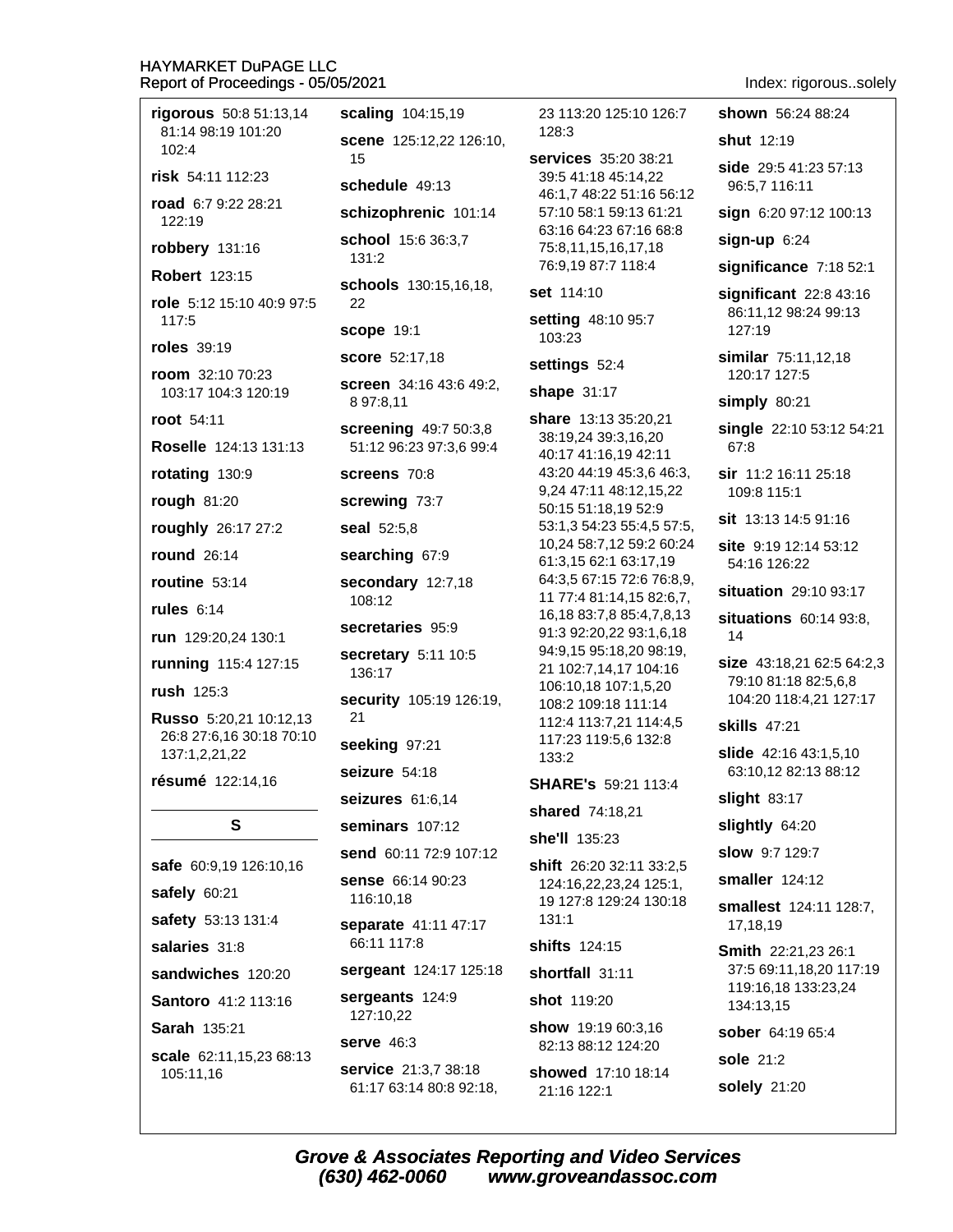Index: solo..tank

Superintendant 130:13

Superintendent 14:19

supervisor 40:8,9

113:24 115:22,24

support 47:20 56:15

106:1.6 109:9.10

supported 41:14

supporting 96:8

surprise 76:7

110:7 114:21

swearing 7:18

swing 31:13

 $129:1$ 

132:21

135:14

swear 10:19 34:12

**SWAT** 132:7

107:21

suppression 126:6

surprised 76:18,21

surrounded 55:11

surrounding 58:12,14

sworn 10:20 11:5 34:17

system 18:3 131:22,24

T

taking 30:22 66:21

67:12 69:11 114:18

talk 13:14 20:7 30:3

41:16,17 74:14 79:1,14

82:5 85:8 86:18 87:7

talked 17:13 25:8 40:10

85:10 86:16,23 87:2

talking 13:10,11 20:10

26:14 39:17 46:16,23

64:18 71:5 82:7 104:15

68:16 74:22 82:3 83:5.9

35:3 123:6,9 124:22

58:7 94:2 95:10,13 96:2

supply 100:4,12

| <b>solo</b> 129:20 |  |
|--------------------|--|
|--------------------|--|

solve 103:21

sooner 56:19 130:10

sort 26:14 57:12 59:17

**sound** 117:6

sounds  $40:18$ 

South 35:11,13,16,24 36:6.9

span 83:16

spans 120:24

speak 76:8 77:10 85:4

**SPEAKER 115:8** 

speaking 25:1 45:16,18 78:2 85:16

special 9:18 12:11

specific 74:21 83:3 117:9

specifically 59:11 63:10 74:23 77:5 78:2,14 88:3 114:5

specifics 72:7 73:22 74:4.7

speculate 116:20

speculation 13:18 86:3  $116.16$ 

spell 94:22

spent 17:7 21:19

spoke 79:5

**spot** 113:17

spread 129:5

spring 72:18

squad 125:15 130:7

St 55:11 57:17 59:1.2 103:9 119:7

stabilize 58:20

**stable** 48:1.8 60:6 100:23

staff 6:22 7:1 12:2 26:21. 22 27:3 31:24 32:16 33:5 39:21 40:1,2 41:8,12,13 48:4 49:16,19 50:20

53:21.22 60:24 67:23 68:5 90:14 93:3.22 95:10,13,15,24 96:2,3,8, 11, 12, 14, 15 102: 1 103: 8, 11 104:8.11 114:8 117:23 127:14 130:17 135:23

## staff-to-patient 81:24

staffing 27:13 31:21 33:8 96:9 129:10

**staffs** 41:15

stand 79:7 94:24

standards 53:5

standpoint 48:8 126:19

stands 95:2 132:4

start 34:21 80:5,7,9 123:12 134:6

started 39:21 40:11.17 41:4 49:1 50:14 71:4 98:18 99:24 113:14

startup 129:21

state 8:11,12 17:9,24 18:11 19:19 86:3 108:18  $123.22$ 

statement 32:3 112:19

**States 109:5** 

static 32:22

stating  $105:15$ 

station 32:9 55:15 80:4, 5

statistical 110:10

statistics 47:15 108:20. 22

statute 8:11

stay 42:12 65:17 67:19 79:16 80:17 81:5 106:20 111:19

stayed 104:4

stays 32:21

step 36:16 42:6,7 67:2

step-by-step 8:19

Steve 17:1 19:15 25:23 26:3 37:5 72:11

stop 7:3 12:14 46:20 56:12

strained 59:4,10,16,19 63:3,4,5

strange 30:2

Stream 20:21 21:11

streaming 7:2,4

street 100:21 124:9  $129:2$ 

strengthened 59:8

strict 68:4

strike 20:5 121:9

strong 55:17

structure 64:21

students 130:17,19 131:5

**study** 92:22

stuff  $81:1$ 

submit 18:1

submitted 121:22 122:15

**Suboxone 112:1,5** 

substance 45:18 47:19 107:3,22 108:7,20,23 109:11 114:15

substantial 62:5

suburbs 110:8

**success** 110:18

successful 31:16

successfully 50:10 51:6 101:7,23 110:23 129:22

succession 121:24

suffering 112:17

sufficient 124:18

suited 113:5

sum 88:16

summary 17:23 18:2

summed 22:7

**summer 72:18** 

tank 120:17

 $107:14$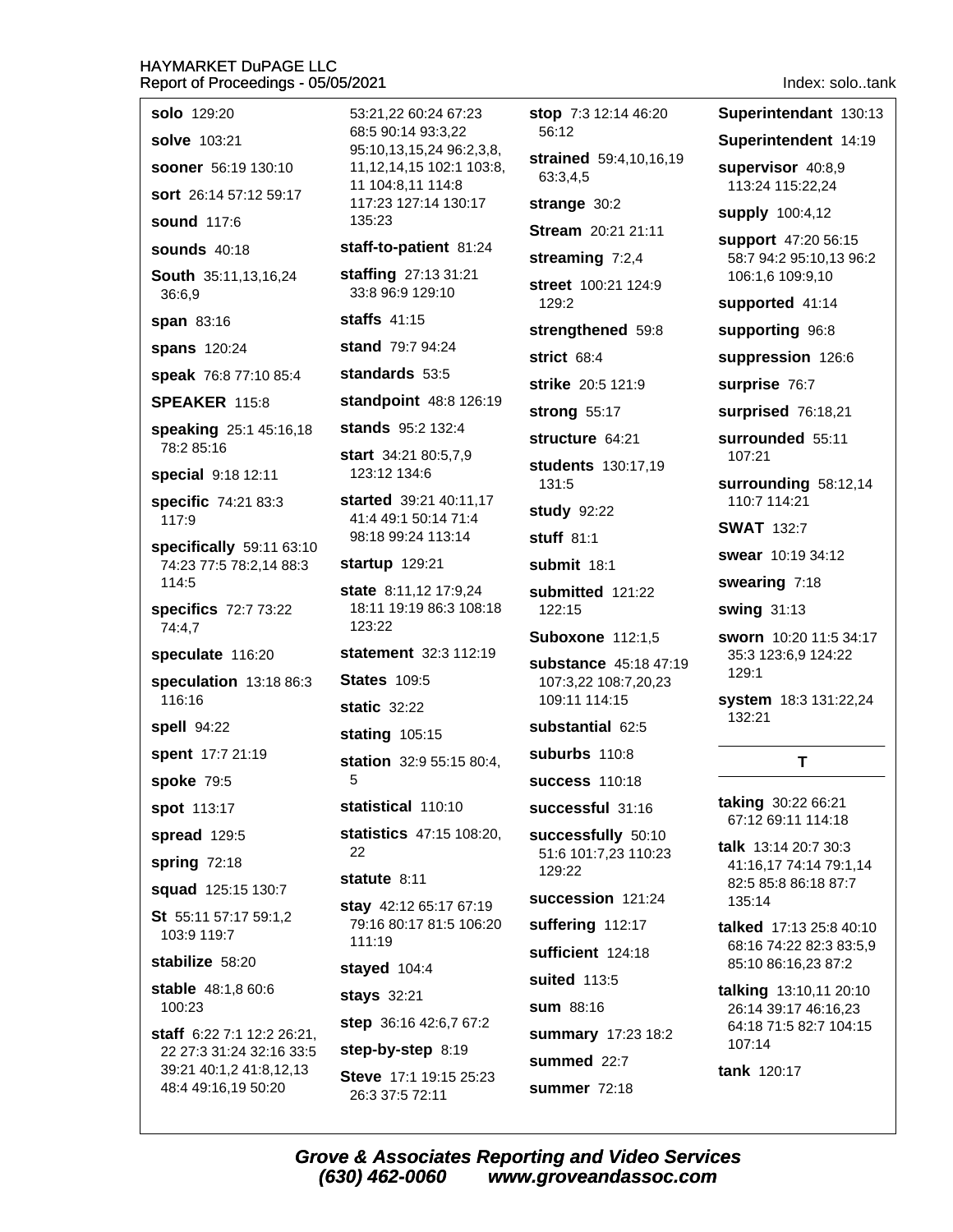| <b>task</b> $132:5$ $133:9$                                                                                                                                                                                        | theoretically 105:4                                                                                                                                                                                              |
|--------------------------------------------------------------------------------------------------------------------------------------------------------------------------------------------------------------------|------------------------------------------------------------------------------------------------------------------------------------------------------------------------------------------------------------------|
| taxpayers 31:19                                                                                                                                                                                                    | thereof 125:16                                                                                                                                                                                                   |
| team 98:6 132:3,5                                                                                                                                                                                                  | thing 27:13 29:7 100:11                                                                                                                                                                                          |
| teams $132:8$                                                                                                                                                                                                      | things 53:6,11 55:23                                                                                                                                                                                             |
| tear 130:7                                                                                                                                                                                                         | 61:9 96:7 97:14 101:6<br>121:3                                                                                                                                                                                   |
| tech 39:24 40:7 94:20,21<br>95:5,12 96:17,21                                                                                                                                                                       | thinking 121:1                                                                                                                                                                                                   |
| Technical 36:8                                                                                                                                                                                                     | thought 49:9 62:10                                                                                                                                                                                               |
| technologically 115:6                                                                                                                                                                                              | thoughts 14:1 16:9                                                                                                                                                                                               |
| techs 40:2,5 41:13,14<br>95:10                                                                                                                                                                                     | threats $54:18$<br>three-quarter 67:2                                                                                                                                                                            |
| telephone 72:22 73:13,                                                                                                                                                                                             | 80:23                                                                                                                                                                                                            |
| 21                                                                                                                                                                                                                 | throughout 59:5,18                                                                                                                                                                                               |
| tense 46:13,14                                                                                                                                                                                                     | 66:9 84:5 124:16 129:6<br>130:5                                                                                                                                                                                  |
| <b>term</b> $89:1695:8$                                                                                                                                                                                            | thumbnail 36:2                                                                                                                                                                                                   |
| termination 97:2                                                                                                                                                                                                   | tight 32:13,14                                                                                                                                                                                                   |
| terms 43:8,14 64:9,13<br>112:16                                                                                                                                                                                    | time 6:11 8:24 10:18,21<br>14:6 16:22 17:7,19 21:19                                                                                                                                                              |
| test $93:11$                                                                                                                                                                                                       | 22:22 26:5 28:4 33:12                                                                                                                                                                                            |
| tested $93:12$                                                                                                                                                                                                     | 34:2,7,12 36:7 38:10<br>40:7 41:2 44:16 45:1,7,                                                                                                                                                                  |
| testified 11:5 23:12 35:3<br>36:23 75:3 76:16 79:15<br>80:15 84:1,3,8 90:12<br>91:3 95:16 106:14 109:9<br>119:4 130:14                                                                                             | 10 46:16 47:11,13,18,23<br>48:5,15 49:19,20 50:16,<br>19 52:19 53:9,16 66:4,8,<br>17 69:6,22,24 70:14<br>72:10 77:3 78:12 81:14                                                                                  |
| testify 38:7,16 74:24<br>82:15 85:3 87:13 135:19                                                                                                                                                                   | 83:16 84:14 86:9,18,19<br>87:2,12,16 89:21,24<br>91:14,19 93:19 94:7                                                                                                                                             |
| testifying 36:21 88:9<br>135:23                                                                                                                                                                                    | 95:18,24 96:15,19,23<br>97:1 98:11 99:5,10 101:1                                                                                                                                                                 |
| testimony 7:19 16:5,6,9<br>23:5,15 24:15,19,24<br>33:15 41:18 58:5 63:15<br>73:15 74:19,23 82:12,19<br>88:2,6,8,11 89:4,8 90:14,<br>20,23 92:15 104:17,23<br>105:7 117:12 120:5<br>123:7 131:8 133:2,5,11<br>136:7 | 102:7 103:10 104:2<br>106:9,24 109:18 111:6<br>112:9 113:7,8 114:19<br>115:15,22 116:24 117:3,<br>17 119:19,24 120:2,24<br>121:11,15,18 122:21<br>123:6,12 128:1 130:20<br>131:7 133:8,16 134:14<br>136:10 137:7 |
| testing 42:9 67:11                                                                                                                                                                                                 | <b>times</b> $12:821:1826:22$                                                                                                                                                                                    |
| text 71:19,23 72:3,9,21                                                                                                                                                                                            | 54:23 59:17,19 61:10<br>78:13 86:23 87:1 92:5                                                                                                                                                                    |
| texted $87:5$                                                                                                                                                                                                      | 99:8 107:8 111:9 119:5<br>124:23 127:22 128:9                                                                                                                                                                    |
| thanking $123:12$                                                                                                                                                                                                  | 129:7,10 131:19,20                                                                                                                                                                                               |
| That'd $70:2$                                                                                                                                                                                                      | 132:17                                                                                                                                                                                                           |

title 40:7 115:22

today 6:1 18:14 19:20

told 25:2,13 57:3 62:1 74:11 86:6 87:19 89:20

tonight 5:19 42:15 71:2 74:23 87:8 123:12 133:9

tonight's 6:8

tool 78:11

top 41:18 113:12

tossed 66:5

total 24:10,12 43:24 44:1,2,5,11,13 82:20,21 83:12,15 88:16

totals  $17:18$ 

toward 53:10

towards 55:22 59:6 96:5.7 97:10

town 22:9 64:7 118:21 125:24 128:19

towns 124:14 131:13,18

Township 39:8

track 47:17,18 53:3,16 118:1

tracking 54:20

traditional 42:2

traditionally 49:3

training 107:10 129:17, 19,23 130:4

transcribing 7:19

transfer 61:18

transition 96:16

transitioned 40:1

transport 60:18 92:18 93:1,3,15 102:14

transportation 56:14

transported 58:18 61:5 93:7

transports 126:5

treated 79:11 108:9,10  $111:3$ 

Index: task..unavailable

treatment 39:3,13 42:1, 5 43:23 45:19.22 48:9 49:10.12 50:10 51:6 56:6 58:17,21 60:6 62:22,23, 24 64:15,23 67:19 68:11 77:17 78:11,13,14,17,18, 21,22 79:1,2,4,7,23 80:6, 10 82:7,10,23,24 83:3 86:9 97:14 101:8,16,22, 23 104:24 106:11 109:9, 10,14 110:24 111:12,14, 23 112:2,3,16 113:4 114:7,15 118:12,14,19  $121:4$ triage  $127:22$ trial  $7:20$ **tried** 20:14

trouble 30:1 38:4 101:12

true 21:21 65:16 84:11 101:13 111:4 112:19

trust 133:1

trustees 13:24 15:6

truth 36:22

Truthfully 32:24

tuberculosis 93:11,12

turn 23:2 25:20 119:21

turned 59:9

turnover 102:2

twofold 126:9

**type** 41:18 42:11 46:3,7, 8 47:11 55:7 65:12 67:17 93:14 98:14 109:19 125:14

types 43:23 52:2 61:2 120:9

typical 109:19

typically 109:20 126:11

U

ugly 50:15 ultimately 17:24 unable 8:7 128:13 unavailable 136:1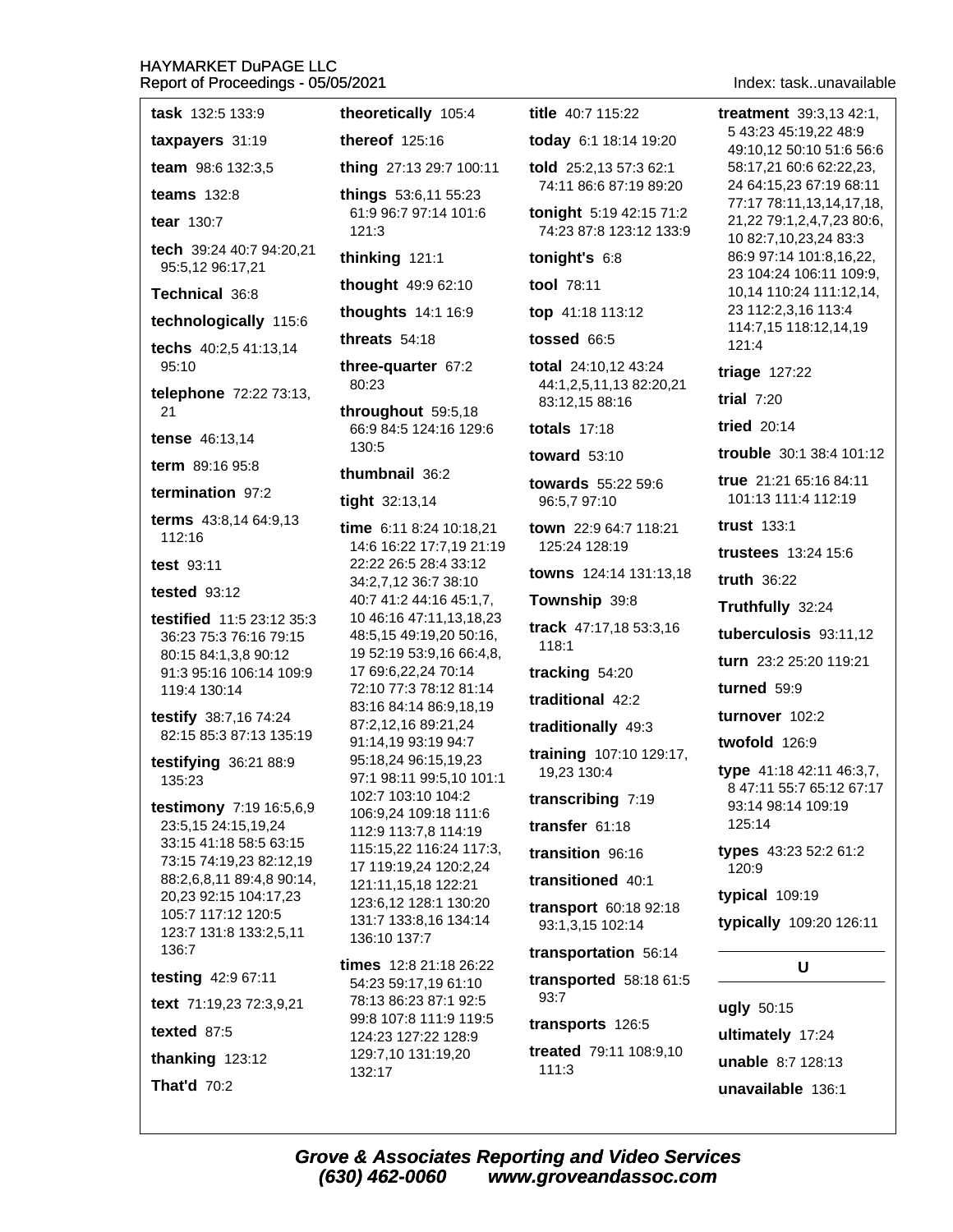| <b>uncommon</b> 60:15 78:24                                                                                                                                                                                                     | 95:9,14 111:12,22                                                                                                                  |
|---------------------------------------------------------------------------------------------------------------------------------------------------------------------------------------------------------------------------------|------------------------------------------------------------------------------------------------------------------------------------|
| undergrad 36:5                                                                                                                                                                                                                  | 120:15                                                                                                                             |
| underneath 120:7                                                                                                                                                                                                                | v                                                                                                                                  |
| understand 8:2 18:17,<br>18 19:13 20:3,11 29:18<br>30:3 31:15 64:22 67:4,21<br>71:6 75:16 104:17<br>110:21 112:13,14 116:24<br>120:23 125:21 127:1                                                                              | <b>Vaccaro</b> 113:15<br><b>varied</b> 59:18<br>various 39:22 88:1<br>vary 61:4,8,12 64:19                                         |
| understanding 38:14<br>40:13 46:23 55:19 61:22,<br>24 63:21 64:1,14,17<br>65:3,7 68:19,21 75:7,10,<br>12, 13, 20 76: 17 79: 18, 19,<br>22 80:16,21 81:20,22<br>94:20 104:13,21,22<br>105:7 111:16 117:1<br>119:11 120:12 131:13 | verify 128:13<br>versus 17:9 82:6,8 94:2<br>110:11<br>viable 131:5<br>vicinity 131:2<br>video $7:2,4$                              |
| understands 100:16                                                                                                                                                                                                              | <b>view</b> 77:20                                                                                                                  |
| understood 44:10<br>79:15 134:11<br>unexpected 129:8<br>unexpectedly 60:16<br><b>UNIDENTIFIED 115:8</b>                                                                                                                         | village 5:5 6:22 7:1 8:2,<br>3,20 12:5,12,16 20:22<br>31:9 71:17,23 116:8<br>117:1 123:16 125:7,14<br>132:2,19 133:3 135:18,<br>20 |
| union 130:2<br>unit 26:16,17 40:2,5,8,12<br>41:13 44:6 66:17 67:20<br>95:9,10 107:16,17<br>115:22,23 132:16                                                                                                                     | Village's 6:16,20,24<br>8:17 71:8 72:8 74:15,19<br>121:19<br>villages 20:22<br>violations 55:2                                     |
| <b>United 109:5</b>                                                                                                                                                                                                             | violence 54:19                                                                                                                     |
| units 40:14 66:10 67:22<br>107:19 116:1,4<br><b>University 36:6 37:23</b><br>123:22<br>unlikely 134:9                                                                                                                           | virtual $8:8,11$<br>visible 130:15 131:3<br>visit 130:18<br>volume 20:15 133:7<br>vote 10:5 136:18 137:14                          |
| <b>unrest</b> 132:21,23                                                                                                                                                                                                         |                                                                                                                                    |
| unsolicited 78:19                                                                                                                                                                                                               | W                                                                                                                                  |
| unwritten 131:12<br>upset 103:17<br>Urgency 56:3<br>user $12:13$<br>usually 44:20 51:4 60:8<br>61:6,17,19 65:3 78:3,10,<br>19 92:9,11 93:14 94:6                                                                                | wages 129:16 130:2<br>wait 7:3 30:6 84:15<br>waiting 44:24 70:9<br>walk 57:4 60:4<br>walk-in 49:6 50:18                            |

walk-ins  $50:22$ walked  $50:18$ walking 52:6 wanted 23:17 26:11 27:7 41:10,11 48:22 67:18 68:2 72:4,5 87:7  $135:1$ watch 6:16 70:4 watching 89:4 ways 45:24 wear 130:6 website 6:21,24 8:17 18:22 Wednesday 6:2 137:6 week 12:24 13:22 15:22 17:8 18:10 19:17 52:14 125:4 129:21 132:12 134:5,7,17,20,22,23 135:3,7,13,19,24 136:6 138:1 week's 11:12 weeks 65:23 80:2 129:19 weigh 125:19 133:11 weighted 96:1,4 welcome 5:9 25:19 West 6:7 118:5,7,24 wheelhouse 105:12 whichever 49:22 wide 75:11 79:2 80:10 willing 38:7 wish 33:15 wishing 6:18,21 withdrawal 111:21

witness 10:20 11:4 13:20 16:21 24:11 25:19 26:14 27:11,18 28:6,11 29:2,15,19 31:14 32:13, 23 33:16 34:8.17.20 35:2 47:8 73:8 77:15 110:1,4 116:14 117:15 119:17 120:12 121:17,19 122:21 123:4,8,9 135:5,7,21

Index: uncommon..year

witness's 114:18

witnesses 7:19 9:1 133:12 135:6,17

women 66:10 80:5

women's  $44:6$ 

Wood 29:11 124:12 128:12 131:14,17

word 95:1

words 54:22

work 7:3 26:19,20 29:14 35:12,14,17,21 65:5 72:6 80:19 114:14 124:8,15

worked 35:19 37:8,11 81:15 86:8,9 106:24 109:18 111:6 132:24

working 38:18 39:10,20 42:14 65:21 71:21 73:24 74:3 83:8 116:3

works 130:14 132:5

Wrigley 6:11 34:9,12,13 35:1,6,10 43:5 46:10 47:5,6 56:23 63:13 69:4, 19 70:12,21 115:13 117:23 120:2,4 121:14

**Wrigley's 122:16** 

write 30:22 92:1 93:13

written 91:21 120:6

wrong 45:24 74:12 104:18

Wysocki 7:7,10,12,14 9:14 19:12,21 29:24 30:14 37:6 122:2,7,13 135:20

#### X

**X-RAY** 59:12 93:14

**X-RAYS** 59:13 93:16

#### Υ

year 18:9 30:23 31:9,10 51:22 54:13 62:14 66:9 72:14,16 77:9 83:11 84:13 113:11 128:5,21 129:6,15 130:2,3 131:17,